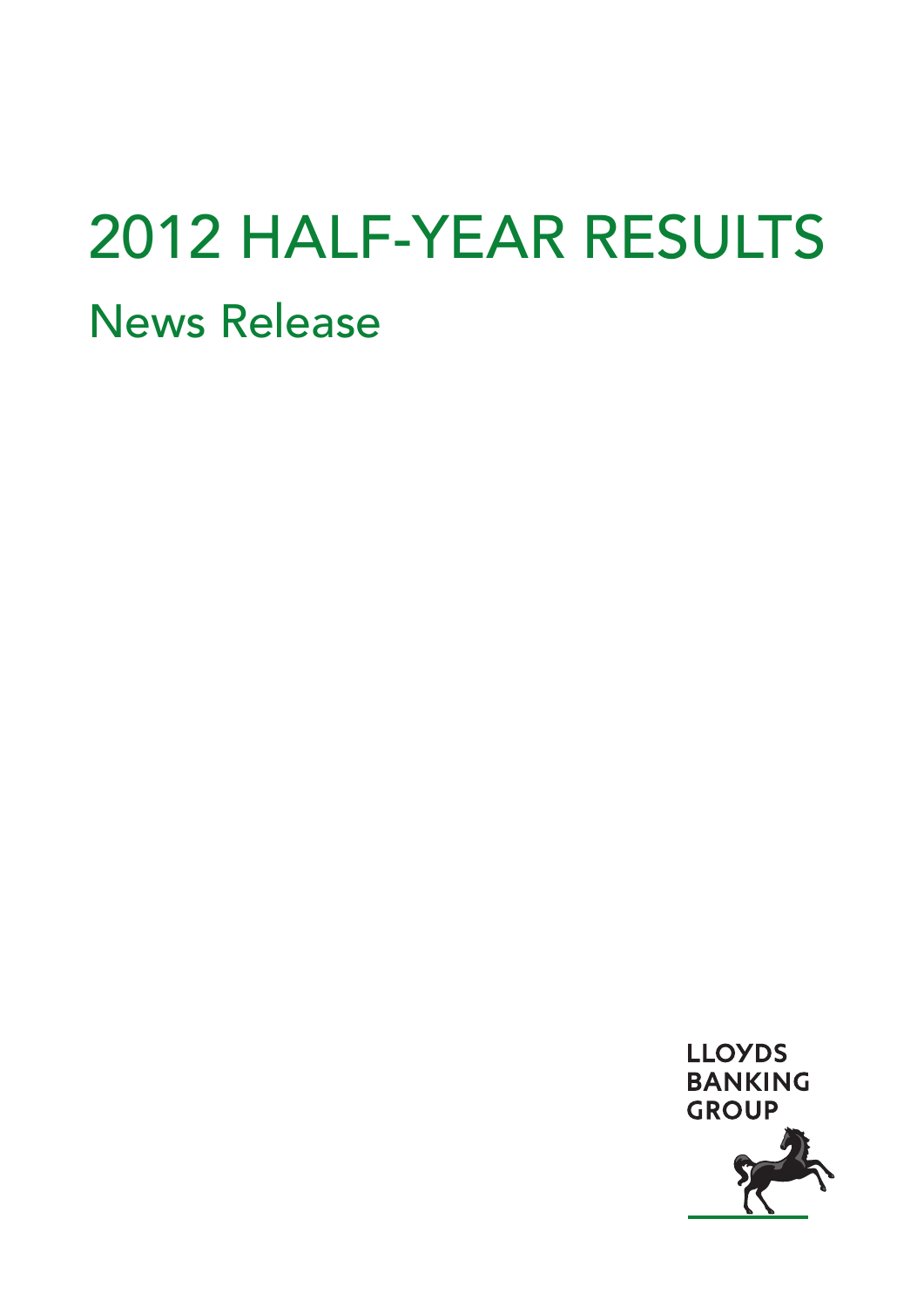## **BASIS OF PRESENTATION**

This report covers the results of Lloyds Banking Group plc (the Company) together with its subsidiaries (the Group) for the half-year ended 30 June 2012.

#### **Statutory basis**

Statutory results are set out on pages 146 to 186. However, a number of factors have had a significant effect on the comparability of the Group's financial position and results. As a result, comparison on a statutory basis of the 2012 results with 2011 is of limited benefit. **Management basis** 

#### In order to present a more meaningful view of underlying business performance, the results of the Group and divisions are presented on a management basis. The key principles adopted in the preparation of the management basis of reporting are described below.

- In order to reflect the impact of the acquisition of HBOS, the following adjustments have been made:
	- the amortisation of purchased intangible assets has been excluded; and
	- the unwind of acquisition-related fair value adjustments is shown on one line in the management basis income statement, other than unwind related to asset sales which is included within the effects of asset sales, volatile items and liability management.
- In order to better present the business performance the effects of liability management, volatile items and asset sales are shown on separate lines in the management basis consolidated income statement and 'underlying profit' is profit before taking into account these items and fair value unwind. Comparatives have been restated accordingly.
- The following items, not related to acquisition accounting, have also been excluded from management profit:
	- volatility arising in insurance businesses;

– payment protection insurance;

- 
- insurance gross up;
- integration and Simplification costs;
- certain past service pensions credits in respect of the Group's defined benefit pension schemes; and
- EC mandated retail business disposal costs;
- provision in relation to German insurance business litigation.

To enable a better understanding of the Group's core business trends and outlook, certain income statement, balance sheet and regulatory capital information is analysed between core and non-core portfolios. The non-core portfolios consist of businesses which deliver below-hurdle returns, which are outside the Group's risk appetite or may be distressed, are subscale or have an unclear value proposition, or have a poor fit with the Group's customer strategy. The EC mandated retail business disposal (Project Verde) is included in core portfolios.

The Group's core and non-core activities are not managed separately and the preparation of this information requires management to make estimates and assumptions that impact the reported income statements, balance sheet, regulatory capital related and risk amounts analysed as core and as non-core. The Group uses a methodology that categorises income and expenses as non-core only where management expect that the income or expense will cease to be earned or incurred when the associated asset or liability is divested or run-off, and allocates operational costs to the core portfolio unless they are directly related to non-core activities. This results in the reported operating costs for the non-core portfolios being less than would be required to manage these portfolios on a stand-alone basis. Due to the inherent uncertainty in making estimates, a different methodology or a different estimate of the allocation might result in a different proportion of the Group's income or expenses being allocated to the core and non-core portfolios, different assets and liabilities being deemed core or non-core and accordingly a different allocation of the regulatory effects.

Unless otherwise stated income statement commentaries throughout this document compare the half-year to 30 June 2012 to the half-year to 30 June 2011, and the balance sheet analysis compares the Group balance sheet as at 30 June 2012 to the Group balance sheet as at 31 December 2011.

#### **FORWARD LOOKING STATEMENTS**

This announcement contains forward looking statements with respect to the business, strategy and plans of the Lloyds Banking Group, its current goals and expectations relating to its future financial condition and performance. Statements that are not historical facts, including statements about the Group or the Group's management's beliefs and expectations, are forward looking statements. By their nature, forward looking statements involve risk and uncertainty because they relate to events and depend on circumstances that will or may occur in the future. The Group's actual future business, strategy, plans and/or results may differ materially from those expressed or implied in these forward looking statements as a result of a variety of risks, uncertainties and other factors, including UK domestic and global economic and business conditions; the ability to derive cost savings and other benefits, including as a result of the Group's Simplification programme; the ability to access sufficient funding to meet the Group's liquidity needs; changes to the Group's credit ratings; risks concerning borrower or counterparty credit quality; instability in the global financial markets, including Eurozone instability; changing demographic and market related trends; changes in customer preferences; changes to laws, regulation, accounting standards or taxation, including changes to regulatory capital or liquidity requirements; the policies and actions of governmental or regulatory authorities in the UK, the European Union, or jurisdictions outside the UK, including other European countries and the US; the implementation of the draft EU crisis management framework directive and banking reform following the recommendations made by the Independent Commission on Banking; the ability to attract and retain senior management and other employees; requirements or limitations imposed on the Group as a result of HM Treasury's investment in the Group; the ability to complete satisfactorily the disposal of certain assets as part of the Group's EC state aid obligations; the extent of any future impairment charges or write-downs caused by depressed asset valuations, market disruptions and illiquid markets; the effects of competition and the actions of competitors, including non-bank financial services and lending companies; exposure to regulatory scrutiny, legal proceedings, regulatory investigations or complaints, and other factors. Please refer to the latest Annual Report on Form 20-F filed with the US Securities and Exchange Commission for a discussion of certain factors together with examples of forward looking statements. The forward looking statements contained in this announcement are made as at the date of this announcement, and the Group undertakes no obligation to update any of its forward looking statements.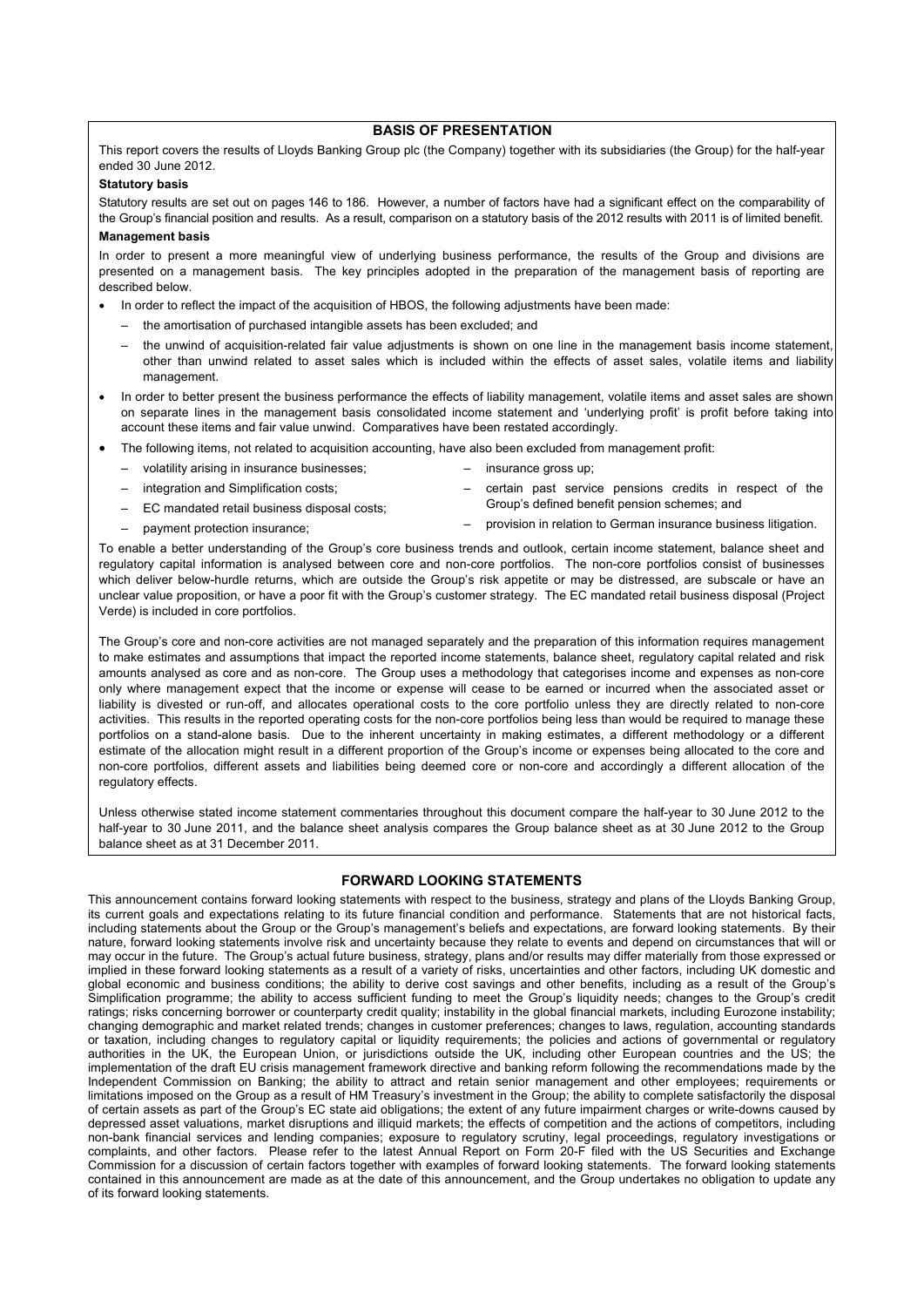# **CONTENTS**

|                                                                   | Page |
|-------------------------------------------------------------------|------|
| Key highlights                                                    | 2    |
| Summary of results                                                | 3    |
| Group Chief Executive's statement                                 | 5    |
| <b>Management basis information</b>                               | 10   |
| Consolidated income statement                                     | 11   |
| Management basis consolidated core and non-core income statements | 12   |
| Summary consolidated balance sheet                                | 13   |
| Group Finance Director's review of financial performance          | 14   |
| Management basis segmental analysis                               | 26   |
| Divisional performance                                            |      |
| Retail                                                            | 29   |
| Wholesale                                                         | 35   |
| Commercial                                                        | 43   |
| Wealth, Asset Finance and International                           | 49   |
| Insurance                                                         | 61   |
| <b>Group Operations</b>                                           | 69   |
| Central items                                                     | 71   |
| Core and non-core business analysis                               | 72   |
| Quarterly management basis information                            | 81   |
| Additional information on a management basis                      | 84   |
| Basis of preparation of management basis information              | 84   |
| Banking net interest margin                                       | 87   |
| Volatility arising in insurance businesses                        | 88   |
| Number of employees (full-time equivalent)                        | 89   |
| <b>Risk management</b>                                            | 90   |
| Risk management approach                                          | 91   |
| Principal risks and uncertainties                                 | 91   |
| <b>Statutory information</b>                                      | 146  |
| Condensed consolidated half-year financial statements (unaudited) |      |
| Consolidated income statement                                     | 147  |
| Consolidated statement of comprehensive income                    | 148  |
| Consolidated balance sheet                                        | 149  |
| Consolidated statement of changes in equity                       | 151  |
| Consolidated cash flow statement                                  | 154  |
| <b>Notes</b>                                                      | 155  |
| Statement of directors' responsibilities                          | 187  |
| Independent review report                                         | 188  |
| Contacts                                                          | 189  |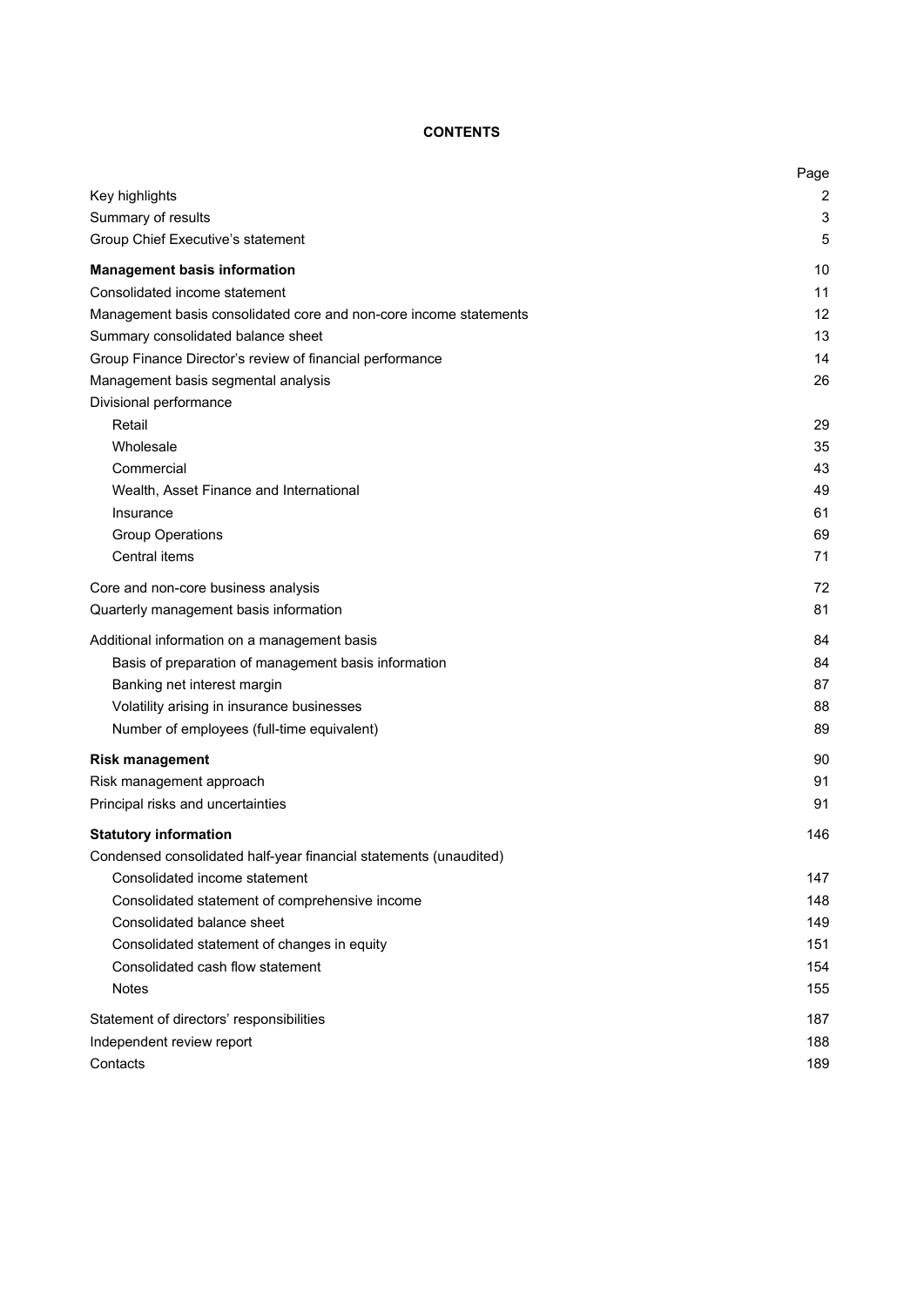## **LLOYDS BANKING GROUP PLC 2012 HALF-YEAR RESULTS**

'These half-year results show a continuation of what we delivered in the first quarter: significant balance sheet reshaping and another resilient performance against a backdrop of economic challenges and a lack of public confidence in our industry. We are on track to deliver our strategic aims and we are making significant progress with our financial targets. We are building a stronger and safer Group: one with a more robust balance sheet, lower exposure to risk and with lower operating costs. This is enabling us to increase our support to UK households, businesses and communities.

To realise our full potential, we must deal with various issues from the past that continue to affect us. The mandated branch divestment, Verde, is a legacy issue and I'm pleased that we have come to an agreement with The Co-operative Group plc that will establish them as an effective competitor in the UK banking market. The deal provides certainty for our shareholders and I also believe that the Co-operative will be a good home for our customers and colleagues. Mis-sold Payment Protection Insurance policies are an industry legacy issue but by redressing those affected quickly we continue to do the right thing for our customers. We will tackle issues from the past in a way that will, in the long run, allow us to earn back customer trust and confidence.

Lloyds Banking Group is a very different organisation to our main competitors. We will continue to demonstrate that in our actions and our words. We believe there is real competitive advantage in moving faster to become a ring fenced UK retail and commercial bank, and this will be another important step toward providing sustainable returns for our shareholders and support to our customers and communities. By doing that we will return the bank to profitability and that will ultimately give taxpayers the opportunity to get their money back.'

> António Horta-Osório *Group Chief Executive*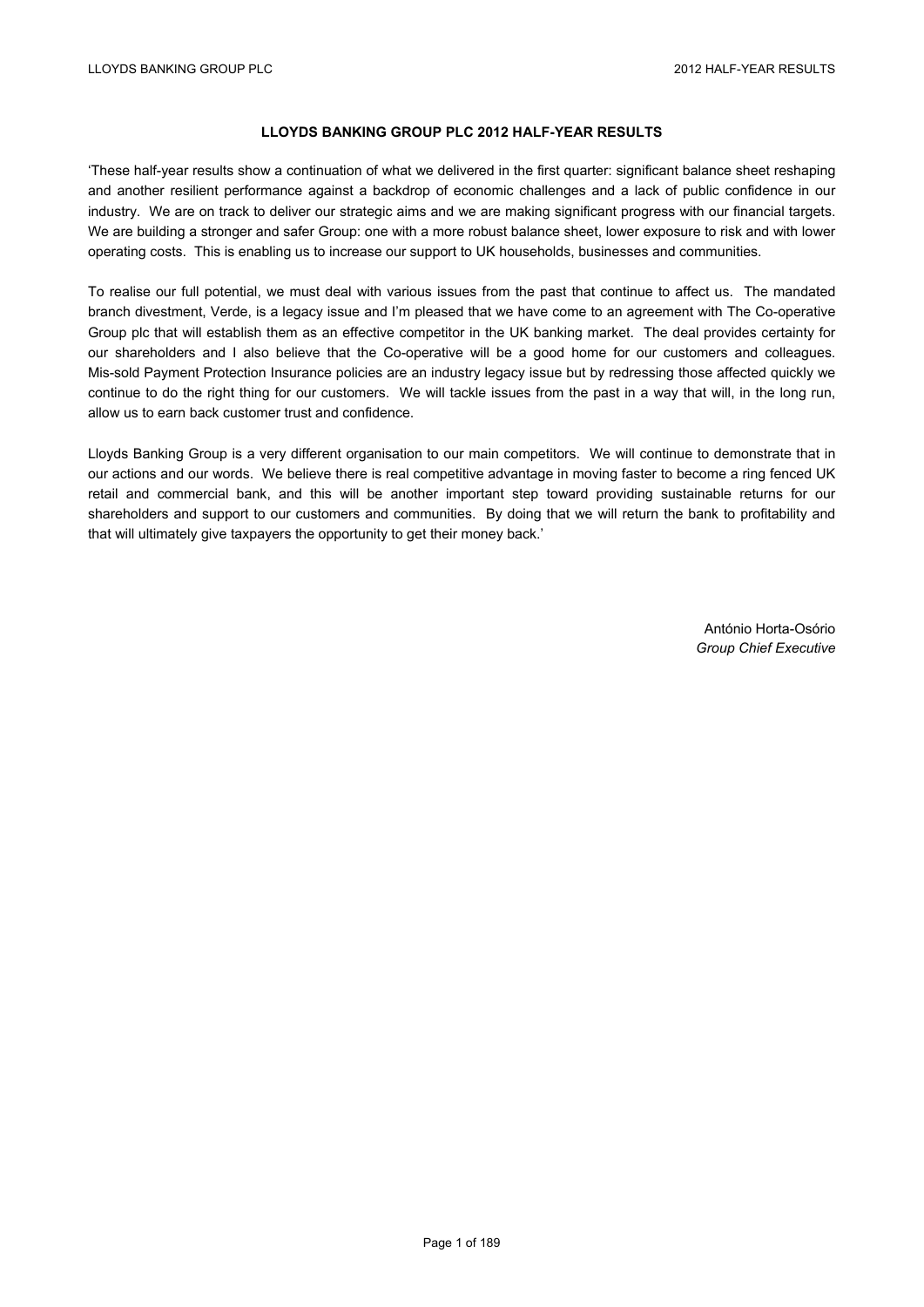## **KEY HIGHLIGHTS**

## **FURTHER GOOD PROGRESS ON STRATEGIC INITIATIVES AND RISK REDUCTION**

- **Balance sheet further strengthened:** Group loan to deposit ratio reduced to 126 per cent (core: 103 per cent) and core tier 1 ratio increased to 11.3 per cent; funding position further strengthened, with wholesale funding decreasing by £37 billion in the first half; strong primary liquidity portfolio of £105 billion, covering more than twice our money market exposure of less than one year maturity of £44 billion.
- **Substantial progress in reshaping the business:** non-core assets reduced £23 billion to £118 billion, ahead of expectations, and international presence reduced, having now announced disposal or exit from 10 countries.
- **Simplification savings on track:** Simplification annual run-rate cost savings increased to £512 million.
- **Continued investment in core growth and new products and services:** Group customer deposit growth of 6 per cent and SME net lending growth of 4 per cent year-on-year.
- **Signed heads of terms with The Co-operative Group on Verde.**
- **Moody's short-term rating re-affirmed** for Lloyds TSB Bank plc at P-1; long-term rating A2.
- **Management team further strengthened;** appointed George Culmer, Andrew Bester and Cathy Turner.

## **RESILIENT UNDERLYING PERFORMANCE GIVEN CHALLENGING ENVIRONMENT**

- **Management profit increased 6 per cent to £1,165 million.**
- **Group underlying profit increased £715 million to £1,064 million,** with fall in income more than offset by cost and impairment charge reductions.
- **Core underlying profit of £2,977 million, down £231 million,** with benefit of lower costs and impairments mitigating the effect of lower income.
- **Group return on risk-weighted assets improved to 0.62 per cent** from 0.18 per cent in the first half of 2011; core return on risk-weighted assets broadly stable at 2.48 per cent (from 2.50 per cent in the first half of 2011).
- **Group banking net interest margin of 1.93 per cent,** down 19 basis points compared to the first half of 2011, mainly reflecting higher wholesale funding costs; resilient core banking net interest margin of 2.32 per cent, down 11 basis points.
- **Group total costs down 6 per cent** with increased investment and inflation more than offset by Simplification savings.
- **Group impairment charge reduced 42 per cent,** ahead of expectations, with further asset quality improvements, in spite of the difficult environment.
- **Statutory loss before tax of £439 million,** including a further provision relating to costs of customer contact and redress on legacy Payment Protection Insurance business of £700 million in the second quarter, following an additional £375 million provision in the first quarter.

## **OUTLOOK AND GUIDANCE**

- On track to meet 2012 financial guidance, including for full year banking net interest margin to fall year-on-year by approximately the same amount in 2012 as in 2011. Assuming current economic trends continue, expect the 2012 impairment charge to be lower than previous guidance.
- Expect achievement of long-term Group loan to deposit ratio target of 120 per cent by end Q1 2013.
- Now expect non-core assets to reduce to below £70 billion by the end of 2014; non-core reporting to cease at that time.
- Increasing clarity on regulatory framework to provide greater certainty to operating environment and recent changes supportive of economic growth; working to accelerate adoption of ring-fence given aligned business model.
- Believe that we can create competitive advantages through a lower risk premium and best-in-class efficiencies and therefore remain confident that our medium-term financial targets are achievable over time.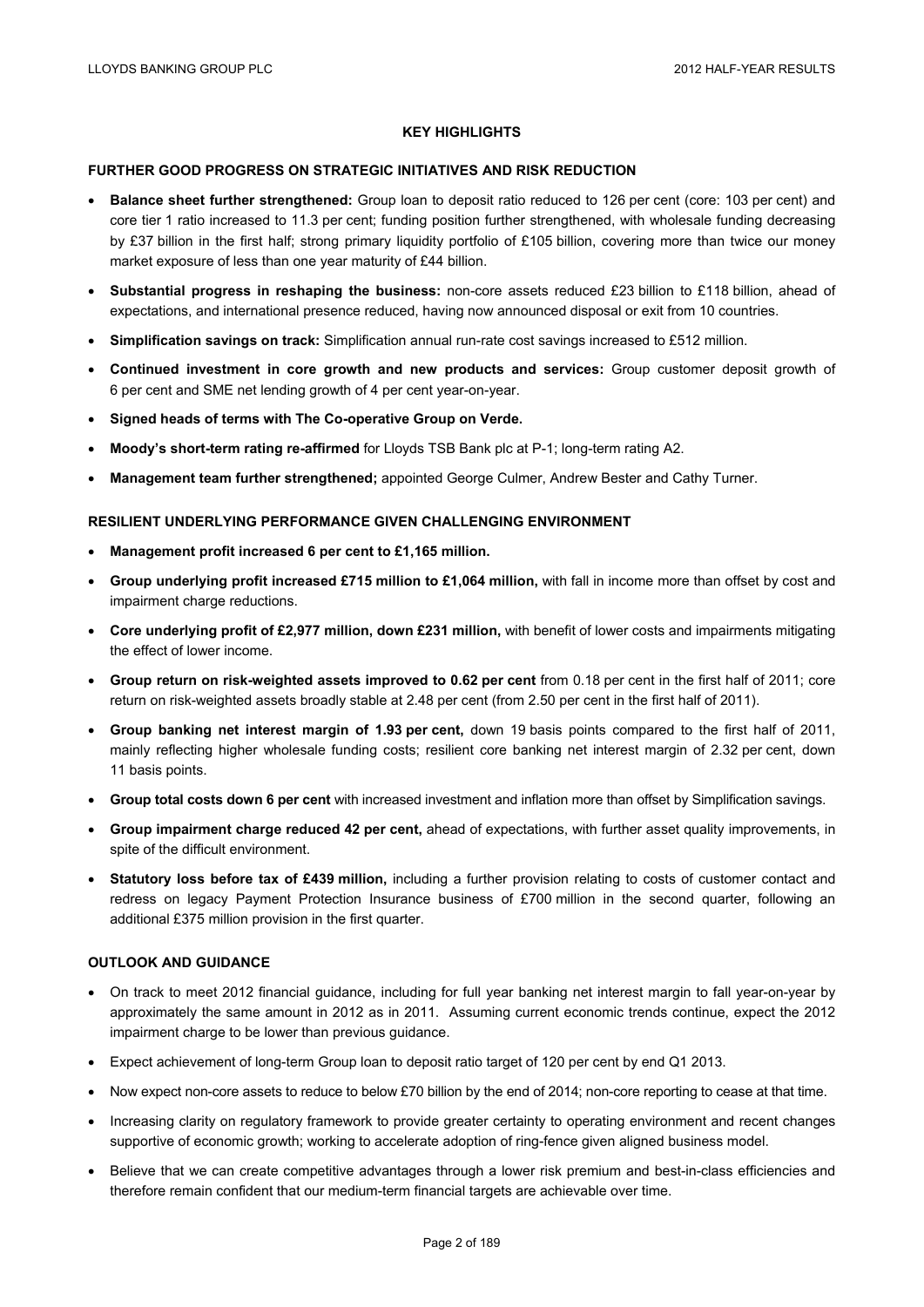## **SUMMARY OF RESULTS**

|                                                    | Half-year<br>to 30 June<br>2012<br>£m | Half-year<br>to 30 June<br>2011<br>£m | <b>Change</b><br>since<br>30 June<br>2011<br>℅ | Half-year<br>to 31 Dec<br>2011<br>£m |
|----------------------------------------------------|---------------------------------------|---------------------------------------|------------------------------------------------|--------------------------------------|
| Management basis (note 1, page 84)                 |                                       |                                       |                                                |                                      |
| Total underlying income, net of insurance claims   | 9,246                                 | 11,103                                | (17)                                           | 9,943                                |
| <b>Total costs</b>                                 | (5,025)                               | (5,332)                               | 6                                              | (5, 289)                             |
| Impairment                                         | (3, 157)                              | (5, 422)                              | 42                                             | (4, 365)                             |
| Underlying profit                                  | 1,064                                 | 349                                   |                                                | 289                                  |
| Management profit                                  | 1,165                                 | 1,104                                 | 6                                              | 1,581                                |
| Banking net interest margin <sup>1</sup>           | 1.93%                                 | 2.12%                                 |                                                | 2.01%                                |
| Average interest-earning banking assets            | £553.2bn                              | £596.5bn                              | (7)                                            | £574.4bn                             |
| Cost:income ratio <sup>2</sup>                     | 54.3%                                 | 48.0%                                 |                                                | 53.2%                                |
| Impairment as a % of average advances <sup>3</sup> | 1.10%                                 | 1.77%                                 |                                                | 1.46%                                |
| Return on risk-weighted assets <sup>4</sup>        | 0.62%                                 | 0.18%                                 |                                                | 0.16%                                |
| Management basis - core                            |                                       |                                       |                                                |                                      |
| Total underlying income, net of insurance claims   | 8,602                                 | 9,704                                 | (11)                                           | 9,061                                |
| <b>Total costs</b>                                 | (4, 647)                              | (4,860)                               | 4                                              | (4,822)                              |
| Impairment                                         | (978)                                 | (1,636)                               | 40                                             | (1, 251)                             |
| Underlying profit                                  | 2,977                                 | 3,208                                 | (7)                                            | 2,988                                |
| Management profit                                  | 2,715                                 | 2,866                                 | (5)                                            | 3,483                                |
| Banking net interest margin <sup>1</sup>           | 2.32%                                 | 2.43%                                 |                                                | 2.40%                                |
| Average interest-earning banking assets            | £426.5bn                              | £445.9bn                              | (4)                                            | £431.6bn                             |
| Cost:income ratio <sup>2</sup>                     | 54.0%                                 | 50.1%                                 |                                                | 53.2%                                |
| Impairment as a % of average advances <sup>3</sup> | 0.44%                                 | 0.72%                                 |                                                | 0.56%                                |
| Return on risk-weighted assets <sup>4</sup>        | 2.48%                                 | 2.50%                                 |                                                | 2.40%                                |
| <b>Statutory results</b>                           |                                       |                                       |                                                |                                      |
| Statutory loss before tax                          | (439)                                 | (3,251)                               |                                                | (291)                                |
| Statutory loss per share                           | (1.0)p                                | (3.4)p                                |                                                | (0.7)p                               |

 $1$  The calculation basis for banking net interest margins is set out in note 2 on page 87.

 $2$  Total costs divided by total underlying income net of insurance claims.

 $3$  Impairment on loans and advances to customers divided by average loans and advances to customers, excluding reverse repurchase transactions, gross of allowance for impairment losses.

<sup>4</sup> Underlying profit (annualised on day count basis) divided by average risk-weighted assets.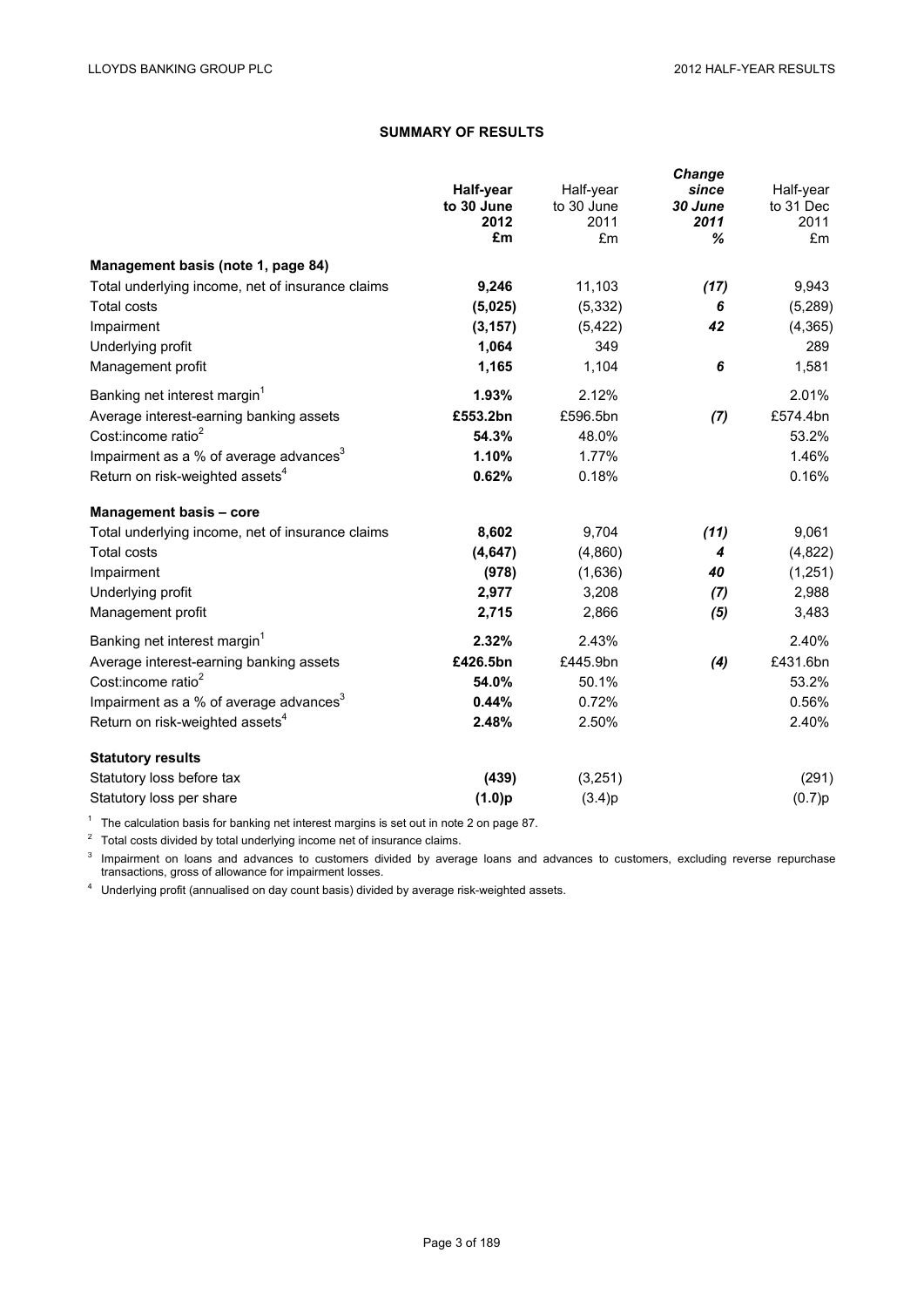# **SUMMARY OF RESULTS (continued)**

|                                                         |          |          | <b>Change</b><br>since |
|---------------------------------------------------------|----------|----------|------------------------|
|                                                         | As at    | As at    | 31 Dec                 |
|                                                         | 30 June  | 31 Dec   | 2011                   |
| <b>Capital and balance sheet</b>                        | 2012     | 2011     | ℅                      |
| <b>Statutory</b>                                        |          |          |                        |
| Loans and advances to customers <sup>1</sup>            | £534.4bn | £565.6bn | (6)                    |
| Customer deposits <sup>2</sup>                          | £423.2bn | £413.9bn | $\overline{2}$         |
| Loans and advances excluding reverse repos              | £528.6bn | £548.8bn | (4)                    |
| Customer deposits excluding repos                       | £419.1bn | £405.9bn | 3                      |
| Loan to deposit ratio <sup>3</sup>                      | 126%     | 135%     |                        |
| Funded assets                                           | £555.8bn | £587.7bn | (5)                    |
| Wholesale funding                                       | £213.8bn | £251.2bn | (15)                   |
| Wholesale funding >1 year maturity                      | £140.5bn | £137.9bn | $\overline{2}$         |
| Wholesale funding <1 year maturity                      | £73.3bn  | £113.3bn | (35)                   |
| Primary liquid assets                                   | £105.0bn | £94.8bn  | 11                     |
| Risk-weighted assets                                    | £332.5bn | £352.3bn | (6)                    |
| Core tier 1 capital ratio                               | 11.3%    | 10.8%    |                        |
| Net tangible assets per share                           | 57.4p    | 58.6p    |                        |
| Leverage ratio                                          | 18 times | 17 times |                        |
| Core                                                    |          |          |                        |
| Loans and advances to customers excluding reverse repos | £428.5bn | £437.0bn | (2)                    |
| Customer deposits excluding repos                       | £415.9bn | £401.5bn | 4                      |
| Loan to deposit ratio <sup>3</sup>                      | 103%     | 109%     |                        |
| Risk-weighted assets                                    | £239.1bn | £243.5bn | (2)                    |
| Non-core                                                |          |          |                        |
| Total non-core assets                                   | £117.5bn | £140.7bn | (16)                   |
| Risk-weighted assets                                    | £93.4bn  | £108.8bn | (14)                   |
|                                                         |          |          |                        |

<sup>1</sup> Includes reverse repos of £5.8 billion (31 December 2011: £16.8 billion).

<sup>2</sup> Includes repos of £4.1 billion (31 December 2011: £8.0 billion).

<sup>3</sup> Loans and advances to customers (excluding reverse repos) divided by customer deposits (excluding repos).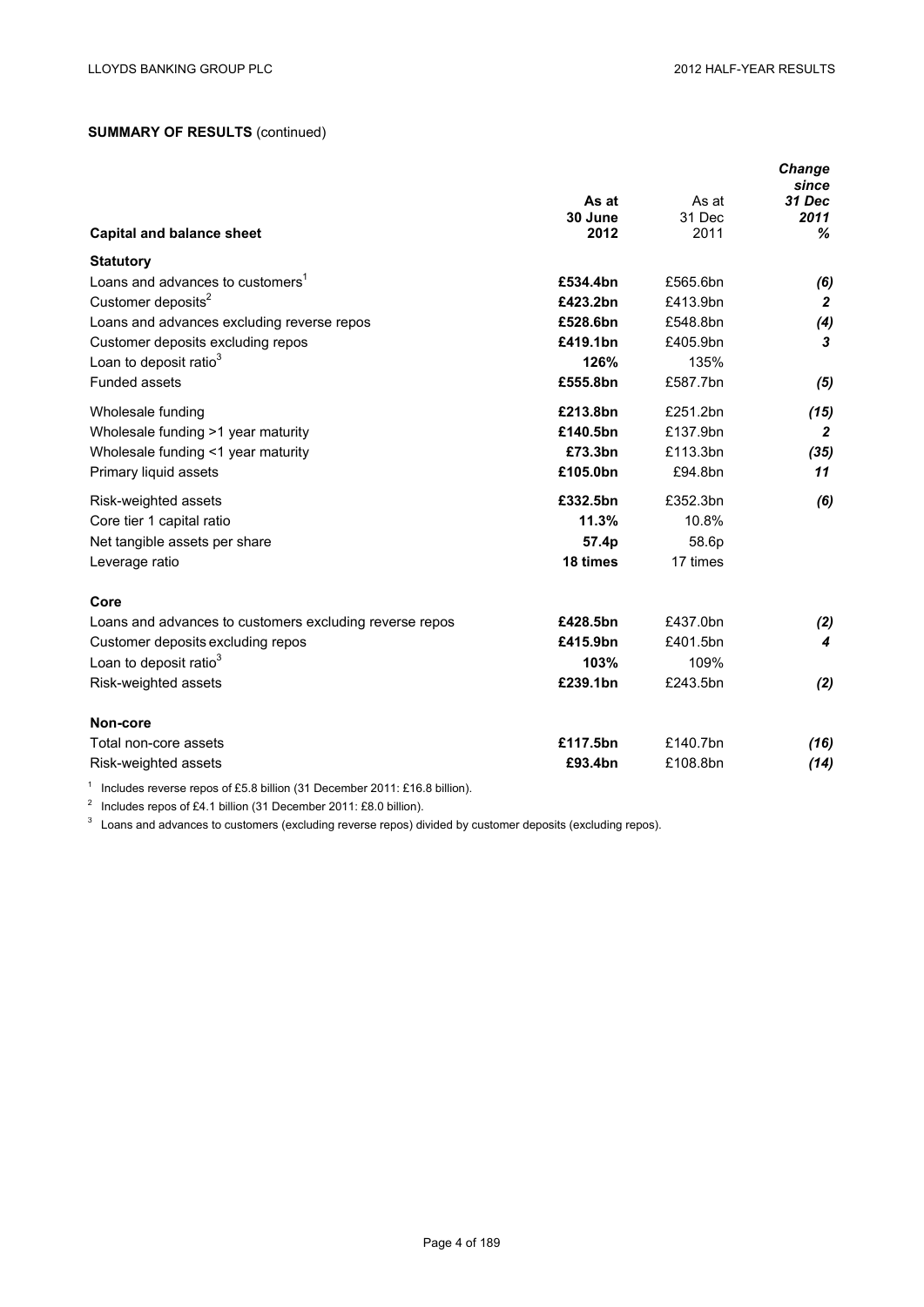## **GROUP CHIEF EXECUTIVE'S STATEMENT**

In the first half of the year, we delivered a resilient underlying performance in a challenging environment, with higher Group underlying profits and returns, and continued to make good progress on our strategy to be the best bank for customers, focused on our strong UK retail and commercial franchises.

We continued to strengthen our balance sheet, while reshaping the business through reducing non-core assets, delivering increased savings from our Simplification programme, and continuing to invest in growing our core business.

We also continued to take action to resolve our legacy issues and during the half year announced that we had agreed non-binding heads of terms for the sale to The Co-operative Group plc of the mandated retail and commercial divestment known as Verde, and further increased our provision in relation to the costs of Payment Protection Insurance (PPI) contact and redress.

We further strengthened the Group's senior management team to deliver our strategic objectives and the next phase of the Group's transformation with three appointments to key roles, welcoming George Culmer as Group Finance Director, Cathy Turner as Chief Administrative Officer, and Andrew Bester as Chief Executive, Wholesale.

## **Results overview**

We made further good progress on strengthening our balance sheet and reducing risk, and delivered a resilient underlying performance in a challenging environment. Group returns improved with Group underlying pre-tax return on risk-weighted assets increasing to 0.62 per cent from 0.18 per cent in the first half of 2011, while core returns were broadly stable at 2.48 per cent (from 2.50 per cent in the same period in 2011).

The continued good progress we made on the balance sheet was reflected in the further improvement in key balance sheet ratios, in a further substantial reduction in non-core assets, and in our strong liquidity and funding position. Our core tier 1 ratio improved to 11.3 per cent from 10.8 per cent at 31 December 2011. The Group loan to deposit ratio reduced to 126 per cent from 135 per cent at 31 December 2011, and in the core business fell to 103 per cent from 109 per cent at 31 December 2011.

We further reduced risk through achieving a substantial £23 billion reduction of non-core assets to £118 billion, maintained a strong liquidity position, including £105 billion of primary liquid assets, and continued to strengthen our funding position, by reducing wholesale funding by £37 billion, completing our 2012 funding programme and by delivering further growth in customer deposits (excluding repos) of 3 per cent in the half year (6 per cent over the last year) through our multi-brand strategy.

The substantial progress we are making in reducing risk and delivering on our strategic initiatives was reflected in the outcome of Moody's Investors Service (Moody's) rating review of Lloyds TSB Bank plc, which was part of a rating review across 114 financial institutions. Moody's confirmed that Lloyds TSB Bank plc's short-term Prime-1 rating remained unchanged, while the longer-term senior debt and deposit ratings were lowered by only one notch to A2 from A1.

Group underlying profit increased by £715 million to £1,064 million, due to the benefits of the actions we have taken to reduce costs and the impairment charge, which offset a reduction in underlying income. When compared to the first half of 2011, Group total costs fell 6 per cent, principally driven by further savings from our Simplification programme, and impairment reduced 42 per cent, from the continued application of our prudent risk appetite and strong risk management controls resulting in improved portfolio and new business quality. Underlying income, net of insurance claims, reduced by 17 per cent compared to the same period in 2011, driven mainly by further non-core asset reductions and subdued demand for new lending, and by a lower banking net interest margin, which declined as expected by 19 basis points to 1.93 per cent mainly as a result of higher wholesale funding costs.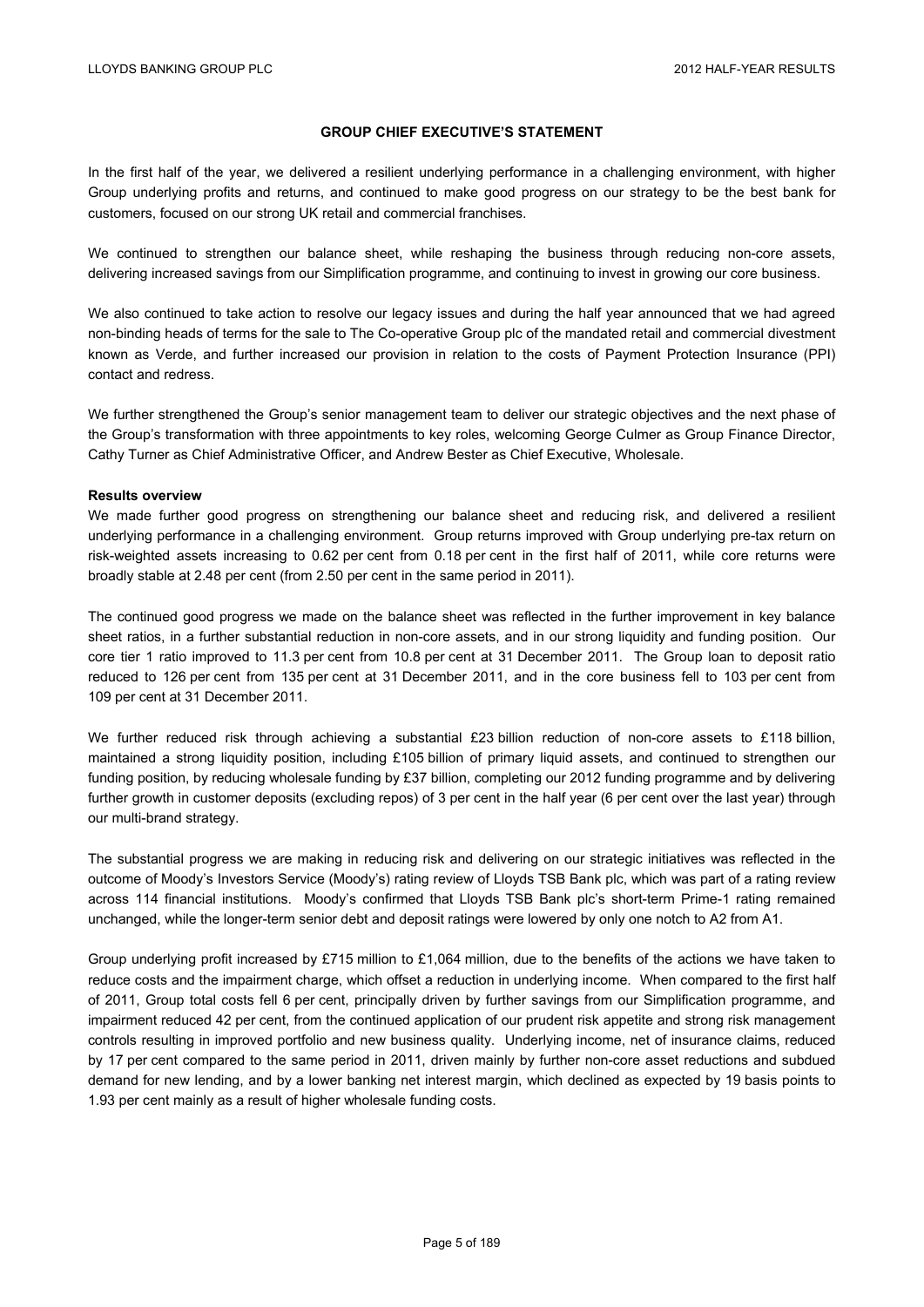Our core business delivered a resilient underlying performance given the challenging environment, with return on riskweighted assets broadly stable at 2.48 per cent. Underlying profit was down 7 per cent to £2,977 million, as a result of underlying income falling 11 per cent to £8,602 million, with core margin reducing by 11 basis points to 2.32 per cent, and subdued demand resulting in core loans and advances declining by 2 per cent compared to the first half of 2011. These effects were only partly offset by a substantial reduction of 40 per cent in the impairment charge and a 4 per cent reduction in total costs.

Our statutory results included a further provision for contact and redress in relation to legacy PPI business totalling £1,075 million in the half year as a result of an increase in the volume of complaints being received, and the costs of our Simplification programme and the Verde disposal of £513 million. As a result, the Group reported a loss before tax of £439 million in the half year.

## **Further good progress on strategic initiatives**

In addition to further *strengthening our balance sheet*, we continued to make further good progress in the first half of 2012 on the execution of the other elements of our strategic plan to be the best bank for our customers.

In *reshaping our business portfolio*, the rigorous controls we have put in place over the risk profile of all new business have delivered improving credit quality trends across the Group. This helped to achieve a further reduction in the impairment charge across all divisions when compared to the first half of 2011 and therefore a reduction in the Group charge of 42 per cent to £3,157 million.

As well as further reducing our non-core assets, we have made further good progress in reducing our international presence, having now announced the disposal or exit from 10 countries. In addition, during the first half of 2012 we have announced a reduced presence in a further three locations.

The improving quality of our portfolios and their decreasing risk profile, has also been reflected in a 6 per cent decrease in risk-weighted assets when compared to December 2011.

Our *Simplification* programme is now well under way and is showing strong momentum in streamlining operations and processes, delayering management structures, consolidating supplier relationships and increasing efficiency. As a result we increased the annual run-rate cost savings achieved under the programme by £270 million in the first half, bringing the annual run-rate at the end of June 2012 to £512 million. We remain on track to deliver annual run-rate cost savings of £1.9 billion by the end of 2014.

Our customers are also benefiting from simpler processes and products, and these benefits are in turn helping to improve customer advocacy and customer acquisition and retention. Notable examples include our current account switching service, which has been awarded a 4 star rating by Defaqto, our new digital technologies in Retail and in Wholesale, and the pilot of our new lending process in Commercial which has halved the time to fulfil lending for our SME customers.

We have continued to *invest to grow our core customer businesses* using a proportion of the savings realised from our Simplification programme. While the overall environment remains subdued, we have continued to strengthen our franchise and deepen our customer relationships through the launch of new products and services.

In Retail, we have capitalised on our multi-brand strategy by further developing our key relationship brands, Halifax, Lloyds TSB and Bank of Scotland, with new products launched, and over 200 Lloyds TSB branches now refurbished. Notable product and service successes have included the Halifax Savers' Prize Draw with over 900,000 customer registrations received, our internet banking service which now has nine million active users, and our mobile banking apps which now have two and a half million active users.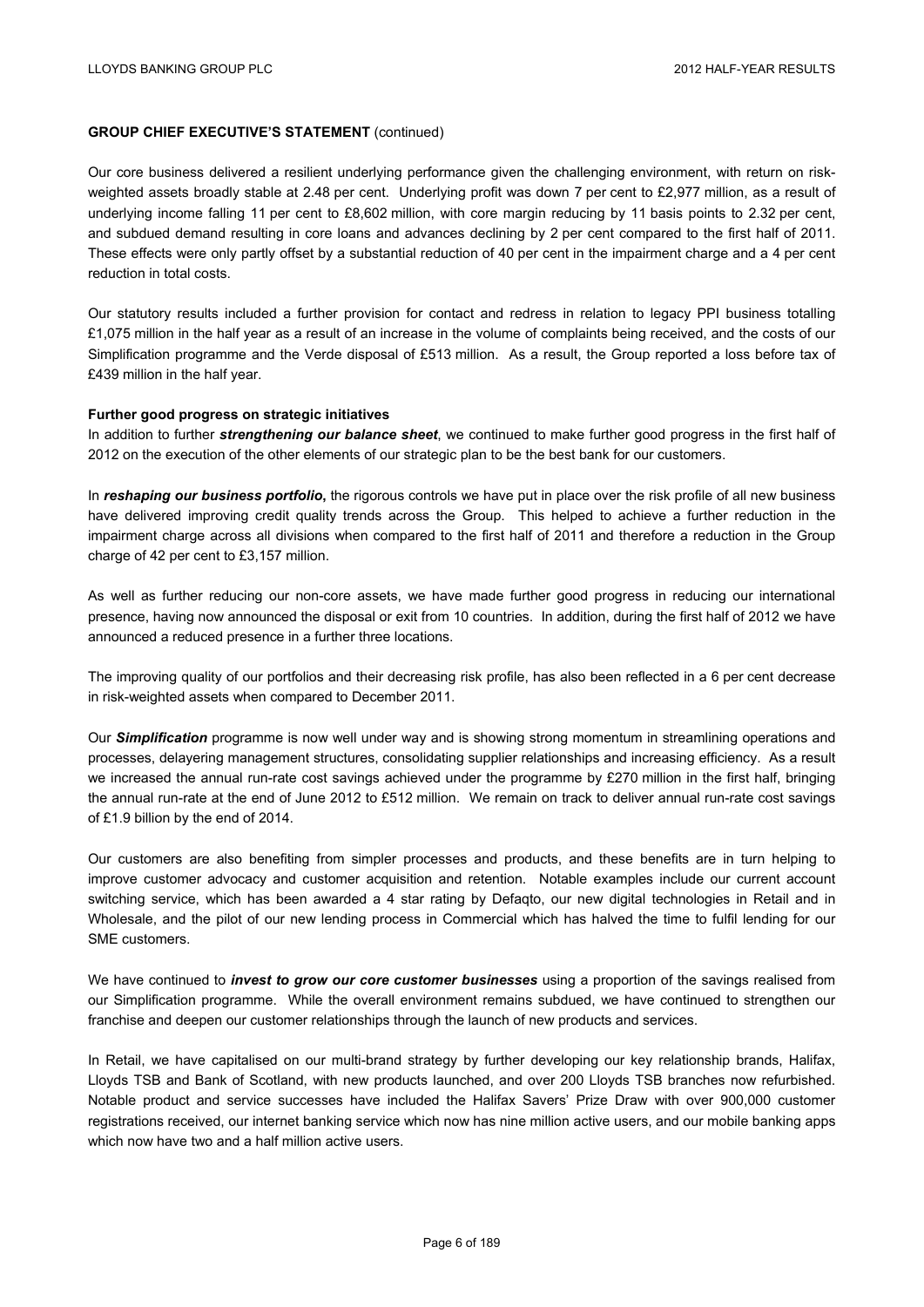In Wholesale, we have made the strongest improvement of any UK bank in relationship quality with our customers over the last 12 months (as reported by Greenwich Associates), driven by improving coverage and product capabilities, although we started from a low baseline. These product capabilities include our Arena platform, for which over 2,000 customers have now signed up, and our capital markets franchise which has increased its league table positions and enhanced its market shares in Corporate Sterling and Corporate Euro (Investment Grade) debt capital markets.

In Commercial, our commitment to support our SME customers through developing an integrated SME proposition resulted in a year-on-year increase in core loans and advances to customers of 4 per cent (as described in more detail below), and in June we launched the Guardian 'Small Business Network' to encourage start-up businesses, and provide access to expertise on exporting to new markets, improving cash flow management and winning new business.

Insurance is focusing on simplifying service and claims processes and has implemented a new organisational design allowing greater flexibility in responding to the changing market place to ensure it is better placed to serve customer needs ahead of the Retail Distribution Review (RDR) coming into effect from 1 January 2013. Insurance is supporting the Group strategic initiative to build lasting relationships with our bancassurance customers through the introduction of new advice models, enhanced products and access to new direct channels, and has further enhanced its Protection for Life plan through the addition of the new Essential Earnings Cover (EEC) products.

In Wealth, Asset Finance and International, significant investment is being made in developing compelling propositions for affluent and high net worth customers, a key growth opportunity. In the first half, we saw a 3 per cent increase in customer numbers in the affluent proposition in the UK franchise, while we are further improving customer experience by simplifying customer processes.

Further details on the progress we have made against our strategic initiatives in each business are given in each of the divisional reviews.

## **Supporting our customers and helping the UK prosper**

We continue to actively support sustainable growth in the UK economy through the focused range of products and services we provide to our business and personal customers, as well as through partnerships we have built with industry and Government.

In support of the SME sector, the Group is on track to exceed its SME Charter commitment of £12 billion of lending in 2012 through the core Commercial business, and has now increased this commitment by  $£1$  billion given the benefit of the UK Government's Funding for Lending Scheme. This will be supported by at least 200 customer networking events which we expect to be a key platform for recruitment and customer support. Commercial's core net lending balance growth of 4 per cent compares favourably with the continued contraction of SME lending across the industry reported by the Bank of England.

Commercial encourages enterprise by helping people start in business and has supported over 64,000 start-up businesses already in 2012 making a total of over 292,000 towards our three year commitment to help 300,000 businesses. More than 300 members of Lloyds Banking Group's staff are now trained as mentors to businesses from pre-start up to growth, and social enterprises.

For our Retail customers, we are committed to supporting the UK housing market and first-time buyers in particular. Our new mortgage lending continued to be focused on home purchase with over 70 per cent of lending being for house purchase rather than re-mortgaging. Retail remains the UK's largest lender to first-time buyers, helping over 25,000 customers buy their first home in the first half of 2012, supported by a number of propositions including NewBuy, stamp duty and local lend-a-hand schemes.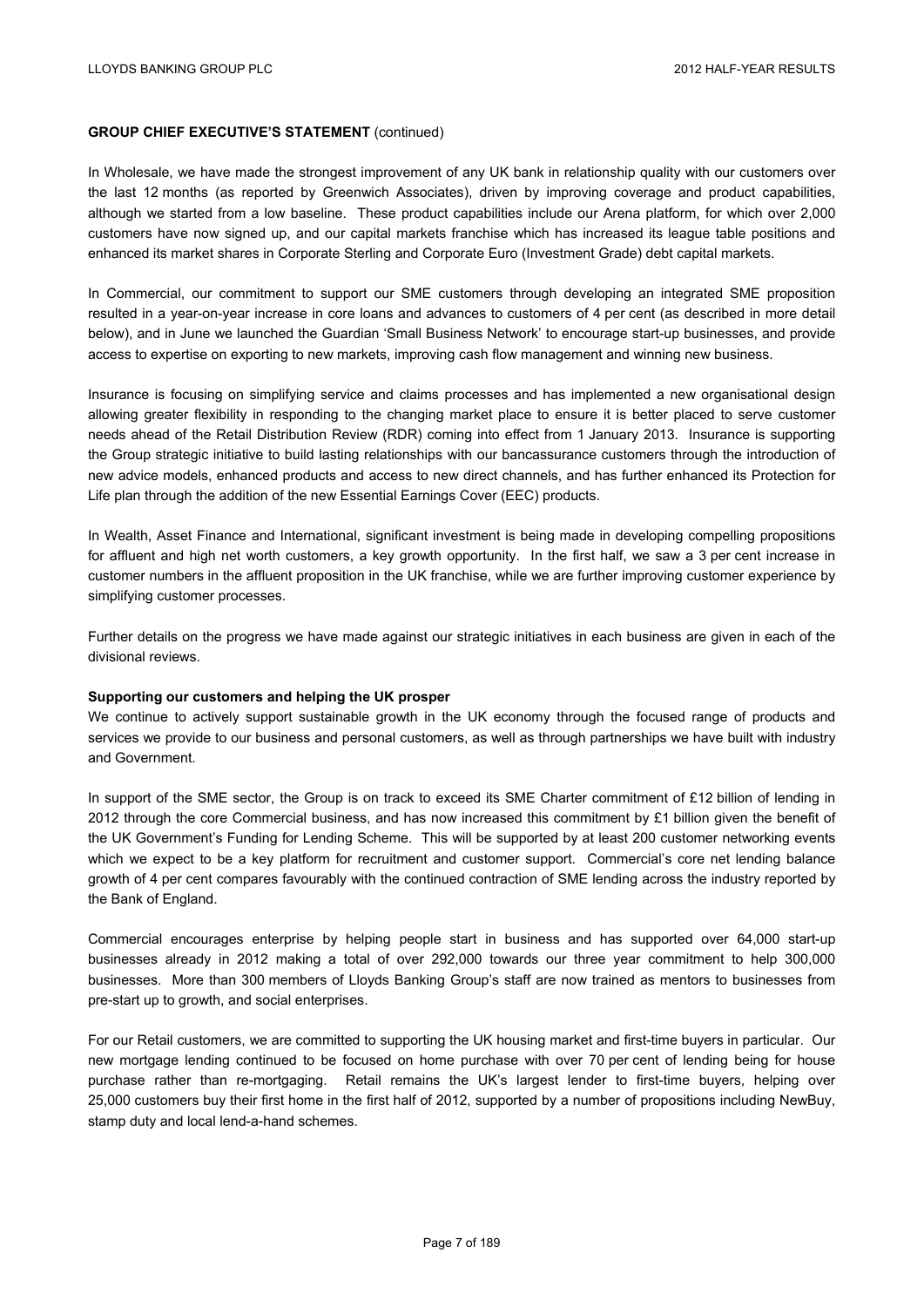#### **Further reducing customer complaints**

We have committed to reduce banking complaints per 1,000 accounts to 1.3 by the end of 2012, and are making good progress towards our complaint reduction target, having achieved 1.4 complaints per 1,000 accounts in the half year. We achieved an 18 per cent reduction in our FSA reportable complaints (excluding PPI) compared to the first half of 2011, and reduced our banking complaints by 21 per cent in the same period. This has been achieved primarily through implementation of initiatives to remove the causes of complaints, including ensuring that our telephone banking teams now have the ability to see all details of earmarked transactions on a customer's account. We have also made it easier for our customers to complain by launching a new online complaint form for our three major brands. We expect to continue to improve the customer experience in the second half of 2012 and achieve our complaint reduction target of 1.3 banking complaints per 1,000 accounts by the end of the year.

## **Awards for our products and services**

We received a number of external awards in the first half recognising our products and services, and the support we provide to our customers.

We were awarded 'Bank of the Year' for the eighth consecutive year at the FDs' Excellence Awards (in association with the Institute of Chartered Accountants in England and Wales and supported by the CBI), underlining the strength of our relationships with, and the support we give to, our business customers.

The improvements we are making in our products for business customers were also recognised, inter alia, at the Euroweek Bond Awards 2012, where we won the 'Most Improved Corporate Debt Capital Markets Team' award, and at the Business Moneyfacts Awards 2012, where Arena won the 'Best Innovation in the SME Finance Sector' award, while Scottish Widows was awarded 'Best Group Pension Provider' in the Corporate Adviser awards and 'Best Personal Pensions Provider' in the Professional Adviser Awards.

## **Heads of terms signed on EC mandated retail business disposal (Project Verde)**

After the half year end, we announced that we had agreed non-binding heads of terms with The Co-operative Group plc for the mandated retail and commercial divestment known as Verde, providing greater certainty for our customers and for our shareholders, and allowing us to share in the future financial performance of the Co-operative Group's combined banking business which will be an effective challenger in the market with a strong customer focus.

We will continue to work with the Co-operative to agree a sale and purchase agreement, with completion of the divestment expected by the end of November 2013, and, having had constructive discussions on the transaction with the relevant governmental and regulatory bodies, we will now seek formal approval for the terms of the divestment.

Further detail on the Verde business and the heads of terms are given in the Group Finance Director's review on page 25 of this announcement.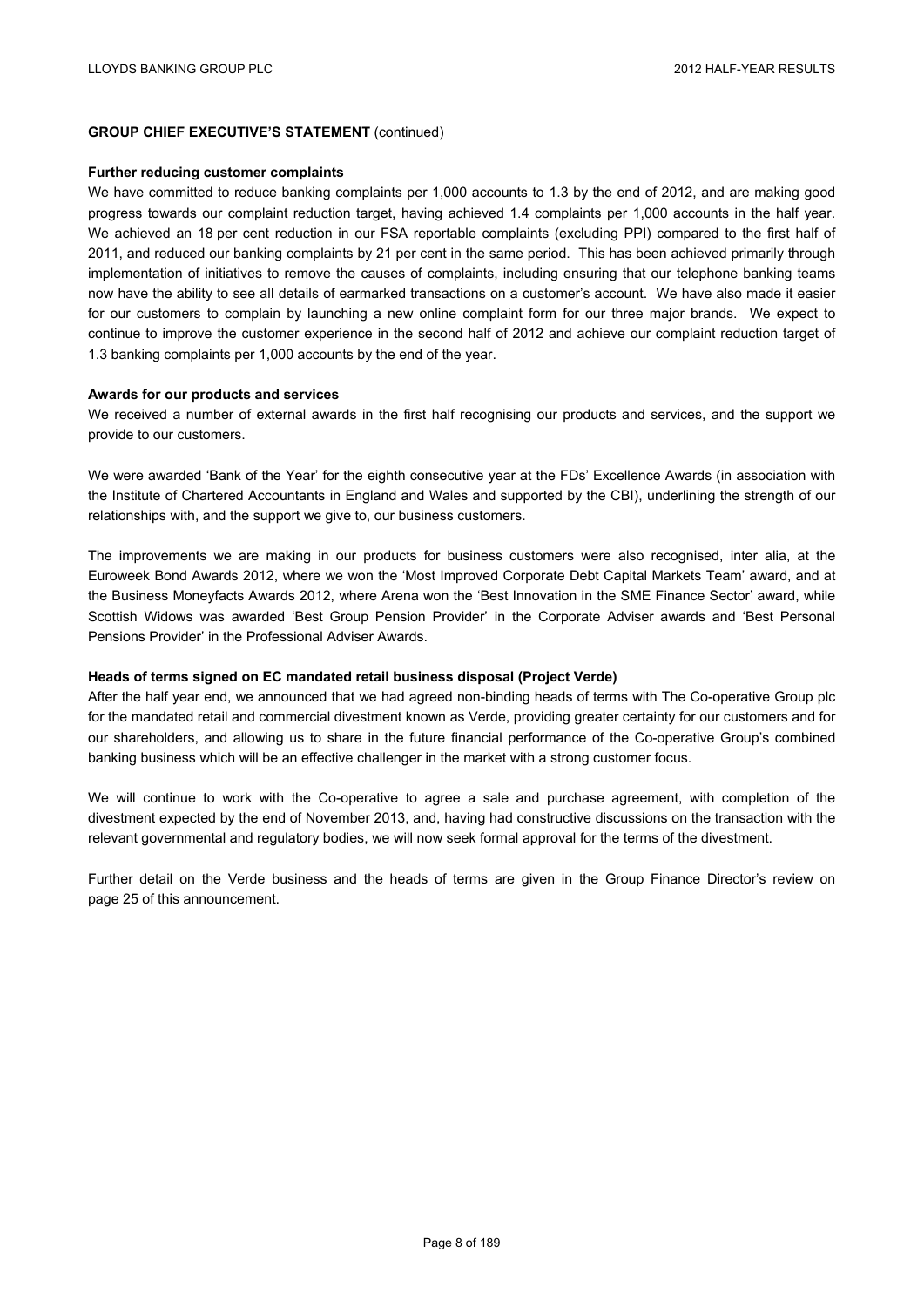## **Payment Protection Insurance (PPI) provision**

During 2012 there has been an increase in the volume of complaints being received in relation to legacy PPI business. As a result, the Group increased its provision by a further £700 million during the second quarter of 2012, following a £375 million increase in the first quarter, to cover the anticipated redress in relation to these increased volumes. This increases the total estimated cost of redress to £4,275 million.

There are still a number of uncertainties as to the eventual costs from any such contact and redress given the inherent difficulties of assessing the impact of the detailed implementation of the Policy Statement for all PPI complaints, uncertainties around the ultimate emergence period for complaints, the availability of supporting evidence and the activities of claims management companies, all of which will significantly affect complaints volumes, uphold rates and redress costs. Further detail is given in note 21 on page 175.

## **Equity dividends**

We remain committed to recommencing progressive dividend payments, when the financial position of the Group and market conditions permit, and after regulatory capital requirements are defined and prudently met.

Our capital position continues to strengthen, with our core tier 1 capital ratio increased by 0.5 per cent in the first half to 11.3 per cent, and by 0.6 per cent to an indicative 7.7 per cent on a fully loaded Basel 3 basis, while our total capital increased by 1.0 per cent to 16.6 per cent.

## **Outlook**

As outlined at our 2011 full year results, we continue to believe that, while the outlook for the UK economy remains subdued and also vulnerable to developments in the Eurozone, the most likely scenario is for a relatively flat economy in the second half of this year with a progressive recovery in 2013. As a result, our assumptions for UK base rates, inflation and property prices remain broadly unchanged.

Our operating model positions us well to deliver in the new external environment. Our strategy is enabling us to deliver improved Group underlying results and resilient returns in our core business, even in this challenging environment. We have built a solid foundation for growth, with a strengthened balance sheet, reduced risk, improved efficiency and lower costs. This is now providing us with greater commercial flexibility and increases our options for growth. We also expect that recent regulatory changes, such as a growth agenda, and the Funding for Lending scheme, will help us support economic growth and we believe that we are well positioned for the changes expected from the banking reform White Paper, given our capital strength and the alignment of our business model with the White Paper's ring-fencing goals.

In the remainder of 2012, therefore, we expect a continued resilient underlying business performance and remain on track to meet the 2012 financial guidance we set out in our full year 2011 results in February, including for banking net interest margin to fall year-on-year by approximately the same amount in 2012 as in 2011. Moreover, following a better than expected performance in the first half, and assuming current economic trends continue, we now anticipate that our 2012 impairment charge will be lower than our previous guidance in spite of decreasing non-core assets by more than originally anticipated. We are also targeting achievement of a long-term loan to deposit ratio of 120 per cent by end Q1 2013, and now expect our non-core assets to reduce to below £70 billion by the end of 2014, with non-core reporting to cease at that time.

We believe that we can create competitive advantages through attaining a lower risk premium and best-in-class efficiency and therefore we remain confident that our medium-term financial targets are achievable over time, and that we are well positioned to realise the Group's full potential for growth from our strategy of being a simple, customerfocused UK retail and commercial bank.

António Horta-Osório *Group Chief Executive*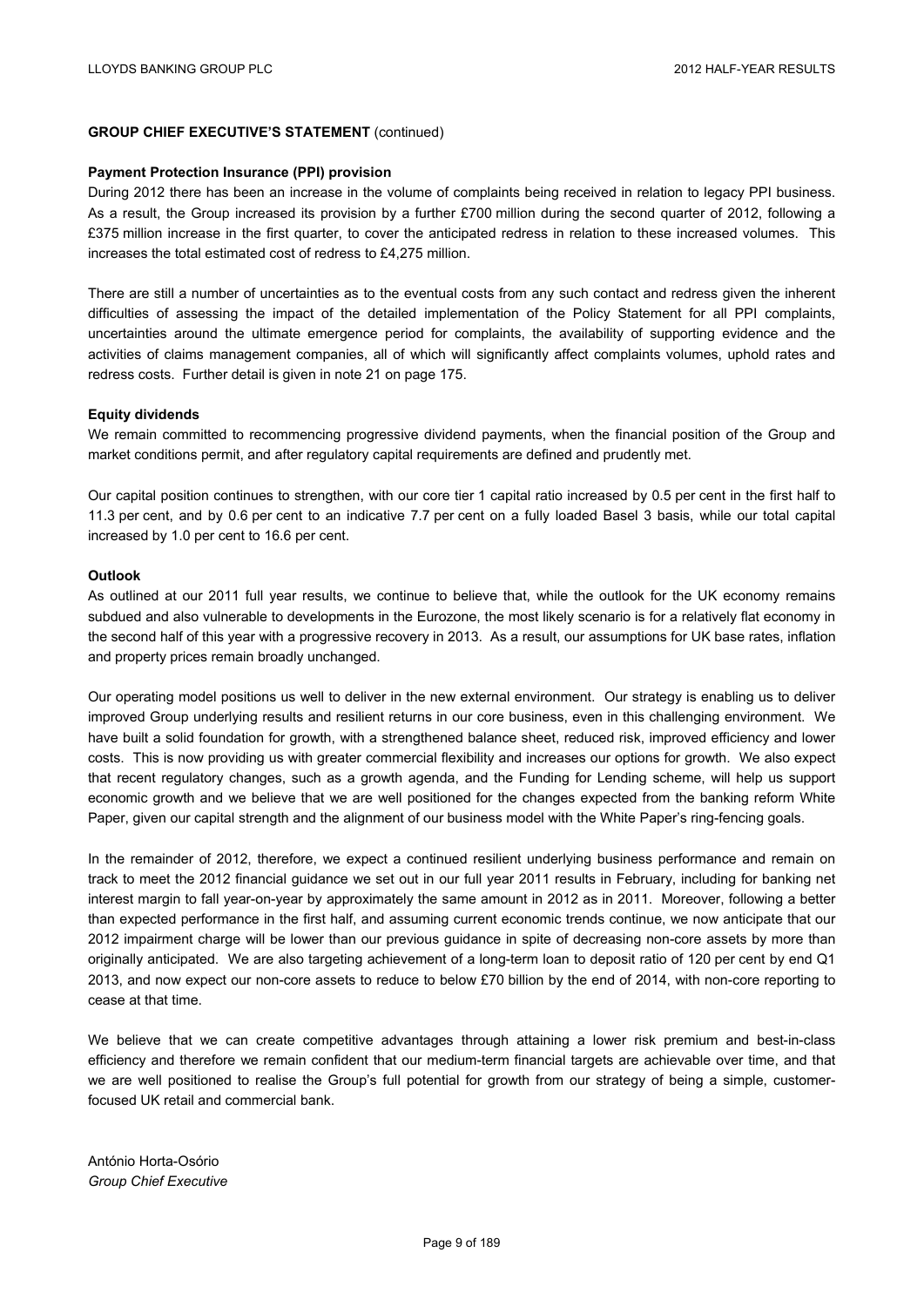# **MANAGEMENT BASIS INFORMATION**

The analysis and commentary set out on pages 11 to 89 is presented on a management basis as defined on the inside front cover. Within the management income statement the profit or loss arising from asset sales, volatile items, liability management actions and fair value unwind are each shown on one line. The accelerated unwind of fair value resulting from asset sales is included within the asset sales line. Comparatives have been restated accordingly.

|                                                                   | Page |
|-------------------------------------------------------------------|------|
| Consolidated income statement                                     | 11   |
| Management basis consolidated core and non-core income statements | 12   |
| Summary consolidated balance sheet                                | 13   |
| Group Finance Director's review of financial performance          | 14   |
| Management basis segmental analysis                               | 26   |
| Divisional performance                                            |      |
| Retail                                                            | 29   |
| Wholesale                                                         | 35   |
| Commercial                                                        | 43   |
| Wealth, Asset Finance and International                           | 49   |
| Insurance                                                         | 61   |
| <b>Group Operations</b>                                           | 69   |
| Central items                                                     | 71   |
| Core and non-core business analysis                               | 72   |
| Quarterly management basis information                            | 81   |
| Additional information on a management basis                      | 84   |
| Basis of preparation of management basis information              | 84   |
| Banking net interest margin                                       | 87   |
| Volatility arising in insurance businesses                        | 88   |
| Number of employees (full-time equivalent)                        | 89   |
|                                                                   |      |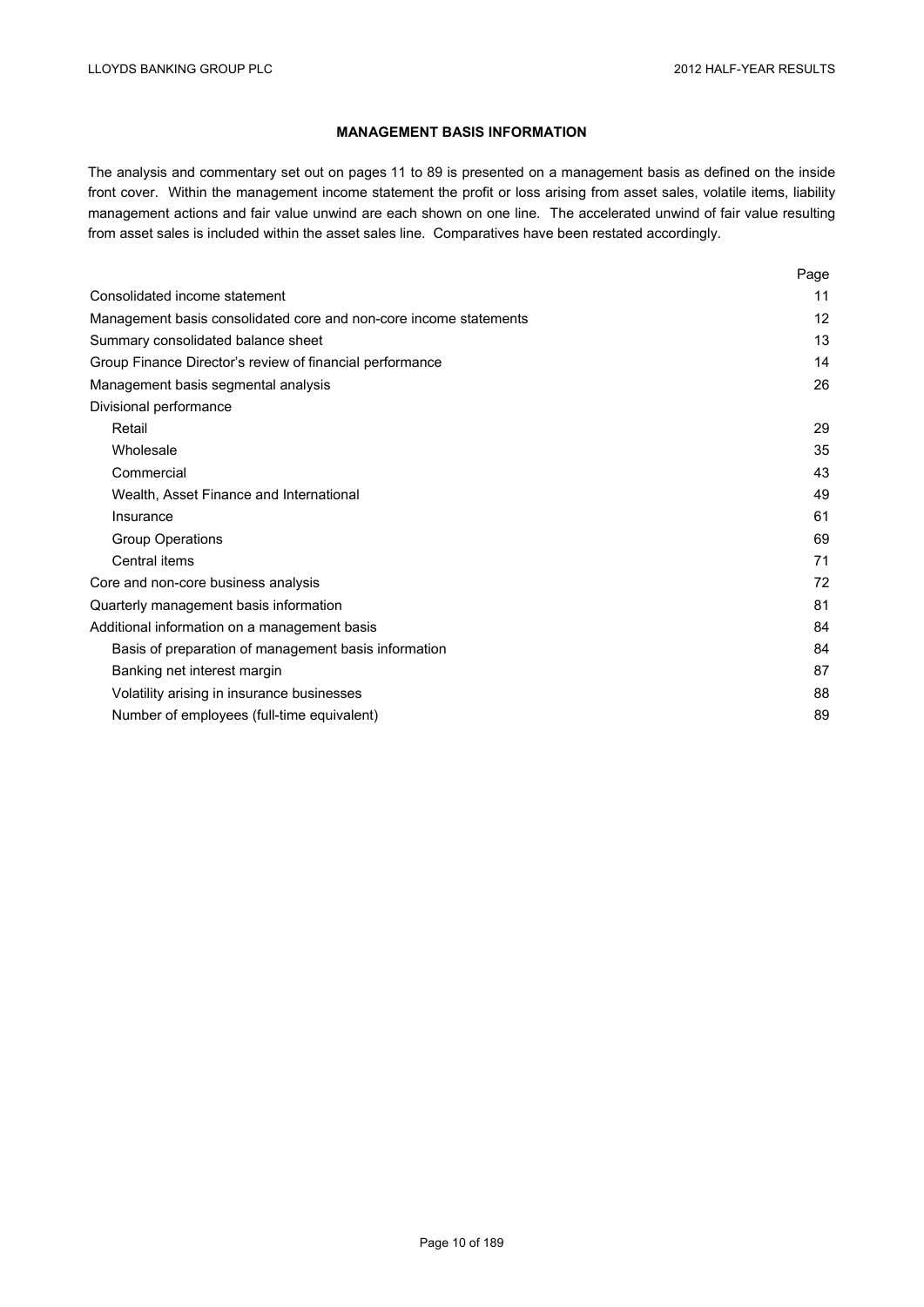# **CONSOLIDATED INCOME STATEMENT**

|                                                                 | Half-year  | Half-year  | Half-year |
|-----------------------------------------------------------------|------------|------------|-----------|
|                                                                 | to 30 June | to 30 June | to 31 Dec |
|                                                                 | 2012       | 2011       | 2011      |
|                                                                 | £ million  | £ million  | £ million |
| Net interest income                                             | 5,215      | 6,355      | 5,855     |
| Other income                                                    | 4,264      | 4,946      | 4,233     |
| Insurance claims                                                | (233)      | (198)      | (145)     |
| Total underlying income, net of insurance claims                | 9,246      | 11,103     | 9,943     |
| Total costs                                                     | (5,025)    | (5, 332)   | (5,289)   |
| Impairment                                                      | (3, 157)   | (5, 422)   | (4, 365)  |
| <b>Underlying profit</b>                                        | 1,064      | 349        | 289       |
| Effects of asset sales, volatile items and liability management | (56)       | (264)      | 1,105     |
| Fair value unwind                                               | 157        | 1,019      | 187       |
| <b>Management profit</b>                                        | 1,165      | 1,104      | 1,581     |
| Volatility arising in insurance businesses                      | (24)       | (177)      | (661)     |
| Simplification, EC mandated retail business disposal costs      |            |            |           |
| and Integration                                                 | (513)      | (689)      | (763)     |
| Payment protection insurance provision                          | (1,075)    | (3,200)    |           |
| Past service pensions credit                                    | 250        |            |           |
| Amortisation of purchased intangibles                           | (242)      | (289)      | (273)     |
| Provision in relation to German insurance business litigation   |            |            | (175)     |
| Loss before tax - statutory                                     | (439)      | (3,251)    | (291)     |
| Taxation                                                        | (202)      | 973        | (145)     |
| Loss for the period                                             | (641)      | (2, 278)   | (436)     |
| Loss per share                                                  | (1.0)p     | (3.4)p     | (0.7)p    |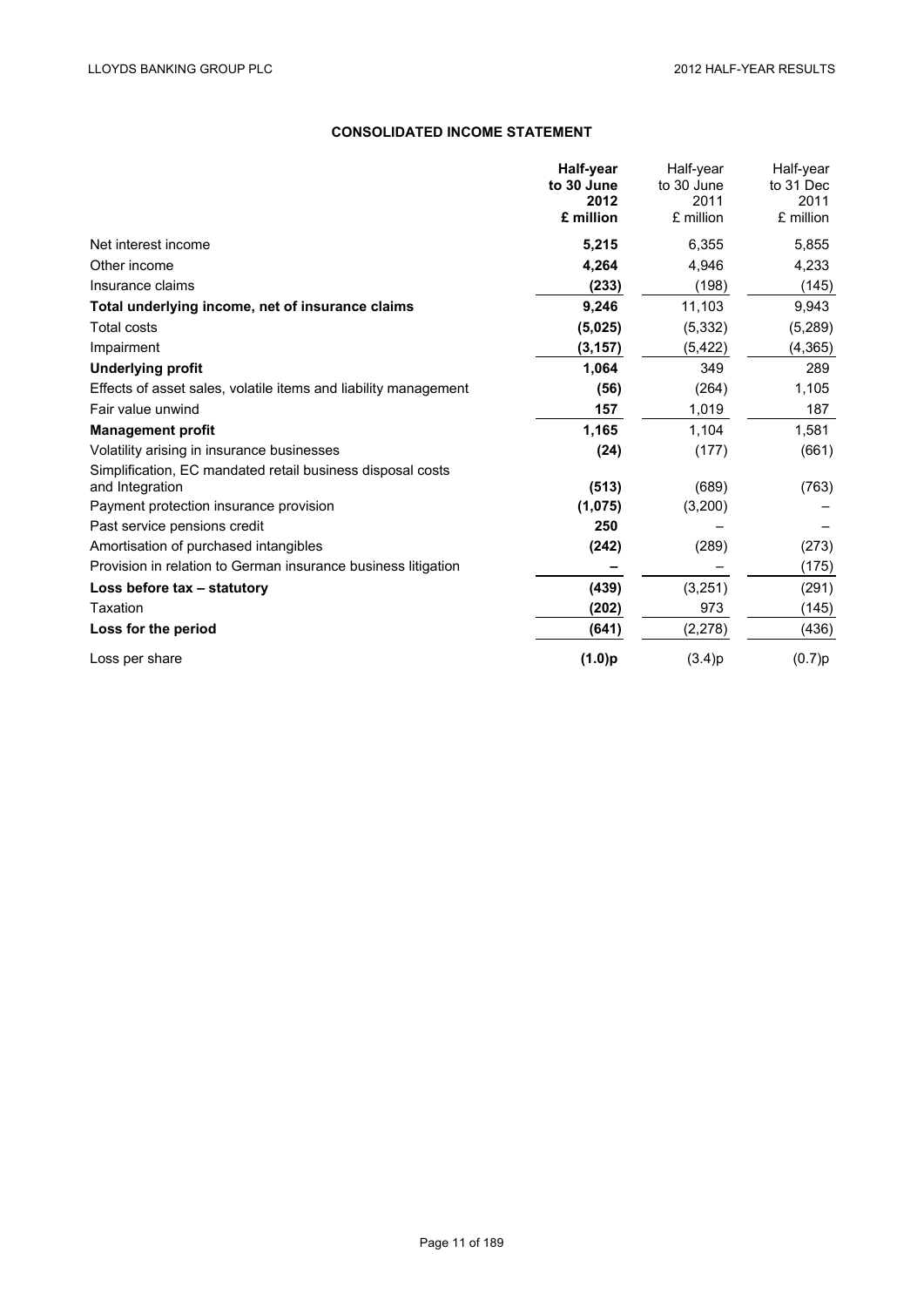# **MANAGEMENT BASIS CONSOLIDATED CORE AND NON-CORE INCOME STATEMENTS**

|                                                                 | Half-year  | Half-year  | Half-year |
|-----------------------------------------------------------------|------------|------------|-----------|
|                                                                 | to 30 June | to 30 June | to 31 Dec |
| Core                                                            | 2012       | 2011       | 2011      |
|                                                                 | £ million  | £ million  | £ million |
| Net interest income                                             | 4,948      | 5,536      | 5,357     |
| Other income                                                    | 3,887      | 4,366      | 3,849     |
| Insurance claims                                                | (233)      | (198)      | (145)     |
| Total underlying income, net of insurance claims                | 8,602      | 9,704      | 9,061     |
| Total costs                                                     | (4, 647)   | (4,860)    | (4,822)   |
| Impairment                                                      | (978)      | (1,636)    | (1,251)   |
| <b>Underlying profit</b>                                        | 2,977      | 3,208      | 2,988     |
| Effects of asset sales, volatile items and liability management |            | (245)      | 1,026     |
| Fair value unwind                                               | (262)      | (97)       | (531)     |
| <b>Management profit</b>                                        | 2,715      | 2,866      | 3,483     |
| Banking net interest margin                                     | 2.32%      | 2.43%      | 2.40%     |
| Cost:income ratio                                               | 54.0%      | 50.1%      | 53.2%     |
| Impairment as a % of average advances                           | 0.44%      | 0.72%      | 0.56%     |
| Return on risk-weighted assets                                  | 2.48%      | 2.50%      | 2.40%     |

| Non-core                                                        |          |         |          |
|-----------------------------------------------------------------|----------|---------|----------|
| Net interest income                                             | 267      | 819     | 498      |
| Other income                                                    | 377      | 580     | 384      |
| Insurance claims                                                |          |         |          |
| Total underlying income, net of insurance claims                | 644      | 1.399   | 882      |
| Total costs                                                     | (378)    | (472)   | (467)    |
| Impairment                                                      | (2, 179) | (3,786) | (3, 114) |
| <b>Underlying loss</b>                                          | (1,913)  | (2,859) | (2,699)  |
| Effects of asset sales, volatile items and liability management | (56)     | (19)    | 79       |
| Fair value unwind                                               | 419      | 1,116   | 718      |
| <b>Management loss</b>                                          | (1,550)  | (1,762) | (1,902)  |
| Banking net interest margin                                     | 0.60%    | 1.20%   | 0.81%    |
| Impairment as a % of average advances                           | 3.33%    | 4.87%   | 4.32%    |

The basis of preparation of the core and non-core income statements is set out on the inside front cover.

Non-core portfolios consist of non-relationship assets and liabilities together with assets and liabilities which are outside the Group's current risk appetite.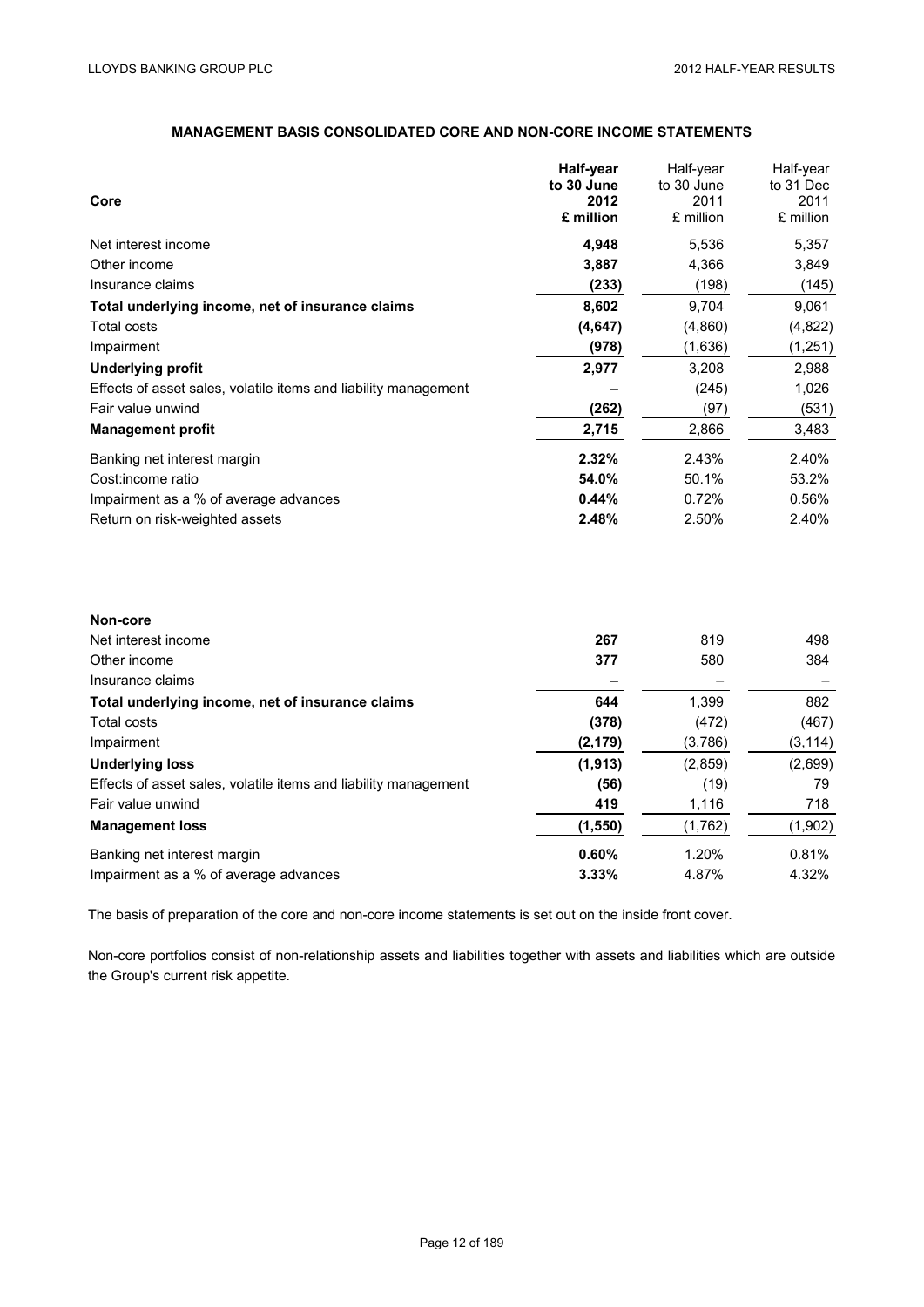# **SUMMARY CONSOLIDATED BALANCE SHEET**

|                                                                         | As at     | As at     |
|-------------------------------------------------------------------------|-----------|-----------|
|                                                                         | 30 June   | 31 Dec    |
|                                                                         | 2012      | 2011      |
| <b>Assets</b>                                                           | £ million | £ million |
| Cash and balances at central banks                                      | 87,590    | 60,722    |
| Trading and other financial assets at fair value through profit or loss | 145,626   | 139,510   |
| Derivative financial instruments                                        | 58,347    | 66,013    |
| Loans and receivables:                                                  |           |           |
| Loans and advances to customers                                         | 534,445   | 565,638   |
| Loans and advances to banks                                             | 31,779    | 32,606    |
| Debt securities                                                         | 6,429     | 12,470    |
|                                                                         | 572,653   | 610,714   |
| Available-for-sale financial assets                                     | 32,810    | 37,406    |
| Held-to-maturity investments                                            | 10,933    | 8,098     |
| Other assets                                                            | 53,412    | 48,083    |
| <b>Total assets</b>                                                     | 961.371   | 970.546   |

| <b>Liabilities</b>                                                           |         |         |
|------------------------------------------------------------------------------|---------|---------|
| Deposits from banks                                                          | 44,895  | 39,810  |
| Customer deposits                                                            | 423.238 | 413.906 |
| Trading and other financial liabilities at fair value through profit or loss | 37.424  | 24.955  |
| Derivative financial instruments                                             | 50.153  | 58.212  |
| Debt securities in issue                                                     | 150.513 | 185,059 |
| Liabilities arising from insurance and investment contracts                  | 131,199 | 128,927 |
| Subordinated liabilities                                                     | 34,752  | 35,089  |
| Other liabilities                                                            | 42,568  | 37,994  |
| <b>Total liabilities</b>                                                     | 914.742 | 923,952 |
| <b>Total equity</b>                                                          | 46.629  | 46.594  |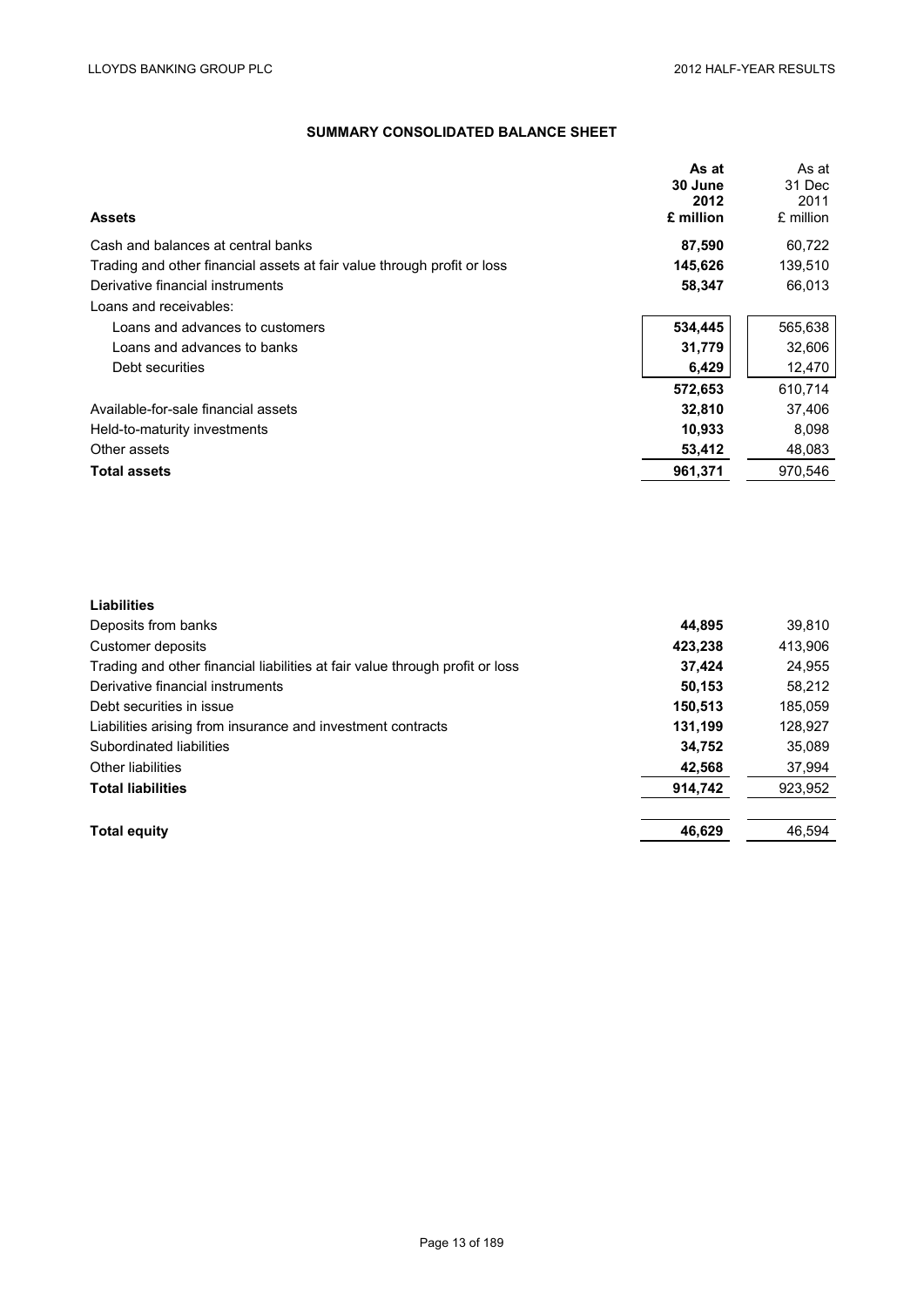#### **Overview**

In the first half of 2012, we made further good progress in strengthening our balance sheet and reducing risk, increased Group underlying profit, and delivered a resilient performance in the core business. Our non-core business performance reflected the substantial asset reductions achieved in the half, while our statutory results were affected by further provisions for contact and redress costs in relation to legacy Payment Protection Insurance (PPI) business.

## *Balance sheet strengthened and risk further reduced*

In line with our strategy, we made further good progress in strengthening our balance sheet and reducing risk by significantly reducing non-core assets by £23.2 billion to £117.5 billion, strengthening our core tier 1 capital ratio by 0.5 per cent to 11.3 per cent and increasing our primary liquidity portfolio to £105.0 billion. The non-core asset reduction and further deposit growth of 3 per cent (excluding repos) in the half year (6 per cent year-on-year) have allowed us to further improve our funding position, with total wholesale funding reduced to £213.8 billion from £251.2 billion at the end of 2011, with funding with a maturity of less than one year representing less than 35 per cent of total wholesale funding, and money market funding with a maturity of less than one year representing 21 per cent. We have also completed our 2012 term funding programme and have improved the maturity profile of our wholesale funding, such that 65.7 per cent of our wholesale funding now has a maturity of more than one year. As part of reducing risk within the business, we have also made further progress towards addressing a number of legacy issues, including the Verde divestiture and PPI.

## *Improved Group underlying profitability*

The Group delivered an underlying profit of £1,064 million, an increase of £715 million when compared to the first half of 2011. This increase was primarily driven by a 6 per cent reduction in costs, mostly from Simplification savings, and substantially lower impairment (down 42 per cent, reflecting further asset quality improvements overall and our strong credit risk management approach and close management of the quality of new business), more than offsetting the 17 per cent fall in underlying income.

## *Resilient core business performance*

The core business delivered a resilient performance. Underlying profit was £2,977 million, with the core return on riskweighted assets broadly stable at 2.48 per cent. The movement of £231 million in underlying profit was driven mainly by a reduction in core underlying income of 11 per cent, reflecting subdued lending demand and continued customer deleveraging, partially mitigated by a further reduction in costs and the impairment charge. Net interest margin declined by 11 basis points year-on-year, and 8 basis points in the first half of 2012. This was mainly as a result of higher wholesale funding costs, mitigated by an improved funding mix, with the core loan to deposit ratio further reduced to 103 per cent, and the benefits of asset repricing. The 4 per cent reduction in costs was principally as a result of Simplification savings, while the 40 per cent decrease in the impairment charge was driven by continued improvement in the quality of our portfolios.

## *Non-core results reflect asset reductions*

The non-core loss of £1,913 million reflects the substantial reduction in non-core assets of £44.9 billion achieved since June 2011, and the impact of higher wholesale funding costs on net interest margin which fell by 60 basis points to 0.60 per cent given that the non-core portfolio is almost entirely wholesale funded.

## *Management and statutory results*

Management profit, which incorporates the effects of asset sales, volatile items and liability management along with fair value unwind was £1,165 million in the first half of 2012, an increase of £61 million when compared to the first half of 2011. Statutory loss before tax was £439 million in the first half of 2012, reflecting amongst other things, provisions in relation to legacy PPI business totalling £1,075 million and charges totalling £513 million, of which £274 million related to Simplification and £239 million to costs of the EC mandated retail business disposal. Further detail on the reconciliation to management and statutory results is included on page 24.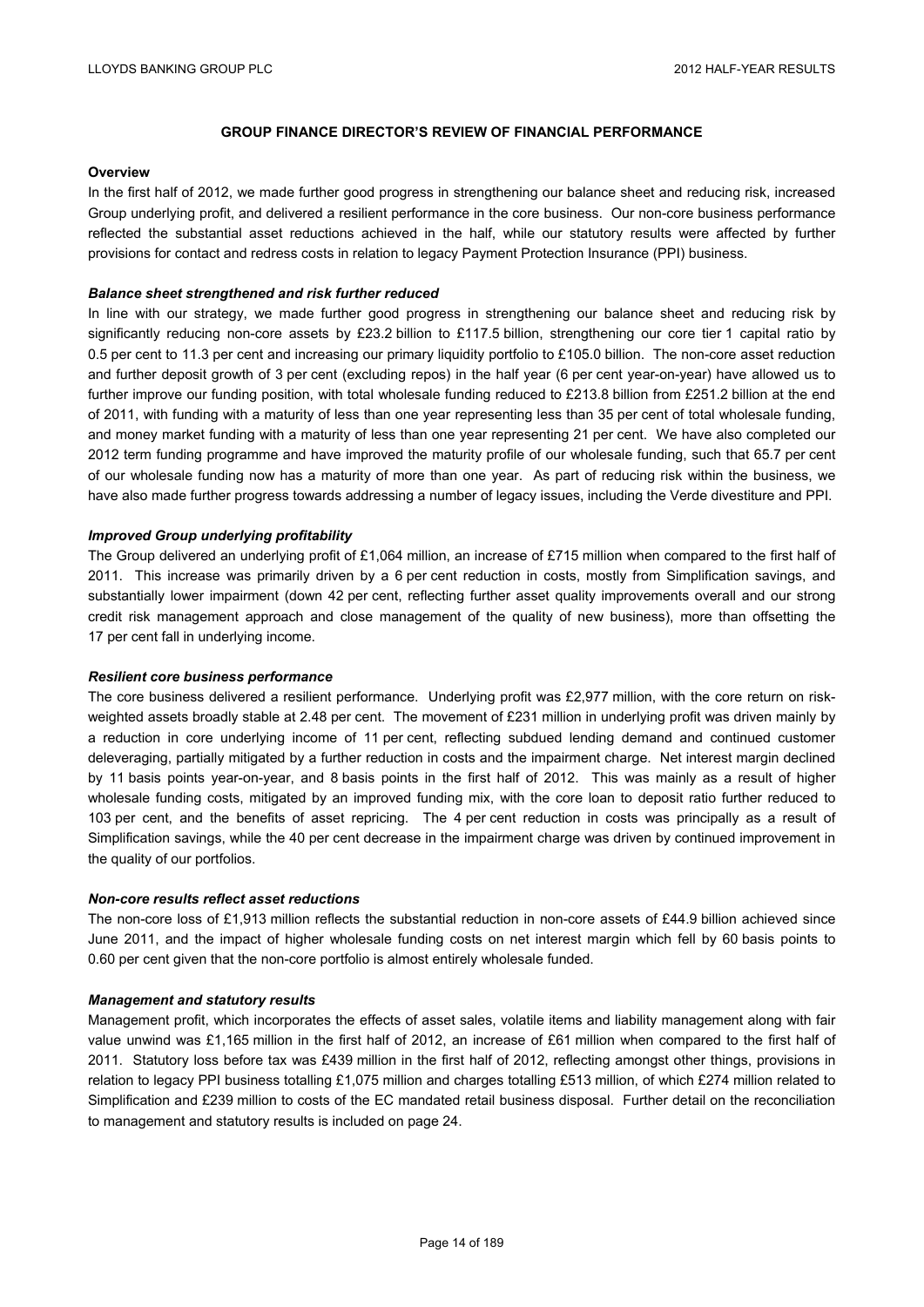#### **Balance sheet**

#### *Improved capital ratios and further progress on balance sheet reduction*

Our core tier 1 capital ratio increased to 11.3 per cent at the end of June 2012 (30 June 2011: 10.1 per cent), principally driven by a reduction in risk-weighted assets of £50.8 billion since 30 June 2011. The total capital ratio improved to 16.6 per cent (30 June 2011: 15.0 per cent).

|                               | As at<br>30 June<br>2012 | As at<br>30 June<br>2011 | <b>Change</b><br>% | As at<br>31 Dec<br>2011 | <b>Change</b><br>% |
|-------------------------------|--------------------------|--------------------------|--------------------|-------------------------|--------------------|
| Funded assets                 | £555.8bn                 | £612.0bn                 | (9)                | £587.7bn                | (5)                |
| Risk-weighted assets          | £332.5bn                 | £383.3bn                 | (13)               | £352.3bn                | (6)                |
| Non-core assets               | £117.5bn                 | £162.4bn                 | (28)               | £140.7bn                | (16)               |
| Non-core risk-weighted assets | £93.4bn                  | £128.7bn                 | (27)               | £108.8bn                | (14)               |
| Core tier 1 capital ratio     | 11.3%                    | 10.1%                    |                    | 10.8%                   |                    |
| Tier 1 capital ratio          | 13.0%                    | 11.6%                    |                    | 12.5%                   |                    |
| Total capital ratio           | 16.6%                    | 15.0%                    |                    | 15.6%                   |                    |

Risk-weighted assets reduced by 6 per cent to £332.5 billion in the first half of 2012, driven by the reduction in our noncore asset portfolio, subdued demand for new lending, and continued improvements to the overall quality of our portfolios, partially offset by the application of revised regulatory rules relating to the Group's private equity (including venture capital) investments which are now risk-weighted rather than being deducted from total capital. The removal of this deduction from total capital contributes to the improvement in the total capital ratio.

Total Group funded assets decreased to £555.8 billion from £612.0 billion at 30 June 2011, primarily driven by the reduction in our non-core asset portfolio, and continued customer deleveraging resulting from subdued demand in core lending markets.

The fall in non-core risk-weighted assets over the last year is in line with the asset reductions achieved and reflects the substantial decrease in risk we have achieved over this period.

We are pleased with the progress made on our balance sheet reduction plans, given challenging market conditions. In the first half of 2012, we achieved a substantial reduction in the non-core portfolio of £23.2 billion, resulting in the portfolio at 30 June 2012 amounting to £117.5 billion. This included reductions of £10.6 billion in treasury assets, £2.5 billion in UK commercial real estate and £5.2 billion in International assets of which £2.0 billion was in Ireland and £1.3 billion in Australasia.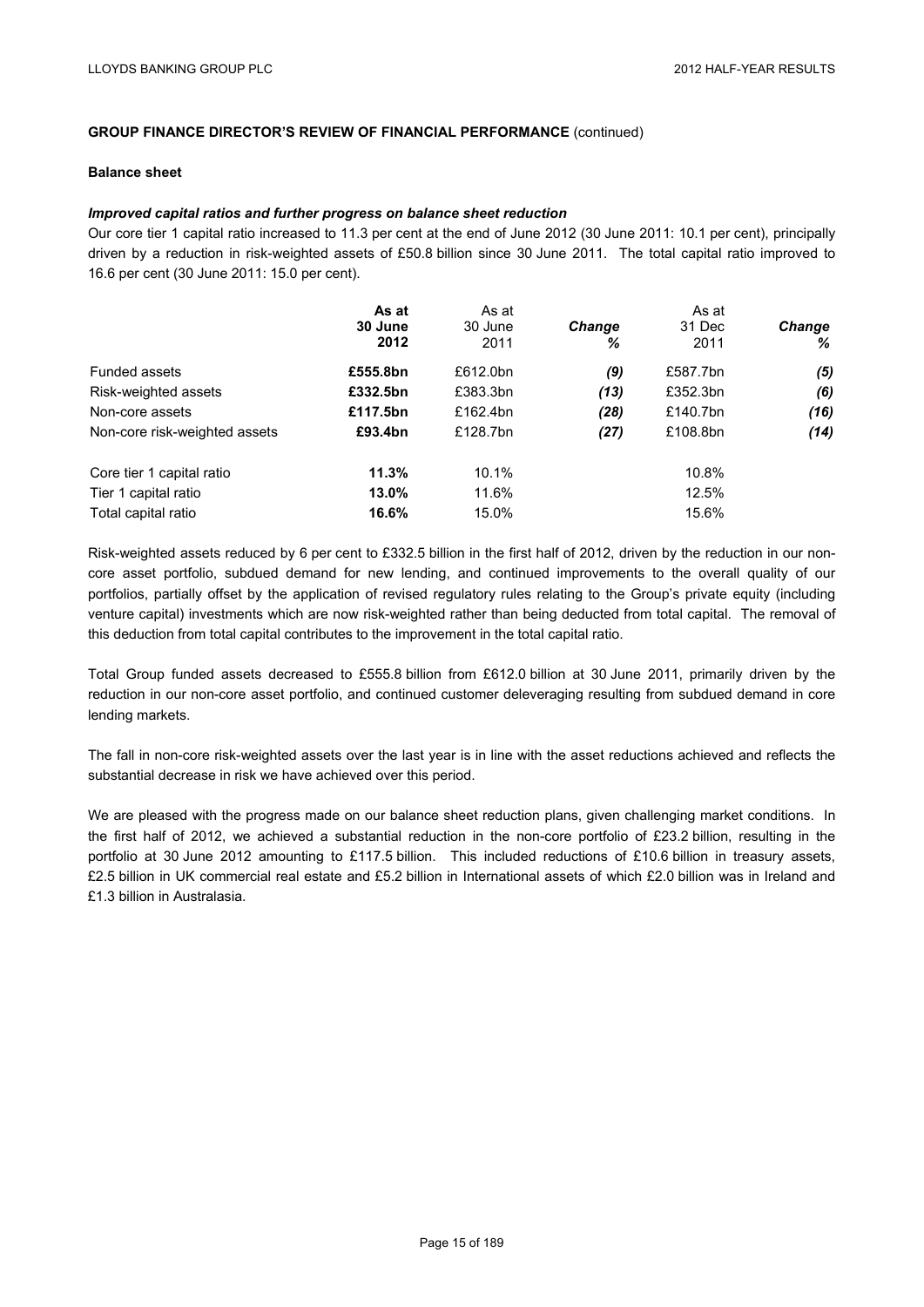#### *Further strengthening our liquidity and funding position*

The Group further enhanced its funding and liquidity position in the first half of 2012. We saw continued growth in customer deposits (excluding repos), which increased by 3 per cent, reflecting good growth in both our Retail and Wealth, Asset Finance and International divisions. Customer deposits (excluding repos) have grown by 6 per cent since 30 June 2011.

The Group has also made excellent progress in the first half of 2012 with respect to our term wholesale funding objectives with £19.5 billion of wholesale term issuance. Adding this to the £1.7 billion of pre-funding in 2011 and the £4.7 billion benefit from 2011 liability management exercises, we have (as communicated in the Group's Q1 IMS) now completed our 2012 wholesale term issuance plan. Looking ahead to 2013 we expect the Group's public term funding requirement to be less than £10 billion.

| As at           | As at    |               | As at    |               |
|-----------------|----------|---------------|----------|---------------|
| 30 June<br>2012 | 30 June  | <b>Change</b> | 31 Dec   | <b>Change</b> |
|                 | 2011     | %             | 2011     | %             |
| £419.1bn        | £394.9bn | 6             | £405.9bn | 3             |
| £213.8bn        | £295.6bn | (28)          | £251.2bn | (15)          |
| £73.3bn         | £151.7bn | (52)          | £113.3bn | (35)          |
|                 |          |               |          |               |
| £44.4bn         | £92.9bn  | (52)          | £69.1bn  | (36)          |
| 126%            | 144%     |               | 135%     |               |
| 103%            | 114%     |               | 109%     |               |
| £4.9bn          | £37.1bn  | (87)          | £23.5bn  | (79)          |
| 66%             | 49%      |               | 55%      |               |
| £105.0bn        | £100.9bn | 4             | £94.8bn  | 11            |
|                 |          |               |          |               |

<sup>1</sup> Excluding repos of £4.1 billion (30 June 2011: £5.0 billion, 31 December 2011: £8.0 billion).

<sup>2</sup> Excluding repos and reverse repos.

Wholesale funding reduced by 28 per cent since 30 June 2011 to £213.8 billion. The combination of customer deposit growth, the successful Q1 term issuance programme and the reduction in funded assets has allowed us to aggressively reduce the Group's short-term money-market funding and further improve the maturity profile of wholesale funding. At 30 June 2012, 66 per cent of wholesale funding had a maturity date greater than one year, compared to 49 per cent at 30 June 2011.

By the end of the first half, our Group loan to deposit ratio, excluding repos and reverse repos, had improved to 126 per cent. Our core loan to deposit ratio also improved to 103 per cent from 109 per cent at 31 December 2011. We are now targeting a long-term Group loan to deposit ratio of 120 per cent and assuming a continuation of current market conditions we expect to achieve this target by the end of March 2013.

The Group continued to make repayments under the legacy Credit Guarantee Scheme, achieving a reduction of £18.6 billion in the first half and leaving only £4.9 billion outstanding at the end of June. The remaining debt will mature during the second half of 2012.

In the first quarter, the Group drew €13.5 billion (the Sterling equivalent of which at the date of drawdown was £11.2 billion) under the European Central Bank's Long-Term Refinancing Operation for an initial term of three years, to part fund a pool of non-core euro denominated assets.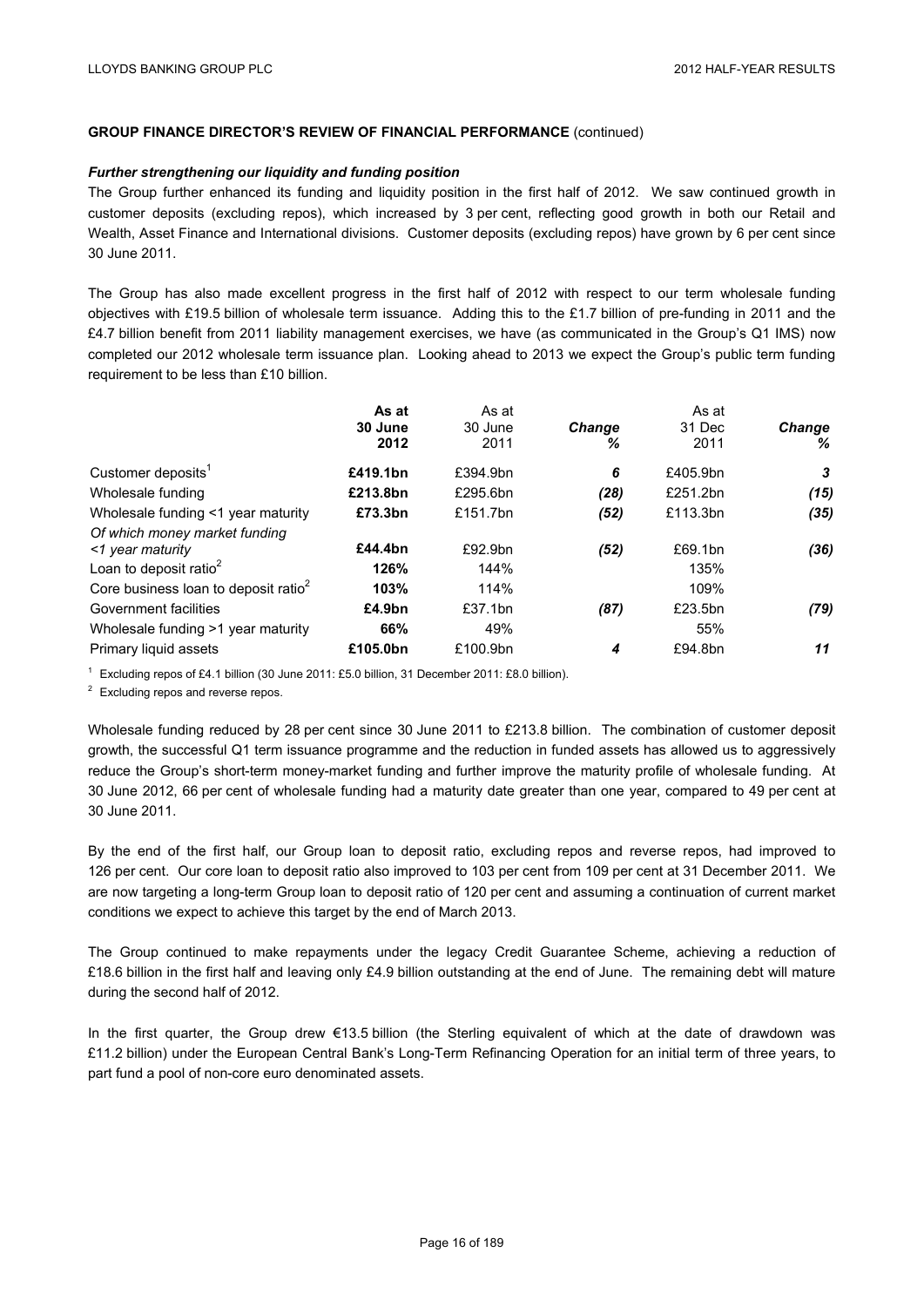The Group also continues to maintain a strong liquidity position. Our primary liquid assets portfolio at the half year end was £105.0 billion, an increase of £4.1 billion since 30 June 2011. This represents approximately 223 per cent of our money market funding positions at end June 2012 and is approximately 143 per cent of all wholesale funding with a maturity of less than a year, thus providing a substantial buffer in the event of market dislocation.

In addition to primary liquidity holdings, the Group has significant secondary liquidity holdings of more than  $£100$  billion eligible for use in open market operations and liquidity facilities at a number of central banks of which the Group makes use as part of its liquidity management practices. Use of such facilities will be based on prudent liquidity management and economic considerations, having regard for external market conditions.

The Group welcomes the announcements made at the Mansion House in June 2012 aimed at reducing the pressure from liquidity regulation to deleverage the balance sheet. The combination of the Extended Collateral Term Repo facility (ECTR), Funding for Lending and the potential widening of the definition of primary liquidity under FSA rules strengthens the liquidity position of the UK banking sector and provides a framework for an increased supply of credit to the UK economy.

Given the strong liquidity position and the reduced requirement for funding, the Group decided to tender for certain GBP, Euro and USD senior unsecured securities, to manage its overall wholesale funding level and optimise its future interest expense, whilst maintaining a prudent approach to liquidity. The tender offers closed on 9 July 2012 with £1.4 billion accepted in the non-US tender offer and US\$4.9 billion accepted in the US tender offer.

From 31 January 2010 the Group was prohibited under the terms of an agreement with the European Commission from paying discretionary coupons and dividends on hybrid capital securities issued by the Company and certain of its subsidiaries. This prohibition ended on 31 January 2012. Future coupons and dividends on hybrid capital securities will be paid subject to, and in accordance with, the terms of those securities.

During the period the Group issued £170 million of new ordinary shares in relation to payment of coupons in 2012 on hybrid capital securities that are non-cumulative. This decision was taken by the Group in the context of recent macro prudential policy discussions.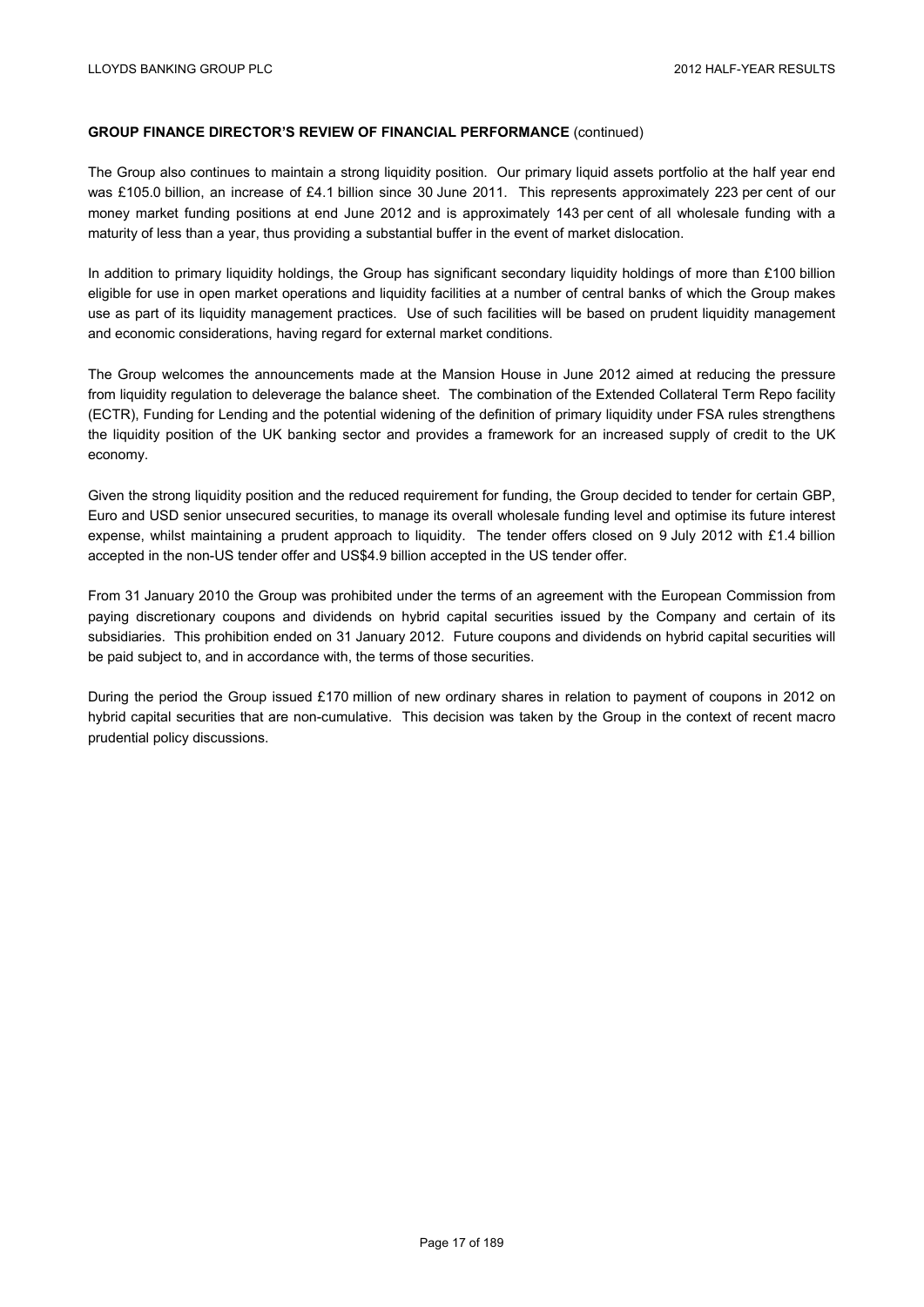#### **Total income**

|                                         | Half-year<br>to 30 June<br>2012<br>£m | Half-year<br>to 30 June<br>2011<br>£m | <b>Change</b><br>since<br>30 June<br>2011<br>℅ | Half-year<br>to 31 Dec<br>2011<br>£m |
|-----------------------------------------|---------------------------------------|---------------------------------------|------------------------------------------------|--------------------------------------|
| Net interest income                     | 5,215                                 | 6,355                                 | (18)                                           | 5,855                                |
| Other income                            | 4.264                                 | 4.946                                 | (14)                                           | 4,233                                |
| Insurance claims                        | (233)                                 | (198)                                 | (18)                                           | (145)                                |
| <b>Total underlying income</b>          | 9,246                                 | 11,103                                | (17)                                           | 9,943                                |
| Banking net interest margin             | 1.93%                                 | 2.12%                                 |                                                | 2.01%                                |
| Banking asset margin                    | 1.10%                                 | 1.54%                                 |                                                | 1.38%                                |
| Banking liability margin                | 1.19%                                 | 0.97%                                 |                                                | 0.98%                                |
| Average interest-earning banking assets | £553.2bn                              | £596.5bn                              | (7)                                            | £574.4bn                             |

Total underlying income was down 17 per cent, reflecting reductions in net interest income and other income, and increased insurance claims.

Group net interest income decreased by 18 per cent to £5,215 million. This fall reflects the decrease of 7 per cent in average interest-earning banking assets, as a result of subdued economic environment which affected demand for new credit and continued customer deleveraging in the core business, together with non-core asset reductions, and the reduction in net interest margin.

Banking net interest margin decreased 19 basis points to 1.93 per cent, principally reflecting higher wholesale funding costs and competitive deposit markets, which have more than offset the benefits of repricing certain lending portfolios, and the improved funding mix as reflected in the improvement in our loan to deposit ratio from 135 per cent at 31 December 2011 to 126 per cent at 30 June 2012. Banking asset margin declined to 1.10 per cent as a result of higher wholesale funding costs, which were, however, mitigated by asset repricing. The 22 basis point increase in the banking liability margin reflected the increased value of deposits to the Group, partly offset by the effects of competitive deposit markets.

Other income decreased by 14 per cent to £4,264 million compared with the first half of 2011. Income from non-lending activities has fallen as a result of subdued demand and the run-off of non-core assets. In addition the subdued economic environment has affected the level of income from funds management, and returns in the Insurance business. However, Commercial saw an increase in business activity levels, while our Retail business benefited from sales of newly-launched protection products.

Insurance claims increased, principally reflecting adverse property claims in our General Insurance business as a result of weather events.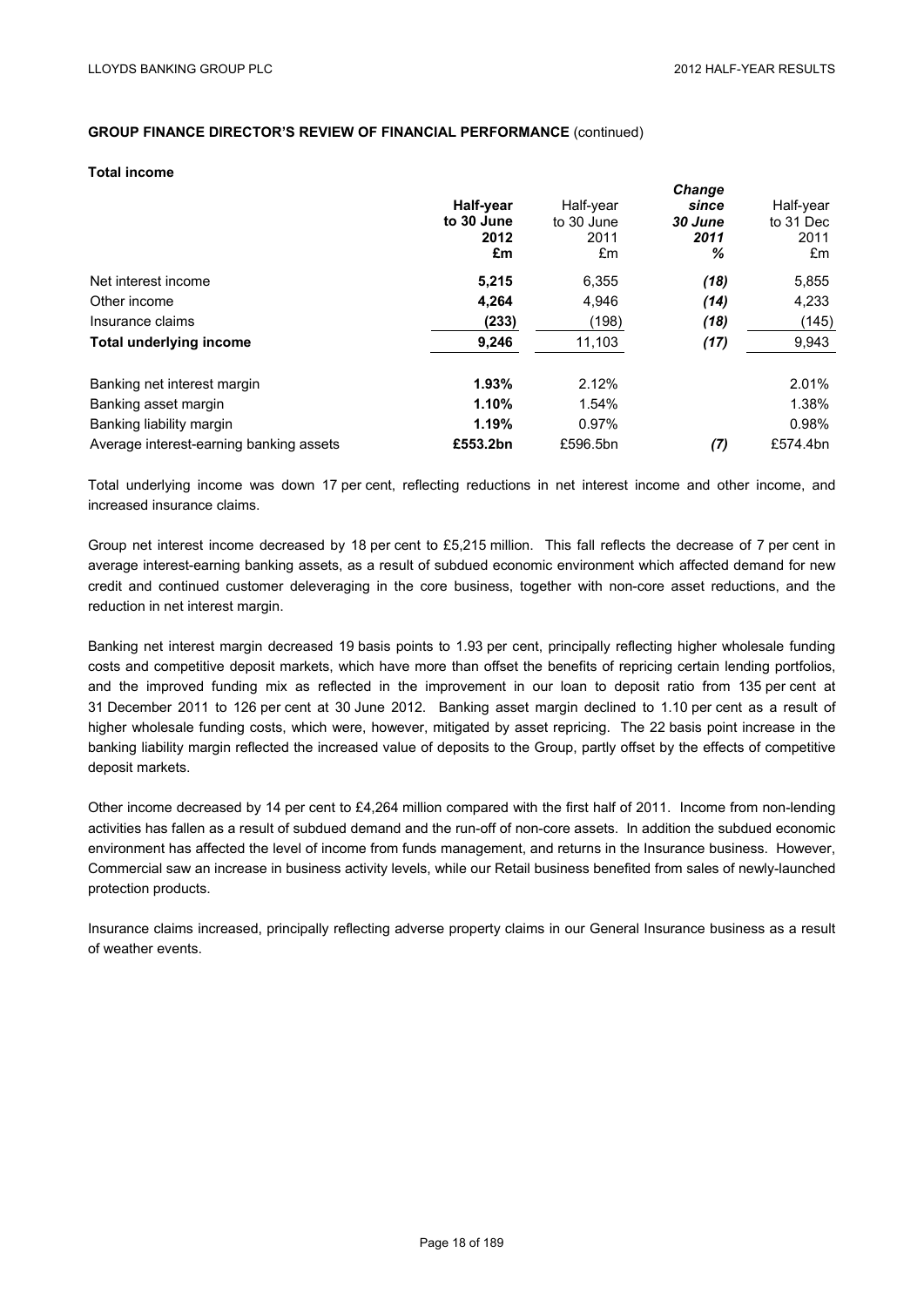#### **Core underlying income**

|                                                 | Half-year<br>to 30 June<br>2012<br>£m | Half-year<br>to 30 June<br>2011<br>£m | <b>Change</b><br>since<br>30 June<br>2011<br>℅ | Half-year<br>to 31 Dec<br>2011<br>£m |
|-------------------------------------------------|---------------------------------------|---------------------------------------|------------------------------------------------|--------------------------------------|
| Net interest income                             | 4,948                                 | 5,536                                 | (11)                                           | 5,357                                |
| Other income                                    | 3.887                                 | 4,366                                 | (11)                                           | 3,849                                |
| Insurance claims                                | (233)                                 | (198)                                 | (18)                                           | (145)                                |
| Core underlying income, net of insurance claims | 8,602                                 | 9,704                                 | (11)                                           | 9,061                                |
| Banking net interest margin                     | 2.32%                                 | 2.43%                                 |                                                | 2.40%                                |
| Average interest-earning banking assets         | £426.5bn                              | £445.9bn                              | (4)                                            | £431.6bn                             |

Core net interest income fell by 11 per cent, principally reflecting subdued new lending demand and continued customer deleveraging, with average interest-earning banking assets decreasing by 4 per cent, and a lower banking net interest margin.

Core net interest margin fell 11 basis points, mainly reflecting higher wholesale funding costs, but was more resilient than at the Group level due to the benefits of asset repricing and improved funding mix.

Core other income fell 11 per cent reflecting, as in the Group as a whole, subdued demand for new lending and the effects of the economic environment, although these were partly offset by strong performances in some areas.

Insurance claims increased, principally reflecting adverse property claims in our General Insurance business as a result of weather events.

## **Non-core underlying income**

|                                         | Half-year<br>to 30 June<br>2012<br>£m | Half-year<br>to 30 June<br>2011<br>£m | <b>Change</b><br>since<br>30 June<br>2011<br>% | Half-year<br>to 31 Dec<br>2011<br>£m |
|-----------------------------------------|---------------------------------------|---------------------------------------|------------------------------------------------|--------------------------------------|
| Net interest income                     | 267                                   | 819                                   | (67)                                           | 498                                  |
| Other income                            | 377                                   | 580                                   | (35)                                           | 384                                  |
| Non-core underlying income              | 644                                   | 1,399                                 | (54)                                           | 882                                  |
| Banking net interest margin             | 0.60%                                 | 1.20%                                 |                                                | 0.81%                                |
| Average interest-earning banking assets | £126.7bn                              | £150.6bn                              | (16)                                           | £142.8bn                             |

The 54 per cent fall in underlying non-core income reflects the significant de-risking achieved from the targeted reduction in non-core portfolios of £44.9 billion since the end of June 2011, the further movement of assets to non-performing status, and a lower net interest margin.

Net interest income fell by 67 per cent as a result of the reduction in average interest earning assets of 16 per cent, and the decrease in net interest margin, primarily as a result of higher wholesale funding costs, with both of these metrics also adversely affected by a reduction in income from assets becoming newly impaired.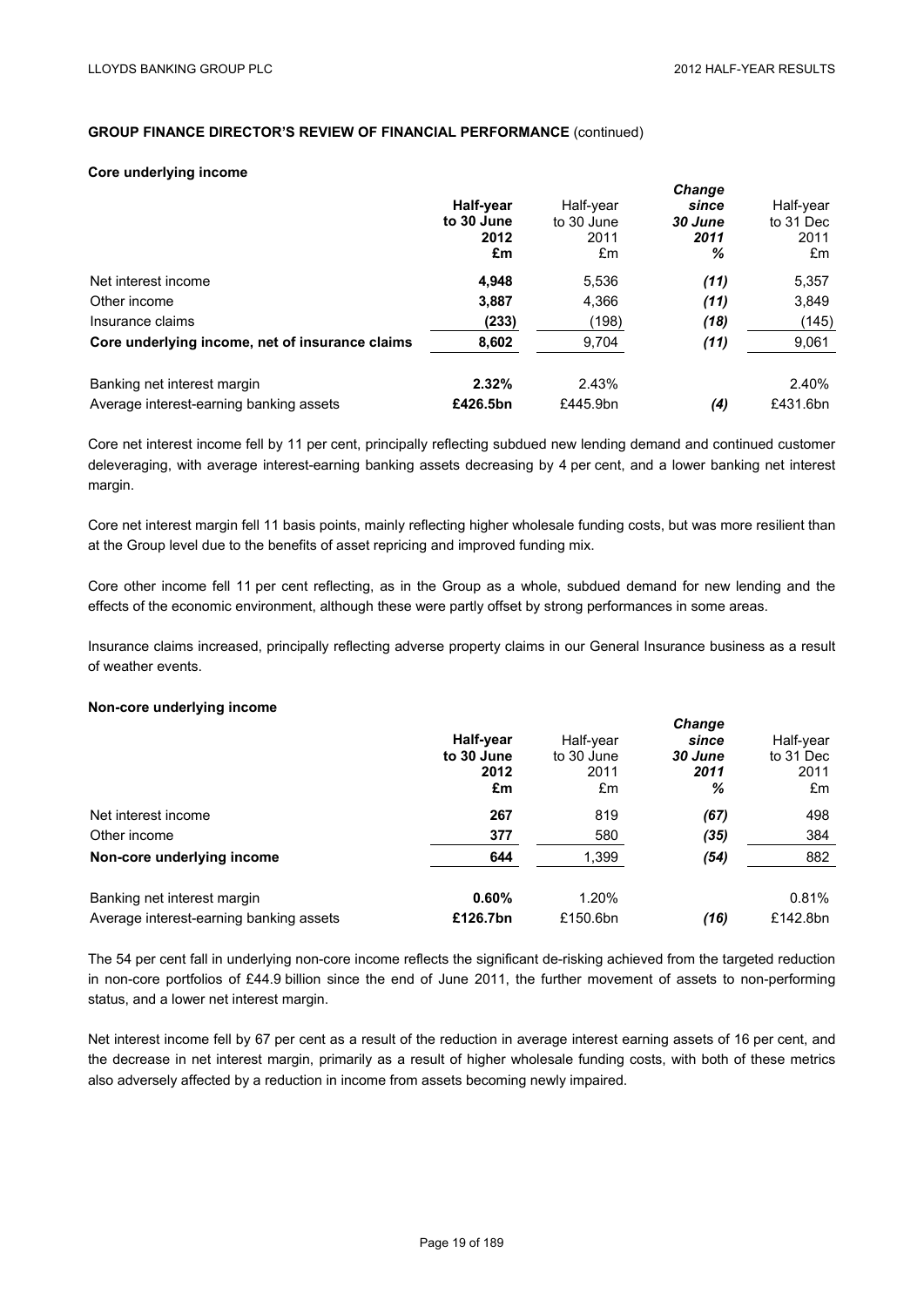## **Total costs**

|                                        |            |            | Change  |           |  |
|----------------------------------------|------------|------------|---------|-----------|--|
|                                        | Half-year  | Half-year  | since   | Half-year |  |
|                                        | to 30 June | to 30 June | 30 June | to 31 Dec |  |
|                                        | 2012       | 2011       | 2011    | 2011      |  |
|                                        | £m         | £m         | %       | £m        |  |
| Core                                   | 4,647      | 4,860      | 4       | 4,822     |  |
| Non-core                               | 378        | 472        | 20      | 467       |  |
| <b>Total costs</b>                     | 5,025      | 5,332      | 6       | 5,289     |  |
| Simplification savings annual run-rate | 512        |            |         | 242       |  |

Total costs decreased by 6 per cent compared to the first half of 2011, mainly as a result of the realisation of Simplification-related savings, partly offset by inflationary pressures and investment in our core business. In accordance with accounting requirements no accrual has been made in the first half for the UK bank levy.

Core total costs reduced by 4 per cent driven by the same factors as in the Group, while in the non-core business, the reduction of 20 per cent was mainly a result of the elimination of certain support costs for the non-core portfolios.

As at 30 June 2012, we had realised annual run-rate cost savings of £512 million from our programme to simplify the Group, an increase of £270 million since 31 December 2011 with the programme having contributed in year cost savings of £298 million.

The Simplification programme continues to make good progress and a strong pipeline of early deliverables has seen the successful implementation of a number of initiatives in the first half of 2012 that not only reduce costs, but also enhance customer service. Examples include a fully re-engineered process for setting up and handling customer accounts transferred from other banks, a redesigned General Insurance claims handling process, a streamlined Commercial lending process and improvements to internet banking customer enrolment.

We remain on track to deliver our increased targets of £1.7 billion of savings in 2014 and £1.9 billion of annual run-rate savings by the end of 2014.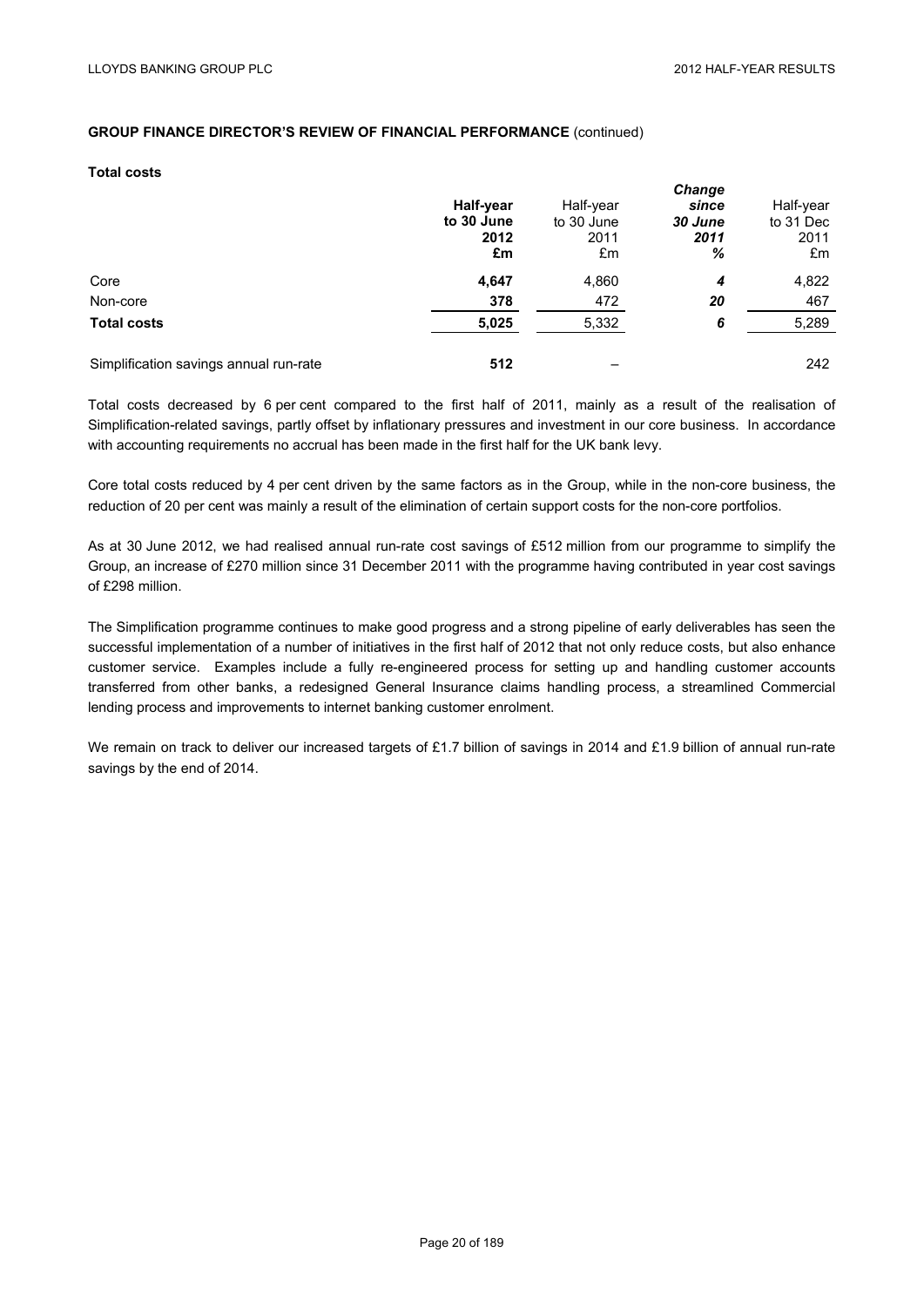#### **Impairment**

|                         | Half-year  | Half-year  | since   | Half-year |
|-------------------------|------------|------------|---------|-----------|
|                         | to 30 June | to 30 June | 30 June | to 31 Dec |
|                         | 2012       | 2011       | 2011    | 2011      |
|                         | £m         | £m         | %       | £m        |
| Core                    | 978        | 1,636      | 40      | 1,251     |
| Non-core                | 2.179      | 3,786      | 42      | 3.114     |
| <b>Total impairment</b> | 3,157      | 5,422      | 42      | 4,365     |

The Group impairment charge of £3,157 million in the first half of 2012 was 42 per cent lower than in the first half of 2011. This was principally driven by a reduction in the non-core impairment charge, reflecting lower charges in the Group's wholesale Irish and Australasian businesses, with the core charge also reducing as a result of a continued low interest rate environment and the overall improvement in asset quality.

The reduction in the Group charge was ahead of our expectations, and continues to benefit from the application of our prudent risk appetite and strong risk management controls resulting in improved portfolio and new business quality, from continued low interest rates, and broadly stable UK retail property prices. These benefits were partly offset by subdued UK economic growth, high unemployment and a weak commercial real estate market.

Impaired loans decreased by 12 per cent compared to December 2011 to £53 billion, representing 9 per cent of closing advances, mainly driven by reductions in Wholesale and in Wealth, Asset Finance and International. The Group's coverage ratio increased by 2 per cent to 49 per cent.

## *Core impairment charge*

|                                         | Half-year<br>to 30 June<br>2012<br>£m | Half-year<br>to 30 June<br>2011<br>£m | Change<br>since<br>30 June<br>2011<br>% | Half-year<br>to 31 Dec<br>2011<br>£m |
|-----------------------------------------|---------------------------------------|---------------------------------------|-----------------------------------------|--------------------------------------|
| Retail                                  | 735                                   | 1,052                                 | 30                                      | 744                                  |
| Wholesale                               | 111                                   | 407                                   | 73                                      | 334                                  |
| Commercial                              | 116                                   | 160                                   | 28                                      | 136                                  |
| Wealth, Asset Finance and International | 16                                    | 17                                    | 6                                       | 34                                   |
| Central items                           |                                       |                                       |                                         | 3                                    |
| <b>Core impairment</b>                  | 978                                   | 1,636                                 | 40                                      | 1,251                                |

The core impairment charge decreased by £658 million, or 40 per cent, compared to the charge in the first half of 2011. The reduction was principally driven by the decrease in Retail as a result of reductions in the unsecured charge, and in Wholesale and Commercial, which reflected robust and proactive risk management, an appropriately impaired portfolio (against our current economic assumptions), and a low interest rate environment helping to maintain defaults at a lower level.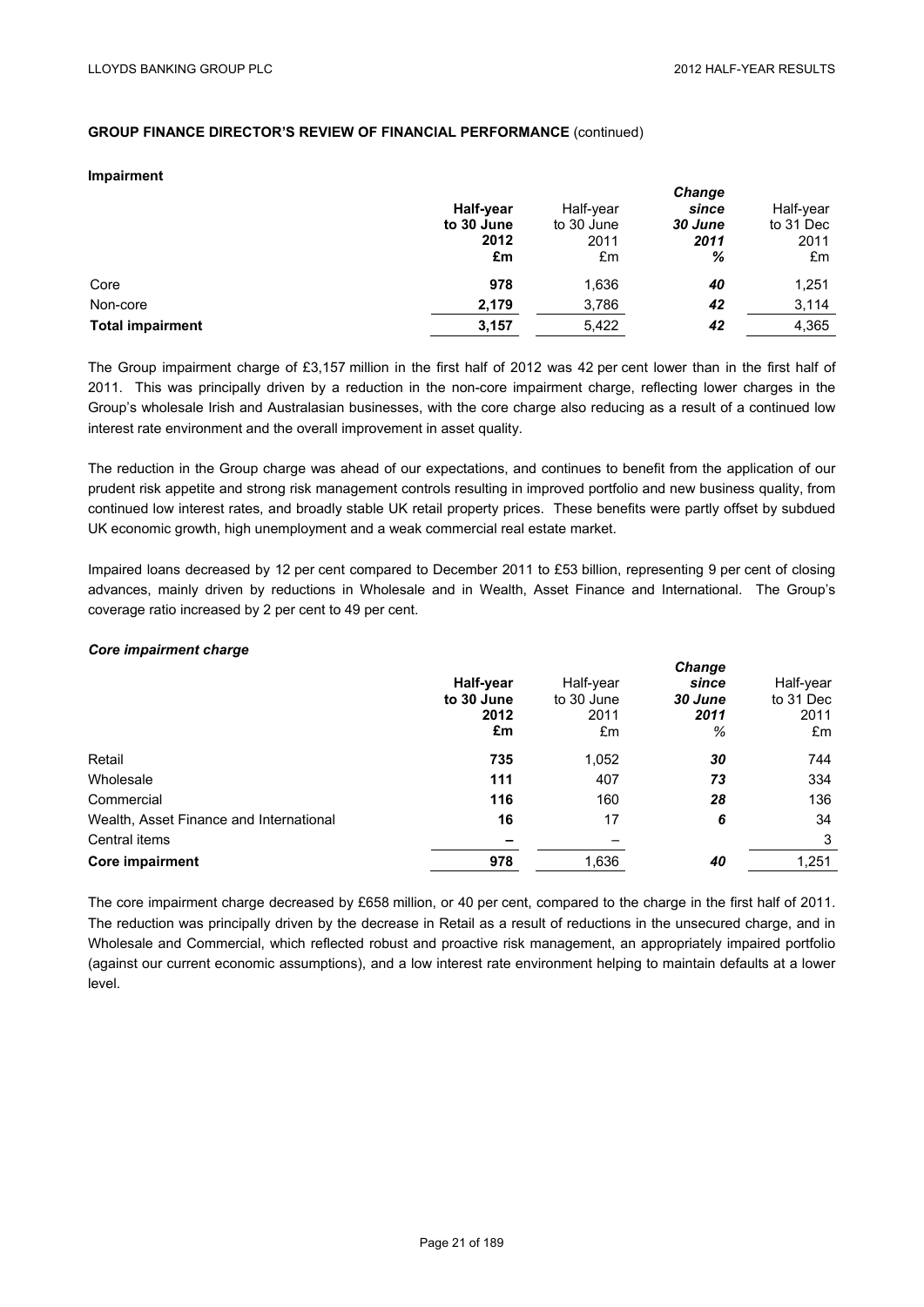## *Non-core impairment charge*

|                                         | <b>Half-year</b><br>to 30 June<br>2012<br>£m | Half-year<br>to 30 June<br>2011<br>£m | Change<br>since<br>30 June<br>2011<br>% | Half-year<br>to 31 Dec<br>2011<br>£m |
|-----------------------------------------|----------------------------------------------|---------------------------------------|-----------------------------------------|--------------------------------------|
| Retail                                  | 23                                           | 121                                   | 81                                      | 53                                   |
| Wholesale                               | 882                                          | 1,035                                 | 15                                      | 925                                  |
| Commercial                              | (7)                                          |                                       |                                         |                                      |
| Wealth, Asset Finance and International | 1,281                                        | 2,630                                 | 51                                      | 2,129                                |
| Non-core impairment                     | 2,179                                        | 3,786                                 | 42                                      | 3,114                                |

The non-core impairment charge reduced by £1,607 million, or 42 per cent compared to the charge in the first half of 2011, principally as a result of a material reduction in Wealth, Asset Finance and International reflecting lower charges in the Group's wholesale Irish and Australasian businesses.

Non-core loans and advances to customers generated 76 per cent of the Group's impaired loans reflecting their higher risk profile, with a coverage ratio of 51 per cent at 30 June 2012 (30 June 2011: 47 per cent).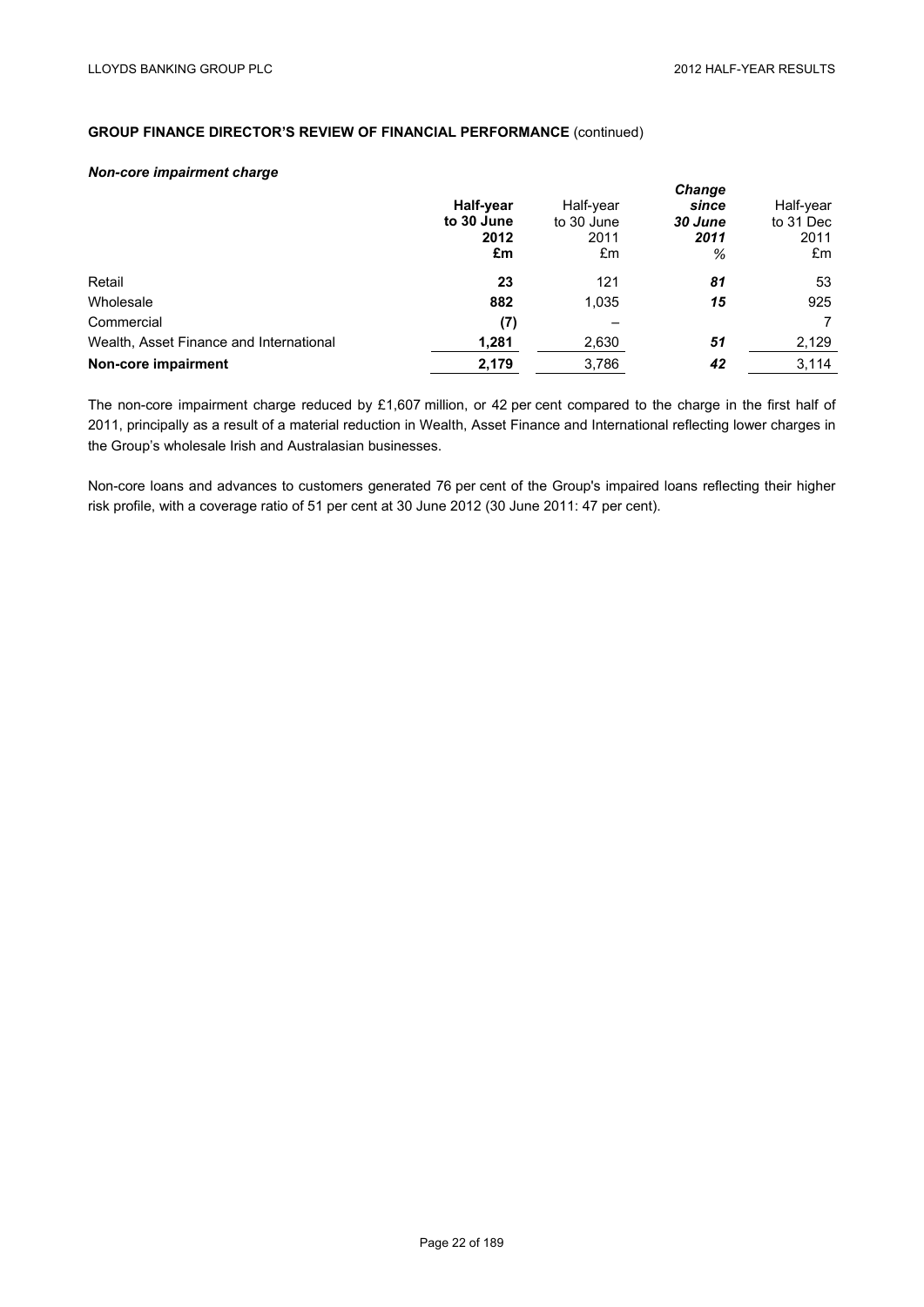## **Management profit**

| Half-year  | Half-year  | Half-year |
|------------|------------|-----------|
| to 30 June | to 30 June | to 31 Dec |
| 2012       | 2011       | 2011      |
| £m         | £m         | £m        |
| 1,064      | 349        | 289       |
| (357)      | (250)      | 434       |
| 585        | 88         | 196       |
| (452)      | (102)      | (820)     |
| 168        |            | 1,295     |
| 157        | 1,019      | 187       |
| 1,165      | 1,104      | 1,581     |
|            |            |           |

<sup>1</sup> Net of associated fair value unwind of £603 million (30 June 2011: £649 million).

Own debt volatility includes a £205 million charge relating to the change in fair value of the small proportion of the Group's wholesale funding which was designated at fair value at inception. This compares to a £203 million gain in the second half of 2011, and a £14 million charge in the first half of 2011. Own debt volatility also includes a £152 million charge relating to the change in fair value of the equity conversion feature of the Enhanced Capital Notes, which principally reflects the ongoing amortisation of the value of the conversion feature over its life.

Asset and bond sales of £585 million comprise the loss on asset disposals, which principally comprised non-core asset reductions, and resulted in net losses on disposal of £73 million including fair value unwind benefits of £603 million, and gains on bond sales as we repositioned the available-for-sale portfolio of Government securities.

Other volatile items includes the change in fair value of interest rate derivatives and foreign exchange hedges in the banking book not mitigated through hedge accounting. A charge of £529 million was included in the first half of 2012 and reflected the volatile market conditions that resulted in substantial changes in interest and foreign exchange rates in the period. Also included was a positive net derivative valuation adjustment of £77 million, reflecting a reduction in the market implied credit risk associated with customer derivative balances.

Liability management gains of £168 million arose on transactions undertaken as part of the Group's management of capital, largely the exchange of certain debt securities for other debt instruments, comprising £109 million recognised in statutory net interest income and £59 million recognised in statutory other income. There were no such gains in the first half of 2011.

Management profit also includes a gain of £157 million relating to an unwind of acquisition-related fair value adjustments. The unwind of fair value relating to assets disposed in the period is included in the asset sales line.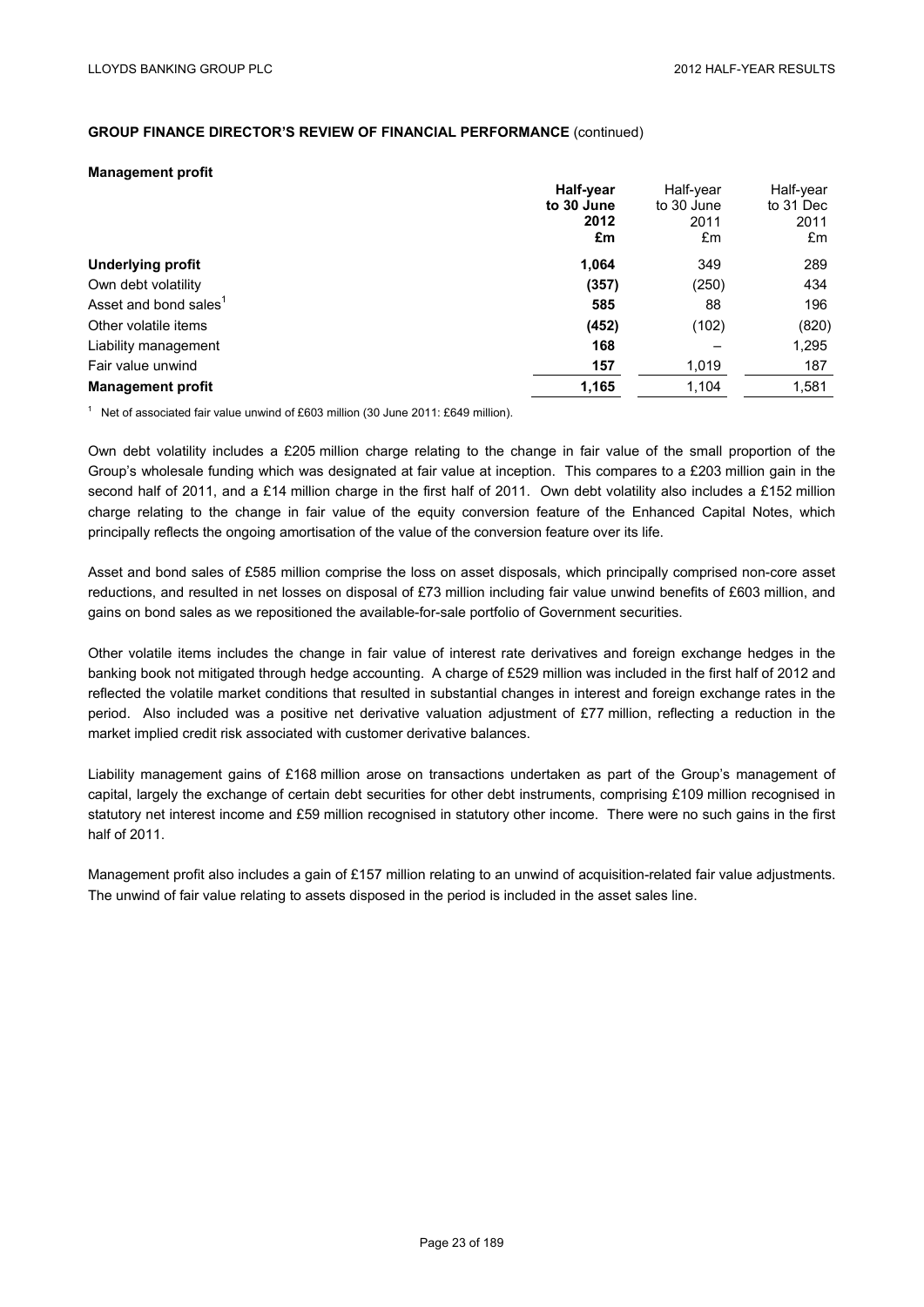#### **Statutory profit**

|                                                               | Half-year  | Half-year  | Half-year |
|---------------------------------------------------------------|------------|------------|-----------|
|                                                               | to 30 June | to 30 June | to 31 Dec |
|                                                               | 2012       | 2011       | 2011      |
|                                                               | £ million  | £ million  | £ million |
| <b>Management profit</b>                                      | 1,165      | 1,104      | 1,581     |
| Volatility arising in insurance businesses                    | (24)       | (177)      | (661)     |
| Simplification, EC mandated retail business disposal costs,   |            |            |           |
| and integration costs                                         | (513)      | (689)      | (763)     |
| Payment protection insurance provision                        | (1,075)    | (3,200)    |           |
| Past service pensions credit                                  | 250        |            |           |
| Amortisation of purchased intangibles                         | (242)      | (289)      | (273)     |
| Provision in relation to German insurance business litigation |            |            | (175)     |
| Loss before tax - statutory                                   | (439)      | (3,251)    | (291)     |
| Taxation                                                      | (202)      | 973        | (145)     |
| Loss for the period                                           | (641)      | (2,278)    | (436)     |
| Loss per share                                                | (1.0)p     | (3.4)p     | (0.7)p    |

## *Volatility arising in insurance businesses*

The Group's statutory result before tax is affected by insurance volatility, caused by movements in financial markets, and policyholder interests volatility, which primarily reflects the gross up of policyholder tax included in the Group tax charge. In the first half of 2012 the Group's statutory result before tax included negative insurance and policyholder interests volatility totalling £24 million compared to negative volatility of £177 million in the first half of 2011. Further detail is given in note 3 on page 88.

## *Simplification, EC mandated retail business disposal costs, and integration costs*

The costs of the Simplification programme were £274 million in the first half of 2012. These costs related to severance, IT and business costs of implementation. 4,555 FTE role reductions were announced in the first half of 2012 taking the total to 6,653 since the start of the programme. Simplification of our business operations continues through reduction in management layers and increasing spans of control as well as restructuring business units. The latter includes consolidation of back office operations sites, optimisation of our model for delivery of IT and outsourcing of our property facilities and asset management services. Costs relating to the EC mandated business disposal in the first half of 2012 were £239 million and from inception to date total £451 million (costs in the year ended 31 December 2011: £170 million). There were no integration costs in the first half of 2012.

## *Payment protection insurance (PPI)*

The Group provided £3,200 million in 2011 in respect of the anticipated costs of contact and/or redress, including administration expenses, in relation to legacy PPI business. During 2012 there has been an increase in the volume of complaints being received in relation to PPI, although other assumptions continue to be in line with expectations. As a result, the Group has increased its provision by a further £1,075 million during the first half of 2012 (of which £375 million was reflected in the first quarter) to cover the anticipated redress in relation to these increased volumes. This increases the total estimated cost of contact and redress to £4,275 million; redress payments made and expenses incurred to the end of June 2012 amounted to £2,955 million. However, there are still a number of uncertainties as to the eventual costs from any such contact and/or redress given the inherent difficulties of assessing the impact of the detailed implementation of the Policy Statement for all PPI complaints, uncertainties around the ultimate emergence period for complaints, the availability of supporting evidence and the activities of claims management companies, all of which will significantly affect complaints volumes, uphold rates and redress costs. Further detail is given in note 21 on page 175.

## *Past service pensions credit*

Following a review of policy in respect of discretionary pension increases in relation to the Group's defined benefit pension schemes, increases in certain schemes are now linked to the Consumer Price Index rather than the Retail Price Index. The impact of this change is a reduction in the Group's defined benefit obligation of £250 million, the benefit of which is recognised in the Group's income statement in the first half of 2012.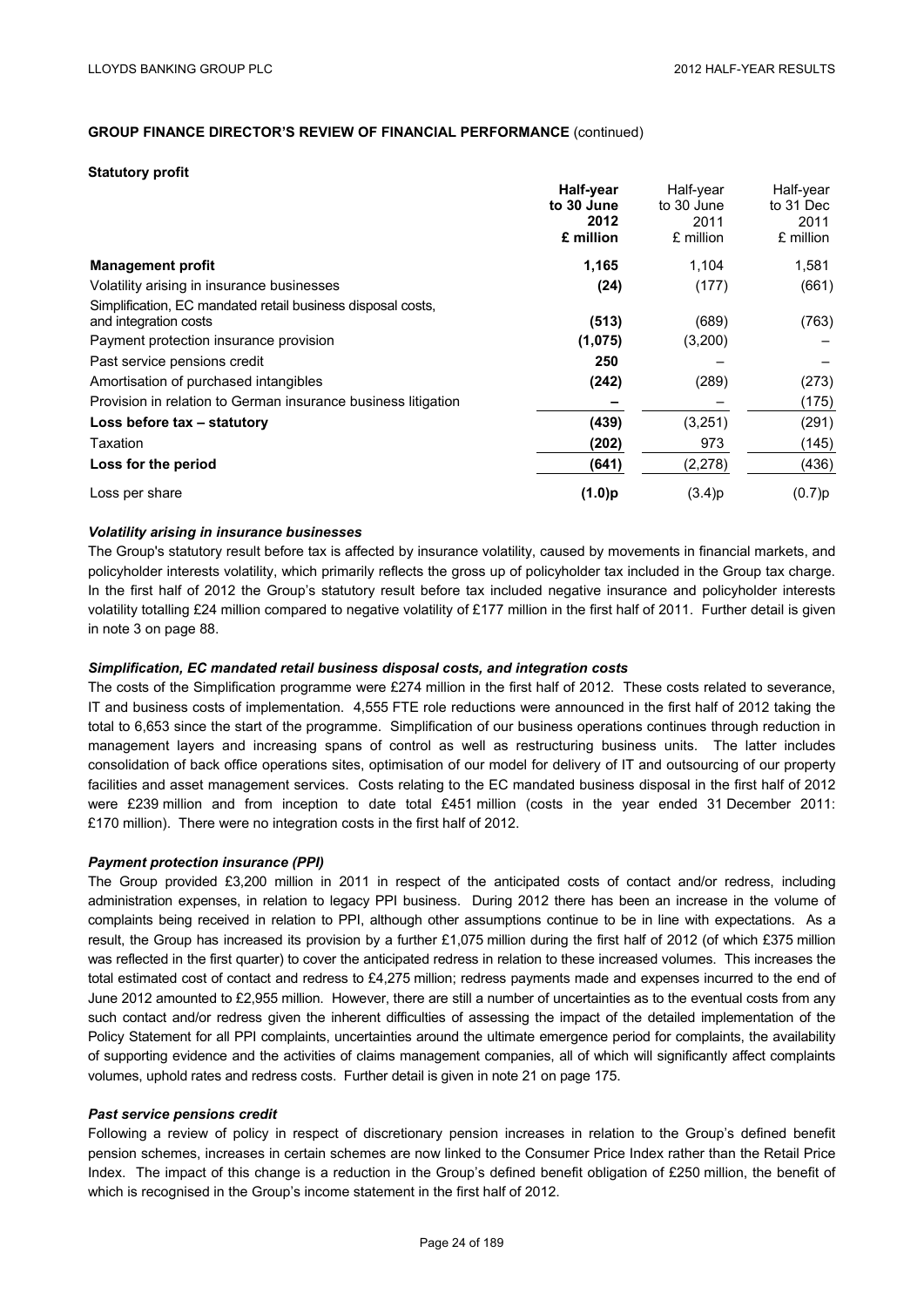#### *Taxation*

The tax charge for the first half of 2012 was £202 million. This represents a greater tax burden than the credit implied by the UK statutory rate. This is primarily due to a policyholder tax charge of £338 million, and the £120 million effect of the UK corporation tax rate reduction to 24 per cent on the net deferred tax asset.

## **EC mandated retail business disposal (Project Verde)**

On 19 July 2012, we announced that we had agreed non-binding heads of terms with The Co-operative Group plc (Co-operative) for the mandated retail and commercial divestment known as Verde.

Under the heads of terms, the Co-operative will pay on completion an initial consideration of £350 million, and up to an additional £400 million in present value – equivalent to around £800 million on a nominal basis – based on the performance of the Co-operative's combined banking business from completion up to 2027. The initial consideration will be funded through the sale by Co-operative of perpetual subordinated debt, underwritten by Lloyds Banking Group.

We expect to deliver the Verde business with £1.5 billion of equity capital assuming a standardised capital model. Under an Internal Ratings Based (IRB) capital model and subject to regulatory approval, the equity capital requirement is expected to be in the range of £1.2 billion to £1.4 billion. We intend to apply for an IRB approach to be adopted prior to completion. The Verde business will have approximately £11 billion of risk-weighted assets on a standardised basis.

The completion of the divestment is currently expected to be recognised in our 2013 financial statements. We expect that the loss on disposal will be broadly offset by lower capital requirements from a reduction in our risk-weighted assets. The divestment is not expected to have a material effect on our future profitability.

## **Further progress made towards addressing legacy issues**

We made further progress in the half towards addressing a number of legacy issues that we are committed to resolving. These include PPI and the Verde divestiture, as already described, and we have also agreed with the FSA to carry out a thorough assessment of interest rate hedging product sales to small and medium-sized businesses. On conclusion of this assessment, we have undertaken to provide redress to SME customers where appropriate. However, based on our analysis to date, the total cost of this redress is not expected to be material.

In other areas, we have received a number of claims in the German courts relating to policies issued by Clerical Medical Investment Group Limited, principally during the late 1990s and early 2000s, and recognised a provision of £175 million in respect of this litigation in 2011. Following a decision on 11 July 2012 by the German Federal Court of Justice to remand five cases back to their respective Courts of Appeal, there a risk that the ultimate outcome of this litigation could be more unfavourable than previously assessed.

We continue to co-operate with investigations by several government agencies in the UK, US and overseas into submissions made to the bodies that set various interbank offered rates. In addition the Group has been named in private lawsuits in the US including with regard to the setting of BBA London interbank offered rates. It is currently not possible to predict the scope and ultimate outcome of the various regulatory investigations or private lawsuits, including the timing and scale of the potential impact of any investigations and private lawsuits on the Group.

Further detail on these matters is contained in notes 21 and 22 on pages 175 to 179 of this announcement.

## **Conclusion**

The resilient underlying returns we have delivered in our core business in the first half of the year reflect the strength of the Group's franchise, and the potential we have to capitalise on future opportunities for growth and therefore to deliver strong, stable and sustainable returns for shareholders. In the second half of the year, our focus will remain on further strengthening the balance sheet and reducing costs and risk, while ensuring that we deliver a resilient core business performance and continue to invest behind opportunities for growth within our core business.

George Culmer *Group Finance Director*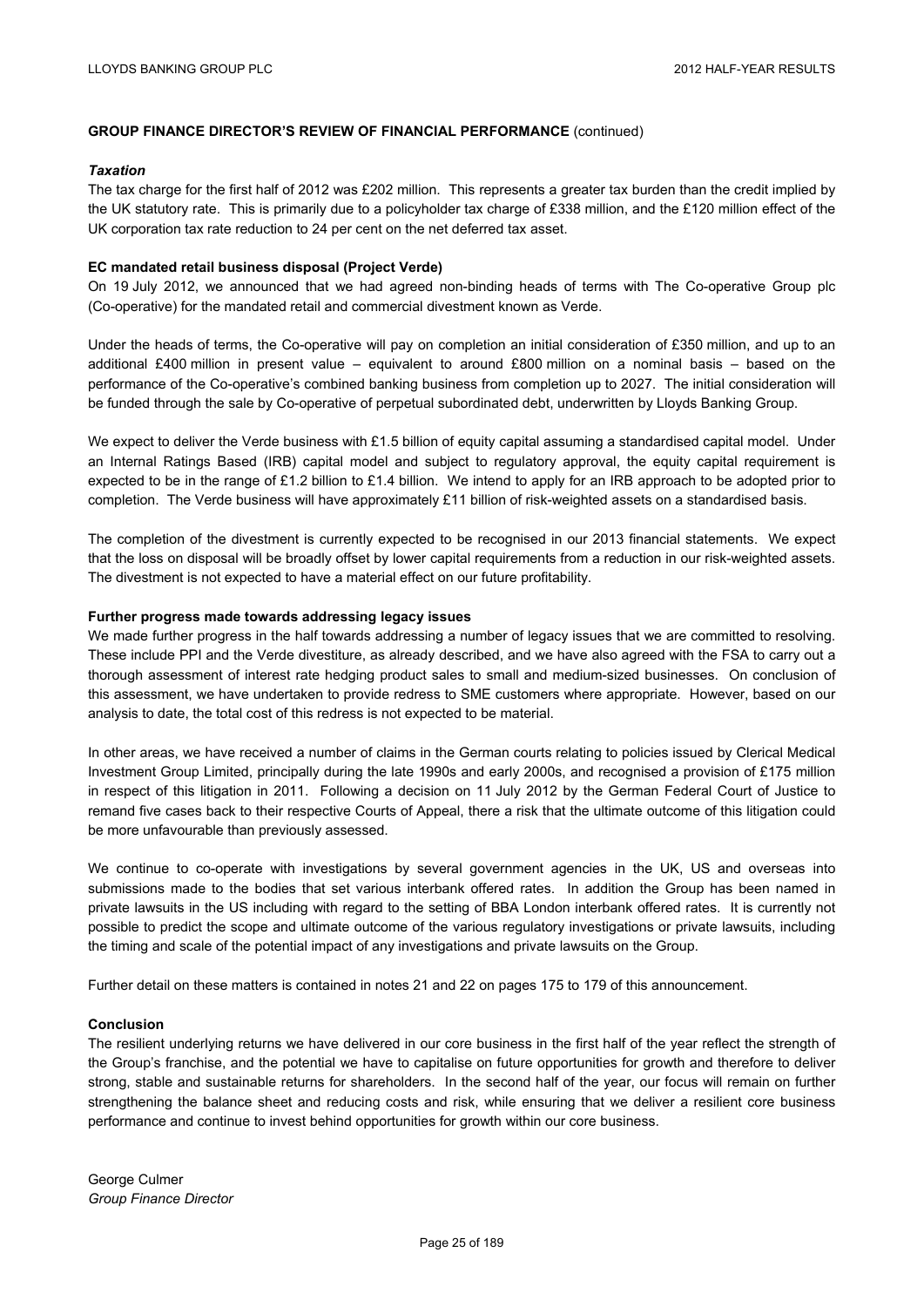$\overline{a}$ 

# **MANAGEMENT BASIS SEGMENTAL ANALYSIS**

| Half-year to 30 June 2012                                           | Retail<br>£m | £m    | <b>Wholesale Commercial</b><br>£m | Wealth,<br><b>Asset</b><br><b>Finance</b><br>and Int'l<br>£m | <b>Insurance</b><br>£m | Group<br><b>Operations</b><br>and<br>Central<br>items<br>£m | Group<br>£m |
|---------------------------------------------------------------------|--------------|-------|-----------------------------------|--------------------------------------------------------------|------------------------|-------------------------------------------------------------|-------------|
| Net interest income                                                 | 3,490        | 554   | 587                               | 448                                                          | (37)                   | 173                                                         | 5,215       |
| Other income                                                        | 766          | 1,261 | 210                               | 1,031                                                        | 1,156                  | (160)                                                       | 4,264       |
| Insurance claims                                                    |              |       |                                   |                                                              | (233)                  |                                                             | (233)       |
| Total underlying income,<br>net of insurance claims                 | 4,256        | 1,815 | 797                               | 1,479                                                        | 886                    | 13                                                          | 9,246       |
| <b>Total costs</b>                                                  | (2,089)      | (808) | (433)                             | (1, 177)                                                     | (384)                  | (134)                                                       | (5,025)     |
| Impairment                                                          | (758)        | (993) | (109)                             | (1, 297)                                                     |                        |                                                             | (3, 157)    |
| <b>Underlying profit (loss)</b>                                     | 1,409        | 14    | 255                               | (995)                                                        | 502                    | (121)                                                       | 1,064       |
| Asset sales <sup>1</sup>                                            |              | (42)  |                                   | (31)                                                         |                        | 658                                                         | 585         |
| Volatile items                                                      |              | 17    |                                   |                                                              |                        | (826)                                                       | (809)       |
| Liability management                                                |              |       |                                   |                                                              |                        | 168                                                         | 168         |
| Fair value unwind <sup>1</sup>                                      | 241          | 410   | 16                                | (38)                                                         | (21)                   | (451)                                                       | 157         |
| <b>Management profit (loss)</b>                                     | 1,650        | 399   | 271                               | (1,064)                                                      | 481                    | (572)                                                       | 1,165       |
| Banking net interest margin                                         | 2.02%        | 1.12% | 3.98%                             | 1.45%                                                        |                        |                                                             | 1.93%       |
| Cost:income ratio                                                   | 49.1%        | 44.5% | 54.3%                             | 79.6%                                                        | 43.3%                  |                                                             | 54.3%       |
| Impairment as a % of<br>average advances<br>Return on risk-weighted | 0.43%        | 1.52% | 0.72%                             | 4.31%                                                        |                        |                                                             | 1.10%       |
| assets                                                              | 2.79%        | 0.02% | 2.03%                             | $(3.68)\%$                                                   |                        |                                                             | 0.62%       |
| Key balance sheet items<br>As at 30 June 2012                       | £bn          | £bn   | £bn                               | £bn                                                          | £bn                    | £bn                                                         | £bn         |
| Loans and advances to<br>customers excluding reverse<br>repos       | 347.0        | 108.2 | 29.3                              | 43.9                                                         |                        | 0.2                                                         | 528.6       |
| Customer deposits excluding                                         |              |       |                                   |                                                              |                        |                                                             |             |
| repos                                                               | 254.7        | 81.2  | 33.5                              | 49.7                                                         |                        |                                                             | 419.1       |
| Total customer balances                                             | 601.7        | 189.4 | 62.8                              | 93.6                                                         |                        | 0.2                                                         | 947.7       |
| Risk-weighted assets                                                | 100.2        | 143.2 | 24.9                              | 51.5                                                         |                        | 12.7                                                        | 332.5       |

 $1$  During the first half of the 2012, the Group has changed the presentation of the fair value unwind to include those amounts related to asset sales within that line item. Comparative figures have been restated accordingly.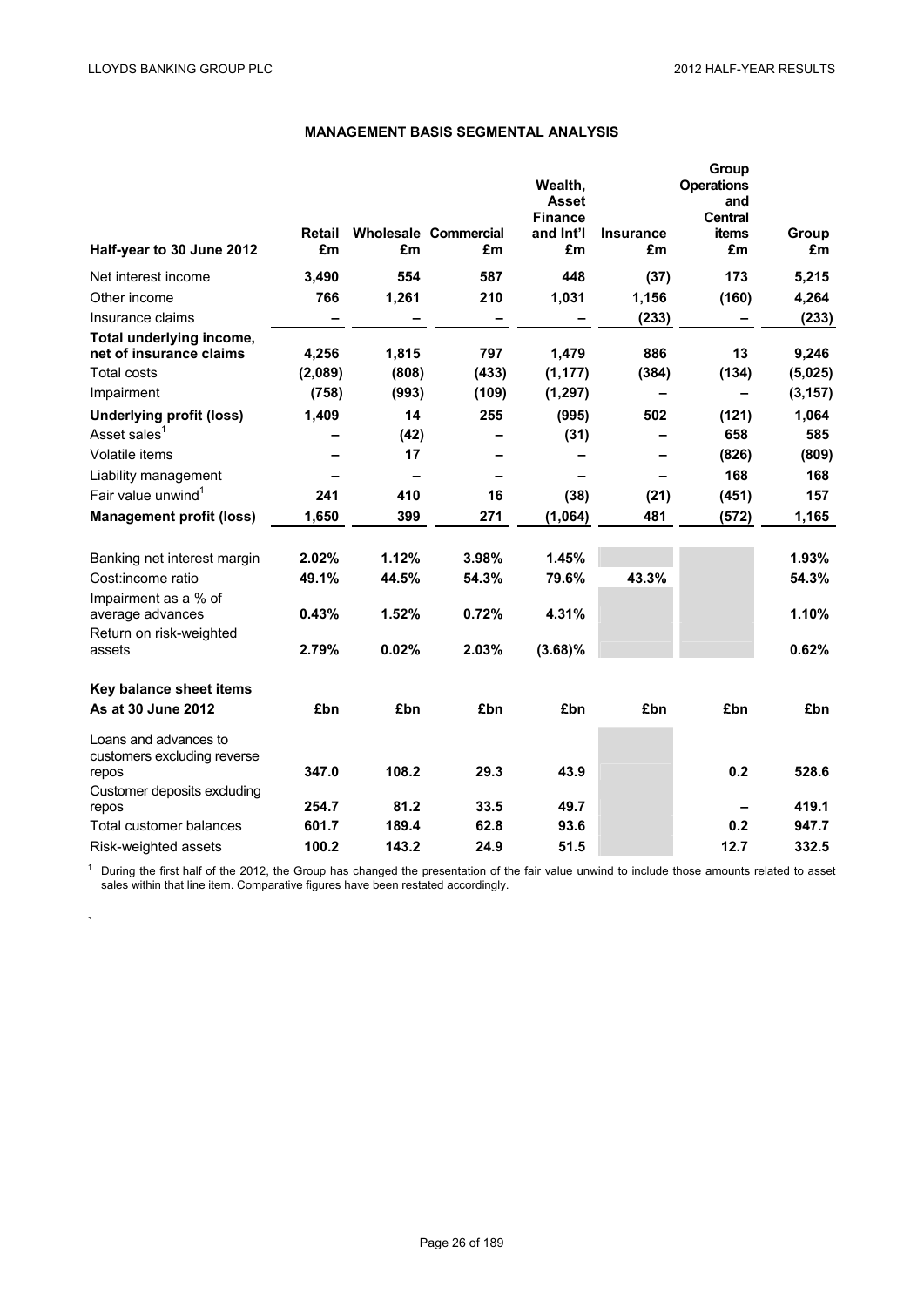# **MANAGEMENT BASIS SEGMENTAL ANALYSIS** (continued)

| Half-year to 30 June 2011                                           | Retail<br>£m | £m       | Wholesale Commercial<br>£m | Wealth,<br>Asset<br>Finance<br>and Int'l<br>£m | Insurance<br>£m | Group<br>Operations<br>and<br>Central<br>items<br>£m | Group<br>£m |
|---------------------------------------------------------------------|--------------|----------|----------------------------|------------------------------------------------|-----------------|------------------------------------------------------|-------------|
| Net interest income                                                 | 3,870        | 969      | 634                        | 642                                            | (25)            | 265                                                  | 6,355       |
| Other income                                                        | 846          | 1,387    | 208                        | 1,221                                          | 1,319           | (35)                                                 | 4,946       |
| Insurance claims                                                    |              |          |                            |                                                | (198)           |                                                      | (198)       |
| Total underlying income,                                            |              |          |                            |                                                |                 |                                                      |             |
| net of insurance claims                                             | 4,716        | 2,356    | 842                        | 1,863                                          | 1,096           | 230                                                  | 11,103      |
| <b>Total costs</b>                                                  | (2, 221)     | (816)    | (471)                      | (1, 288)                                       | (415)           | (121)                                                | (5, 332)    |
| Impairment                                                          | (1, 173)     | (1, 442) | (160)                      | (2,647)                                        |                 |                                                      | (5, 422)    |
| Underlying profit (loss)                                            | 1,322        | 98       | 211                        | (2,072)                                        | 681             | 109                                                  | 349         |
| Asset sales <sup>1</sup>                                            | 41           | (1)      |                            | (21)                                           |                 | 69                                                   | 88          |
| Volatile items                                                      |              | 61       |                            |                                                |                 | (413)                                                | (352)       |
| Liability management                                                |              | ╾        | —                          |                                                | −               |                                                      |             |
| Fair value unwind <sup>1</sup>                                      | 544          | 902      | 26                         | 104                                            | (21)            | (536)                                                | 1,019       |
| Management profit (loss)                                            | 1,907        | 1,060    | 237                        | (1,989)                                        | 660             | (771)                                                | 1,104       |
| Banking net interest margin                                         | 2.14%        | 1.47%    | 4.27%                      | 1.64%                                          |                 |                                                      | 2.12%       |
| Cost:income ratio                                                   | 47.1%        | 34.6%    | 55.9%                      | 69.1%                                          | 37.9%           |                                                      | 48.0%       |
| Impairment as a % of<br>average advances<br>Return on risk-weighted | 0.65%        | 1.98%    | 1.07%                      | 7.21%                                          |                 |                                                      | 1.77%       |
| assets                                                              | 2.44%        | 0.11%    | 1.59%                      | $(6.05)\%$                                     |                 |                                                      | 0.18%       |
| Key balance sheet items                                             |              |          |                            |                                                |                 |                                                      |             |
| As at 30 June 2011                                                  | £bn          | £bn      | £bn                        | £bn                                            | £bn             | £bn                                                  | £bn         |
| Loans and advances to<br>customers excluding reverse                |              |          |                            |                                                |                 |                                                      |             |
| repos                                                               | 357.8        | 122.5    | 28.7                       | 58.6                                           |                 | 0.5                                                  | 568.1       |
| Customer deposits excluding<br>repos                                | 242.3        | 80.9     | 32.7                       | 38.9                                           |                 | 0.1                                                  | 394.9       |
| Total customer balances                                             | 600.1        | 203.4    | 61.4                       | 97.5                                           |                 | 0.6                                                  | 963.0       |
| Risk-weighted assets                                                | 109.6        | 165.8    | 26.8                       | 67.2                                           |                 | 13.9                                                 | 383.3       |

 $1$  During the first half of the 2012, the Group has changed the presentation of the fair value unwind to include those amounts related to asset sales within that line item. Comparative figures have been restated accordingly.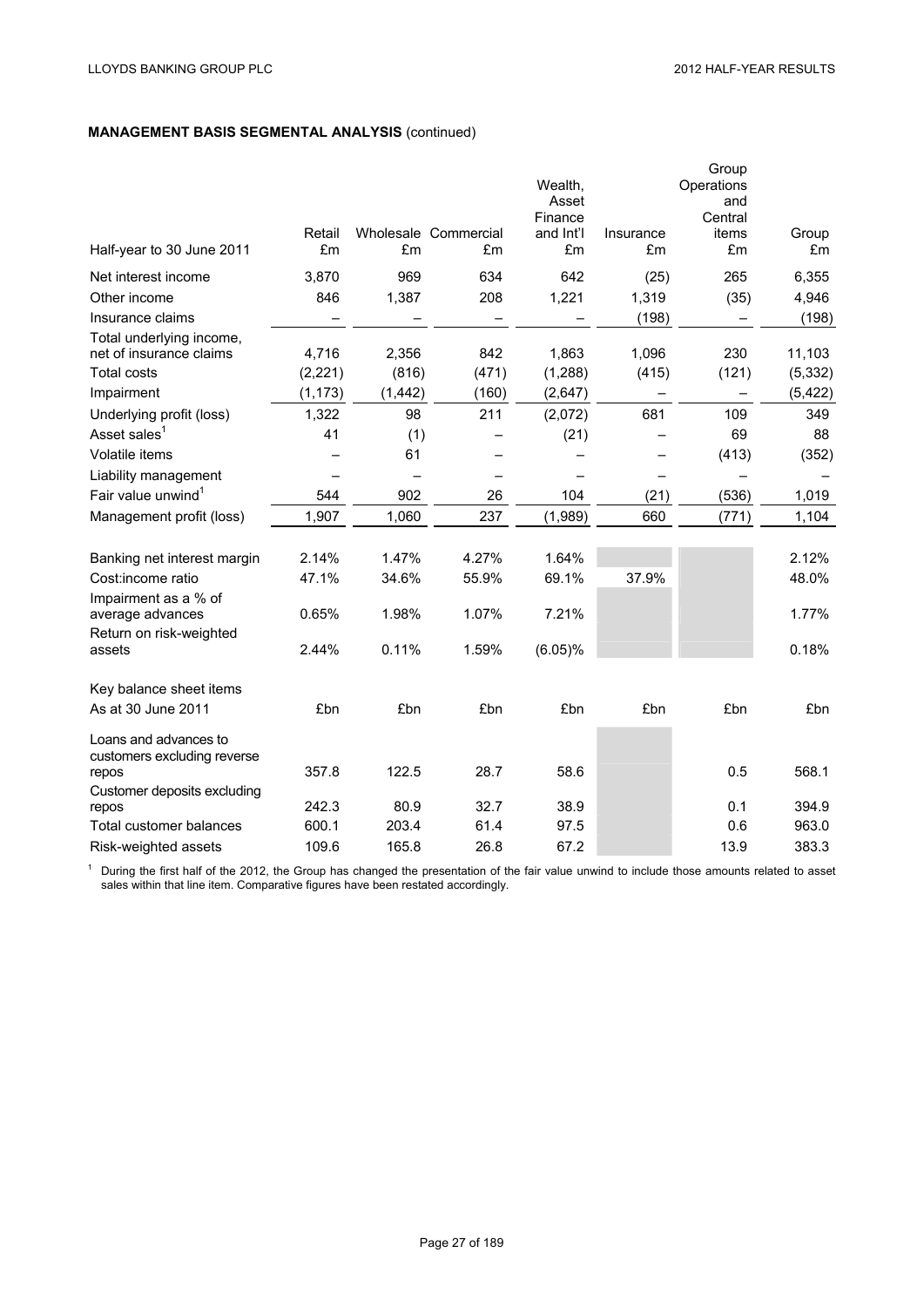# **MANAGEMENT BASIS SEGMENTAL ANALYSIS** (continued)

| Half-year to 31 Dec 2011                                            | Retail<br>£m | £m         | Wholesale Commercial<br>£m | Wealth,<br>Asset<br>Finance<br>and Int'l<br>£m | Insurance<br>£m          | Group<br>Operations<br>and<br>Central<br>items<br>£m | Group<br>£m |
|---------------------------------------------------------------------|--------------|------------|----------------------------|------------------------------------------------|--------------------------|------------------------------------------------------|-------------|
| Net interest income                                                 | 3,627        | 791        | 617                        | 542                                            | (42)                     | 320                                                  | 5,855       |
| Other income                                                        | 814          | 899        | 218                        | 1,103                                          | 1,368                    | (169)                                                | 4,233       |
| Insurance claims                                                    |              |            |                            |                                                | (145)                    |                                                      | (145)       |
| Total underlying income,                                            |              |            |                            |                                                |                          |                                                      |             |
| net of insurance claims                                             | 4,441        | 1,690      | 835                        | 1,645                                          | 1,181                    | 151                                                  | 9,943       |
| <b>Total costs</b>                                                  | (2, 217)     | (718)      | (477)                      | (1, 244)                                       | (397)                    | (236)                                                | (5,289)     |
| Impairment                                                          | (797)        | (1, 259)   | (143)                      | (2, 163)                                       |                          | (3)                                                  | (4, 365)    |
| Underlying profit (loss)                                            | 1,427        | (287)      | 215                        | (1,762)                                        | 784                      | (88)                                                 | 289         |
| Asset sales <sup>1</sup>                                            | 7            | 62         |                            |                                                |                          | 127                                                  | 196         |
| Volatile items                                                      |              | (797)      |                            |                                                |                          | 411                                                  | (386)       |
| Liability management                                                |              |            | —                          |                                                | $\overline{\phantom{0}}$ | 1,295                                                | 1,295       |
| Fair value unwind <sup>1</sup>                                      | 295          | 535        | 27                         | 90                                             | (22)                     | (738)                                                | 187         |
| Management profit (loss)                                            | 1,729        | (487)      | 242                        | (1,672)                                        | 762                      | 1,007                                                | 1,581       |
|                                                                     |              |            |                            |                                                |                          |                                                      |             |
| Banking net interest margin                                         | 2.04%        | 1.29%      | 4.15%                      | 1.52%                                          |                          |                                                      | 2.01%       |
| Cost:income ratio                                                   | 49.9%        | 42.5%      | 57.1%                      | 75.6%                                          | 33.6%                    |                                                      | 53.2%       |
| Impairment as a % of<br>average advances<br>Return on risk-weighted | 0.44%        | 1.87%      | 1.04%                      | 6.28%                                          |                          |                                                      | 1.46%       |
| assets                                                              | 2.68%        | $(0.36)\%$ | 1.65%                      | $(5.89)\%$                                     |                          |                                                      | 0.16%       |
| Key balance sheet items                                             |              |            |                            |                                                |                          |                                                      |             |
| As at 31 December 2011                                              | £bn          | £bn        | £bn                        | £bn                                            | £bn                      | £bn                                                  | £bn         |
| Loans and advances to<br>customers excluding reverse                |              |            |                            |                                                |                          |                                                      |             |
| repos                                                               | 352.8        | 116.9      | 28.8                       | 50.2                                           |                          | 0.1                                                  | 548.8       |
| Customer deposits excluding<br>repos                                | 247.1        | 84.3       | 32.1                       | 42.0                                           |                          | 0.4                                                  | 405.9       |
| Total customer balances                                             | 599.9        | 201.2      | 60.9                       | 92.2                                           |                          | 0.5                                                  | 954.7       |
| Risk-weighted assets                                                | 103.2        | 154.4      | 25.4                       | 56.7                                           |                          | 12.6                                                 | 352.3       |
|                                                                     |              |            |                            |                                                |                          |                                                      |             |

 $1$  During the first half of the 2012, the Group has changed the presentation of the fair value unwind to include those amounts related to asset sales within that line item. Comparative figures have been restated accordingly.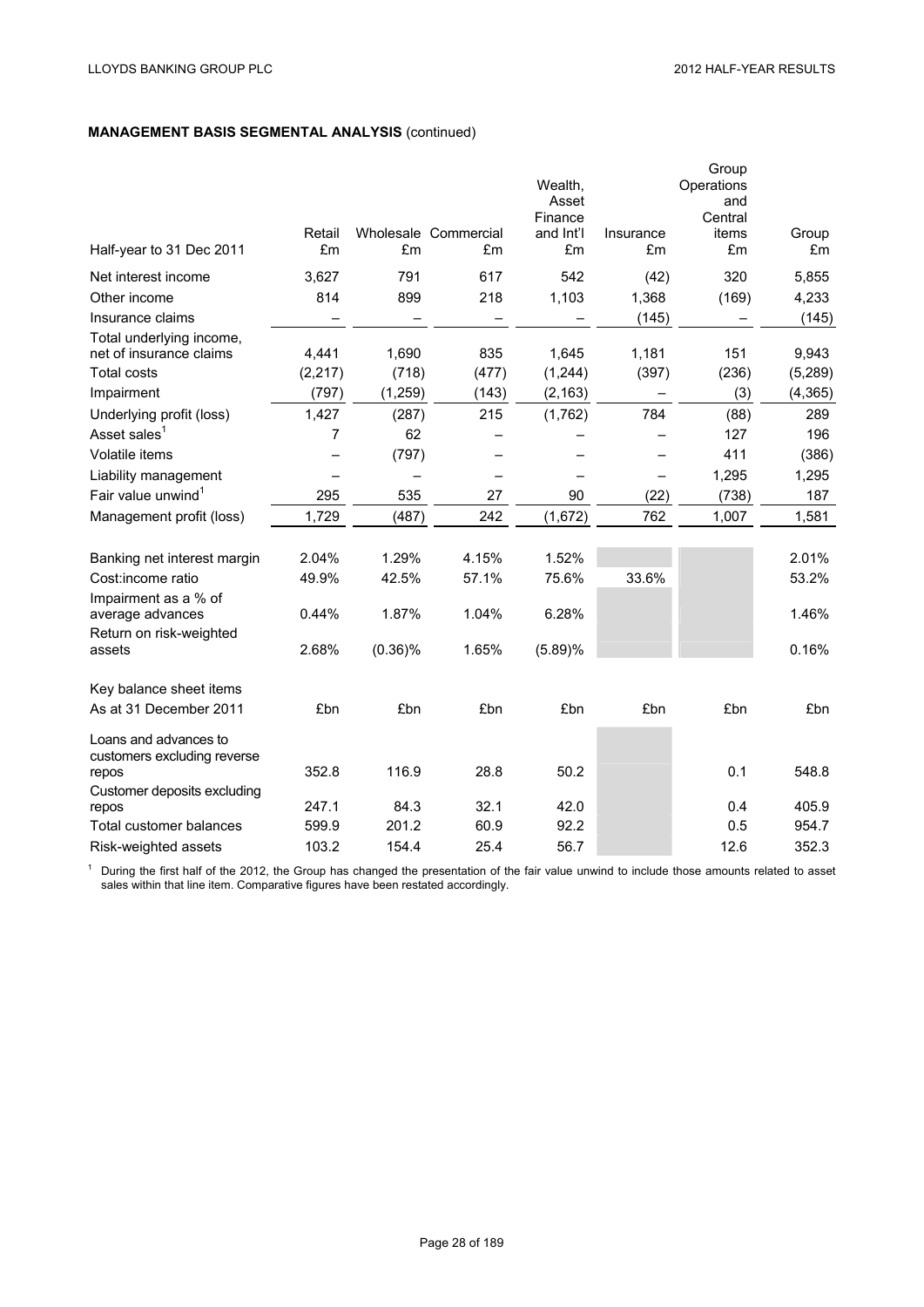## **DIVISIONAL PERFORMANCE**

## **RETAIL**

## **Key highlights**

- **Underlying profit increased by 7 per cent,** to £1,409 million compared to the first half of 2011, and the return on risk-weighted assets remained strong at 2.79 per cent despite the challenging operating environment.
- **Total underlying income fell by 10 per cent,** to £4,256 million, driven by reduced demand for lending, increased funding costs and prior de-risking of the balance sheet. Whilst the prior de-risking has suppressed income growth, importantly, it has also supported an offsetting reduction in impairment charges. The net interest margin declined to 2.02 per cent, with its reduction slowing in the first half as the rate of funding cost increases moderated.
- **Total costs declined by 6 per cent,** to £2,089 million, as a result of strong cost control and the benefits from the Simplification programme. This was partially offset by ongoing cost inflation and investment in the business for future growth. Organisation structure changes, sourcing efficiencies and process simplification all made a contribution to the reduction in costs.
- **The impairment charge reduced by 35 per cent,** to £758 million, as Retail continues to benefit from previous credit management which has more than offset the impact of the subdued economic environment. This has been supported by a continued sustainable approach to risk, effective portfolio management, and a focus on lending to existing customers.
- **Loans and advances to customers excluding reverse repos decreased by 2 per cent,** compared with December 2011, driven by reduced customer demand for new credit, existing customers continuing to reduce their personal indebtedness, non-core lending run-off and Retail maintaining a sustainable approach to risk. The reduction in lending to customers was in part due to the repayment of unsecured debt where balances reduced by 5 per cent. Secured balances reduced by £4.7 billion, or 1 per cent, of which £0.7 billion was a reduction in non-core mortgage balances. Risk-weighted assets fell 3 per cent largely driven by lower lending balances.
- **Customer deposits excluding repos increased by 3 per cent,** compared with December 2011, against a market that experienced modest growth. The solid performance reflected the compelling multi-brand customer proposition Retail has developed. This strong deposit growth, in addition to the issuance of debt securities backed by Retail assets, provided ongoing support to the Group funding position.
- **In delivering its strategic objectives,** Retail remains focused on building a strong platform for growth when economic conditions improve, based on delivering deeper customer relationships. This is driven by investment in Simplification, our multi-brand strategy, new products, multiple channels, and in building the skills and capabilities of all colleagues. Retail has particularly focused on delivering new digital technologies, such as the rapidly growing mobile banking channel. The Simplification programme is an important enabler of our investment in growth and Retail has continued to make good headway with simplifying its processes and improving the efficiency of IT systems.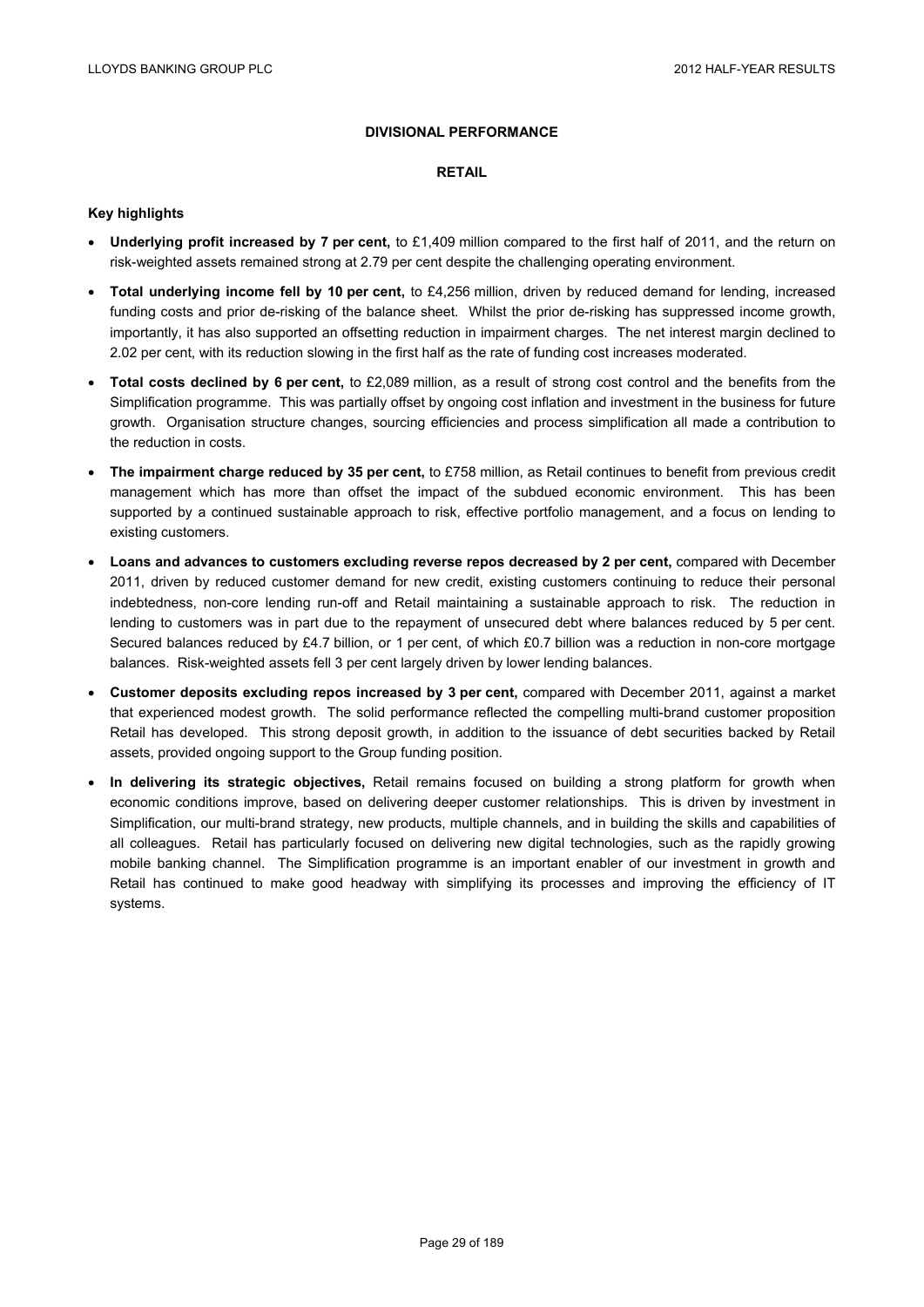|                                       |            |            | Change  |           |  |
|---------------------------------------|------------|------------|---------|-----------|--|
|                                       | Half-year  | Half-year  | since   | Half-year |  |
|                                       | to 30 June | to 30 June | 30 June | to 31 Dec |  |
|                                       | 2012       | 2011       | 2011    | 2011      |  |
|                                       | £m         | £m         | ℅       | £m        |  |
| Net interest income                   | 3,490      | 3,870      | (10)    | 3,627     |  |
| Other income                          | 766        | 846        | (9)     | 814       |  |
| <b>Total underlying income</b>        | 4,256      | 4,716      | (10)    | 4,441     |  |
| Total costs                           | (2,089)    | (2,221)    | 6       | (2, 217)  |  |
| Impairment                            | (758)      | (1, 173)   | 35      | (797)     |  |
| <b>Underlying profit</b>              | 1,409      | 1,322      | 7       | 1,427     |  |
| Banking net interest margin           | 2.02%      | 2.14%      |         | 2.04%     |  |
| Cost: income ratio                    | 49.1%      | 47.1%      |         | 49.9%     |  |
| Impairment as a % of average advances | 0.43%      | 0.65%      |         | 0.44%     |  |
| Return on risk-weighted assets        | 2.79%      | 2.44%      |         | 2.68%     |  |

| Key balance sheet items                                  | As at<br>30 June<br>2012<br>£bn | As at<br>31 Dec<br>2011<br>£bn | <b>Change</b><br>since<br>31 Dec<br>2011<br>% |
|----------------------------------------------------------|---------------------------------|--------------------------------|-----------------------------------------------|
| Loans and advances to customers excluding reverse repos: |                                 |                                |                                               |
| Secured                                                  | 324.4                           | 329.1                          | (1)                                           |
| Unsecured                                                | 22.6                            | 23.7                           | (5)                                           |
|                                                          | 347.0                           | 352.8                          | (2)                                           |
| Customer deposits excluding repos:                       |                                 |                                |                                               |
| Savings                                                  | 212.8                           | 206.3                          | 3                                             |
| Current accounts                                         | 41.9                            | 40.8                           | 3                                             |
|                                                          | 254.7                           | 247.1                          | 3                                             |
| <b>Total customer balances</b>                           | 601.7                           | 599.9                          |                                               |
| Risk-weighted assets                                     | 100.2                           | 103.2                          | (3)                                           |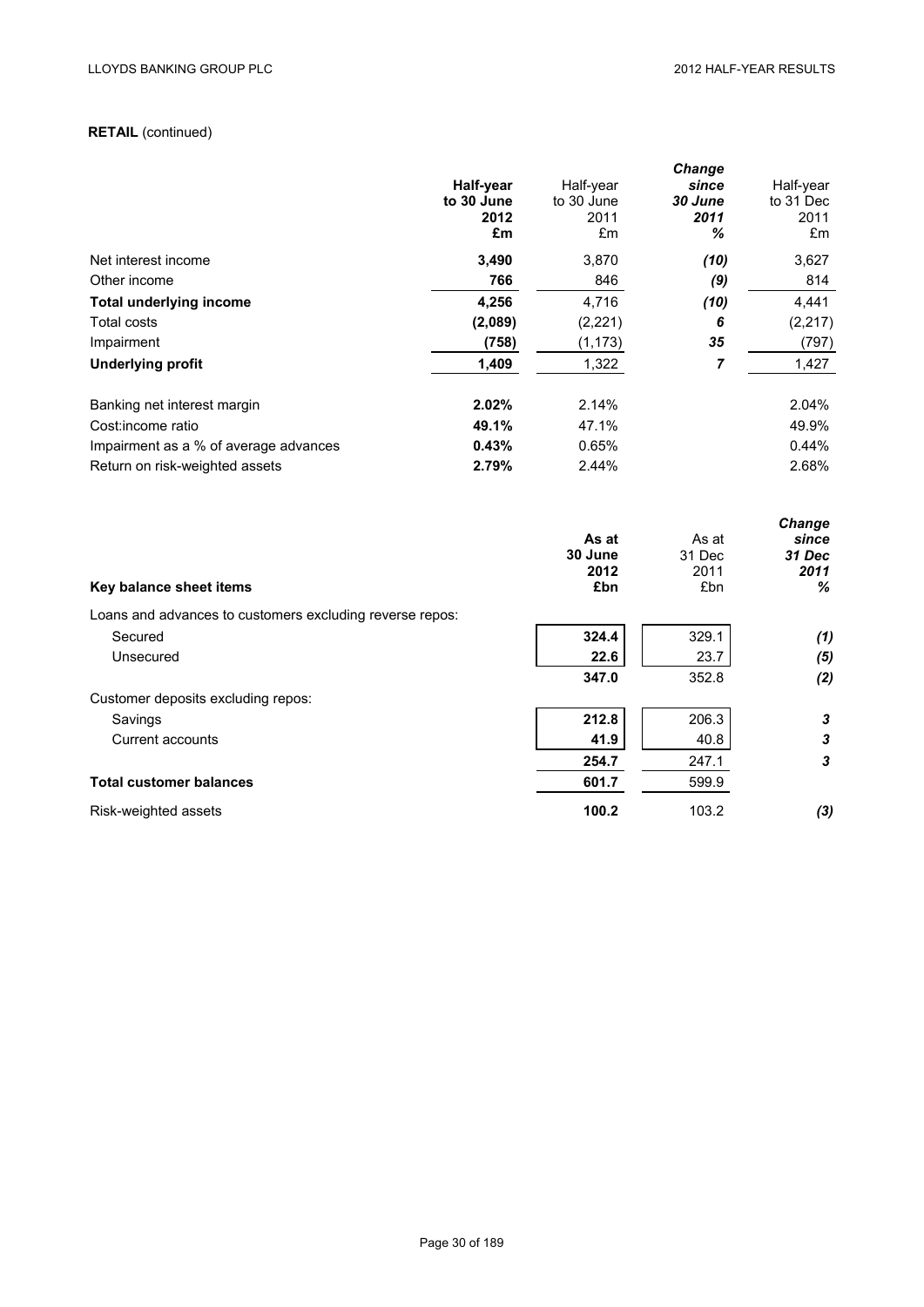| Core                                  | Half-year<br>to 30 June<br>2012<br>£m | Half-year<br>to 30 June<br>2011<br>£m | Change<br>since<br>30 June<br>2011<br>℅ | Half-year<br>to 31 Dec<br>2011<br>£m |
|---------------------------------------|---------------------------------------|---------------------------------------|-----------------------------------------|--------------------------------------|
| Net interest income                   | 3,464                                 | 3,688                                 | (6)                                     | 3,558                                |
| Other income                          | 757                                   | 836                                   | (9)                                     | 802                                  |
| <b>Total underlying income</b>        | 4.221                                 | 4,524                                 | (7)                                     | 4,360                                |
| Total costs                           | (2,086)                               | (2, 218)                              | 6                                       | (2,214)                              |
| Impairment                            | (735)                                 | (1,052)                               | 30                                      | (744)                                |
| <b>Underlying profit</b>              | 1,400                                 | 1,254                                 | 12                                      | 1,402                                |
| Banking net interest margin           | 2.17%                                 | 2.23%                                 |                                         | 2.18%                                |
| Cost:income ratio                     | 49.4%                                 | 49.0%                                 |                                         | 50.8%                                |
| Impairment as a % of average advances | 0.45%                                 | 0.63%                                 |                                         | 0.45%                                |
| Return on risk-weighted assets        | 3.09%                                 | 2.58%                                 |                                         | 2.93%                                |

| Key balance sheet items                                 | As at<br>30 June<br>2012<br>£bn | As at<br>31 Dec<br>2011<br>£bn | Change<br>since<br><b>31 Dec</b><br>2011<br>% |
|---------------------------------------------------------|---------------------------------|--------------------------------|-----------------------------------------------|
| Loans and advances to customers excluding reverse repos | 320.1                           | 325.1                          | (2)                                           |
| Customer deposits excluding repos                       | 254.7                           | 247.1                          | 3                                             |
| <b>Total customer balances</b>                          | 574.8                           | 572.2                          |                                               |
| Risk-weighted assets                                    | 90.4                            | 92.6                           | (2)                                           |

|            | Half-year  | since   | Half-year |
|------------|------------|---------|-----------|
| to 30 June | to 30 June | 30 June | to 31 Dec |
| 2012       | 2011       | 2011    | 2011      |
| £m         | £m         | ℅       | £m        |
| 26         | 182        | (86)    | 69        |
| 9          | 10         | (10)    | 12        |
| 35         | 192        | (82)    | 81        |
| (3)        | (3)        |         | (3)       |
| (23)       | (121)      | 81      | (53)      |
| 9          | 68         | (87)    | 25        |
| 0.19%      | 1.19%      |         | 0.46%     |
| 0.17%      | 0.81%      |         | 0.36%     |
|            | Half-year  |         |           |

| Key balance sheet items                                                                      | As at<br>30 June<br>2012<br>£bn | As at<br>31 Dec<br>2011<br>£bn | <b>Change</b><br>since<br>31 Dec<br>2011<br>% |
|----------------------------------------------------------------------------------------------|---------------------------------|--------------------------------|-----------------------------------------------|
| Loans and advances to customers excluding reverse repos<br>Customer deposits excluding repos | 26.9                            | 27.7                           | (3)                                           |
| <b>Total customer balances</b>                                                               | 26.9                            | 27.7                           | (3)                                           |
| Risk-weighted assets                                                                         | 9.8                             | 10.6                           | (8)                                           |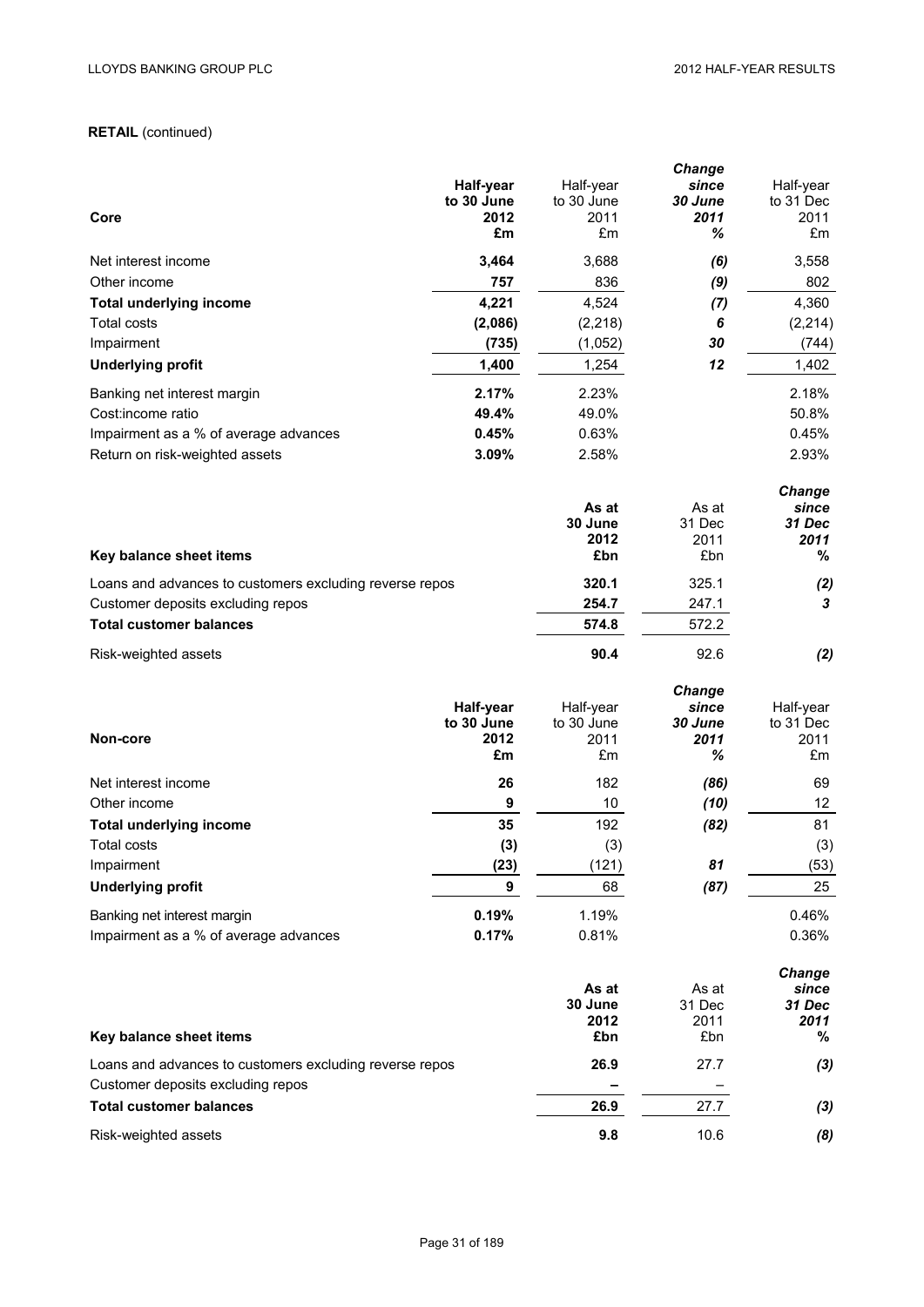#### **Strategic focus**

Retail's goal is to be the UK's best bank for customers. We will achieve this by building deep and enduring relationships with our customers that will deliver real value to them, and by continuing to support the UK economy. We will increase our engagement with our customers by delivering greater choice and flexibility through our multiple brands and channels. At the same time we will simplify the business to increase our agility and enable us to respond quicker to customers' needs, and so deliver an improved customer experience. By further developing our customer insight and gaining a deeper understanding of our customers, we will better align our products and services to our customers' requirements. This will increase customer advocacy and we are confident it will also lead to lower customer acquisition costs, greater share of wallet and improved customer retention.

#### **Progress against strategic initiatives**

## *Reshaping the business and strengthening our balance sheet*

Retail is building a business that is driven by customers' needs. Our current focus is on ensuring our product and service developments are supporting sustainable growth while at the same time maintaining an appropriate risk appetite.

Our drive to build a strong business which effectively supports the UK economy has been helped by recent developments to our mortgage proposition, particularly those supporting first time buyers getting onto the property ladder. We helped those customers affected by the end of the stamp duty exemption by extending our offer to pay 50 per cent of home mover's duty fee. This meant we supported one in four first time buyers with their home purchase in the first half of 2012. As the leading new-build property mortgage lender, we have launched the NewBuy mortgage proposition to support the Government led initiative, aiming to assist customers with limited deposits to buy a 'new build' home.

In order to deliver a solid platform for growth it is critical that we have a strong and stable source of funding. We have been investing in our savings business to ensure we have differentiated products across our brands that appeal to our customers. This range includes the Savers' Prize Draw which we launched in Halifax in October last year. This has proved very popular with both new and existing Halifax customers, and we have received over 900,000 registrations to date. We have paid out upwards of £3.5 million in total to more than 6,000 customers who have maintained the minimum qualifying balance of £5,000. This has helped support both new balance growth, existing customer retention and increased customer advocacy.

## *Simplifying the Bank*

We are taking decisive steps towards becoming a simpler organisation, and Retail is making good progress in this area. We are getting smarter and more efficient by becoming simpler and delivering improvements which enable us to take decisions quicker and provide a more effective service to our customers. Our recent integration programme delivered a single banking platform across the vast majority of our brands and channels. We are investing further in our infrastructure to ensure our systems support the future growth of the business and continue to expand our capabilities. In the Lloyds TSB branch network we have rolled out over 300 Immediate Deposit Machines which have already seen 1.3 million transactions migrate from the counter.

We have received recognition for our innovative products so far this year, notably Halifax and Bank of Scotland were highly commended as best current account provider by Moneyfacts. We continue to develop our current account switching service and have recently been the first bank to be awarded a 4 star rating by Defaqto. The ease and simplicity of our switching service across all brands provides customers with greater choice encouraging multiple product switching. Since 2010 the switching service has been used by more than one million customers.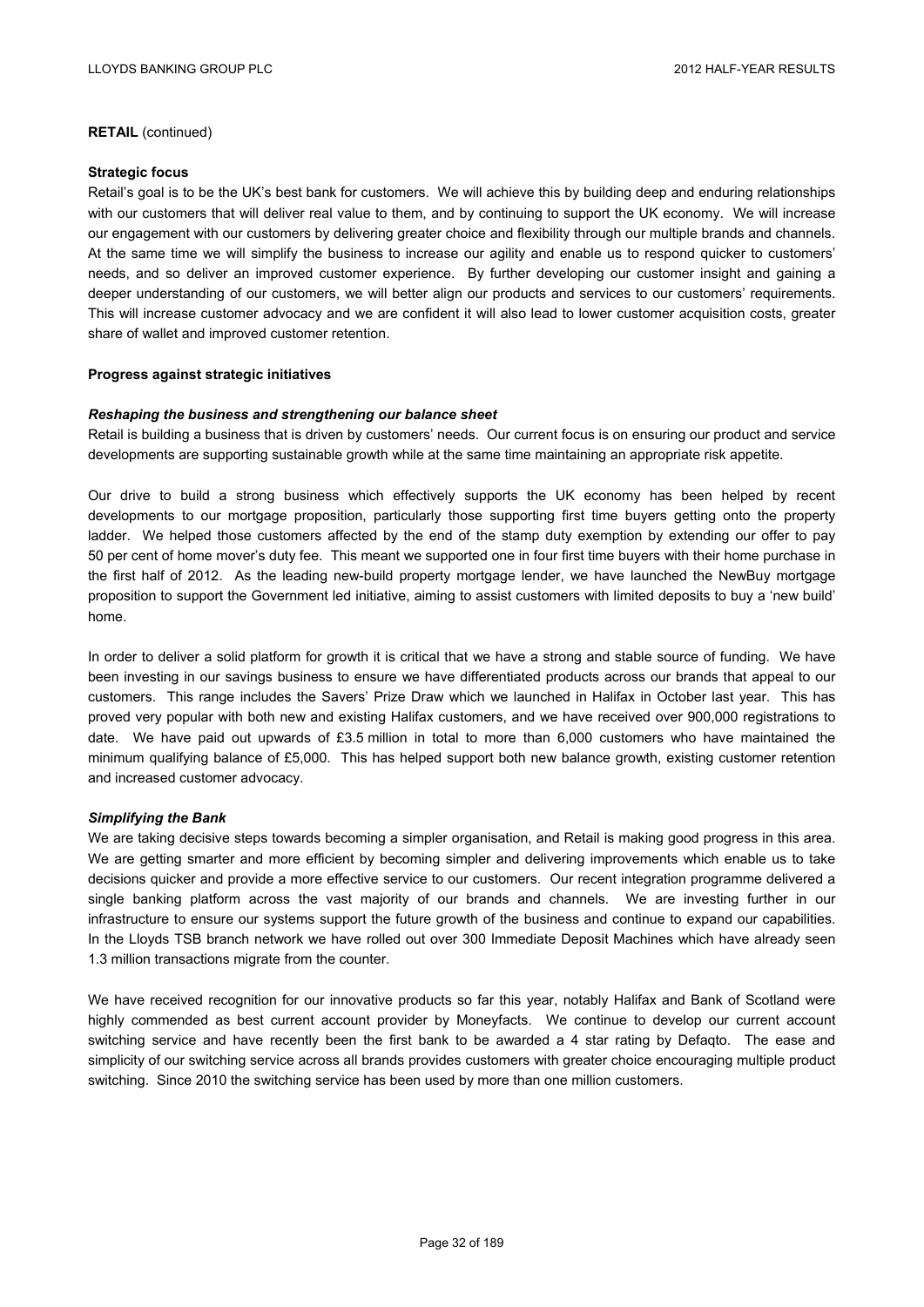#### *Investing in Growth*

Alongside the Simplification programme, we are making strategic investments in preparation for growth opportunities. Through our multi-brand and multi-channel strategy we will grow the business by delivering deep and enduring customer relationships. We are building the capabilities and skills of our colleagues, and helping the communities in which we operate, and Britain as a whole, to grow and prosper.

We are making additional investment in digital channels for customers to ensure they continue to be as convenient and accessible as possible. These award-winning developments are appealing to customers and in the past year our internet banking user base has grown by 940,000, which takes us to 9 million active users. Our mobile banking app now has two and half million active users, a remarkable increase since its launch in late 2011, and these users now account for almost 25 per cent of our log-ins. These developments have been supported by other innovative new services for customers including our Halifax homebuyer app that provides customers with a one-stop shop for their house search.

We continue to recognise the importance of the branch for many customers. In February 2012 we made a public commitment to maintain the same number of branches for the next three years, including pledging not to close a branch if it is the last in a community. We have started a significant investment programme across the Lloyds TSB branch network which, we believe, will be transformational. This programme targets a number of areas including: upgrading branch interiors; extending opening hours to ensure they are customer centric; simplifying the advisor role structure and improving the queuing experience. Pilots of the revised branch design and structure delivered strong improvements in customer advocacy and new product sales. By the end of June 2012, 211 branches had already been refitted.

## *Supporting the UK economy and local communities*

We know that our support for households is vital to the strength and prosperity of the UK economy and we continue to make a positive contribution. In 2012, amongst other investments, the Group has provided around £30 million to the Lloyds TSB and Bank of Scotland Foundations to help fund grassroots charities working in disadvantaged areas.

Through our community investment agenda we aim to make a lasting difference to the country, focusing on key themes such as financial capability and inclusion and supporting local communities and charities. Our £4 million Money for Life programme helps people across the UK develop vital money management skills, and on the national day of employee volunteering, over 4,500 colleagues used the day to make a difference in their community. In the year of the Olympic and Paralympic games we were also proud to continue our support for National Schools Sport Week which enabled over 12,000 schools and 4.3 million young people to take part in sporting activity.

## **Balance sheet progress**

Retail continued to maintain its relationships with customers during the first half of 2012 with total customer balances remaining stable at £601.7 billion. The mix of these balances moved towards customer deposits as customers reduced their personal indebtedness and Retail continued to make strong progress in attracting savings balances through its multi-brand and multi-channel strategy. This change in customer balance composition has additionally supported the Group's funding.

Loans and advances to customers decreased by £5.8 billion, or 2 per cent, to £347.0 billion compared to 31 December 2011. This was driven by reduced customer demand for new credit, existing customers continuing to reduce their personal indebtedness, non-core lending run-off and Retail maintaining a sustainable approach to risk. The reduction in lending to customers was in part due to the repayment of unsecured debt where balances reduced by £1.1 billion, or 5 per cent. Secured balances reduced by £4.7 billion, or 1 per cent, of which £0.7 billion was a reduction in non-core mortgage balances.

Retail's gross mortgage lending was £12.3 billion in the first half of 2012 which was equivalent to an estimated market share of 18 per cent. During the first half of the year, Retail continued to increase its lending to first time buyers, helping over 25,000 customers buy their first home in the first half of 2012, equivalent to one in every four in the UK. In addition, Retail continued to focus its new lending on home purchase with over 70 per cent of lending being for house purchase rather than re-mortgaging.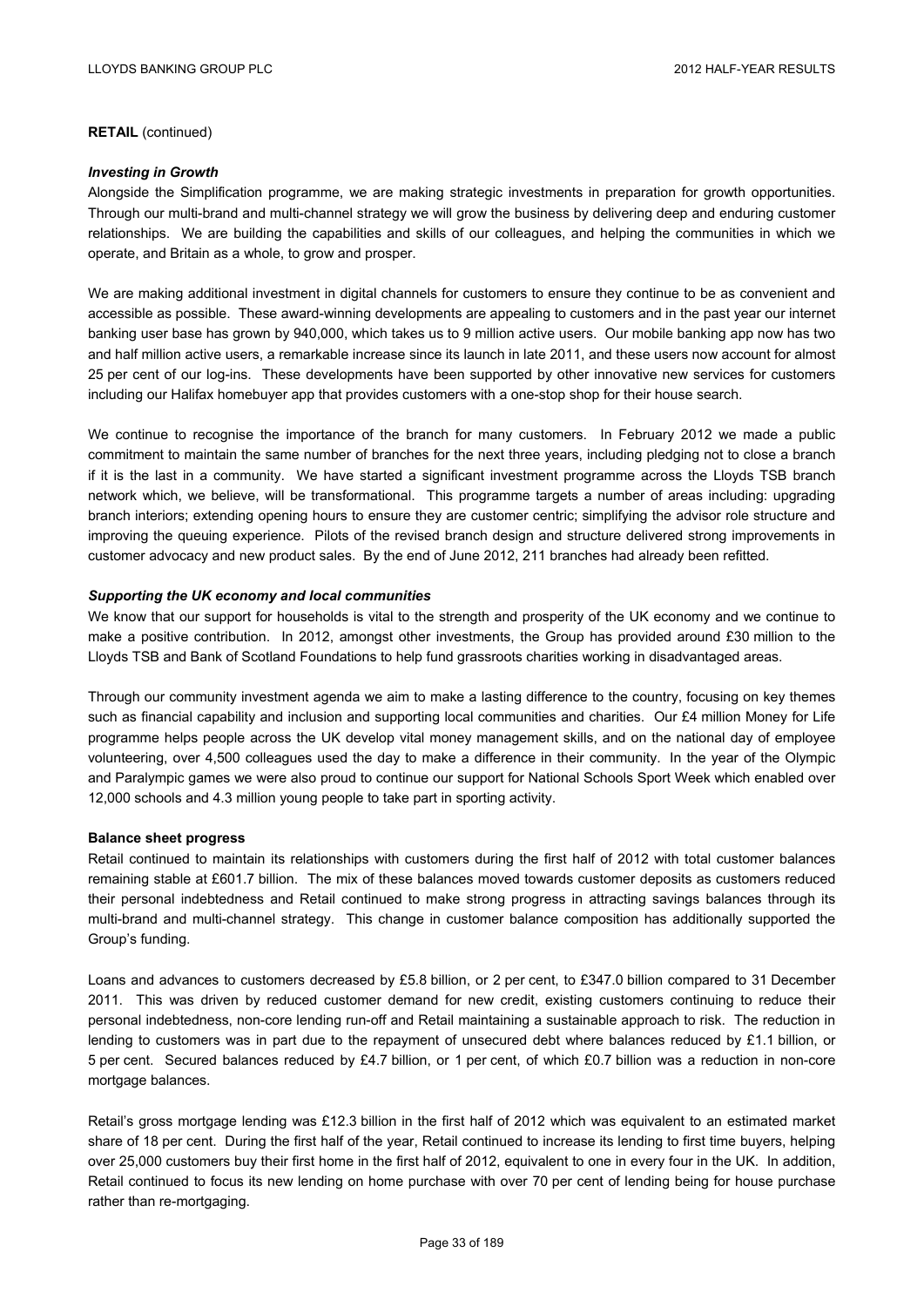## **RETAIL** (continued)

Risk-weighted assets decreased by £3.0 billion to £100.2 billion compared to 31 December 2011. This decrease was largely driven by the reduction in lending balances.

Total customer deposits increased by £7.6 billion, or 3 per cent, to £254.7 billion in the first half of 2012. The solid performance reflected the successful multi-brand customer propositions and the agile pricing strategy that Retail has developed. Retail continues to perform well in the savings market despite the high levels of competition, with a strong stable of savings brands providing customers with an award-winning range of products to meet their savings needs.

Retail continues to make a significant contribution to Group funding both through customer deposit growth and the supply of assets supporting £68.9 billion of debt securities in external issue. During the year Retail contributed to £10.7 billion of new issuance. The majority of these securitisations are backed by mortgages and have a fixed term repayment schedule and as such provide a stable source of funding for the Group.

### **Financial performance**

Despite the subdued economic environment Retail delivered an underlying profit in the first half of 2012 of £1,409 million which was £87 million, or 7 per cent, higher than the first half of 2011. Retail continued to deliver a strong return on riskweighted assets delivering a return of 2.79 per cent in the first half of 2012, compared to 2.44 per cent in the first half of 2011.

Total underlying income fell by 10 per cent, to £4,256 million. This was as a result of the reduced demand for lending, increased funding costs and prior de-risking of the balance sheet. Retail has taken a number of actions to offset the pressure on income including making strategic investments and re-pricing of selected mortgage portfolios to reflect rising funding costs.

Net interest income decreased by 10 per cent in the first half of 2012, with net interest margin reducing by 12 basis points to 2.02 per cent when compared to the first half of 2011. Net interest income was particularly constrained by muted demand for lending, previous de-risking of the lending portfolio and increased funding costs including the impact of continued competition for deposits. Whilst the prior de-risking has suppressed income growth, it also supported an offsetting reduction in impairment charges.

Other operating income decreased by 9 per cent in the first half of 2012 to £766 million, largely as a result of lower Bancassurance income as subdued customer demand reflected the investment market environment. This business was also affected by preparation for Retail Distribution Review including advisor restructuring. To support the business in the second half of 2012, new protection products have been launched which are better aligned to customer needs. The fall in other income was also as a result of reductions in lending product fee income.

Total costs fell by 6 per cent compared to the first half of 2011. Total costs benefited from the Simplification programme with successful delivery of end-to-end process enhancements, migration of customers to self-service channels and further improvements in purchasing arrangements across Retail. These Simplification benefits were also supported by other day-to-day cost management activities and, in combination, effectively offset on-going cost inflation and increased investment spend.

Credit performance across the business continued to be strong considering the subdued economic environment and was supported by our sustainable approach to risk, a continued focus on lending to existing customers and low interest rates. The impairment charge on loans and advances decreased by £415 million, or 35 per cent, to £758 million driven by reductions in the unsecured charge. The unsecured impairment charge reduced to £585 million from £878 million in the first half of 2011, reflecting the impact of our sustainable approach to risk (resulting in improved new business quality), effective portfolio management and a reduction in unsecured balances. The secured impairment charge decreased to £173 million from £295 million in the first half of 2011 largely reflecting a reduction in the rate of customers entering arrears and other underlying improvements in the quality of the secured portfolio. While recent credit performance has been strong Retail remains exposed to the economic environment.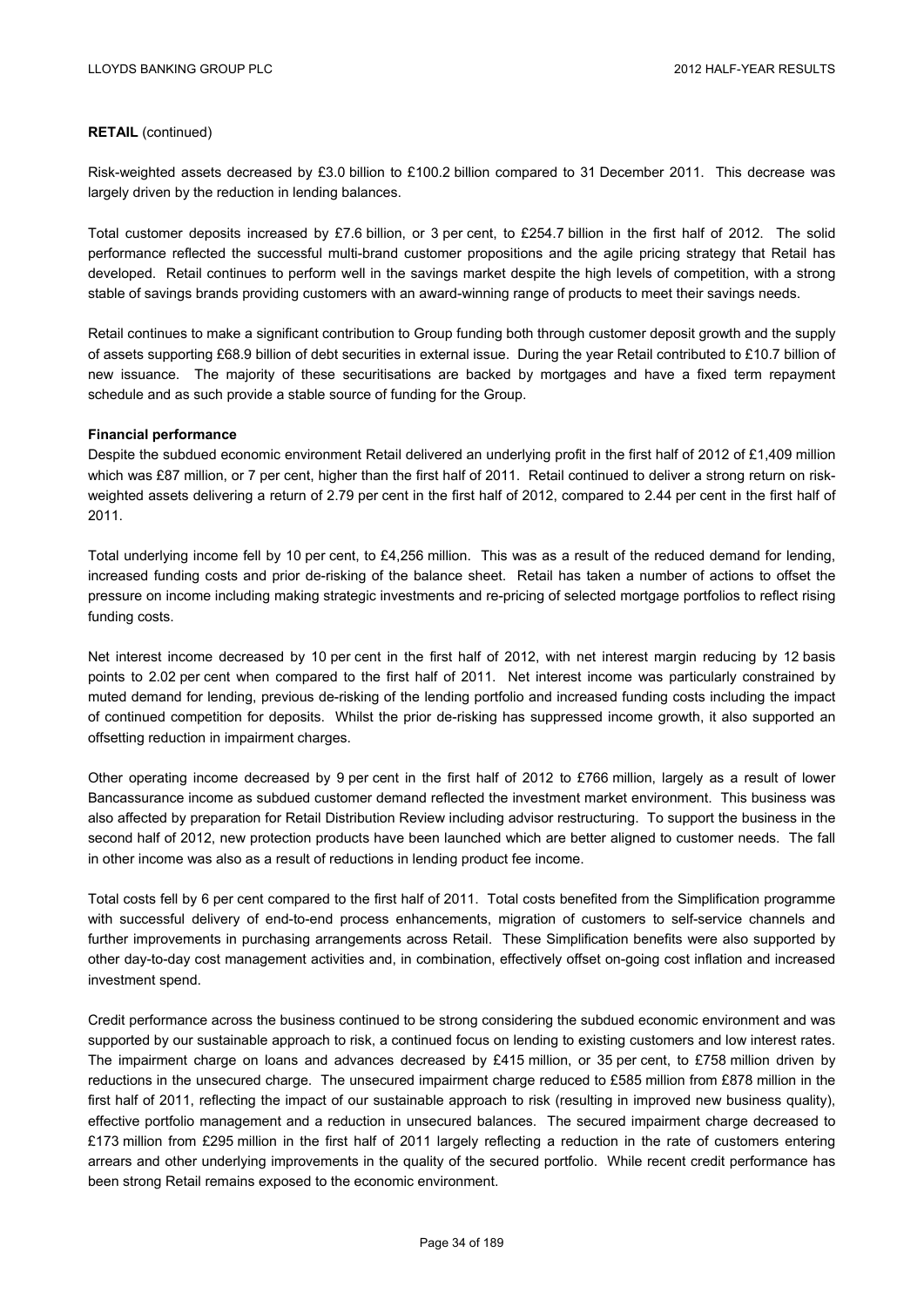# **WHOLESALE**

# **Key highlights**

- **Underlying profit in the first half of 2012 was £14 million,** compared to £98 million in the first half of 2011, with a 23 per cent fall in total underlying income broadly offset by a 31 per cent decrease in impairments.
- **Total underlying income decreased by 23 per cent,** driven by a decline of 52 per cent in non-core total underlying income, primarily as a result of asset reductions, with a reduction in core total income of 16 per cent reflecting subdued demand and client deleveraging, and higher funding costs.
	- **Net interest income decreased by 43 per cent,** mainly as a result of the substantial reduction in non-core assets, which decreased 25 per cent, and a decline in net interest margin. Core net interest income was 27 per cent lower, reflecting subdued demand and client deleveraging. Net interest margin fell by 35 basis points, due to the impact of higher funding costs, with limited opportunities for asset re-pricing, and the impact of the noncore reduction programme. Core margin was more resilient, reflecting a more balanced net customer funding position, declining 17 basis points.
	- **Other income decreased by 9 per cent,** with core other income down by 8 per cent, primarily reflecting a one-off income settlement received in the first half of 2011; excluding this, core other income increased by 3 per cent. Non-core other income fell 14 per cent, primarily reflecting non-core asset reductions.
- **Total costs were broadly flat,** as the benefits of cost management and Simplification initiatives were offset by ongoing investment in core client facing resource and systems. Core costs rose 2 per cent as a result of this investment, while non-core costs reduced 19 per cent, reflecting the non-core portfolio reduction.
- **The impairment charge decreased by 31 per cent,** principally driven by a 73 per cent reduction in the core impairment charge, as a result of lower impairments in Leveraged Acquisition Finance, Corporate and Mid Markets portfolios, where there were specific large impairments in 2011 which have not been repeated in this period. The non-core impairment charge reduced 15 per cent, driven by lower charges in non-core Leveraged Acquisition Finance exposures.
- **Assets decreased by 19 per cent compared to December 2011,** reflecting the targeted reduction in the non-core balance sheet. Non-core assets fell by 25 per cent reflecting the disposal programme and run-off of non-core lending. Net lending to core customers (excluding reverse repos) decreased 5 per cent as a result of subdued demand and continued client deleveraging as credit facilities matured and were not renewed by clients. Riskweighted assets reduced by 7 per cent.
- **Customer deposits excluding repos decreased by 4 per cent,** however excluding the Markets business and pooled positions, Core deposits increased by 6 per cent.
- **In delivering its strategic objectives**, Wholesale continued to deepen its relationships with existing core clients through investment in products and capabilities in support of their wider needs. The Transaction Banking Transformation Programme which was initiated in 2011 continues to improve Wholesale's cash management, payments and trade offerings, alongside which we are enhancing product capabilities in other areas including Interest Rate Management, Foreign Exchange, Debt Capital Markets and Money Markets.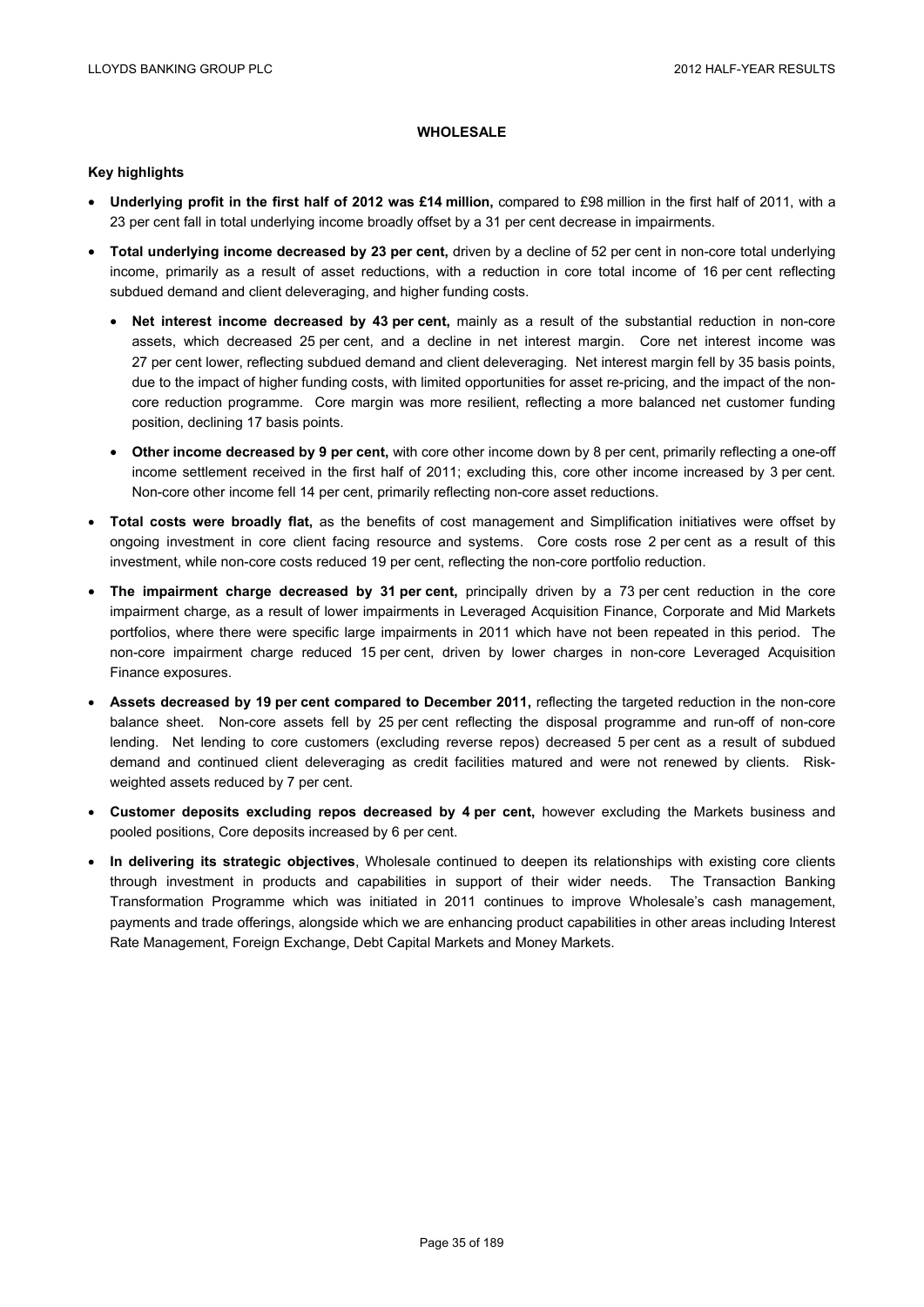|                                       | Half-year<br>to 30 June<br>2012<br>£m | Half-year<br>to 30 June<br>2011<br>£m | <b>Change</b><br>since<br>30 June<br>2011<br>℅ | Half-year<br>to 31 Dec<br>2011<br>£m |
|---------------------------------------|---------------------------------------|---------------------------------------|------------------------------------------------|--------------------------------------|
| Net interest income                   | 554                                   | 969                                   | (43)                                           | 791                                  |
| Other income                          | 1,261                                 | 1,387                                 | (9)                                            | 899                                  |
| <b>Total underlying income</b>        | 1,815                                 | 2,356                                 | (23)                                           | 1,690                                |
| Total costs                           | (808)                                 | (816)                                 | 1                                              | (718)                                |
| Impairment                            | (993)                                 | (1, 442)                              | 31                                             | (1, 259)                             |
| <b>Underlying profit (loss)</b>       | 14                                    | 98                                    | (86)                                           | (287)                                |
| Banking net interest margin           | 1.12%                                 | 1.47%                                 |                                                | 1.29%                                |
| Cost:income ratio                     | 44.5%                                 | 34.6%                                 |                                                | 42.5%                                |
| Impairment as a % of average advances | 1.52%                                 | 1.98%                                 |                                                | 1.87%                                |
| Return on risk-weighted assets        | 0.02%                                 | 0.11%                                 |                                                | $(0.36)\%$                           |

| Key balance sheet items                                 | As at<br>30 June<br>2012<br>£bn | As at<br>31 Dec<br>2011<br>£bn | Change<br>since<br>31 Dec<br>2011<br>℅ |
|---------------------------------------------------------|---------------------------------|--------------------------------|----------------------------------------|
| Loans and advances to customers excluding reverse repos | 108.2                           | 116.9                          | (7)                                    |
| Reverse repos                                           | 5.8                             | 16.8                           | (65)                                   |
| Loans and advances to customers                         | 114.0                           | 133.7                          | (15)                                   |
| Loans and advances to banks                             | 7.5                             | 8.4                            | (11)                                   |
| Debt securities                                         | 6.4                             | 12.5                           | (49)                                   |
| Available-for-sale financial assets                     | 7.3                             | 12.6                           | (42)                                   |
|                                                         | 135.2                           | 167.2                          | (19)                                   |
| Customer deposits excluding repos                       | 81.2                            | 84.3                           | (4)                                    |
| Repos                                                   | 4.1                             | 7.1                            | (42)                                   |
| <b>Customer deposits</b>                                | 85.3                            | 91.4                           | (7)                                    |
| Risk-weighted assets                                    | 143.2                           | 154.4                          | (7)                                    |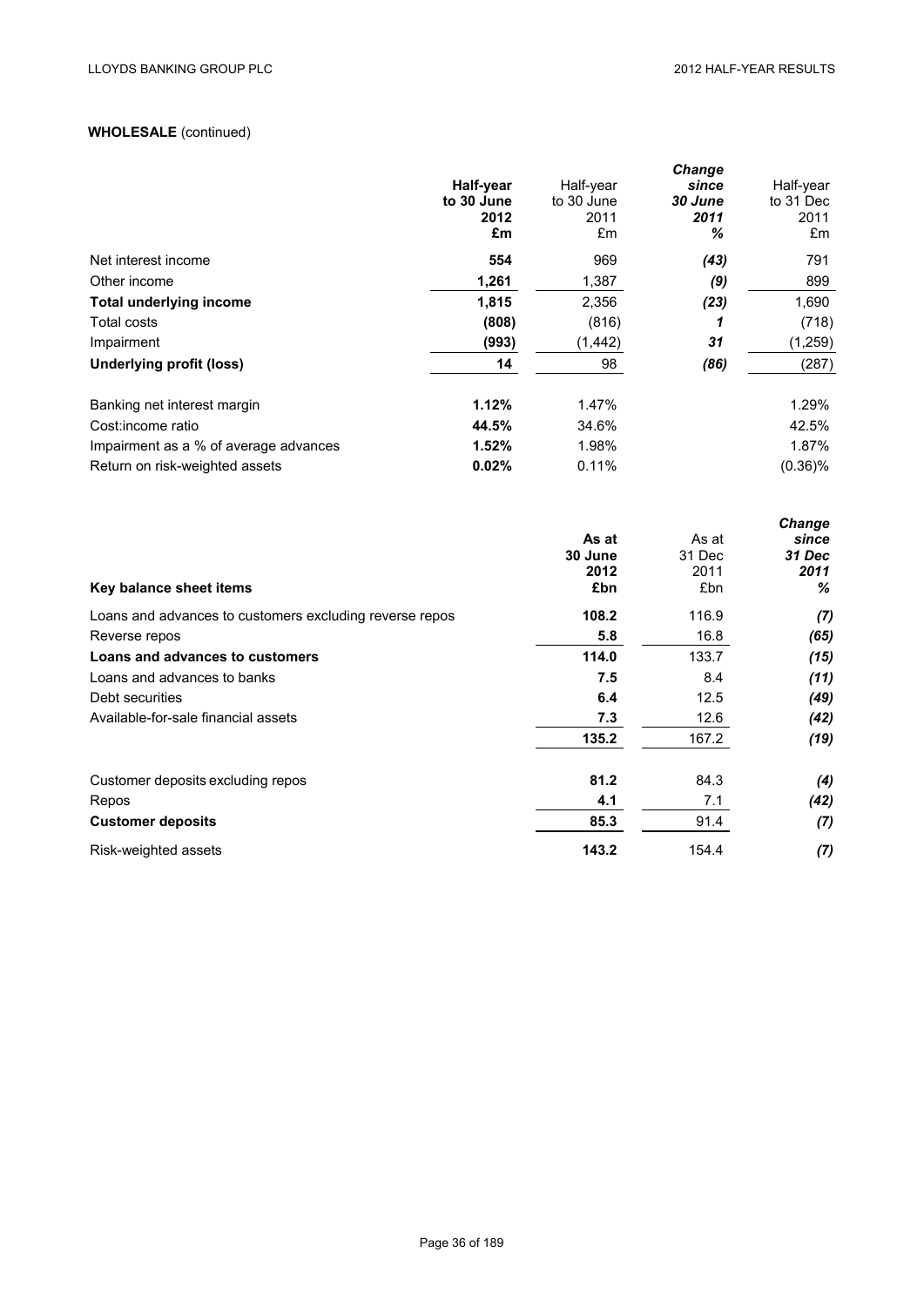| Core                                  | Half-year<br>to 30 June<br>2012<br>£m | Half-year<br>to 30 June<br>2011<br>£m | <b>Change</b><br>since<br>30 June<br>2011<br>% | Half-year<br>to 31 Dec<br>2011<br>£m |
|---------------------------------------|---------------------------------------|---------------------------------------|------------------------------------------------|--------------------------------------|
| Net interest income                   | 610                                   | 835                                   | (27)                                           | 766                                  |
| Other income                          | 991                                   | 1,072                                 | (8)                                            | 723                                  |
| <b>Total underlying income</b>        | 1,601                                 | 1,907                                 | (16)                                           | 1,489                                |
| Total costs                           | (718)                                 | (705)                                 | (2)                                            | (622)                                |
| Impairment                            | (111)                                 | (407)                                 | 73                                             | (334)                                |
| Underlying profit                     | 772                                   | 795                                   | (3)                                            | 533                                  |
| Banking net interest margin           | 1.70%                                 | 1.87%                                 |                                                | 1.91%                                |
| Cost:income ratio                     | 44.8%                                 | 37.0%                                 |                                                | 41.8%                                |
| Impairment as a % of average advances | 0.25%                                 | 0.96%                                 |                                                | 0.82%                                |
| Return on risk-weighted assets        | 1.54%                                 | 1.50%                                 |                                                | 1.04%                                |

| Key balance sheet items                                 | As at<br>30 June<br>2012<br>£bn | As at<br>31 Dec<br>2011<br>£bn | <b>Change</b><br>since<br>31 Dec<br>2011<br>% |
|---------------------------------------------------------|---------------------------------|--------------------------------|-----------------------------------------------|
| Loans and advances to customers excluding reverse repos | 72.7                            | 76.3                           | (5)                                           |
| Reverse repos                                           | 5.8                             | 16.8                           | (65)                                          |
| Loans and advances to customers                         | 78.5                            | 93.1                           | (16)                                          |
| Loans and advances to banks                             | 7.2                             | 8.2                            | (12)                                          |
| Debt securities                                         | 0.2                             | 0.2                            |                                               |
| Available-for-sale financial assets                     | 2.2                             | 3.1                            | (29)                                          |
|                                                         | 88.1                            | 104.6                          | (16)                                          |
| Customer deposits excluding repos                       | 79.0                            | 81.5                           | (3)                                           |
| Repos                                                   | 4.1                             | 7.1                            | (42)                                          |
| <b>Customer deposits</b>                                | 83.1                            | 88.6                           | (6)                                           |
| Risk-weighted assets                                    | 99.8                            | 101.0                          | (1)                                           |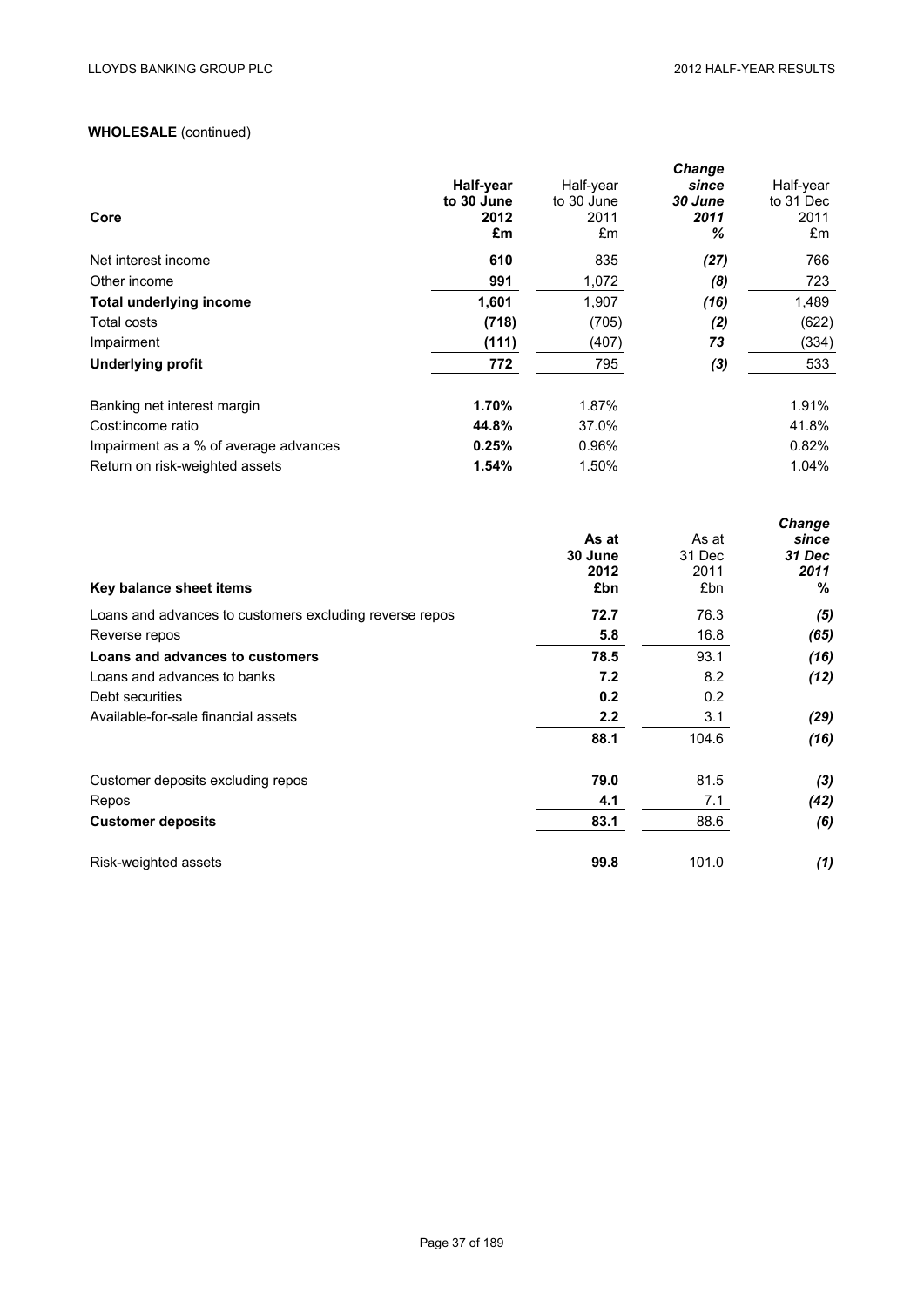|                                       |            |            | <b>Change</b> |           |
|---------------------------------------|------------|------------|---------------|-----------|
|                                       | Half-year  | Half-year  | since         | Half-year |
|                                       | to 30 June | to 30 June | 30 June       | to 31 Dec |
| Non-core                              | 2012       | 2011       | 2011          | 2011      |
|                                       | £m         | £m         | %             | £m        |
| Net interest income                   | (56)       | 134        |               | 25        |
| Other income                          | 270        | 315        | (14)          | 176       |
| Total underlying income               | 214        | 449        | (52)          | 201       |
| Total costs                           | (90)       | (111)      | 19            | (96)      |
| Impairment                            | (882)      | (1,035)    | 15            | (925)     |
| <b>Underlying loss</b>                | (758)      | (697)      | (9)           | (820)     |
| Banking net interest margin           | 0.29%      | 0.92%      |               | 0.51%     |
| Impairment as a % of average advances | 3.56%      | 3.49%      |               | 3.51%     |

| Key balance sheet items                                 | As at<br>30 June<br>2012<br>£bn | As at<br>31 Dec<br>2011<br>£bn | <b>Change</b><br>since<br>31 Dec<br>2011<br>% |
|---------------------------------------------------------|---------------------------------|--------------------------------|-----------------------------------------------|
| Loans and advances to customers excluding reverse repos | 35.5                            | 40.6                           | (13)                                          |
| Reverse repos                                           |                                 |                                |                                               |
| Loans and advances to customers                         | 35.5                            | 40.6                           | (13)                                          |
| Loans and advances to banks                             | 0.3                             | 0.3                            |                                               |
| Debt securities                                         | 6.2                             | 12.3                           | (50)                                          |
| Available-for-sale financial assets                     | 5.1                             | 9.4                            | (46)                                          |
|                                                         | 47.1                            | 62.6                           | (25)                                          |
| Customer deposits excluding repos                       | 2.2                             | 2.8                            | (21)                                          |
| Repos                                                   |                                 |                                |                                               |
| <b>Customer deposits</b>                                | 2.2                             | 2.8                            | (21)                                          |
| Risk-weighted assets                                    | 43.4                            | 53.4                           | (19)                                          |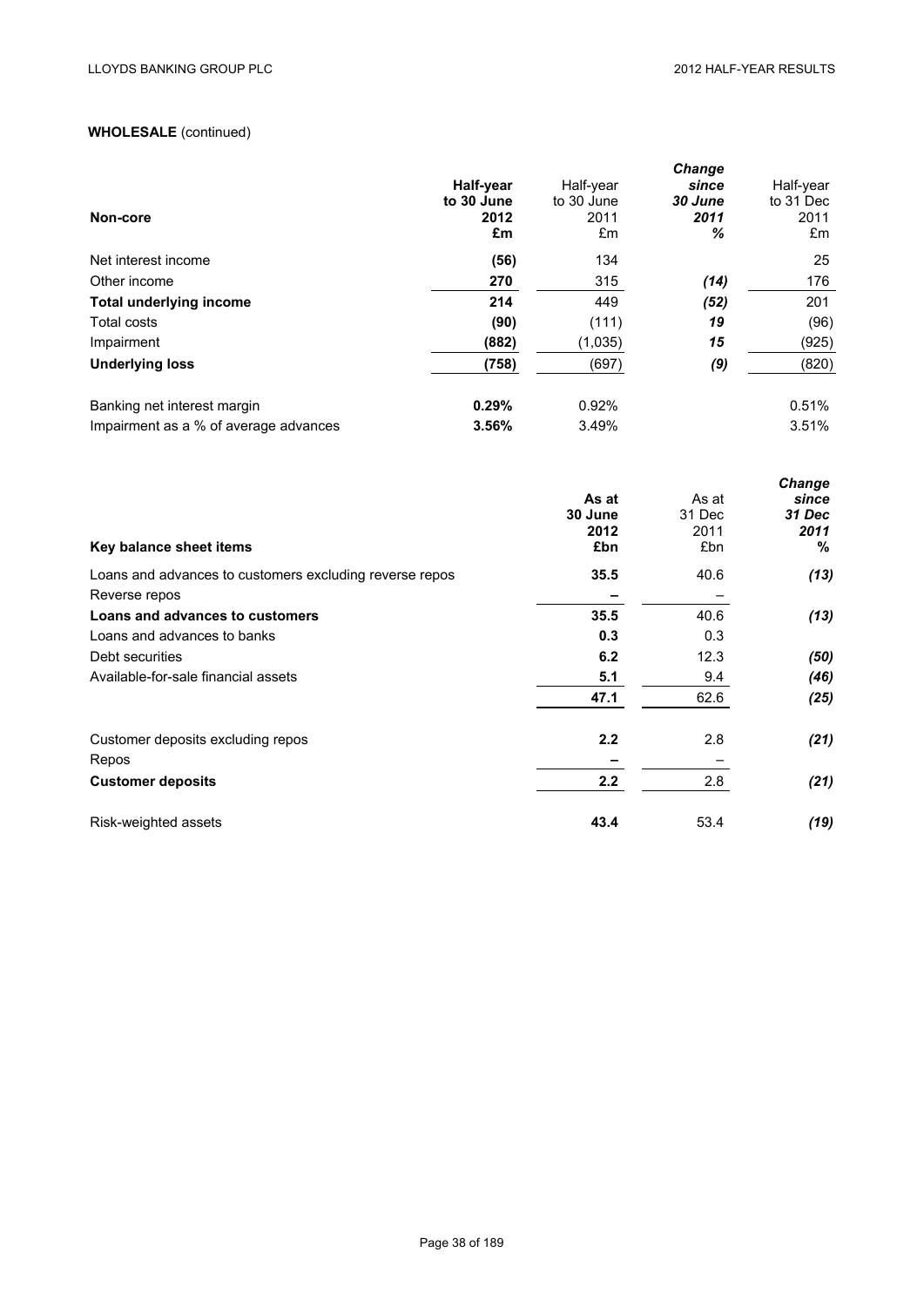#### **Strategic focus**

Wholesale's strategy is to be the best bank for Mid-Markets, Corporate and selected Financial Institutions clients, by supporting them with a focused set of value-added product capabilities. We will continue to strengthen our core client franchise by retaining and deepening recurring, multi-product relationships. We will build on the deep insight we have into client needs to offer a targeted range of lending, Transaction Banking, Risk Management and Capital-light markets products. At the same time, Wholesale will also actively reduce its exposure to mono-line product-driven businesses with returns below the cost of capital.

### **Progress against strategic initiatives**

### *Reshaping the Business*

In order to focus resource on core businesses, Wholesale has continued to make substantial progress in reducing its exposure to capital-intensive, non-relationship portfolios and thereby both reduce risk and improve its customer funding position.

In the first half of 2012, Wholesale reduced non-core assets by £15.5 billion, reducing the overall loan to deposit ratio to 133 per cent, down from 139 per cent at end 2011. Our core lending business continues to have a loan to deposit ratio of less than 100 per cent.

# *Simplifying the Bank*

We have significantly simplified the Wholesale organisational structure to better align and co-ordinate the delivery of our products to match our clients' needs. We are making good progress in a number of initiatives to simplify our end-to-end processes to improve efficiency and enhance responsiveness to our clients.

We continually assess our product range to eliminate marginal products and reduce exposure to capital-intensive businesses that are not part of our core client proposition or do not deliver returns above the cost of capital.

### *Investing in Growth and Supporting the UK Economy*

As part of our investment in products to support our core clients, we are continuing to invest in our Transaction Banking capabilities to help UK businesses optimise their cash management and finance their trade flows. We have enhanced our on-line platform, Arena, with the addition of new features for Commercial and Mid-Corporate clients, including capabilities to view online balances, receive details of transactions, forecast cash flows and carry out analytics across different currencies. This is bringing clear benefits to our clients and in the first half the number of online clients more than doubled, to over 2,000 accounts.

In the first half of 2012, we supported our UK Corporate clients in raising £7.7 billion of financing in the Debt Capital Markets, enabling them to finance and grow their businesses. In Foreign Exchange, we increased our client volumes by 21 per cent compared to the same period last year by delivering further improvement in the way we connect electronically with clients, make prices and manage our risk. We have also improved our rankings in interest rate products, with stronger market penetration, and higher market share and quality scores.

Wholesale attained top 3 and top 20 positions in Investment Grade Corporate Sterling and Corporate Euro debt issuance, with market share increasing by approximately 50 per cent and 120 per cent respectively, and we won the 'Most Improved Corporate Debt Capital Markets Team' award at the Euroweek Bond Awards. In interest rate products Wholesale was rated as number one in a leading professional firm survey of Corporate and Mid-Corporate clients.

The depth and strength of our client relationships was reflected in the award to Wholesale (jointly with Commercial), for the eighth year in a row, of Bank of the Year at the FDs' Excellence Awards (in association with the Institute of Chartered Accountants in England and Wales, supported by the CBI).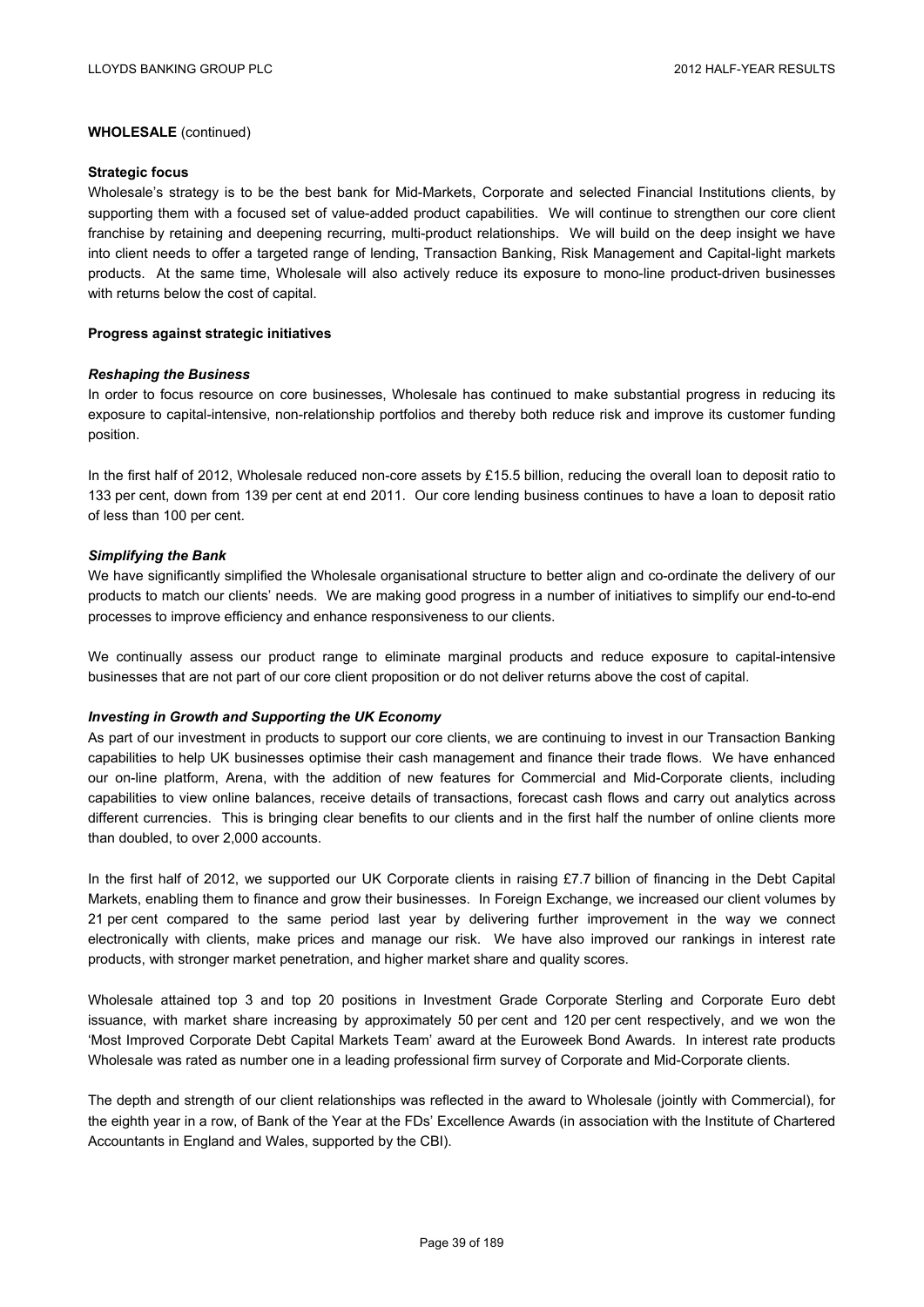#### **Balance sheet progress**

In 2012 Wholesale continued to focus on strengthening and de-risking the balance sheet by reducing non-core assets. Assets (comprising loans and advances to customers and banks, reverse repos, debt securities and available-for-sale financial assets) reduced by £32.0 billion, or 19 per cent, to £135.2 billion. This reflected deleveraging by core clients, lower reverse repos, and continued active de-risking of the non-core asset portfolio. The non-core asset reduction was £15.5 billion, or 25 per cent, driven by a reduction of treasury assets of £10.6 billion.

Loans and advances to core customers excluding reverse repos reduced by £3.6 billion, or 5 per cent, to £72.7 billion as demand for new corporate lending and refinancing of existing facilities was more than offset by the level of maturities, reflecting a continued trend of subdued corporate lending demand and client deleveraging as credit facilities matured and were not renewed by clients.

Reverse repos form part of the Group's on balance sheet primary liquidity assets portfolio. The mix of this portfolio is managed in order to optimise returns; the decrease of £11.0 billion is offset by increases within other primary liquidity asset classes. (See page 98 for the composition of Primary Liquid Assets).

Available-for-sale financial assets balances reduced by £5.3 billion, or 42 per cent, to £7.3 billion and debt securities by £6.1 billion, or 49 per cent, to £6.4 billion. This was largely driven by the reduction in the non-core balance sheet through treasury and other asset sales or not replenishing holdings after amortisations and maturities.

In total, customer deposits excluding repos decreased by 4 per cent to £81.2 billion primarily due to customer deposits on the core book decreasing by 3 per cent to £79.0 billion. Within this, the mix of customer deposits has changed in the half year. Excluding a reduction in deposit flows in our Markets business and 'pooled' positions within Transaction Banking (which show an equal and opposite asset impact), there was an increase of 6 per cent in other core deposit portfolios.

Risk-weighted assets decreased by £11.2 billion, or 7 per cent, to £143.2 billion, primarily reflecting balance sheet reductions including treasury asset sales and run-down in other non-core asset portfolios, as well as the impact of subdued corporate lending. Non-core risk-weighted assets represent £10.0 billion, or 89 per cent, of this reduction.

### **Financial performance**

Underlying profit was £14 million compared to £98 million in the first half of 2011. A reduction of £541 million in total income was broadly offset by a significant decrease in the impairment charge which reduced by £449 million to £993 million.

Core underlying profit was £772 million, £23 million below the first half of 2011, with lower income primarily as a result of client deleveraging being broadly offset by a significant reduction in core impairments. The non-core underlying loss was £758 million, or £61 million more than the prior half year, with cost and impairment reductions only partially offsetting lower income.

Total underlying income decreased by £541 million to £1,815 million, mainly driven by a decrease in net interest income. This reflected the loss of income from the significant reduction in non-core assets, lower lending volumes as a result of subdued client demand and the continuing trend of client deleveraging, and a decrease in margin reflecting higher wholesale funding costs.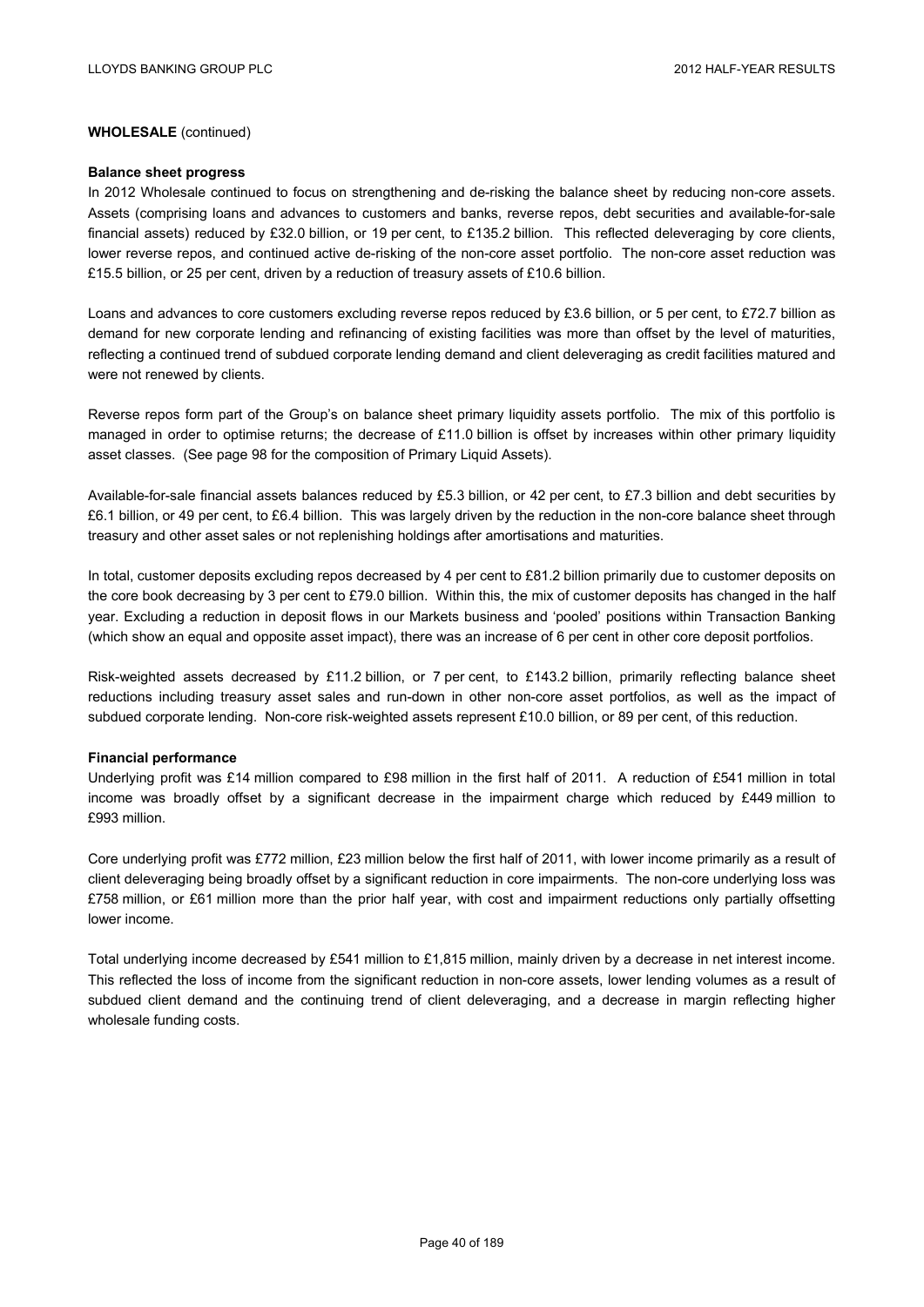Core income was £1,601 million, or £306 million below the first half of 2011, reflecting subdued demand and client deleveraging which resulted in lower lending balances, higher wholesale funding costs and in other income the impact of a non-recurring one-off settlement. This more than offset a strong performance in our Markets business, particularly in the Sales, Credit Trading, Swaps Trading, and Money Markets areas. Transaction Banking income was up 16 per cent driven by increased payments revenues and an improved trade offering, while in Capital Markets income in Debt Capital Markets (DCM) bond syndication increased 38 per cent driven by increased investor activity and growth in market share, though this was offset by overall subdued demand in loan syndication. Non-core income decreased to £214 million, or £235 million lower than in the first half of 2011, given significant asset reductions.

Banking net interest income, which excludes trading activity, decreased by £318 million to £611 million as a result of reduced balances, mainly reflecting the substantial reduction in non-core assets and the decline in net interest margin as a result of higher funding costs. Total net interest income decreased by £415 million, or 43 per cent, to £554 million, and was impacted by income losses on the non-core non-banking book from low interest bearing assets, not capable of covering their funding costs.

Banking net interest margin decreased by 35 basis points to 1.12 per cent, as asset margins decreased as a result of higher wholesale funding costs, the effect of which was partly offset by higher deposit values. The core banking margin was more resilient, reflecting a balanced funding position, decreasing of 17 basis points to 1.70 per cent. The non-core banking margin, which is predominantly asset based, decreased by 63 basis points to 0.29 per cent, largely as a result of higher wholesale funding costs.

Other income decreased by £126 million, or 9 per cent, to £1,261 million, mainly reflecting a non-recurring settlement received in 2011 associated with a sizeable financial services company failure. Excluding this, other core income increased by 3 per cent in a challenging environment, due to a stronger performance in our Markets business. Non-core other income fell 14 per cent, primarily reflecting non-core asset reductions.

Total costs were broadly flat, decreasing by £8 million, or 1 per cent, to £808 million. This reflects a continued focus on cost management including savings attributable to the Simplification programme and the reduction in non-core assets, offset by continued investment in client facing resources. Core costs rose 2 per cent, primarily as a result of this investment, while non-core costs reduced 19 per cent, reflecting the non-core portfolio reduction.

The impairment charge decreased £449 million, or 31 per cent, to £993 million, principally driven by a 73 per cent reduction in the core impairment charge, primarily as a result of lower impairments in leveraged acquisition finance, Corporate and Mid Markets portfolios, where there were specific large impairments in 2011 which have not been repeated in this period. The non-core impairment charge reduced 15 per cent, driven by lower charges in non-core leveraged acquisition finance exposures.

Impairment charges have decreased substantially compared with 2011 due to robust and proactive risk management, an appropriately impaired portfolio (against our current economic assumptions), and a low interest rate environment helping to maintain defaults at lower levels. Impairment charges as an annualised percentage of average loans and advances to customers reduced to 1.52 per cent from 1.98 per cent in the first half of 2011.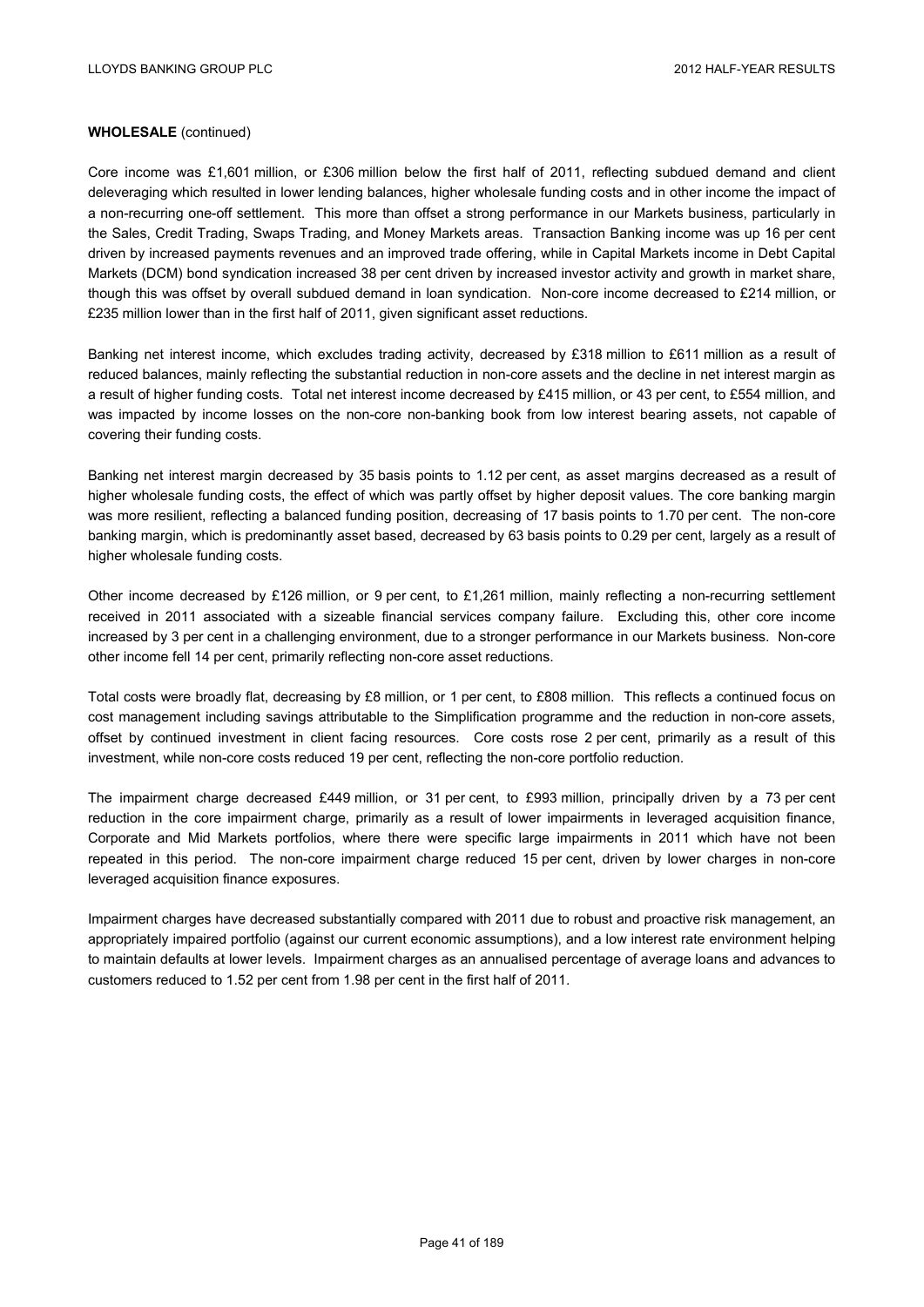# THIS PAGE IS INTENTIONALLY LEFT BLANK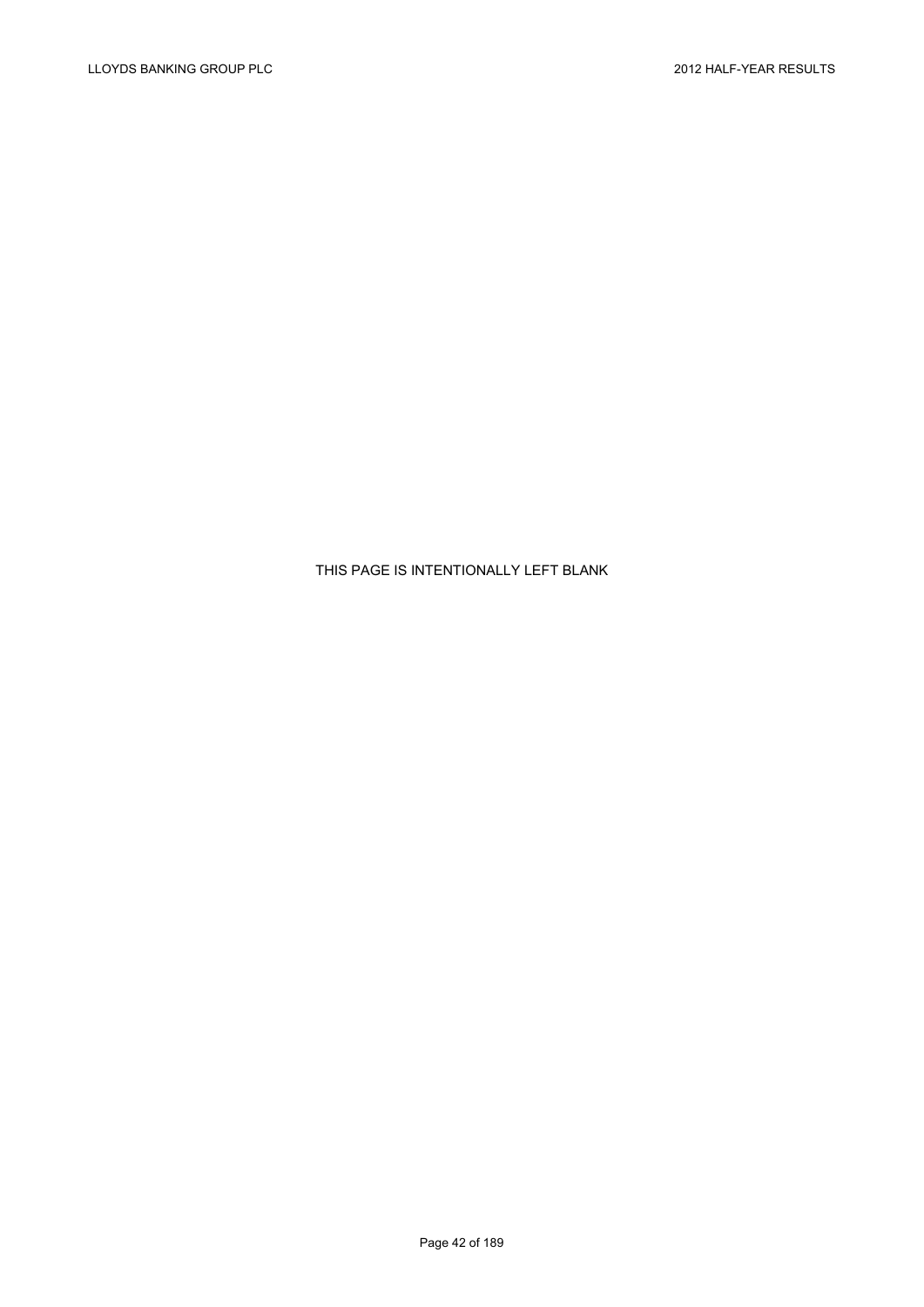# **COMMERCIAL**

### **Key highlights**

- **Underlying profit has increased £44 million or 21 per cent to £255 million, compared to the first half of 2011,** with a reduction in total income more than offset by substantial reductions in costs and impairments. The return on risk-weighted assets was 2.03 per cent compared with 1.59 per cent in 2011.
- **Total income decreased by 5 per cent to £797 million,** with an increase in funding costs more than offsetting the benefit of increased business volumes.
- Net interest income reduced by 7 per cent to £587 million, with income from increased core lending offset by higher wholesale funding costs, and non-core asset reductions. Customer income (excluding wholesale funding costs) increased by 2 per cent largely due to the successful growth in term lending and current account products.
- **Other income increased by 1 per cent to £210 million,** driven by an overall increase in business activity levels**.**
- **Total costs reduced by 8 per cent,** primarily as a result of enhanced cost management, and Simplification savings.
- The impairment charge reduced by 32 per cent to £109 million, reflecting the continued benefits of the low interest rate environment and the ongoing application of our prudent risk appetite. The quality of our new business remains good.
- **Core loans and advances to customers excluding reverse repos increased by 4 per cent year-on-year (3 per cent compared to December 2011) against a contracting market,** underlining our commitment to supporting Small and Medium-sized Enterprises (SMEs), whilst non-core assets fell by 29 per cent year-on-year to £1.2 billion.
- **Customer deposits excluding repos grew by 2 per cent year-on-year (4 per cent compared to December 2011),** reflecting our ongoing success in attracting new SME customers and current accounts from existing customers.
- **In delivering its strategic objectives,** Commercial has focused on strengthening its customer relationships and supporting SMEs through the difficult trading conditions by further developing its understanding and support of individual business requirements. This is demonstrated by the following:
	- **Gross new lending to SMEs is on track** to exceed our £12 billion full year target and we have now increased this commitment by £1 billion given the benefit of the UK Government's Funding for Lending Scheme.
	- **SME net lending grew 4 per cent** year-on-year against a continued market contraction of 4 per cent.
	- **We supported over 64,000 start ups** in the first half of the year towards commitment to support at least 100,000 in 2012.
	- **Supporting customers through responsible lending,** and creating sustainable returns for shareholders with improving credit quality, balance sheet funding and RWA use.
	- **Over 10 per cent increase in cross-sales** of Wealth Management, Retail, Insurance, Fleet Hire, and Treasury products allowing SME customers to fulfil all their financial needs through collective Group product offerings.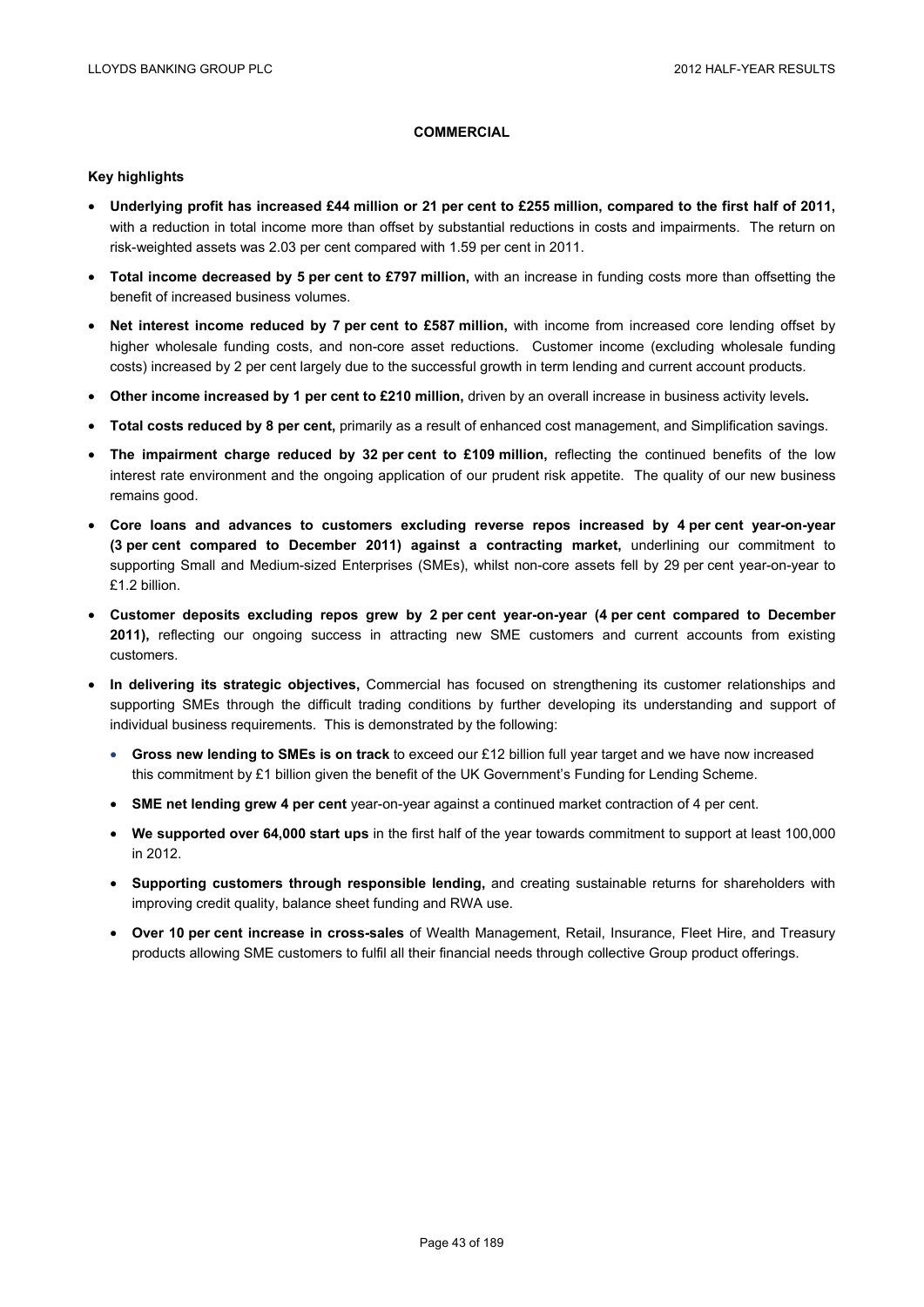|                                       | Half-year<br>to 30 June<br>2012<br>£m | Half-year<br>to 30 June<br>2011<br>£m | <b>Change</b><br>since<br>30 June<br>2011<br>℅ | Half-year<br>to 31 Dec<br>2011<br>£m |
|---------------------------------------|---------------------------------------|---------------------------------------|------------------------------------------------|--------------------------------------|
| Net interest income                   | 587                                   | 634                                   | (7)                                            | 617                                  |
| Other income                          | 210                                   | 208                                   | 1                                              | 218                                  |
| <b>Total underlying income</b>        | 797                                   | 842                                   | (5)                                            | 835                                  |
| Total costs                           | (433)                                 | (471)                                 | 8                                              | (477)                                |
| Impairment                            | (109)                                 | (160)                                 | 32                                             | (143)                                |
| Underlying profit                     | 255                                   | 211                                   | 21                                             | 215                                  |
| Banking net interest margin           | 3.98%                                 | 4.27%                                 |                                                | 4.15%                                |
| Cost:income ratio                     | 54.3%                                 | 55.9%                                 |                                                | 57.1%                                |
| Impairment as a % of average advances | 0.72%                                 | 1.07%                                 |                                                | 1.04%                                |
| Return on risk-weighted assets        | 2.03%                                 | 1.59%                                 |                                                | 1.65%                                |

| Key balance sheet items                                 | As at<br>30 June<br>2012<br>£bn | As at<br>31 Dec<br>2011<br>£bn | <b>Change</b><br>since<br>31 Dec<br>2011<br>% |
|---------------------------------------------------------|---------------------------------|--------------------------------|-----------------------------------------------|
| Loans and advances to customers excluding reverse repos | 29.3                            | 28.8                           | $\overline{2}$                                |
| Customer deposits excluding repos                       | 33.5                            | 32.1                           | $\boldsymbol{4}$                              |
| <b>Total customer balances</b>                          | 62.8                            | 60.9                           | 3                                             |
| Risk-weighted assets                                    | 24.9                            | 25.4                           | (2)                                           |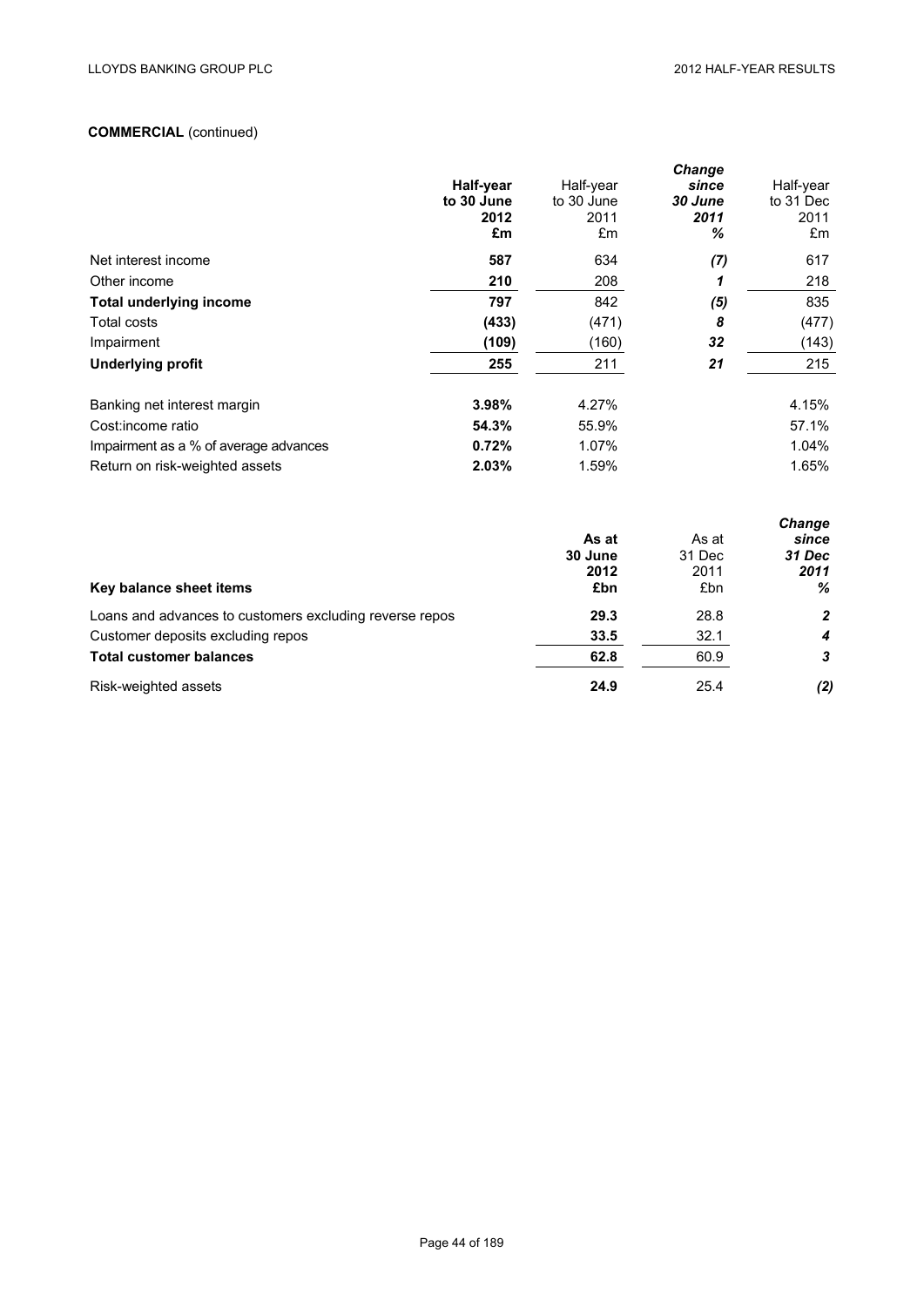|                                       |            |            | Change  |           |
|---------------------------------------|------------|------------|---------|-----------|
|                                       | Half-year  | Half-year  | since   | Half-year |
|                                       | to 30 June | to 30 June | 30 June | to 31 Dec |
| Core                                  | 2012       | 2011       | 2011    | 2011      |
|                                       | £m         | £m         | ℅       | £m        |
| Net interest income                   | 582        | 619        | (6)     | 610       |
| Other income                          | 210        | 207        |         | 218       |
| <b>Total underlying income</b>        | 792        | 826        | (4)     | 828       |
| Total costs                           | (430)      | (468)      | 8       | (474)     |
| Impairment                            | (116)      | (160)      | 28      | (136)     |
| <b>Underlying profit</b>              | 246        | 198        | 24      | 218       |
| Banking net interest margin           | 4.13%      | 4.39%      |         | 4.34%     |
| Cost: income ratio                    | 54.3%      | 56.7%      |         | 57.2%     |
| Impairment as a % of average advances | 0.80%      | 1.14%      |         | 1.05%     |
| Return on risk-weighted assets        | 2.08%      | 1.61%      |         | 1.78%     |

| Key balance sheet items                                 | As at<br>30 June<br>2012<br>£bn | As at<br>31 Dec<br>2011<br>£bn | <b>Change</b><br>since<br>31 Dec<br>2011<br>% |
|---------------------------------------------------------|---------------------------------|--------------------------------|-----------------------------------------------|
| Loans and advances to customers excluding reverse repos | 28.1                            | 27.4                           | 3                                             |
| Customer deposits excluding repos                       | 33.2                            | 31.8                           | 4                                             |
| <b>Total customer balances</b>                          | 61.3                            | 59.2                           | $\boldsymbol{4}$                              |
| Risk-weighted assets                                    | 23.7                            | 23.8                           |                                               |

|                                       |            |            | Change  |           |
|---------------------------------------|------------|------------|---------|-----------|
|                                       | Half-year  | Half-year  | since   | Half-year |
|                                       | to 30 June | to 30 June | 30 June | to 31 Dec |
| Non-core                              | 2012       | 2011       | 2011    | 2011      |
|                                       | £m         | £m         | %       | £m        |
| Net interest income                   | 5          | 15         | (67)    | 7         |
| Other income                          |            |            |         |           |
| <b>Total underlying income</b>        | 5          | 16         | (69)    | 7         |
| Total costs                           | (3)        | (3)        |         | (3)       |
| Impairment                            |            |            |         | (7)       |
| <b>Underlying profit (loss)</b>       | 9          | 13         | (31)    | (3)       |
| Banking net interest margin           | 0.77%      | 2.01%      |         | 0.80%     |
| Impairment as a % of average advances | $(1.15)\%$ |            |         | 0.92%     |
|                                       |            |            |         |           |

| Key balance sheet items                                 | As at<br>30 June<br>2012<br>£bn | As at<br>31 Dec<br>2011<br>£bn | <b>Change</b><br>since<br>31 Dec<br>2011<br>% |
|---------------------------------------------------------|---------------------------------|--------------------------------|-----------------------------------------------|
| Loans and advances to customers excluding reverse repos | 1.2                             | 1.4                            | (14)                                          |
| Customer deposits excluding repos                       | 0.3                             | 0.3                            |                                               |
| <b>Total customer balances</b>                          | 1.5                             | 1.7                            | (12)                                          |
| Risk-weighted assets                                    | 1.2                             | 1.6                            | (25)                                          |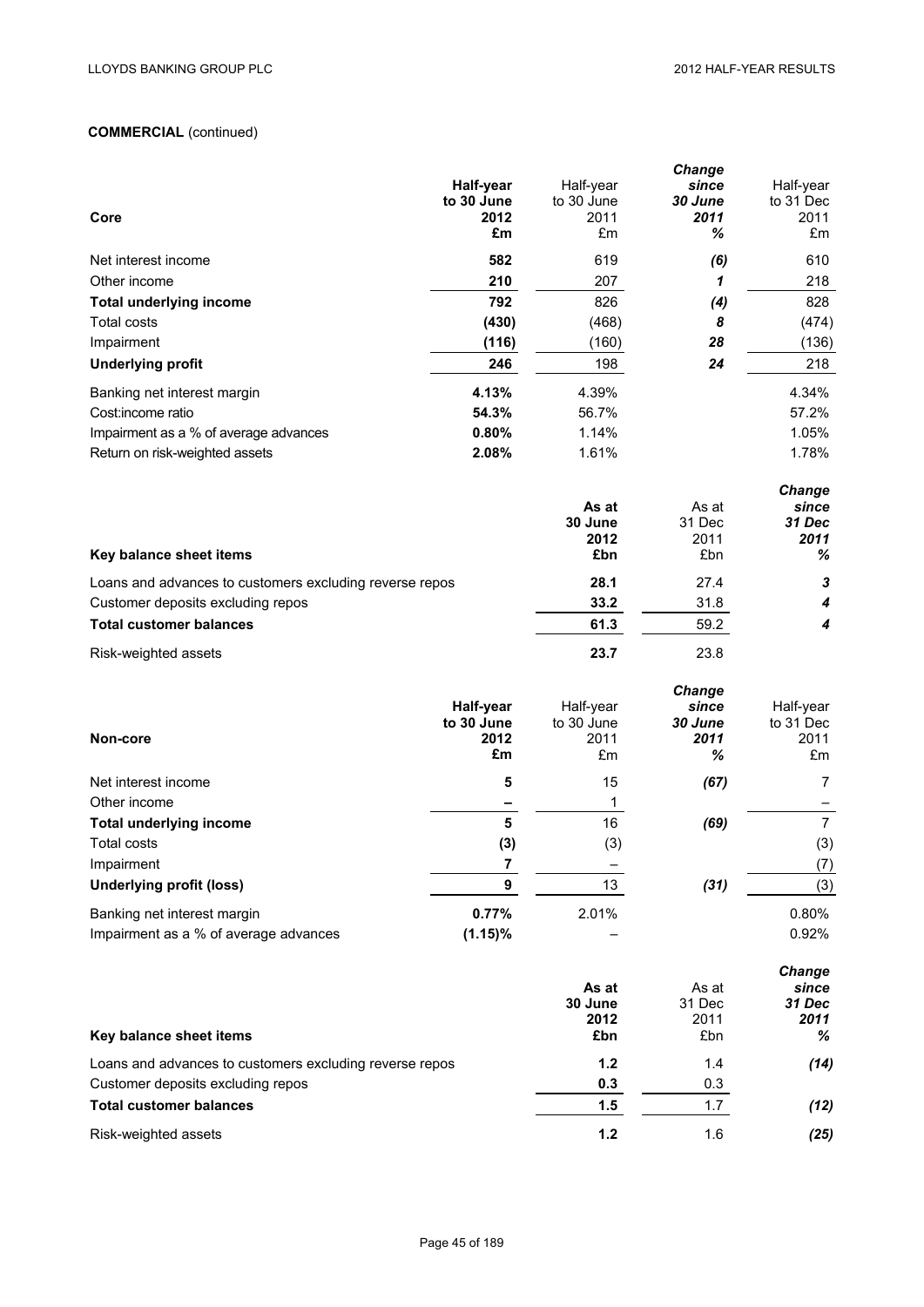### **Strategic focus**

Commercial's goal is to be the best bank for small and medium sized businesses. Commercial's main strategic focus is to improve the depth of relationship with SMEs through specialist customer propositions in key markets. This is achieved by leveraging strong relationship management skills, focusing on meeting the broader financial services needs of SME customers, and by optimising customer service through efficiencies that also contribute to cost effectiveness targets. Commercial is also improving accessibility and functionality of new digital channels promoted through Group support for a major national initiative, 'Go On UK' to transform the UK into the most digitally capable country in the world. Commercial is actively promoting digital products as well as providing expert guidance to customers on how to use digital to optimise their prospects for growth.

# *Reshaping the Business and Strengthening the Balance Sheet*

The business is focused on improving its offerings to customers, leveraging wider Group capabilities, and supporting SMEs through the cycle to help them prosper and develop. This is being achieved through continued investment in our Relationship Managers, supported by product and system development aligning to customers' wider financial needs. For example in the first half of 2012 we launched a specialist manufacturing proposition with over 100 Relationship Managers trained through a programme designed with the Engineering Employers' Federation and Manufacturing Technologies Association at the University of Warwick, Lloyds TSB also sponsored MACH 2012, the UK's premiere manufacturing technologies event, which saw over 20,000 visitors.

Supporting the full range of customer needs continued to result in deposit and lending growth, strengthening the balance sheet, while driving gross customer income growth. Work with Group partners to leverage their products and expertise to drive value for SMEs has delivered an increase of over 10 per cent in referrals and needs met for customers compared to 2011.

In addition, the benefit of close relationship support through the cycle is evidenced in the improvement in portfolio quality while risk-weighted assets have reduced in the context of increased lending, reflecting the improvement in risk profiles as well as the higher mix of secured lending in the book.

### *Simplifying the Bank*

Commercial has made further progress with Simplification, enabling investments to be applied across brands that share a single banking platform. Simpler organisational structures and processes have been delivered which have additionally resulted in lower back office staffing requirements.

The customer benefits arising from Simplification are important and significant progress has been made in simplifying the lending process. A successful pilot of the new process has halved the time taken to complete lending transactions to customers and we expect to have fully implemented the new process by the end of 2012. Our simple and transparent approach is also attractive to customers, as evidenced by over 65,000 customers who have now signed up to the ground-breaking Monthly Price Plan tariffs that provide certainty and control over bank charges, an increase of over 35,000 since the start of the year.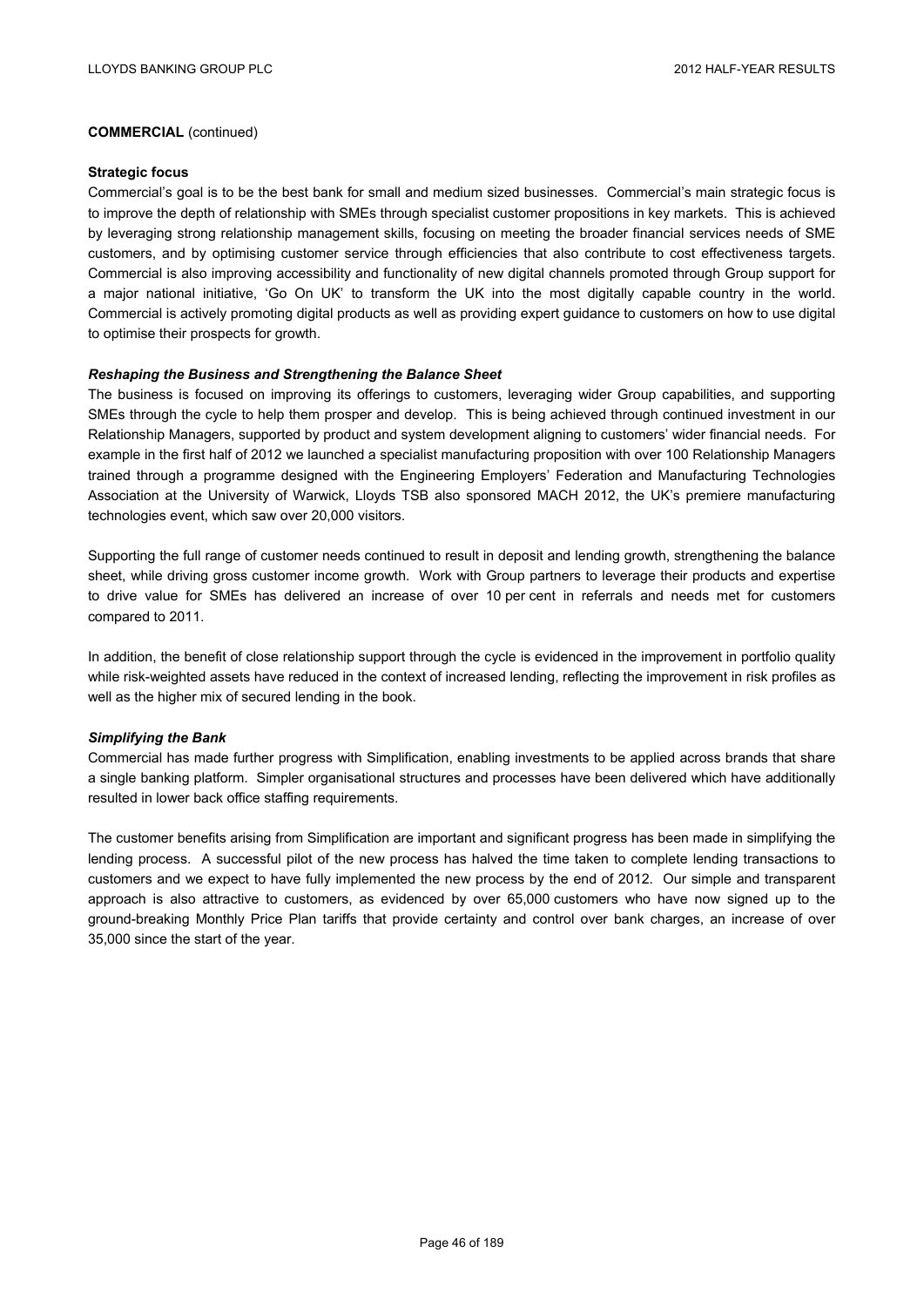### *Investing in Growth and Supporting the UK Economy*

SMEs are a strategic priority reflecting the Group's commitment to the sector, the competitive advantage of the Group's distribution strengths and relationship expertise, and the potential to offer a wide range of products from across the Group.

Commercial's commitments to customers are set out in our SME Charter, which has been refreshed and extended in this half year to encourage enterprise, provide clear and fair pricing, access to finance and support for communities. This will be supported by at least 200 substantial customer networking events which have proved to be a key platform for recruitment and customer support.

In support of the SME sector, the Group has committed to make available £12 billion of gross lending in 2012 through the core Commercial business. We are on track to exceed our £12 billion full year target and we have now increased this commitment by £1 billion given the benefit of the UK Government's Funding for Lending Scheme. Commercial's core net lending balance growth of 4 per cent compared favourably with the 4 per cent contraction of SME lending across the industry reported by the Bank of England.

Through the National Loan Guarantee Scheme, Lloyds TSB Bank plc issued £1.4 billion of senior unsecured debt guaranteed by the UK Government. The scheme enhances the terms of finance raised by Lloyds TSB Bank plc, thereby improving the terms of loans so that SME demand for borrowing is stimulated, providing all eligible customers with a 1 per cent discount on their funding rate for a certain period of time.

Building on its Best for Business campaign, Lloyds TSB Commercial in partnership with the Guardian newspaper, launched the Guardian 'Small Business Network' in June. Commercial customers will benefit from this partnership by enabling them to share best practice tips and innovative thinking, accessing insight and guidance from business experts, taking part in live question and answer discussions, and the chance to be profiled in the Guardian.

The Commercial Finance business, which provides asset backed lending to SMEs, has continued to increase support and funding to UK businesses. Invoice Finance client numbers increased 3 per cent and Equipment Financing (Hire Purchase) increased 5 per cent in the first half of the year.

Commercial encourages enterprise by helping people start in business and has supported over 64,000 start up businesses already in 2012 making a total of over 292,000 towards our three year commitment to help 300,000 businesses. More than 300 members of Lloyds Banking Group's staff are now trained as mentors to businesses from pre-start up to growth and social enterprise.

### *Awards*

In demonstration of our commitment to supporting the community Commercial were awarded Bank of the Year for an unprecedented Eighth year at the FDs' Excellence Awards (joint with Wholesale) and best charity account provider for the second year in succession from Business Moneyfacts. Arena, Lloyds Bank's e-solution, has also won the award for 'Best Innovation in the SME Finance Sector' at the Business Moneyfacts Awards 2012.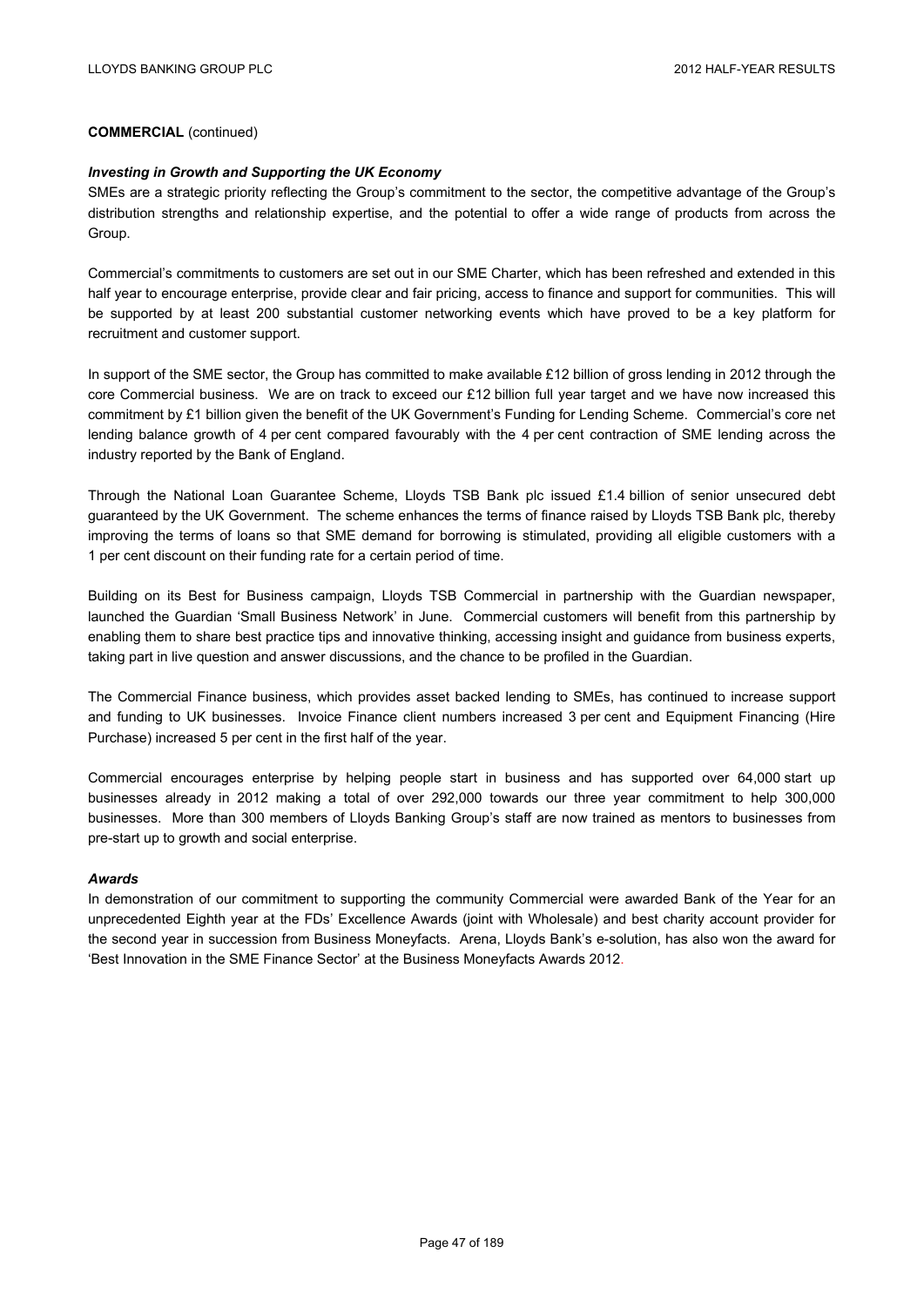#### **Balance sheet progress**

Loans and advances to customers were £29.3 billion, an increase of £0.5 billion compared to 31 December 2011. Core lending grew 4 per cent year-on-year, reflecting our commitment to support SME customers through developing an integrated SME proposition. The reduction in non-core assets was more than offset by the increase in core term lending, backed by significant promotional support which included running over 100 customer events in the first half of 2012.

Commercial's risk-weighted assets decreased by £0.5 billion to £24.9 billion compared to December 2011 and reduced by £1.9 billion since 30 June 2011. Our improvement in risk profiles reflects the decrease in risk-weighted assets compared to an overall increase in lending since year end.

Customer deposits increased 4 per cent to £33.5 billion reflecting our continued achievement in attracting new customers particularly through our current account range.

### **Financial performance**

Underlying profit was £255 million compared to a profit of £211 million, an increase of 21 per cent against the comparable period in 2011 with lower income more than offset by reductions in both costs and impairments.

Total income decreased by 5 per cent to £797 million, with a 2 per cent rise in income relating to increased business volumes being offset by increased funding costs.

Net interest income was 7 per cent lower in the first half of 2012 despite a 2 per cent increase in core lending income as higher funding costs resulted in a 29 bps reduction to banking net interest margin.

Other operating income was 1 per cent or £2 million higher, driven by an overall increase in business activity levels.

Total costs have continued to be well controlled and decreased by £38 million, or 8 per cent, primarily through successful delivery of Simplification initiatives, including back office staffing requirements.

Impairment decreased £51 million, 32 per cent, due to an overall improvement in the credit quality of the portfolio through continued application of a prudent risk appetite with the continued benefits of the low interest rate environment helping to maintain defaults at a lower level. Impairment charges as an annualised percentage of average loans and advances to customers has reduced by 35 basis points to 0.72 per cent compared to the first half of 2011.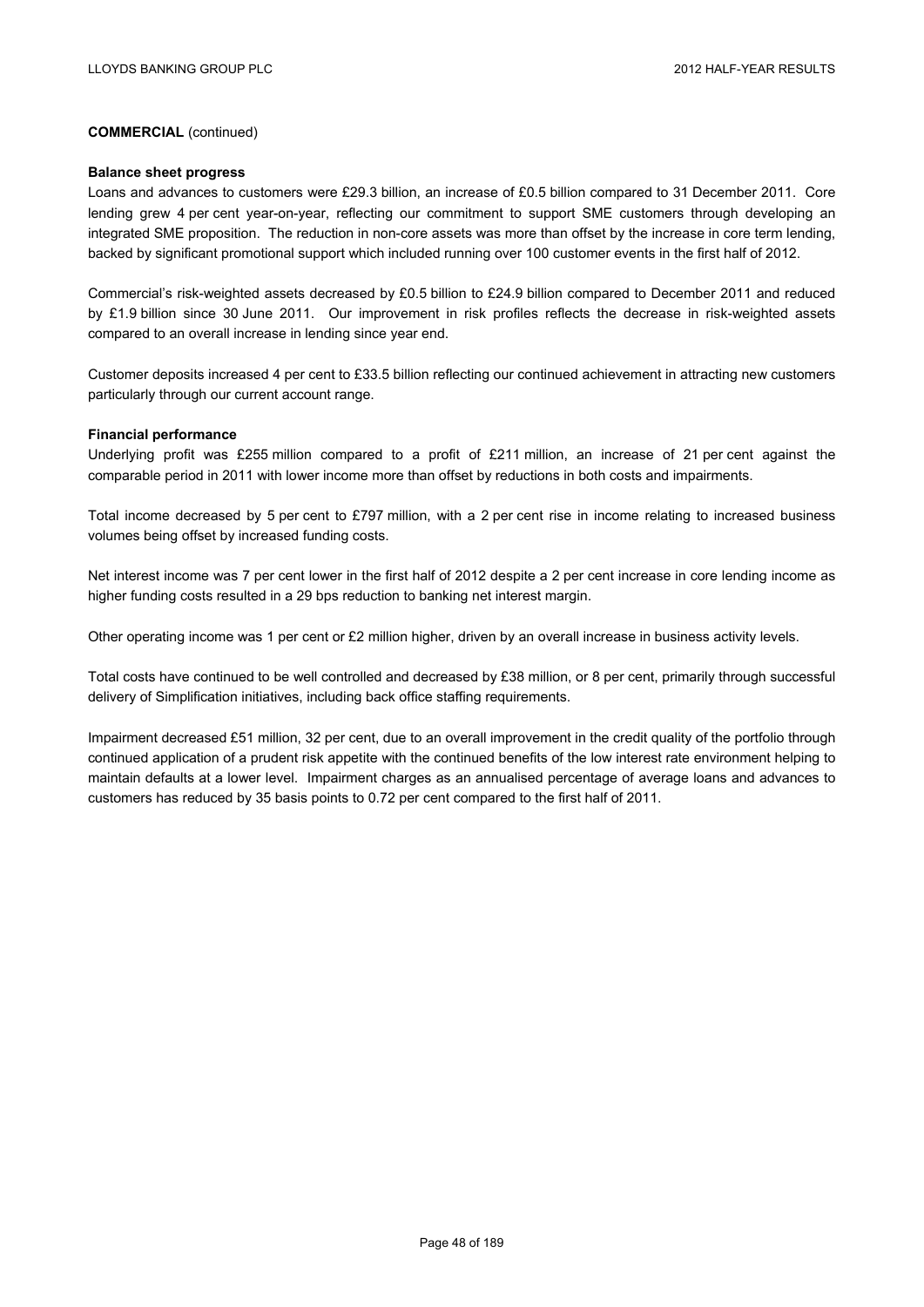# **WEALTH, ASSET FINANCE AND INTERNATIONAL**

### **Key highlights**

- **Underlying loss decreased 52 per cent to £995 million,** driven by a continued reduction in impairments and costs partly offset by a fall in non-core income as a result of the focus on non-core balance sheet reduction.
- **Within the Wealth business, underlying profit increased by 17 per cent to £176 million** against a background of difficult investment markets, reflecting strong deposit growth and simplification of our business model.
- **Total underlying income decreased by 21 per cent to £1,479 million.** 
	- **Net interest income was 30 per cent lower, primarily** reflecting lower lending volumes in our International and Asset Finance non-core businesses where we have continued to focus on asset and risk reduction and, where appropriate, disposals.
	- **Banking net interest margin was 19 basis points lower at 1.45 per cent**, driven by higher funding costs and asset mix partly offset by higher deposit balances. Average interest earning assets have reduced by 19 per cent to £60.5 billion. In our core business, banking net interest margin increased by 58 basis points driven by the benefit from the continued inflow of deposits since the year-end and good management of asset margins.
	- **Other income decreased by 16 per cent to £1,031 million,** largely as a result of lower operating lease assets in the non-core motor and specialist asset finance portfolios, and lower management fees in the Wealth business due to subdued investment markets.
- **Total costs decreased by 9 per cent to £1,177 million** (10 per cent excluding operating lease depreciation) as we continue to benefit from the simplification of our business model and despite significant investment in our core Wealth businesses.
- **The impairment charge reduced by 51 per cent to £1,297 million**, continuing the trend of slowing rate of impaired loan migration. The coverage ratio increased from 60.6 per cent to 65.5 per cent reflecting further provisions in the year, particularly in our non-core Irish and European wholesale businesses.
- **Net loans and advances to customers, excluding reverse repos, decreased by 13 per cent**, largely driven by de-risking of the balance sheet through reducing non-core assets. Risk-weighted assets decreased by 9 per cent, reflecting lower asset balances and additional impairment provisions, particularly in International.
- **Customer deposits grew by 18 per cent (or 36 per cent on an annualised basis),** primarily due to continued strong inflows within both the UK and International Wealth businesses together with further growth in our international on-line deposit business.
- **In delivering its strategic objectives,** Wealth demonstrated continued strength in client acquisition through the UK franchise with a 3 per cent increase in the number of clients in the affluent proposition. We have made material progress on simplifying our international footprint, having now announced the disposal of or exit from ten countries. In addition during the first half of 2012, we have announced a reduced presence in a further three locations. Corporate lending has been refocused around selected customers aligned to UK product and sector plans and the Group's international risk appetite. International is contributing to a strengthening of the Group's balance sheet through a significant and managed run-down of non-core assets together with diversification of sources of funding through international deposits. In Asset Finance, we are the number one in vehicle and leasing markets supporting the key SME and Corporate segments and we have completed the disposal of, or closed to new business those parts of the portfolio which are outside of our risk appetite.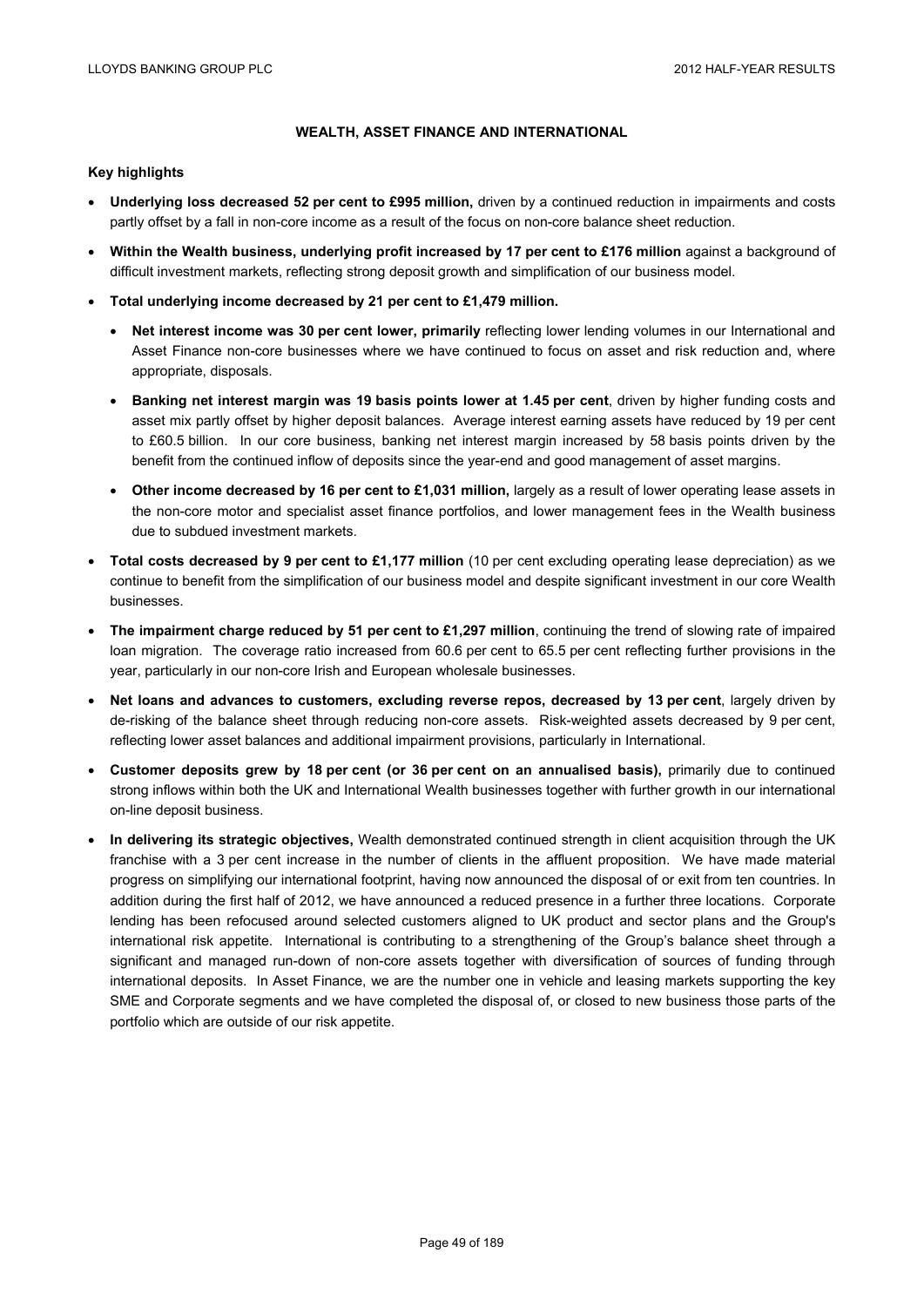|                                       | Half-year<br>to 30 June<br>2012<br>£m | Half-year<br>to 30 June<br>2011<br>£m | <b>Change</b><br>since<br>30 June<br>2011<br>℅ | Half-year<br>to 31 Dec<br>2011<br>£m |
|---------------------------------------|---------------------------------------|---------------------------------------|------------------------------------------------|--------------------------------------|
| Net interest income                   | 448                                   | 642                                   | (30)                                           | 542                                  |
| Other income                          | 1,031                                 | 1,221                                 | (16)                                           | 1,103                                |
| <b>Total underlying income</b>        | 1,479                                 | 1,863                                 | (21)                                           | 1,645                                |
| <b>Total costs</b>                    | (1, 177)                              | (1,288)                               | 9                                              | (1, 244)                             |
| Impairment                            | (1, 297)                              | (2,647)                               | 51                                             | (2, 163)                             |
| <b>Underlying loss</b>                | (995)                                 | (2,072)                               | 52                                             | (1,762)                              |
| Wealth                                | 176                                   | 151                                   | 17                                             | 136                                  |
| International                         | (1, 342)                              | (2, 393)                              | 44                                             | (2,024)                              |
| <b>Asset Finance</b>                  | 171                                   | 170                                   | 1                                              | 126                                  |
| <b>Underlying loss</b>                | (995)                                 | (2,072)                               | 52                                             | (1, 762)                             |
| Banking net interest margin           | 1.45%                                 | 1.64%                                 |                                                | 1.52%                                |
| Cost:income ratio                     | 79.6%                                 | 69.1%                                 |                                                | 75.6%                                |
| Impairment as a % of average advances | 4.31%                                 | 7.21%                                 |                                                | 6.28%                                |
| Return on risk-weighted assets        | $(3.68)\%$                            | (6.05)%                               |                                                | (5.89)%                              |

|                                                         |         |        | <b>Change</b>  |
|---------------------------------------------------------|---------|--------|----------------|
|                                                         | As at   | As at  | since          |
|                                                         | 30 June | 31 Dec | 31 Dec         |
|                                                         | 2012    | 2011   | 2011           |
| Key balance sheet and other items                       | £bn     | £bn    | %              |
| Loans and advances to customers excluding reverse repos | 43.9    | 50.2   | (13)           |
| Customer deposits excluding repos                       | 49.7    | 42.0   | 18             |
| <b>Total customer balances</b>                          | 93.6    | 92.2   | $\overline{2}$ |
| Operating lease assets                                  | 2.7     | 2.7    |                |
| Funds under management                                  | 181.5   | 182.0  |                |
| Risk-weighted assets                                    | 51.5    | 56.7   | (9)            |
|                                                         |         |        |                |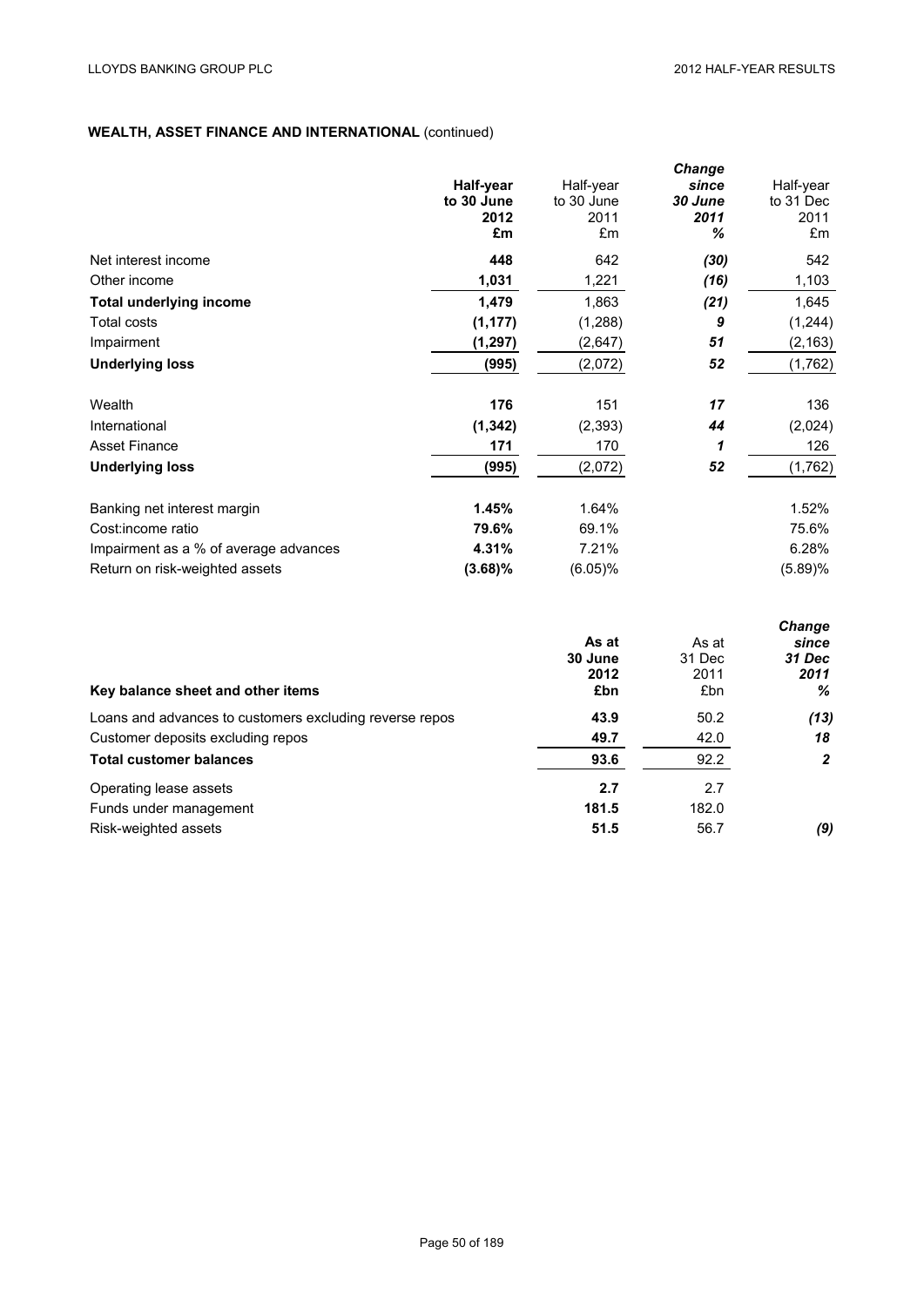| Core                                  | Half-year<br>to 30 June<br>2012<br>£m | Half-year<br>to 30 June<br>2011<br>£m | <b>Change</b><br>since<br>30 June<br>2011<br>% | Half-year<br>to 31 Dec<br>2011<br>£m |
|---------------------------------------|---------------------------------------|---------------------------------------|------------------------------------------------|--------------------------------------|
| Net interest income                   | 160                                   | 159                                   | 1                                              | 150                                  |
| Other income                          | 963                                   | 1,004                                 | (4)                                            | 996                                  |
| <b>Total underlying income</b>        | 1,123                                 | 1,163                                 | (3)                                            | 1,146                                |
| Total costs                           | (914)                                 | (953)                                 | 4                                              | (954)                                |
| Impairment                            | (16)                                  | (17)                                  | 6                                              | (34)                                 |
| <b>Underlying profit</b>              | 193                                   | 193                                   |                                                | 158                                  |
| Banking net interest margin           | 3.90%                                 | 3.32%                                 |                                                | 3.47%                                |
| Cost:income ratio                     | 81.4%                                 | 81.9%                                 |                                                | 83.2%                                |
| Impairment as a % of average advances | 0.39%                                 | 0.41%                                 |                                                | 0.82%                                |
| Return on risk-weighted assets        | 3.02%                                 | 2.83%                                 |                                                | 2.36%                                |

| Key balance sheet and other items                       | As at<br>30 June<br>2012<br>£bn | As at<br>31 Dec<br>2011<br>£bn | <b>Change</b><br>since<br>31 Dec<br>2011<br>% |
|---------------------------------------------------------|---------------------------------|--------------------------------|-----------------------------------------------|
| Loans and advances to customers excluding reverse repos | 7.4                             | 8.1                            | (9)                                           |
| Customer deposits excluding repos                       | 49.0                            | 40.7                           | 20                                            |
| <b>Total customer balances</b>                          | 56.4                            | 48.8                           | 16                                            |
| Operating lease assets                                  | 2.6                             | 2.6                            |                                               |
| Funds under management                                  | 181.1                           | 181.6                          |                                               |
| Risk-weighted assets                                    | 12.5                            | 13.5                           | (7)                                           |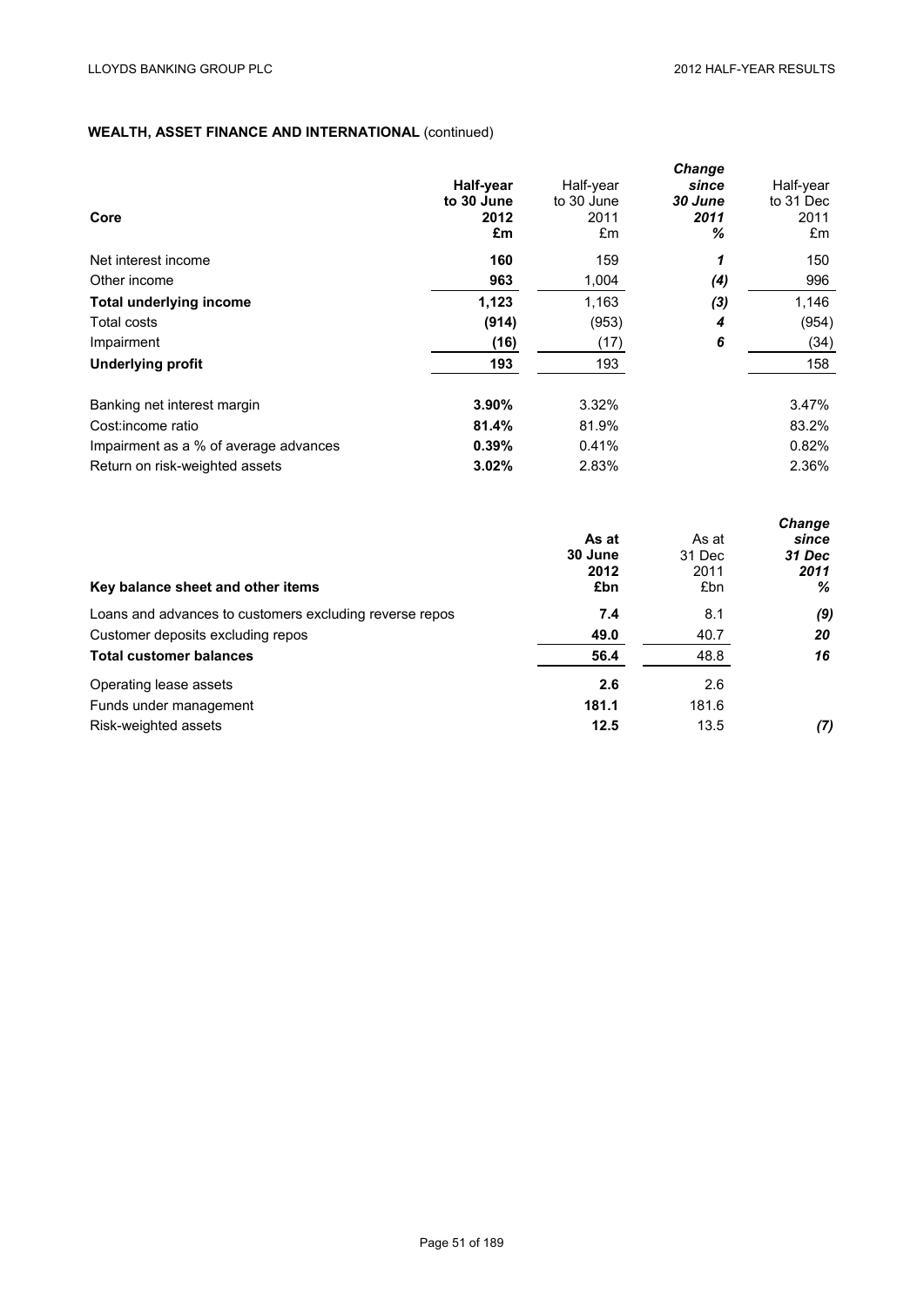|                                       |            |            | <b>Change</b> |           |
|---------------------------------------|------------|------------|---------------|-----------|
|                                       | Half-year  | Half-year  | since         | Half-year |
|                                       | to 30 June | to 30 June | 30 June       | to 31 Dec |
| Non-core                              | 2012       | 2011       | 2011          | 2011      |
|                                       | £m         | £m         | ℅             | £m        |
| Net interest income                   | 288        | 483        | (40)          | 392       |
| Other income                          | 68         | 217        | (69)          | 107       |
| Total underlying income               | 356        | 700        | (49)          | 499       |
| Total costs                           | (263)      | (335)      | 21            | (290)     |
| Impairment                            | (1, 281)   | (2,630)    | 51            | (2, 129)  |
| <b>Underlying loss</b>                | (1, 188)   | (2, 265)   | 48            | (1,920)   |
| Banking net interest margin           | 1.08%      | 1.41%      |               | 1.24%     |
| Impairment as a % of average advances | 4.91%      | 8.11%      |               | 7.03%     |

| Key balance sheet and other items                       | As at<br>30 June<br>2012<br>£bn | As at<br>31 Dec<br>2011<br>£bn | <b>Change</b><br>since<br>31 Dec<br>2011<br>% |
|---------------------------------------------------------|---------------------------------|--------------------------------|-----------------------------------------------|
| Loans and advances to customers excluding reverse repos | 36.5                            | 42.1                           | (13)                                          |
| Customer deposits excluding repos                       | 0.7                             | 1.3                            | (46)                                          |
| <b>Total customer balances</b>                          | 37.2                            | 43.4                           | (14)                                          |
| Operating lease assets                                  | 0.1                             | 0.1                            |                                               |
| Funds under management                                  | 0.4                             | 0.4                            |                                               |
| Risk-weighted assets                                    | 39.0                            | 43.2                           | (10)                                          |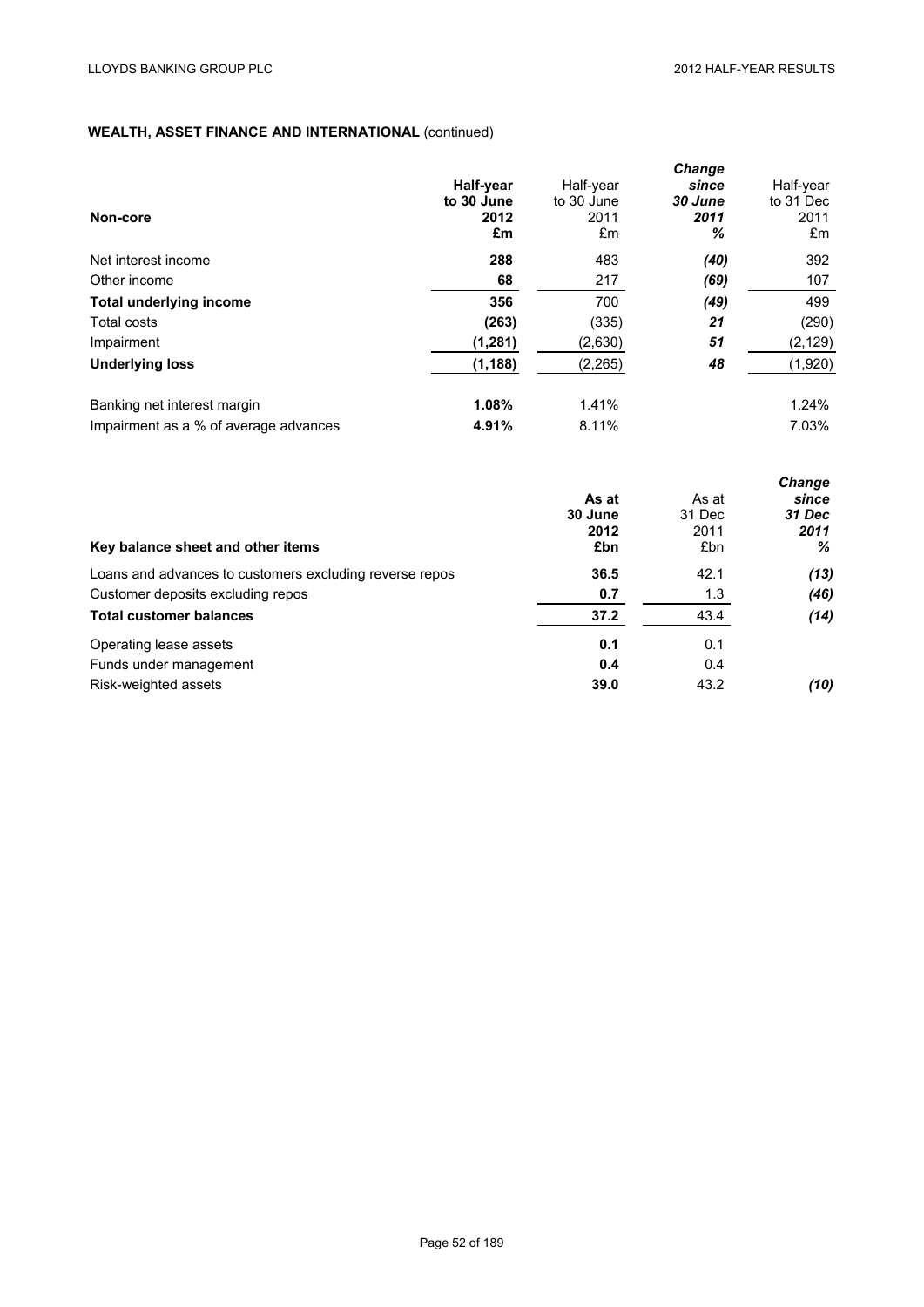#### **Strategic focus**

Wealth provides strong growth opportunities for the Group and through deepening the relationships with existing Group clients alongside targeted customer acquisition, its goal is to be recognised as the primary Wealth advisor to UK mass affluent, affluent and high net worth customers together with UK expatriates and others with UK connections. We aim to increase our market share in UK and International Wealth primarily through growing the amount of customer deposits and funds under management that we manage on behalf of franchise customers, whilst improving margins and operating efficiency.

In the International businesses, the priority is to maximise value in the medium term. The immediate focus is on close management of the balance sheet. We are contributing to a strengthening of the Group's balance sheet through a significant and managed run-down of non-core assets together with increasing and diversifying our funding through international deposit gathering. At the same time, International is delivering operational efficiencies and rightsizing its cost base to fit its reshaped business models.

In Asset Finance, we have refocused the business into sectors which fit our risk appetite and profitability and are looking to deliver focused, profitable growth while completing the run-down or disposal of the closed to new business portfolios.

## **Progress against strategic initiatives**

### *Reshaping the Business and Strengthening the Balance Sheet*

Focus remains on maximising value and aligning with the Group's risk appetite through close management of the lending portfolio, continuing disciplined reduction of non-core assets, diversifying sources of funding and rationalisation of our international presence.

We have further reduced non-core loans and advances to customers, excluding reverse repos, by £5.6 billion in the first half of 2012 through a mixture of repayments and selected asset disposals (in addition to foreign exchange and impairment effects as outlined below). This reduction includes the sale of £0.8 billion (gross) of Australian corporate real estate loans, which further de-risks the Australian business and has resulted in a cumulative 92 per cent reduction of the real estate non-performing portfolio. It also includes the impact of a £0.3 billion (gross) asset reduction in Ireland in respect of a successful disposal of a portfolio of Wholesale assets.

Our international on-line deposit business continued to grow strongly with customer balances as at June 2012 of £19.8 billion, an increase of £6.0 billion. Overall, the Wealth, Asset Finance and International businesses have become a significant contributor to the Group's funding with a 20 per cent deposit growth across the UK and International Wealth businesses as well as in International online deposits. The division has also made good progress towards reducing its International presence with a further three closures and disposals announced bringing the total to ten and achieving two thirds of our target to halve our international footprint.

### *Simplifying the Bank*

The Simplification initiative is well underway, the focus of which is on simplifying operations and processes, delayering management structures, consolidating supplier relationships and increasing the efficiency of distribution channels. Wealth, Asset Finance and International is in the process of realising additional efficiencies and cost savings through its initiatives to streamline operating models, create a shared support infrastructure and develop a single customer platform across all International Wealth businesses.

# *Investing in Growth and Supporting the UK Economy*

The division will focus on serving customers both within the UK and also those with UK connections. In International, corporate lending has been refocused around selected customers aligned to UK product and sector plans and the Group's international risk appetite. In Wealth, the focus of propositions will be within the existing UK customer franchise in addition to customers with UK connections in Commonwealth countries, Europe, Middle East, and on the Indian Subcontinent.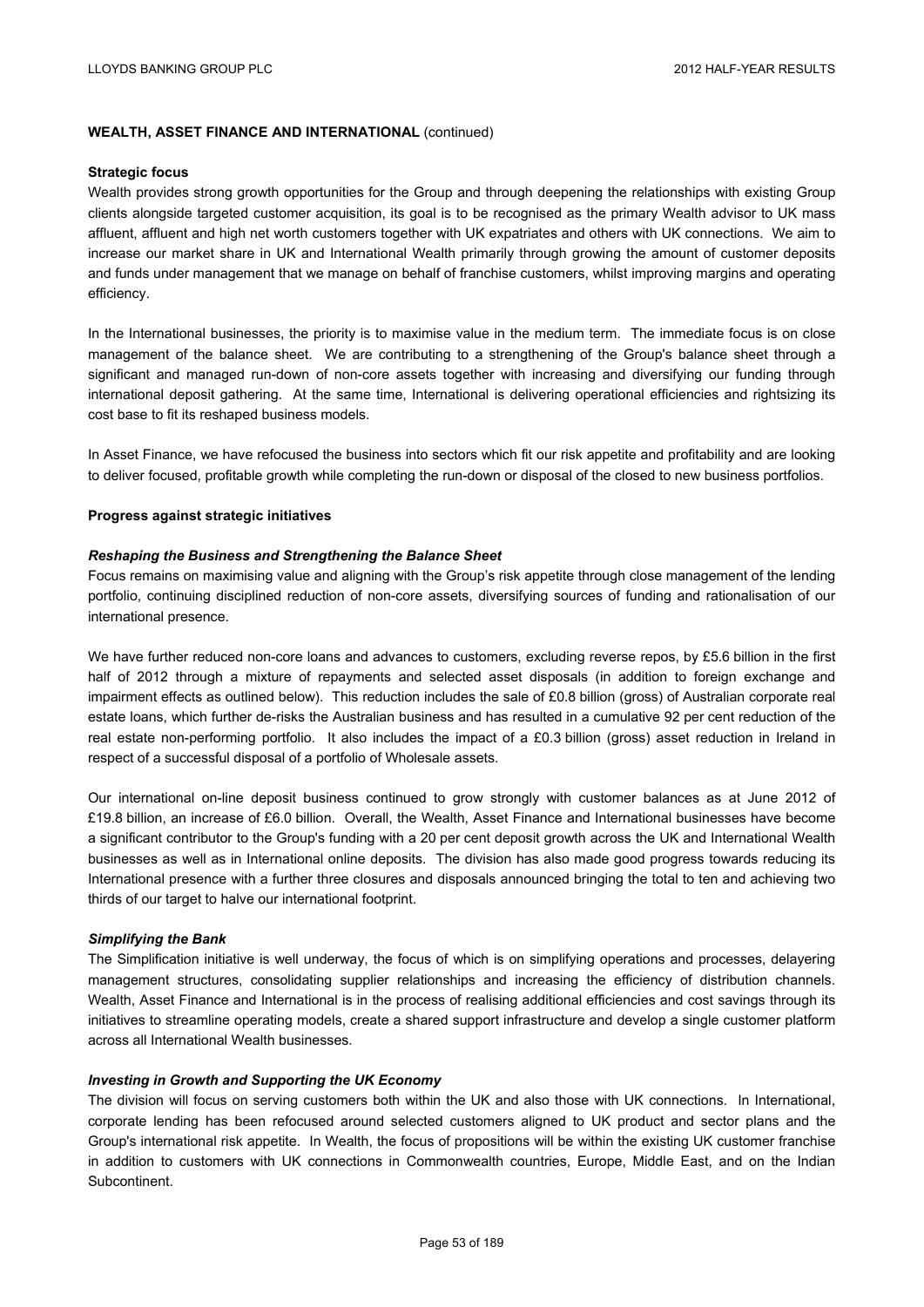The division is investing significantly in UK and International Wealth to grow market share in what is viewed as a key growth opportunity for the Group. The investment is geared towards developing compelling propositions for affluent and high net worth customers. Underpinning this, we are consolidating our platforms and simplifying the operating model which together with the creation of compelling products will deliver a better customer experience in a more efficient manner, thereby improving customer onboarding, retention and value capture through cross sales.

# **Balance sheet progress**

Net loans and advances to customers decreased by £6.3 billion to £43.9 billion as we continued to focus management action on de-risking the balance sheet. The reduction of £6.3 billion reflects net repayments (including asset sales) of £5.0 billion, additional impairment provisions mainly within the International businesses, and foreign exchange movements of £1.0 billion.

Risk-weighted assets decreased by £5.2 billion to £51.5 billion, reflecting lower asset balances and increased impairment provisions, particularly in the non-core portfolios, together with improved use of collateral across all businesses.

Customer deposits increased by £7.7 billion to £49.7 billion mainly due to continued strong deposit inflows in the International deposit businesses.

# **Financial performance**

From 2012 we have made a small number of changes to our segmental reporting to reflect changes in management responsibilities and to align more closely to our strategic objectives. The primary changes are to report Asset Finance as part of Wealth, Asset Finance and International rather than Wholesale division and to redefine the Wealth and International segments so that Wealth encompasses only our UK and International Wealth businesses, SWIP and St. James' Place. Prior year segment comparatives have been restated and there is no impact on overall Group results.

Underlying loss before tax reduced by 52 per cent to £995 million primarily due to a £1,350 million reduction in impairments and lower expenses but partially offset by a fall in non-core income as a result of the balance sheet reduction.

Within the core business, underlying profit remained flat at £193 million as lower income, which reduced by 3 per cent largely as a result of lower income from fund management as investment markets remained subdued in the first half of 2012 was offset by a reduction in costs. Core costs reduced by 4 per cent to £914 million largely as a result of the impact of one off regulatory costs in the prior year and strong cost management across all our businesses.

Underlying non-core loss reduced by 48 per cent to £1,188 million driven by a continued reduction in impairments and costs partly offset by a fall in non-core income as a result of the focus on non-core balance sheet reduction.

Net interest income decreased by 30 per cent, or 31 per cent in constant currency terms. This was entirely driven by the non-core business, with higher funding costs and the increased strain of impaired assets, reflected in a 31 per cent reduction in net lending margins together with lower lending volumes due to the managed run-off of selected International and Asset Finance portfolios. This was partially offset by the impact of continued deposit inflows in the core International deposit business together with improving volumes and margins across the core Wealth businesses.

Other income decreased by 16 per cent, mainly due to lower operating lease assets in the non-core motor and specialist asset finance portfolios, and the impact of subdued investment markets on the Wealth businesses.

Total costs decreased by 9 per cent (10 per cent excluding operating lease depreciation). This reflected our continued focus on simplifying our business model and reducing our international footprint. This cost reduction was achieved despite increased demand on the business through an 18 per cent increase in customer deposits. The cost:income ratio (treating operating lease depreciation as negative income) was 73.2 per cent.

The impairment charge reduced by 51 per cent to £1,297 million largely as a result of lower charges in the wholesale Irish and Australian businesses. The rate of increase in newly impaired loans in Ireland has slowed through the second half of 2011 and the first half of 2012.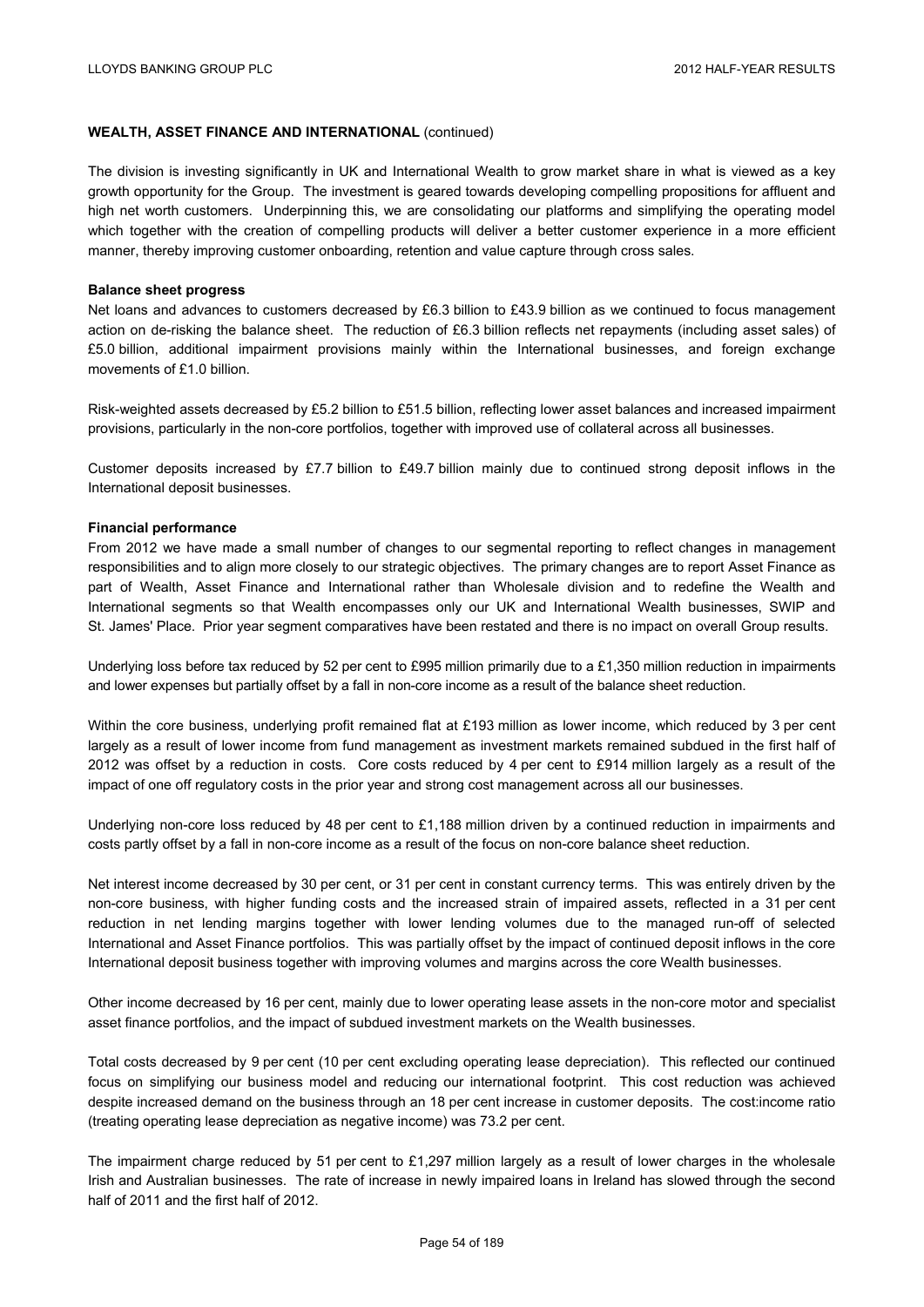# **Wealth**

|                                       |            |            | <b>Change</b> |           |
|---------------------------------------|------------|------------|---------------|-----------|
|                                       | Half-year  | Half-year  | since         | Half-year |
|                                       | to 30 June | to 30 June | 30 June       | to 31 Dec |
|                                       | 2012       | 2011       | 2011          | 2011      |
|                                       | £m         | £m         | ℅             | £m        |
| Net interest income                   | 181        | 149        | 21            | 172       |
| Other income                          | 448        | 474        | (5)           | 460       |
| <b>Total underlying income</b>        | 629        | 623        | 1             | 632       |
| Total costs                           | (445)      | (457)      | 3             | (478)     |
| Impairment                            | (8)        | (15)       | 47            | (18)      |
| <b>Underlying profit</b>              | 176        | 151        | 17            | 136       |
| Cost:income ratio                     | 70.7%      | 73.4%      |               | 75.6%     |
| Impairment as a % of average advances | 0.32%      | 0.60%      |               | 0.73%     |

|         |        | <b>Change</b> |
|---------|--------|---------------|
| As at   | As at  | since         |
| 30 June | 31 Dec | 31 Dec        |
| 2012    | 2011   | 2011          |
| £bn     | £bn    | %             |
| 4.5     | 4.8    | (6)           |
| 28.2    | 26.2   | 8             |
| 32.7    | 31.0   | 5             |
| 180.9   | 180.8  |               |
| 5.5     | 5.7    | (4)           |
|         |        |               |

In Wealth, our key focus has been to grow our market share in UK and International Wealth primarily through growing the total amount of deposits and funds under management that we manage on behalf of franchise customers, whilst improving margins and operating efficiency. Funds under management increased by £0.1 billion at £180.9 billion, reflecting a shift of customer appetite away from investment products towards deposits.

Underlying profit before tax increased by 17 per cent to £176 million driven by a combination of increased income and better operating efficiency.

Total income increased by 1 per cent to £629 million, reflecting strong deposit growth of £2.0 billion, or 8 per cent in the year (approximately 16 per cent annualised), and margins partially offset by lower income from fund management as investment markets remained subdued in the first half of 2012.

Total costs decreased by 3 per cent to £445 million driven by benefits from cost saving initiatives across the Wealth businesses as part of the Simplification programme and despite significant investment in the Wealth business in the first half of the year.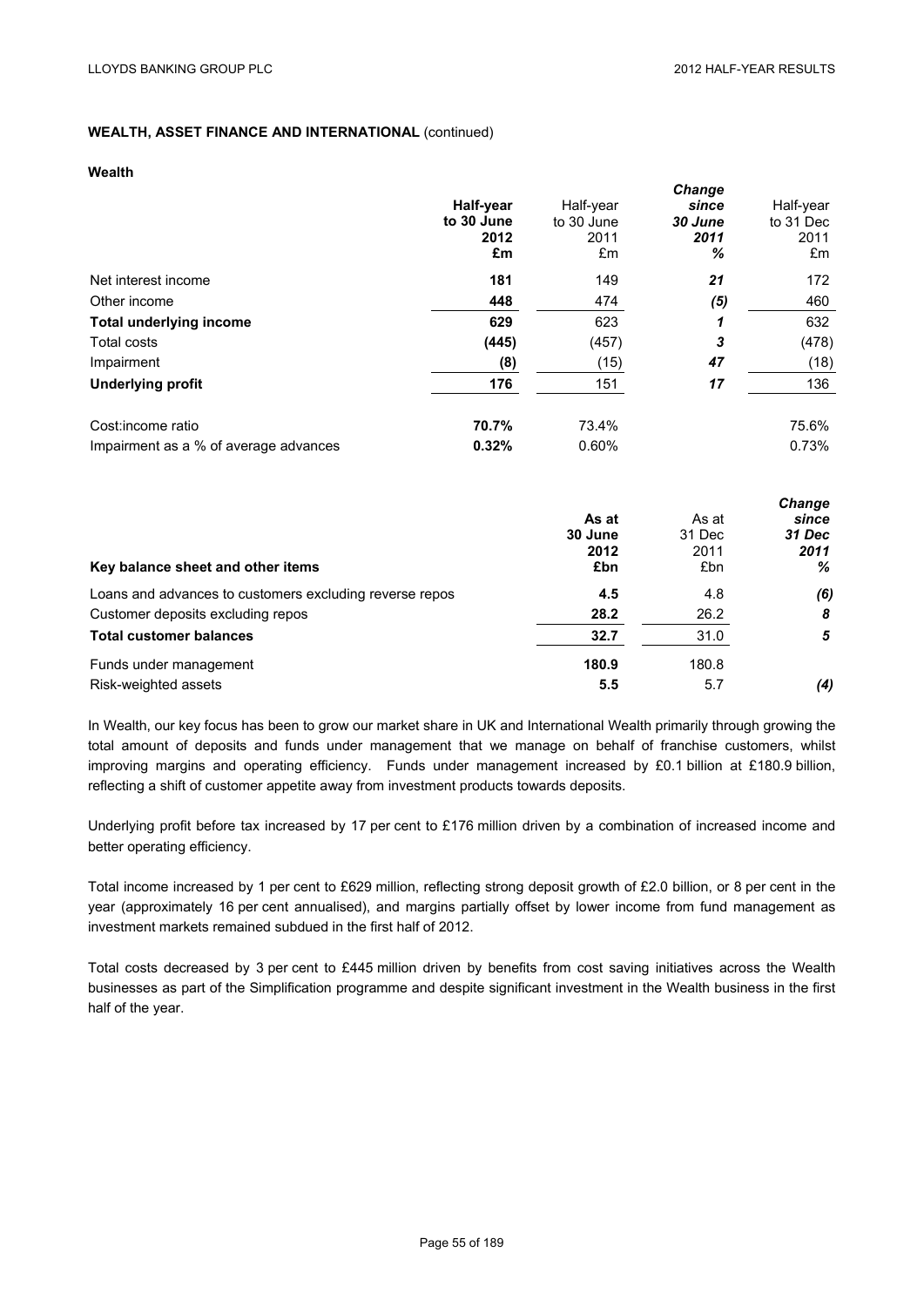# **Funds under management**

|                                               | As at<br>30 June<br>2012<br>£bn        | As at<br>30 June<br>2011<br>£bn        | As at<br>31 Dec<br>2011<br>£bn        |
|-----------------------------------------------|----------------------------------------|----------------------------------------|---------------------------------------|
| Scottish Widows Investment Partnership (SWIP) |                                        |                                        |                                       |
| Internal                                      | 117.0                                  | 120.7                                  | 116.8                                 |
| External                                      | 21.3                                   | 26.7                                   | 23.1                                  |
|                                               | 138.3                                  | 147.4                                  | 139.9                                 |
| Other Wealth:                                 |                                        |                                        |                                       |
| St James's Place                              | 30.9                                   | 29.1                                   | 28.5                                  |
| <b>Invista Real Estate</b>                    | 0.2                                    | 2.5                                    | 0.8                                   |
| Private and International Banking             | 12.1                                   | 14.3                                   | 12.8                                  |
| Closing funds under management                | 181.5                                  | 193.3                                  | 182.0                                 |
|                                               | Half-year<br>to 30 June<br>2012<br>£bn | Half-year<br>to 30 June<br>2011<br>£bn | Half-year<br>to 31 Dec<br>2011<br>£bn |
| Opening funds under management<br>Inflows:    | 182.0                                  | 192.0                                  | 193.3                                 |
| <b>SWIP</b><br>$-$ internal                   | 0.4                                    | 1.0                                    | 1.7                                   |
| $-$ external                                  | 0.8                                    | 0.7                                    | 0.8                                   |
| Other                                         | 3.4                                    | 3.8                                    | 4.7                                   |
|                                               | 4.6                                    | 5.5                                    | 7.2                                   |
| Outflows:                                     |                                        |                                        |                                       |
| <b>SWIP</b><br>- internal                     | (2.5)                                  | (4.4)                                  | (0.1)                                 |
| - external                                    | (2.7)                                  | (1.8)                                  | (3.5)                                 |
| Other                                         | (3.2)                                  | (2.1)                                  | (8.0)                                 |
|                                               | (8.4)                                  | (8.3)                                  | (11.6)                                |
| Investment return, expenses and commission    | 3.3                                    | 4.1                                    | (6.9)                                 |
| Net operating (decrease) increase in funds    | (0.5)                                  | 1.3                                    | (11.3)                                |
| <b>Closing funds under management</b>         | 181.5                                  | 193.3                                  | 182.0                                 |

Funds under management reduced by £0.5 billion to £181.5 billion. Net outflows of £3.8 billion reflect expected attrition on insurance funds within SWIP, the market backdrop and a shift in customer investments in our Wealth businesses away from funds towards Wealth and Retail deposits.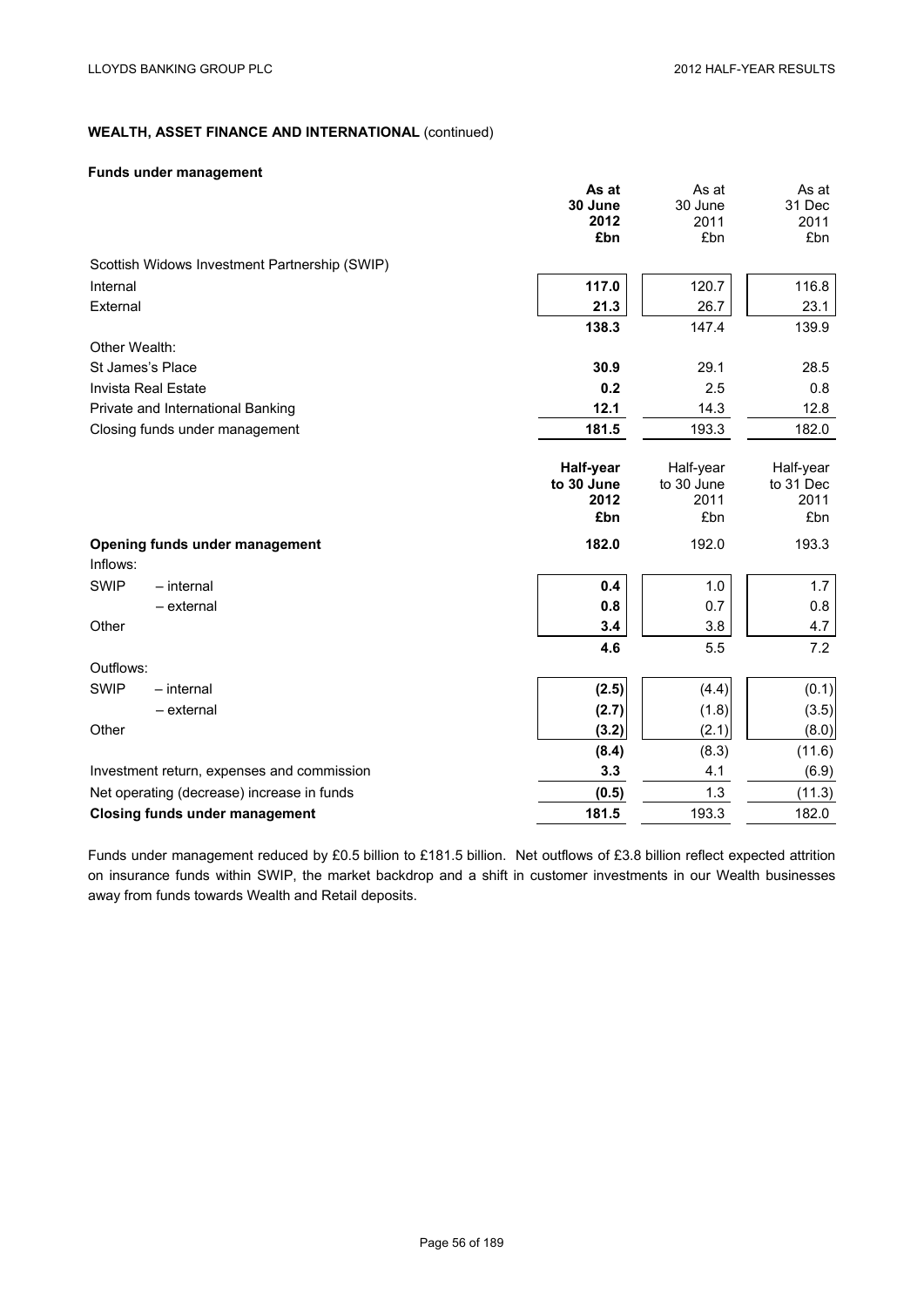## **International**

|                                       |            |            | <b>Change</b> |           |
|---------------------------------------|------------|------------|---------------|-----------|
|                                       | Half-year  | Half-year  | since         | Half-year |
|                                       | to 30 June | to 30 June | 30 June       | to 31 Dec |
|                                       | 2012       | 2011       | 2011          | 2011      |
|                                       | £m         | £m         | ℅             | £m        |
| Net interest income                   | 114        | 302        | (62)          | 205       |
| Other income                          | 57         | 157        | (64)          | 109       |
| <b>Total underlying income</b>        | 171        | 459        | (63)          | 314       |
| Total costs                           | (278)      | (335)      | 17            | (278)     |
| Impairment                            | (1,235)    | (2,517)    | 51            | (2,060)   |
| <b>Underlying loss</b>                | (1, 342)   | (2, 393)   | 44            | (2,024)   |
| Cost:income ratio                     | 162.6%     | 73.0%      |               | 88.5%     |
| Impairment as a % of average advances | 5.07%      | 8.51%      |               | 7.36%     |

|                                                         |         |        | Change |
|---------------------------------------------------------|---------|--------|--------|
|                                                         | As at   | As at  | since  |
|                                                         | 30 June | 31 Dec | 31 Dec |
|                                                         | 2012    | 2011   | 2011   |
| Key balance sheet and other items                       | £bn     | £bn    | %      |
| Loans and advances to customers excluding reverse repos | 33.8    | 39.0   | (13)   |
| Customer deposits excluding repos                       | 21.5    | 15.8   | 36     |
| <b>Total customer balances</b>                          | 55.3    | 54.8   | 1      |
| Funds under management                                  | 0.6     | 1.2    |        |
| Risk-weighted assets                                    | 37.9    | 41.6   | (9)    |
|                                                         |         |        |        |

### **Balance sheet progress**

Within International, our key focus has been to strengthen the balance sheet through material and targeted reductions in non-core assets and diversifying sources of funding through international deposit raising.

Net loans and advances to customers decreased by £5.2 billion or 13 per cent, to £33.8 billion due to net repayments of £4.0 billion across all businesses (including the sale of £0.8 billion (gross) of Australia corporate real estate loans), further impairment provisions and foreign exchange movements of £1.0 billion. The division is focused on de-risking and right-sizing the balance sheet, focusing on key Group relationships, as well as reducing concentrations in Commercial Real Estate.

Risk-weighted assets decreased by £3.7 billion, or 9 per cent, to £37.9 billion reflecting lower asset balances and further impairment provisions, improved use of collateral and foreign exchange rate movements. This is partly offset by an increase in risk-weighted assets to cover further deterioration in the Irish housing market and other credit risk model changes which impact risk-weighted assets.

Customer deposits increased by £5.7 billion, or 36 per cent, to £21.5 billion driven by continued strong performance within our International deposit business.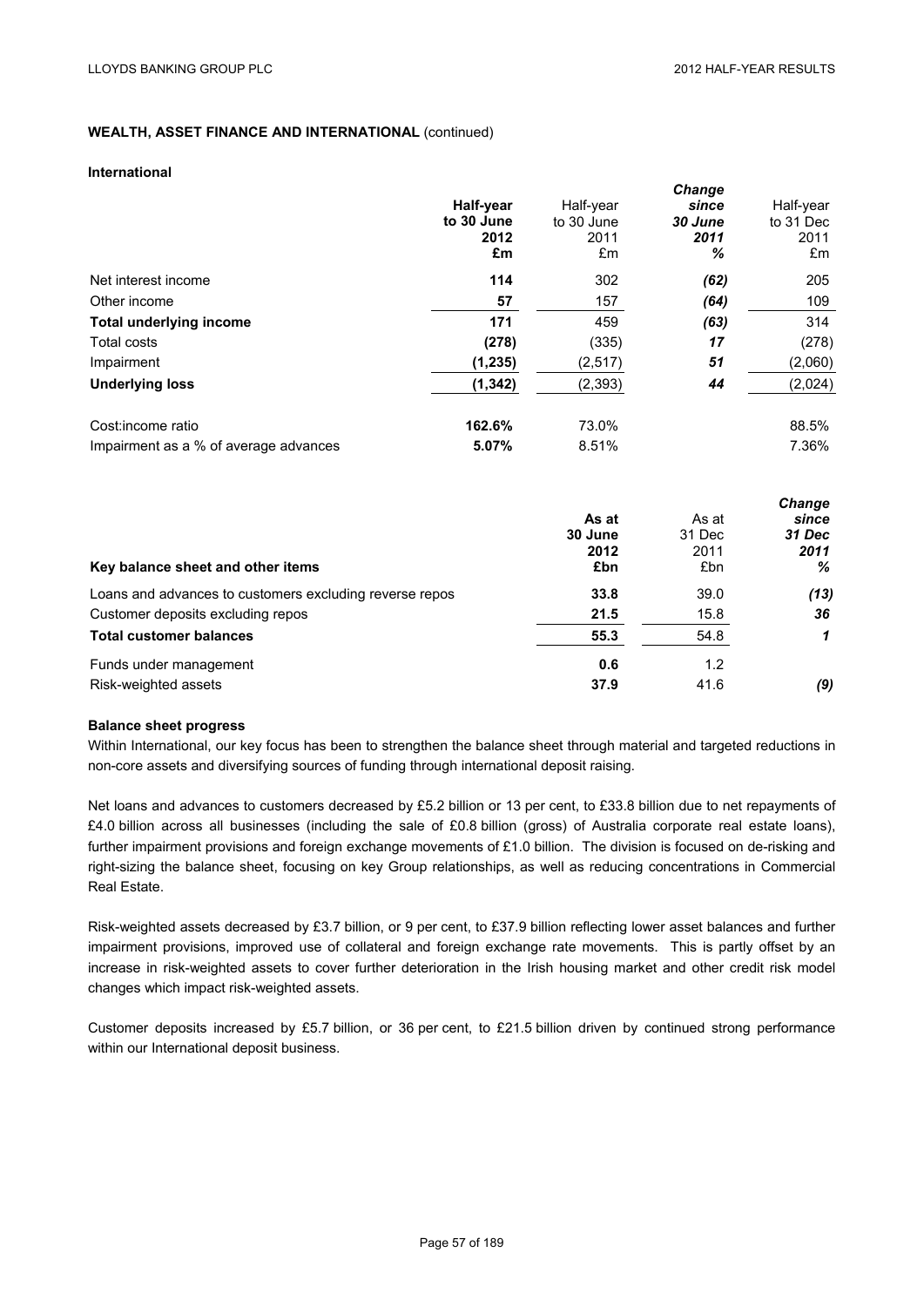#### **Financial performance**

Underlying loss reduced by £1,051 million to £1,342 million as a result of a lower impairment charge, mainly reflecting a reduction of £882 million in Ireland and £383 million in Australia. This improvement was partially offset by a fall in total income which decreased by 63 per cent, but was 53 per cent lower in constant currency terms, reflecting lower interestearning assets (which have reduced by 16 per cent since December 2011 and by 19 per cent over the last 12 months) and the increased strain of lost earnings on higher impaired assets.

Total costs reduced by 17 per cent, or 18 per cent on constant currency terms, reflecting cost saving initiatives across the International business, partly offset by the continued investment in the International deposit business.

The impairment charge and loans and advances to customers are summarised by key geography in the following table.

|                           |                   | <b>Impairment charges</b> |           | <b>Loans and advances</b><br>to customers |        |
|---------------------------|-------------------|---------------------------|-----------|-------------------------------------------|--------|
|                           | Half-year         | Half-year                 | Half-year | As at                                     | As at  |
|                           | to 30 June        | to 30 June                | to 31 Dec | 30 June                                   | 31 Dec |
|                           | 2012              | 2011                      | 2011      | 2012                                      | 2011   |
|                           | £m                | £m                        | £m        | £bn                                       | £bn    |
| Ireland wholesale         | 832               | 1,539                     | 1,137     | 6.9                                       | 8.7    |
| Ireland retail            | 65                | 240                       | 271       | 5.6                                       | 6.0    |
| Australia                 | 203               | 586                       | 448       | 6.9                                       | 8.1    |
| <b>Wholesale Europe</b>   | 111               | 111                       | 93        | 4.8                                       | 5.9    |
| Latin America/Middle East |                   | 24                        | 41        | 0.2                                       | 0.4    |
| Netherlands (retail)      | 6                 | 4                         | 17        | 5.8                                       | 6.2    |
| Spain (retail)            | $12 \overline{ }$ | 11                        | 48        | 1.5                                       | 1.5    |
| Asia (retail)             | 6                 | 2                         | 5         | 2.1                                       | 2.2    |
|                           | 1,235             | 2,517                     | 2,060     | 33.8                                      | 39.0   |

The impairment charge reduced by £1,282 million, or 51 per cent, to £1,235 million due to reduced impairment charges in Ireland and Australia. The rate of increase in newly impaired loans in Ireland has reduced, and a significant portion of the Australian impaired portfolio was disposed of in 2011. Excluding Ireland, the impairment charge reduced by £400 million, or 54 per cent to £338 million.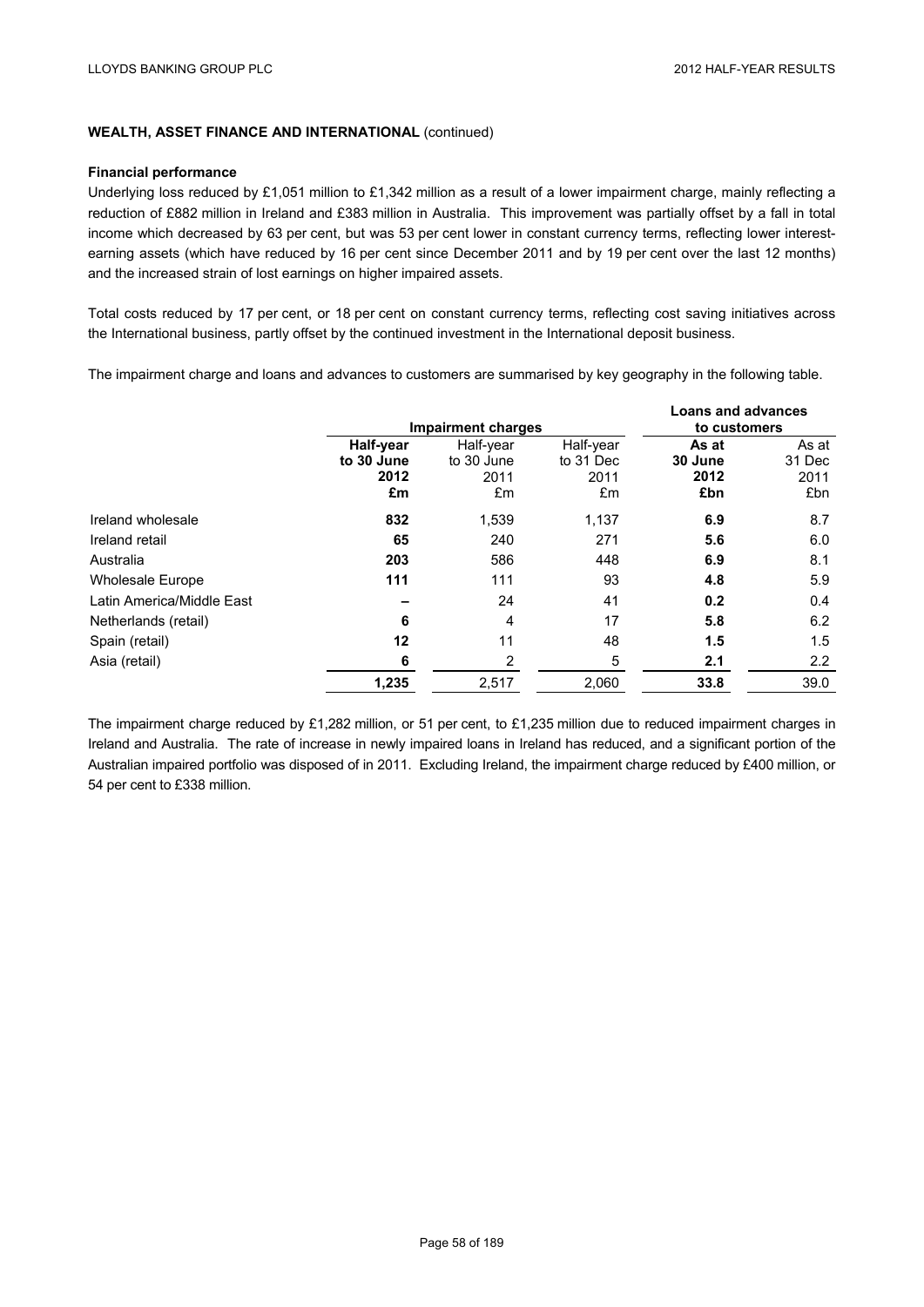#### **Asset Finance**

|                                       |            |            | <b>Change</b> |           |
|---------------------------------------|------------|------------|---------------|-----------|
|                                       | Half-year  | Half-year  | since         | Half-year |
|                                       | to 30 June | to 30 June | 30 June       | to 31 Dec |
|                                       | 2012       | 2011       | 2011          | 2011      |
|                                       | £m         | £m         | ℅             | £m        |
| Net interest income                   | 153        | 191        | (20)          | 165       |
| Other income                          | 526        | 590        | (11)          | 534       |
| <b>Total underlying income</b>        | 679        | 781        | (13)          | 699       |
| Total costs                           | (454)      | (496)      | 8             | (488)     |
| Impairment                            | (54)       | (115)      | 53            | (85)      |
| <b>Underlying profit</b>              | 171        | 170        | 1             | 126       |
| Cost: income ratio                    | 66.9%      | 63.5%      |               | 69.8%     |
| Impairment as a % of average advances | 1.65%      | 2.51%      |               | 2.13%     |

|                                                         |         |        | <b>Change</b> |
|---------------------------------------------------------|---------|--------|---------------|
|                                                         | As at   | As at  | since         |
|                                                         | 30 June | 31 Dec | 31 Dec        |
|                                                         | 2012    | 2011   | 2011          |
| Key balance sheet and other items                       | £bn     | £bn    | %             |
| Loans and advances to customers excluding reverse repos | 5.6     | 6.4    | (13)          |
| Operating lease assets                                  | 2.7     | 2.7    |               |
| Risk-weighted assets                                    | 8.1     | 9.4    | (14)          |

Within Asset Finance, our key focus has been to complete the run-off of the portfolios, now closed to new business, which are outside of our risk appetite while delivering focused, profitable growth elsewhere.

Loans and advances to customers reduced by 13 per cent to £5.6 billion as we continued to run-off the portfolios that are closed to new business.

Underlying profit increased by 1 per cent to £171 million as a result of improved impairment charges and total costs offset by lower income. Excluding the results of Hill Hire (disposed of in June 2011), from the prior year, underlying profit before tax increased by 2 per cent.

Total income decreased by 13 per cent to £679 million, despite improving margins in the retail business, largely as a result of closed book run-off together with the impact of the Hill Hire disposal. Excluding the Hill Hire income included in the first half of 2011, total income decreased by 10 per cent.

Operating lease depreciation decreased 6 per cent to £329 million, reflecting the reduced fleet size and strong disposal returns in Lex Autolease.

Total costs (excluding operating lease depreciation) decreased by 15 per cent to £125 million, reflecting the lower asset base and simplification of our business model. The cost:income ratio (treating operating lease depreciation as negative income) was 35.6 per cent.

The impairment charge reduced by 53 per cent to £54 million (of which £52 million or 96 per cent related to non-core assets), driven by stronger credit management and improving credit quality. The retail portfolio saw more customers meeting their payment arrangements resulting in a lower proportion of people falling into arrears. The retail impairments also benefited from debt sale activity in the first half of the year.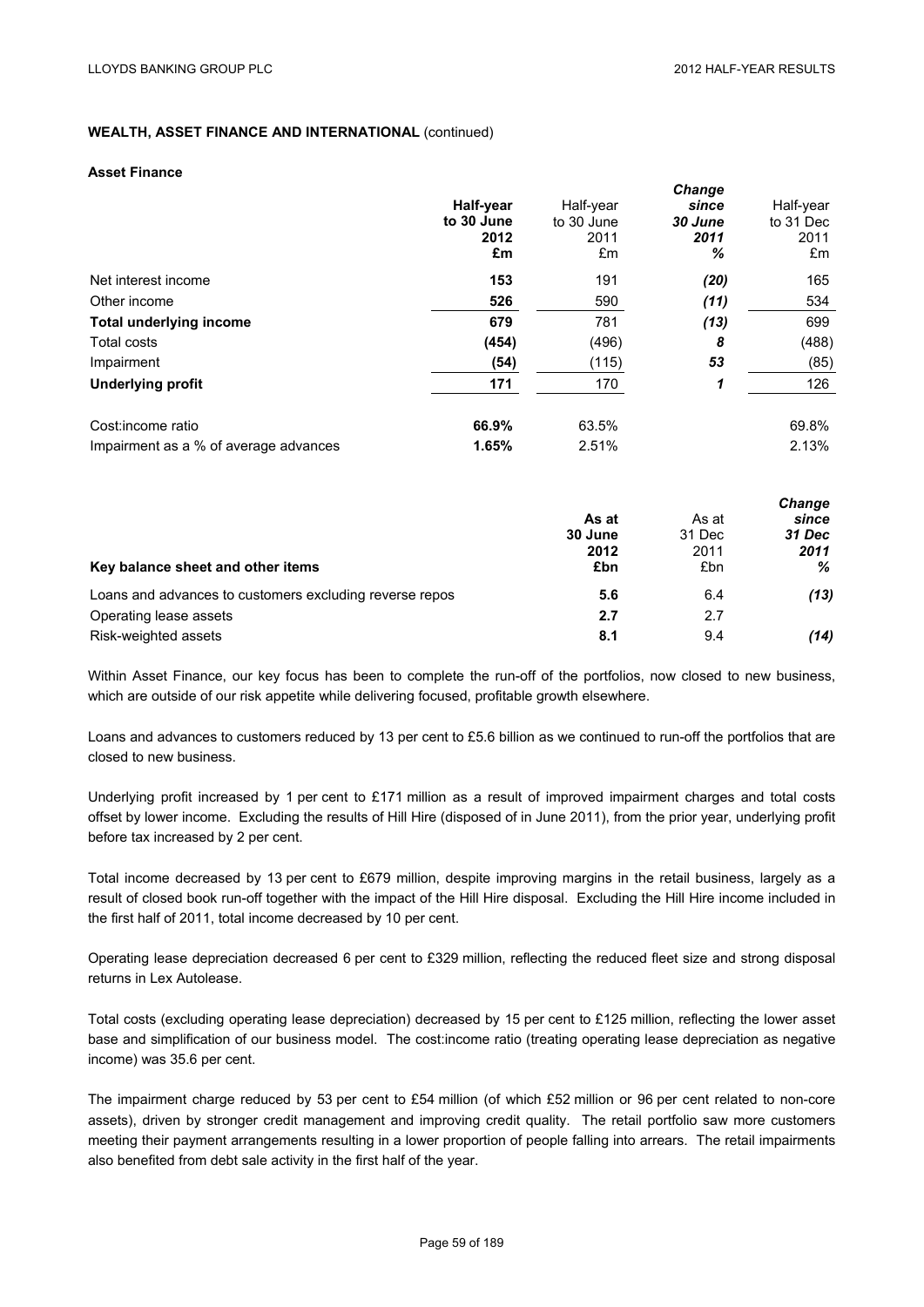# THIS PAGE IS INTENTIONALLY LEFT BLANK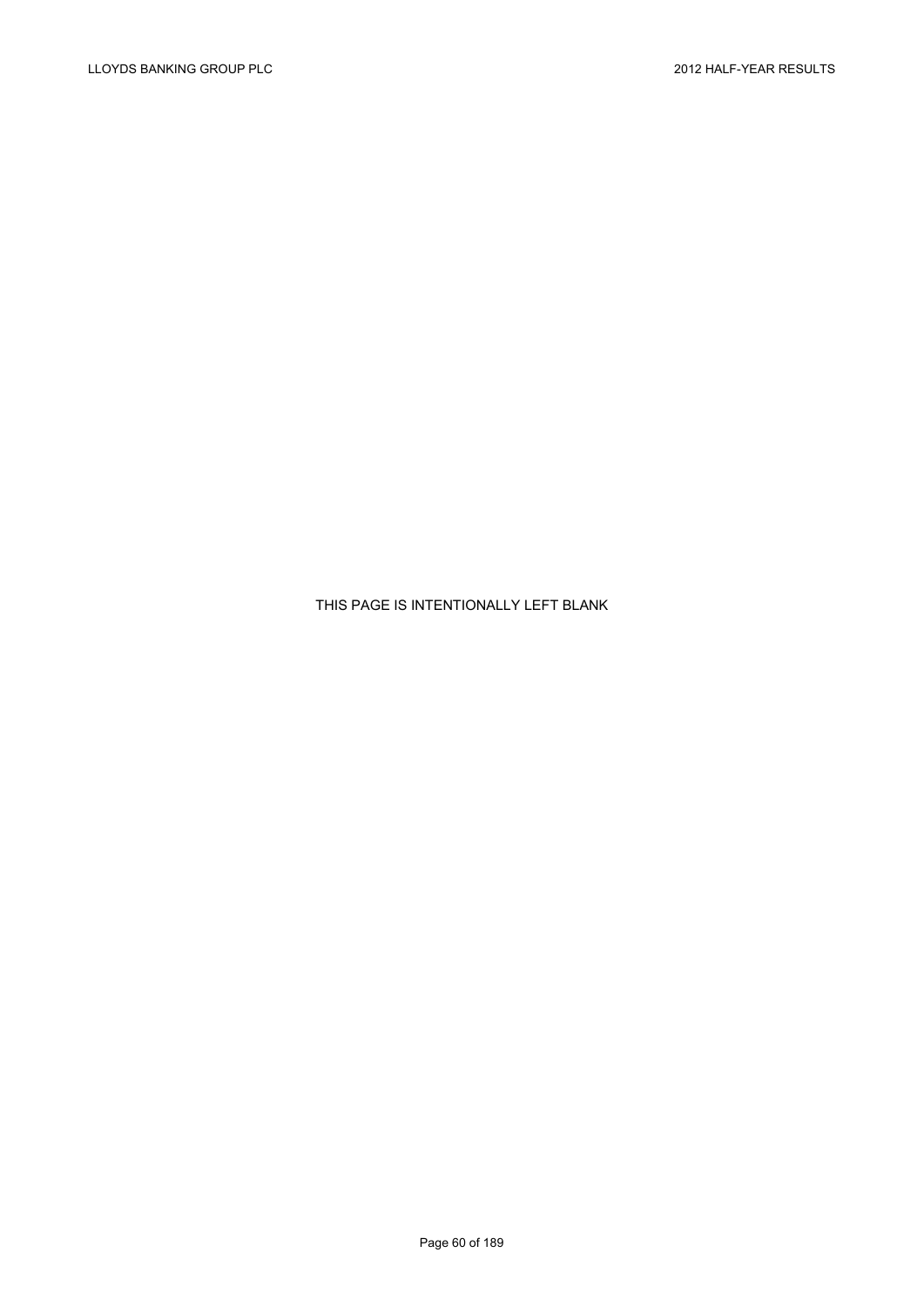# **INSURANCE**

### **Key highlights**

- **Underlying profit in the first half of 2012 was £502 million, compared to £681 million in the first half of 2011,** primarily due to a £109 million reduction in LP&I UK income predominantly as a result of the reduction in economic returns which drive income generated from policyholder funds. Also, incremental adverse property claims of £65 million as a result of weather events have impacted the first half of the year, with the period from April to June being the wettest on record.
- **Total underlying income, net of insurance claims, decreased by £210 million to £886 million.** This was mainly due to a reduction in LP&I UK income as referred to above, adverse property claims and the underwriting of pet insurance.
- **Total costs improved by 7 per cent** due to a continued focus on cost management and delivery of Simplification cost savings combined with the non-recurrence of the 2011 charge in respect of FSCS levy.
- **LP&I UK sales (PVNBP) decreased by 2 per cent** reflecting the subdued economic climate, evidenced by lower Bancassurance protection and investment volumes, mitigated by continued strong sales of corporate pensions before the implementation of the Retail Distribution Review (RDR).
- **LP&I UK margin on an EEV basis decreased to 3.8 per cent** in the first half of 2012 from 4.2 per cent in the first half of 2011. While remaining strong, the decrease is a reflection of changes in the business mix. The Internal Rate of Return (IRR) on new business remains in excess of 16 per cent.
- **General Insurance profits reduced by 30 per cent to £158 million** due to increased weather related claims in 2012, an £18 million cost of underwriting pet insurance for customers whose pets have pre-existing conditions, and the impact of the continued run-off of the PPI book.
- **In delivering its strategic objectives,** Insurance is focusing on simplifying service and claims processes across the business and has implemented a new organisational design allowing the business greater flexibility in responding to the changing market-place to ensure we are better placed to serve customer needs.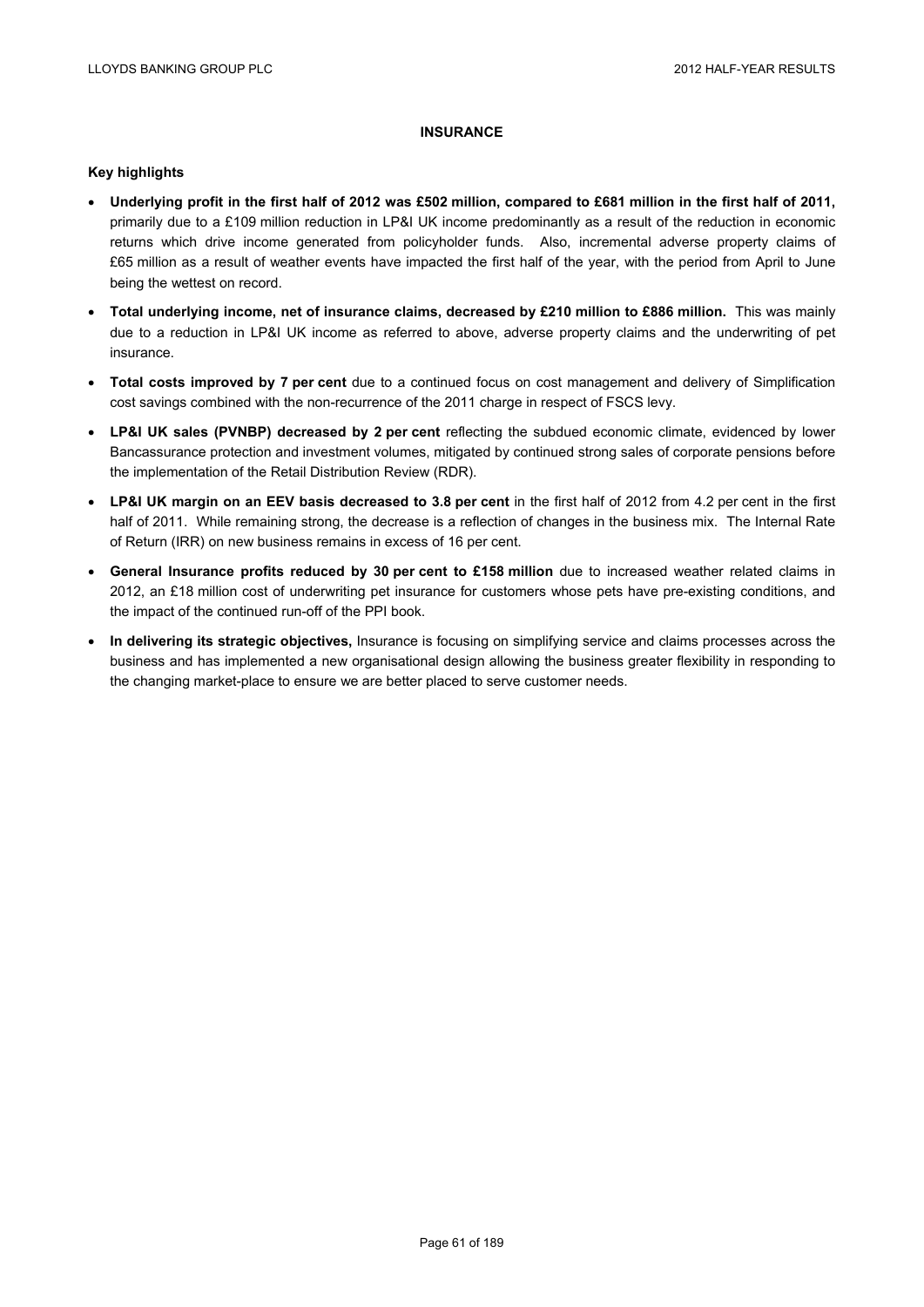|                                                  |            |            | <b>Change</b> |           |
|--------------------------------------------------|------------|------------|---------------|-----------|
|                                                  | Half-year  | Half-year  | since         | Half-year |
|                                                  | to 30 June | to 30 June | 30 June       | to 31 Dec |
|                                                  | 2012       | 2011       | 2011          | 2011      |
|                                                  | £m         | £m         | ℅             | £m        |
| Net interest income                              | (37)       | (25)       | (48)          | (42)      |
| Other income                                     | 1,156      | 1,319      | (12)          | 1,368     |
| Insurance claims                                 | (233)      | (198)      | (18)          | (145)     |
| Total underlying income, net of insurance claims | 886        | 1,096      | (19)          | 1,181     |
| Total costs                                      | (384)      | (415)      | 7             | (397)     |
| <b>Underlying profit</b>                         | 502        | 681        | (26)          | 784       |
| Underlying profit by business unit               |            |            |               |           |
| Life, Pensions and Investments:                  |            |            |               |           |
| UK business                                      | 338        | 436        | (22)          | 450       |
| European business                                | 6          | 19         | (68)          | 63        |
| General Insurance                                | 158        | 226        | (30)          | 271       |
| <b>Underlying profit</b>                         | 502        | 681        | (26)          | 784       |
| EEV new business margin                          | 3.6%       | 4.1%       |               | 3.9%      |
| Life, Pensions and Investments sales (PVNBP)     | 5,627      | 5,763      |               | 4,899     |

|       |                         | <b>Change</b>                   |                          |
|-------|-------------------------|---------------------------------|--------------------------|
|       |                         |                                 | Half-year                |
|       |                         |                                 | to 31 Dec                |
| 2012  |                         |                                 | 2011                     |
| £m    | £m                      | ℅                               | £m                       |
| (41)  | (30)                    | (37)                            | (47)                     |
| 1,126 | 1,282                   | (12)                            | 1,279                    |
| (233) | (198)                   | (18)                            | (145)                    |
| 852   | 1,054                   | (19)                            | 1,087                    |
| (365) | (395)                   | 8                               | (377)                    |
| 487   | 659                     | (26)                            | 710                      |
|       | Half-year<br>to 30 June | Half-year<br>to 30 June<br>2011 | since<br>30 June<br>2011 |

| Non-core                       | Half-year<br>to 30 June<br>2012<br>£m | Half-year<br>to 30 June<br>2011<br>£m | <b>Change</b><br>since<br>30 June<br>2011<br>℅ | Half-year<br>to 31 Dec<br>2011<br>£m |
|--------------------------------|---------------------------------------|---------------------------------------|------------------------------------------------|--------------------------------------|
| Net interest income            | 4                                     | 5                                     | (20)                                           | 5                                    |
| Other income                   | 30                                    | 37                                    | (19)                                           | 89                                   |
| <b>Total underlying income</b> | 34                                    | 42                                    | (19)                                           | 94                                   |
| Total costs                    | (19)                                  | (20)                                  | 5                                              | (20)                                 |
| <b>Underlying profit</b>       | 15                                    | 22                                    | (32)                                           | 74                                   |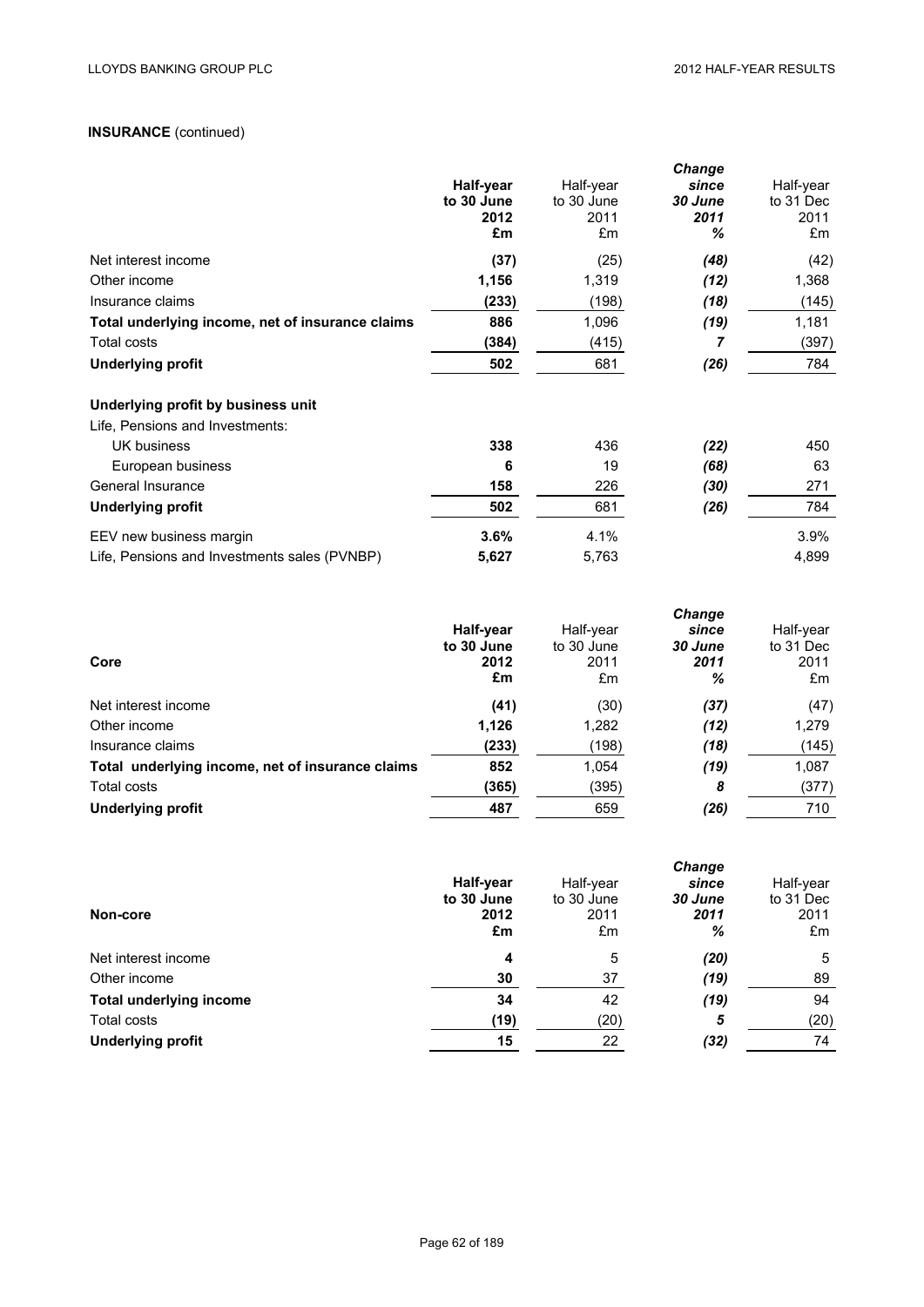#### **Strategic focus**

Insurance is a relationship business focused on helping our customers to protect themselves today whilst preparing for a secure financial future. Its objective is to be the best Insurance business for customers.

#### **Progress against strategic initiatives**

#### *Reshaping the Business and Strengthening the Balance Sheet*

Work to reshape Insurance to operate as one business with an increasingly customer-focused corporate and management structure is fundamentally complete with a single Executive committee and Board now in place. We have also continued to develop new and enhanced product propositions and to pursue our strategy of selective participation in the important Intermediary and Direct channels.

Following a participation review we announced the withdrawal from the Offshore Bond market in the first quarter of 2012. At the same time we announced our intention to selectively increase our participation in the risk market where product economics and returns meet our criteria. We plan to launch an enhanced Annuities product and beyond that we are aiming to enter the IFA protection market.

### *Simplifying the Business*

Insurance continues to focus on cost reduction with costs improving by 7 per cent year-on-year. Efficiencies have been achieved without compromising the quality of customer service and customer satisfaction ratings have remained robust across the division.

We have made good progress with the Simplification programme in the first half of 2012. A new organisational design has been implemented allowing the business greater flexibility in responding to the changing market place to ensure we are better placed to serve customer needs. The continuous improvement programme is transforming back office and customer contact centre processes, reducing handling time and improving the overall customer experience.

The Simplification programme will continue to deliver further improvements through the provision of simpler systems and processes.

### *Investing in Growth and Supporting the UK Economy*

In Insurance we are focused on leveraging our multi-brand strategy to deliver sustainable growth in key markets.

Through the Group strategic initiative programme we are investing in building lasting relationships with our bancassurance customers through the introduction of new advice models, enhanced products and access to new direct channels.

Our Protection for Life plan has been further enhanced through the addition of Essential Earnings Cover (EEC). Recognising our customers' needs for income protection, EEC is an affordable product designed to build consumer confidence through guaranteed premiums and simpler application and claim processes. It will provide our customers with significant income protection if they suffer an accident or illness that prevents them from working.

We are also seeing good traction in corporate pensions business through our intermediary channel, following a significant investment in our proposition. Our direct sales force which serves those of our customers who do not have a financial adviser is also performing well following enhanced targeting of those customers.

Within Life, Pensions and Investments we recognise a large opportunity in the corporate pensions market as schemes move towards auto-enrolment and a shift from defined benefit to defined contribution schemes. We also continue to explore opportunities within the annuity market.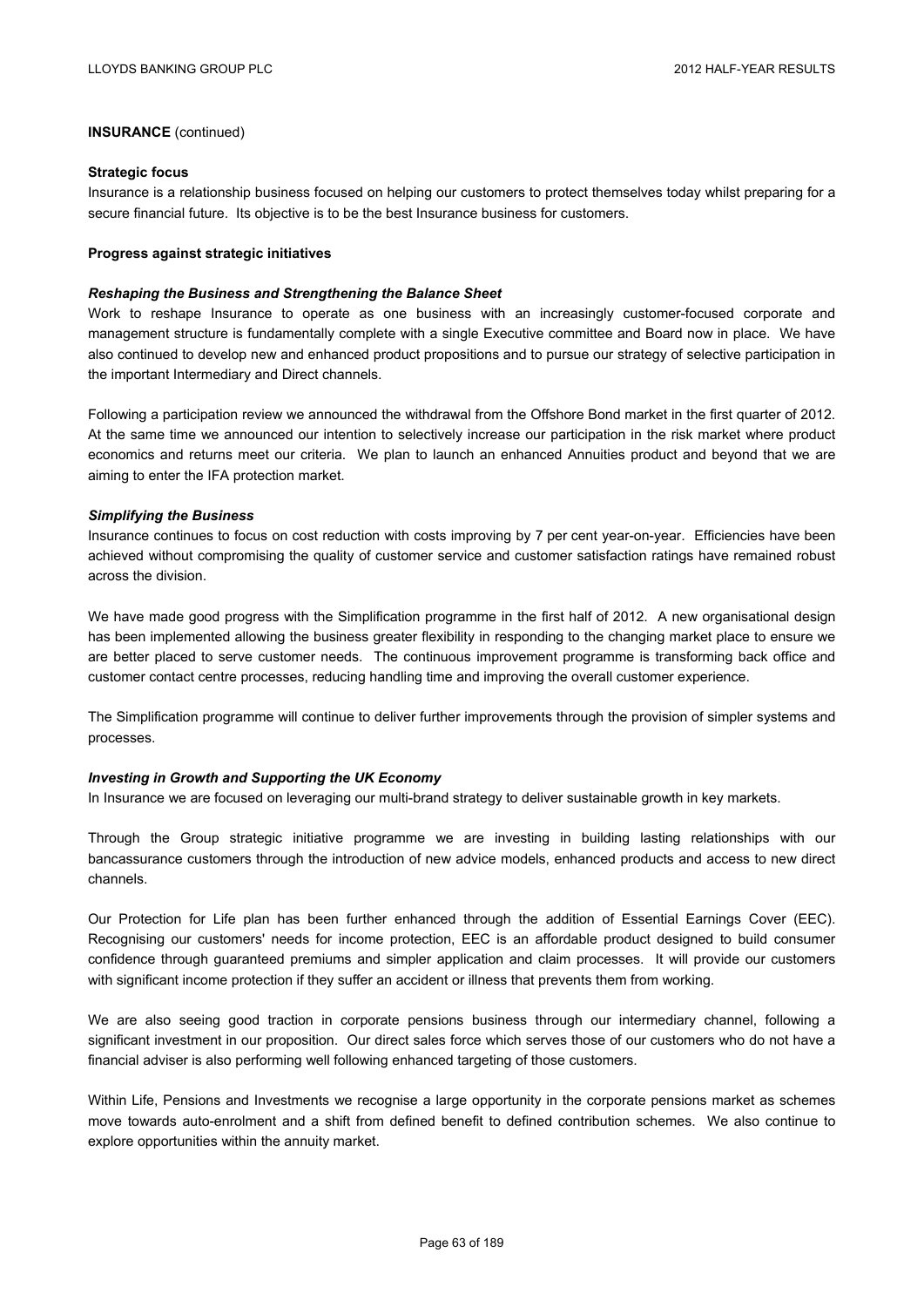*Change* 

# **INSURANCE** (continued)

The Retail Distribution Review (RDR) comes into effect from 1 January 2013 and our preparations are progressing well, both in terms of proposition development and in supporting Independent Financial Advisers (IFAs) as they transition business models to comply with the new regulations. Inevitably, as a result of RDR, some IFAs will choose to exit markets and therefore some customers will no longer receive advice from their IFAs. The business is committed to providing a direct proposition to maintain a high quality of service to these customers.

Scottish Widows was awarded Best Group Pension Provider in the Corporate Adviser awards and Best Personal Pensions Provider in the Professional Adviser awards. More recently, Scottish Widows also received an award for its customer focus at the annual Customer Contact Innovation Awards.These awards celebrate excellence in the industry and recognise initiatives which put customers at the heart of businesses.

In General Insurance, our strategy is focused around protecting and growing our home insurance business whilst seeking to expand its role in other markets, including commercial insurance, through targeted participation and underwriting strategy. In line with this we have witnessed strong growth in motor insurance, a product that we distribute directly. An increased focus by the General Insurance business and Commercial banking to improve the customer experience has resulted in a year-on-year increase in premiums of Essential Business Insurance of 17 per cent.

Many parts of the country have experienced record levels of rainfall, and as a result our home claims operations have experienced a significant uplift in open flood claim volumes since April. We have been working to get our customers' lives back on track by deploying our Rapid Response Vehicle to some of the most affected areas, and ensuring our specialist Personal Claims Consultants are deployed to the worst hit areas.

### **Life, Pensions and Investments**

### **UK business**

|                                    |                                              | Half-year<br>to 30 June<br>2012<br>£m | Half-year<br>to 30 June<br>2011<br>£m | cnange<br>since<br>30 June<br>2011<br>℅ | Half-year<br>to 31 Dec<br>2011<br>£m |
|------------------------------------|----------------------------------------------|---------------------------------------|---------------------------------------|-----------------------------------------|--------------------------------------|
| Net interest income                |                                              | (37)                                  | (24)                                  | (54)                                    | (38)                                 |
| Other income                       |                                              | 631                                   | 727                                   | (13)                                    | 731                                  |
| Total underlying income            |                                              | 594                                   | 703                                   | (16)                                    | 693                                  |
| Total costs                        |                                              | (256)                                 | (267)                                 | 4                                       | (243)                                |
| <b>Underlying profit</b>           |                                              | 338                                   | 436                                   | (22)                                    | 450                                  |
| Underlying profit by business unit |                                              |                                       |                                       |                                         |                                      |
| New business profit                | $-$ insurance business <sup>1</sup>          | 186                                   | 201                                   | (7)                                     | 181                                  |
|                                    | $-$ investment business <sup>1</sup>         | (25)                                  | (33)                                  | 24                                      | (18)                                 |
| Total new business profit          |                                              | 161                                   | 168                                   | (4)                                     | 163                                  |
| Existing business profit           |                                              | 189                                   | 267                                   | (29)                                    | 272                                  |
| Experience and assumption changes  |                                              | (12)                                  | 1                                     |                                         | 15                                   |
| <b>Underlying profit</b>           |                                              | 338                                   | 436                                   | (22)                                    | 450                                  |
| EEV new business margin (UK)       |                                              | 3.8%                                  | 4.2%                                  |                                         | 4.2%                                 |
|                                    | Life, Pensions and Investments sales (PVNBP) | 5,510                                 | 5,595                                 | (2)                                     | 4,624                                |

<sup>1</sup> As required under IFRS, products are split between insurance and investment contracts depending on the level of insurance risk contained. For insurance contracts, the new business profit includes the net present value of profits expected to emerge over the lifetime of the contract, including profits anticipated in periods after the year of sale; for investment contracts the figure reflects the profit in the year of sale only, after allowing for the deferral of income and expenses. Consequently the recognition of profit from investment contracts is deferred relative to insurance contracts.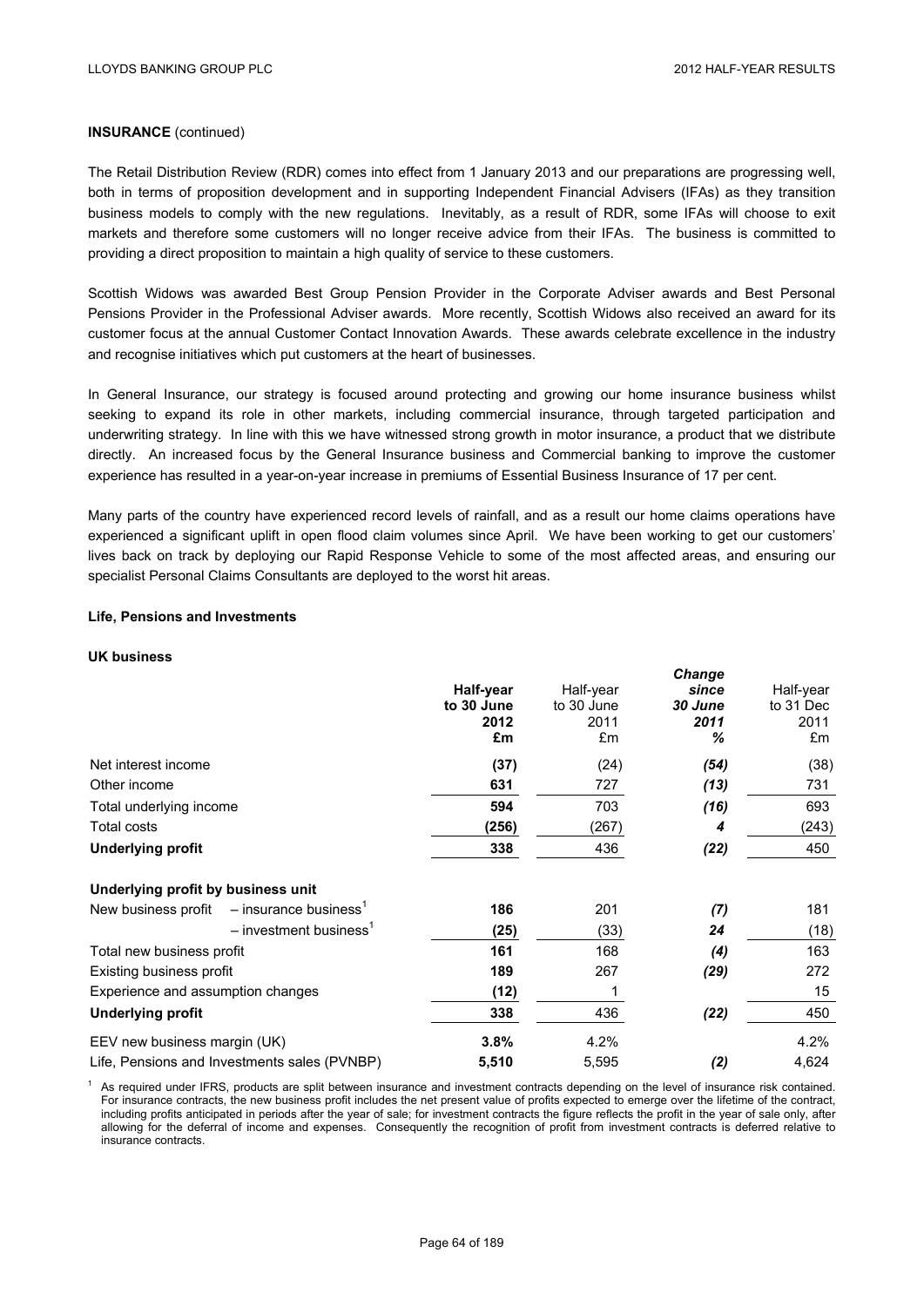*Change* 

# **INSURANCE** (continued)

Life, Pensions and Investments (LP&I UK) profit was impacted by lower income due to reduction in economic returns which drive income generated from policyholder funds. For insurance contracts, future cash-flows are discounted to give a current Value of in Force assets. A number of assumptions, including economic indices, are used to model those cash-flows. The subdued economic environment has resulted in the rate of return used in calculating the 2012 results being significantly lower than the comparable rate in the prior year, driving a reduction in existing business profits. Existing business was also impacted by higher interest payments following capital restructuring initiatives completed in 2011.

Total new business profit decreased by £7 million, or 4 per cent, to £161 million. The decrease primarily reflects lower Bancassurance volumes, as the economic environment continues to curb customers' desire to invest, partly offset by a strong corporate pensions performance, up 22 per cent versus prior year, through the intermediary channel.

LP&I UK margin on an EEV basis remains strong despite reducing to 3.8 per cent in the first half of 2012 from 4.2 per cent in the same period in 2011. The decrease reflects changes in the business mix. The Internal Rate of Return (IRR) on new business remains in excess of 16 per cent.

The capital position of the Scottish Widows Group remains robust. The estimated Insurance Groups Directive (IGD) capital surplus for the group was £4.0 billion, which compares to £3.7 billion at 31 December 2011.

# **European business**

Profit decreased by £13 million, or 68 per cent, to £6 million. The reduction was driven largely by an expected reduction in new business due to the strategy of focusing on the relationship with our key distributors and securing value in the existing book of business.

#### **New business**

An analysis of the present value of new business premiums for business written by the Insurance division, split between the UK and European Life, Pensions and Investments Businesses is given below:

## **Present Value of New Business Premiums (PVNBP)**

|                                                                                                                    |                                    |                     | Half-year<br>to 30 June<br>2012    |                                    |              | Half-year<br>to 30 June<br>2011    | <b>Undinge</b><br>since<br>30 June<br>2011  | Half-year<br>to 31 Dec<br>2011     |
|--------------------------------------------------------------------------------------------------------------------|------------------------------------|---------------------|------------------------------------|------------------------------------|--------------|------------------------------------|---------------------------------------------|------------------------------------|
| Analysis by product                                                                                                | <b>UK</b><br>£m                    | <b>Europe</b><br>£m | Total<br>£m                        | <b>UK</b><br>£m                    | Europe<br>£m | Total<br>£m                        | ℅                                           | Total<br>£m                        |
| Protection                                                                                                         | 295                                | 16                  | 311                                | 376                                | 18           | 394                                | (21)                                        | 367                                |
| Payment protection                                                                                                 | 7                                  |                     | 7                                  | 11                                 |              | 11                                 | (36)                                        | 10                                 |
| Savings and investments                                                                                            | 331                                | 67                  | 398                                | 633                                | 99           | 732                                | (46)                                        | 647                                |
| Individual pensions                                                                                                | 877                                | 34                  | 911                                | 780                                | 51           | 831                                | 10                                          | 793                                |
| Corporate and<br>other pensions<br>Retirement income<br>Managed fund business<br>Life and pensions<br><b>OEICs</b> | 2,857<br>369<br>77<br>4,813<br>697 | 117                 | 2,857<br>369<br>77<br>4,930<br>697 | 2,350<br>394<br>58<br>4,602<br>993 | 168          | 2,350<br>394<br>58<br>4,770<br>993 | 22<br>(6)<br>33<br>$\boldsymbol{3}$<br>(30) | 2,073<br>353<br>58<br>4,301<br>598 |
| Total                                                                                                              | 5,510                              | 117                 | 5,627                              | 5,595                              | 168          | 5,763                              | (2)                                         | 4,899                              |
| Analysis by channel                                                                                                |                                    |                     |                                    |                                    |              |                                    |                                             |                                    |
| Intermediary                                                                                                       | 3,773                              | 117                 | 3,890                              | 3,407                              | 168          | 3,575                              | 9                                           | 3,283                              |
| <b>Bancassurance</b>                                                                                               | 1,389                              |                     | 1,389                              | 1,850                              |              | 1,850                              | (25)                                        | 1,366                              |
| <b>Direct</b>                                                                                                      | 348                                |                     | 348                                | 338                                |              | 338                                | 3                                           | 250                                |
| Total                                                                                                              | 5,510                              | 117                 | 5,627                              | 5,595                              | 168          | 5,763                              | (2)                                         | 4,899                              |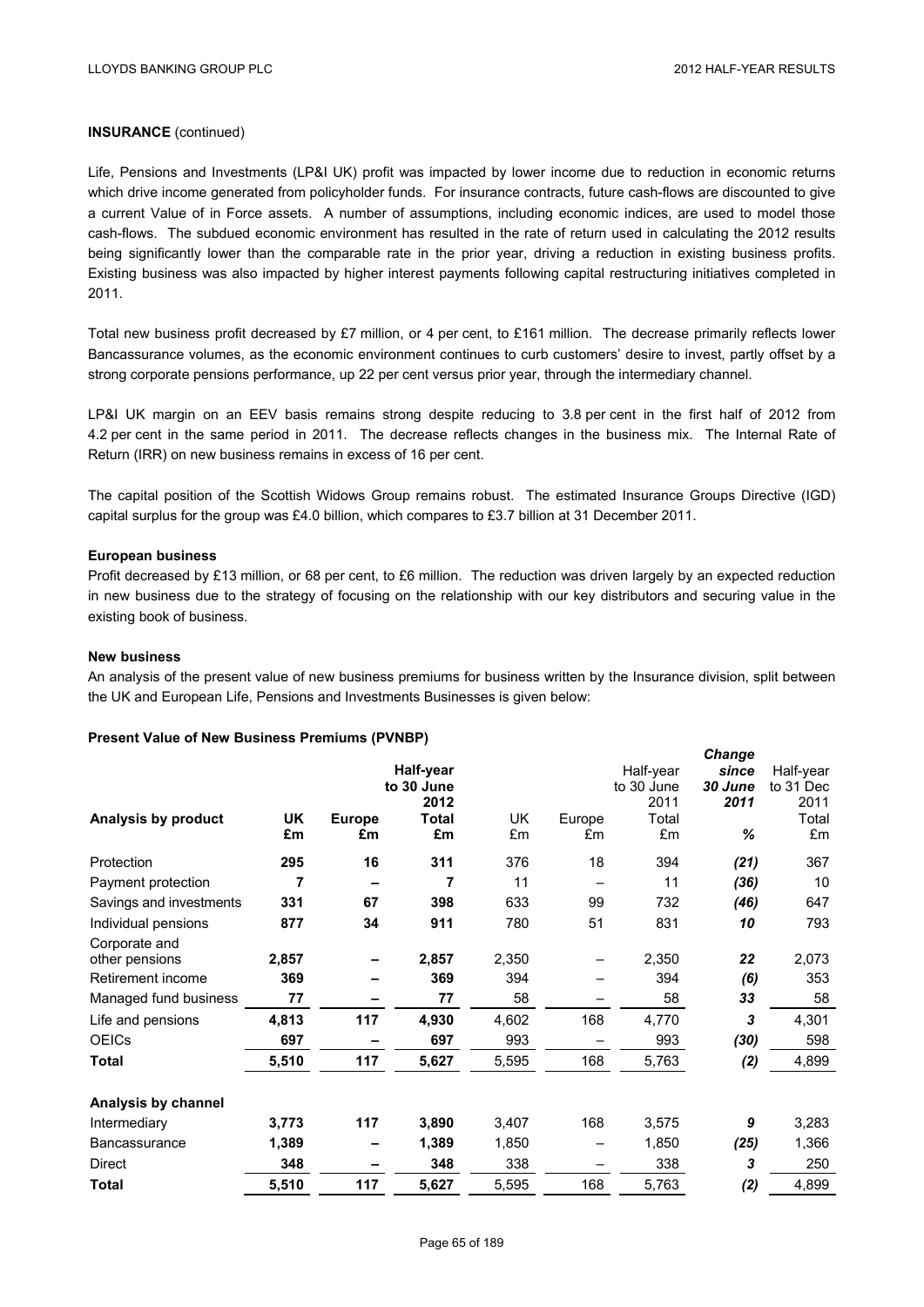Total sales (PVNBP) have decreased by 2 per cent to £5,627 million primarily reflecting lower savings and investments, OEICs and protection volumes partially offset by strong sales of individual and corporate pensions in LP&I UK.

Sales of protection and investment products through the Bancassurance channel have reduced, partly due to subdued customer demand reflecting the market environment and preparation within the Retail business for the Retail Distribution Review (RDR) including advisor restructuring. Total sales in the Bancassurance channel have increased compared to the second half of 2011.

In the Intermediary channel there has been strong growth, particularly in Corporate Pension sales prior to the introduction of RDR, a reflection of the underlying strength of our proposition and the quality of service provided to customers. Initiatives such as My Money Works and our market leading auto enrolment engine, combined with a continuing focus on our strong relationships, will ensure that the business is well positioned to take advantage of the changing market-place as a result of RDR. Individual pensions have increased by 10 per cent, driven by sales of our flagship Retirement Account product.

The direct channel continues to perform well and is being developed for future growth. This channel will become even more important following the introduction of RDR.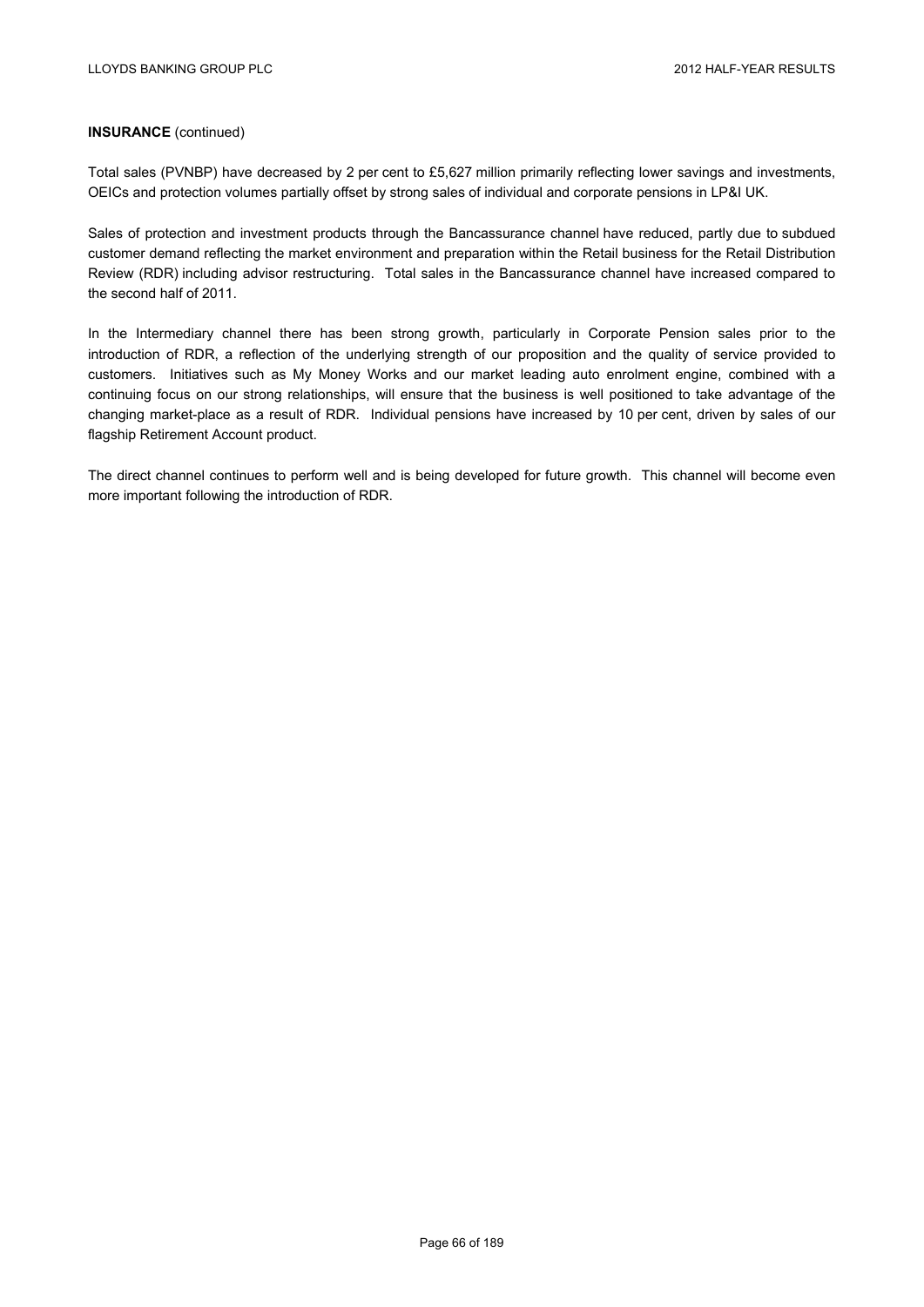#### **Funds under management**

The table below shows the funds of the Life, Pensions and Investment companies within the Insurance division. These funds are predominantly managed within the Group by the Wealth, Asset Finance and International division.

|                                            | Half-year<br>to 30 June<br>2012 | Half-year<br>to 30 June<br>2011 | Half-year<br>to 31 Dec<br>2011 |
|--------------------------------------------|---------------------------------|---------------------------------|--------------------------------|
|                                            | £bn                             | £bn                             | £bn                            |
| Opening funds under management             | 127.6                           | 133.1                           | 133.3                          |
| <b>UK business</b>                         |                                 |                                 |                                |
| Premiums                                   | 5.3                             | 5.6                             | 4.5                            |
| Claims and surrenders                      | (7.1)                           | (7.5)                           | (7.1)                          |
| Net outflow of business                    | (1.8)                           | (1.9)                           | (2.6)                          |
| Investment return, expenses and commission | 2.7                             | 2.3                             | (2.5)                          |
| <b>Net movement</b>                        | 0.9                             | 0.4                             | (5.1)                          |
| <b>European business</b>                   |                                 |                                 |                                |
| Net movement                               |                                 | 0.1                             | (0.6)                          |
| Dividends and capital repatriation         |                                 | (0.3)                           |                                |
| <b>Closing funds under management</b>      | 128.5                           | 133.3                           | 127.6                          |
| Managed by the Group                       | 102.8                           | 107.6                           | 103.4                          |
| Managed by third parties                   | 25.7                            | 25.7                            | 24.2                           |
| <b>Closing funds under management</b>      | 128.5                           | 133.3                           | 127.6                          |

The net outflow of business is primarily a result of the move in sales mix away from savings products which generate large single premiums, caused in part by more difficult economic conditions and the run-off of the in-force book.

The key drivers of investment return are equity and gilt market movements. In the year to date UK equity markets have risen by 3 per cent and European markets have risen by 2 per cent while gilt markets increased by 3 per cent.

### **Maturity profile of in-force business**

The table below shows the profile of the Value of In-Force (VIF) asset recognised on the IFRS balance sheet based on the date when the profit is expected to emerge.

|                  | VIF                  |             |                | VIF emergence in years (%) |             |           |
|------------------|----------------------|-------------|----------------|----------------------------|-------------|-----------|
| 30 June 2012     | Total<br>£m<br>5.264 | $0-5$<br>38 | $6 - 10$<br>24 | $11 - 15$<br>17            | 16-20<br>11 | >20<br>10 |
| 31 December 2011 | 5.247                | 37          | 24             | 16                         | 10          | 13        |

The increase in VIF is mainly due to increased business partially offset by the expected run-off of business.

The profile of the emergence of VIF in future years shows that almost 40 per cent of the VIF is expected to be released within 5 years, with nearly 80 per cent expected to be released within 15 years.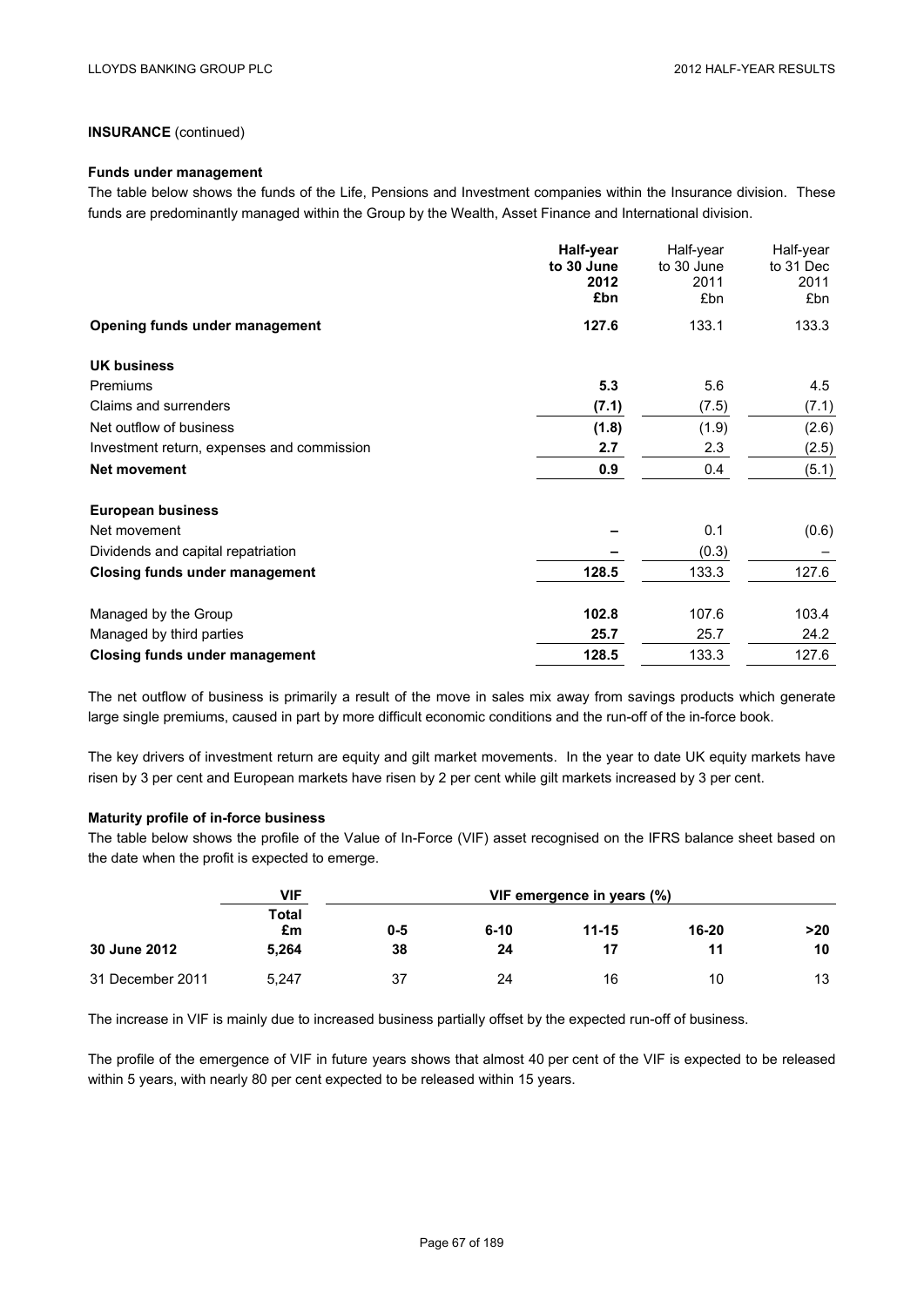#### **General Insurance**

|                                                         |            |            | <b>Change</b> |           |
|---------------------------------------------------------|------------|------------|---------------|-----------|
|                                                         | Half-year  | Half-year  | since         | Half-year |
|                                                         | to 30 June | to 30 June | 30 June       | to 31 Dec |
|                                                         | 2012       | 2011       | 2011          | 2011      |
|                                                         | £m         | £m         | ℅             | £m        |
| Home insurance                                          | 425        | 421        | 1             | 436       |
| Payment protection insurance                            | 46         | 71         | (35)          | 54        |
| Other                                                   | 9          | 33         | (73)          | 20        |
| Net operating income                                    | 480        | 525        | (9)           | 510       |
| Claims paid on insurance contracts (net of reinsurance) | (233)      | (198)      | (18)          | (145)     |
| Operating income, net of claims                         | 247        | 327        | (24)          | 365       |
| Total costs                                             | (89)       | (101)      | 12            | (94)      |
| <b>Underlying profit</b>                                | 158        | 226        | (30)          | 271       |
| Combined ratio                                          | 80%        | 73%        |               | 66%       |

Underlying profit decreased by 30 per cent to £158 million, a result that is broadly in line with the prior period when excluding increased weather related claims in 2012, the cost of underwriting pet insurance for pets with pre-existing conditions, and the impact of the continued run-off of the PPI book.

Total income for home insurance was 1 per cent up on last year at £425 million and reflects the maturity and competitiveness of the market.

PPI income continues to reduce as a result of the Group ceasing to write new PPI business in 2010.

Increased claims of £233 million, 18 per cent higher than in 2011, were mainly driven by adverse property claims following the weather events that have impacted the first half of the year, with the period from April to June being the wettest on record. Claims were further impacted by the cost of underwriting pet insurance for pets with pre-existing conditions. The combined impact was partly offset by lower unemployment claims which continue to be positively impacted by the reduction in the size of the PPI book.

Operating expenses decreased by £12 million, or 12 per cent, to £89 million primarily as a result of further delivery of Simplification savings and a continued focus on cost management.

Despite the impact of weather related claims our combined ratio remains strong at 80 per cent.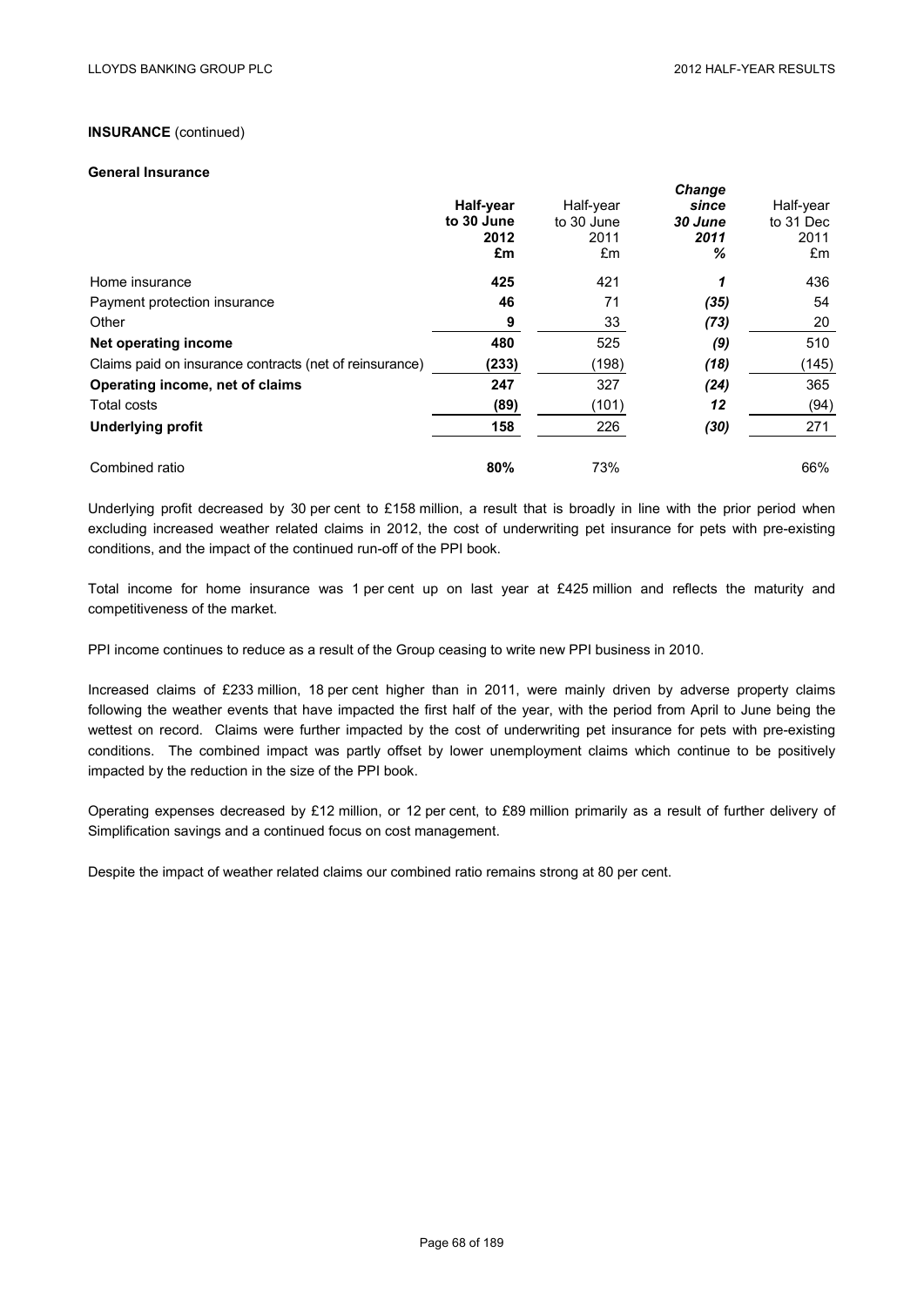## **GROUP OPERATIONS**

|                                      | Half-year<br>to 30 June<br>2012<br>£m | Half-year<br>to 30 June<br>2011 <sup>1</sup><br>£m | <b>Change</b><br>since<br>30 June<br>2011<br>℅ | Half-year<br>to 31 Dec<br>2011 <sup>1</sup><br>£m |
|--------------------------------------|---------------------------------------|----------------------------------------------------|------------------------------------------------|---------------------------------------------------|
| Total underlying income              | 17                                    | (6)                                                |                                                | 48                                                |
| Direct costs:                        |                                       |                                                    |                                                |                                                   |
| Information technology               | (591)                                 | (621)                                              | 5                                              | (553)                                             |
| Operations                           | (349)                                 | (363)                                              | 4                                              | (349)                                             |
| Property                             | (458)                                 | (467)                                              | 2                                              | (442)                                             |
| Sourcing                             | (24)                                  | (27)                                               | 11                                             | (29)                                              |
| Support functions                    | (37)                                  | (42)                                               | 12                                             | (41)                                              |
|                                      | (1, 459)                              | (1,520)                                            | 4                                              | (1, 414)                                          |
| Result before recharges to divisions | (1, 442)                              | (1,526)                                            | 6                                              | (1,366)                                           |
| Total net recharges to divisions     | 1,376                                 | 1,464                                              |                                                | 1,372                                             |
| <b>Underlying (loss) profit</b>      | (66)                                  | (62)                                               |                                                | 6                                                 |

<sup>1</sup> 2011 comparative figures have been amended to reflect the effect of the continuing consolidation of operations across the Group. To ensure a fair comparison of the 2012 performance, 2011 direct costs have been increased with an equivalent offsetting increase in recharges to divisions.

#### **Strategy**

Group Operations' aim is to be a world class operations business whilst ensuring value through cost and process efficiency. This will be achieved by: providing excellent technology and effective processes to support the business; driving simplification, automation and continuous improvement; developing world class operations, leadership and capability; and, maintaining strong controls to protect the Group.

#### **Progress against strategic initiatives**

The Simplification programme, part of the Group's Strategic transformational journey, is on track to achieve £1.7 billion of savings in 2014. The programme continues to make good progress and a strong pipeline of early deliverables has seen the successful implementation of a number of initiatives in the first half of 2012 that not only reduce costs, but also enhance customer service. Group Operations is playing a major part in the whole programme but particularly through further improved sourcing, End-to-End process re-engineering, and property consolidation.

Sourcing: We are optimising our demand management, simplifying specifications and further strengthening our supplier relationships. We have reduced the number of suppliers to the Group from just over 18,000 to less than 14,000 in the past 12 months whilst continuing to focus on a core group of lead suppliers.

End-to-End Processes: We are conducting an end-to-end redesign of our core processes, including significant process automation, simplifying processes for our staff, increasing accuracy, and reducing complaints. For example: a fully reengineered process for setting up and handling customer accounts transferred from other banks and improvements to internet banking customer enrolment. These initiatives are already resulting in more time to serve customers and creating an improved customer experience.

Property: We are continuing our consolidation of the Group's property, enabling the delivery of process and efficiency savings from the Simplification programme. We have also outsourced our property facilities and asset management services.

Group Operations is also playing a key role in delivering the technical expertise and support for the other Group strategic initiatives.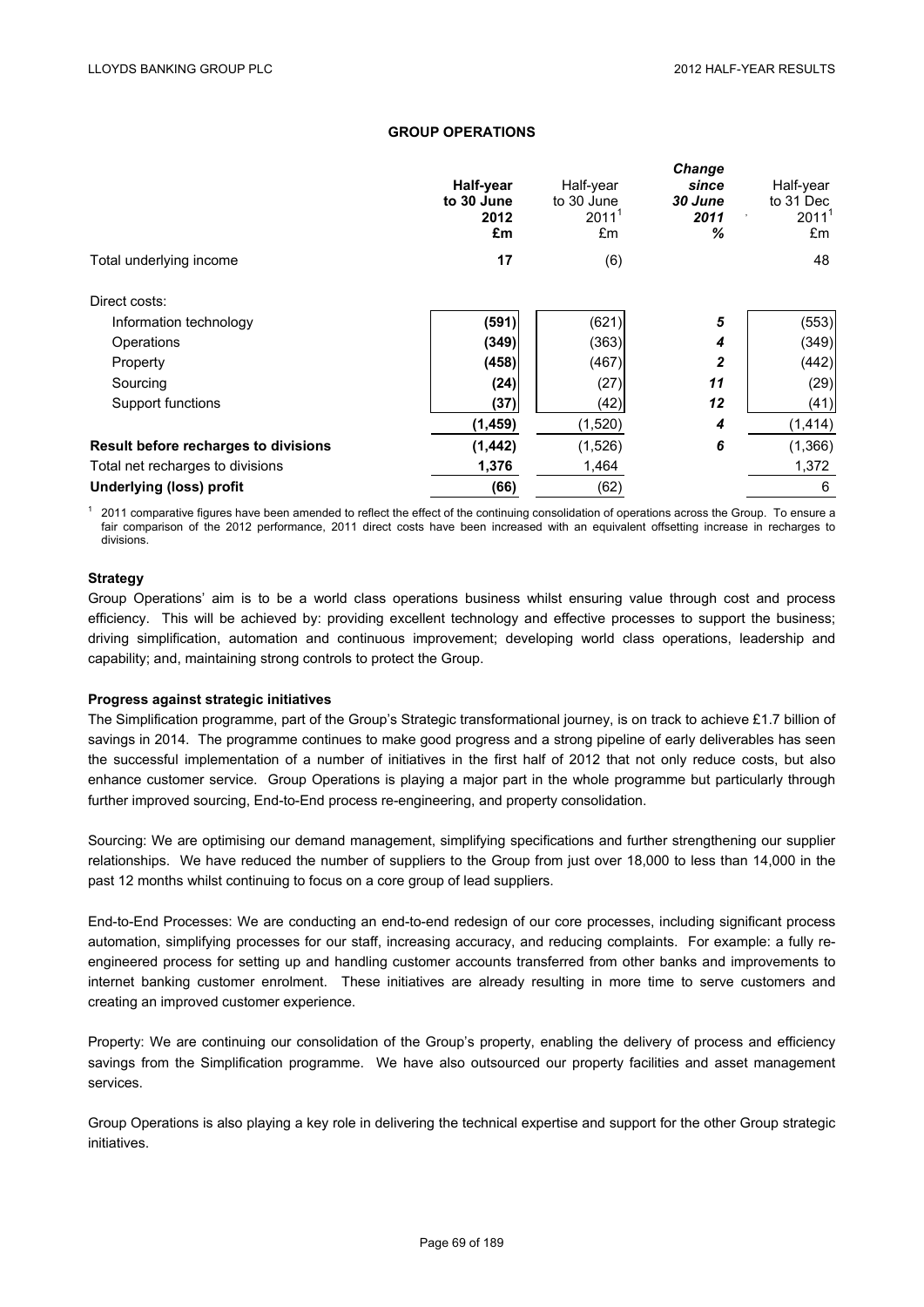### **GROUP OPERATIONS** (continued)

#### **Financial performance**

Direct costs in the first half of 2012 decreased by £61 million, or 4 per cent, to £1,459 million reflecting the continued focus on cost management and the delivery of Simplification benefits.

Information Technology costs decreased by 5 per cent, with Simplification savings offsetting costs supporting the Group's investment programme.

Operations costs decreased by 4 per cent, through the continuing rationalisation of our major Operations functions. Operations includes Banking Operations, Collections and Recoveries, and Payments and Business Services.

Group Property costs decreased by 2 per cent, with the continuing consolidation of the Group's property portfolio delivering further benefits.

Sourcing includes the cost of running the department and certain centrally-managed contracts. Sourcing continues to play a major part in helping to deliver Group-wide sourcing savings.

Support functions (includes Group Security & Fraud and Group Change Management) have decreased by 12 per cent through the delivery of Simplification benefits.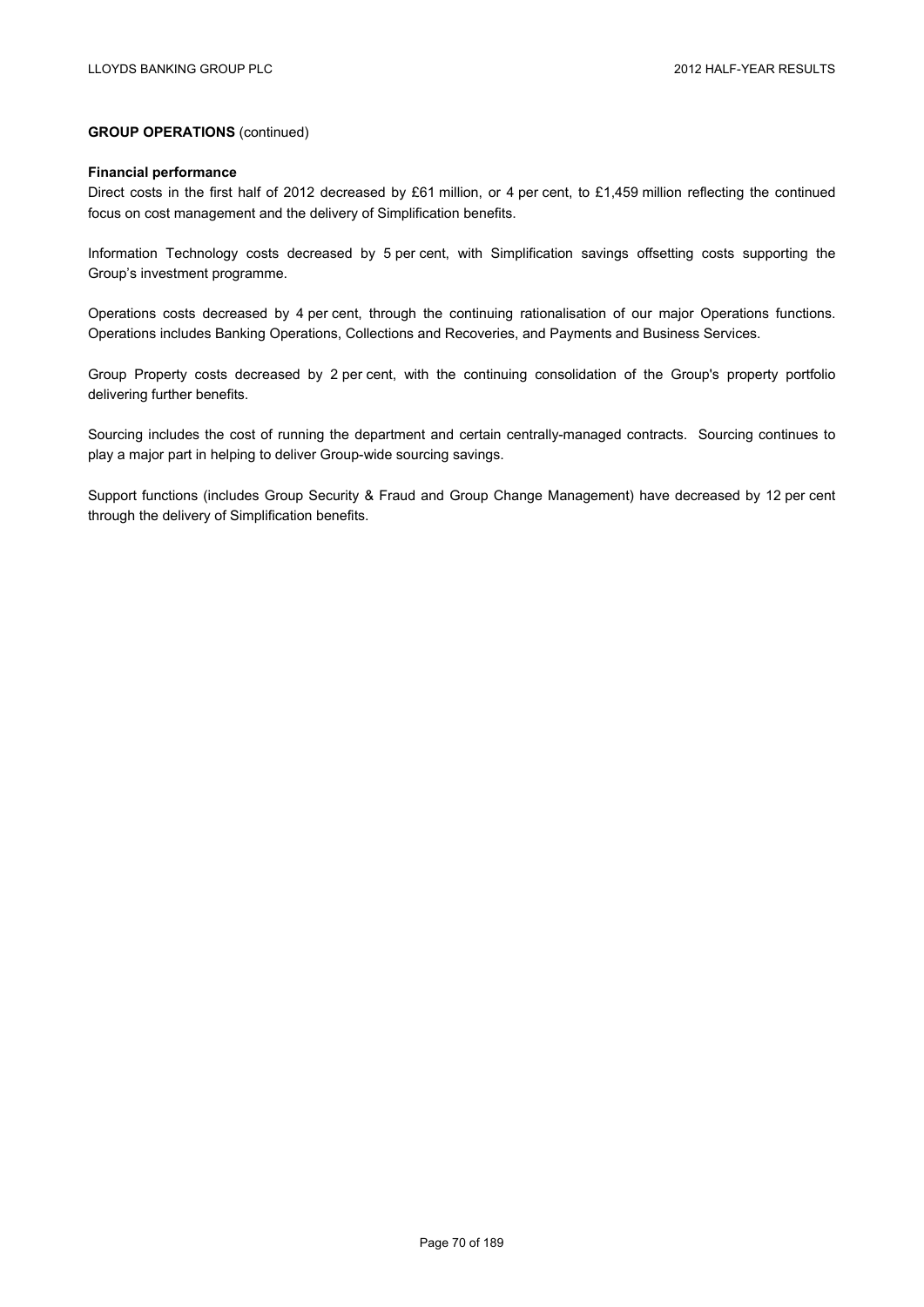### **CENTRAL ITEMS**

|                                | Half-year  | Half-year  | Half-year |
|--------------------------------|------------|------------|-----------|
|                                | to 30 June | to 30 June | to 31 Dec |
|                                | 2012       | 2011       | 2011      |
|                                | £m         | £m         | £m        |
| <b>Total underlying income</b> | (4)        | 236        | 103       |
| Total costs                    | (51)       | (65)       | (194)     |
| <b>Trading surplus</b>         | (55)       | 171        | (91)      |
| Impairment                     |            |            | (3)       |
| Underlying (loss) profit       | (55)       | 171        | (94)      |
|                                |            |            |           |

Central items include income and expenditure not recharged to the divisions, including the costs of certain central and head office functions and corporate one-off costs such as the UK bank levy.

Total underlying income largely reflects the net impact of items not recharged by the Group's Corporate Treasury to the divisions. The reduction in income retained in the centre compared to the first half of 2011 is largely due to the impact of certain capital and risk management actions being retained centrally.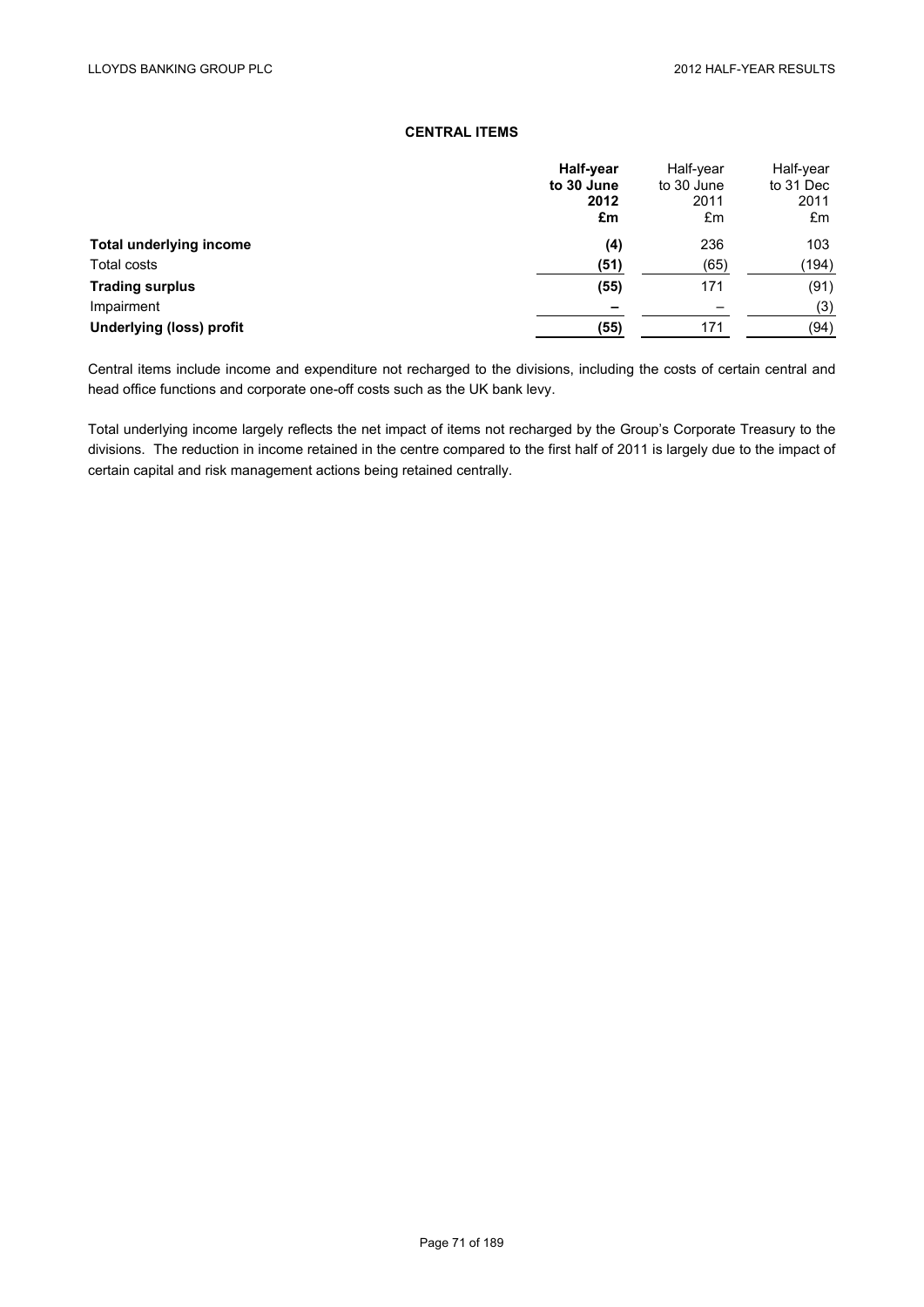## **CORE AND NON-CORE BUSINESS**

| Half-year to 30 June 2012               | <b>Underlying</b><br>income, net<br>of insurance<br>claims<br>£m | Impairment<br>charge<br>£m | Loans and<br>advances to<br>customers <sup>1</sup><br>£bn | Risk-<br>weighted<br>assets<br>£bn | <b>Customer</b><br>deposits <sup>1</sup><br>£bn |
|-----------------------------------------|------------------------------------------------------------------|----------------------------|-----------------------------------------------------------|------------------------------------|-------------------------------------------------|
| <b>Core portfolios</b>                  |                                                                  |                            |                                                           |                                    |                                                 |
| Retail                                  | 4,221                                                            | (735)                      | 320.1                                                     | 90.4                               | 254.7                                           |
| Wholesale                               | 1,601                                                            | (111)                      | 78.5                                                      | 99.8                               | 83.1                                            |
| Commercial                              | 792                                                              | (116)                      | 28.1                                                      | 23.7                               | 33.2                                            |
| Wealth, Asset Finance and International | 1,123                                                            | (16)                       | 7.4                                                       | 12.5                               | 49.0                                            |
| Insurance                               | 852                                                              |                            |                                                           |                                    |                                                 |
| Group Operations & Central items        | 13                                                               |                            | 0.2                                                       | 12.7                               |                                                 |
|                                         | 8,602                                                            | (978)                      | 434.3                                                     | 239.1                              | 420.0                                           |
| <b>Non-core portfolios</b>              |                                                                  |                            |                                                           |                                    |                                                 |
| Retail                                  | 35                                                               | (23)                       | 26.9                                                      | 9.8                                |                                                 |
| Wholesale                               | 214                                                              | (882)                      | 35.5                                                      | 43.4                               | 2.2                                             |
| Commercial                              | 5                                                                | 7                          | 1.2                                                       | 1.2                                | 0.3                                             |
| Wealth, Asset Finance and International | 356                                                              | (1, 281)                   | 36.5                                                      | 39.0                               | 0.7                                             |
| Insurance                               | 34                                                               |                            |                                                           |                                    |                                                 |
|                                         | 644                                                              | (2, 179)                   | 100.1                                                     | 93.4                               | 3.2                                             |
| <b>Total Group</b>                      | 9,246                                                            | (3, 157)                   | 534.4                                                     | 332.5                              | 423.2                                           |
|                                         | %                                                                | %                          | $\frac{9}{6}$                                             | $\frac{0}{0}$                      | %                                               |
| Core portfolios                         | 93.0                                                             | 31.0                       | 81.3                                                      | 71.9                               | 99.2                                            |
| Non-core portfolios                     | 7.0                                                              | 69.0                       | 18.7                                                      | 28.1                               | 0.8                                             |

| Half-year to 30 June 2011               | Underlying<br>income, net<br>of insurance<br>claims<br>£m | Impairment<br>charge<br>£m | Loans and<br>advances to<br>customers <sup>1</sup><br>£bn | Risk-<br>weighted<br>assets<br>£bn | Customer<br>deposits <sup>1</sup><br>£bn |
|-----------------------------------------|-----------------------------------------------------------|----------------------------|-----------------------------------------------------------|------------------------------------|------------------------------------------|
| Core portfolios                         |                                                           |                            |                                                           |                                    |                                          |
| Retail                                  | 4,524                                                     | (1,052)                    | 328.9                                                     | 98.0                               | 242.3                                    |
| Wholesale                               | 1,907                                                     | (407)                      | 98.3                                                      | 104.4                              | 83.0                                     |
| Commercial                              | 826                                                       | (160)                      | 27.0                                                      | 25.0                               | 32.4                                     |
| Wealth, Asset Finance and International | 1,163                                                     | (17)                       | 8.3                                                       | 13.3                               | 37.6                                     |
| Insurance                               | 1,054                                                     |                            |                                                           |                                    |                                          |
| Group Operations & Central items        | 230                                                       |                            | 0.5                                                       | 13.9                               | 0.1                                      |
|                                         | 9,704                                                     | (1,636)                    | 463.0                                                     | 254.6                              | 395.4                                    |
| Non-core portfolios                     |                                                           |                            |                                                           |                                    |                                          |
| Retail                                  | 192                                                       | (121)                      | 28.9                                                      | 11.6                               |                                          |
| Wholesale                               | 449                                                       | (1,035)                    | 43.9                                                      | 61.4                               | 2.9                                      |
| Commercial                              | 16                                                        |                            | 1.7                                                       | 1.8                                | 0.3                                      |
| Wealth, Asset Finance and International | 700                                                       | (2,630)                    | 50.3                                                      | 53.9                               | 1.3                                      |
| Insurance                               | 42                                                        |                            |                                                           |                                    |                                          |
|                                         | 1,399                                                     | (3,786)                    | 124.8                                                     | 128.7                              | 4.5                                      |
| <b>Total Group</b>                      | 11,103                                                    | (5, 422)                   | 587.8                                                     | 383.3                              | 399.9                                    |
|                                         |                                                           |                            |                                                           |                                    |                                          |
|                                         | $\frac{0}{0}$                                             | %                          | $\frac{0}{0}$                                             | $\%$                               | $\frac{0}{0}$                            |
| Core portfolios                         | 87.4                                                      | 30.2                       | 78.8                                                      | 66.4                               | 98.9                                     |
| Non-core portfolios                     | 12.6                                                      | 69.8                       | 21.2                                                      | 33.6                               | 1.1                                      |

<sup>1</sup> Includes reverse repos and repos.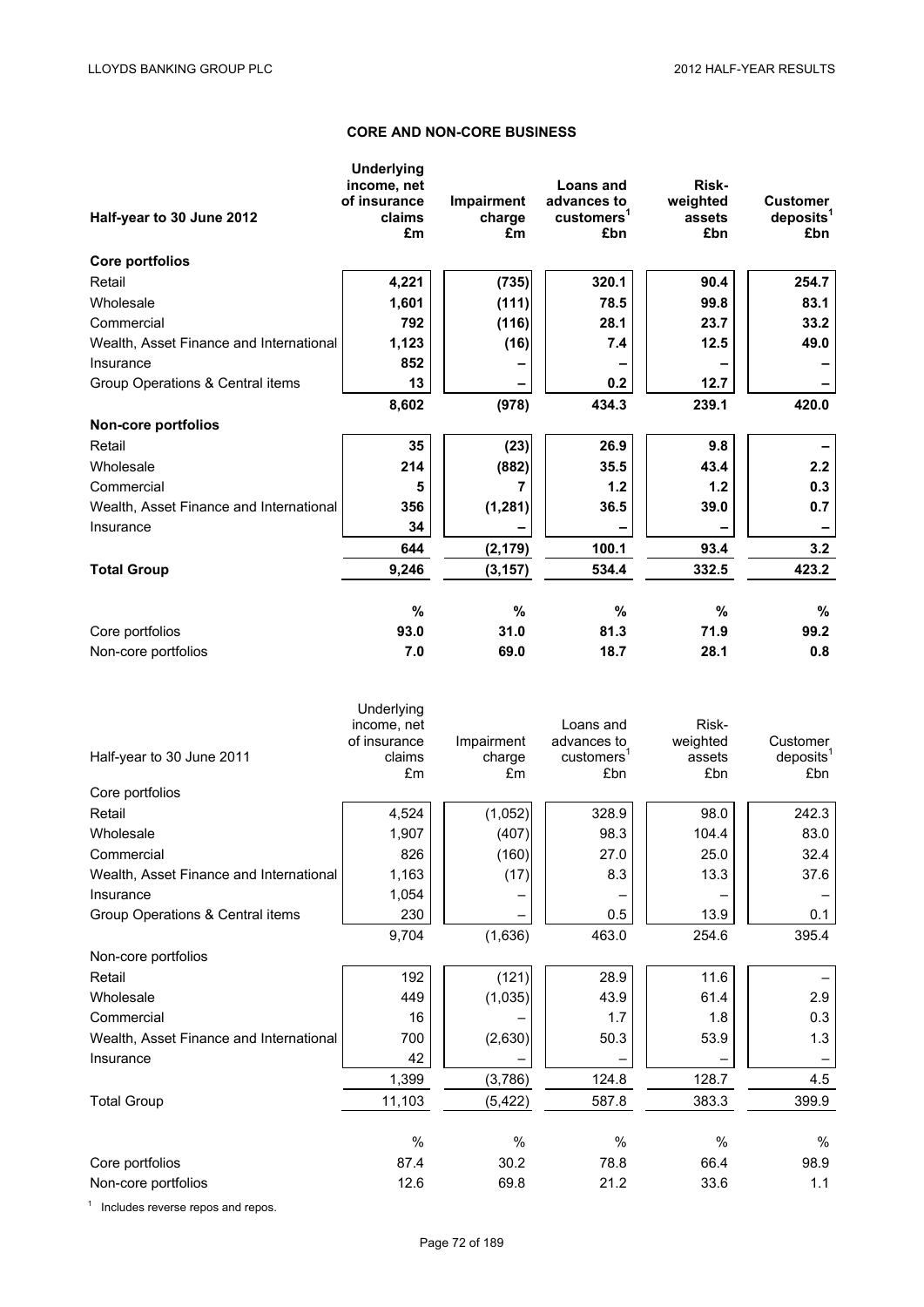## **CORE BUSINESS**

|                                                      |            |            | <b>Change</b> |           |
|------------------------------------------------------|------------|------------|---------------|-----------|
|                                                      | Half-year  | Half-year  | since         | Half-year |
|                                                      | to 30 June | to 30 June | 30 June       | to 31 Dec |
| Core                                                 | 2012       | 2011       | 2011          | 2011      |
|                                                      | £ million  | £ million  | ℅             | £ million |
| Net interest income                                  | 4,948      | 5,536      | (11)          | 5,357     |
| Other income                                         | 3,887      | 4,366      | (11)          | 3,849     |
| Insurance claims                                     | (233)      | (198)      | (18)          | (145)     |
| Total underlying income, net of insurance claims     | 8,602      | 9,704      | (11)          | 9,061     |
| Total costs                                          | (4, 647)   | (4,860)    | 4             | (4,822)   |
| Impairment                                           | (978)      | (1,636)    | 40            | (1,251)   |
| <b>Underlying profit</b>                             | 2,977      | 3,208      | (7)           | 2,988     |
| Effects of asset sales, volatile items and liability |            |            |               |           |
| management                                           |            | (245)      |               | 1,026     |
| Fair value unwind                                    | (262)      | (97)       |               | (531)     |
| <b>Management profit</b>                             | 2,715      | 2,866      | (5)           | 3,483     |
| Banking net interest margin                          | 2.32%      | 2.43%      |               | 2.40%     |
| Cost:income ratio                                    | 54.0%      | 50.1%      |               | 53.2%     |
| Impairment as a % of average advances                | 0.44%      | 0.72%      |               | 0.56%     |
| Return on risk-weighted assets                       | 2.48%      | 2.50%      |               | 2.40%     |

|                                                           | As at<br>30 June | As at<br>31 Dec |               |
|-----------------------------------------------------------|------------------|-----------------|---------------|
| Key balance sheet items                                   | 2012             | 2011            | <b>Change</b> |
|                                                           | £bn              | £bn             | %             |
| Loans and advances to customers (excluding reverse repos) | 428.5            | 437.0           | (2)           |
| Reverse repos with customers                              | 5.8              | 16.8            | (65)          |
| Loans and advances to banks                               | 31.3             | 32.0            | (2)           |
| Debt securities held as loans and receivables             | 0.3              | 0.2             | 50            |
| Available-for-sale financial assets                       | 27.7             | 27.9            | (1)           |
| Other assets:                                             |                  |                 |               |
| Derivative financial instruments                          | 58.3             | 66.0            | (12)          |
| Trading and other financial assets at fair value through  |                  |                 |               |
| profit and loss                                           | 145.6            | 138.8           | 5             |
| Other                                                     | 146.4            | 111.1           | 32            |
|                                                           | 350.3            | 315.9           | 11            |
| <b>Total core assets</b>                                  | 843.9            | 829.8           | 2             |
| Risk-weighted assets                                      | 239.1            | 243.5           | (2)           |
| Customer deposits (excluding repos)                       | 415.9            | 401.5           | 4             |
| Repos with customers                                      | 4.1              | 8.0             | (49)          |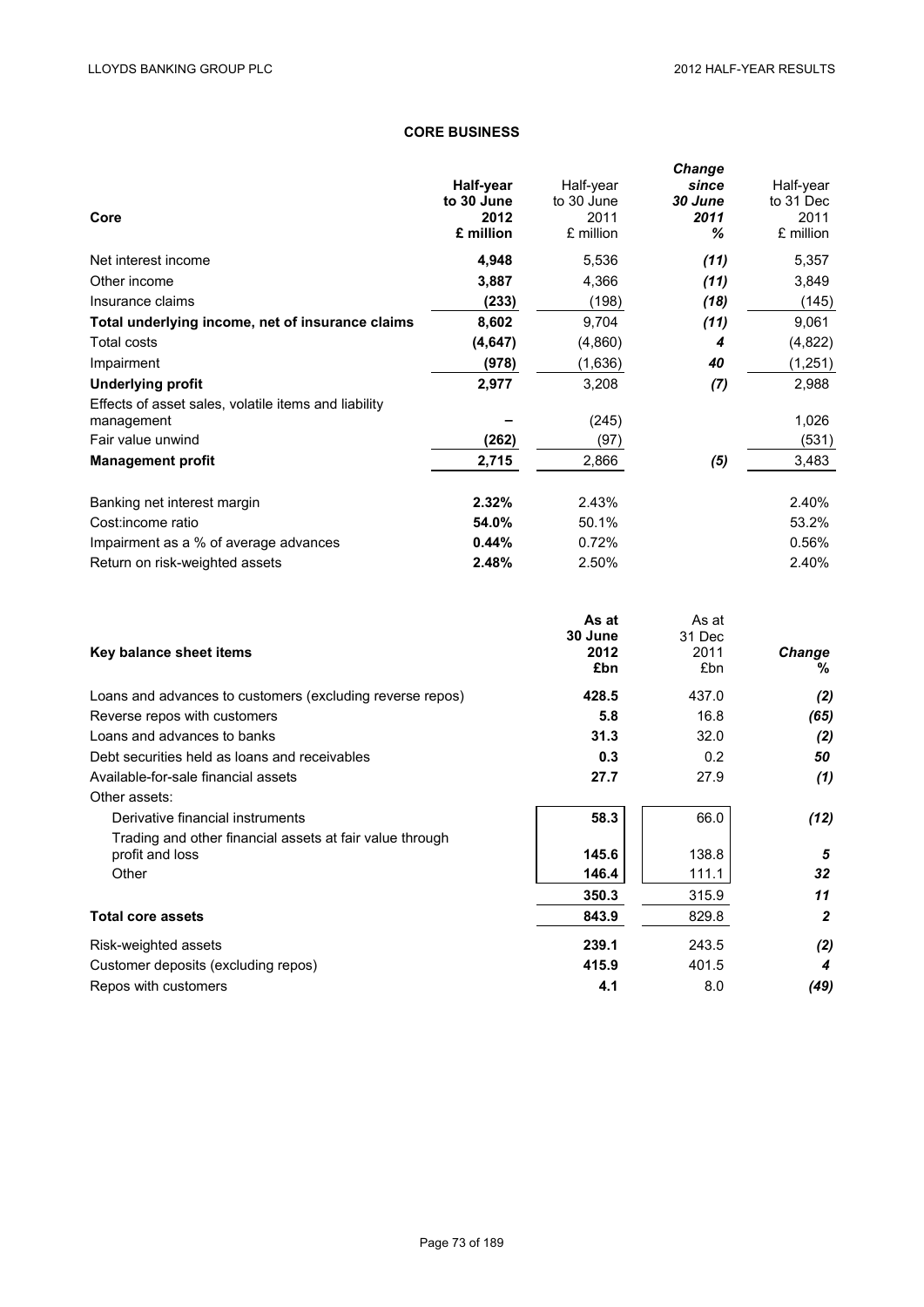## **MANAGEMENT BASIS CONSOLIDATED INCOME STATEMENT – CORE**

| Half-year to 30 June 2012                                                       | Retail<br>£m | £m    | <b>Wholesale Commercial</b><br>£m | Wealth,<br><b>Asset</b><br><b>Finance</b><br>and Int'l<br>£m | <b>Insurance</b><br>£m | Group<br><b>Operations</b><br>and<br>Central<br>items<br>£m | Group<br>£m |
|---------------------------------------------------------------------------------|--------------|-------|-----------------------------------|--------------------------------------------------------------|------------------------|-------------------------------------------------------------|-------------|
| Net interest income                                                             | 3,464        | 610   | 582                               | 160                                                          | (41)                   | 173                                                         | 4,948       |
| Other income                                                                    | 757          | 991   | 210                               | 963                                                          | 1,126                  | (160)                                                       | 3,887       |
| Insurance claims                                                                |              |       |                                   |                                                              | (233)                  |                                                             | (233)       |
| Total underlying income,<br>net of insurance claims                             | 4,221        | 1,601 | 792                               | 1,123                                                        | 852                    | 13                                                          | 8,602       |
| <b>Total costs</b>                                                              | (2,086)      | (718) | (430)                             | (914)                                                        | (365)                  | (134)                                                       | (4, 647)    |
| Impairment                                                                      | (735)        | (111) | (116)                             | (16)                                                         |                        |                                                             | (978)       |
| <b>Underlying profit</b>                                                        | 1,400        | 772   | 246                               | 193                                                          | 487                    | (121)                                                       | 2,977       |
| Asset sales                                                                     |              |       |                                   | (17)                                                         |                        | 658                                                         | 641         |
| Volatile items                                                                  |              | 17    |                                   |                                                              |                        | (826)                                                       | (809)       |
| Liability management                                                            |              |       |                                   |                                                              |                        | 168                                                         | 168         |
| Fair value unwind                                                               | 208          | 3     | 16                                | (17)                                                         | (21)                   | (451)                                                       | (262)       |
| <b>Management profit</b>                                                        | 1,608        | 792   | 262                               | 159                                                          | 466                    | (572)                                                       | 2,715       |
| Banking net interest margin                                                     | 2.17%        | 1.70% | 4.13%                             | 3.90%                                                        |                        |                                                             | 2.32%       |
| Cost:income ratio                                                               | 49.4%        | 44.8% | 54.3%                             | 81.4%                                                        |                        |                                                             | 54.0%       |
| Impairment as a % of<br>average advances<br>Return on risk-weighted             | 0.45%        | 0.25% | 0.80%                             | 0.39%                                                        |                        |                                                             | 0.44%       |
| assets                                                                          | 3.09%        | 1.54% | 2.08%                             | 3.02%                                                        |                        |                                                             | 2.48%       |
| Key balance sheet items<br>Loans and advances to<br>customers excluding reverse | £bn          | £bn   | £bn                               | £bn                                                          | £bn                    | £bn                                                         | £bn         |
| repos                                                                           | 320.1        | 72.7  | 28.1                              | 7.4                                                          |                        | 0.2                                                         | 428.5       |
| Customer deposits excluding<br>repos                                            | 254.7        | 79.0  | 33.2                              | 49.0                                                         |                        |                                                             | 415.9       |
| Risk-weighted assets                                                            | 90.4         | 99.8  | 23.7                              | 12.5                                                         |                        | 12.7                                                        | 239.1       |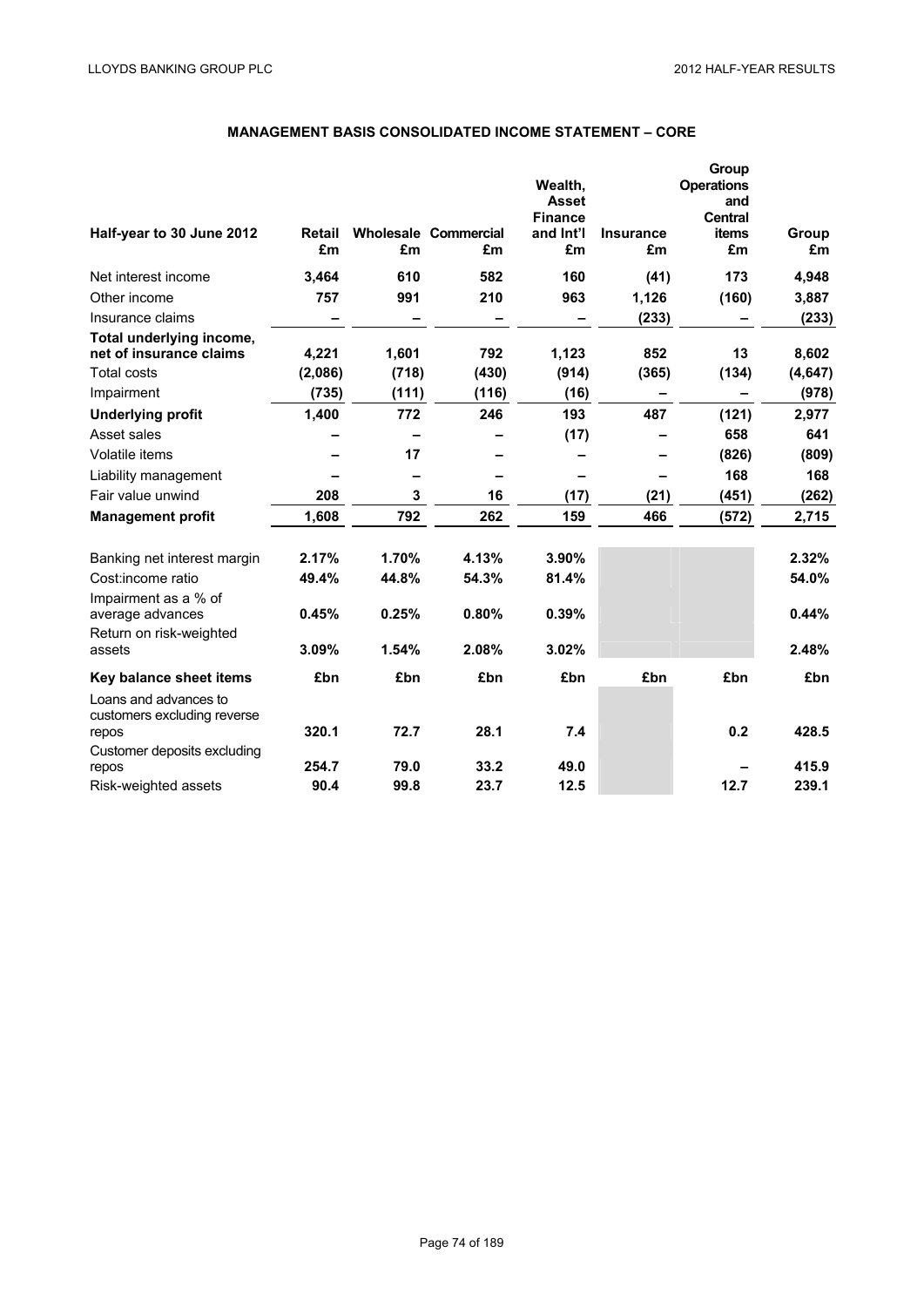## **MANAGEMENT BASIS CONSOLIDATED INCOME STATEMENT – CORE** (continued)

| Half-year to 30 June 2011                                                 | Retail<br>£m      | £m             | Wholesale Commercial<br>£m | Wealth,<br>Asset<br>Finance<br>and Int'l<br>£m | Insurance<br>£m | Group<br>Operations<br>and<br>Central<br>items<br>£m | Group<br>£m      |
|---------------------------------------------------------------------------|-------------------|----------------|----------------------------|------------------------------------------------|-----------------|------------------------------------------------------|------------------|
| Net interest income                                                       | 3,688             | 835            | 619                        | 159                                            | (30)            | 265                                                  | 5,536            |
| Other income                                                              | 836               | 1,072          | 207                        | 1,004                                          | 1,282           | (35)                                                 | 4,366            |
| Insurance claims                                                          |                   |                |                            |                                                | (198)           |                                                      | (198)            |
| Total underlying income,<br>net of insurance claims<br><b>Total costs</b> | 4,524<br>(2, 218) | 1,907<br>(705) | 826<br>(468)               | 1.163<br>(953)                                 | 1.054<br>(395)  | 230<br>(121)                                         | 9,704<br>(4,860) |
| Impairment                                                                | (1,052)           | (407)          | (160)                      | (17)                                           |                 |                                                      | (1,636)          |
| Underlying profit                                                         | 1,254             | 795            | 198                        | 193                                            | 659             | 109                                                  | 3,208            |
| Asset sales                                                               | 41                | (3)            |                            |                                                |                 | 69                                                   | 107              |
| Volatile items                                                            |                   | 61             |                            |                                                |                 | (413)                                                | (352)            |
| Liability management                                                      |                   |                |                            |                                                |                 |                                                      |                  |
| Fair value unwind                                                         | 420               | 10             | 26                         | 4                                              | (21)            | (536)                                                | (97)             |
| Management profit                                                         | 1,715             | 863            | 224                        | 197                                            | 638             | (771)                                                | 2,866            |
| Banking net interest margin                                               | 2.23%             | 1.87%          | 4.39%                      | 3.32%                                          |                 |                                                      | 2.43%            |
| Cost:income ratio                                                         | 49.0%             | 37.0%          | 56.7%                      | 81.9%                                          |                 |                                                      | 50.1%            |
| Impairment as a % of<br>average advances<br>Return on risk-weighted       | 0.63%             | 0.96%          | 1.14%                      | 0.41%                                          |                 |                                                      | 0.72%            |
| assets                                                                    | 2.58%             | 1.50%          | 1.61%                      | 2.83%                                          |                 |                                                      | 2.50%            |
| Key balance sheet items                                                   | £bn               | £bn            | £bn                        | £bn                                            | £bn             | £bn                                                  | £bn              |
| Loans and advances to<br>customers excluding reverse<br>repos             | 328.9             | 78.6           | 27.0                       | 8.3                                            |                 | 0.5                                                  | 443.3            |
| Customer deposits excluding                                               |                   |                |                            |                                                |                 |                                                      |                  |
| repos                                                                     | 242.3             | 78.0           | 32.4                       | 37.6                                           |                 | 0.1                                                  | 390.4            |
| Risk-weighted assets                                                      | 98.0              | 104.4          | 25.0                       | 13.3                                           |                 | 13.9                                                 | 254.6            |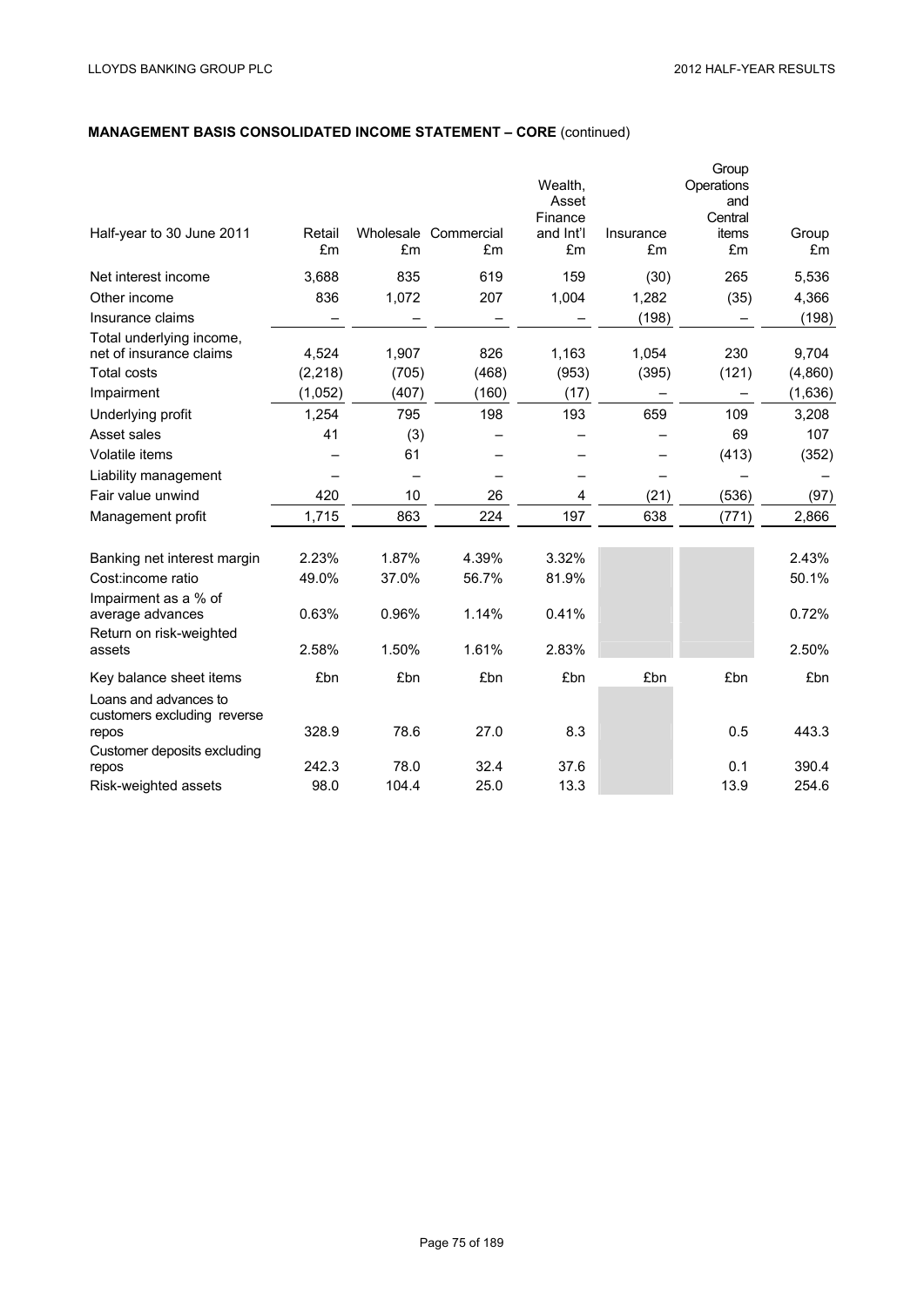## **MANAGEMENT BASIS CONSOLIDATED INCOME STATEMENT – CORE** (continued)

| Half-year to<br>31 December 2011                     | Retail<br>£m | £m    | Wholesale Commercial<br>£m | Wealth,<br>Asset<br>Finance<br>and Int'l<br>£m | Insurance<br>£m | Group<br>Operations<br>and<br>Central<br>items<br>£m | Group<br>£m |
|------------------------------------------------------|--------------|-------|----------------------------|------------------------------------------------|-----------------|------------------------------------------------------|-------------|
| Net interest income                                  | 3,558        | 766   | 610                        | 150                                            | (47)            | 320                                                  | 5,357       |
| Other income                                         | 802          | 723   | 218                        | 996                                            | 1,279           | (169)                                                | 3,849       |
| Insurance claims                                     |              |       |                            |                                                | (145)           |                                                      | (145)       |
| Total underlying income,<br>net of insurance claims  | 4,360        | 1,489 | 828                        | 1,146                                          | 1,087           | 151                                                  | 9,061       |
| <b>Total costs</b>                                   | (2, 214)     | (622) | (474)                      | (954)                                          | (377)           | (181)                                                | (4,822)     |
| Impairment                                           | (744)        | (334) | (136)                      | (34)                                           |                 | (3)                                                  | (1, 251)    |
| Underlying profit                                    | 1,402        | 533   | 218                        | 158                                            | 710             | (33)                                                 | 2,988       |
| Asset sales                                          | 7            | (17)  |                            |                                                |                 | 127                                                  | 117         |
| Volatile items                                       |              | (797) |                            |                                                |                 | 411                                                  | (386)       |
| Liability management                                 |              |       |                            |                                                |                 | 1,295                                                | 1,295       |
| Fair value unwind                                    | 237          | (39)  | 27                         | 4                                              | (22)            | (738)                                                | (531)       |
|                                                      | 1.646        |       | 245                        | 162                                            | 688             |                                                      |             |
| Management profit                                    |              | (320) |                            |                                                |                 | 1,062                                                | 3,483       |
| Banking net interest margin                          | 2.18%        | 1.91% | 4.34%                      | 3.47%                                          |                 |                                                      | 2.40%       |
| Cost:income ratio                                    | 50.8%        | 41.8% | 57.2%                      | 83.2%                                          |                 |                                                      | 53.2%       |
| Impairment as a % of                                 |              |       |                            |                                                |                 |                                                      |             |
| average advances                                     | 0.45%        | 0.82% | 1.05%                      | 0.82%                                          |                 |                                                      | 0.56%       |
| Return on risk-weighted<br>assets                    | 2.93%        | 1.04% | 1.78%                      | 2.36%                                          |                 |                                                      | 2.40%       |
| Key balance sheet items                              | £bn          | £bn   | £bn                        | £bn                                            | £bn             | £bn                                                  | £bn         |
| Loans and advances to<br>customers excluding reverse |              |       |                            |                                                |                 |                                                      |             |
| repos                                                | 325.1        | 76.3  | 27.4                       | 8.1                                            |                 | 0.1                                                  | 437.0       |
| Customer deposits excluding                          | 247.1        | 81.5  | 31.8                       | 40.7                                           |                 | 0.4                                                  | 401.5       |
| repos<br>Risk-weighted assets                        | 92.6         | 101.0 | 23.8                       | 13.5                                           |                 | 12.6                                                 | 243.5       |
|                                                      |              |       |                            |                                                |                 |                                                      |             |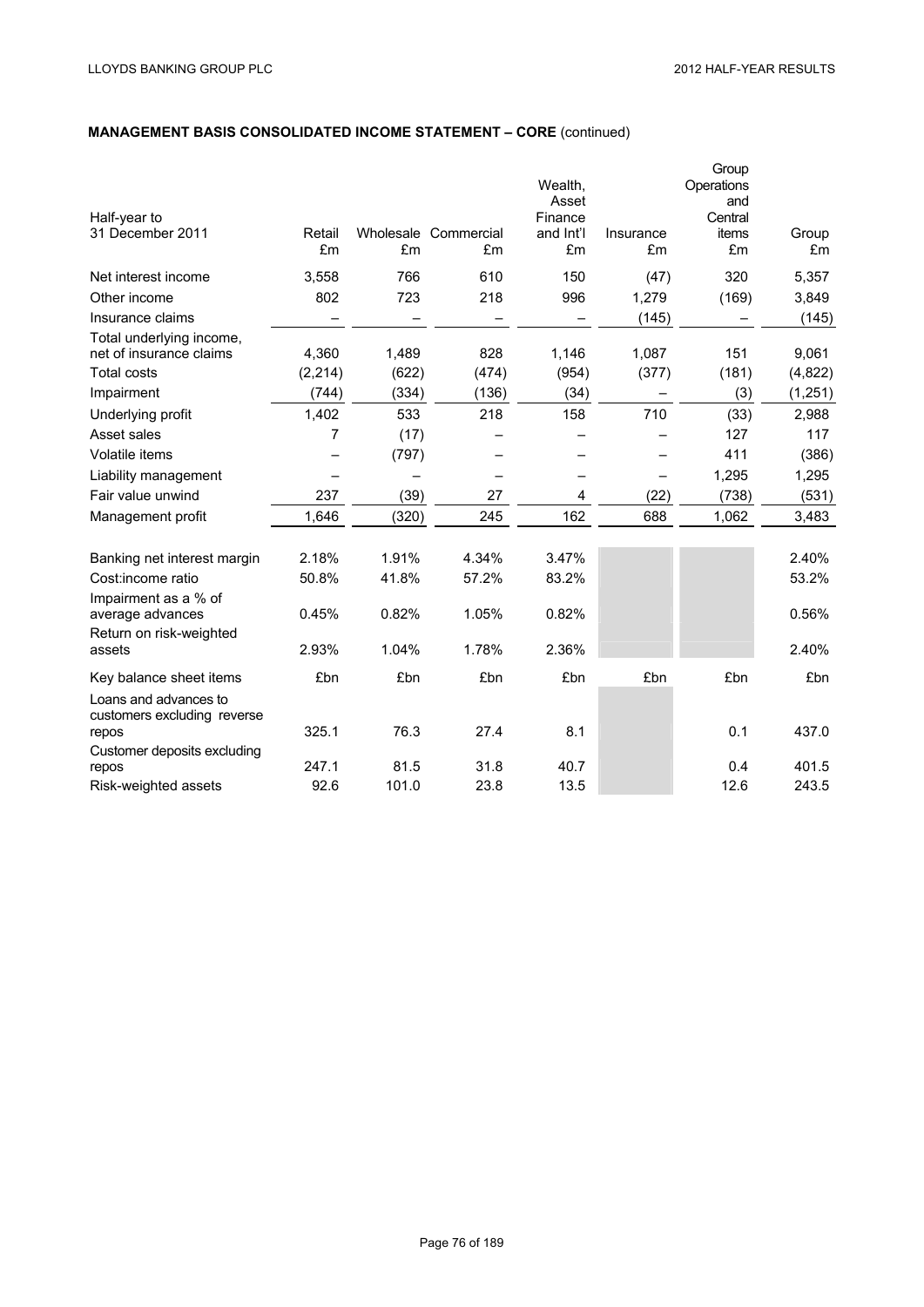## **NON-CORE BUSINESS**

| Non-core                                             | Half-year<br>to 30 June<br>2012<br>£ million | Half-year<br>to 30 June<br>2011<br>£ million | <b>Change</b><br>since<br>30 June<br>2011<br>℅ | Half-year<br>to 31 Dec<br>2011<br>£ million |
|------------------------------------------------------|----------------------------------------------|----------------------------------------------|------------------------------------------------|---------------------------------------------|
| Net interest income                                  | 267                                          | 819                                          | (67)                                           | 498                                         |
| Other income                                         | 377                                          | 580                                          | (35)                                           | 384                                         |
| Insurance claims                                     |                                              |                                              |                                                |                                             |
| Total underlying income, net of insurance claims     | 644                                          | 1,399                                        | (54)                                           | 882                                         |
| Total costs                                          | (378)                                        | (472)                                        | 20                                             | (467)                                       |
| Impairment                                           | (2, 179)                                     | (3,786)                                      | 42                                             | (3, 114)                                    |
| <b>Underlying loss</b>                               | (1, 913)                                     | (2,859)                                      | (33)                                           | (2,699)                                     |
| Effects of asset sales, volatile items and liability |                                              |                                              |                                                |                                             |
| management                                           | (56)                                         | (19)                                         |                                                | 79                                          |
| Fair value unwind                                    | 419                                          | 1,116                                        | (62)                                           | 718                                         |
| <b>Management loss</b>                               | (1, 550)                                     | (1,762)                                      | (12)                                           | (1,902)                                     |
| Banking net interest margin                          | 0.60%                                        | 1.20%                                        |                                                | 0.81%                                       |
| Impairment as a % of average advances                | 3.33%                                        | 4.87%                                        |                                                | 4.32%                                       |

|                                               | As at   | As at  |               |
|-----------------------------------------------|---------|--------|---------------|
|                                               | 30 June | 31 Dec |               |
| Key balance sheet items                       | 2012    | 2011   | <b>Change</b> |
|                                               | £bn     | £bn    | %             |
| Loans and advances to customers               | 100.1   | 111.8  | (10)          |
| Loans and advances to banks                   | 0.5     | 0.6    | (17)          |
| Debt securities held as loans and receivables | 6.2     | 12.3   | (50)          |
| Available-for-sale financial assets           | 5.1     | 9.5    | (46)          |
| Other                                         | 5.6     | 6.5    | (14)          |
| Total non-core assets                         | 117.5   | 140.7  | (16)          |
| Risk-weighted assets                          | 93.4    | 108.8  | (14)          |
| Customer deposits excluding repos             | 3.2     | 4.4    | (27)          |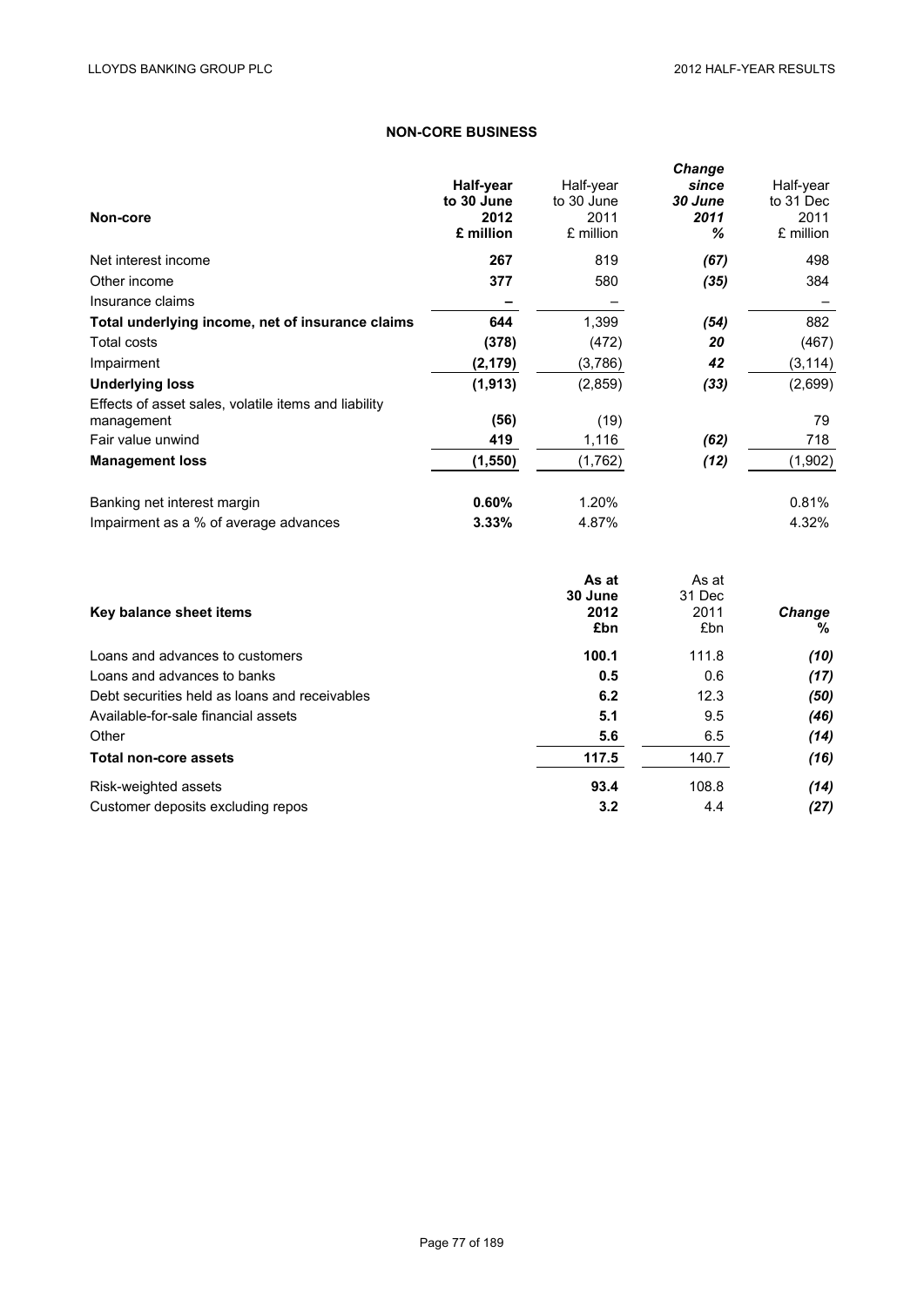## **MANAGEMENT BASIS CONSOLIDATED INCOME STATEMENT – NON-CORE**

|                                                               |              |       |                                   |                 |                        | Group             |             |
|---------------------------------------------------------------|--------------|-------|-----------------------------------|-----------------|------------------------|-------------------|-------------|
|                                                               |              |       |                                   | Wealth,         |                        | <b>Operations</b> |             |
|                                                               |              |       |                                   | <b>Asset</b>    |                        | and               |             |
|                                                               |              |       |                                   | <b>Finance</b>  |                        | <b>Central</b>    |             |
| Half-year to 30 June 2012                                     | Retail<br>£m | £m    | <b>Wholesale Commercial</b><br>£m | and Int'l<br>£m | <b>Insurance</b><br>£m | items<br>£m       | Group<br>£m |
|                                                               |              |       |                                   |                 |                        |                   |             |
| Net interest income                                           | 26           | (56)  | 5                                 | 288             | 4                      |                   | 267         |
| Other income                                                  | 9            | 270   |                                   | 68              | 30                     |                   | 377         |
| Insurance claims                                              |              |       |                                   |                 |                        |                   |             |
| Total underlying income,<br>net of insurance claims           | 35           | 214   | 5                                 | 356             | 34                     |                   | 644         |
| <b>Total costs</b>                                            | (3)          | (90)  | (3)                               | (263)           | (19)                   |                   | (378)       |
| Impairment                                                    | (23)         | (882) | 7                                 | (1, 281)        | -                      |                   | (2, 179)    |
| <b>Underlying profit (loss)</b>                               | 9            | (758) | 9                                 | (1, 188)        | 15                     |                   | (1, 913)    |
| Asset sales <sup>1</sup>                                      |              | (42)  |                                   | (14)            |                        |                   | (56)        |
| Volatile items                                                |              |       |                                   |                 |                        |                   |             |
| Liability management                                          |              |       |                                   |                 |                        |                   |             |
| Fair value unwind <sup>1</sup>                                | 33           | 407   |                                   | (21)            |                        |                   | 419         |
| <b>Management profit (loss)</b>                               | 42           | (393) | 9                                 | (1, 223)        | 15                     |                   | (1, 550)    |
| Banking net interest margin<br>Impairment as a % of           | 0.19%        | 0.29% | 0.77%                             | 1.08%           |                        |                   | 0.60%       |
| average advances                                              | 0.17%        | 3.56% | $(1.15)\%$                        | 4.91%           |                        |                   | 3.33%       |
| Key balance sheet items                                       | £bn          | £bn   | £bn                               | £bn             | £bn                    | £bn               | £bn         |
| Loans and advances to<br>customers excluding reverse<br>repos | 26.9         | 35.5  | 1.2                               | 36.5            |                        |                   | 100.1       |
| Customer deposits excluding                                   |              |       |                                   |                 |                        |                   |             |
| repos                                                         |              | 2.2   | 0.3                               | 0.7             |                        |                   | 3.2         |
| Total non-core assets                                         | 26.9         | 50.7  | 1.2                               | 38.1            | 0.6                    |                   | 117.5       |
| Risk-weighted assets                                          | 9.8          | 43.4  | 1.2                               | 39.0            |                        |                   | 93.4        |

 $1$  During the first half of the 2012, the Group has changed the presentation of the fair value unwind to include those amounts related to asset sales within that line item. Comparative figures have been restated accordingly.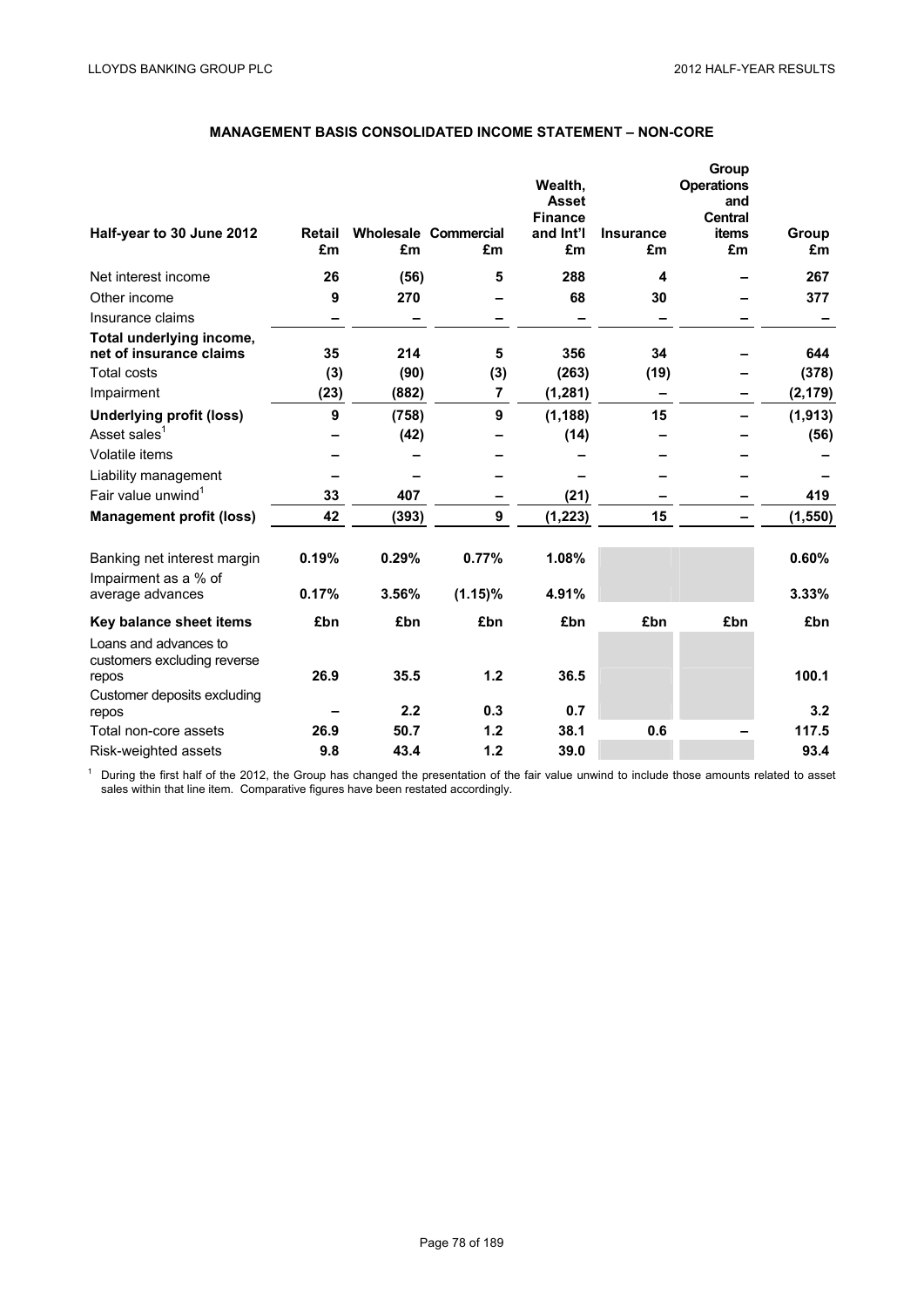# **MANAGEMENT BASIS CONSOLIDATED INCOME STATEMENT – NON-CORE** (continued)

|                                                               |              |                 |                  | Wealth,<br>Asset<br>Finance |                 | Group<br>Operations<br>and<br>Central |             |
|---------------------------------------------------------------|--------------|-----------------|------------------|-----------------------------|-----------------|---------------------------------------|-------------|
| Half-year to 30 June 2011                                     | Retail<br>£m | Wholesale<br>£m | Commercial<br>£m | and Int'l<br>£m             | Insurance<br>£m | items<br>£m                           | Group<br>£m |
| Net interest income                                           | 182          | 134             | 15               | 483                         | 5               |                                       | 819         |
| Other income                                                  | 10           | 315             | 1                | 217                         | 37              |                                       | 580         |
| Insurance claims                                              |              |                 |                  |                             |                 |                                       |             |
| Total underlying income,                                      |              |                 |                  |                             |                 |                                       |             |
| net of insurance claims                                       | 192          | 449             | 16               | 700                         | 42              |                                       | 1,399       |
| <b>Total costs</b>                                            | (3)          | (111)           | (3)              | (335)                       | (20)            |                                       | (472)       |
| Impairment                                                    | (121)        | (1,035)         | -                | (2,630)                     |                 |                                       | (3,786)     |
| Underlying profit (loss)                                      | 68           | (697)           | 13               | (2, 265)                    | 22              |                                       | (2,859)     |
| Asset sales <sup>1</sup>                                      |              | 2               |                  | (21)                        |                 |                                       | (19)        |
| Volatile items                                                |              |                 |                  |                             |                 |                                       |             |
| Liability management                                          |              |                 |                  |                             |                 |                                       |             |
| Fair value unwind <sup>1</sup>                                | 124          | 892             |                  | 100                         |                 |                                       | 1,116       |
| Management profit (loss)                                      | 192          | 197             | 13               | (2, 186)                    | 22              |                                       | (1,762)     |
| Banking net interest margin<br>Impairment as a % of           | 1.19%        | 0.92%           | 2.01%            | 1.41%                       |                 |                                       | 1.20%       |
| average advances                                              | 0.81%        | 3.49%           | 0.00%            | 8.11%                       |                 |                                       | 4.87%       |
| Key balance sheet items                                       | £bn          | £bn             | £bn              | £bn                         | £bn             | £bn                                   | £bn         |
| Loans and advances to<br>customers excluding reverse<br>repos | 28.9         | 43.9            | 1.7              | 50.3                        |                 |                                       | 124.8       |
| Customer deposits excluding                                   |              | 2.9             | 0.3              |                             |                 |                                       | 4.5         |
| repos<br>Total non-core assets                                | 28.9         | 76.6            | 1.7              | 1.3<br>52.3                 | 0.8             | 2.1                                   | 162.4       |
|                                                               |              |                 |                  |                             |                 |                                       |             |
| Risk-weighted assets                                          | 11.6         | 61.4            | 1.8              | 53.9                        |                 |                                       | 128.7       |

 $1$  During the first half of the 2012, the Group has changed the presentation of the fair value unwind to include those amounts related to asset sales within that line item. Comparative figures have been restated accordingly.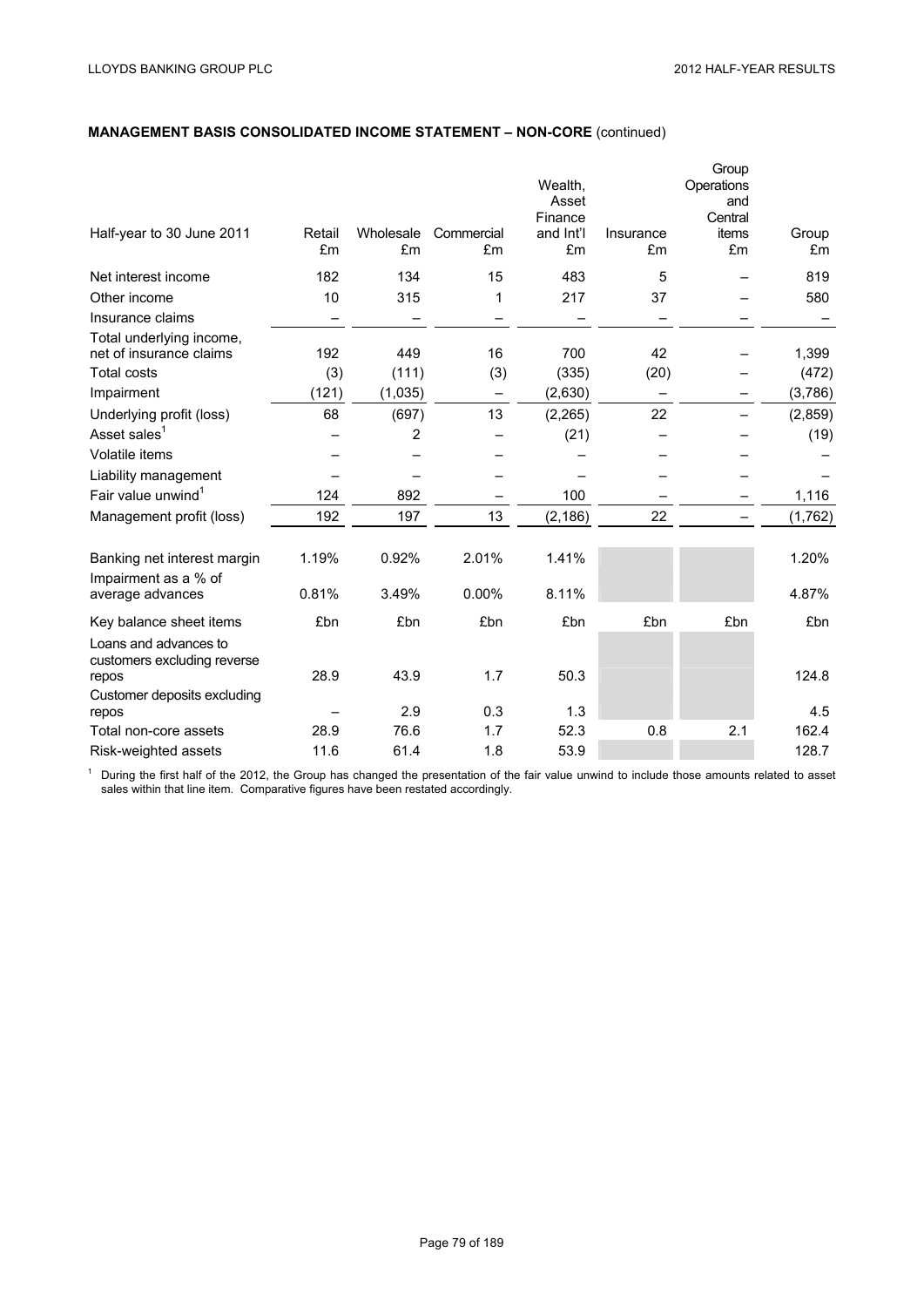# **MANAGEMENT BASIS CONSOLIDATED INCOME STATEMENT – NON-CORE** (continued)

| Half-year to                                                  |        |           |            | Wealth,<br>Asset<br>Finance |           | Group<br>Operations<br>and<br>Central |          |
|---------------------------------------------------------------|--------|-----------|------------|-----------------------------|-----------|---------------------------------------|----------|
| 31 December 2011                                              | Retail | Wholesale | Commercial | and Int'l                   | Insurance | items                                 | Group    |
|                                                               | £m     | £m        | £m         | £m                          | £m        | £m                                    | £m       |
| Net interest income                                           | 69     | 25        | 7          | 392                         | 5         |                                       | 498      |
| Other income                                                  | 12     | 176       |            | 107                         | 89        |                                       | 384      |
| Insurance claims                                              |        |           |            |                             |           |                                       |          |
| Total underlying income,<br>net of insurance claims           | 81     | 201       | 7          | 499                         | 94        |                                       | 882      |
| <b>Total costs</b>                                            | (3)    | (96)      | (3)        | (290)                       | (20)      | (55)                                  | (467)    |
| Impairment                                                    | (53)   | (925)     | (7)        | (2, 129)                    | -         |                                       | (3, 114) |
| Underlying profit (loss)                                      | 25     | (820)     | (3)        | (1,920)                     | 74        | (55)                                  | (2,699)  |
| Asset sales <sup>1</sup>                                      |        | 79        |            |                             |           |                                       | 79       |
| Volatile items                                                |        |           |            |                             |           |                                       |          |
| Liability management                                          |        |           |            |                             |           |                                       |          |
| Fair value unwind <sup>1</sup>                                | 58     | 574       |            | 86                          |           |                                       | 718      |
| Management profit (loss)                                      | 83     | (167)     | (3)        | (1, 834)                    | 74        | (55)                                  | (1,902)  |
| Banking net interest margin<br>Impairment as a % of           | 0.46%  | 0.51%     | 0.80%      | 1.24%                       |           |                                       | 0.81%    |
| average advances                                              | 0.36%  | 3.51%     | 0.92%      | 7.03%                       |           |                                       | 4.32%    |
| Key balance sheet items                                       | £bn    | £bn       | £bn        | £bn                         | £bn       | £bn                                   | £bn      |
| Loans and advances to<br>customers excluding reverse<br>repos | 27.7   | 40.6      | 1.4        | 42.1                        |           |                                       | 111.8    |
| Customer deposits excluding                                   |        | 2.8       | 0.3        | 1.3                         |           |                                       | 4.4      |
| repos<br>Total non-core assets                                | 27.7   | 66.8      | 1.4        | 44.2                        | 0.6       |                                       | 140.7    |
| Risk-weighted assets                                          | 10.6   | 53.4      | 1.6        | 43.2                        |           |                                       | 108.8    |
|                                                               |        |           |            |                             |           |                                       |          |

 $1$  During the first half of the 2012, the Group has changed the presentation of the fair value unwind to include those amounts related to asset sales within that line item. Comparative figures have been restated accordingly.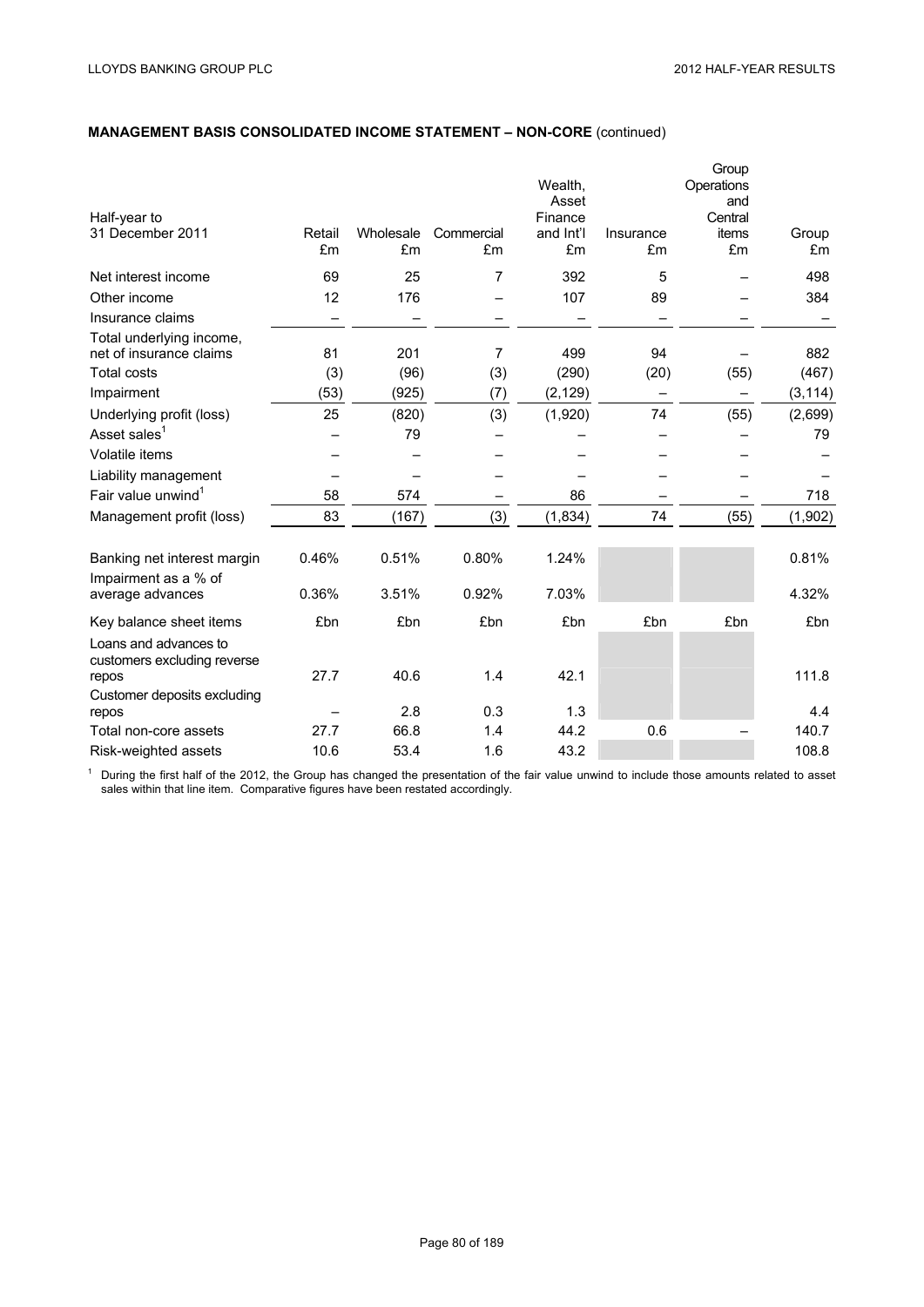## **QUARTERLY MANAGEMENT BASIS INFORMATION – GROUP**

|                                                  | Quarter   | Quarter   |
|--------------------------------------------------|-----------|-----------|
|                                                  | ended     | ended     |
|                                                  | 30 June   | 31 March  |
| Group                                            | 2012      | 2012      |
|                                                  | £ million | £ million |
| Net interest income                              | 2,582     | 2,633     |
| Other income                                     | 2,061     | 2,203     |
| Insurance claims                                 | (125)     | (108)     |
| Total underlying income, net of insurance claims | 4,518     | 4,728     |
| Total costs                                      | (2, 461)  | (2, 564)  |
| Impairment                                       | (1,500)   | (1,657)   |
| <b>Underlying profit</b>                         | 557       | 507       |
| Asset sales                                      | 463       | 122       |
| Volatile items                                   | (610)     | (199)     |
| Liability management                             |           | 168       |
| Fair value unwind                                | 127       | 30        |
| <b>Management profit</b>                         | 537       | 628       |
| Banking net interest margin                      | 1.91%     | 1.95%     |
| Cost:income ratio                                | 54.5%     | 54.2%     |
| Impairment as a % of average advances            | 1.05%     | 1.14%     |
| Return on risk-weighted assets                   | 0.66%     | 0.58%     |

|                                                  | Quarter   | Quarter   | Quarter   | Quarter   |
|--------------------------------------------------|-----------|-----------|-----------|-----------|
|                                                  | ended     | ended     | ended     | ended     |
|                                                  | 31 Dec    | 30 Sept   | 30 June   | 31 March  |
| Group                                            | 2011      | 2011      | 2011      | 2011      |
|                                                  | £ million | £ million | £ million | £ million |
| Net interest income                              | 2,803     | 3,052     | 3,057     | 3,298     |
| Other income                                     | 2,246     | 1,987     | 2,554     | 2,392     |
| Insurance claims                                 | (58)      | (87)      | (84)      | (114)     |
| Total underlying income, net of insurance claims | 4,991     | 4,952     | 5,527     | 5,576     |
| Total costs                                      | (2,712)   | (2,577)   | (2,581)   | (2,751)   |
| Impairment                                       | (2, 409)  | (1,956)   | (2,814)   | (2,608)   |
| Underlying profit (loss)                         | (130)     | 419       | 132       | 217       |
| Asset sales                                      | 208       | (12)      | 9         | 79        |
| Volatile items                                   | (528)     | 142       | 91        | (443)     |
| Liability management                             | 1,295     |           |           |           |
| Fair value unwind                                | 92        | 95        | 588       | 431       |
| Management profit (loss)                         | 937       | 644       | 820       | 284       |
| Banking net interest margin                      | 1.97%     | 2.05%     | 2.09%     | 2.16%     |
| Cost:income ratio                                | 54.3%     | 52.0%     | 46.7%     | 49.3%     |
| Impairment as a % of average advances            | 1.63%     | 1.30%     | 1.84%     | 1.70%     |
| Return on risk-weighted assets                   | (0.14)%   | 0.44%     | 0.14%     | 0.22%     |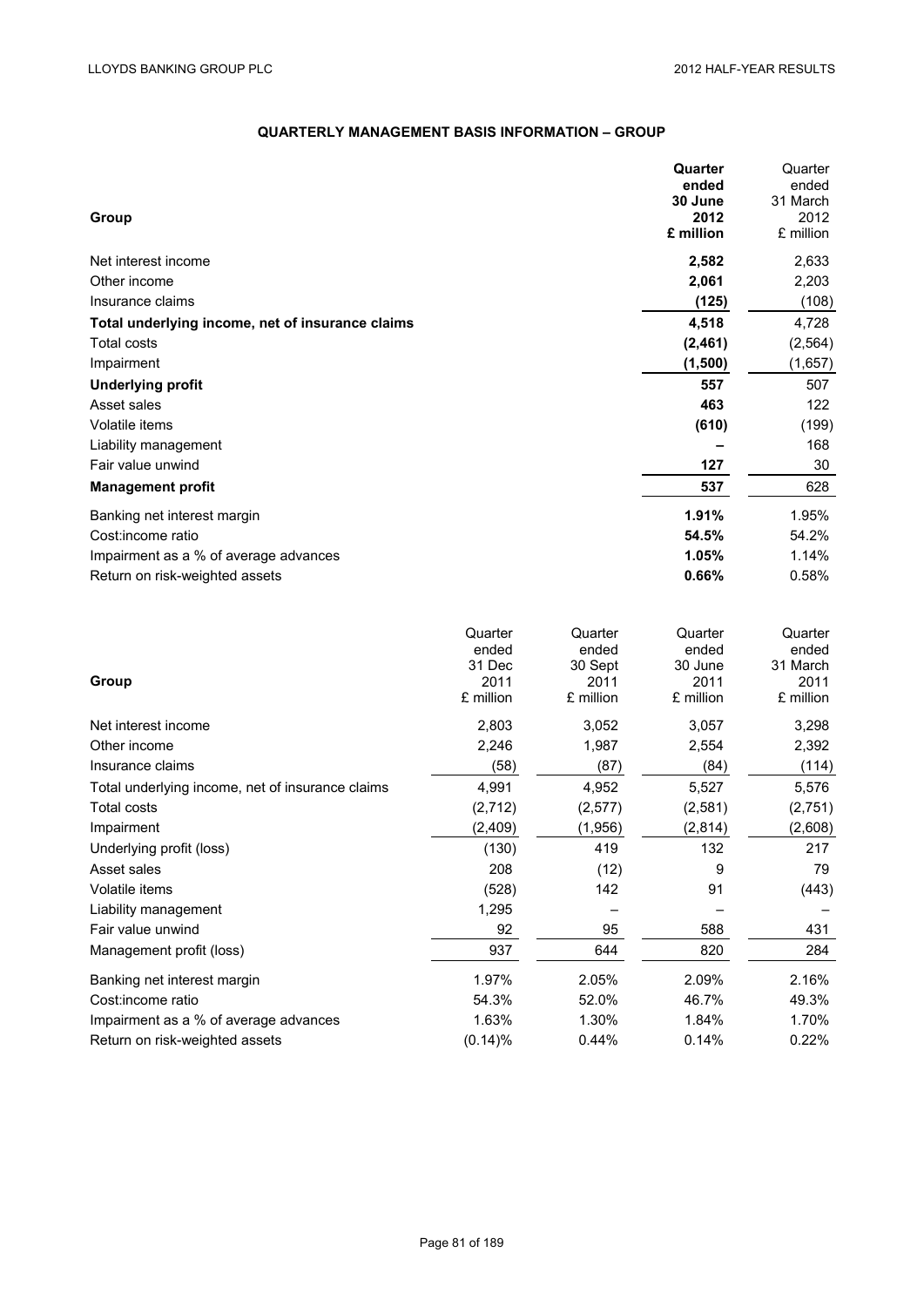## **QUARTERLY MANAGEMENT BASIS INFORMATION – CORE BUSINESS**

|                                                  | Quarter   | Quarter   |
|--------------------------------------------------|-----------|-----------|
|                                                  | ended     | ended     |
|                                                  | 30 June   | 31 March  |
| Core                                             | 2012      | 2012      |
|                                                  | £ million | £ million |
| Net interest income                              | 2,487     | 2,461     |
| Other income                                     | 1,888     | 1,999     |
| Insurance claims                                 | (125)     | (108)     |
| Total underlying income, net of insurance claims | 4,250     | 4,352     |
| Total costs                                      | (2, 304)  | (2, 343)  |
| Impairment                                       | (566)     | (412)     |
| <b>Underlying profit</b>                         | 1,380     | 1,597     |
| Asset sales                                      | 445       | 196       |
| Volatile items                                   | (610)     | (199)     |
| Liability management                             |           | 168       |
| Fair value unwind                                | (78)      | (184)     |
| <b>Management profit</b>                         | 1,137     | 1,578     |
| Banking net interest margin                      | 2.32%     | 2.32%     |
| Cost:income ratio                                | 54.2%     | 53.8%     |
| Impairment as a % of average advances            | 0.52%     | 0.36%     |
| Return on risk-weighted assets                   | 2.31%     | 2.65%     |

|                                                  | Quarter   | Quarter   | Quarter   | Quarter   |
|--------------------------------------------------|-----------|-----------|-----------|-----------|
|                                                  | ended     | ended     | ended     | ended     |
|                                                  | 31 Dec    | 30 Sept   | 30 June   | 31 March  |
| Core                                             | 2011      | 2011      | 2011      | 2011      |
|                                                  | £ million | £ million | £ million | £ million |
| Net interest income                              | 2,596     | 2,761     | 2,682     | 2,854     |
| Other income                                     | 2,000     | 1,849     | 2,235     | 2,131     |
| Insurance claims                                 | (58)      | (87)      | (84)      | (114)     |
| Total underlying income, net of insurance claims | 4,538     | 4,523     | 4,833     | 4,871     |
| Total costs                                      | (2, 456)  | (2,366)   | (2, 341)  | (2, 519)  |
| Impairment                                       | (640)     | (611)     | (907)     | (729)     |
| Underlying profit                                | 1,442     | 1,546     | 1,585     | 1,623     |
| Asset sales                                      | 111       | 6         | 48        | 59        |
| Volatile items                                   | (528)     | 142       | 91        | (443)     |
| Liability management                             | 1,295     |           |           |           |
| Fair value unwind                                | (346)     | (185)     | (64)      | (33)      |
| Management profit                                | 1,974     | 1,509     | 1,660     | 1,206     |
| Banking net interest margin                      | 2.34%     | 2.47%     | 2.39%     | 2.47%     |
| Cost: income ratio                               | 54.1%     | 52.3%     | 48.4%     | 51.7%     |
| Impairment as a % of average advances            | 0.56%     | 0.55%     | 0.80%     | 0.64%     |
| Return on risk-weighted assets                   | 2.32%     | 2.43%     | 2.48%     | 2.53%     |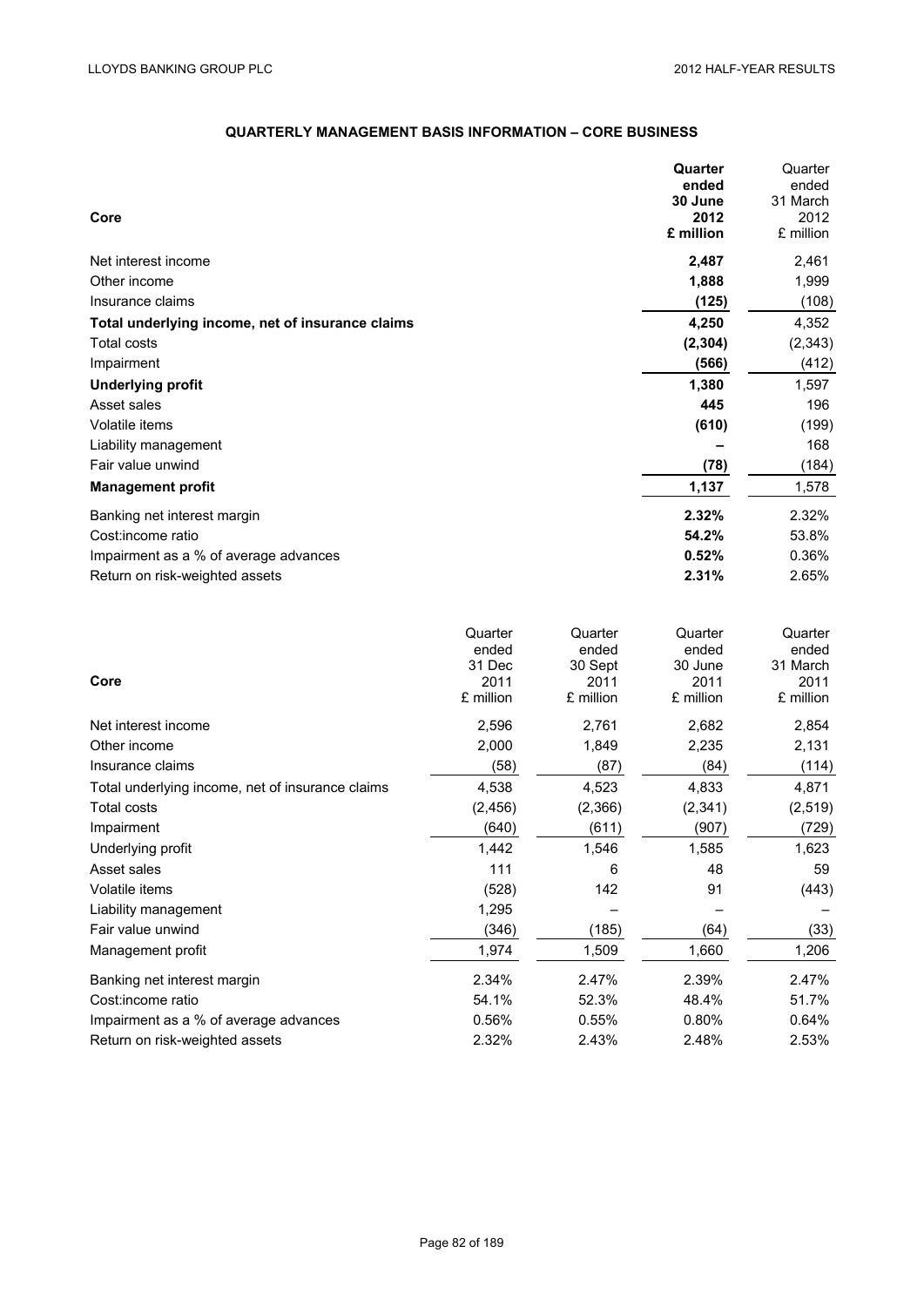## **QUARTERLY MANAGEMENT BASIS INFORMATION – NON-CORE BUSINESS**

| Non-core                                         |         |         | Quarter<br>ended<br>30 June<br>2012<br>£ million | Quarter<br>ended<br>31 March<br>2012<br>£ million |
|--------------------------------------------------|---------|---------|--------------------------------------------------|---------------------------------------------------|
| Net interest income                              |         |         | 95                                               | 172                                               |
| Other income                                     |         |         | 173                                              | 204                                               |
| Insurance claims                                 |         |         |                                                  |                                                   |
| Total underlying income, net of insurance claims |         |         | 268                                              | 376                                               |
| Total costs                                      |         |         | (157)                                            | (221)                                             |
| Impairment                                       |         |         | (934)                                            | (1, 245)                                          |
| <b>Underlying loss</b>                           |         |         | (823)                                            | (1,090)                                           |
| Asset sales                                      |         |         | 18                                               | (74)                                              |
| Volatile items                                   |         |         |                                                  |                                                   |
| Liability management                             |         |         |                                                  |                                                   |
| Fair value unwind                                |         |         | 205                                              | 214                                               |
| <b>Management loss</b>                           |         |         | (600)                                            | (950)                                             |
| Banking net interest margin                      |         |         | 0.50%                                            | 0.70%                                             |
| Impairment as a % of average advances            |         |         | 2.88%                                            | 3.71%                                             |
|                                                  | Quarter | Quarter | Quarter                                          | Quarter                                           |

|                                                  | ended     | ended     | ended     | ended     |
|--------------------------------------------------|-----------|-----------|-----------|-----------|
|                                                  | 31 Dec    | 30 Sept   | 30 June   | 31 March  |
| Non-core                                         | 2011      | 2011      | 2011      | 2011      |
|                                                  | £ million | £ million | £ million | £ million |
| Net interest income                              | 207       | 291       | 375       | 444       |
| Other income                                     | 246       | 138       | 319       | 261       |
| Insurance claims                                 |           |           |           |           |
| Total underlying income, net of insurance claims | 453       | 429       | 694       | 705       |
| Total costs                                      | (256)     | (211)     | (240)     | (232)     |
| Impairment                                       | (1,769)   | (1, 345)  | (1,907)   | (1,879)   |
| Underlying loss                                  | (1, 572)  | (1, 127)  | (1, 453)  | (1,406)   |
| Asset sales                                      | 97        | (18)      | (39)      | 20        |
| Volatile items                                   |           |           |           |           |
| Liability management                             |           |           |           |           |
| Fair value unwind                                | 438       | 280       | 652       | 464       |
| Management loss                                  | (1,037)   | (865)     | (840)     | (922)     |
| Banking net interest margin                      | 0.75%     | 0.87%     | 1.16%     | 1.24%     |
| Impairment as a % of average advances            | 5.01%     | 3.64%     | 4.93%     | 4.82%     |
|                                                  |           |           |           |           |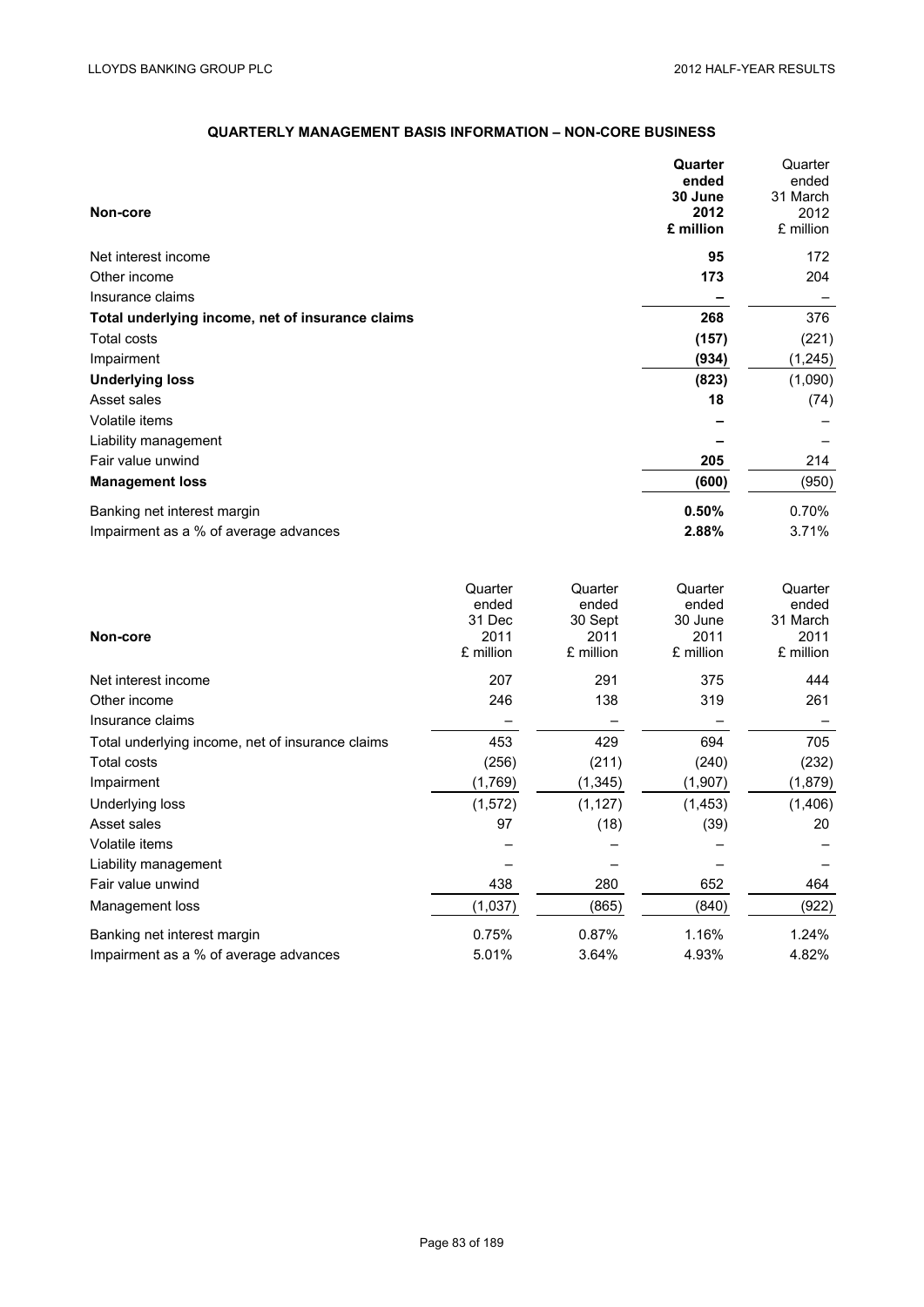### **ADDITIONAL INFORMATION ON A MANAGEMENT BASIS**

#### **1. Basis of preparation of management basis information**

Comparisons of results on a statutory basis are of limited benefit due to a number of factors. In order to provide more meaningful and relevant comparatives, the results of the Group and divisions are presented on a management basis. The key principles adopted in the preparation of the management basis of reporting are described below.

- In order to reflect the impact of the acquisition of HBOS, the following adjustments have been made:
	- the amortisation of purchased intangible assets has been excluded; and
	- the unwind of acquisition-related fair value adjustments is shown on one line in the management basis income statement, other than unwind related to asset sales which is included within the effects of asset sales, volatile items and liability management.
- In order to better present the business performance the effects of liability management, volatile items and asset sales are shown on separate lines in the management basis consolidated income statement and 'underlying profit' is profit before taking into account these items and fair value unwind. Comparatives have been restated accordingly.
- The following items, not related to acquisition accounting, have also been excluded from management profit:
	- volatility arising in insurance businesses;
	- Integration and Simplification costs;
	- EC mandated retail business disposal costs;
	- the payment protection insurance provision;
	- insurance gross up;
	- certain past service pensions credits in respect of the Group's defined benefit pension schemes; and
	- the provision in relation to German insurance business litigation.

Following an increase in activity in the first half of 2012, sales of centrally held government bonds are now included in asset sales; comparatives have been restated accordingly.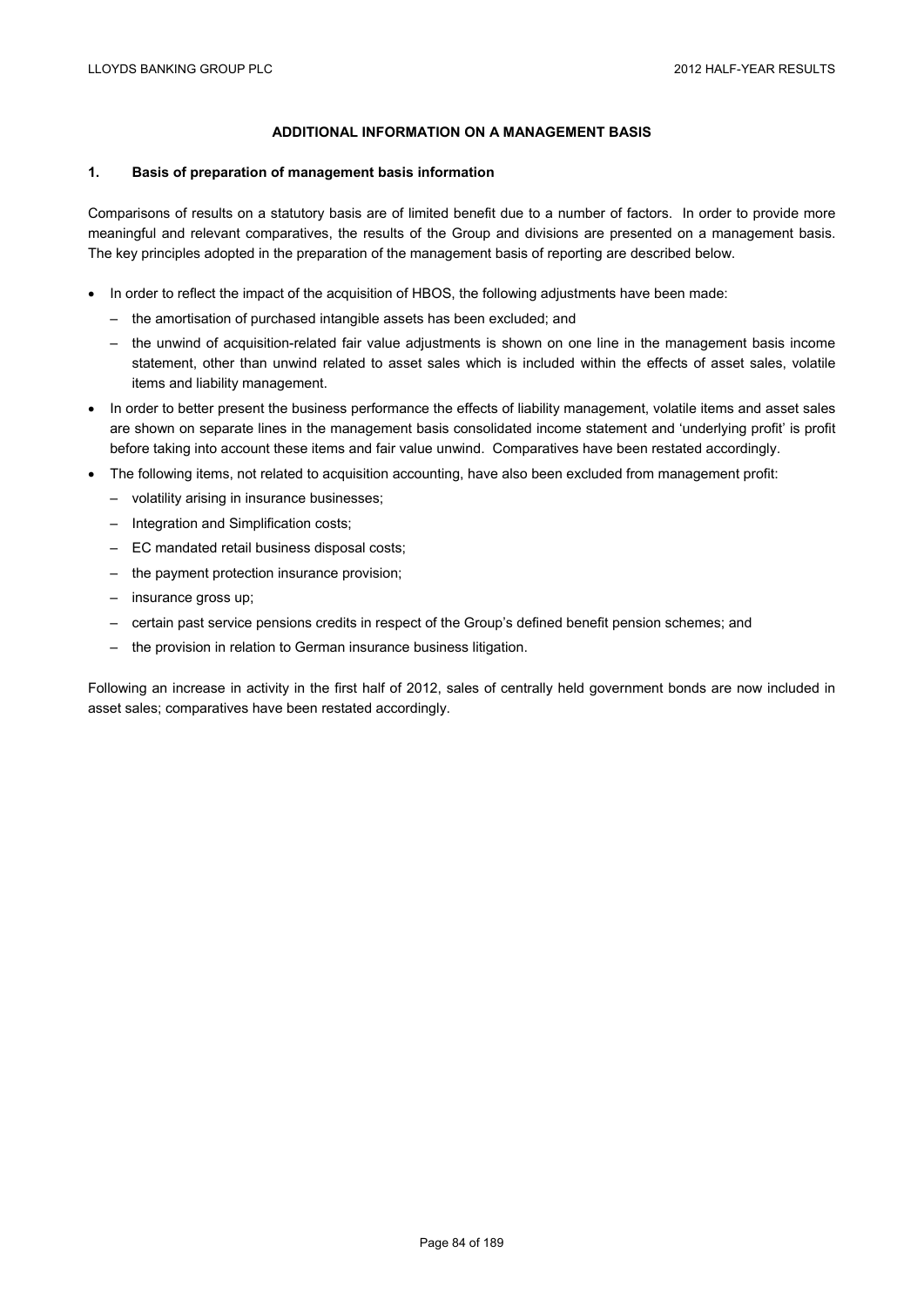## **1. Basis of preparation of management basis information** (continued)

The tables below set out a reconciliation from the published statutory results to the management basis results:

|                                           | <b>Removal of:</b>       |                                          |                                 |                                    |                              |                                   |                     |
|-------------------------------------------|--------------------------|------------------------------------------|---------------------------------|------------------------------------|------------------------------|-----------------------------------|---------------------|
|                                           | <b>Banking</b>           | <b>Lloyds Acquisition</b><br>related and | <b>Volatility</b><br>arising in |                                    | <b>Payment</b><br>protection |                                   | Manage-             |
| Half-year to<br>30 June 2012              | Group<br>statutory<br>£m | other<br>items <sup>1</sup><br>£m        | insurance<br>businesses<br>£m   | <b>Insurance</b><br>gross up<br>£m | insurance<br>provision<br>£m | <b>Fair value</b><br>unwind<br>£m | ment<br>basis<br>£m |
|                                           |                          |                                          |                                 | 327                                |                              |                                   |                     |
| Net interest income                       | 4,658                    | (80)                                     | (2)                             |                                    |                              | 312                               | 5,215               |
| Other income                              | 11,595                   | 136                                      | 26                              | (7, 468)                           |                              | (25)                              | 4,264               |
| Insurance claims                          | (7, 288)                 |                                          |                                 | 7,055                              |                              |                                   | (233)               |
| <b>Total underlying</b><br>income, net of |                          |                                          |                                 |                                    |                              |                                   |                     |
| insurance claims                          | 8,965                    | 56                                       | 24                              | (86)                               |                              | 287                               | 9,246               |
| Operating expenses <sup>2</sup>           | (6, 676)                 | 505                                      |                                 | 86                                 | 1,075                        | (15)                              | (5,025)             |
| Impairment                                | (2,728)                  |                                          |                                 |                                    |                              | (429)                             | (3, 157)            |
| Underlying profit (loss)                  | (439)                    | 561                                      | 24                              |                                    | 1,075                        | (157)                             | 1,064               |
| Asset sales                               |                          | 585                                      |                                 |                                    |                              |                                   | 585                 |
| Volatile items                            |                          | (809)                                    |                                 |                                    |                              |                                   | (809)               |
| Liability management                      |                          | 168                                      |                                 |                                    |                              |                                   | 168                 |
| Fair value unwind                         |                          |                                          |                                 |                                    |                              | 157                               | 157                 |
| (Loss) profit                             | (439)                    | 505                                      | 24                              |                                    | 1,075                        |                                   | 1,165               |

<sup>1</sup> Comprises the effects of asset sales (gain of £585 million), volatile items (loss of £809 million), liability management (gain of £168 million), Simplification costs related to severance, IT and business costs of implementation (£274 million), EC mandated retail business disposal costs (£239 million) and the amortisation of purchased intangibles (£242 million) and the past service pensions credit (£250 million).

<sup>2</sup> Under the management basis, this is described as total costs.

Page 85 of 189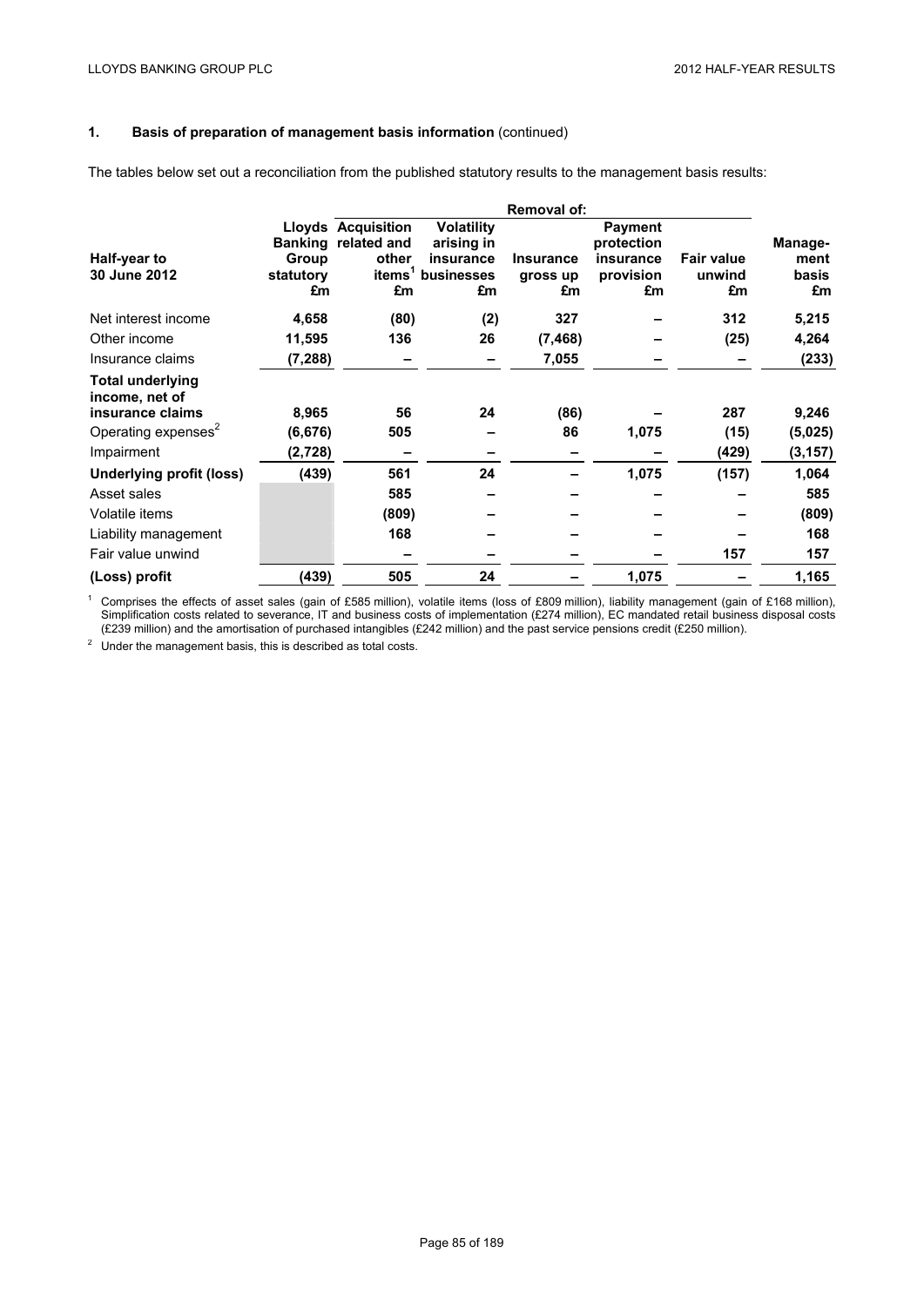## **1. Basis of preparation of management basis information** (continued)

|                                 |                |                          |            | Removal of: |            |            |          |
|---------------------------------|----------------|--------------------------|------------|-------------|------------|------------|----------|
|                                 | Lloyds         |                          | Volatility |             |            |            |          |
|                                 | <b>Banking</b> | Acquisition              | arising in |             | Payment    |            | Manage-  |
| Half-year to                    | Group          | related and              | insurance  | Insurance   | protection | Fair value | ment     |
| 30 June 2011                    | statutory      | other items <sup>1</sup> | businesses | gross up    | insurance  | unwind     | basis    |
|                                 | £m             | £m                       | £m         | £m          | £m         | £m         | £m       |
| Net interest income             | 5,989          | (23)                     | (10)       | 102         |            | 297        | 6,355    |
| Other income                    | 10,540         | 287                      | 187        | (5,644)     |            | (424)      | 4,946    |
| Insurance claims                | (5,661)        |                          |            | 5,463       |            |            | (198)    |
| Total underlying income,        |                |                          |            |             |            |            |          |
| net of insurance claims         | 10,868         | 264                      | 177        | (79)        |            | (127)      | 11,103   |
| Operating expenses <sup>2</sup> | (9,628)        | 978                      |            | 79          | 3,200      | 39         | (5, 332) |
| Impairment                      | (4,491)        |                          |            |             |            | (931)      | (5, 422) |
| Underlying (loss) profit        | (3,251)        | 1,242                    | 177        |             | 3,200      | (1,019)    | 349      |
| Asset sales                     |                | 88                       |            |             |            |            | 88       |
| Volatile items                  |                | (352)                    |            |             |            |            | (352)    |
| Liability management            |                |                          |            |             |            |            |          |
| Fair value unwind               |                |                          |            |             |            | 1,019      | 1,019    |
| (Loss) profit                   | (3, 251)       | 978                      | 177        |             | 3,200      |            | 1,104    |

<sup>1</sup> Comprises the effects of asset sales (gain of £88 million), volatile items (loss of £352 million), integration and Simplification costs related to severance, IT and business costs of implementation (£642 million), EC mandated retail business disposal costs (£47 million) and the amortisation of purchased intangibles (£289 million).

<sup>2</sup> Under the management basis, this is described as total costs.

|                                                     |                                                      |                                                              |                                                           | Removal of:                 |                                                          |                            |                                |
|-----------------------------------------------------|------------------------------------------------------|--------------------------------------------------------------|-----------------------------------------------------------|-----------------------------|----------------------------------------------------------|----------------------------|--------------------------------|
| Half-year to<br>31 December 2011                    | Lloyds<br><b>Banking</b><br>Group<br>statutory<br>£m | Acquisition<br>related and<br>other items <sup>1</sup><br>£m | Volatility<br>arising in<br>insurance<br>businesses<br>£m | Insurance<br>gross up<br>£m | Legal and<br>regulatory<br>provisions <sup>2</sup><br>£m | Fair value<br>unwind<br>£m | Manage-<br>ment<br>basis<br>£m |
| Net interest income                                 | 6,709                                                | (820)                                                        | (9)                                                       | (438)                       |                                                          | 413                        | 5,855                          |
| Other income                                        | 3,605                                                | (285)                                                        | 670                                                       | 114                         |                                                          | 129                        | 4,233                          |
| Insurance claims                                    | (380)                                                |                                                              |                                                           | 235                         |                                                          |                            | (145)                          |
| Total underlying income,<br>net of insurance claims | 9,934                                                | (1, 105)                                                     | 661                                                       | (89)                        |                                                          | 542                        | 9,943                          |
| Operating expenses <sup>3</sup>                     | (6,622)                                              | 1,036                                                        |                                                           | 89                          | 175                                                      | 33                         | (5,289)                        |
| Impairment                                          | (3,603)                                              |                                                              |                                                           |                             |                                                          | (762)                      | (4, 365)                       |
| Underlying (loss) profit                            | (291)                                                | (69)                                                         | 661                                                       |                             | 175                                                      | (187)                      | 289                            |
| Asset sales                                         |                                                      | 196                                                          |                                                           |                             |                                                          |                            | 196                            |
| Volatile items                                      |                                                      | (386)                                                        |                                                           |                             |                                                          |                            | (386)                          |
| Liability management                                |                                                      | 1,295                                                        |                                                           |                             |                                                          |                            | 1,295                          |
| Fair value unwind                                   |                                                      |                                                              |                                                           |                             |                                                          | 187                        | 187                            |
| (Loss) profit                                       | (291)                                                | 1,036                                                        | 661                                                       |                             | 175                                                      |                            | 1,581                          |

<sup>1</sup> Comprises the effects of asset sales (gain of £196 million), volatile items (loss of £386 million), liability management (gain of £1,295 million), integration and Simplification costs related to severance, IT and business costs of implementation (£640 million), EC mandated retail business disposal costs (£123 million) and the amortisation of purchased intangibles (£273 million).

<sup>2</sup> Comprises the provision in relation to German insurance business litigation (£175 million).

<sup>3</sup> Under the management basis, this is described as total costs.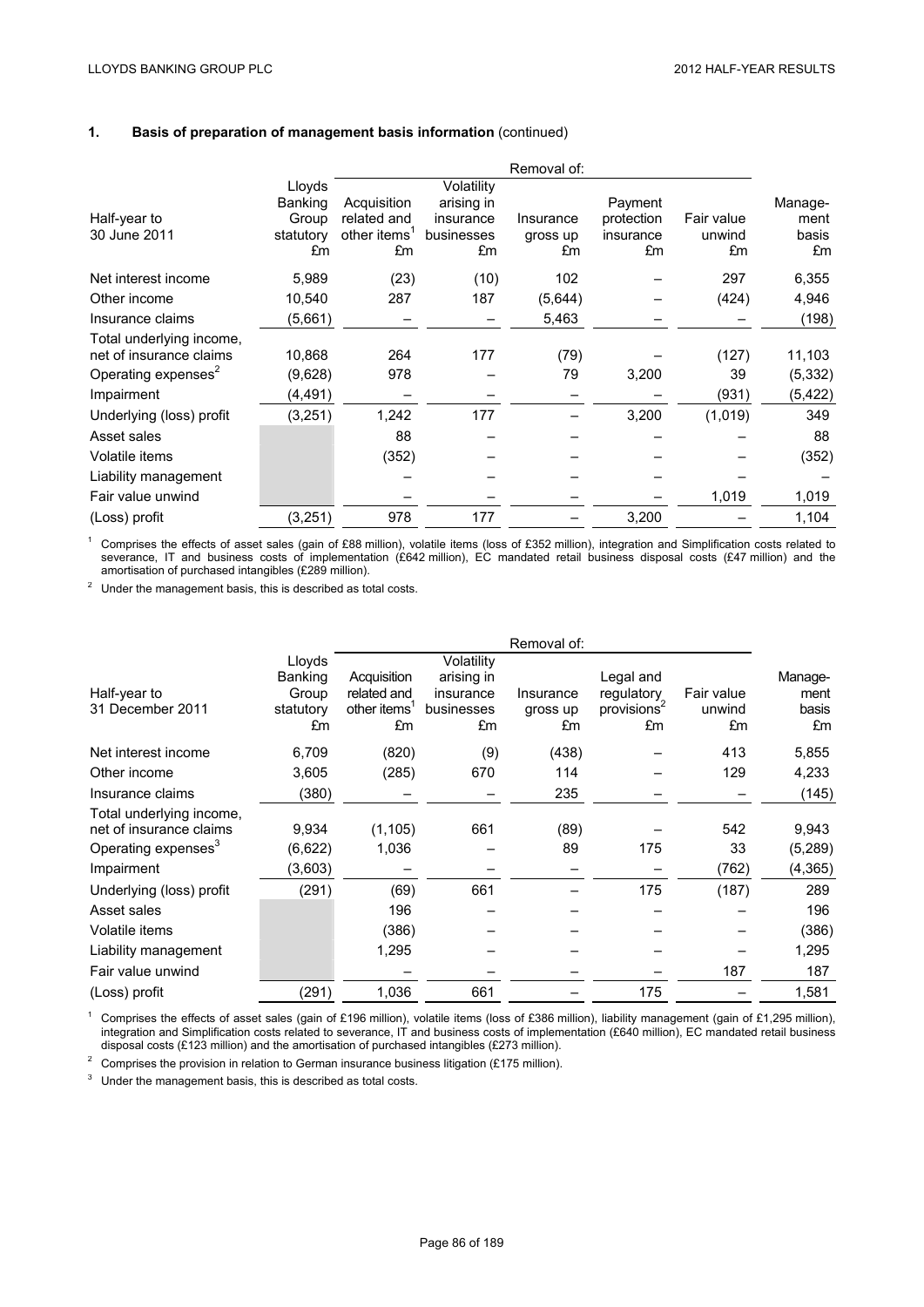### **2. Banking net interest margin**

|                                              | Half-year<br>to 30 June | Half-year<br>to 30 June | Half-year<br>to 31 Dec |
|----------------------------------------------|-------------------------|-------------------------|------------------------|
|                                              | 2012                    | 2011                    | 2011                   |
| Banking net interest margin                  |                         |                         |                        |
| Banking net interest income                  | £5,300m                 | £6,280m                 | £5,814m                |
| Average interest-earning banking assets      | £553.2bn                | £596.5bn                | £574.4bn               |
| Average interest-bearing banking liabilities | £383.3bn                | £358.8bn                | £369.1bn               |
| Banking net interest margin                  | 1.93%                   | 2.12%                   | 2.01%                  |
| Banking asset margin                         | 1.10%                   | 1.54%                   | 1.38%                  |
| Banking liability margin                     | 1.19%                   | 0.97%                   | 0.98%                  |
| Core                                         |                         |                         |                        |
| Banking net interest margin                  | 2.32%                   | 2.43%                   | 2.40%                  |
| Banking net interest income                  | £4,921m                 | £5,383m                 | £5,229m                |
| Average interest-earning banking assets      | £426.5bn                | £445.9bn                | £431.6bn               |
| Non-core                                     |                         |                         |                        |
| Banking net interest margin                  | 0.60%                   | 1.20%                   | 0.81%                  |
| Banking net interest income                  | £379m                   | £897m                   | £585m                  |
| Average interest-earning banking assets      | £126.7bn                | £150.6bn                | £142.8bn               |

Banking net interest income is analysed for asset and liability margins based on interest earned and paid on average assets and average liabilities respectively, adjusted for Funds Transfer Pricing, which prices intra-group funding and liquidity. Centrally held wholesale funding costs and related items are included in the Group banking asset margin.

Average interest-earning banking assets, which are calculated gross of related impairment allowances, and average interest-bearing banking liabilities relate solely to customer and product balances in the banking businesses on which interest is earned or paid. Funding and capital balances including debt securities in issue, subordinated debt, repos and shareholders' equity are excluded from the calculation of average interest-bearing banking liabilities. However, the cost of funding these balances allocated to the banking businesses is included in banking net interest income.

A reconciliation of banking net interest income to Group net interest income showing the items that are excluded in determining banking net interest income follows:

|                                                        | Half-year<br>to 30 June<br>2012<br>£m | Half-year<br>to 30 June<br>2011<br>£m | Half-year<br>to 31 Dec<br>2011<br>£m |
|--------------------------------------------------------|---------------------------------------|---------------------------------------|--------------------------------------|
| Banking net interest income – management basis         | 5,300                                 | 6,280                                 | 5,814                                |
| Insurance division                                     | (37)                                  | (25)                                  | (42)                                 |
| Other net interest income (including trading activity) | (48)                                  | 100                                   | 83                                   |
| Group net interest income – management basis           | 5,215                                 | 6,355                                 | 5,855                                |
| Fair value unwind                                      | (312)                                 | (297)                                 | (413)                                |
| Banking volatility and liability management gains      | 80                                    | 23                                    | 820                                  |
| Insurance gross up                                     | (327)                                 | (102)                                 | 438                                  |
| Volatility arising in insurance businesses             |                                       | 10                                    | 9                                    |
| Group net interest income - statutory                  | 4,658                                 | 5.989                                 | 6.709                                |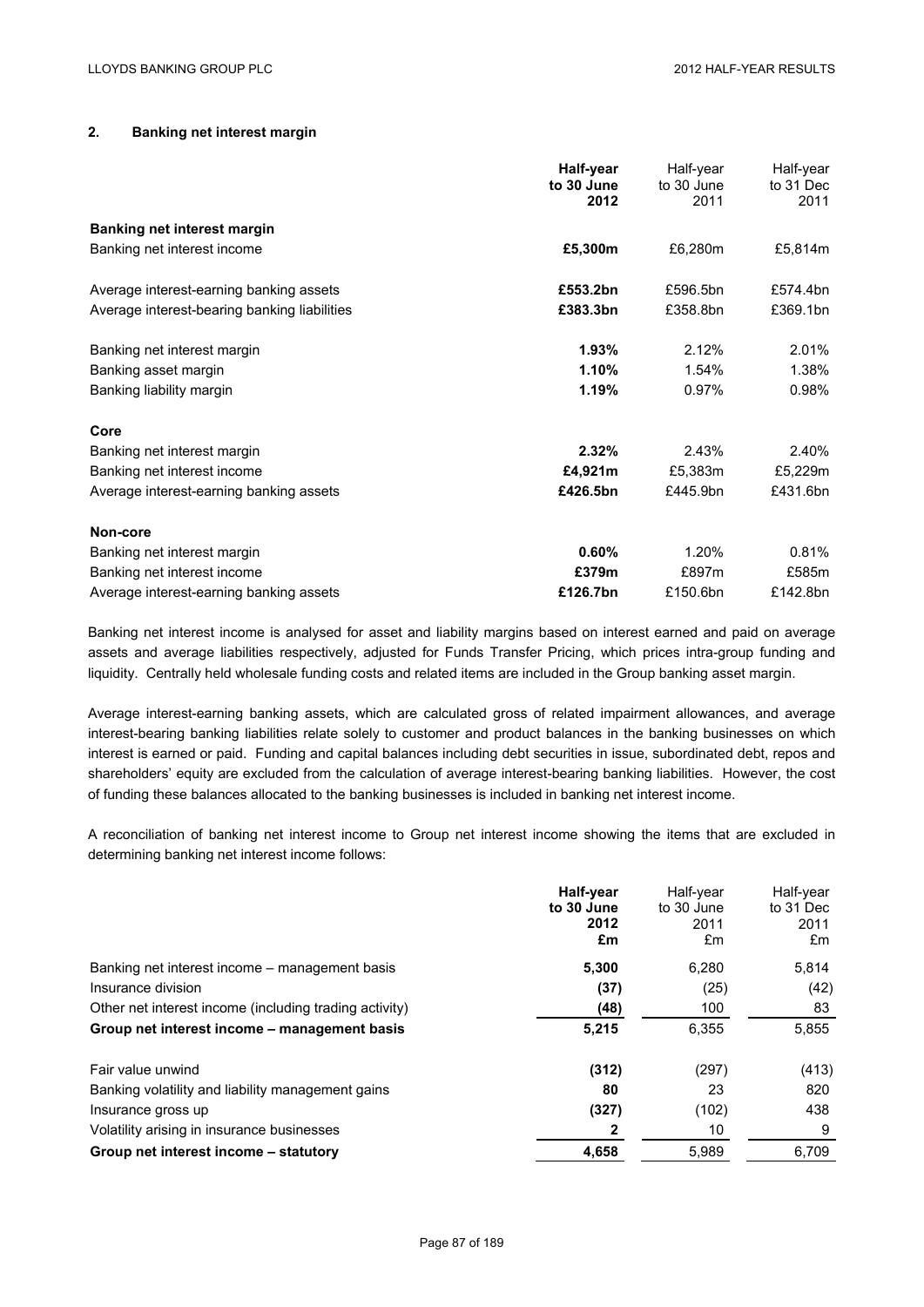### **3. Volatility arising in insurance businesses**

The Group's statutory result before tax is affected by insurance volatility, caused by movements in financial markets, and policyholder interests volatility, which primarily reflects the gross up of policyholder tax included in the Group tax charge.

In the first half of 2012 the Group's statutory result before tax included negative insurance and policyholder interests volatility totalling £24 million compared to negative volatility of £177 million in the first half of 2011.

Volatility comprises the following:

|                                                | Half-year<br>to 30 June<br>2012<br>£m | Half-year<br>to 30 June<br>2011<br>£m |
|------------------------------------------------|---------------------------------------|---------------------------------------|
| Insurance volatility                           | (6)                                   | (69)                                  |
| Policyholder interests volatility <sup>1</sup> | (15)                                  | (106)                                 |
| <b>Total volatility</b>                        | (21)                                  | (175)                                 |
| Insurance hedging arrangements                 | (3)                                   | (2)                                   |
| <b>Total</b>                                   | (24)                                  | (177)                                 |
|                                                |                                       |                                       |

 $1$  Includes volatility relating to the Group's interest in St James's Place.

#### **Insurance volatility**

The Group's insurance business has liability products that are supported by substantial holdings of investments, including equities, property and fixed interest investments, all of which are subject to variations in their value. The value of the liabilities does not move exactly in line with changes in the value of the investments, yet IFRS requires that the changes in both the value of the liabilities and investments be reflected within the income statement. As these investments are substantial and movements in their value can have a significant impact on the profitability of the Group, management believes that it is appropriate to disclose the division's results on the basis of an expected return in addition to results based on the actual return.

The expected sterling investment returns used to determine the normalised profit of the business, which are based on prevailing market rates and published research into historical investment return differentials, are set out below:

| United Kingdom (Sterling)                                      | 2012<br>% | 2011<br>% | 2010<br>% |
|----------------------------------------------------------------|-----------|-----------|-----------|
|                                                                |           |           |           |
| Gilt yields (gross)                                            | 2.48      | 3.99      | 4.45      |
| Equity returns (gross)                                         | 5.48      | 6.99      | 7.45      |
| Dividend yield                                                 | 3.00      | 3.00      | 3.00      |
| Property return (gross)                                        | 5.48      | 6.99      | 7.45      |
| Corporate bonds in unit-linked and with-profit funds (gross)   | 3.08      | 4.59      | 5.05      |
| Fixed interest investments backing annuity liabilities (gross) | 3.89      | 4.78      | 5.30      |

The impact on the results due to the actual return on these investments differing from the expected return (based upon economic assumptions made at the beginning of the year) is included within insurance volatility. Changes in market variables also affect the realistic valuation of the guarantees and options embedded within the With Profits Funds, the value of the in-force business and the value of shareholders' funds.

The negative insurance volatility during the period ended 30 June 2012 in the Insurance division was £6 million, primarily reflecting lower cash returns compared to long-term expectations. This has been broadly offset by the favourable performance of equity investments in the period.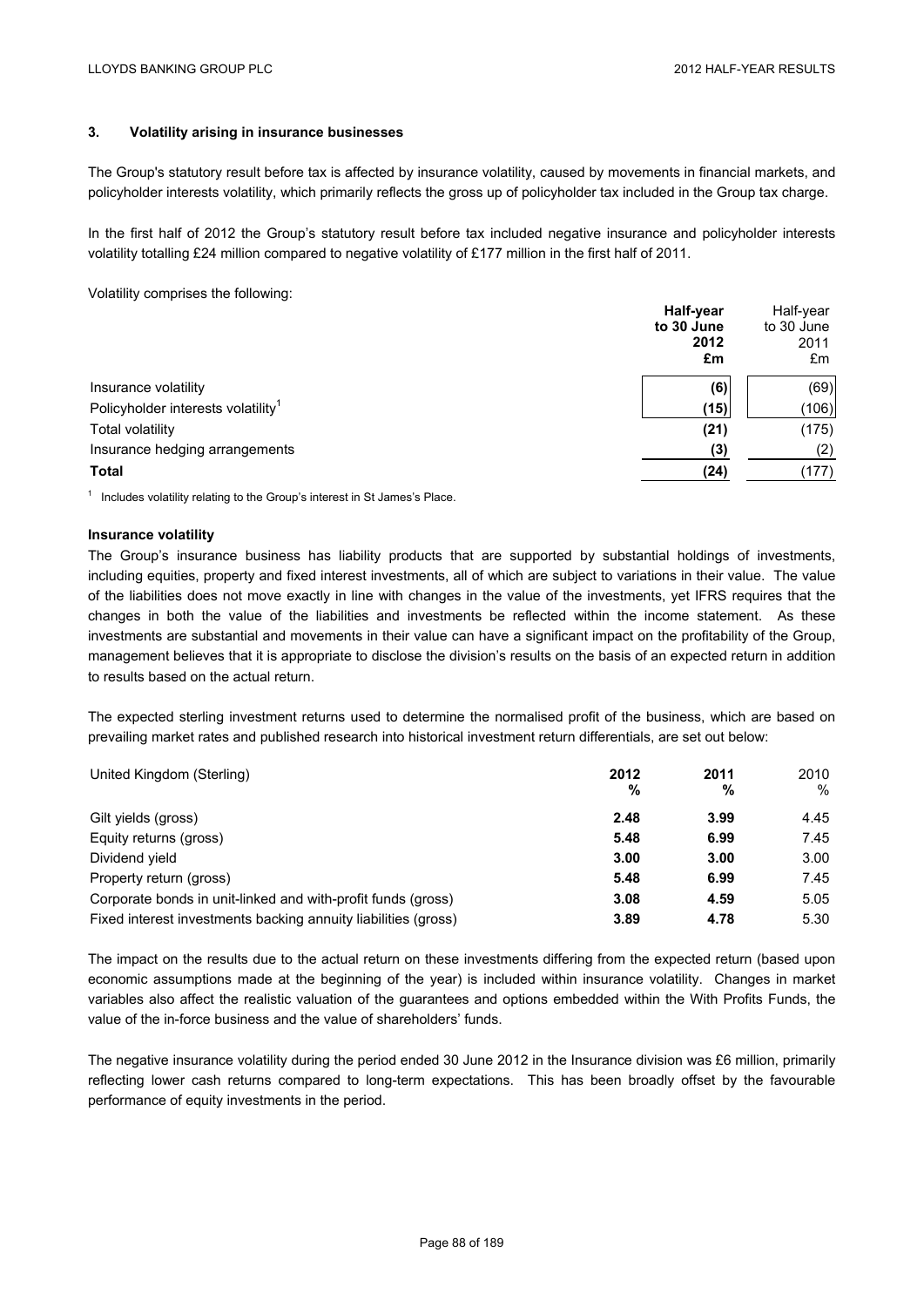### **3. Volatility arising in insurance businesses** (continued)

#### **Group hedging arrangements**

To protect against further deterioration in equity market conditions, and the consequent negative impact on the value of in-force business on the Group balance sheet, the Group purchased put option contracts in 2011, financed by selling some upside potential from equity market movements. These expired in 2012 and the charge booked in 2012 on these contracts was £3 million. New protection was acquired in 2012 to replace the expired contracts. There was no initial cost associated with these hedging arrangements. On a mark-to-market valuation basis the new contracts were profit neutral in the first half of 2012.

### **Policyholder interests volatility**

The application of accounting standards results in the introduction of other sources of significant volatility into the pre-tax profits of the life, pensions and investments business. In order to provide a clearer representation of the performance of the business, and consistent with the way in which it is managed, adjustments are made to remove this volatility from underlying profits. The effect of these adjustments is separately disclosed as policyholder interests volatility; there is no impact upon profit attributable to equity shareholders over the long-term.

The most significant of these additional sources of volatility is policyholder tax. Accounting standards require that tax on policyholder investment returns should be included in the Group's tax charge rather than being offset against the related income. The impact is, therefore, to either increase or decrease profit before tax with a corresponding change in the tax charge. Over the longer term the charges levied to policyholders to cover policyholder tax on investment returns and the related tax provisions are expected to offset. In practice timing and measurement differences exist between provisions for tax and charges made to policyholders. Consistent with the normalised approach taken in respect of insurance volatility, differences in the expected levels of the policyholder tax provision and policyholder charges are adjusted through policyholder interests volatility. Other sources of volatility include the minorities' share of the profits earned by investment vehicles which are not wholly owned by the long-term assurance funds.

In the first half of 2012, the statutory results before tax included a charge to other income which relates to policyholder interests volatility totalling £15 million (first half of 2011: £106 million).

#### **4. Number of employees (full-time equivalent)**

|                                                  | As at    | As at   |
|--------------------------------------------------|----------|---------|
|                                                  | 30 June  | 31 Dec  |
|                                                  | 2012     | 2011    |
| Retail                                           | 42.671   | 43,264  |
| Wholesale                                        | 3,703    | 3,713   |
| Commercial                                       | 5,216    | 5,227   |
| Wealth, Asset Finance and International          | 9,789    | 10,148  |
| Insurance                                        | 6,233    | 6,475   |
| <b>Group Operations</b>                          | 20,662   | 22,059  |
| Central items                                    | 12,171   | 12,488  |
|                                                  | 100,445  | 103,374 |
| Agency staff (full-time equivalent)              | (4, 470) | (4,836) |
| Total number of employees (full-time equivalent) | 95.975   | 98.538  |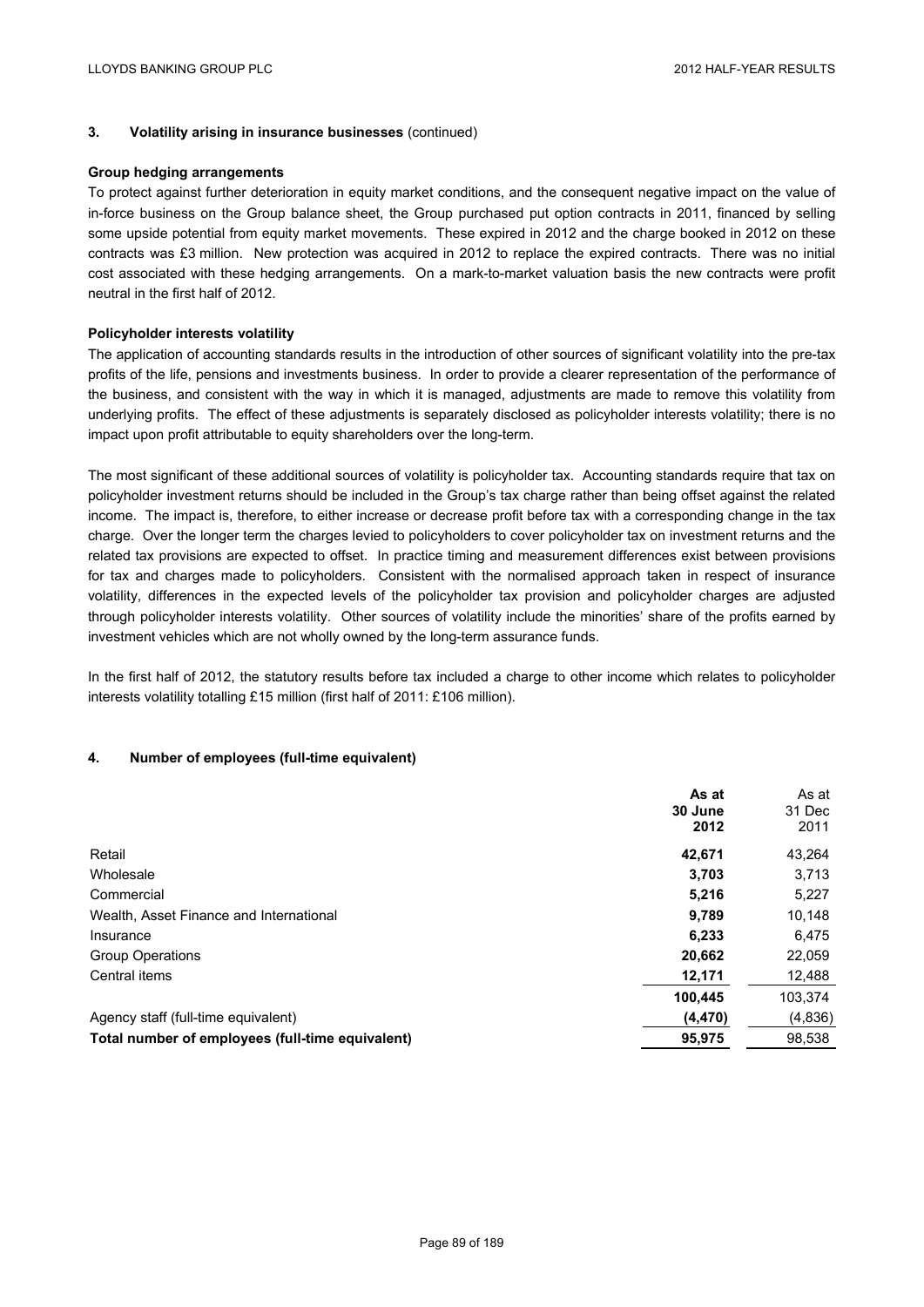## **RISK MANAGEMENT**

|                                   | Page |
|-----------------------------------|------|
| Risk management approach          | 91   |
| Principal risks and uncertainties | 91   |
| Economy                           | 91   |
| Liquidity and funding             | 93   |
| Credit risk                       | 100  |
| Exposures to Eurozone countries   | 129  |
| Regulatory                        | 138  |
| Market risk                       | 141  |
| Customer treatment                | 142  |
| People                            | 142  |
| Insurance                         | 143  |
| State funding and state aid       | 144  |
|                                   |      |

The income statement numbers in this section have been presented on a management basis.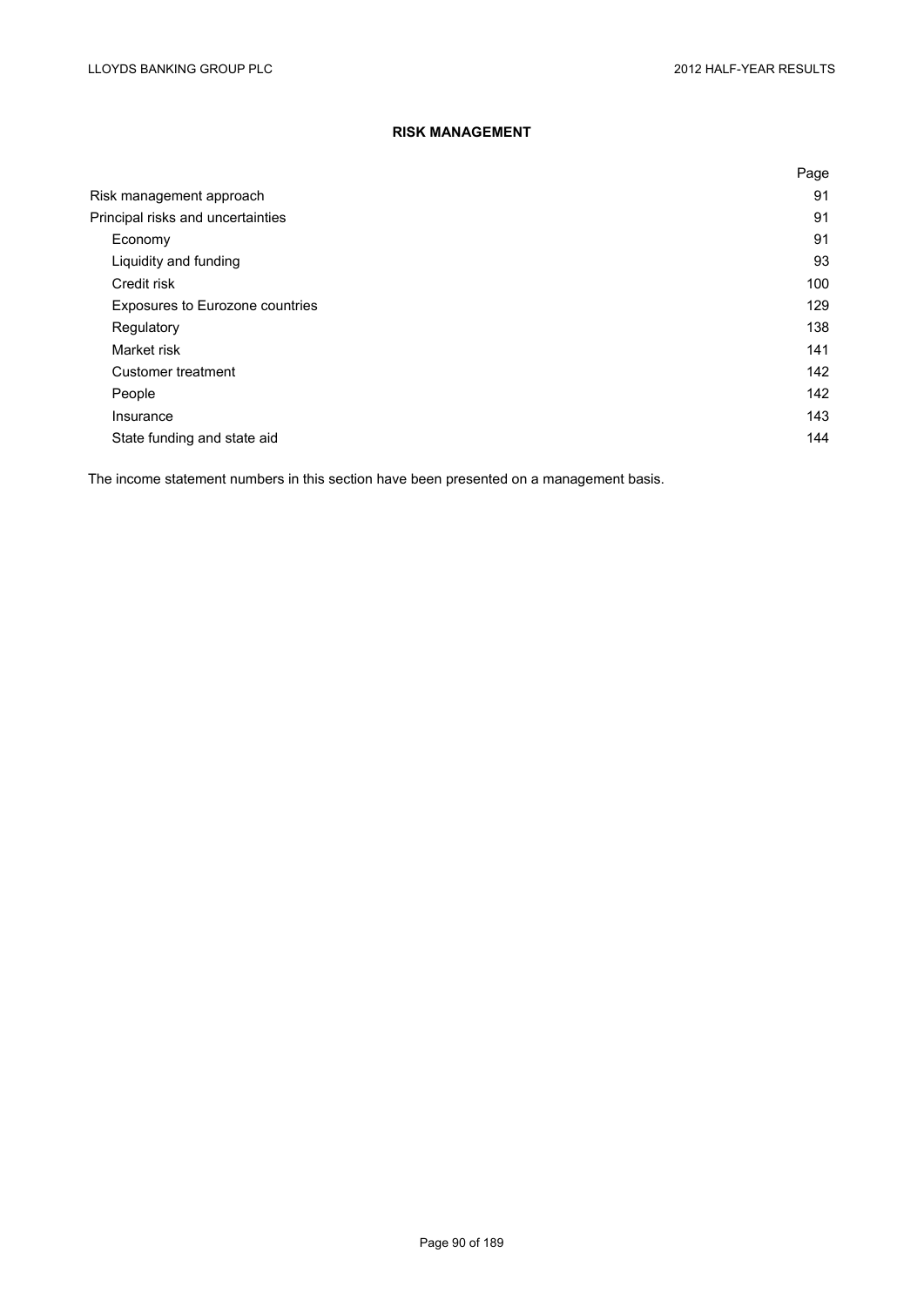### **RISK MANAGEMENT APPROACH**

There have been no material changes to the Group's approach to risk management as described in the risk management report within the Lloyds Banking Group annual report and accounts for the year ended 31 December 2011.

### **PRINCIPAL RISKS AND UNCERTAINTIES**

#### **Economy**

Global economic growth deteriorated in the first half of 2012. Emerging markets, having been the mainstay of global growth since the financial crisis broke, slowed as last year's monetary policy tightening designed to tackle rising inflation took effect. In the Eurozone, some countries with particularly high government debt or deficit levels have struggled to achieve the necessary fiscal tightening to bring their public finances onto a sustainable trajectory, and their growth prospects weakened significantly as more tightening was planned and their costs of sovereign borrowing rose. Greece completed a private sector sovereign debt restructuring, but it remains unclear that their government finances are yet on a sustainable trajectory and that the economy can start to recover while further sharp budget reductions are attempted. Fiscal slippage was most significant in Spain, and combined with lack of clarity over how and when required capital injections for the banks can be taken on by the European Stability Mechanism rather than individual governments has caused financial markets to lose confidence in the sustainability of the sovereign debt position as their recession deepens. Given the unwillingness of creditor countries within the Eurozone to enact a quick solution to the crisis in the form of fiscal union, due to political difficulty and concerns that it would reduce pressure for necessary reforms, speculation of Euro break-up in some form increased and in turn reduced business confidence. In the US, public finance concerns are less immediate, but the unsustainable long-term trajectory of debt on current policies has led to political stalemate, raising the risk of sudden fiscal tightening at the start of 2013 as previous loosening measures expire.

Whilst initial GDP estimates are unreliable, current data suggests the UK economy entered a 'double-dip' recession in the first quarter of 2012, on the technical definition of two consecutive quarters of falling GDP. Preliminary data for the second quarter shows a further dip. The underlying declines in GDP across the three quarters are small, however, and generally consistent with a broadly stagnant economy rather than one falling into a deepening contraction. The worsening outlook for the Eurozone is encouraging companies to postpone investment spending and recruitment, and consumers' incomes continue to be squeezed by declining wage growth offsetting the recent improvement in inflation. Unemployment, however, declined slightly from 8.4 per cent in the final quarter of 2011 to 8.1 per cent in the three months to May 2012. Company failures in England and Wales rose further in the first quarter to 4,303 from 4,294 in the fourth quarter of 2011 and a low point of 3,965 in the third quarter of 2010, although the failure rate remained steady at just 0.7 per cent of companies, close to its pre-recession trough. Property prices have been mixed so far this year – house prices on average rose marginally by 1.6 per cent between December 2011 and June 2012, and commercial property prices fell on average by 2 per cent.

The Irish economy appears to have grown in 2011 for the first time since 2007, by 1.4 per cent, and the unemployment rate appears to have stabilised. Strict austerity measures in recent years targeted at improving international competitiveness are beginning to pay off – weak domestic demand is now being more than offset by increasing net exports. Property markets remain very weak, however; house prices fell by over 16 per cent in 2011 and CRE prices by 11 per cent. Despite the large fall in prices already, an overhang of vacant property continues to weigh on market prices. House prices fell by a further 5 per cent in the first five months of 2012, and CRE prices by 1.8 per cent during the first quarter.

Future economic developments in the UK and Ireland are highly contingent on how successful political leaders are at stemming the Eurozone crisis, to what extent the private sector can offset shrinking of the public sector, and how the implementation of new regulation on banks impacts their ability to supply credit whilst meeting tighter capital and liquidity criteria. The recent weakening in the Eurozone economy and the balance of risks make recession there through 2012 the most likely scenario.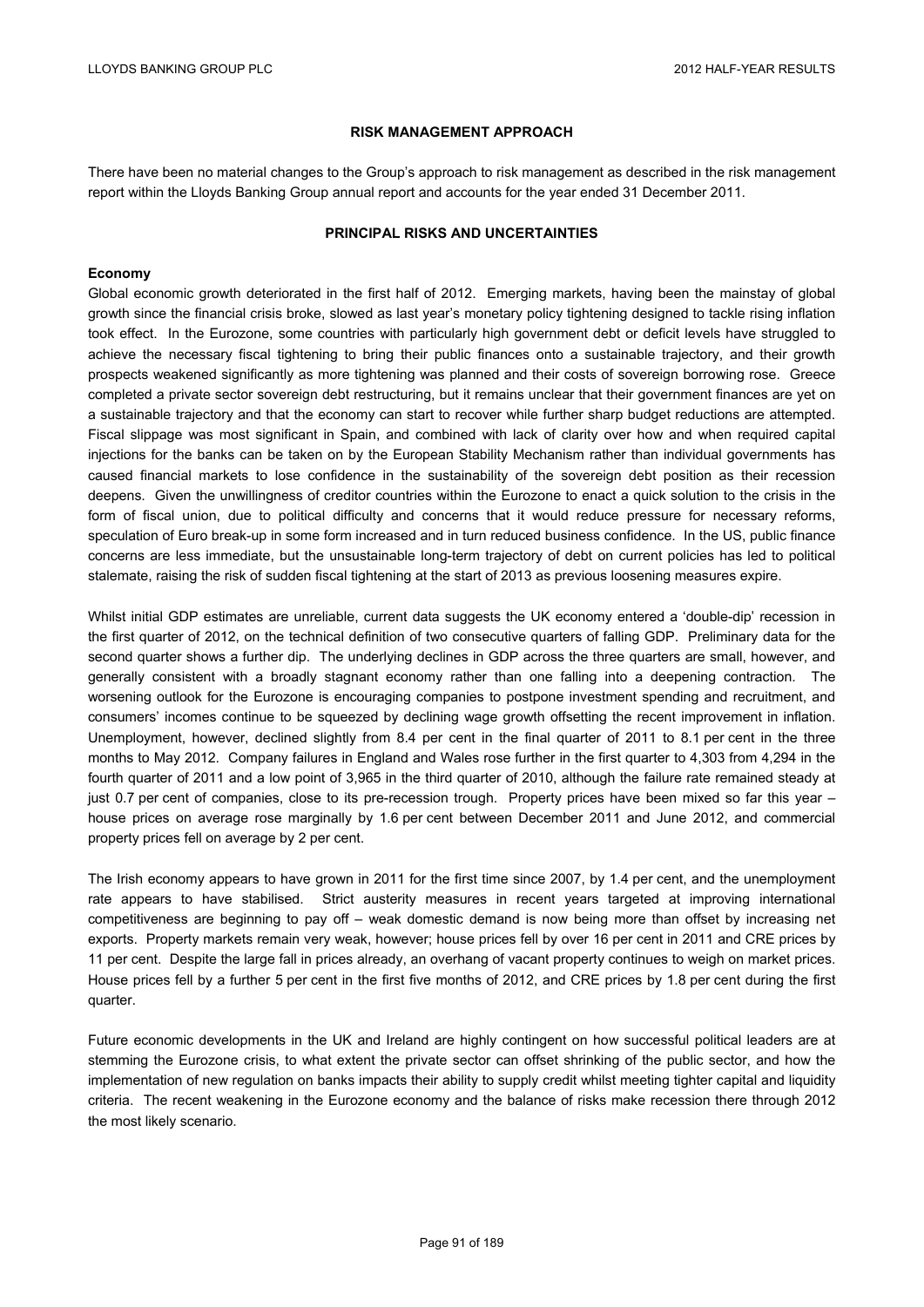### **PRINCIPAL RISKS AND UNCERTAINTIES** (continued)

The current consensus view for 2012 UK GDP growth is 0.1 per cent. The low level of imbalances in the economy relative to the 2008 position suggest that weak growth should not deteriorate into significant recession provided the Eurozone crisis doesn't deteriorate further. The UK Bank Rate is likely to stay at current low levels through the remainder of this year and next. House prices are expected to be broadly stable over 2012-13, and CRE prices to fall by around 5 per cent this year before stabilising in 2013. Unemployment is likely to rise further, however, as significant public sector job cuts remain to be made. The current consensus view for 2012 Irish GDP growth is for another year of very weak but positive growth in 2012, and the unemployment rate there is expected to remain broadly stable through the rest of the year. We expect property prices to fall further through the second half of 2012, but overall by less than in 2011 – indeed recent months suggest that the decline in house prices has already slowed significantly.

However, whilst creditor Eurozone countries continue to inch only slowly towards a definitive solution to the sovereign debt crisis there continues to be a high risk that ongoing uncertainty around the Eurozone economic outlook, the survival of the Euro currency and the availability of credit could result in an even longer period of stagnation in the UK and Ireland, or could cause a significant recession. Either scenario would likely result in higher unemployment and higher corporate failures in the UK. A deeper recession would likely lead to a second leg of falling UK property prices, albeit by less than during the 2008-9 recession, and rising commercial tenant defaults. Irish property prices would also fall by more than currently expected. In turn, these developments would have a negative impact on the Group's income, funding costs and impairment charges.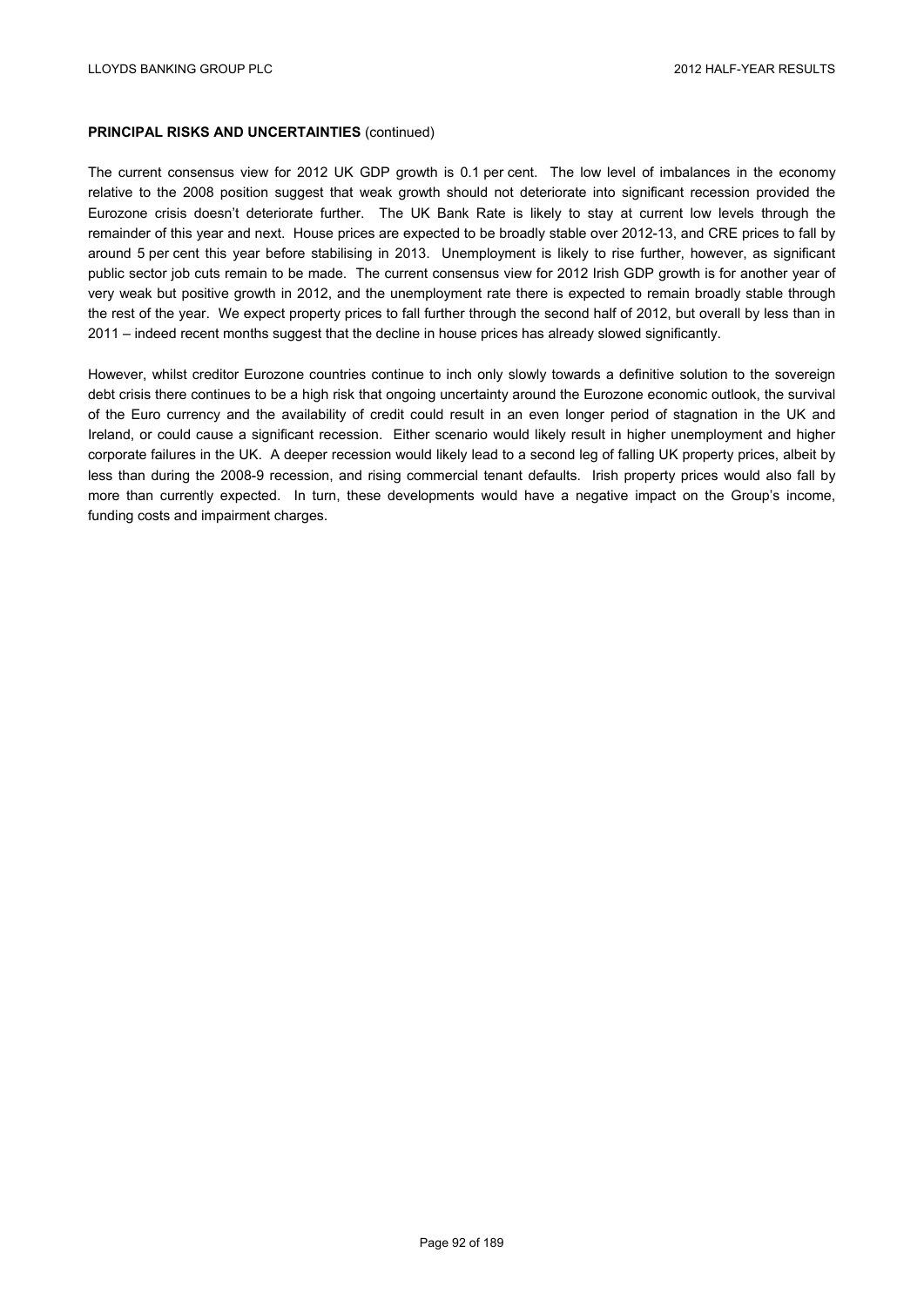### **Liquidity and funding risk**

Liquidity and funding continues to remain a key area of focus for the Group and the industry as a whole. Like all major banks, the Group is dependent on maintaining confidence in the short and long-term wholesale funding markets. Should the Group, due to exceptional circumstances, be unable to continue to source sustainable funding, its ability to fund its financial obligations could be impacted.

During the first half of 2012 there has been strong investor demand across a range of term products, notwithstanding fears over the Eurozone and the threat of credit rating downgrades. The Group took advantage of this demand and completed its full year 2012 term funding requirement in the first half. The stock of primary liquid assets increased during the half and the Group continued to meet its regulatory liquidity ratios at all times.

The key dependencies on successfully funding the Group's balance sheet include the continued functioning of the money and capital markets; successful right-sizing of the Group's balance sheet; the repayment of the Government Credit Guarantee Scheme facilities in accordance with the agreed terms; no further deterioration in the Group's credit rating; and no significant or sudden withdrawal of deposits resulting in increased reliance on money markets. Additionally, the Group has entered into a number of EU state aid related obligations to achieve reductions in certain parts of its balance sheet by the end of 2014 (further details are provided on page 144). These are assumed within the Group's funding plan. The requirement to meet this deadline may result in the Group having to provide funding to support these asset reductions and/or disposals and may also result in a lower price being achieved.

The combination of right-sizing the balance sheet and continued development of the retail deposit base has seen the Group's wholesale funding requirement reduced materially in the past three years. The progress the Group has made to date in diversifying its funding sources has further strengthened its funding base with further significant progress during the first half of 2012.

|                                        | As at<br>30 June<br>2012<br>£bn | As at<br>30 June<br>2012<br>% | As at<br>31 Dec<br>2011<br>£bn | As at<br>31 Dec<br>2011<br>$\%$ |
|----------------------------------------|---------------------------------|-------------------------------|--------------------------------|---------------------------------|
| Deposits from banks <sup>1</sup>       | 21.8                            | 3.4                           | 25.4                           | 3.9                             |
| Debt securities in issue: <sup>1</sup> |                                 |                               |                                |                                 |
| Certificates of deposit                | 16.9                            | 2.7                           | 28.0                           | 4.3                             |
| Commercial paper                       | 8.4                             | 1.3                           | 18.0                           | 2.7                             |
| Medium-term notes <sup>2</sup>         | 53.3                            | 8.4                           | 69.8                           | 10.6                            |
| Covered bonds                          | 40.6                            | 6.4                           | 36.6                           | 5.6                             |
| Securitisation                         | 37.6                            | 6.0                           | 37.5                           | 5.7                             |
|                                        | 156.8                           | 24.8                          | 189.9                          | 28.9                            |
| Subordinated liabilities <sup>1</sup>  | 35.2                            | 5.6                           | 35.9                           | 5.4                             |
| Total wholesale funding <sup>3</sup>   | 213.8                           | 33.8                          | 251.2                          | 38.2                            |
| Customer deposits                      | 419.1                           | 66.2                          | 405.9                          | 61.8                            |
| Total Group funding <sup>4</sup>       | 632.9                           | 100.0                         | 657.1                          | 100.0                           |

#### **Group funding by type**

 $1$  A reconciliation to the Group's balance sheet is provided on page 96.

<sup>2</sup> Medium-term notes include £4.9 billion of funding from the Credit Guarantee Scheme (31 December 2011: £23.5 billion).

The Group's definition of wholesale funding aligns with that used by other international market participants; including interbank deposits, debt securities in issue and subordinated liabilities.

<sup>4</sup> Excluding repos and total equity.

Total wholesale funding reduced by £37.4 billion to £213.8 billion, the volume with a residual maturity less than one year falling £40.0 billion to £73.3 billion. Term wholesale funding for the year totalled £19.5 billion, in excess of plan. The Group term funding ratio (wholesale funding with a remaining life of over one year as a percentage of total wholesale funding) improved to 65.7 per cent (55 per cent at 31 December 2011) due to good progress in new term issuance and a significant reduction in short-term money market funding.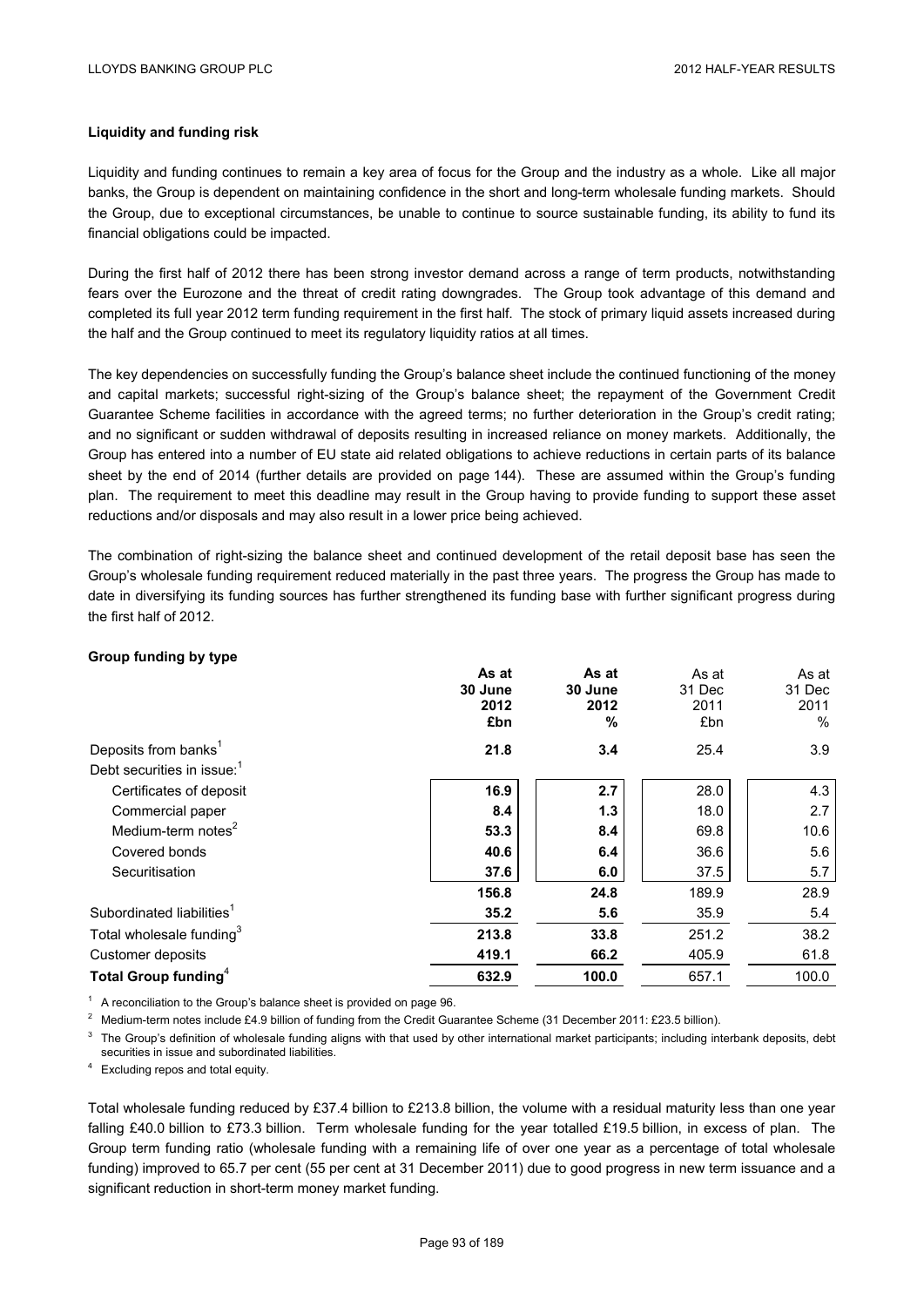Total wholesale funding is analysed by residual maturity as follows:

#### **Wholesale funding by residual maturity**

|                                | As at   | As at   | As at  | As at  |
|--------------------------------|---------|---------|--------|--------|
|                                | 30 June | 30 June | 31 Dec | 31 Dec |
|                                | 2012    | 2012    | 2011   | 2011   |
|                                | £bn     | %       | £bn    | $\%$   |
| Less than one year             | 73.3    | 34.3    | 113.3  | 45.1   |
| One to two years               | 25.5    | 11.9    | 26.0   | 10.4   |
| Two to five years              | 58.4    | 27.3    | 60.2   | 23.9   |
| More than five years           | 56.6    | 26.5    | 51.7   | 20.6   |
| <b>Total wholesale funding</b> | 213.8   | 100.0   | 251.2  | 100.0  |
| Less than one year             | 73.3    | 34.3    | 113.3  | 45.1   |
| Of which secured               | 18.5    | 25.2    | 24.4   | 21.5   |
| Of which unsecured             | 54.8    | 74.8    | 88.9   | 78.5   |
| Greater than one year          | 140.5   | 65.7    | 137.9  | 54.9   |
| Of which secured               | 64.3    | 45.8    | 63.0   | 45.7   |
| Of which unsecured             | 76.2    | 54.2    | 74.9   | 54.3   |

Wholesale funding less than one year includes money markets funding of £44.4 billion (31 December 2011: £69.1 billion; 30 June 2011: £92.9 billion). The total money markets funding at 30 June 2012 was £47.1 billion.

The table below summarises the Group's term issuance during 2012. The challenge of meeting the Group's 2012 issuance plan in a very volatile market was successfully accomplished by the ability of the Group to access a diverse range of markets and currencies, both in unsecured and secured form.

#### **Analysis of 2012 term issuance**

| <b>Sterling</b><br>£bn | <b>US Dollar</b><br>£bn | Euro<br>£bn | <b>Other</b><br>currencies<br>£bn | <b>Total</b><br>£bn |
|------------------------|-------------------------|-------------|-----------------------------------|---------------------|
| 1.0                    | 1.6                     | 1.2         | 0.5                               | 4.3                 |
| 1.4                    | 0.9                     | 1.3         | 0.5                               | 4.1                 |
| 2.5                    |                         | 1.0         |                                   | 3.5                 |
| 3.7                    | 1.0                     | 1.1         | 1.8                               | 7.6                 |
| 8.6                    | 3.5                     | 4.6         | 2.8                               | 19.5                |
|                        |                         |             |                                   |                     |

<sup>1</sup> Private placements include structured bonds and term repurchase agreements (repos).

The wholesale funding position includes debt issued under the legacy Government Credit Guarantee Scheme, for which the last maturity will occur in October 2012.

The ratio of customer loans to deposits improved to 126 per cent compared with 135 per cent at 31 December 2011. Loans and advances reduced by £20 billion and customer deposits increased by £13 billion, representing growth of 3 per cent in 2012.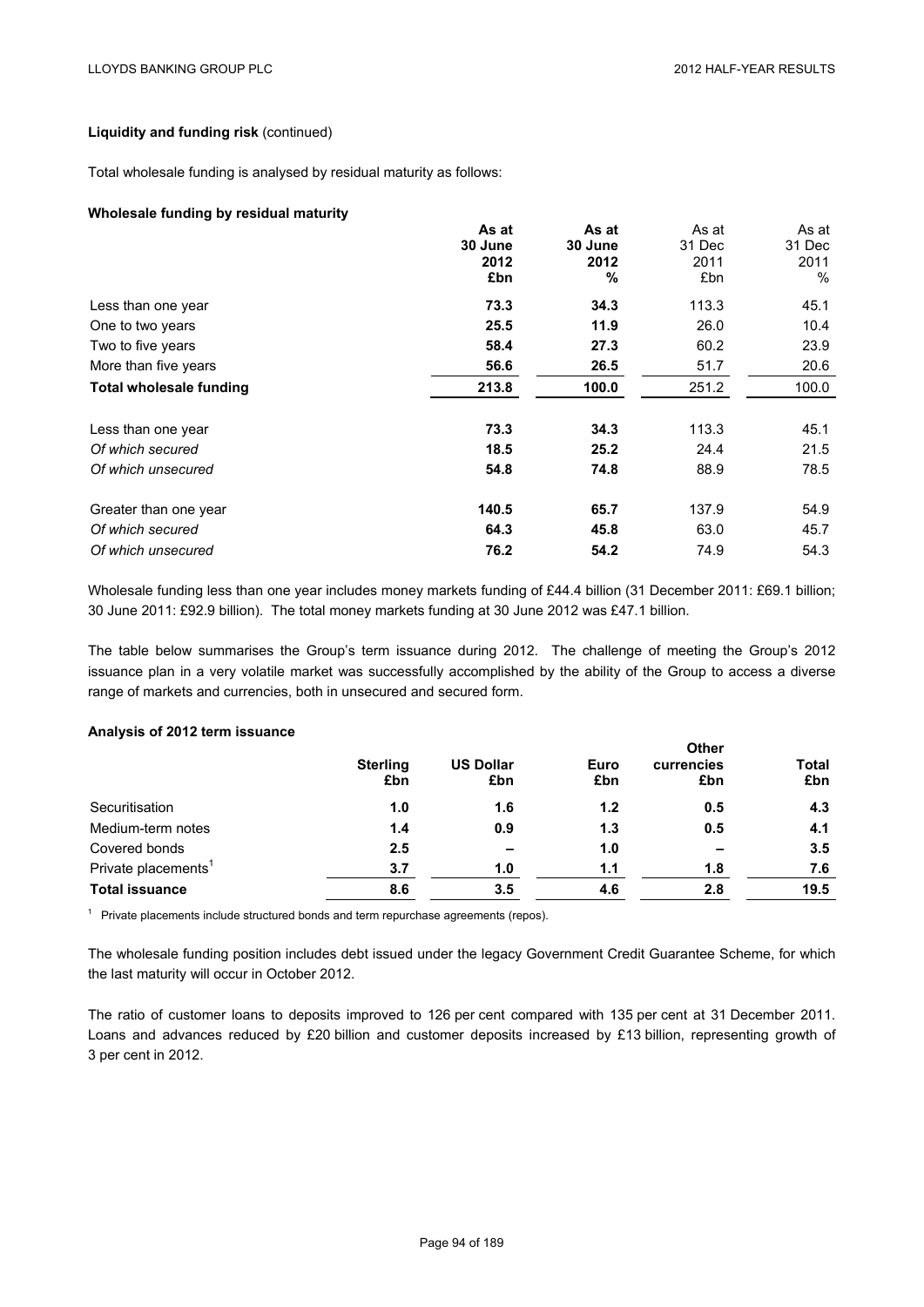### **Group funding position**

|                                                                | As at<br>30 June<br>2012<br>£bn | As at<br>31 Dec<br>2011<br>£bn | Change<br>℅ |
|----------------------------------------------------------------|---------------------------------|--------------------------------|-------------|
| <b>Funding requirement</b>                                     |                                 |                                |             |
| Loans and advances to customers <sup>1</sup>                   | 528.6                           | 548.8                          | (4)         |
| Loans and advances to banks <sup>2</sup>                       | 9.5                             | 10.3                           | (8)         |
| Debt securities                                                | 6.5                             | 12.5                           | (48)        |
| Reverse repurchase agreements                                  | 0.3                             |                                |             |
| Available-for-sale financial assets $-$ secondary <sup>3</sup> | 7.7                             | 12.0                           | (36)        |
| Cash balances <sup>4</sup>                                     | 3.2                             | 4.1                            | (22)        |
| <b>Funded assets</b>                                           | 555.8                           | 587.7                          | (5)         |
| Other assets <sup>5</sup>                                      | 296.1                           | 286.1                          | 3           |
| Total Group assets before primary liquidity assets             | 851.9                           | 873.8                          | (3)         |
| On balance sheet primary liquidity assets <sup>6</sup>         |                                 |                                |             |
| Reverse repurchase agreements                                  | 5.8                             | 17.3                           | (66)        |
| Balances at central banks – primary <sup>4</sup>               | 84.4                            | 56.6                           | 49          |
| Available-for-sale financial assets - primary                  | 25.1                            | 25.4                           | (1)         |
| Held to maturity                                               | 10.9                            | 8.1                            | 35          |
| Trading and fair value through profit and loss                 | (13.2)                          | (3.5)                          |             |
| Repurchase agreements                                          | (3.5)                           | (7.2)                          | 51          |
|                                                                | 109.5                           | 96.7                           | 13          |
| <b>Total Group assets</b>                                      | 961.4                           | 970.5                          | (1)         |
| Less: Other liabilities <sup>5</sup>                           | (258.2)                         | (251.6)                        | (3)         |
| <b>Funding requirement</b>                                     | 703.2                           | 718.9                          | (2)         |
| <b>Funded by</b>                                               |                                 |                                |             |
| Customer deposits <sup>7</sup>                                 | 419.1                           | 405.9                          | 3           |
| Wholesale funding                                              | 213.8                           | 251.2                          | (15)        |
|                                                                | 632.9                           | 657.1                          |             |
| Repurchase agreements                                          | 23.7                            | 15.2                           | 56          |
| Total equity                                                   | 46.6                            | 46.6                           |             |
| <b>Total funding</b>                                           | 703.2                           | 718.9                          | (2)         |

<sup>1</sup> Excludes £5.8 billion (31 December 2011: £16.8 billion) of reverse repurchase agreements.

<sup>2</sup> Excludes £22.0 billion (31 December 2011: £21.8 billion) of loans and advances to banks within the insurance businesses and £0.3 billion (31 December 2011: £0.5 billion) of reverse repurchase agreements.

<sup>3</sup> Secondary liquidity assets comprise a diversified pool of highly rated unencumbered collateral (including retained issuance).

<sup>4</sup> Cash balances and balances at central banks – primary are combined in the Group's balance sheet.

<sup>5</sup> Other assets and other liabilities primarily include balances in the Group's insurance businesses and the fair value of derivative assets and liabilities.

<sup>6</sup> Primary liquidity assets are FSA eligible liquid assets including UK Gilts, US Treasuries, Euro AAA government debt and unencumbered cash balances held at central banks.

<sup>7</sup> Excluding repurchase agreements of £4.1 billion (31 December 2011: £8.0 billion).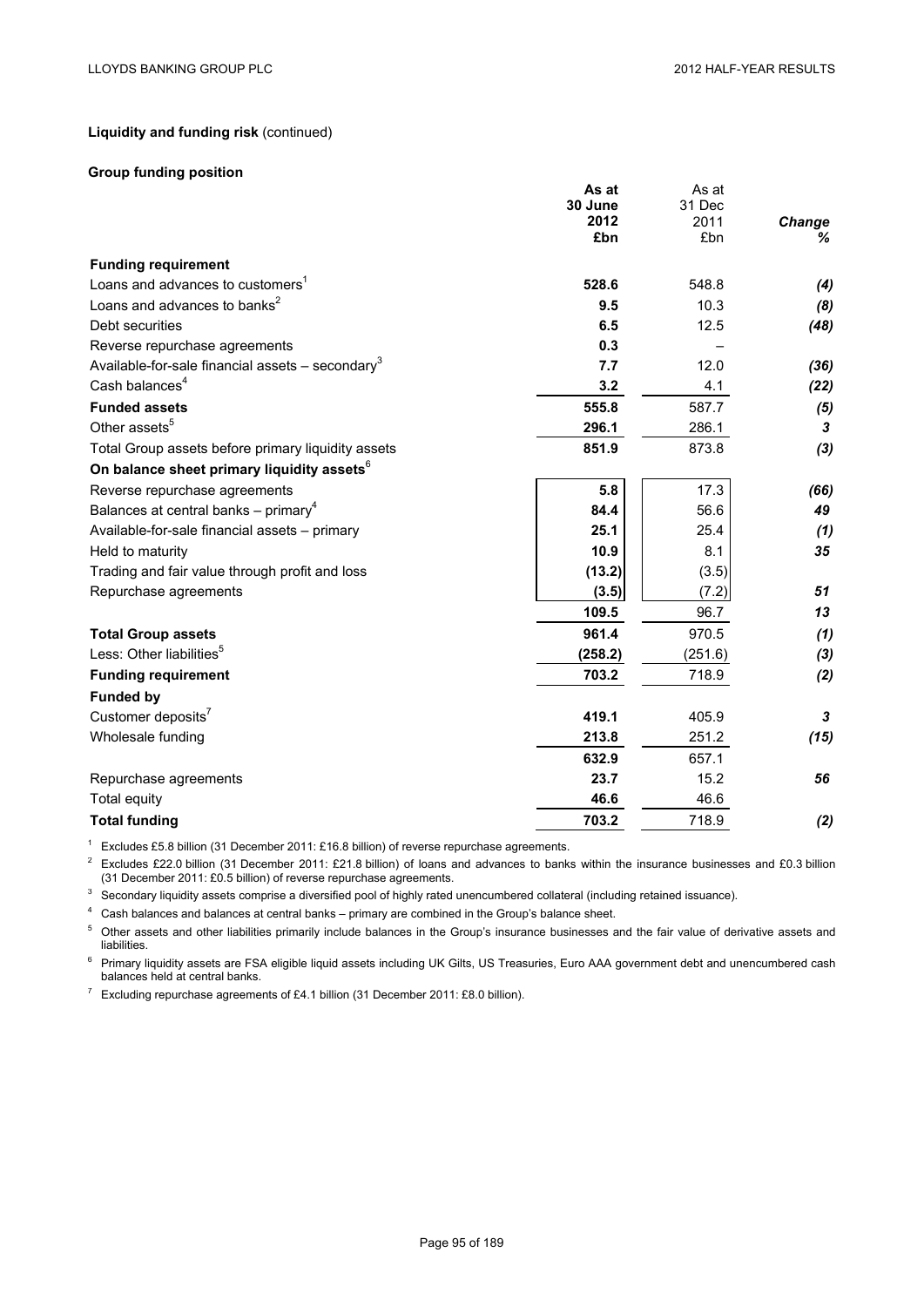#### **Encumbered assets**

The Group remains a consistent issuer in a number of secured funding markets, in particular Retail Mortgage Backed Securities (RMBS) and covered bonds.

The Group's level of encumbrance arising from external issuance of securitisation and covered bonds has remained broadly constant, reflecting the maturity and stability of the Group's utilisation of this form of term funding, and the established cycle of redemptions and new issuance. Total notes issued externally from secured programmes (ABS and covered bonds) have increased from £74.1 billion at 31 December 2011 to £78.2 billion, reflecting gross issuance of £7.8 billion in the first half of 2012. The Group is able to access open market operations and apply to access liquidity facilities at a number of central banks and a total of £76.7 billion (2011: £118.5 billion) of notes issued under securitisation and covered bond programmes have been retained internally, the bulk of which are held to provide pools of collateral eligible for use in central banks' liquidity facilities and operations.

#### **Reconciliation of Group funding figure to the balance sheet**

| Included in<br>funding<br>analysis<br>(above)<br>£bn | <b>Repos</b><br>£bn | <b>Fair value</b><br>and other<br>accounting<br>methods<br>£bn | <b>Balance</b><br>sheet<br>£bn |
|------------------------------------------------------|---------------------|----------------------------------------------------------------|--------------------------------|
| 21.8                                                 | 23.1                |                                                                | 44.9                           |
| 156.8                                                |                     | (6.3)                                                          | 150.5                          |
| 35.2                                                 |                     | (0.4)                                                          | 34.8                           |
| 213.8                                                | 23.1                |                                                                |                                |
| 419.1                                                | 4.1                 |                                                                | 423.2                          |
| 632.9                                                | 27.2                |                                                                |                                |
| Included in<br>funding<br>analysis<br>(above)        | Repos               | Fair value<br>and other<br>accounting<br>methods               | <b>Balance</b><br>sheet        |
|                                                      |                     |                                                                | £bn                            |
| 25.4                                                 | 14.4                |                                                                | 39.8                           |
| 189.9                                                |                     | (4.8)                                                          | 185.1                          |
| 35.9                                                 |                     | (0.8)                                                          | 35.1                           |
| 251.2                                                | 14.4                |                                                                |                                |
| 405.9                                                | 8.0                 |                                                                | 413.9                          |
| 657.1                                                | 22.4                |                                                                |                                |
|                                                      | £bn                 | £bn                                                            | £bn                            |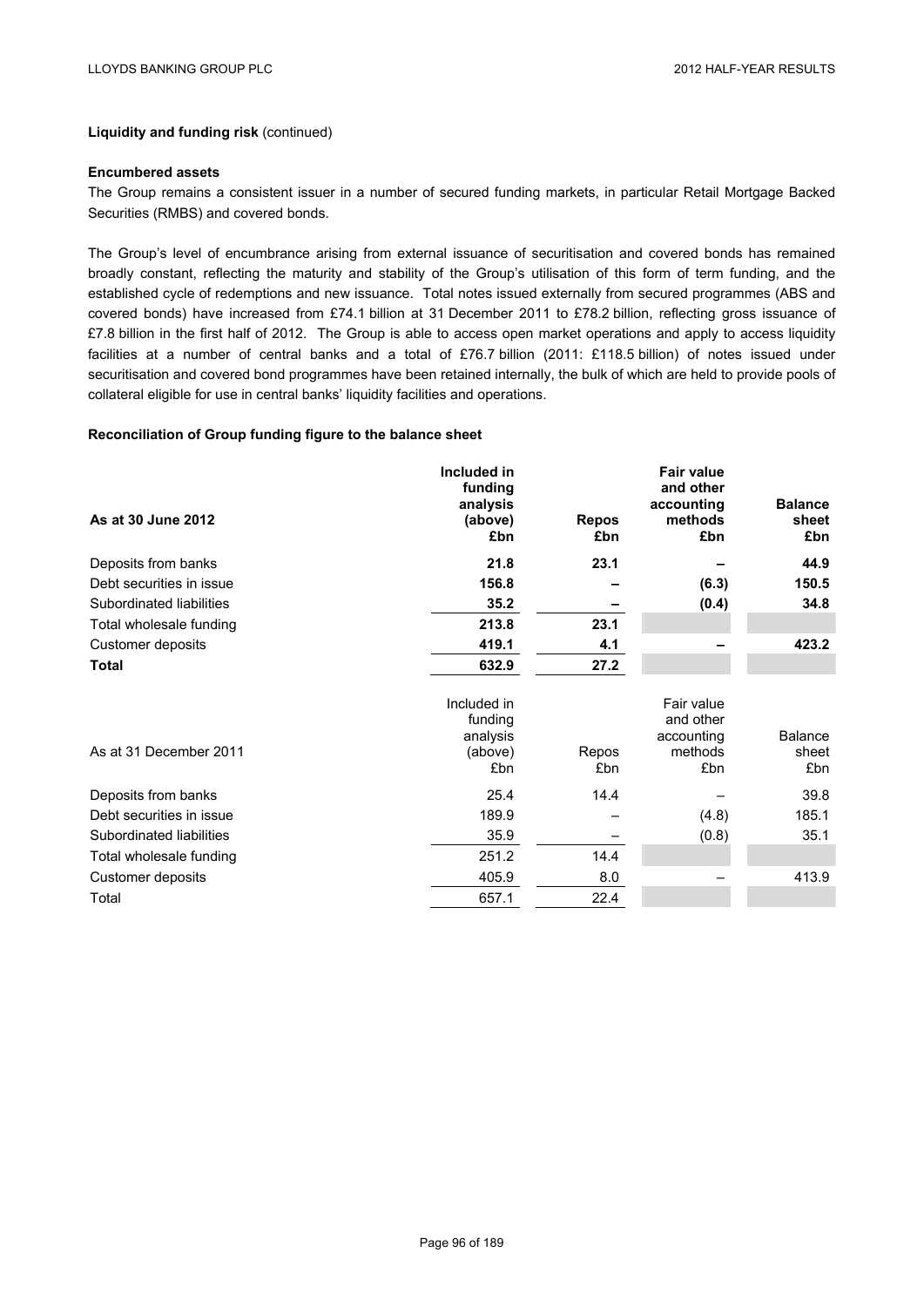#### **Liquidity management**

Liquidity is managed at the aggregate Group level, with active monitoring at both business unit and Group level. Monitoring and control processes are in place to address both internal and regulatory requirements. In a stress situation the level of monitoring and reporting is increased commensurate with the nature of the stress event.

The Group carries out stress testing of its liquidity position against a range of scenarios, including those prescribed by the FSA. The Group's liquidity risk appetite is also calibrated against a number of stressed liquidity metrics.

The Group's stress testing framework considers these factors, including the impact of a range of economic and liquidity stress scenarios over both short and longer term horizons. Internal stress testing results at 30 June 2012 show that the Group has liquidity resources representing more than 167 per cent of modelled outflows from all wholesale funding sources, corporate deposits and rating dependent contracts under the Group's severe liquidity stress scenario. In the first half of 2012, the Group has maintained its liquidity levels in excess of the ILG regulatory minimum (FSA's Individual Liquidity Adequacy Standards) at all times. Funding projections show the Group will achieve the proposed Basel 3 liquidity and funding requirements in advance of expected implementation dates.

The Group's stress testing shows that further credit rating downgrades may reduce investor appetite for some of the Group's liability classes and therefore funding capacity. Since the fourth quarter of 2011, the Group has experienced downgrades in its long-term rating of between one and two notches from three of the major rating agencies. The impact that the Group experienced following the downgrades was consistent with the Group's modelled outcomes based on the stress testing framework. The Group has materially reduced its wholesale funding in recent years and operates a well diversified funding platform which together lessens the impact of stress events.

Within the Group's stress testing framework, the more severe scenarios assume the Group being able to access open market operations and apply to access liquidity facilities at a number of central banks.

The Group's borrowing costs and issuance in the capital markets are dependent on a number of factors, and increased cost or reduction of capacity could materially adversely affect the Group's results of operations, financial condition and prospects. In particular, reduction in the credit rating of the Group or deterioration in the capital markets' perception of the Group's financial resilience could significantly increase its borrowing costs and limit its issuance capacity in the capital markets. As an indicator over the last 12 months the spread between an index of A rated long-term senior unsecured bank debt and an index of similar BBB rated bank debt, both of which are publicly available, has ranged between 75 and 195 basis points. The applicability to and implications for the Group's funding cost would depend on the type of issuance, and prevailing market conditions. The impact on the Group's funding cost is subject to a number of assumptions and uncertainties and is therefore impossible to quantify precisely.

Downgrades of the Group's long-term debt rating could lead to additional collateral posting and cash outflow. A hypothetical simultaneous one or two notch downgrade of the Group's long-term debt rating from all major rating agencies, triggering a short term ratings downgrade after initial actions within management's control, could result in an outflow of £4 billion of collateral posting related to customer financial contracts and £16 billion of cash and £22 billion of collateral posting associated with secured funding programmes. The Group continues to consider other management and restructuring actions that could materially reduce the amount of required collateral postings under derivative contracts related to its own secured funding programmes.

The downgrades that the Group has experienced since the fourth quarter of 2011, did not significantly change its borrowing costs, reduce its issuance capacity or require significant collateral posting. Even in the case of a simultaneous two notch downgrade from all rating agencies, the Group would remain investment grade.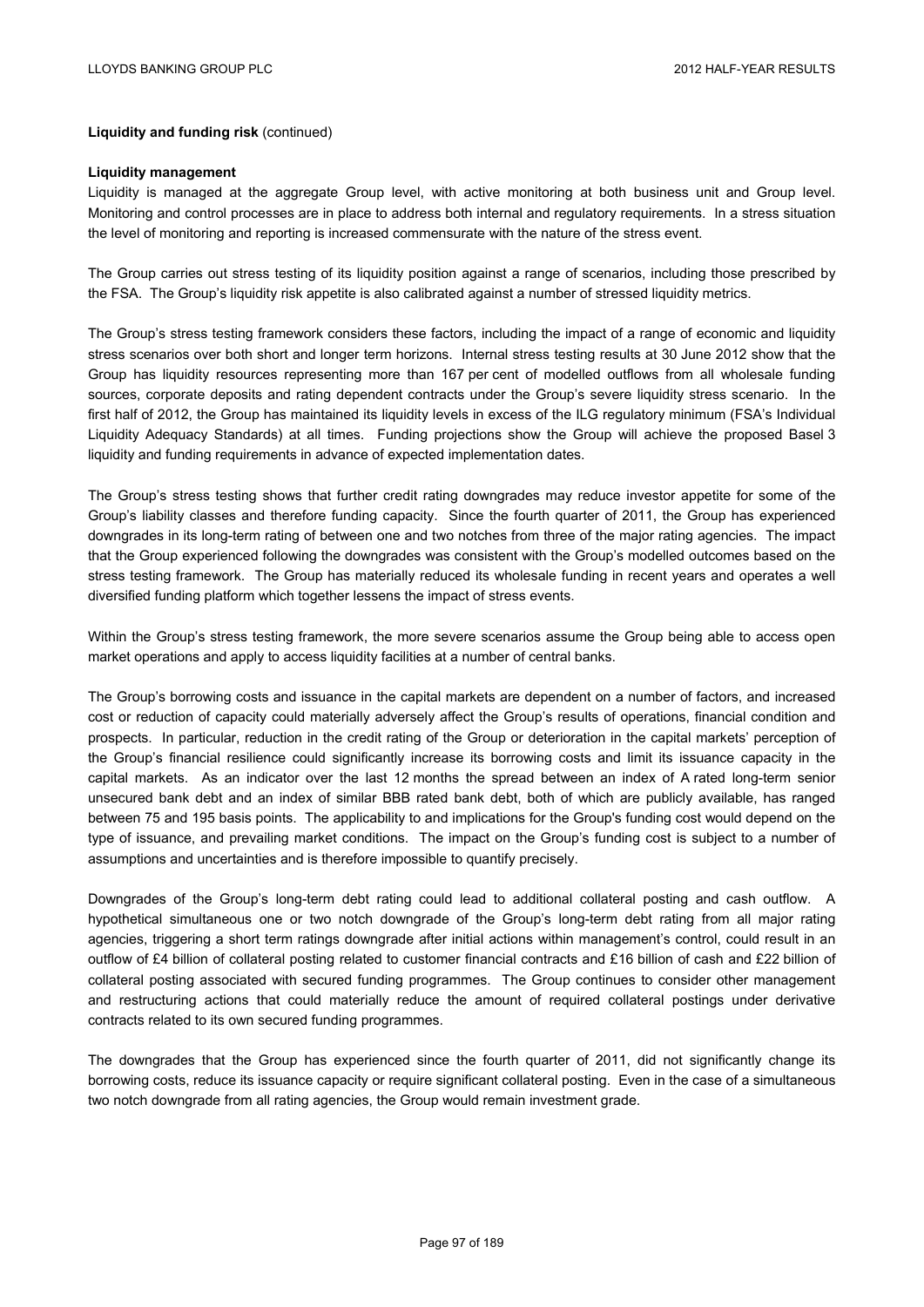At 30 June 2012, the Group had £215 billion of highly liquid unencumbered assets in its liquidity portfolio which are available to meet cash and collateral outflows, as illustrated in the table below. This liquidity is available for deployment at immediate notice, subject to complying with regulatory requirements, and is a key component of the Group's liquidity management process.

#### Liquidity portfolio:

|                                    |                 |                | As at<br>30 June<br>2012<br>£bn | As at<br>31 Dec<br>2011<br>£bn |
|------------------------------------|-----------------|----------------|---------------------------------|--------------------------------|
| Primary liquidity                  |                 |                | 105.0                           | 94.8                           |
| Secondary liquidity                |                 |                | 109.9                           | 107.4                          |
| <b>Total</b>                       |                 |                | 214.9                           | 202.2                          |
|                                    | As at           | As at          |                                 |                                |
|                                    | 30 June<br>2012 | 31 Dec<br>2011 | Average<br>2012                 | Average<br>2011                |
| <b>Primary liquidity</b>           | £bn             | £bn            | £bn                             | £bn                            |
| Central bank cash deposits         | 84.4            | 56.6           | 76.4                            | 51.4                           |
| Government bonds                   | 20.6            | 38.2           | 27.2                            | 48.4                           |
| <b>Total</b>                       | 105.0           | 94.8           | 103.6                           | 99.8                           |
|                                    | As at           | As at          |                                 |                                |
|                                    | 30 June         | 31 Dec         | Average                         | Average                        |
| <b>Secondary liquidity</b>         | 2012<br>£bn     | 2011<br>£bn    | 2012<br>£bn                     | 2011<br>£bn                    |
| High-quality ABS/covered bonds     | 1.9             | 1.4            | 1.9                             | 8.0                            |
| Credit institution bonds           | 3.5             | 2.1            | 2.3                             | 3.7                            |
| Corporate bonds                    | 0.1             | 0.3            | 0.2                             | 0.6                            |
| Own securities (retained issuance) | 47.1            | 81.6           | 55.3                            | 76.8                           |
| Other securities                   | 9.2             | 8.6            | 8.7                             | 9.2                            |
| Other $1$                          | 48.1            | 13.4           | 44.1                            | 6.4                            |
| <b>Total</b>                       | 109.9           | 107.4          | 112.5                           | 104.7                          |
|                                    |                 |                |                                 |                                |

 $1$  Includes other central bank eligible assets.

Following the introduction of the FSA's Individual Liquidity Guidance under ILAS, the Group now manages its liquidity position as a coverage ratio (proportion of stressed outflows covered by primary liquid assets) rather than by reference to a quantum of liquid assets; the liquidity position reflects a buffer over the regulatory minimum. The Group currently receives no recognition under ILAS for assets held for secondary liquidity purposes.

Primary liquid assets of £105 billion represent approximately 223 per cent (133 per cent at 31 December 2011) of the Group's money market funding positions and are approximately 143 per cent (84 per cent at 31 December 2011) of all wholesale funding with a maturity of less than a year, and thus provides substantial buffer in the event of continued market dislocation.

Many central banks provide open market operations and liquidity facilities such as the European Central Bank's Long-Term Refinancing Operation and the Bank of England's Sterling Monetary Framework Operations. The Group is able to access open market operations and apply to access liquidity facilities at a number of central banks and makes use of this ability as part of its liquidity management practices. Further use of such operations and facilities will be based on prudent liquidity management and economic considerations, having regard for external market conditions.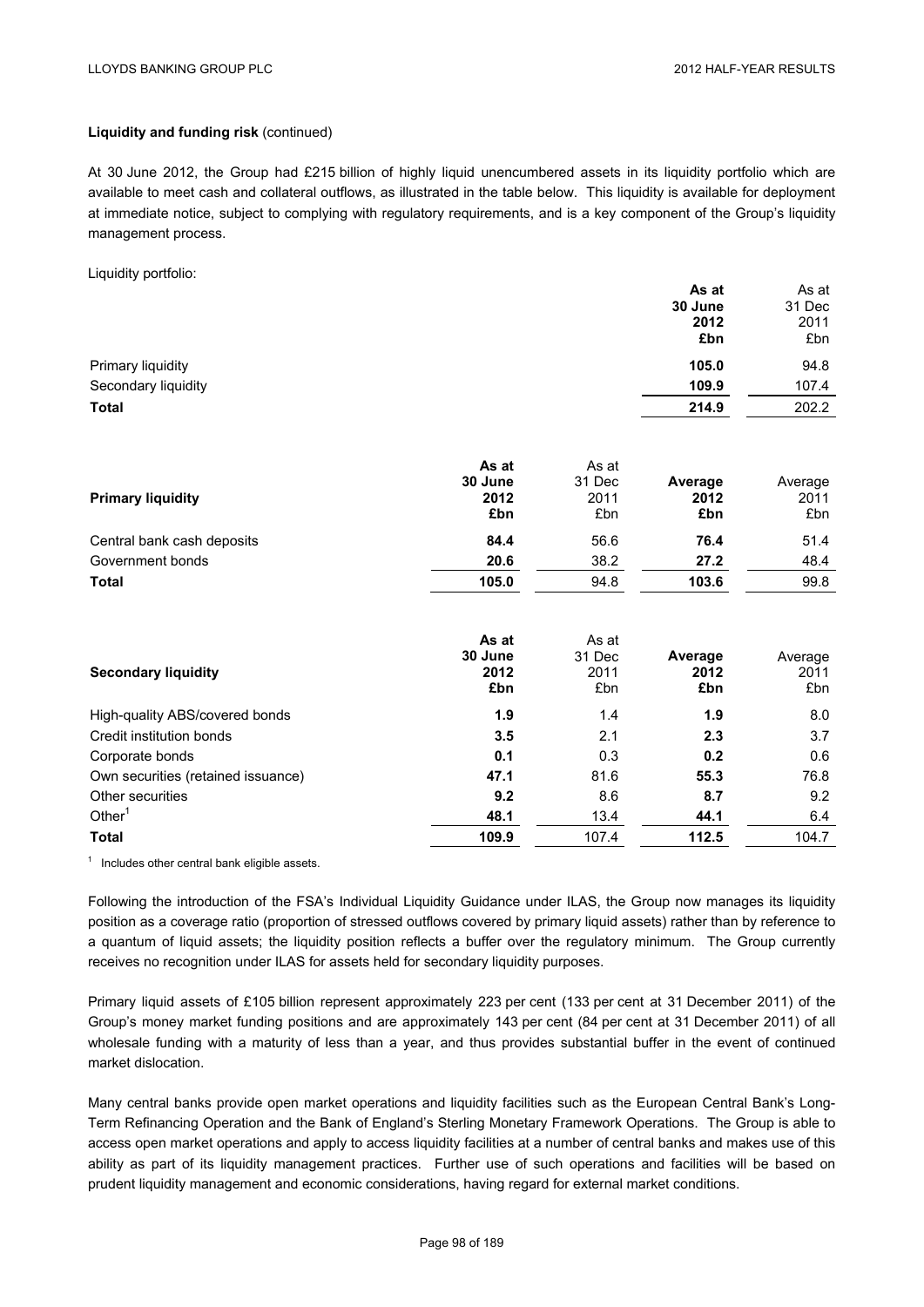The Group notes the Basel Committee's Principles of Sound Liquidity Risk Management and Supervision (Sound Principles). The planned introduction of the Liquidity Coverage Ratio (LCR – January 2015) and Net Stable Funding Ratio (NSFR – January 2018) contained within CRD IV are intended to raise the resilience of banks to potential liquidity shocks and provide the basis for a harmonised approach to liquidity risk management. The LCR measure promotes short-term resilience of the liquidity profile by ensuring that banks have sufficient high quality liquid assets to meet potential funding outflows in a stressed environment within a one month period. The NSFR promotes resilience over a longer time horizon by requiring banks to fund their activities with a more stable source of funding on a going concern basis. This has a time horizon of one year and has been developed to ensure a sustainable maturity structure of assets and liabilities.

The guidance issued by the Basel Committee is still subject to final ratification by the EU and the methodology is likely to be refined on the basis of feedback from banks and regulators during the observation period. The actions already announced to right size the balance sheet are expected to ensure compliance with the future minimum standards. These standards are expected to be 100 per cent for both ratios by their respective effective dates.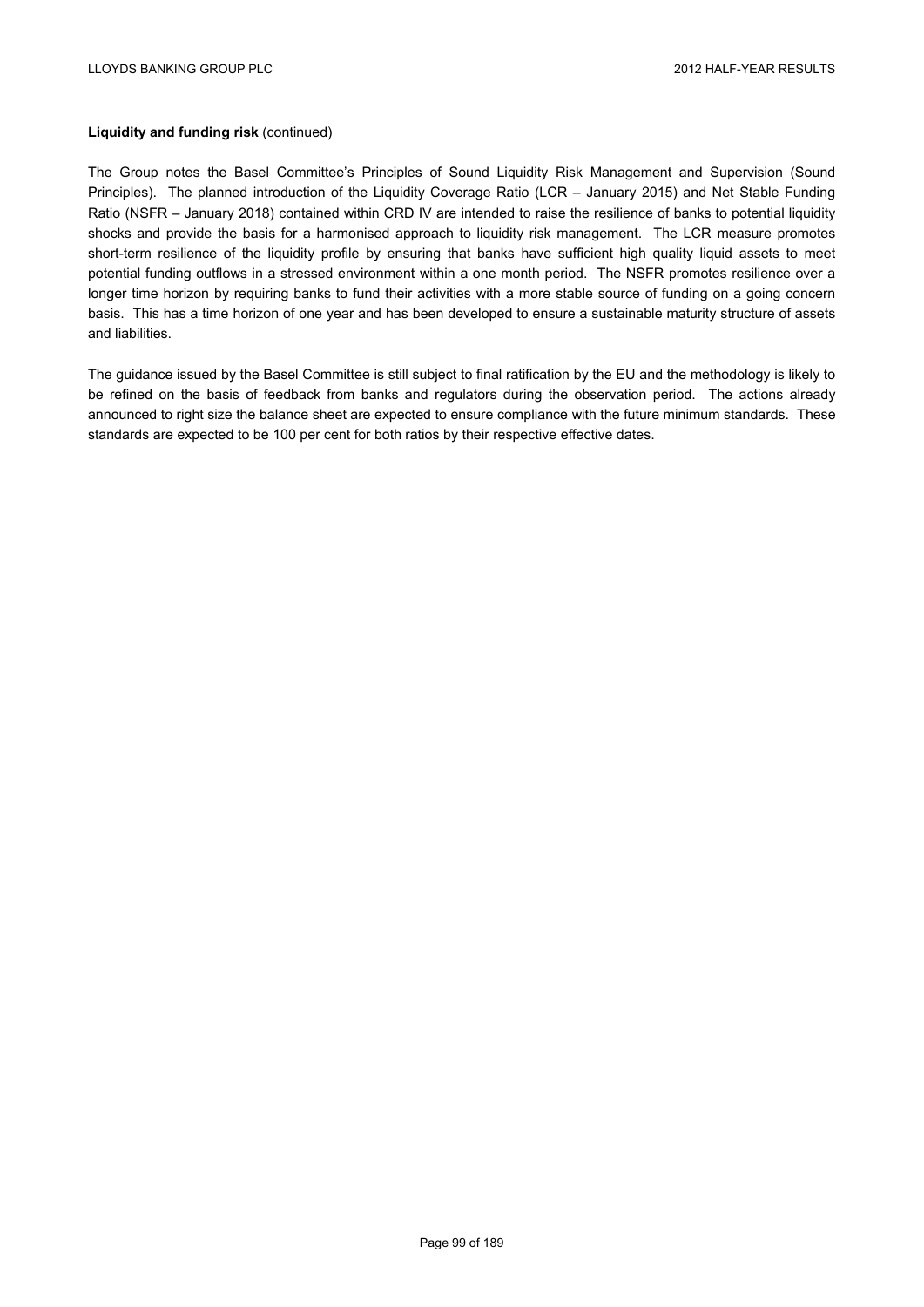### **Credit risk – Group**

#### **Overview**

- The Group achieved a significant reduction in its impairment charge from £5,422 million in the first half of 2011 to £3,157 million in the first half of 2012, a reduction of 42 per cent. This was due primarily to lower impairments in the non-core Irish and Australasian portfolios, together with strong Retail performance and lower charges on leveraged acquisition finance exposures within Wholesale.
- These lower charges were supported by the continued application of our conservative risk appetite and strong risk management controls resulting in an improved portfolio overall and good new business quality. The portfolio also benefited from continued low interest rates, and broadly stable UK retail property prices, partly offset by subdued UK economic growth, high unemployment and a weak commercial real estate market.
- The Group's overall core impairment charge of £978 million during the first half of 2012 was materially lower compared to £1,636 million in the first half of 2011, primarily driven by better performance in all divisions.
- The Group's non-core impairment charge in the first half of 2012 of £2,179 million was also materially lower compared to £3,786 million during the first half of 2011. This is primarily driven by lower impairment from the noncore Irish and Australasian portfolios.
- Prudent credit policies and procedures are in place throughout the Group, focusing on development of enduring client relationships through the cycle. As a result of this approach, the credit quality of new lending remains strong.
- The Group's more difficult exposures are being managed successfully in the current challenging economic environment by the Wholesale Business Support Units and Retail Collection and Recovery Units. The Group's exposure to Ireland is being closely managed, with a dedicated UK-based business support team in place to manage the winding down of the book.
- The Group continues to proactively manage down sovereign as well as banking and trading book exposure to selected Eurozone countries.
- Divestment strategy is focused on balance sheet reduction and also on the disposal of higher risk positions.

#### **Impairment charge by division**

|                                         |            |            | Change  |           |
|-----------------------------------------|------------|------------|---------|-----------|
|                                         | Half-year  | Half-year  | since   | Half-year |
|                                         | to 30 June | to 30 June | 30 June | to 31 Dec |
|                                         | 2012       | 2011       | 2011    | 2011      |
|                                         | £m         | £m         | %       | £m        |
| Retail                                  | 758        | 1,173      | 35      | 797       |
| Wholesale                               | 993        | 1,442      | 31      | 1,259     |
| Commercial                              | 109        | 160        | 32      | 143       |
| Wealth, Asset Finance and International | 1,297      | 2,647      | 51      | 2,163     |
| Central items                           |            |            |         | 3         |
| <b>Total impairment charge</b>          | 3,157      | 5,422      | 42      | 4,365     |
|                                         |            |            |         |           |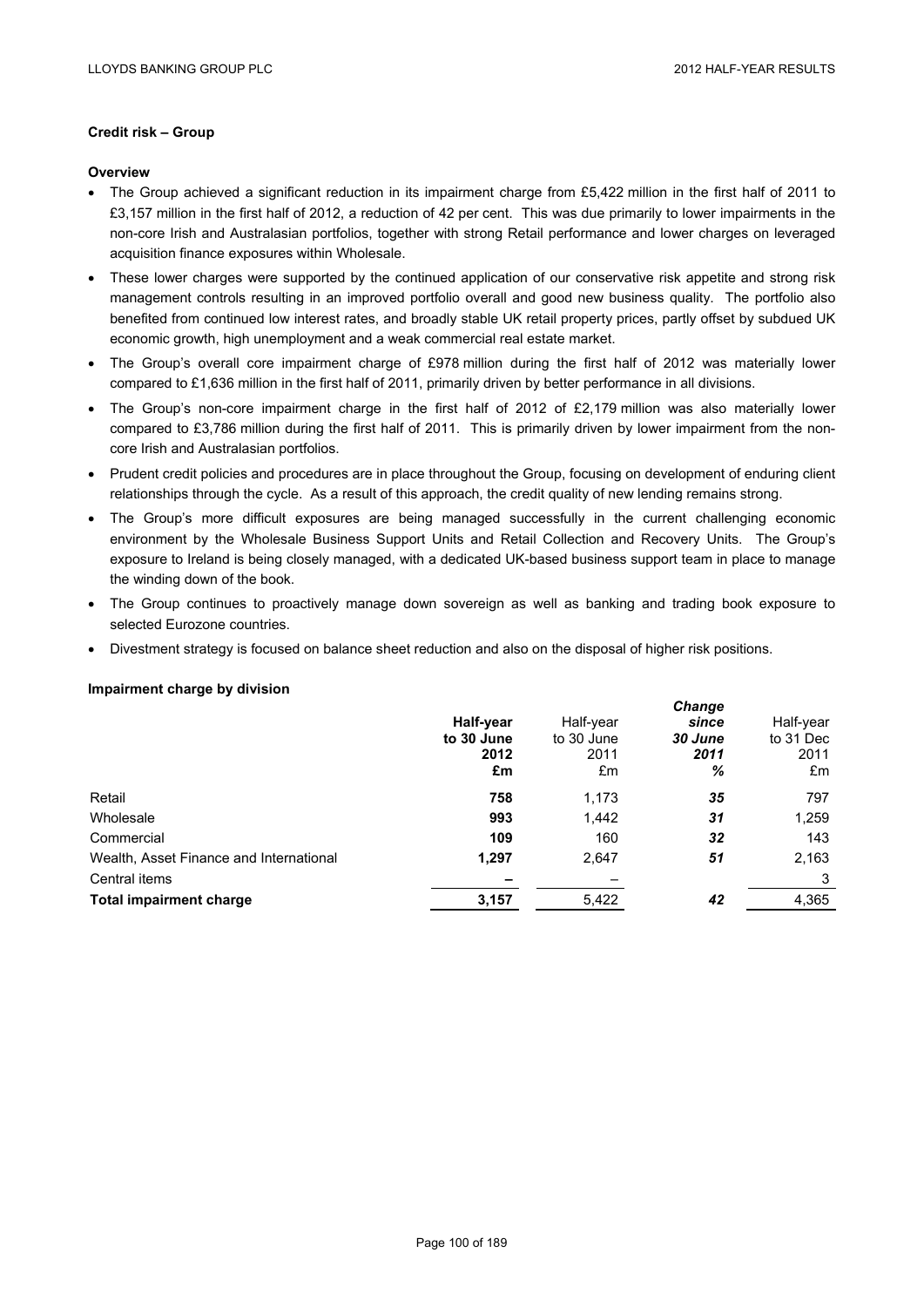Total impairment charge comprises:

|                                                               | Half-year<br>to 30 June<br>2012<br>£m | Half-year<br>to 30 June<br>2011<br>£m | <b>Change</b><br>since<br>30 June<br>2011<br>℅ | Half-year<br>to 31 Dec<br>2011<br>£m |
|---------------------------------------------------------------|---------------------------------------|---------------------------------------|------------------------------------------------|--------------------------------------|
| Total impairment losses on loans and advances to<br>customers | 3,082                                 | 5.369                                 | 43                                             | 4,343                                |
| Loans and advances to banks                                   |                                       |                                       |                                                |                                      |
| Debt securities classified as loans and receivables           | 28                                    | 17                                    | (65)                                           | 32                                   |
| Available-for-sale financial assets                           | 28                                    | 32                                    | 13                                             | 49                                   |
| Other credit risk provisions                                  | 19                                    | 4                                     |                                                | (59)                                 |
| <b>Total impairment charge</b>                                | 3,157                                 | 5.422                                 | 42                                             | 4.365                                |

### **Impairments on loans and advances**

|                                     |                  |                 | <b>Impaired</b>    |                         | Impairment              |
|-------------------------------------|------------------|-----------------|--------------------|-------------------------|-------------------------|
|                                     | <b>Loans and</b> |                 | loans as<br>a % of |                         | provisions<br>as a % of |
|                                     | advances to      | <b>Impaired</b> | closing            | <b>Impairment</b>       | impaired                |
| As at 30 June 2012                  | customers        | loans           | advances           | provisions <sup>1</sup> | Ioans <sup>3</sup>      |
|                                     | £m               | £m              | %                  | £m                      | %                       |
| Retail                              | 350,611          | 8,367           | 2.4                | 2,441                   | 33.5                    |
| Wholesale                           | 117,976          | 22,534          | 19.1               | 9,381                   | 41.6                    |
| Commercial                          | 30,247           | 2,891           | 9.6                | 881                     | 30.5                    |
| Wealth, Asset Finance and           |                  |                 |                    |                         |                         |
| International                       | 56,507           | 19,211          | 34.0               | 12,588                  | 65.5                    |
| Reverse repos and other items       | 5,983            |                 |                    |                         |                         |
|                                     | 561,324          | 53,003          | 9.4                | 25,291                  | 48.7                    |
| Impairment provisions               | (25, 291)        |                 |                    |                         |                         |
| Fair value adjustments <sup>2</sup> | (1,588)          |                 |                    |                         |                         |
| <b>Total Group</b>                  | 534,445          |                 |                    |                         |                         |
| As at 31 December 2011              |                  |                 |                    |                         |                         |
| Retail                              | 356,907          | 8,822           | 2.5                | 2,718                   | 35.4                    |
| Wholesale                           | 128,233          | 26,539          | 20.7               | 10,791                  | 40.7                    |
| Commercial                          | 29,681           | 2,915           | 9.8                | 880                     | 30.2                    |
| Wealth, Asset Finance and           |                  |                 |                    |                         |                         |
| International                       | 63,556           | 21,993          | 34.6               | 13,329                  | 60.6                    |
| Reverse repos and other items       | 17,066           |                 |                    |                         |                         |
|                                     | 595,443          | 60,269          | 10.1               | 27,718                  | 46.9                    |
| Impairment provisions               | (27, 718)        |                 |                    |                         |                         |
| Fair value adjustments <sup>2</sup> | (2,087)          |                 |                    |                         |                         |
| <b>Total Group</b>                  | 565,638          |                 |                    |                         |                         |

 $1$  Impairment provisions include collective unimpaired provisions.

<sup>2</sup> The fair value adjustments relating to loans and advances were those required to reflect the HBOS assets in the Group's consolidated financial records at their fair value and took into account both the expected future impairment losses and market liquidity at the date of acquisition. The unwind relating to future impairment losses requires significant management judgement to determine its timing which includes an assessment of whether the losses incurred in the current period were expected at the date of the acquisition and assessing whether the remaining losses expected at the date of the acquisition will still be incurred. The element relating to market liquidity unwinds to the income statement over the estimated useful lives of the related assets (until 2014 for wholesale loans and 2018 for retail loans) although if an asset is written off or suffers previously unexpected impairment then this element of the fair value will no longer be considered a timing difference (liquidity) but permanent (impairment). The fair value unwind in respect of impairment losses incurred was £429 million for the period ended 30 June 2012 (30 June 2011: £931 million; 31 December 2011: £762 million). The fair value unwind in respect of loans and advances is expected to continue to decrease in future years as fixed-rate periods on mortgages expire, loans are repaid or written off, and will reduce to zero over time.

Provisions as a percentage of impaired loans are calculated excluding Retail unsecured loans in recoveries (30 June 2012: £1,090 million; 31 December 2011: £1,137 million).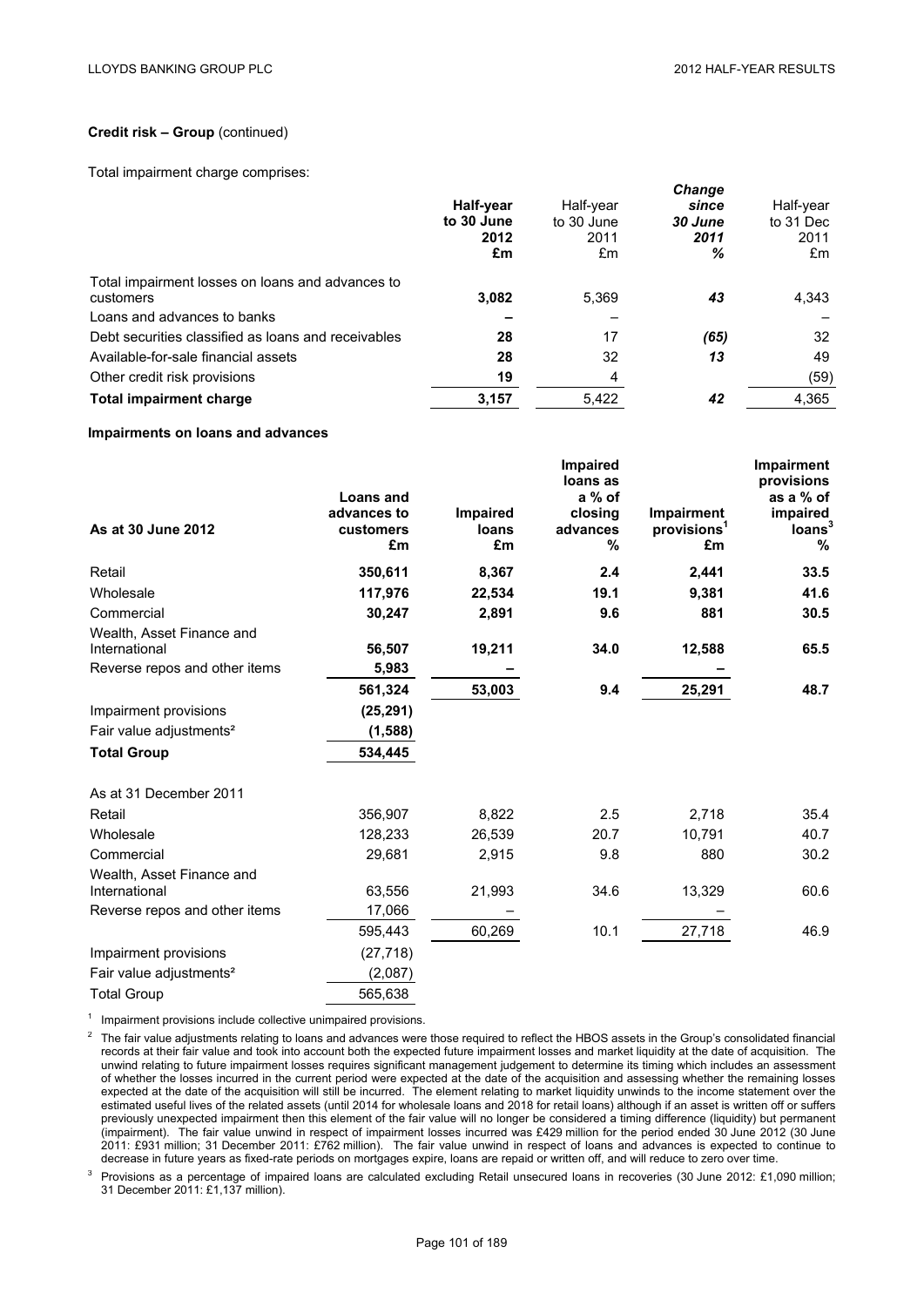### **Core impairment charge**

|                                         | Half-year<br>to 30 June<br>2012<br>£m | Half-year<br>to 30 June<br>2011<br>£m | <b>Change</b><br>since<br>30 June<br>2011<br>℅ | Half-year<br>to 31 Dec<br>2011<br>£m |
|-----------------------------------------|---------------------------------------|---------------------------------------|------------------------------------------------|--------------------------------------|
| Retail                                  | 735                                   | 1,052                                 | 30                                             | 744                                  |
| Wholesale                               | 111                                   | 407                                   | 73                                             | 334                                  |
| Commercial                              | 116                                   | 160                                   | 28                                             | 136                                  |
| Wealth, Asset Finance and International | 16                                    | 17                                    | 6                                              | 34                                   |
| Central items                           |                                       |                                       |                                                | 3                                    |
| Core impairment charge                  | 978                                   | 1,636                                 | 40                                             | 1,251                                |

## **Core impairments on loans and advances**

| At 30 June 2012                                                             | <b>Loans and</b><br>advances to<br><b>customers</b><br>£m | Impaired<br>loans<br>£m | Impaired<br>loans as<br>a % of<br>closing<br>advances<br>% | Impairment<br>provisions<br>£m | Impairment<br>provisions<br>as a % of<br>impaired<br>Ioans <sup>1</sup><br>% |
|-----------------------------------------------------------------------------|-----------------------------------------------------------|-------------------------|------------------------------------------------------------|--------------------------------|------------------------------------------------------------------------------|
| Retail                                                                      | 323,167                                                   | 6,732                   | 2.1                                                        | 2,062                          | 36.0                                                                         |
| Wholesale                                                                   | 74,506                                                    | 2,621                   | 3.5                                                        | 1,775                          | 67.7                                                                         |
| Commercial                                                                  | 29,029                                                    | 2,879                   | 9.9                                                        | 866                            | 30.1                                                                         |
| Wealth, Asset Finance and<br>International<br>Reverse repos and other items | 7,618<br>5,983                                            | 386                     | 5.1                                                        | 170                            | 44.0                                                                         |
|                                                                             | 440,303                                                   | 12,618                  | 2.9                                                        | 4,873                          | 42.0                                                                         |
| Impairment provisions                                                       | (4, 873)                                                  |                         |                                                            |                                |                                                                              |
| Fair value adjustments                                                      | (1,005)                                                   |                         |                                                            |                                |                                                                              |
| <b>Total core</b>                                                           | 434,425                                                   |                         |                                                            |                                |                                                                              |
| At 31 December 2011                                                         |                                                           |                         |                                                            |                                |                                                                              |
| Retail                                                                      | 328,524                                                   | 7,151                   | 2.2                                                        | 2,310                          | 37.9                                                                         |
| Wholesale                                                                   | 78,527                                                    | 3,809                   | 4.9                                                        | 2,295                          | 60.3                                                                         |
| Commercial                                                                  | 28,289                                                    | 2,885                   | 10.2                                                       | 858                            | 29.7                                                                         |
| Wealth, Asset Finance and<br>International                                  | 8,236                                                     | 360                     | 4.4                                                        | 125                            | 34.7                                                                         |
| Reverse repos and other items                                               | 17,066                                                    |                         |                                                            |                                |                                                                              |
|                                                                             | 460,642                                                   | 14,205                  | 3.1                                                        | 5,588                          | 42.5                                                                         |
| Impairment provisions                                                       | (5,588)                                                   |                         |                                                            |                                |                                                                              |
| Fair value adjustments                                                      | (1, 171)                                                  |                         |                                                            |                                |                                                                              |
| Total core                                                                  | 453,883                                                   |                         |                                                            |                                |                                                                              |

<sup>1</sup> Provisions as a percentage of impaired loans are calculated excluding Retail unsecured loans in recoveries (30 June 2012: £1,006 million; 31 December 2011: £1,054 million).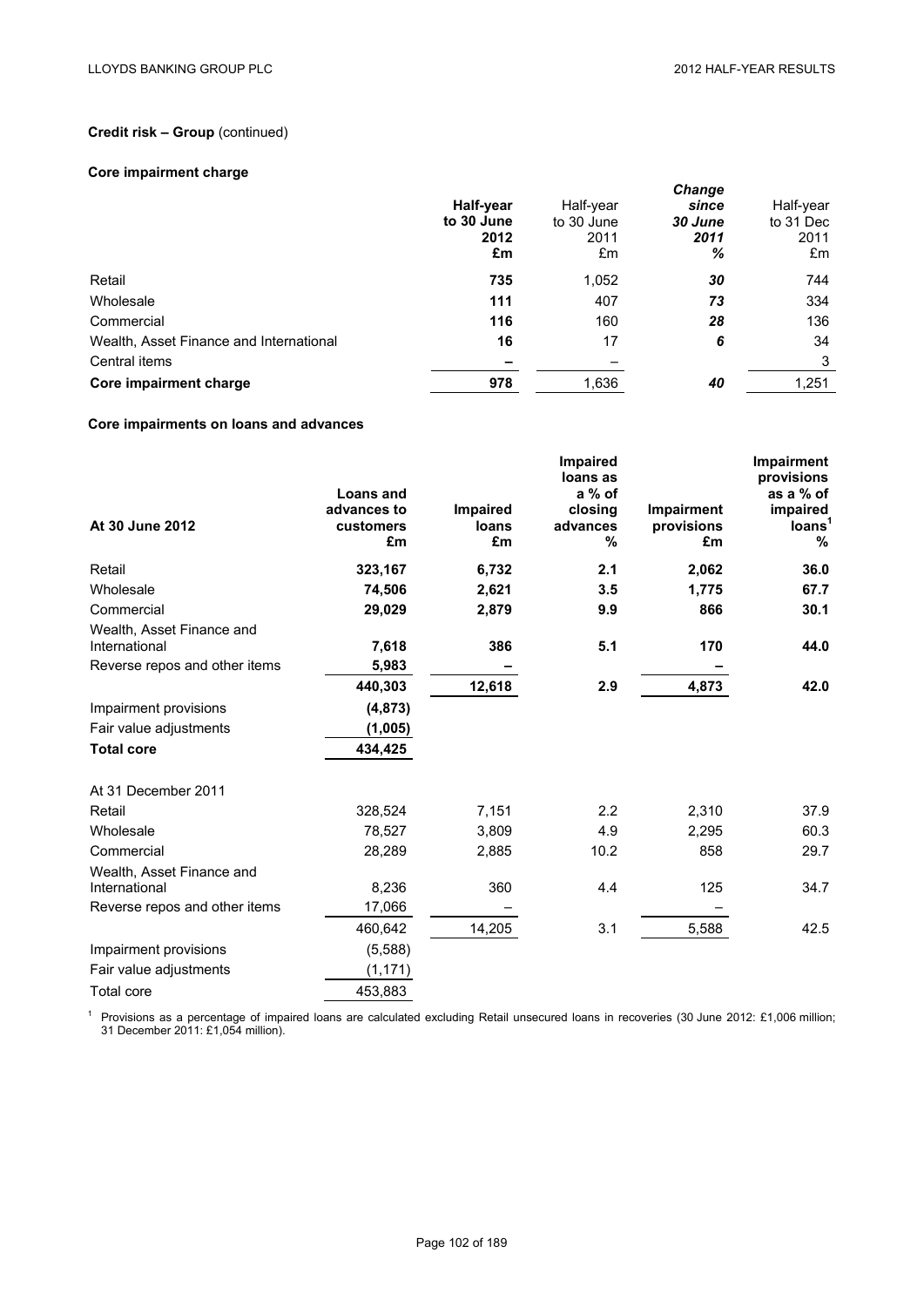## **Non-core impairment charge**

| 1.1                                     |            |            |               |           |
|-----------------------------------------|------------|------------|---------------|-----------|
|                                         |            |            | <b>Change</b> |           |
|                                         | Half-year  | Half-year  | since         | Half-year |
|                                         | to 30 June | to 30 June | 30 June       | to 31 Dec |
|                                         | 2012       | 2011       | 2011          | 2011      |
|                                         | £m         | £m         | %             | £m        |
| Retail                                  | 23         | 121        | 81            | 53        |
| Wholesale                               | 882        | 1,035      | 15            | 925       |
| Commercial                              | (7)        |            |               |           |
| Wealth, Asset Finance and International | 1,281      | 2,630      | 51            | 2,129     |
| Non-core impairment charge              | 2.179      | 3.786      | 42            | 3,114     |

### **Non-core impairments on loans and advances**

|                                            |                                |                         | Impaired<br>loans as     |                                | Impairment                          |
|--------------------------------------------|--------------------------------|-------------------------|--------------------------|--------------------------------|-------------------------------------|
|                                            | <b>Loans and</b>               |                         | a % of                   |                                | provisions<br>as a % of             |
| At 30 June 2012                            | advances to<br>customers<br>£m | Impaired<br>loans<br>£m | closing<br>advances<br>% | Impairment<br>provisions<br>£m | impaired<br>loans <sup>1</sup><br>% |
| Retail                                     | 27,444                         | 1,635                   | 6.0                      | 379                            | 24.4                                |
| Wholesale                                  | 43,470                         | 19,913                  | 45.8                     | 7,606                          | 38.2                                |
| Commercial                                 | 1,218                          | 12                      | 1.0                      | 15                             |                                     |
| Wealth, Asset Finance and<br>International | 48,889                         | 18,825                  | 38.5                     | 12,418                         | 66.0                                |
| Reverse repos and other items              |                                |                         |                          |                                |                                     |
|                                            | 121,021                        | 40,385                  | 33.4                     | 20,418                         | 50.7                                |
| Impairment provisions                      | (20, 418)                      |                         |                          |                                |                                     |
| Fair value adjustments                     | (583)                          |                         |                          |                                |                                     |
| <b>Total non-core</b>                      | 100,020                        |                         |                          |                                |                                     |
| At 31 December 2011                        |                                |                         |                          |                                |                                     |
| Retail                                     | 28,383                         | 1,671                   | 5.9                      | 408                            | 25.7                                |
| Wholesale                                  | 49,706                         | 22,730                  | 45.7                     | 8,496                          | 37.4                                |
| Commercial                                 | 1,392                          | 30                      | 2.2                      | 22                             | 73.3                                |
| Wealth, Asset Finance and<br>International | 55,320                         | 21,633                  | 39.1                     | 13,204                         | 61.0                                |
| Reverse repos and other items              |                                |                         |                          |                                |                                     |
|                                            | 134,801                        | 46,064                  | 34.2                     | 22,130                         | 48.1                                |
| Impairment provisions                      | (22, 130)                      |                         |                          |                                |                                     |
| Fair value adjustments                     | (916)                          |                         |                          |                                |                                     |
| Total non-core                             | 111,755                        |                         |                          |                                |                                     |

 $1$  Provisions as a percentage of impaired loans are calculated excluding Retail unsecured loans in recoveries (30 June 2012: £84 million; 31 December 2011: £83 million).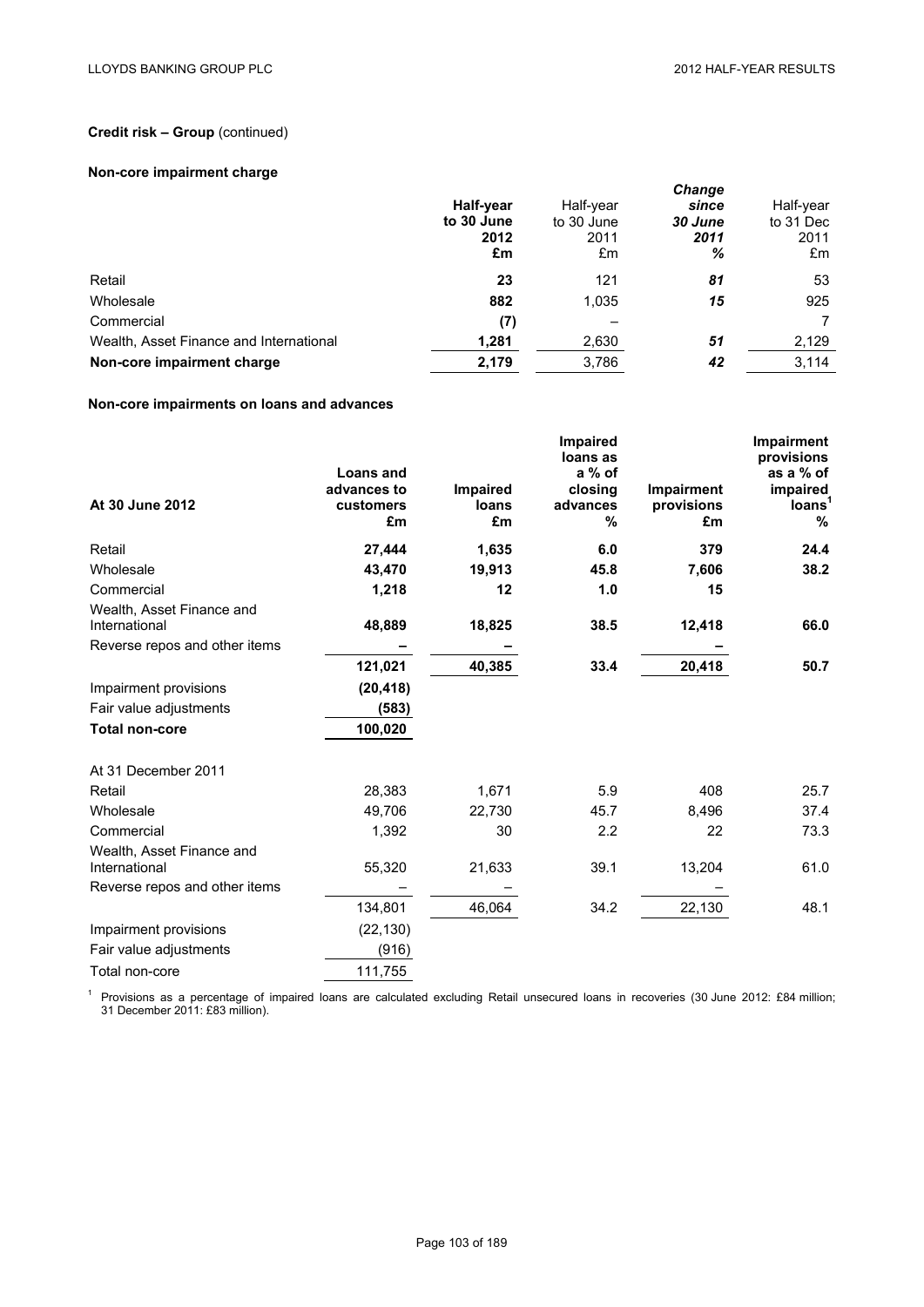#### **Outlook – Group**

The UK economy remains fragile, and the short-term economic outlook is generally expected to be weak. Consumer and business confidence remains low, and although inflation is reducing, consumer spending power is under pressure and exports are falling. However, companies continue to de-risk, and our core corporate and commercial portfolios are generally performing well despite the subdued environment. Whilst there is some cautious optimism in certain sectors (including manufacturing), a number of other sectors are seeing some stress (retail and leisure for example).

The possibility of further economic deterioration and financial market instability represent downside risk. Despite a number of actions from authorities, uncertainty over the best way forward for the highly indebted Eurozone persists and poses a serious threat to the global economic recovery. Financial markets are expected to remain dislocated and volatile, with the risk of contagion unlikely to dissipate in the near term, and this continues to place strains on funding markets at a time when many financial institutions have material ongoing funding needs.

In particular, given the subdued environment, our Wholesale leveraged finance portfolios, and our commercial real estate and real estate related property lending portfolios remain vulnerable in terms of refinancing risk and higher impairments on loans and advances and associated derivatives. Greater resilience in yield levels is evident at the prime end of the CRE market, whereas secondary yields are under pressure.

Notwithstanding the above, significant progress has been made to reduce the vulnerable assets in our portfolios and our risk management processes and controls remain strong. We expect impairments in our traditional lending portfolios in Corporate and Commercial to increase in the second half of 2012, reflecting an expected lower level of releases in the second half of 2012 compared to the first half of 2012.

Overall, despite the downside risks, the de-risking of our portfolios, the strong risk management focus and the low interest rate environment are helping to maintain defaults at a lower level. As a result, against our base case economic assumptions, the Group expects the total impairment charge in 2012 to be better than previously guided.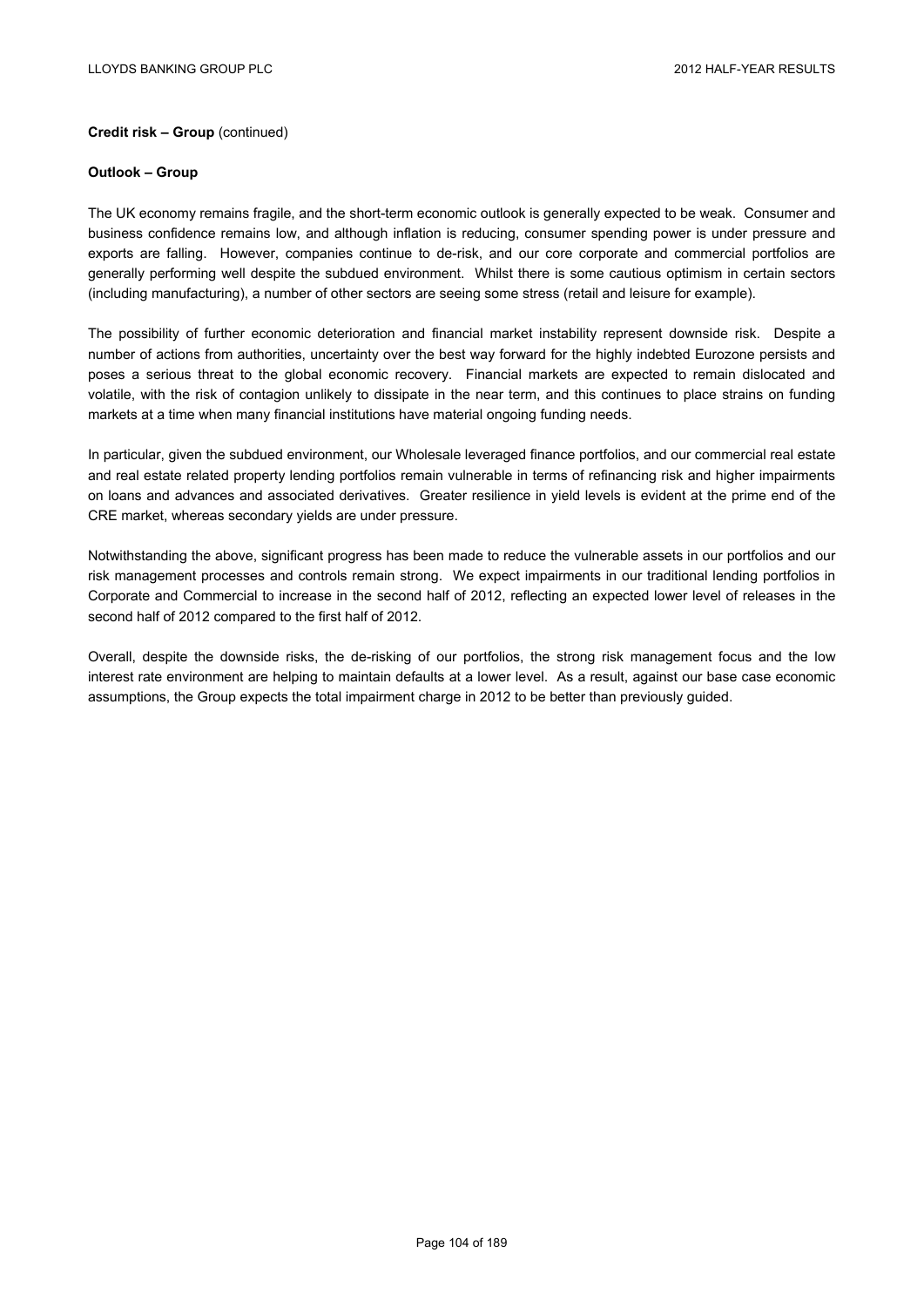## **Credit risk – Retail**

#### **Overview**

- The Retail impairment charge was £758 million in the first half of 2012, a decrease of £415 million, or 35 per cent, against the first half of 2011 and 5 per cent against the second half of 2011.
- The decrease in the Retail impairment charge was driven by both the secured and unsecured portfolio as a result of the continuing benefits of tightened credit policy and ongoing effective portfolio management.
- The Retail impairment charge, as an annualised percentage of average loans and advances to customers, decreased to 0.43 per cent in the first half of 2012 from 0.65 per cent in the first half of 2011.
- The overall value of assets entering arrears in the first half of 2012 was lower for both unsecured and secured lending compared to the second half of 2011.
- Non-core represents 8 per cent of total Retail assets as at 30 June 2012 and is primarily specialist mortgages. This book is closed to new business and has been in run-off since 2009.

#### **Impairment charge**

|                                |                         |                         | Change           |                        |
|--------------------------------|-------------------------|-------------------------|------------------|------------------------|
|                                | Half-year<br>to 30 June | Half-year<br>to 30 June | since<br>30 June | Half-year<br>to 31 Dec |
|                                | 2012                    | 2011                    | 2011             | 2011                   |
|                                | £m                      | £m                      | %                | £m                     |
| Secured                        | 173                     | 295                     | 41               | 168                    |
| Unsecured                      | 585                     | 878                     | 33               | 629                    |
| <b>Total impairment charge</b> | 758                     | 1,173                   | 35               | 797                    |
| Core:                          |                         |                         |                  |                        |
| Secured                        | 149                     | 202                     | 26               | 128                    |
| Unsecured                      | 586                     | 850                     | 31               | 616                    |
|                                | 735                     | 1,052                   | 30               | 744                    |
| Non-core:                      |                         |                         |                  |                        |
| Secured                        | 24                      | 93                      | 74               | 40                     |
| Unsecured                      | (1)                     | 28                      |                  | 13                     |
|                                | 23                      | 121                     | 81               | 53                     |
| <b>Total impairment charge</b> | 758                     | 1,173                   | 35               | 797                    |

#### **Impaired loans and provisions**

Retail impaired loans decreased by £0.4 billion to £8.4 billion compared with 31 December 2011 and, as a percentage of closing loans and advances to customers, decreased to 2.4 per cent from 2.5 per cent at 31 December 2011. Impairment provisions as a percentage of impaired loans (excluding unsecured loans in recoveries) decreased to 33.5 per cent from 35.4 per cent at 31 December 2011 driven by the reduction in unsecured impaired loans.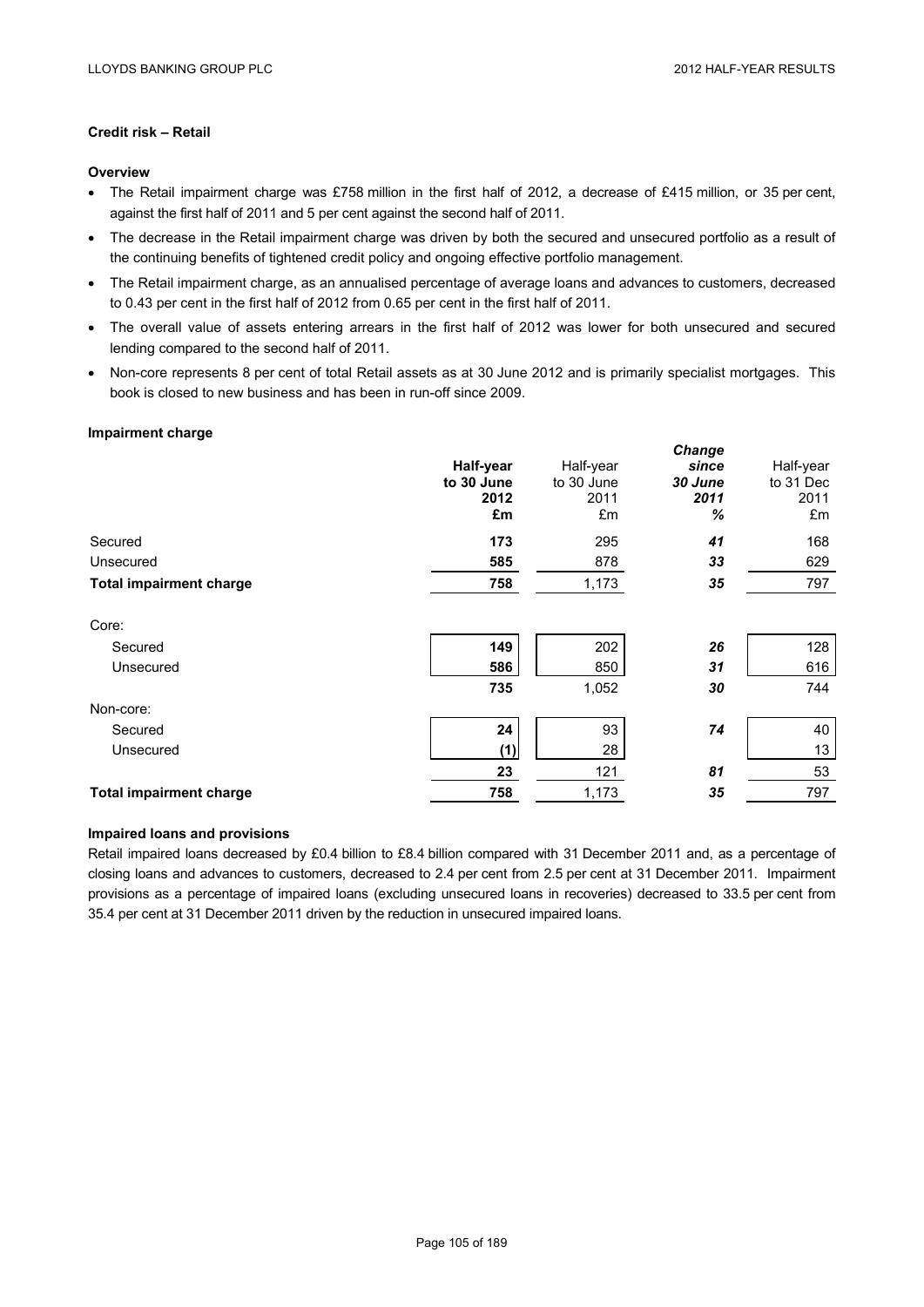# **Impairments on loans and advances**

| As at 30 June 2012                 | <b>Loans and</b><br>advances to<br>customers<br>£m | Impaired<br>loans<br>£m | Impaired<br>loans as<br>a % of<br>closing<br>advances<br>$\frac{0}{0}$ | Impairment<br>provisions <sup>1</sup><br>£m | Impairment<br>provisions<br>as a % of<br>impaired<br>loans<br>% |
|------------------------------------|----------------------------------------------------|-------------------------|------------------------------------------------------------------------|---------------------------------------------|-----------------------------------------------------------------|
| Secured                            | 327,223                                            | 6,353                   | 1.9                                                                    | 1,619                                       | 25.5                                                            |
| Unsecured                          |                                                    |                         |                                                                        |                                             |                                                                 |
| Collections                        |                                                    | 924                     |                                                                        | 822                                         | 89.0                                                            |
| Recoveries <sup>2</sup>            |                                                    | 1,090                   |                                                                        |                                             |                                                                 |
|                                    | 23,388                                             | 2,014                   | 8.6                                                                    | 822                                         |                                                                 |
| Total gross lending                | 350,611                                            | 8,367                   | 2.4                                                                    | 2,441                                       | 33.5                                                            |
| Impairment provisions <sup>1</sup> | (2, 441)                                           |                         |                                                                        |                                             |                                                                 |
| Fair value adjustments             | (1, 146)                                           |                         |                                                                        |                                             |                                                                 |
| Total                              | 347,024                                            |                         |                                                                        |                                             |                                                                 |
| As at 31 December 2011             |                                                    |                         |                                                                        |                                             |                                                                 |
| Secured                            | 332,143                                            | 6,452                   | 1.9                                                                    | 1,651                                       | 25.6                                                            |
| Unsecured                          |                                                    |                         |                                                                        |                                             |                                                                 |
| Collections                        |                                                    | 1,233                   |                                                                        | 1,067                                       | 86.5                                                            |
| Recoveries <sup>2</sup>            |                                                    | 1,137                   |                                                                        |                                             |                                                                 |
|                                    | 24,764                                             | 2,370                   | 9.6                                                                    | 1,067                                       |                                                                 |
| Total gross lending                | 356,907                                            | 8,822                   | 2.5                                                                    | 2,718                                       | 35.4                                                            |
| Impairment provisions              | (2,718)                                            |                         |                                                                        |                                             |                                                                 |
| Fair value adjustments             | (1, 377)                                           |                         |                                                                        |                                             |                                                                 |
| Total                              | 352,812                                            |                         |                                                                        |                                             |                                                                 |

<sup>1</sup> Impairment provisions include collective unimpaired provisions.

<sup>2</sup> Recoveries assets are written down to the present value of future expected cash flows on these assets.

<sup>3</sup> Impairment provisions as a percentage of impaired loans are calculated excluding unsecured loans in recoveries.

The Retail division's loans and advances to customers are analysed in the following table:

### **Loans and advances to customers**

|                            | As at   | As at   |
|----------------------------|---------|---------|
|                            | 30 June | 31 Dec  |
|                            | 2012    | 2011    |
|                            | £m      | £m      |
| Secured:                   |         |         |
| Mainstream                 | 252,056 | 256,518 |
| Buy to let                 | 48,699  | 48,276  |
| Specialist                 | 26,468  | 27,349  |
|                            | 327,223 | 332,143 |
| Unsecured:                 |         |         |
| Credit cards               | 9,721   | 10,192  |
| Personal loans             | 11,156  | 11,970  |
| Bank accounts              | 2,511   | 2,602   |
|                            | 23,388  | 24,764  |
| <b>Total gross lending</b> | 350,611 | 356,907 |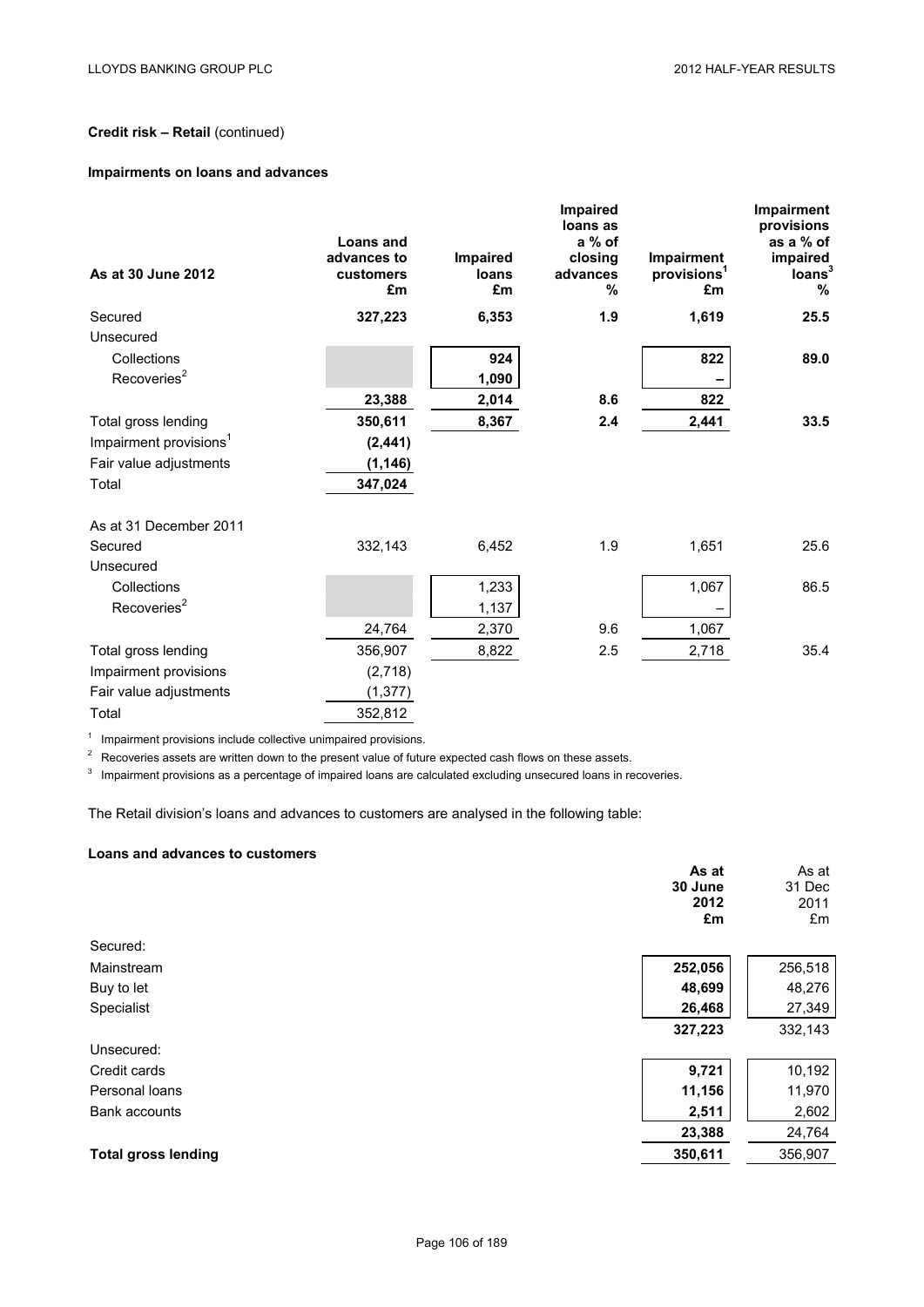# **Core impairments on loans and advances**

| As at 30 June 2012      | <b>Loans and</b><br>advances to<br>customers<br>£m | Impaired<br>loans<br>£m | <b>Impaired</b><br>loans as<br>$a\%$ of<br>closing<br>advances<br>% | Impairment<br>provisions <sup>1</sup><br>£m | Impairment<br>provisions<br>as a % of<br>impaired<br>loans <sup>3</sup><br>% |
|-------------------------|----------------------------------------------------|-------------------------|---------------------------------------------------------------------|---------------------------------------------|------------------------------------------------------------------------------|
| Secured                 | 300,425                                            | 4,823                   | 1.6                                                                 | 1,256                                       | 26.0                                                                         |
| Unsecured               |                                                    |                         |                                                                     |                                             |                                                                              |
| Collections             |                                                    | 903                     |                                                                     | 806                                         | 89.3                                                                         |
| Recoveries <sup>2</sup> |                                                    | 1,006                   |                                                                     |                                             |                                                                              |
|                         | 22,742                                             | 1,909                   | 8.4                                                                 | 806                                         |                                                                              |
| Total gross lending     | 323,167                                            | 6,732                   | 2.1                                                                 | 2,062                                       | 36.0                                                                         |
| Impairment provisions   | (2,062)                                            |                         |                                                                     |                                             |                                                                              |
| Fair value adjustments  | (950)                                              |                         |                                                                     |                                             |                                                                              |
| <b>Total core</b>       | 320,155                                            |                         |                                                                     |                                             |                                                                              |
| As at 31 December 2011  |                                                    |                         |                                                                     |                                             |                                                                              |
| Secured                 | 304,589                                            | 4,895                   | 1.6                                                                 | 1,265                                       | 25.8                                                                         |
| Unsecured               |                                                    |                         |                                                                     |                                             |                                                                              |
| Collections             |                                                    | 1,202                   |                                                                     | 1,045                                       | 86.9                                                                         |
| Recoveries <sup>2</sup> |                                                    | 1,054                   |                                                                     |                                             |                                                                              |
|                         | 23,935                                             | 2,256                   | 9.4                                                                 | 1,045                                       |                                                                              |
| Total gross lending     | 328,524                                            | 7,151                   | 2.2                                                                 | 2,310                                       | 37.9                                                                         |
| Impairment provisions   | (2,310)                                            |                         |                                                                     |                                             |                                                                              |
| Fair value adjustments  | (1, 111)                                           |                         |                                                                     |                                             |                                                                              |
| <b>Total core</b>       | 325,103                                            |                         |                                                                     |                                             |                                                                              |

<sup>1</sup> Impairment provisions include collective unimpaired provisions.

<sup>2</sup> Recoveries assets are written down to the present value of future expected cash flows on these assets.

<sup>3</sup> Impairment provisions as a percentage of impaired loans are calculated excluding unsecured loans in recoveries.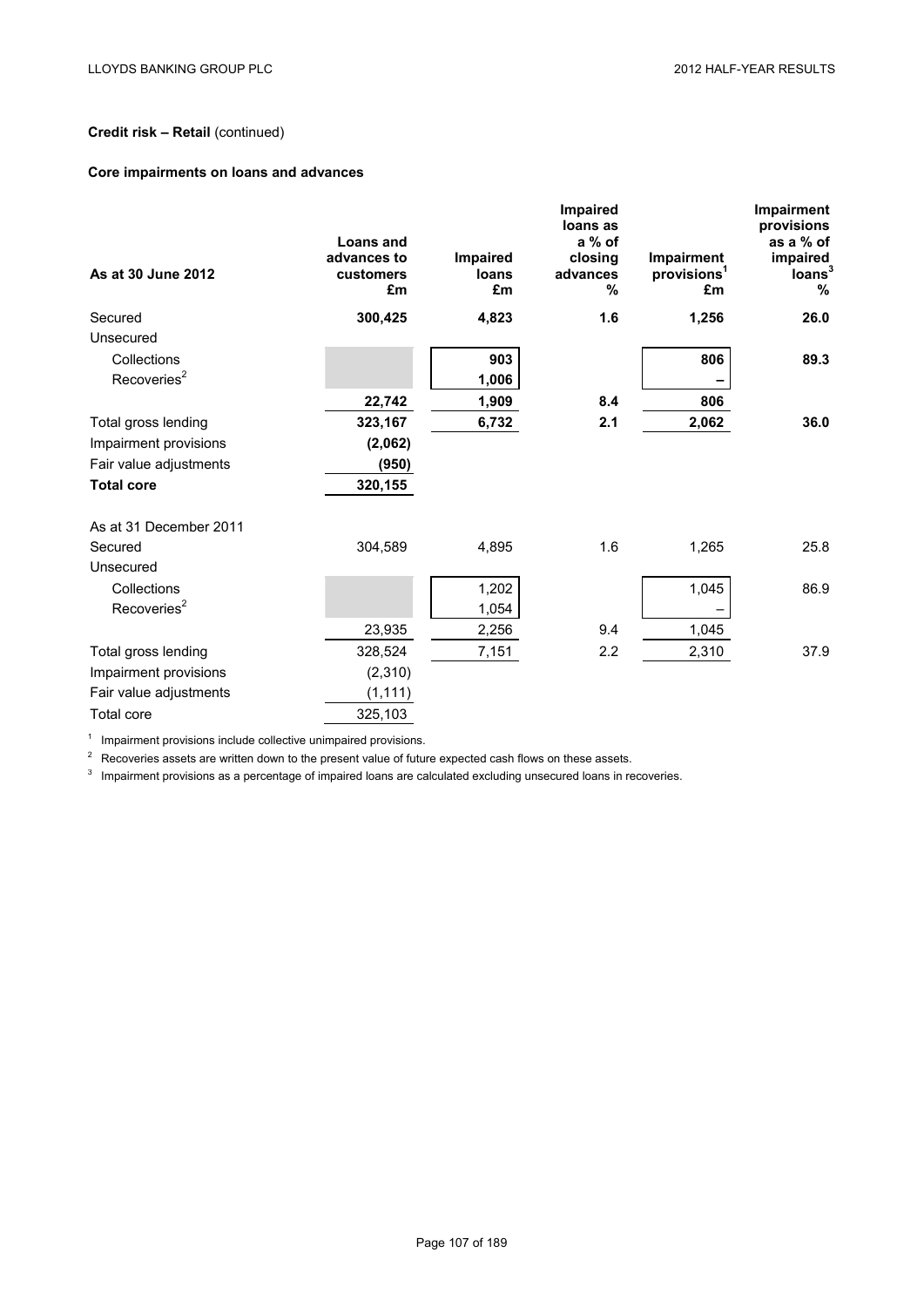# **Non-core impairments on loans and advances**

| As at 30 June 2012      | <b>Loans and</b><br>advances to<br>customers<br>£m | Impaired<br>loans<br>£m | <b>Impaired</b><br>loans as<br>a % of<br>closing<br>advances<br>% | Impairment<br>provisions <sup>1</sup><br>£m | <b>Impairment</b><br>provisions<br>as a % of<br>impaired<br>loans <sup>3</sup><br>$\%$ |
|-------------------------|----------------------------------------------------|-------------------------|-------------------------------------------------------------------|---------------------------------------------|----------------------------------------------------------------------------------------|
| Secured                 | 26,798                                             | 1,530                   | 5.7                                                               | 363                                         | 23.7                                                                                   |
| Unsecured               |                                                    |                         |                                                                   |                                             |                                                                                        |
| Collections             |                                                    | 21                      |                                                                   | 16                                          | 76.2                                                                                   |
| Recoveries <sup>2</sup> |                                                    | 84                      |                                                                   |                                             |                                                                                        |
|                         | 646                                                | 105                     | 16.3                                                              | 16                                          |                                                                                        |
| Total gross lending     | 27,444                                             | 1,635                   | 6.0                                                               | 379                                         | 24.4                                                                                   |
| Impairment provisions   | (379)                                              |                         |                                                                   |                                             |                                                                                        |
| Fair value adjustments  | (196)                                              |                         |                                                                   |                                             |                                                                                        |
| <b>Total non-core</b>   | 26,869                                             |                         |                                                                   |                                             |                                                                                        |
| As at 31 December 2011  |                                                    |                         |                                                                   |                                             |                                                                                        |
| Secured                 | 27,554                                             | 1,557                   | 5.7                                                               | 386                                         | 24.8                                                                                   |
| Unsecured               |                                                    |                         |                                                                   |                                             |                                                                                        |
| Collections             |                                                    | 31                      |                                                                   | 22                                          | 71.0                                                                                   |
| Recoveries <sup>2</sup> |                                                    | 83                      |                                                                   |                                             |                                                                                        |
|                         | 829                                                | 114                     | 13.8                                                              | 22                                          |                                                                                        |
| Total gross lending     | 28,383                                             | 1,671                   | 5.9                                                               | 408                                         | 25.7                                                                                   |
| Impairment provisions   | (408)                                              |                         |                                                                   |                                             |                                                                                        |
| Fair value adjustments  | (266)                                              |                         |                                                                   |                                             |                                                                                        |
| Total non-core          | 27,709                                             |                         |                                                                   |                                             |                                                                                        |

<sup>1</sup> Impairment provisions include collective unimpaired provisions.

<sup>2</sup> Recoveries assets are written down to the present value of future expected cash flows on these assets.

<sup>3</sup> Impairment provisions as a percentage of impaired loans are calculated excluding unsecured loans in recoveries.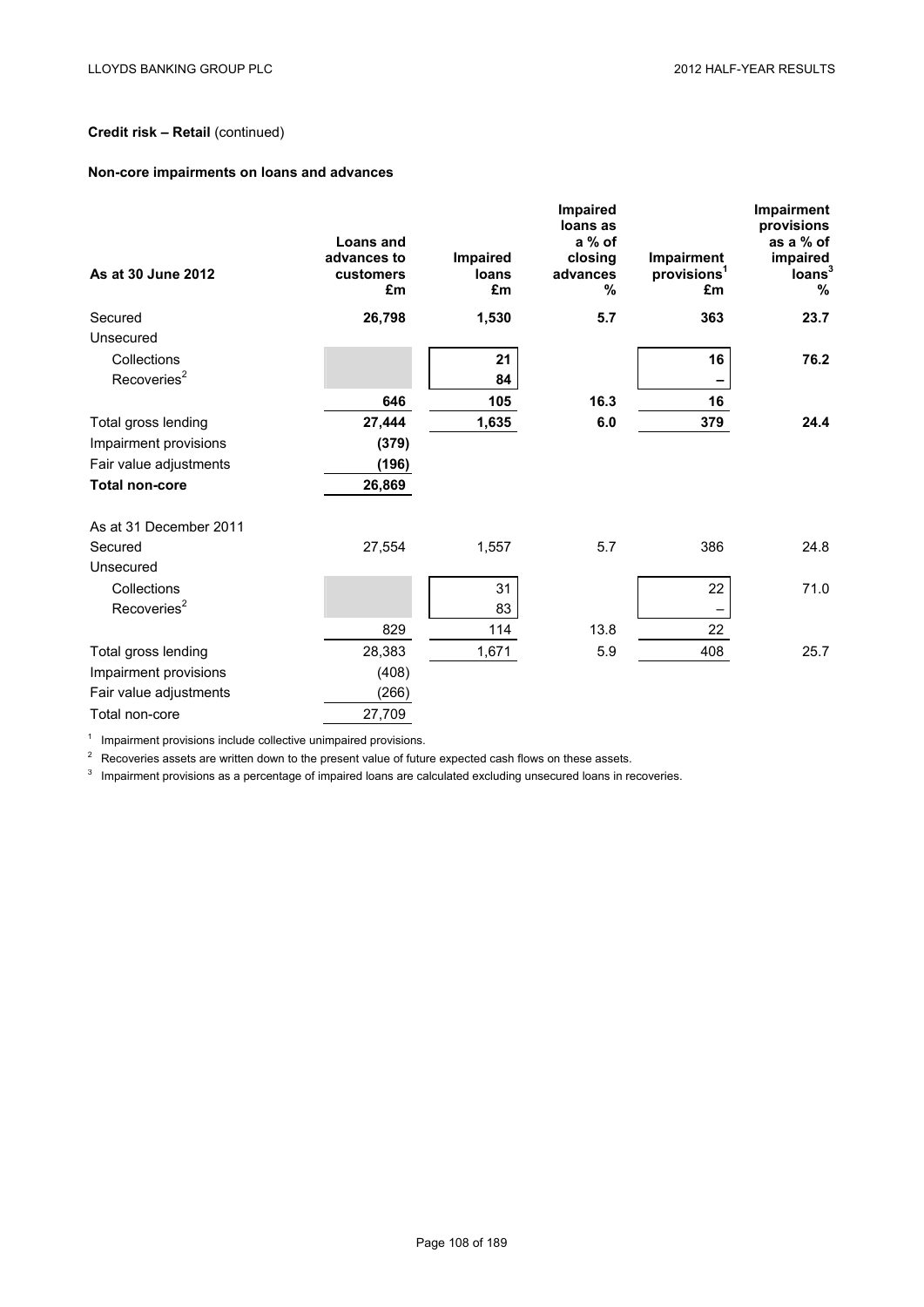### **Secured**

### **Secured impairment charge**

The impairment charge increased by £5 million, to £173 million compared with the second half of 2011, and decreased by £122 million compared with the first half of 2011. The annualised impairment charge, as a percentage of average loans and advances to customers, decreased to 0.11 per cent in the first half of 2012 from 0.18 per cent in the first half of 2011. Provision coverage has remained stable at 25.5 per cent compared to 25.6 per cent at 31 December 2011.

Impairment provisions held against secured assets reflect the Group's view of appropriate allowance for incurred losses. The Group holds appropriate impairment provisions for customers who are experiencing financial difficulty, either on a forbearance arrangement or who may be able to maintain their repayments whilst interest rates remain low.

### **Secured impaired loans**

Impaired loans decreased by £0.1 billion to £6.4 billion at 30 June 2012 and, as a percentage of closing loans and advances to customers, remained stable at 1.9 per cent compared to 31 December 2011.

### **Secured arrears**

The percentage of mortgage cases greater than three months in arrears (excluding repossessions) was broadly stable at 2.4 per cent at 30 June 2012 compared to 31 December 2011. The number of specialist cases greater than three months in arrears decreased in the first half of 2012, however as the book remains closed to new business and has been in run-off since 2009 there was an increase in the percentage of cases greater than three months in arrears (excluding repossessions) to 7.7 per cent at 30 June 2012 compared to 7.5 per cent at 31 December 2011.

The number of customers entering into arrears was 6 per cent lower in the first half of 2012 in comparison with the second half of 2011.

## **Mortgages greater than three months in arrears (excluding repossessions)**

| <b>Greater than three months</b><br>in arrears (excluding<br>repossessions) | Total mortgage<br><b>Number of cases</b><br>accounts % |                |                 | Value of debt' |                 |                | <b>Total mortgage</b><br>balances % |                |  |
|-----------------------------------------------------------------------------|--------------------------------------------------------|----------------|-----------------|----------------|-----------------|----------------|-------------------------------------|----------------|--|
|                                                                             | 30 June<br>2012                                        | 31 Dec<br>2011 | 30 June<br>2012 | 31 Dec<br>2011 | 30 June<br>2012 | 31 Dec<br>2011 | 30 June<br>2012                     | 31 Dec<br>2011 |  |
|                                                                             | <b>Cases</b>                                           | Cases          | %               | %              | £m              | £m             | %                                   | %              |  |
| Mainstream                                                                  | 54.441                                                 | 53,734         | 2.1             | 2.0            | 6.105           | 5,988          | 2.4                                 | 2.3            |  |
| Buy to let                                                                  | 7,573                                                  | 7,805          | 1.7             | 1.8            | 1.085           | 1.145          | 2.2                                 | 2.4            |  |
| Specialist                                                                  | 13,654                                                 | 13,677         | 7.7             | 7.5            | 2,407           | 2,427          | 9.1                                 | 8.9            |  |
| <b>Total</b>                                                                | 75,668                                                 | 75,216         | 2.4             | 2.3            | 9,597           | 9,560          | 2.9                                 | 2.9            |  |

 $1$  Value of debt represents total book value of mortgages in arrears.

The stock of repossession decreased to 2,955 cases at 30 June 2012 compared to 3,054 cases at 31 December 2011 and 3,176 cases at 30 June 2011.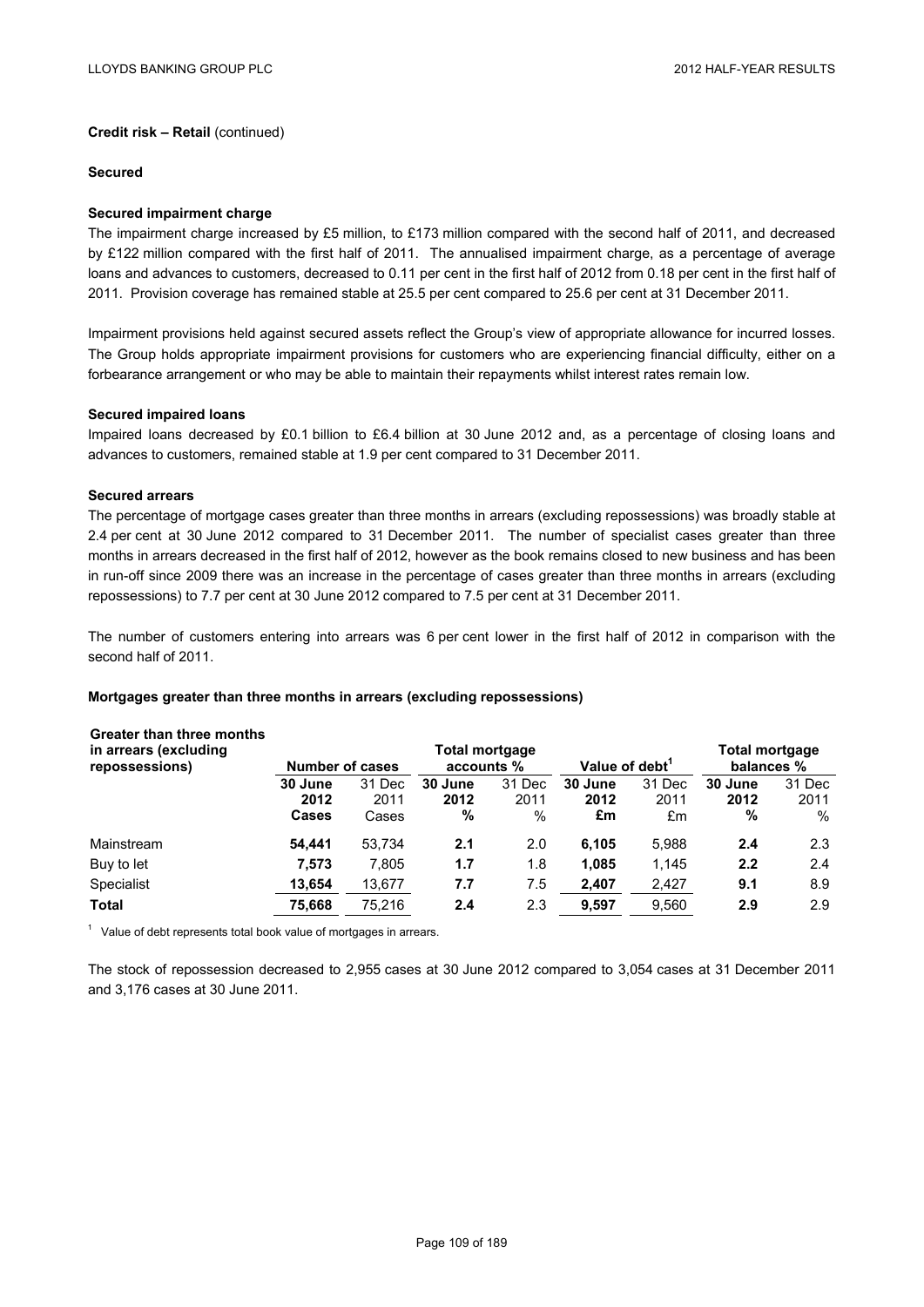## **Secured loan-to-value analysis**

The average indexed loan-to-value (LTV) on the mortgage portfolio at 30 June 2012 was broadly stable at 55.7 per cent compared with 55.9 per cent at 31 December 2011. The average LTV for new mortgages and further advances written in the first half of 2012 was 62.3 per cent compared with 62.1 per cent for 2011.

The percentage of closing loans and advances with an indexed LTV in excess of 100 per cent decreased to 11.1 per cent (£36.4 billion) as at 30 June 2012, compared with 12.0 per cent (£39.7 billion) at 31 December 2011. The tables below show LTVs across the principal mortgage portfolios.

## **Actual and average LTVs across the Retail mortgage portfolios**

| As at 30 June 2012                  | <b>Mainstream</b><br>% | <b>Buy to let</b><br>% | Specialist <sup>1</sup><br>% | <b>Total</b><br>% |
|-------------------------------------|------------------------|------------------------|------------------------------|-------------------|
| Less than 60%                       | 32.7                   | 12.9                   | 14.8                         | 28.2              |
| 60% to 70%                          | 12.9                   | 13.2                   | 10.0                         | 12.7              |
| 70% to 80%                          | 18.0                   | 26.0                   | 17.5                         | 19.2              |
| 80% to 90%                          | 16.4                   | 16.3                   | 19.9                         | 16.7              |
| 90% to 100%                         | 10.6                   | 16.4                   | 18.5                         | 12.1              |
| Greater than 100%                   | 9.4                    | 15.2                   | 19.3                         | 11.1              |
| <b>Total</b>                        | 100.0                  | 100.0                  | 100.0                        | 100.0             |
| Average loan-to-value: <sup>2</sup> |                        |                        |                              |                   |
| Stock of residential mortgages      | 52.1                   | 73.5                   | 72.2                         | 55.7              |
| New residential lending             | 62.0                   | 63.9                   | n/a                          | 62.3              |
| Impaired mortgages                  | 72.1                   | 99.4                   | 87.3                         | 78.2              |
| As at 31 December 2011              | Mainstream<br>$\%$     | Buy to let<br>$\%$     | Specialist <sup>1</sup><br>% | Total<br>%        |
| Less than 60%                       | 32.5                   | 12.7                   | 14.6                         | 28.1              |
| 60% to 70%                          | 12.7                   | 13.0                   | 10.1                         | 12.5              |
| 70% to 80%                          | 17.2                   | 24.1                   | 17.2                         | 18.2              |
| 80% to 90%                          | 16.0                   | 17.3                   | 19.3                         | 16.5              |
| 90% to 100%                         | 11.2                   | 17.1                   | 19.0                         | 12.7              |
| Greater than 100%                   | 10.4                   | 15.8                   | 19.8                         | 12.0              |
| Total                               | 100.0                  | 100.0                  | 100.0                        | 100.0             |
| Average loan-to-value: <sup>2</sup> |                        |                        |                              |                   |
| Stock of residential mortgages      | 52.2                   | 74.0                   | 72.6                         | 55.9              |
| New residential lending             | 61.4                   | 65.8                   | n/a                          | 62.1              |
| Impaired mortgages                  | 72.0                   | 99.8                   | 88.0                         | 78.4              |

 $1$  Specialist lending is closed to new business and is in run-off.

<sup>2</sup> Average loan-to-value is calculated as total loans and advances as a percentage of the total collateral of these loans and advances.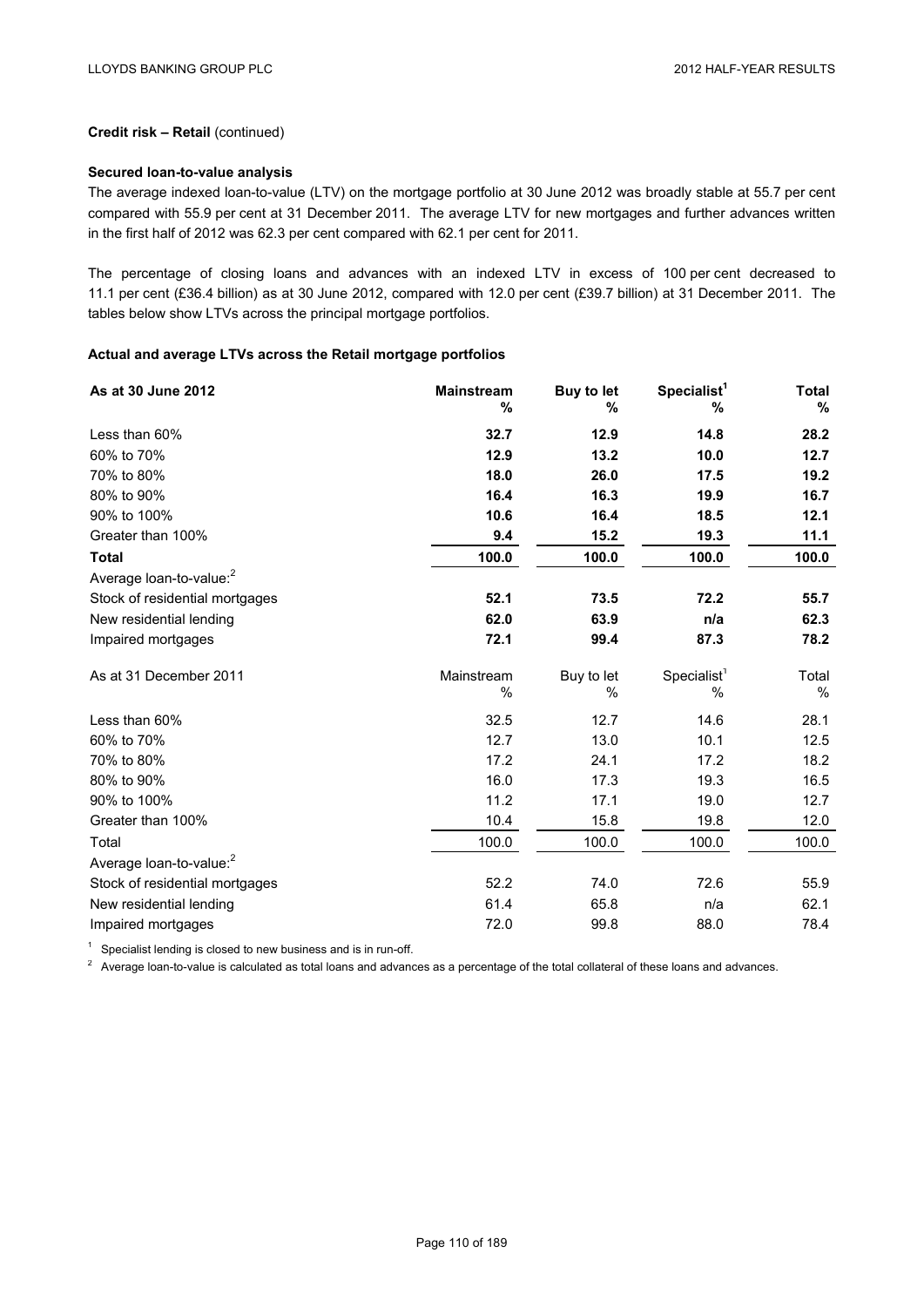#### **Unsecured**

In the first half of 2012 the impairment charge on unsecured loans and advances to customers reduced by £44 million to £585 million compared with the second half of 2011 and reduced by £293 million compared with the first half of 2011. This reflected the continuing benefit of tightened credit policy and ongoing effective account management.

A combination of reduced demand from customers for new unsecured borrowing, existing customers continuing to reduce their personal indebtedness and the Group's sustainable risk appetite contributed to loans and advances to customers reducing by £1.4 billion since 31 December 2011 to £23.4 billion at 30 June 2012.

The annualised impairment charge as a percentage of average loans and advances to customers decreased to 4.80 per cent in the first half of 2012 from 6.48 per cent in the first half of 2011, with the impairment charge reducing at a greater rate than the average reduction in average loans and advances.

Impaired loans decreased by £0.4 billion since 31 December 2011 to £2.0 billion at 30 June 2012 which represented 8.6 per cent of closing loans and advances to customers, compared with 9.6 per cent at 31 December 2011. The reduction in impaired loans is a result of the continued benefits of tightened credit policy across the credit lifecycle and ongoing effective portfolio management. Retail's exposure to revolving credit products has been actively managed to ensure that it is appropriate to customers' changing financial circumstances. The portfolios show a level of early arrears for accounts acquired since 2009 which are at pre-recession levels, highlighting underlying strength in the risk profile of the business.

Impairment provisions decreased by £0.2 billion, compared with 31 December 2011, to £0.8 billion at 30 June 2012. This reduction was driven by fewer assets entering arrears and recoveries assets being written down to the present value of future expected cash flows. The proportion of impaired loans that have been written down to the present value of future expected cash flows on these assets increased to 54.1 per cent at 30 June 2012 from 48.0 per cent at 31 December 2011. Impairment provisions as a percentage of impaired loans in collections increased to 89.0 per cent at 30 June 2012 from 86.5 per cent at 31 December 2011.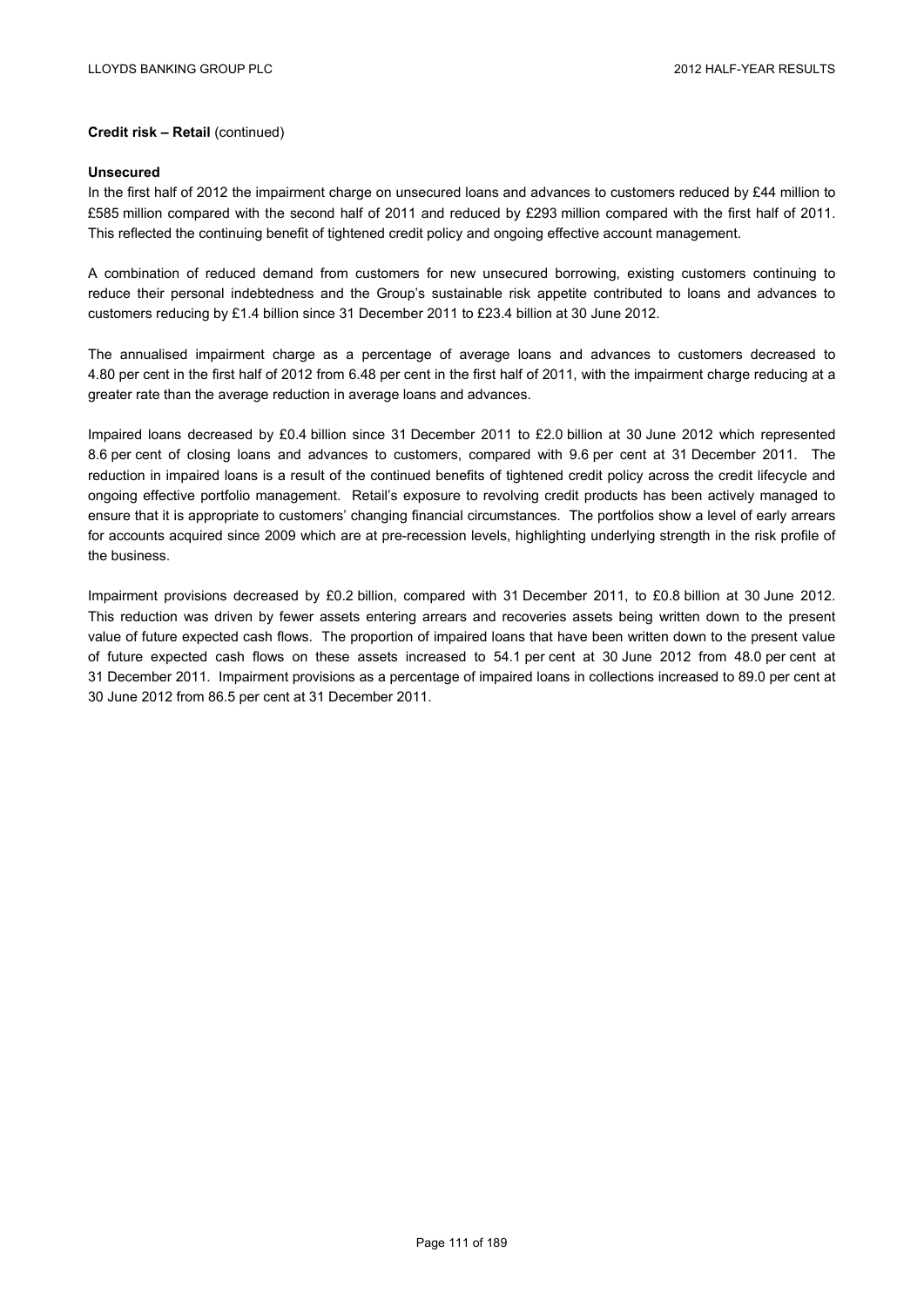## **Credit risk – Wholesale**

## **Overview**

- Impairment losses have fallen significantly over the last twelve months to £993 million in the first half of 2012, from £1,442 million for the first half of 2011. Impairments were also lower compared to £1,259 million in the second half of 2011.
- The decrease in the underlying impairment charge was primarily driven by lower charges on leveraged acquisition finance exposures. There was a significant deterioration in the leveraged market during the first half of 2011 which has not been repeated in the first half of 2012.
- Whilst subdued UK economic conditions and weaker consumer confidence was evident in a number of sectors, the reduction in the impairment charge also reflected continued strong risk management and the low interest rate environment helping to maintain defaults at a lower level.
- Despite an uncertain economic environment, the obligor quality of our Wholesale portfolio book was broadly unchanged.
- The Group has proactively managed down sovereign as well as banking and trading book exposures to selected European countries. Divestment strategy was focused on balance sheet reduction and also disposal of higher risk positions.
- A robust credit risk management and control framework is in place across the combined portfolios and a prudent risk appetite approach continues to be embedded across the division. Significant resources continue to be deployed into the Business Support Units, which focus on key and vulnerable obligors and asset classes.

### **Impairment charge**

|                                |            |            | <b>Change</b> |           |
|--------------------------------|------------|------------|---------------|-----------|
|                                | Half-year  | Half-year  | since         | Half-year |
|                                | to 30 June | to 30 June | 30 June       | to 31 Dec |
|                                | 2012       | 2011       | 2011          | 2011      |
|                                | £m         | £m         | ℅             | £m        |
| Core                           | 111        | 407        | 73            | 334       |
| Non-core                       | 882        | 1,035      | 15            | 925       |
| <b>Total impairment charge</b> | 993        | 1,442      | 31            | 1,259     |

The impairment charge decreased £449 million, or 31 per cent, compared to £1,442 million for the first half of 2011. Impairment charges have decreased substantially compared with 2011 due to robust and proactive risk management, an appropriately impaired portfolio (against our current economic assumptions), and a low interest rate environment helping to maintain defaults at a lower level. Impairment charges as an annualised percentage of average loans and advances to customers reduced to 1.52 per cent from 1.98 per cent in 2011.

### **Core impairment charge**

Core impairments in the first half of 2012 were materially lower compared to the first half of 2011 and the second half of 2011. This is primarily attributable to lower impairments in our Leveraged Acquisition Finance, Corporate and Mid Markets portfolios. There were specific large impairments in these portfolios during the first half and second half of 2011, which have not been repeated in the first half of 2012.

### **Non-core impairment charge**

Non-core impairments in the first half of 2012 were lower than the first half of 2011. This was primarily driven by lower charges on non-core Leveraged Acquisition Finance exposures. There was a significant deterioration in the leveraged market during the first half of 2011 which has not been repeated in the first half of 2012.

The non-core impairment charge in the first half of 2012 was slightly lower compared to the second half of 2011, primarily due to lower impairment charges on the Corporate Real Estate BSU portfolio, which reflects the active deleverage programme and lower transfers into Business Support. This is despite the continued weak commercial real estate market.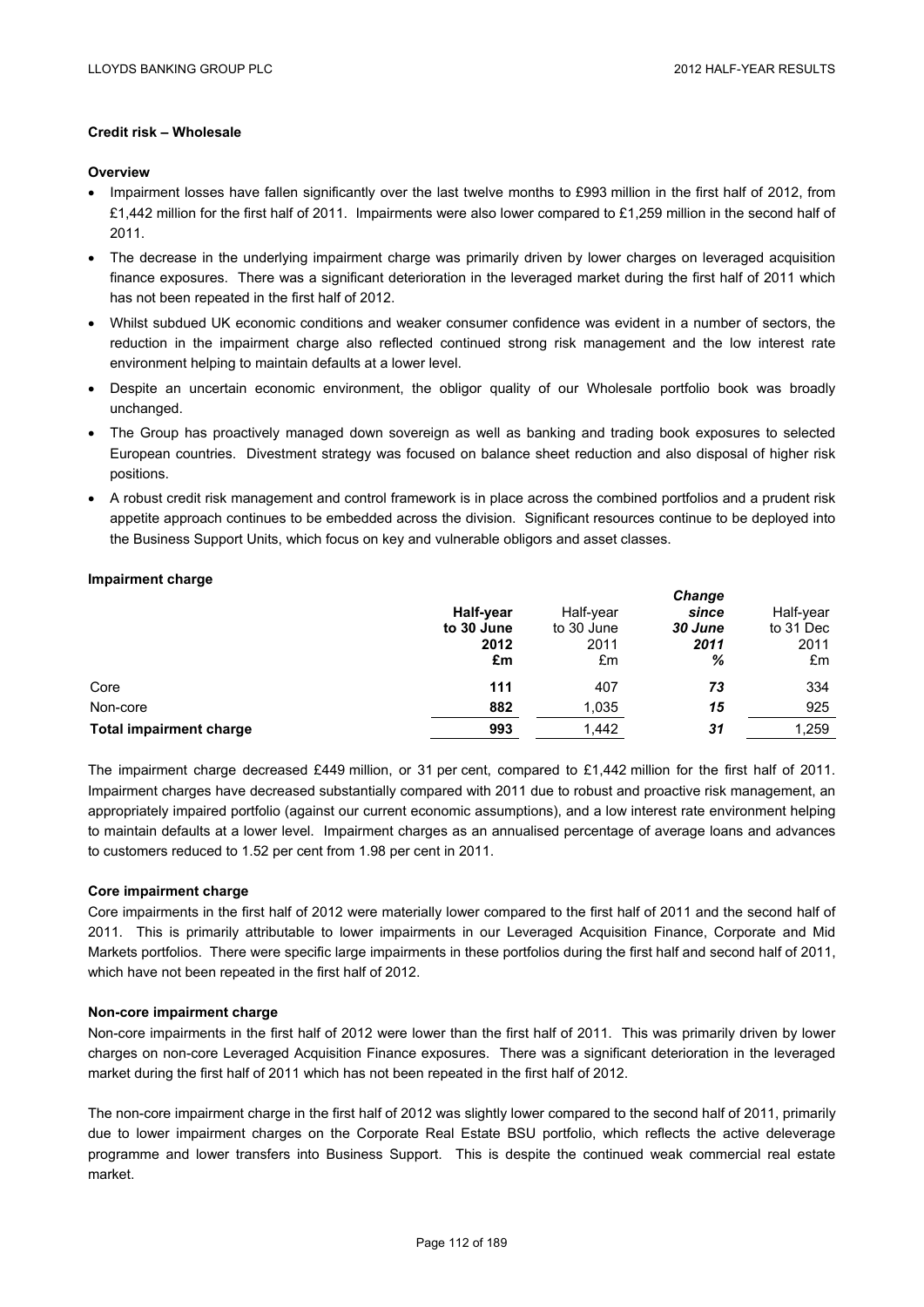#### **Impaired loans and provisions**

Wholesale's impaired loans reduced by £4,005 million to £22,534 million compared with 31 December 2011. The reduction is due to the flow of newly impaired assets, mainly in the Corporate Real Estate Business Support Unit, being more than offset by write-offs on irrecoverable assets, the sale of previously impaired assets, net repayments and transfers out of Business Support. Furthermore, the flow of assets into impaired status was lower during the first half of 2012 compared to each of the first half and second half of 2011. Impairment provisions also reduced mainly as a result of write-offs, especially in the corporate real estate and real estate related portfolios. However, impairment provisions as a percentage of impaired loans increased to 41.6 per cent from 40.7 per cent at 31 December 2011. This was due to the low level of provision coverage on previously impaired assets which were sold during the first half of 2012, together with additional provisions being taken on existing impaired assets.

As a percentage of closing loans and advances to customers, impaired loans decreased to 19.1 per cent from 20.7 per cent at 31 December 2011. We continue to monitor our vulnerable portfolios within Wholesale and, where appropriate, remedial risk mitigating actions are being undertaken.

### **Core impaired loans and provisions**

Core impaired loans reduced by £1,188 million to £2,621 million compared with 31 December 2011. This arose from a number of factors, including net repayments on impaired assets. This contributed to an increase in the core coverage ratio to 67.7 per cent from 60.3 per cent at 31 December 2011. As a percentage of closing core advances, core impaired loans reduced to 3.5 per cent compared to 4.9 percent at 31 December 2011.

### **Non-core impaired loans and provisions**

Non-core impaired loans reduced by £2,817 million to £19,913 million compared with 31 December 2011. The reduction reflects the strategy to de-risk the Group through deleverage of the non-core portfolio, with significant disposals achieved mostly in the CRE BSU and Specialised Lending portfolios. Both of these portfolios also continue to be the main driver of newly impaired assets. Non-core impairment provisions as a percentage of non-core impaired loans increased marginally to 38.2 per cent from 37.4 per cent at 31 December 2011. As a percentage of closing non-core advances, impaired loans show a marginal increase to 45.8 per cent from 45.7 per cent at 31 December 2011.

Non-core impairment provisions as a percentage of non-core impaired assets are lower at 38.2 per cent compared to 67.7 per cent for core, mainly a factor of the asset mix, where the non-core portfolios are heavily weighted toward real estate and real estate related portfolios with higher collateral values.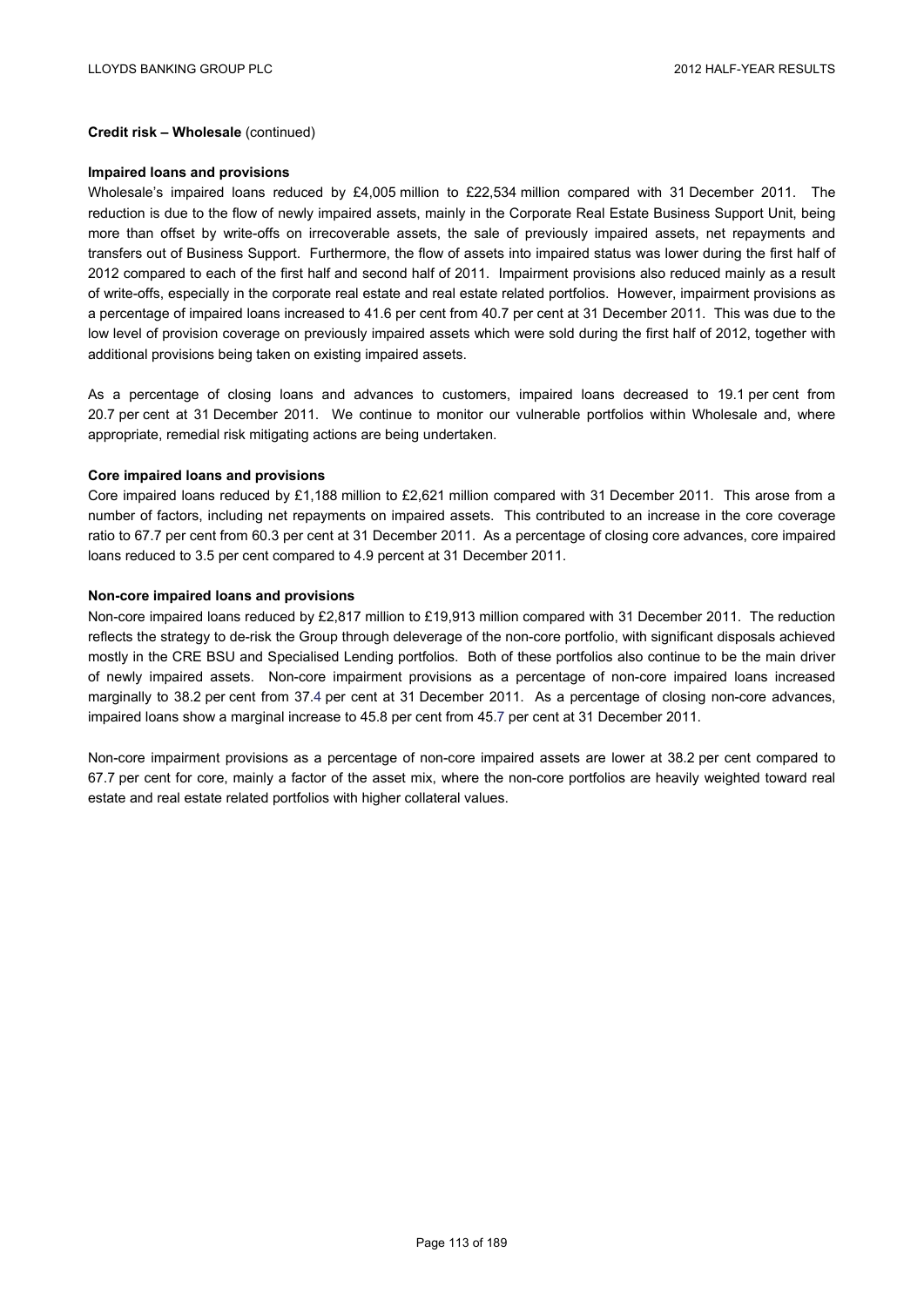### **Impairments on loans and advances**

| As at 30 June 2012                     | Loans and<br>advances to<br>customers<br>£m | <b>Impaired</b><br>loans<br>£m | <b>Impaired</b><br>loans as a<br>% of<br>closing<br>advances<br>% | <b>Impairment</b><br>provisions <sup>1</sup><br>£m | <b>Impairment</b><br>provisions<br>as a % of<br>impaired<br>loans<br>% |
|----------------------------------------|---------------------------------------------|--------------------------------|-------------------------------------------------------------------|----------------------------------------------------|------------------------------------------------------------------------|
| Corporate (including Mid-markets)      | 61,945                                      | 4,526                          | 7.3                                                               | 2,424                                              | 53.6                                                                   |
| Specialised Lending                    | 33,882                                      | 4,505                          | 13.3                                                              | 1,860                                              | 41.3                                                                   |
| Sales and Trading                      | 2,472                                       |                                |                                                                   |                                                    |                                                                        |
| Corporate Real Estate BSU <sup>4</sup> | 19,577                                      | 13,405                         | 68.5                                                              | 5,009                                              | 37.4                                                                   |
| <b>Wholesale Equity</b>                | 100                                         | 98                             | 98.0                                                              | 88                                                 | 89.8                                                                   |
| Total Wholesale                        | 117,976                                     | 22,534                         | 19.1                                                              | 9,381                                              | 41.6                                                                   |
| Reverse repos                          | 5,799                                       |                                |                                                                   |                                                    |                                                                        |
| Impairment provisions                  | (9,381)                                     |                                |                                                                   |                                                    |                                                                        |
| Fair value adjustments                 | (374)                                       |                                |                                                                   |                                                    |                                                                        |
| Total                                  | 114,020                                     |                                |                                                                   |                                                    |                                                                        |
| Loans and advances to banks            | 7,448                                       |                                |                                                                   |                                                    |                                                                        |
| Debt securities <sup>2</sup>           | 6,421                                       |                                |                                                                   |                                                    |                                                                        |

Available-for-sale financial assets $3$ **7,320** 

<sup>1</sup> Impairment provisions include collective unimpaired provisions.

<sup>2</sup> Of which Specialised Lending is £6,130 million, Wholesale Equity £136 million, Sales and Trading £150 million, and CRE BSU £5 million.

<sup>3</sup> Of which Specialised Lending is £3,802 million, Wholesale Equity £1,489 million, Sales and Trading £1,993 million, Corporate £28 million and CRE BSU £8 million.

<sup>4</sup> Corporate Real Estate BSU includes direct real estate and other real estate related sectors (such as hotels, care homes and housebuilders).

| As at 31 December 2011                 | Loans and<br>advances to<br>customers<br>£m | Impaired<br>loans<br>£m | Impaired<br>loans as a<br>$%$ of<br>closing<br>advances<br>$\%$ | Impairment<br>provisions <sup>1</sup><br>£m | Impairment<br>provisions<br>as a % of<br>impaired<br>loans<br>$\%$ |
|----------------------------------------|---------------------------------------------|-------------------------|-----------------------------------------------------------------|---------------------------------------------|--------------------------------------------------------------------|
| Corporate (including Mid-markets)      | 68,772                                      | 5,631                   | 8.2                                                             | 3,051                                       | 54.2                                                               |
| Specialised Lending                    | 35,802                                      | 5,584                   | 15.6                                                            | 2,009                                       | 36.0                                                               |
| Sales and Trading                      | 2,220                                       |                         |                                                                 |                                             |                                                                    |
| Corporate Real Estate BSU <sup>4</sup> | 21,326                                      | 15,211                  | 71.3                                                            | 5,631                                       | 37.0                                                               |
| <b>Wholesale Equity</b>                | 113                                         | 113                     |                                                                 | 100                                         | 88.5                                                               |
| Total Wholesale                        | 128,233                                     | 26,539                  | 20.7                                                            | 10,791                                      | 40.7                                                               |
| Reverse repos                          | 16,836                                      |                         |                                                                 |                                             |                                                                    |
| Impairment provisions                  | (10, 791)                                   |                         |                                                                 |                                             |                                                                    |
| Fair value adjustments                 | (617)                                       |                         |                                                                 |                                             |                                                                    |
| Total                                  | 133,661                                     |                         |                                                                 |                                             |                                                                    |
| Loans and advances to banks            | 8,443                                       |                         |                                                                 |                                             |                                                                    |

<sup>1</sup> Impairment provisions include collective unimpaired provisions.

Available-for-sale financial assets $3$ 

Debt securities $2$ 

<sup>2</sup> Of which Specialised Lending is £12,135 million, Wholesale Equity £195 million, Sales and Trading £150 million, and Corporate £2 million.

12,482

12,554

<sup>3</sup> Of which Specialised Lending is £7,798 million, Wholesale Equity £1,797 million, Sales and Trading £2,922 million, and Corporate £37 million.

<sup>4</sup> Corporate Real Estate BSU includes direct real estate and other real estate related sectors (such as hotels, care homes and housebuilders).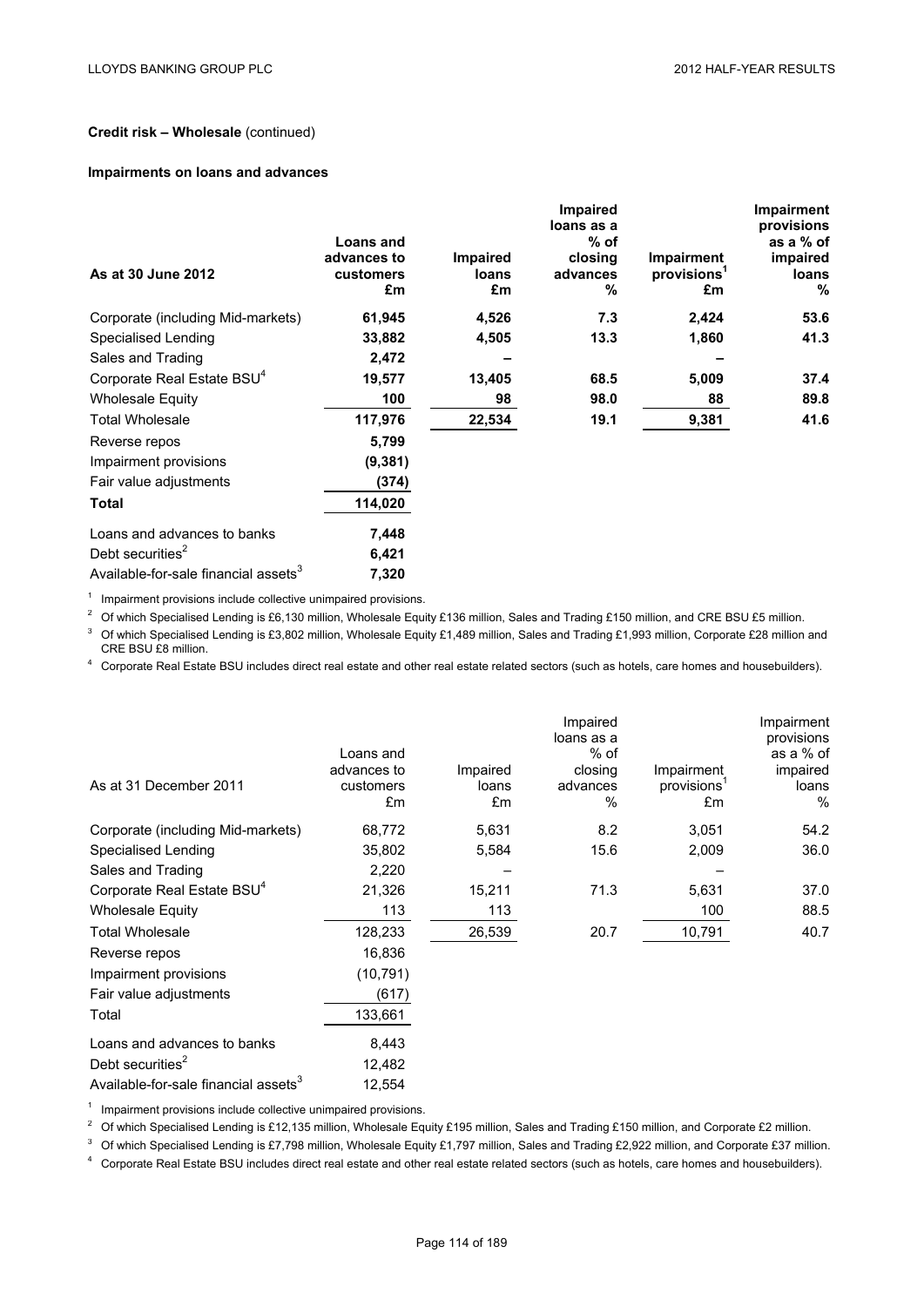# **Core impairments on loans and advances**

| At 30 June 2012                     | <b>Loans and</b><br>advances to<br>customers<br>£m | Impaired<br>loans<br>£m | Impaired<br>loans as a<br>$%$ of<br>closing<br>advances<br>% | <b>Impairment</b><br>provisions <sup>1</sup><br>£m | Impairment<br>provisions<br>as a % of<br>impaired<br>loans<br>% |
|-------------------------------------|----------------------------------------------------|-------------------------|--------------------------------------------------------------|----------------------------------------------------|-----------------------------------------------------------------|
| <b>Total Wholesale</b>              | 74,506                                             | 2,621                   | 3.5                                                          | 1,775                                              | 67.7                                                            |
| Reverse repos                       | 5,799                                              |                         |                                                              |                                                    |                                                                 |
| Impairment provisions               | (1, 775)                                           |                         |                                                              |                                                    |                                                                 |
| Fair value adjustments              | (21)                                               |                         |                                                              |                                                    |                                                                 |
| <b>Total core</b>                   | 78,509                                             |                         |                                                              |                                                    |                                                                 |
| Loans and advances to banks         | 7,193                                              |                         |                                                              |                                                    |                                                                 |
| Debt securities                     | 216                                                |                         |                                                              |                                                    |                                                                 |
| Available-for-sale financial assets | 2,205                                              |                         |                                                              |                                                    |                                                                 |
| At 31 December 2011                 |                                                    |                         |                                                              |                                                    |                                                                 |
| <b>Total Wholesale</b>              | 78,527                                             | 3,809                   | 4.9                                                          | 2,295                                              | 60.3                                                            |
| Reverse repos                       | 16,836                                             |                         |                                                              |                                                    |                                                                 |
| Impairment provisions               | (2, 295)                                           |                         |                                                              |                                                    |                                                                 |
| Fair value adjustments              | (9)                                                |                         |                                                              |                                                    |                                                                 |
| <b>Total core</b>                   | 93,059                                             |                         |                                                              |                                                    |                                                                 |
| Loans and advances to banks         | 8,153                                              |                         |                                                              |                                                    |                                                                 |
| Debt securities                     | 155                                                |                         |                                                              |                                                    |                                                                 |
| Available-for-sale financial assets | 3,110                                              |                         |                                                              |                                                    |                                                                 |

<sup>1</sup> Impairment provisions include collective unimpaired provisions.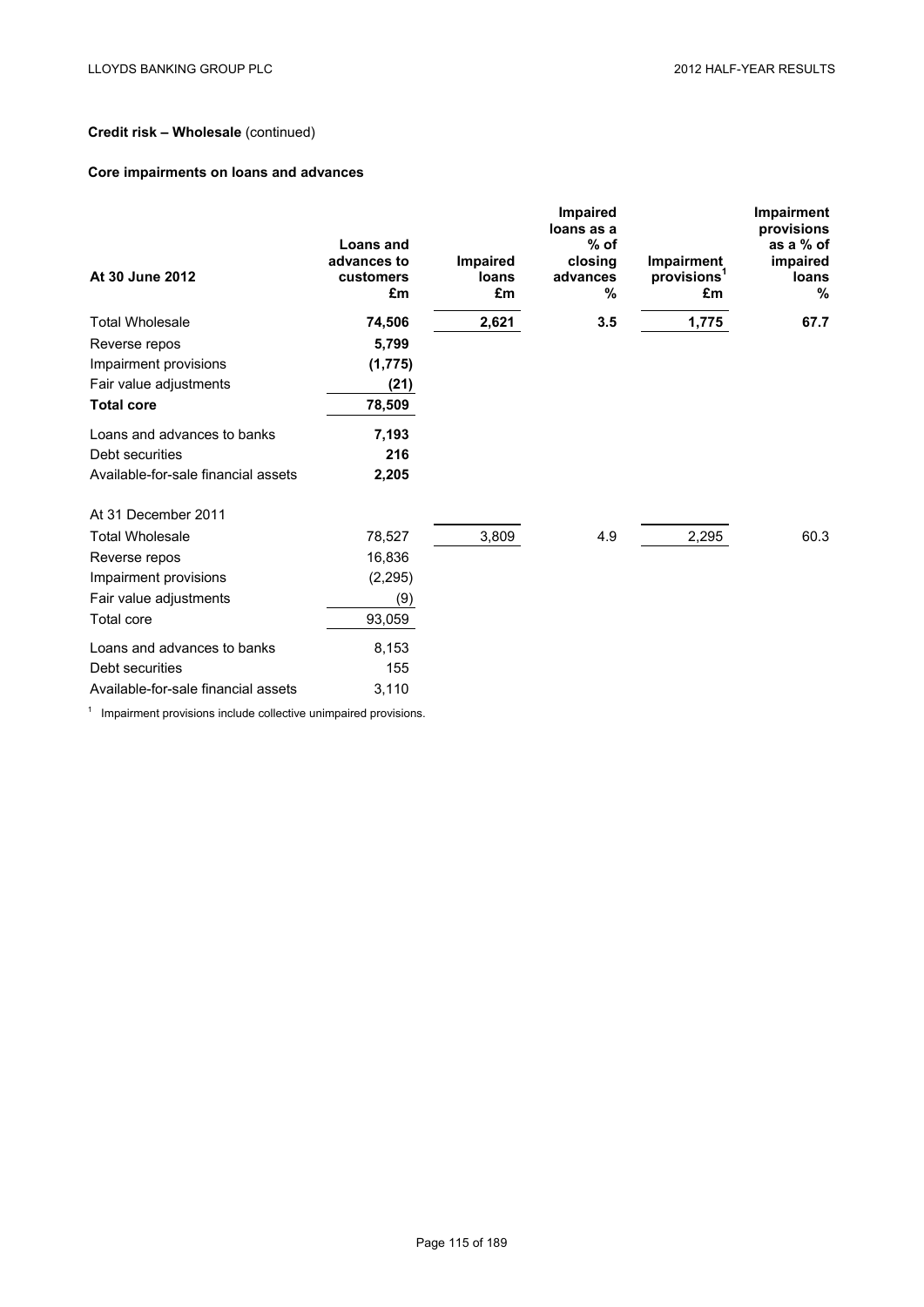# **Non-core impairments on loans and advances**

| At 30 June 2012                     | <b>Loans and</b><br>advances to<br>customers<br>£m | <b>Impaired</b><br>loans<br>£m | <b>Impaired</b><br>loans as a<br>$%$ of<br>closing<br>advances<br>% | Impairment<br>provisions <sup>1</sup><br>£m | Impairment<br>provisions<br>as a % of<br>impaired<br>loans<br>% |
|-------------------------------------|----------------------------------------------------|--------------------------------|---------------------------------------------------------------------|---------------------------------------------|-----------------------------------------------------------------|
| <b>Total Wholesale</b>              | 43,470                                             | 19,913                         | 45.8                                                                | 7,606                                       | 38.2                                                            |
| Reverse repos                       |                                                    |                                |                                                                     |                                             |                                                                 |
| Impairment provisions               | (7,606)                                            |                                |                                                                     |                                             |                                                                 |
| Fair value adjustments              | (353)                                              |                                |                                                                     |                                             |                                                                 |
| <b>Total non-core</b>               | 35,511                                             |                                |                                                                     |                                             |                                                                 |
| Loans and advances to banks         | 255                                                |                                |                                                                     |                                             |                                                                 |
| Debt securities                     | 6,205                                              |                                |                                                                     |                                             |                                                                 |
| Available-for-sale financial assets | 5,115                                              |                                |                                                                     |                                             |                                                                 |
| At 31 December 2011                 |                                                    |                                |                                                                     |                                             |                                                                 |
| <b>Total Wholesale</b>              | 49,706                                             | 22,730                         | 45.7                                                                | 8,496                                       | 37.4                                                            |
| Reverse repos                       |                                                    |                                |                                                                     |                                             |                                                                 |
| Impairment provisions               | (8, 496)                                           |                                |                                                                     |                                             |                                                                 |
| Fair value adjustments              | (608)                                              |                                |                                                                     |                                             |                                                                 |
| Total non-core                      | 40,602                                             |                                |                                                                     |                                             |                                                                 |
| Loans and advances to banks         | 290                                                |                                |                                                                     |                                             |                                                                 |
| Debt securities                     | 12,327                                             |                                |                                                                     |                                             |                                                                 |
| Available-for-sale financial assets | 9,444                                              |                                |                                                                     |                                             |                                                                 |

 $1$  Impairment provisions include collective unimpaired provisions.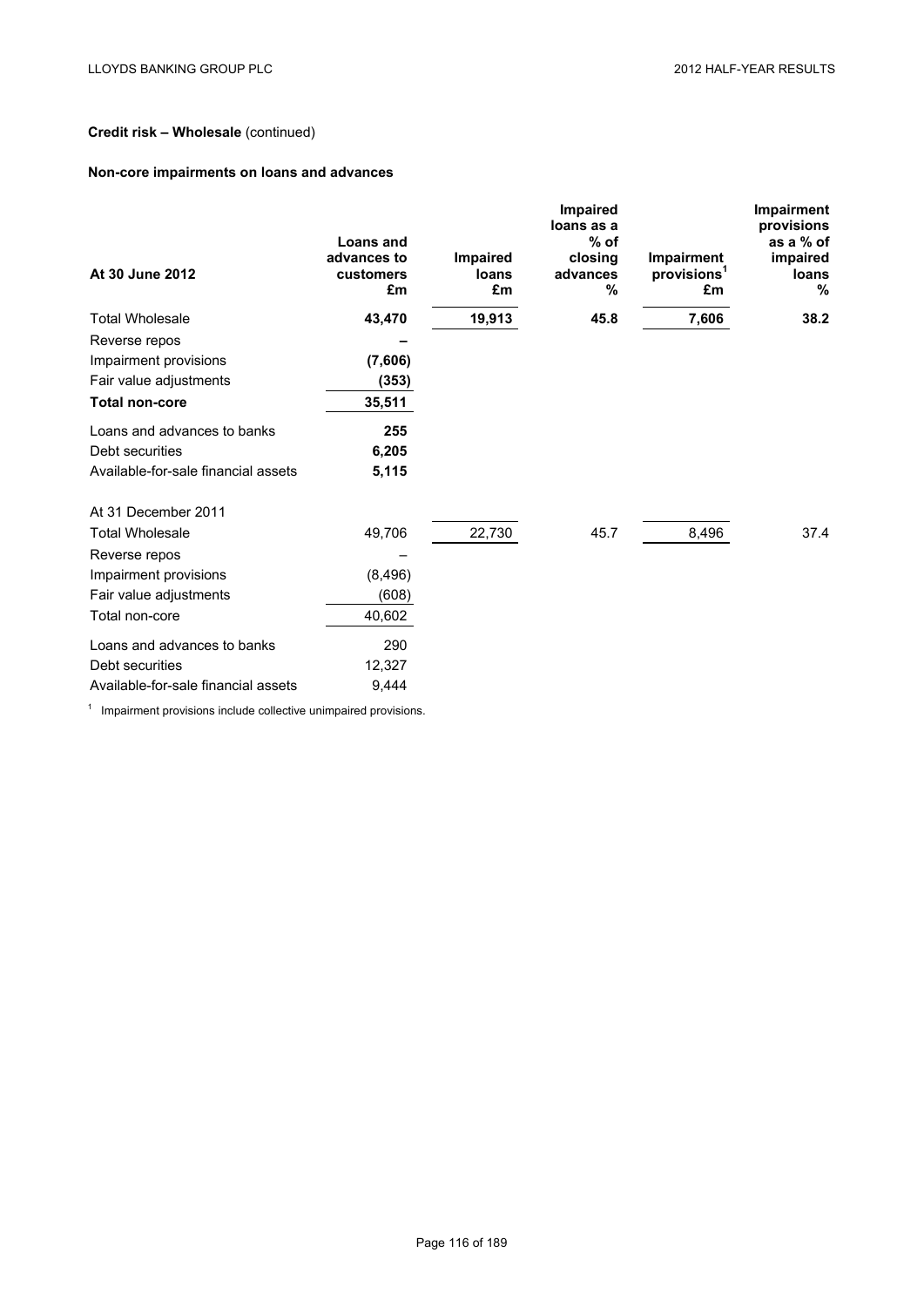#### **Corporate (including mid-markets)**

The £61.9 billion of loans and advances to customers in the Corporate portfolio is structured across a number of different portfolios and sectors as discussed below:

*UK Corporate* – Major Corporate balance sheets continue to de-lever with most Corporates preferring to reduce risk, through accumulating cash and cost cutting rather than invest in growth. Surveys indicate that Financial Officers intend to run higher cash balances than before the financial crisis and this can be seen in record levels of cash being held in the Corporate sector. Whilst cautious optimism is being seen in sectors such as Manufacturing and globally focused Corporates we continue to see stress in sectors such as Media, Retail, Leisure and Construction across UK and Continental Europe. Public sector austerity continues to impact on recovery prospects, although the long lead-in times to these cuts have allowed Corporates to adjust their own structures and cost bases. Although the largest impact is being seen in Corporates with exposure to the weaker Eurozone countries where revenues are declining rapidly, the number of customers affected within our franchise is very modest. Mergers and acquisitions are being selectively targeted by Corporates, with conservative structuring approaches being adopted. The core portfolio continues to be predominantly investment grade focused and the overall portfolio asset quality remains strong.

*US Corporate* – The balance sheets of US Major Corporates predominantly remain strong, with good levels of liquidity. The reduction in the non-core US corporate portfolio has continued as planned through a combination of secondary sales, refinancings and realisation of real estate assets.

*Mid-Markets* – Customers in this sector are almost entirely UK-based, with performance in the majority of businesses reliant on the domestic economy. As such, the portfolio has experienced very limited direct impact from the current challenges within the Eurozone. However, the subdued UK economy during the first half of 2012 reduced corporate activity and borrowing demand in the mid-corporate sector, while pressures on consumer discretionary expenditure had an ongoing negative influence on sectors such as retail, leisure and hospitality, particularly outside London and the South East. The weak real estate market and reduced public sector expenditure contributed to pressure on segments such as professional services, construction services and care homes, with impairments concentrated in these sectors in the first half of 2012.

*Financial Institutions (FI)* – Wholesale maintains relationships with many major financial institutions throughout the world. These relationships are either client focused or held to support the Group's funding, liquidity and general hedging requirements. The Eurozone crisis continued during the first half of 2012 and continues to require very close portfolio scrutiny and oversight. Detailed contingency plans are in place and continuously refined, whilst exposures to FI's domiciled in peripheral Eurozone countries in particular have been further reduced and are being managed within tight risk parameters. Trading exposures continue to be predominantly short term and/or collateralised with inter bank activity mainly undertaken with strong investment grade counterparties only.

*Real Estate* – Our Corporate customer base is focused on the larger end of the UK property market with a bias to the quoted Plc and funds sector. Despite the challenging market conditions, credit quality remains acceptable, being underpinned by seasoned management teams with proven asset management skills generating predictable cashflows from their income producing portfolios. Loan demand remains subdued but, with a continuing high level of loan maturities over the next few years, refinancing risks remain a wider market issue. Insurers are looking to increase their participation in the real estate market creating increased diversity of funding options.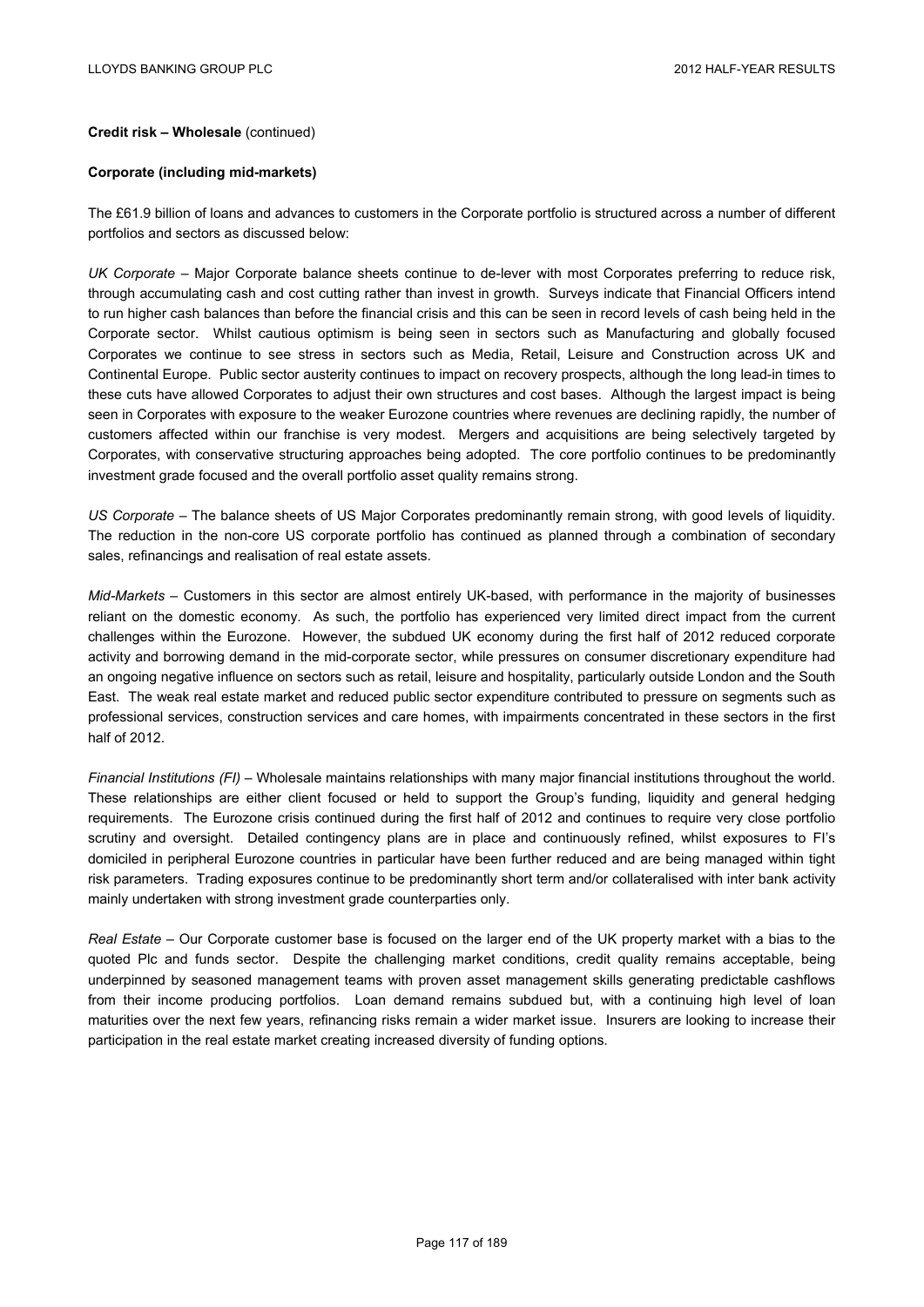In Mid Markets Real Estate, the challenging backdrop of the UK economy is adding further pressures to the domestic real estate market with both capital and rental values coming under pressure particularly outside the London and South East region. Tenant default is an area of ongoing concern especially when the lending is supported by secondary or tertiary assets. Restraints on consumer expenditure have made retail assets a particular area of ongoing focus. Market demand is muted with many customers preferring to de-gear and conserve liquidity. Credit quality remains stable and the number of non-performing customers continues to moderate. New propositions are structured attractively and in line with our through the cycle credit risk appetite.

#### **Specialised Lending**

Loans and advances to customers of £33.9 billion largely comprise balances in the Structured Corporate Finance portfolio, which includes Acquisition Finance (leveraged lending), Project Finance, non-core Real Estate and Asset Based Finance (Ship Finance, Aircraft Finance, Rail Capital and Corporate Asset Finance). Whilst the effect of subdued UK economic conditions continues to be felt in the Acquisition Finance portfolio, that portfolio is now smaller in size and has a generally lower risk profile than in previous reporting periods. These factors combined with the significant deterioration seen in the leveraged market in the first half of 2011 not being repeated led to a materially lower impairment charge in the first half of 2012. However, a number of sectors remain vulnerable, especially retail, leisure and healthcare, and refinancing risk is also an issue, with significant loan maturities due in the next few years. In Ship Finance, the outlook for the container, tanker and dry bulk sectors remains challenging.

Specialised Lending is also responsible for the Treasury Assets portfolio which mainly encompasses a portfolio of Asset-Backed Securities and financial institution Covered Bond positions. Portfolio credit quality remained relatively stable over the year and the portfolio size continues to be actively reduced through asset sales and from bond maturities. Further details of Wholesale division's Asset-Backed Securities portfolio is provided in note 15 on page 171 of the Statutory Information.

*Non-core Real Estate* – Overall market conditions remain difficult although we continue to make good progress with our plans to reduce the portfolio. Reductions have been achieved through a combination of planned repayments and amortisations, customer instigated property sales, and the refinancing opportunities customers have taken with alternative lenders.

### **Sales and Trading**

Sales and Trading acts as the link between the wholesale markets and the Group's balance sheet management activities and provides pricing and risk management solutions to both internal and external clients.

The portfolio comprises £5.7 billion of loans and advances to banks, £2.0 billion of Available-for-Sale debt securities and £2.5 billion of loans and advances to customers (excluding reverse repos).

Sales and Trading actively manages the government bond portfolio and the credit quality is now almost solely AAA/AA rated sovereign debt.

The majority of Sales and Trading's funding and risk management activity is transacted with investment grade counterparties including Sovereign central banks and much of it is on a collateralised basis, such as repos facing a Central Counterparty (CCP). Derivative transactions with FI counterparties are typically collateralised under a Credit Support Annex in conjunction with the ISDA Master Agreement. During the first half of 2012 Lloyds Banking Group became a member of Eurex, augmenting the LCH SwapClear membership of 2011, as part of an ongoing move to reduce counterparty risk by clearing standardised derivative contracts through a CCP.

### **Corporate Real Estate Business Support Unit**

The Corporate Real Estate Business Support Unit has continued to execute on its active asset management programme of the complex portfolio of over 1,800 cases it manages. This has resulted in a continuing fall in the impairment charge to £530 million (2011: £629 million), against the same period last year and asset disposals ahead of plan, despite a worsening real estate market.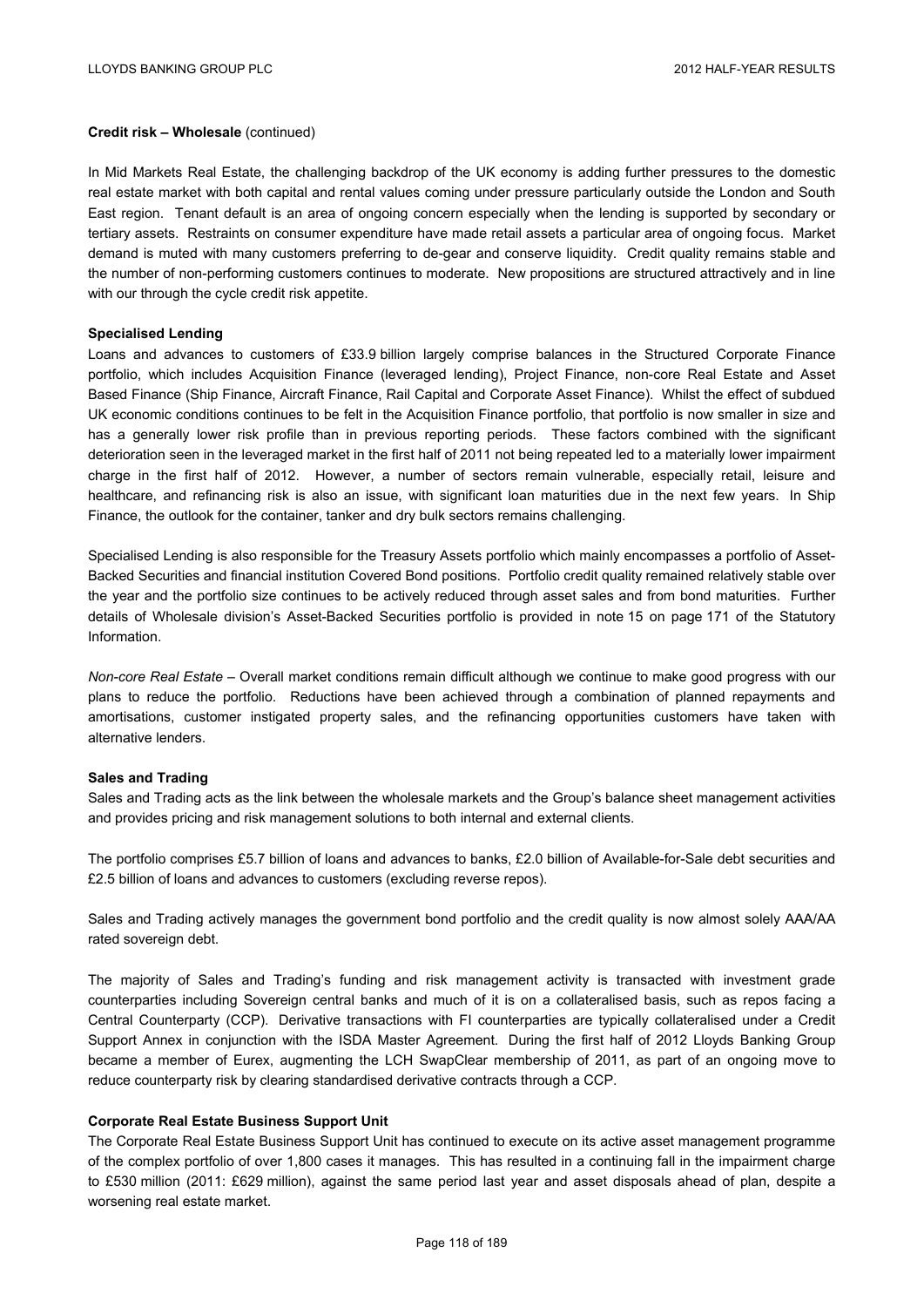Both capital values and investment transactions have trended downwards over the 6 months to June 2012, with the latter expected to be 10 per cent down on the same period last year. The IPD capital growth index has declined by 2.0 per cent over the 6 months to June 2012. Although values in London continue to climb, and are 37 per cent above their 2009 trough in June 2012, non-London asset values are struggling and are now only 8 per cent above their 2009 trough.

The management of the portfolio continues to focus on supporting its long-term customers and at the same time reducing the exposure to real estate through managed disposals, which has resulted in a realisation of £1.9 billion of cash receipts against non-core assets (30 June 2011: £1.8 billion) despite the weaker transactional market. These further disposals increased the total sold over the past 30 months to over £10 billion of property assets resulting in an overall £18 billion reduction of gross loan exposure (which includes write-offs).

We have continued to put in place new asset management initiatives for assets under receivership to complement the existing arrangements such as the Residential Asset Management Platform covering residential buy to let portfolios. Such arrangements demonstrate our desire to find solutions to ensure we maximise the recovery from these loan positions or portfolios through managing for value the underlying real estate and we continue to seek innovative ways to achieve this aim.

### **Wholesale Equity**

The Wholesale Equity balance sheet consists of a mix of core and non-core business areas diversified by both sector and geography. While the general market remains at historically low levels with a challenging economic outlook set to continue, we continue to make progress on asset reduction strategies in the non-core portfolio. Overall, portfolio performance is in line with plan for the half-year with relatively flat values evident.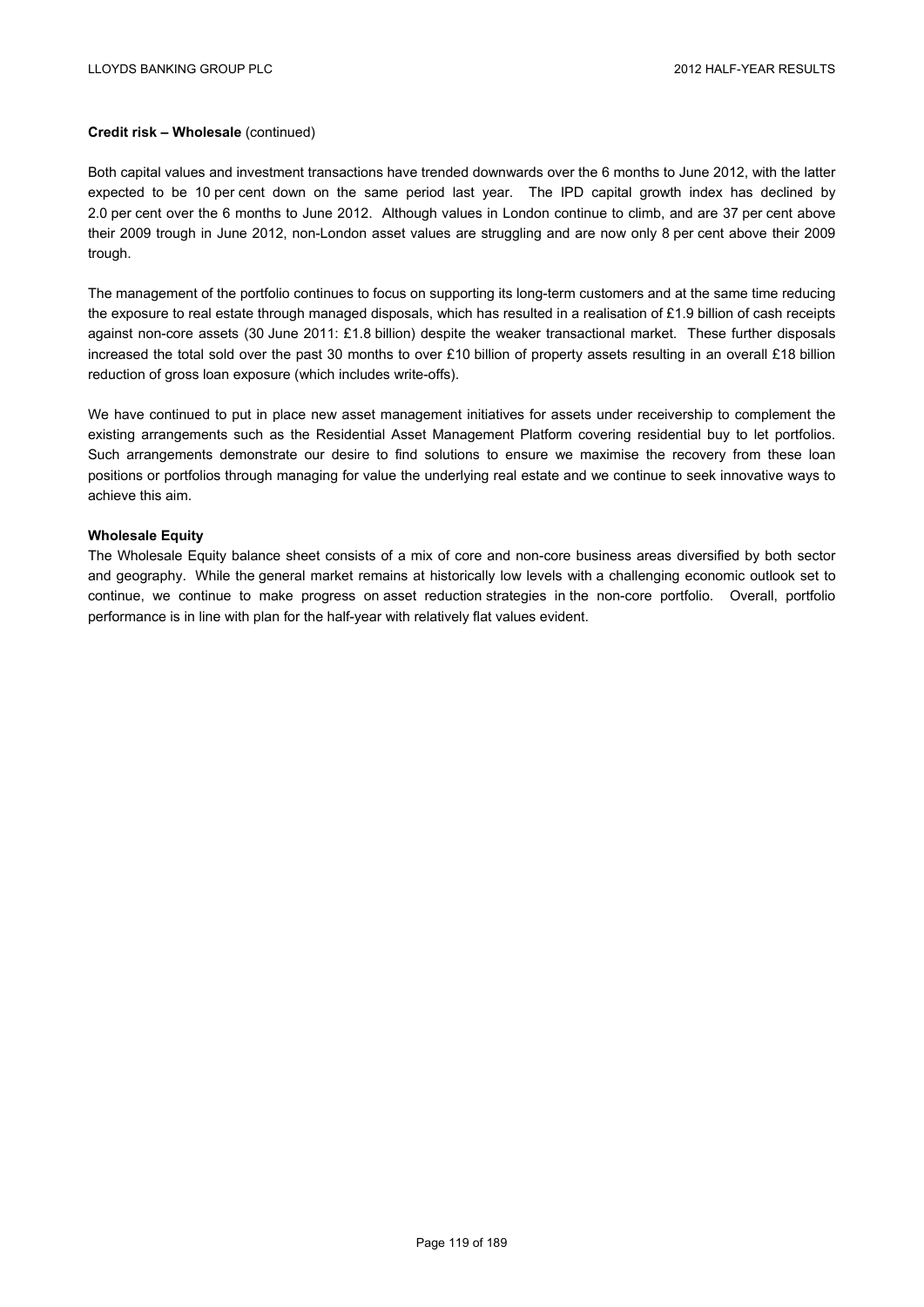## **Credit risk – Commercial**

#### **Overview**

- Impairment losses have fallen over the past twelve months to £109 million in the first half of 2012, from £160 million for the first half of 2011, and from £143 million in the second half of 2011.
- The decrease reflects the continued benefits of the low interest rate environment, which has helped maintain defaults at a lower level and the continued application of our prudent risk appetite.
- Portfolio metrics including delinquencies and assets under close monitoring have generally remained steady or improved.
- Commercial continue to operate rigorous control and monitoring activities which play a crucial role in identifying customers showing early signs of financial distress and bringing them into our support model.

#### **Impairment charge**

|                                |            |            | <b>Change</b> |           |
|--------------------------------|------------|------------|---------------|-----------|
|                                | Half-year  | Half-year  | since         | Half-year |
|                                | to 30 June | to 30 June | 30 June       | to 31 Dec |
|                                | 2012       | 2011       | 2011          | 2011      |
|                                | £m         | £m         | ℅             | £m        |
| Core                           | 116        | 160        | 28            | 136       |
| Non-core                       | (7)        |            |               |           |
| <b>Total impairment charge</b> | 109        | 160        | 32            | 143       |

Commercial's impairment charge decreased £51 million, or 32 per cent, compared to £160 million in the first half of 2011. This reflects the continued application of a prudent credit risk appetite approach for new business and a low interest rate environment helping to maintain defaults at a lower level. Impairment charges as an annualised percentage of average loans and advances to customers reduced to 0.72 per cent from 1.07 per cent in 2011. The majority of the business is based around full banking relationships. The relatively small non-core portfolio has continued to reduce throughout 2012.

### **Impaired loans and provisions**

Commercial's impaired loans decreased by £24 million to £2,891 million compared to 31 December 2011. Impairment provisions remained flat, with decreased default rates across the book, particularly in the smaller business portfolio being offset by higher individual provisions in our Business Support Unit. As a result impairment provisions as a percentage of impaired loans increased slightly to 30.5 per cent from 30.2 per cent at 31 December 2011. As a percentage of closing loans and advances to customers, impaired loans reduced slightly to 9.6 per cent from 9.8 per cent at 31 December 2011.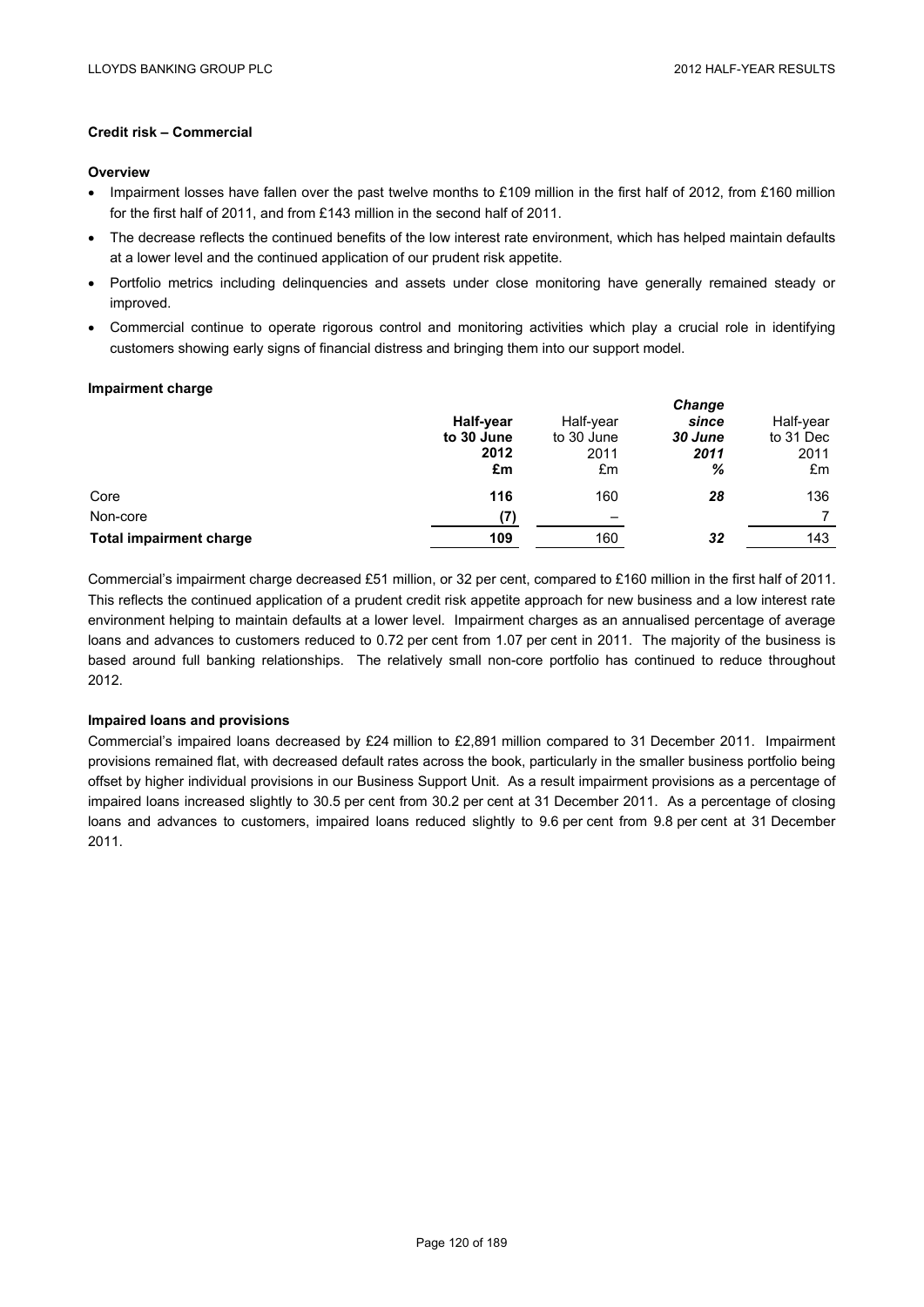# **Credit risk – Commercial** (continued)

# **Impairments on loans and advances**

| As at 30 June 2012     | Loans and<br>advances to<br>customers<br>£m | <b>Impaired</b><br>loans<br>£m | <b>Impaired</b><br>loans as a<br>$%$ of<br>closing<br>advances<br>% | <b>Impairment</b><br>provisions <sup>1</sup><br>£m | Impairment<br>provisions<br>as a % of<br>impaired<br>loans<br>$\%$ |
|------------------------|---------------------------------------------|--------------------------------|---------------------------------------------------------------------|----------------------------------------------------|--------------------------------------------------------------------|
| Commercial             | 30,247                                      | 2,891                          | 9.6                                                                 | 881                                                | 30.5                                                               |
| Impairment provisions  | (881)                                       |                                |                                                                     |                                                    |                                                                    |
| Fair value adjustments | (34)                                        |                                |                                                                     |                                                    |                                                                    |
| <b>Total</b>           | 29,332                                      |                                |                                                                     |                                                    |                                                                    |
| As at 31 December 2011 |                                             |                                |                                                                     |                                                    |                                                                    |
| Commercial             | 29.681                                      | 2,915                          | 9.8                                                                 | 880                                                | 30.2                                                               |
| Impairment provisions  | (880)                                       |                                |                                                                     |                                                    |                                                                    |
| Fair value adjustments | (51)                                        |                                |                                                                     |                                                    |                                                                    |
| Total                  | 28,750                                      |                                |                                                                     |                                                    |                                                                    |

<sup>1</sup> Impairment provisions include collective unimpaired provisions.

# **Core impairments on loans and advances**

| As at 30 June 2012     | <b>Loans and</b><br>advances to<br>customers<br>£m | <b>Impaired</b><br>loans<br>£m | <b>Impaired</b><br>loans as a<br>% of<br>closing<br>advances<br>% | <b>Impairment</b><br>provisions <sup>1</sup><br>£m | Impairment<br>provisions<br>as a % of<br>impaired<br>loans<br>% |
|------------------------|----------------------------------------------------|--------------------------------|-------------------------------------------------------------------|----------------------------------------------------|-----------------------------------------------------------------|
| Commercial             | 29,029                                             | 2,879                          | 9.9                                                               | 866                                                | 30.1                                                            |
| Impairment provisions  | (866)                                              |                                |                                                                   |                                                    |                                                                 |
| Fair value adjustments | (34)                                               |                                |                                                                   |                                                    |                                                                 |
| <b>Total core</b>      | 28,129                                             |                                |                                                                   |                                                    |                                                                 |
| As at 31 December 2011 |                                                    |                                |                                                                   |                                                    |                                                                 |
| Commercial             | 28,289                                             | 2,885                          | 10.2                                                              | 858                                                | 29.7                                                            |
| Impairment provisions  | (858)                                              |                                |                                                                   |                                                    |                                                                 |
| Fair value adjustments | (51)                                               |                                |                                                                   |                                                    |                                                                 |
| Total core             | 27,380                                             |                                |                                                                   |                                                    |                                                                 |

<sup>1</sup> Impairment provisions include collective unimpaired provisions.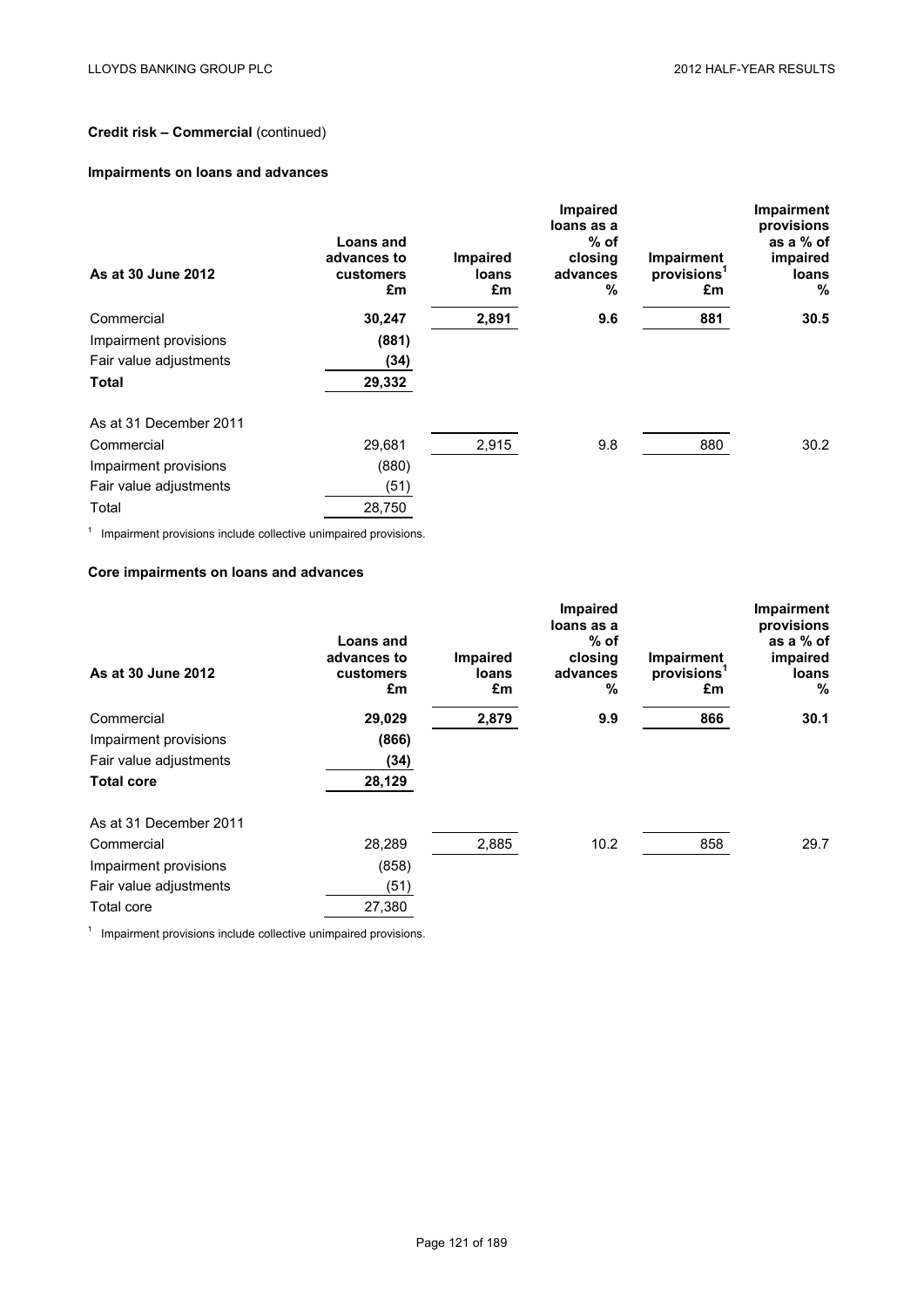# **Credit risk – Commercial** (continued)

# **Non-core impairments on loans and advances**

| As at 30 June 2012     | <b>Loans and</b><br>advances to<br>customers<br>£m | Impaired<br>loans<br>£m | Impaired<br>loans as a<br>$%$ of<br>closing<br>advances<br>% | Impairment<br>provisions <sup>1</sup><br>£m | Impairment<br>provisions<br>as a % of<br>impaired<br>loans<br>% |
|------------------------|----------------------------------------------------|-------------------------|--------------------------------------------------------------|---------------------------------------------|-----------------------------------------------------------------|
| Commercial             | 1,218                                              | 12 <sub>2</sub>         | 1.0                                                          | 15                                          |                                                                 |
| Impairment provisions  | (15)                                               |                         |                                                              |                                             |                                                                 |
| Fair value adjustments |                                                    |                         |                                                              |                                             |                                                                 |
| <b>Total non-core</b>  | 1,203                                              |                         |                                                              |                                             |                                                                 |
| As at 31 December 2011 |                                                    |                         |                                                              |                                             |                                                                 |
| Commercial             | 1,392                                              | 30                      | 2.2                                                          | 22                                          | 73.3                                                            |
| Impairment provisions  | (22)                                               |                         |                                                              |                                             |                                                                 |
| Fair value adjustments |                                                    |                         |                                                              |                                             |                                                                 |
| Total non-core         | 1,370                                              |                         |                                                              |                                             |                                                                 |

<sup>1</sup> Impairment provisions include collective unimpaired provisions.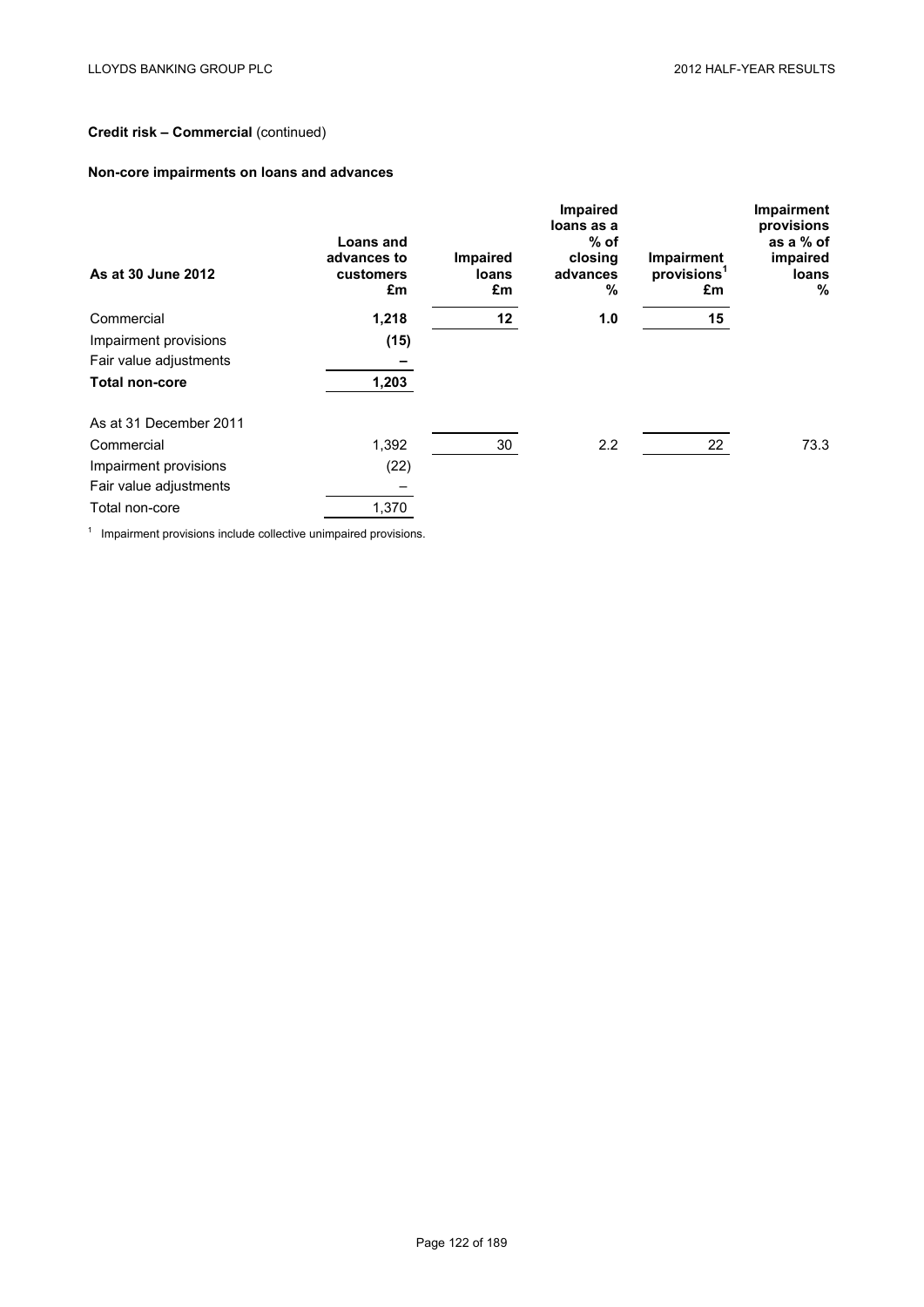## **Credit risk – Wealth, Asset Finance and International**

#### **Overview**

- In Wealth, Asset Finance and International, impairment charges fell significantly compared to the first and second half of 2011. The reduction predominantly reflected lower impairment charges in the Group's wholesale Irish and Australasian businesses. The rate of increase in newly impaired loans in Ireland reduced and a significant portion of the Australasian impaired portfolio was disposed of in 2011 and in the first half of 2012.
- In the Irish Wholesale portfolio, 86 per cent (31 December 2011: 84 per cent) is now impaired with a coverage ratio of 67 per cent (31 December 2011: 61 per cent), primarily reflecting further falls in the commercial real estate market during 2012, and further vulnerability exists.
- In the Irish Retail mortgage portfolio, impairment provisions as a percentage of impaired loans remained stable at 70 per cent as the rate of deterioration of residential house prices and increase in arrears has slowed down.
- The Group has further reduced its non-core exposure to Ireland with a reduction in gross advances of £1.9 billion during the first half of 2012 with disposals in the period being broadly in line with current provisioning levels.
- The Group also significantly reduced its exposure in its Australasian business by £2.0 billion including the successful disposal of a £0.8 billion (gross) portfolio of impaired Australasian real estate loans in the first half of 2012. The disposals during the first half of the year represent 90 per cent of the gross real estate impaired portfolio.
- The majority of Wealth, Asset Finance and International's assets are non-core and in run-off.

### **Impairment charge**

| Half-year<br>to 30 June<br>2012<br>£m | Half-year<br>to 30 June<br>2011<br>£m | Change<br>since<br>30 June<br>2011<br>℅ | Half-year<br>to 31 Dec<br>2011<br>£m |
|---------------------------------------|---------------------------------------|-----------------------------------------|--------------------------------------|
| 8                                     | 15                                    | 47                                      | 18                                   |
|                                       |                                       |                                         |                                      |
| 897                                   | 1,779                                 | 50                                      | 1,408                                |
| 203                                   | 586                                   | 65                                      | 448                                  |
| 111                                   | 111                                   |                                         | 93                                   |
| 12                                    | 11                                    | (9)                                     | 48                                   |
| 6                                     | 4                                     | (50)                                    | 17                                   |
| 6                                     | $\overline{2}$                        |                                         | 5                                    |
|                                       | 24                                    |                                         | 41                                   |
| 1,235                                 | 2,517                                 | 51                                      | 2,060                                |
| 54                                    | 115                                   | 53                                      | 85                                   |
| 1,297                                 | 2,647                                 | 51                                      | 2,163                                |
|                                       |                                       |                                         |                                      |

### **Core impairment charge**

|                        | Half-year<br>to 30 June<br>2012<br>£m | Half-year<br>to 30 June<br>2011<br>£m | Change<br>since<br>30 June<br>2011<br>% | Half-year<br>to 31 Dec<br>2011<br>£m |
|------------------------|---------------------------------------|---------------------------------------|-----------------------------------------|--------------------------------------|
| Wealth                 | 8                                     | 15                                    | 47                                      | 18                                   |
| International          | 6                                     |                                       |                                         | 18                                   |
| <b>Asset Finance</b>   | 2                                     | າ                                     |                                         | (2)                                  |
| Core impairment charge | 16                                    | 17                                    | 6                                       | 34                                   |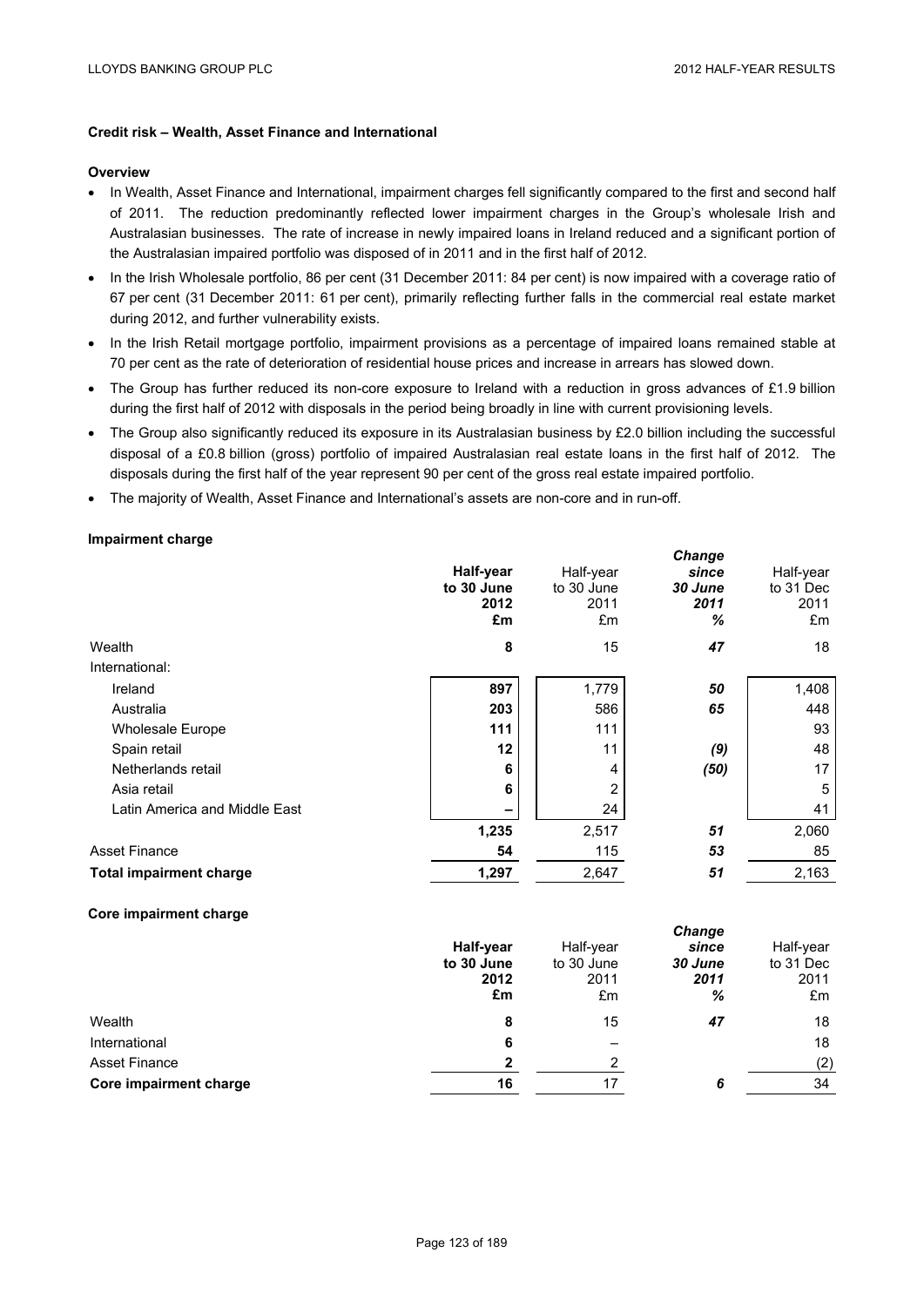#### **Non-core impairment charge**

|                            |            |            | Change  |           |
|----------------------------|------------|------------|---------|-----------|
|                            | Half-year  | Half-year  | since   | Half-year |
|                            | to 30 June | to 30 June | 30 June | to 31 Dec |
|                            | 2012       | 2011       | 2011    | 2011      |
|                            | £m         | £m         | %       | £m        |
| Wealth                     |            |            |         |           |
| International              | 1,229      | 2,517      | 51      | 2,042     |
| <b>Asset Finance</b>       | 52         | 113        | 54      | 87        |
| Non-core impairment charge | 1,281      | 2,630      | 51      | 2,129     |

The impairment charge decreased by £1,350 million to £1,297 million compared with the first half of 2011. Impairment charges as an annualised percentage of average loans and advances to customers decreased to 4.3 per cent from 7.2 per cent in 2011. Wealth, Asset Finance and International's impairment charge almost entirely related to non-core portfolios.

### **Impaired loans and provisions**

Total impaired loans decreased by £2,782 million to £19,211 million compared with £21,993 million at 31 December 2011 and as a percentage of closing loans and advances to customers decreased to 34.0 per cent from 34.6 per cent at 31 December 2011. The decrease in impaired loans predominantly relates to the Irish and Australasian book, driven by write-offs and impaired asset disposals.

Impairment provisions as a percentage of impaired loans increased to 65.5 per cent from 60.6 per cent at 31 December 2011. The increase was driven by the Irish and Australasian portfolios. The coverage ratio in the Group's Irish portfolio has increased further reflecting continuing weakness in real estate markets where further vulnerability exists, although the impact of such vulnerability is reducing as more of the portfolio becomes impaired and provided for. The coverage ratio in the Australasian book was affected by the disposal of real estate loans during the period. The remaining impaired assets are heavily impaired corporate loans with lower collateral values which require higher coverage levels than property secured assets.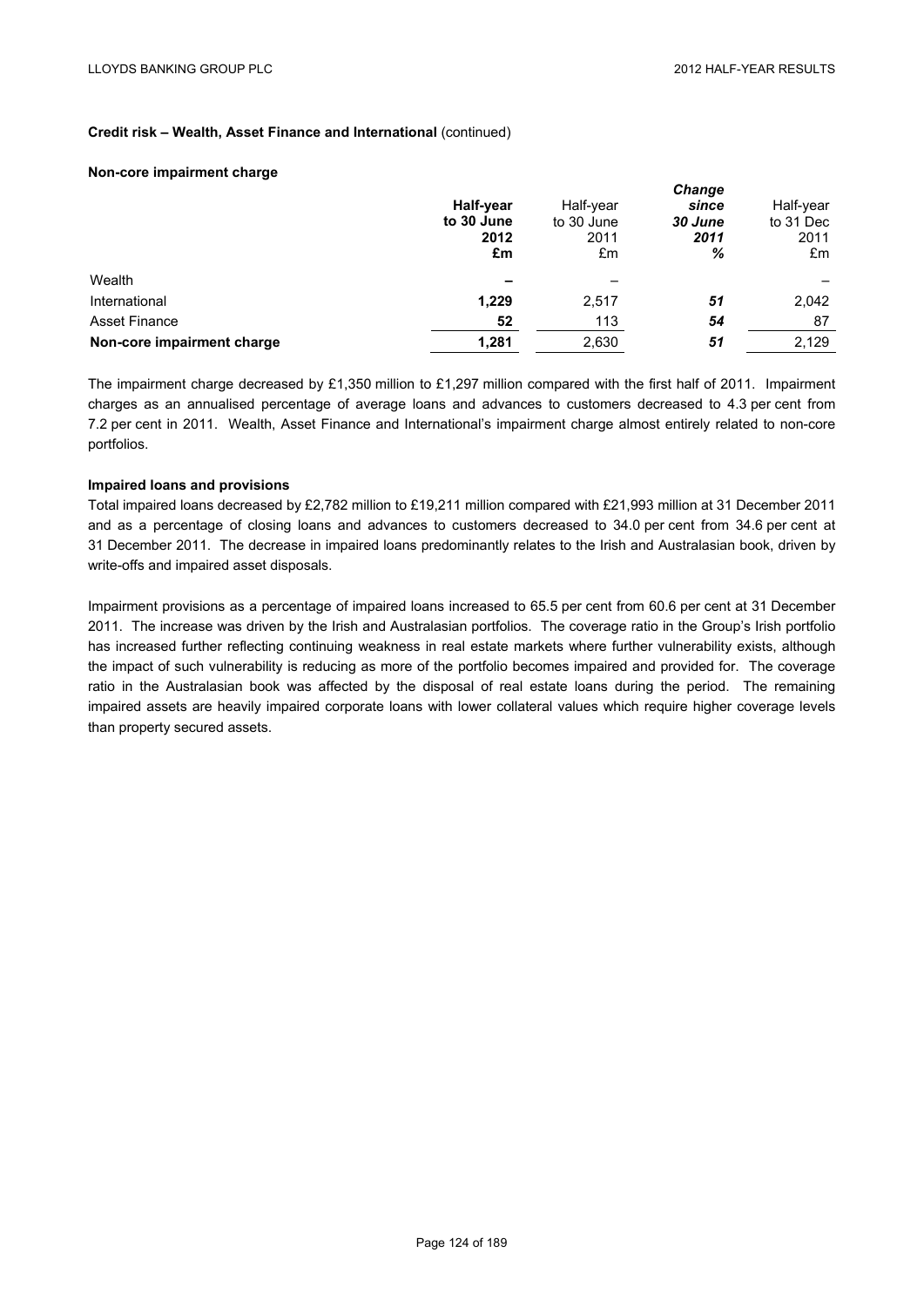# **Impairments on loans and advances**

|                        |                  |          | Impaired<br>loans |                         | Impairment<br>provisions |
|------------------------|------------------|----------|-------------------|-------------------------|--------------------------|
|                        | <b>Loans and</b> |          | as a % of         |                         | as a % of                |
|                        | advances to      | Impaired | closing           | Impairment              | impaired                 |
| As at 30 June 2012     | customers        | loans    | advances          | provisions <sup>1</sup> | loans                    |
|                        | £m               | £m       | %                 | £m                      | %                        |
| Wealth                 | 4,557            | 273      | 6.0               | 61                      | 22.3                     |
| International:         |                  |          |                   |                         |                          |
| Ireland Retail         | 6,704            | 1,476    | 22.0              | 1,061                   | 71.9                     |
| Ireland Wholesale      | 16,147           | 13,809   | 85.5              | 9,221                   | 66.8                     |
| Australia              | 7,736            | 1,090    | 14.1              | 873                     | 80.1                     |
| Wholesale Europe       | 5,407            | 1,178    | 21.8              | 571                     | 48.5                     |
| Other                  | 9,716            | 432      | 4.4               | 217                     | 50.2                     |
|                        | 45,710           | 17,985   | 39.3              | 11,943                  | 66.4                     |
| <b>Asset Finance</b>   | 6,240            | 953      | 15.3              | 584                     | 61.3                     |
|                        | 56,507           | 19,211   | 34.0              | 12,588                  | 65.5                     |
| Impairment provisions  | (12, 588)        |          |                   |                         |                          |
| Fair value adjustments | (34)             |          |                   |                         |                          |
| <b>Total</b>           | 43,885           |          |                   |                         |                          |
| As at 31 December 2011 |                  |          |                   |                         |                          |
| Wealth                 | 4.865            | 231      | 4.7               | 74                      | 32.0                     |
| International:         |                  |          |                   |                         |                          |
| Ireland Retail         | 7,036            | 1,415    | 20.1              | 1,034                   | 73.1                     |
| Ireland Wholesale      | 17,737           | 14,945   | 84.3              | 9,133                   | 61.1                     |
| Australia              | 9,745            | 2,780    | 28.5              | 1,609                   | 57.9                     |
| Wholesale Europe       | 6,356            | 978      | 15.4              | 475                     | 48.6                     |
| Other                  | 10,655           | 427      | 4.0               | 258                     | 60.4                     |
|                        | 51,529           | 20,545   | 39.9              | 12,509                  | 60.9                     |
| <b>Asset Finance</b>   | 7,162            | 1,217    | 17.0              | 746                     | 61.3                     |
|                        | 63,556           | 21,993   | 34.6              | 13,329                  | 60.6                     |
| Impairment provisions  | (13, 329)        |          |                   |                         |                          |
| Fair value adjustments | (42)             |          |                   |                         |                          |
| Total                  | 50,185           |          |                   |                         |                          |

<sup>1</sup> Impairment provisions include collective unimpaired provisions.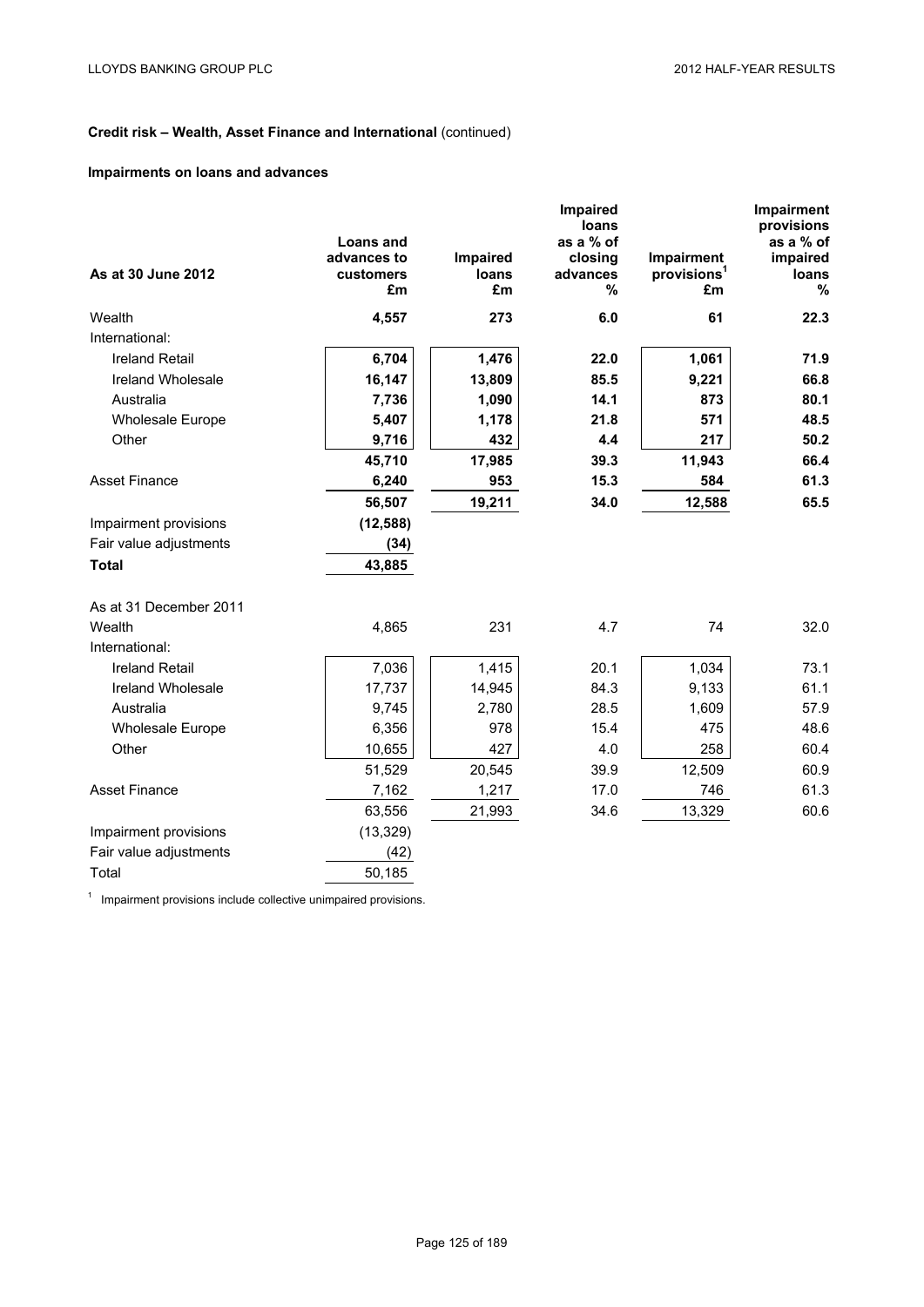# **Core impairments on loans and advances**

| As at 30 June 2012     | Loans and<br>advances to<br>customers<br>£m | Impaired<br>loans<br>£m | Impaired<br>loans<br>as a % of<br>closing<br>advances<br>% | Impairment<br>provisions <sup>1</sup><br>£m | Impairment<br>provisions<br>as a % of<br>impaired<br>loans<br>$\%$ |
|------------------------|---------------------------------------------|-------------------------|------------------------------------------------------------|---------------------------------------------|--------------------------------------------------------------------|
| Wealth                 | 4,557                                       | 273                     | 6.0                                                        | 61                                          | 22.3                                                               |
| International          | 2,851                                       | 41                      | 1.4                                                        | 88                                          |                                                                    |
| <b>Asset Finance</b>   | 210                                         | 72                      | 34.3                                                       | 21                                          | 29.2                                                               |
|                        | 7,618                                       | 386                     | 5.1                                                        | 170                                         | 44.0                                                               |
| Impairment provisions  | (170)                                       |                         |                                                            |                                             |                                                                    |
| Fair value adjustments |                                             |                         |                                                            |                                             |                                                                    |
| <b>Total core</b>      | 7,448                                       |                         |                                                            |                                             |                                                                    |
| As at 31 December 2011 |                                             |                         |                                                            |                                             |                                                                    |
| Wealth                 | 4,865                                       | 231                     | 4.7                                                        | 74                                          | 32.0                                                               |
| International          | 3,126                                       | 34                      | 1.1                                                        | 26                                          | 76.5                                                               |
| <b>Asset Finance</b>   | 245                                         | 95                      | 38.8                                                       | 25                                          | 26.3                                                               |
|                        | 8,236                                       | 360                     | 4.4                                                        | 125                                         | 34.7                                                               |
| Impairment provisions  | (125)                                       |                         |                                                            |                                             |                                                                    |
| Fair value adjustments |                                             |                         |                                                            |                                             |                                                                    |
| Total core             | 8,111                                       |                         |                                                            |                                             |                                                                    |
|                        |                                             |                         |                                                            |                                             |                                                                    |

<sup>1</sup> Impairment provisions include collective unimpaired provisions.

## **Non-core impairments on loans and advances**

|                        |             |          | Impaired<br>loans |                         | <b>Impairment</b><br>provisions |
|------------------------|-------------|----------|-------------------|-------------------------|---------------------------------|
|                        | Loans and   |          | as a % of         |                         | as a % of                       |
|                        | advances to | Impaired | closing           | Impairment              | impaired                        |
| As at 30 June 2012     | customers   | loans    | advances          | provisions <sup>1</sup> | loans                           |
|                        | £m          | £m       | %                 | £m                      | $\%$                            |
| Wealth                 |             |          |                   |                         |                                 |
| International          | 42,859      | 17,944   | 41.9              | 11,855                  | 66.1                            |
| <b>Asset Finance</b>   | 6,030       | 881      | 14.6              | 563                     | 63.9                            |
|                        | 48,889      | 18,825   | 38.5              | 12,418                  | 66.0                            |
| Impairment provisions  | (12, 418)   |          |                   |                         |                                 |
| Fair value adjustments | (34)        |          |                   |                         |                                 |
| <b>Total non-core</b>  | 36,437      |          |                   |                         |                                 |
| As at 31 December 2011 |             |          |                   |                         |                                 |
| Wealth                 |             |          |                   |                         |                                 |
| International          | 48,403      | 20,511   | 42.4              | 12,483                  | 60.9                            |
| <b>Asset Finance</b>   | 6,917       | 1,122    | 16.2              | 721                     | 64.3                            |
|                        | 55,320      | 21,633   | 39.1              | 13,204                  | 61.0                            |
| Impairment provisions  | (13,204)    |          |                   |                         |                                 |
| Fair value adjustments | (42)        |          |                   |                         |                                 |
| Total non-core         | 42,074      |          |                   |                         |                                 |

<sup>1</sup> Impairment provisions include collective unimpaired provisions.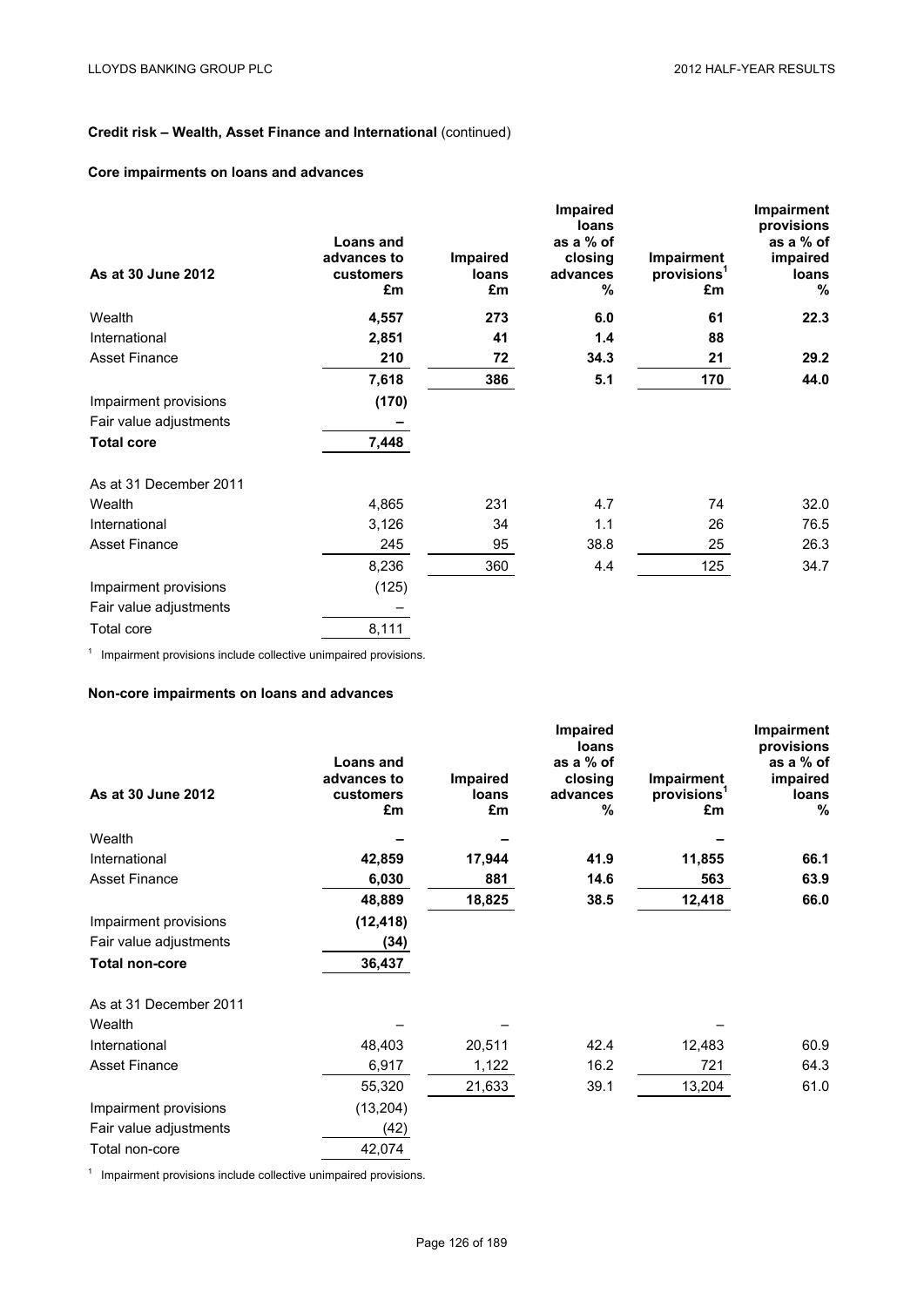#### **Wealth**

Total impaired loans increased by £42 million, or 18 per cent, to £273 million compared with £231 million at 31 December 2011 and as a percentage of closing loans and advances increased to 6.0 per cent from 4.7 per cent at 31 December 2011. The impairment charge for the first half of 2012 was £8 million. The impairment charge for loans and advances to customers, as an annualised percentage of average loans and advances to customers, decreased to 0.3 per cent compared with 0.6 per cent in 2011.

### **International**

## *Ireland*

Total impaired loans decreased by £1,075 million, or 7 per cent to £15,285 million compared with £16,360 million at 31 December 2011. The reduction is due to the flow of newly impaired assets being more than offset by foreign exchange movements, write-offs on irrecoverable assets, the sale of previously impaired assets, and net repayments. Impaired loans as a percentage of closing loans and advances increased to 66.9 per cent from 66.0 per cent at 31 December 2011. Continuing weakness in the Irish real estate markets resulted in a further increase in wholesale coverage in the first half of 2012 to 66.8 per cent from 61.1 per cent.

Impairment charges decreased by £882 million to £897 million compared to the first half of 2011 as the rate of increase in newly impaired loans fell during the first half of 2012. Impairment charges as an annualised percentage of average loans and advances to customers decreased to 7.5 per cent from 13.2 per cent in the first half of 2011.

#### **Impairments on loans and advances – Ireland**

|                               | As at 30 June 2012                          |                         |                         | As at 31 December 2011                      |                         |                  |
|-------------------------------|---------------------------------------------|-------------------------|-------------------------|---------------------------------------------|-------------------------|------------------|
|                               | Loans and<br>advances to<br>customers<br>£m | Impaired<br>loans<br>£m | <b>Provisions</b><br>£m | Loans and<br>advances to<br>customers<br>£m | Impaired<br>loans<br>£m | Provisions<br>£m |
| <b>Commercial Real Estate</b> | 9.957                                       | 9.116                   | 6,181                   | 10.872                                      | 9.807                   | 6,194            |
| Corporate                     | 6,190                                       | 4,693                   | 3,040                   | 6,865                                       | 5,138                   | 2,939            |
| Retail                        | 6,704                                       | 1,476                   | 1,061                   | 7,036                                       | 1,415                   | 1,034            |
| <b>Total Ireland</b>          | 22,851                                      | 15.285                  | 10,282                  | 24,773                                      | 16.360                  | 10.167           |

The most significant contribution to impairment in Ireland is the Commercial Real Estate portfolio. Impairment provisions provide 67.8 per cent coverage on impaired commercial real estate loans. Mortgage lending at 30 June 2012 comprised 99 per cent of the retail portfolio with impairment coverage on the mortgage portfolio remaining stable at 70 per cent. Impaired loans on the retail portfolio increased by £61 million in the first half of 2012 compared to a £171 million increase in the second half of 2011. The reduction in growth of impaired loans is primarily due to a reduction in new customers entering arrears. In addition, the rate of decrease of residential property prices has slowed down in the first half of 2012 compared to 2011.

£2.4 billion of gross wholesale lending within the Commercial Real Estate and Corporate portfolios relates to sterling loans secured on UK property.

Within the Commercial Real Estate portfolio, 92 per cent of the portfolio is now impaired (compared to 90 per cent at 31 December 2011). The average impairment coverage ratio has increased in the first half of the year to 68 per cent (63 per cent 31 December 2011) reflecting the continued deterioration in the Irish commercial property market.

The Group continued to reduce its non-core exposure to Ireland. Gross loans and advances reduced by £1.9 billion in the period. Disposals and repayments in the first half of 2012 totalled £0.8 billion and were broadly in line with current provisioning levels.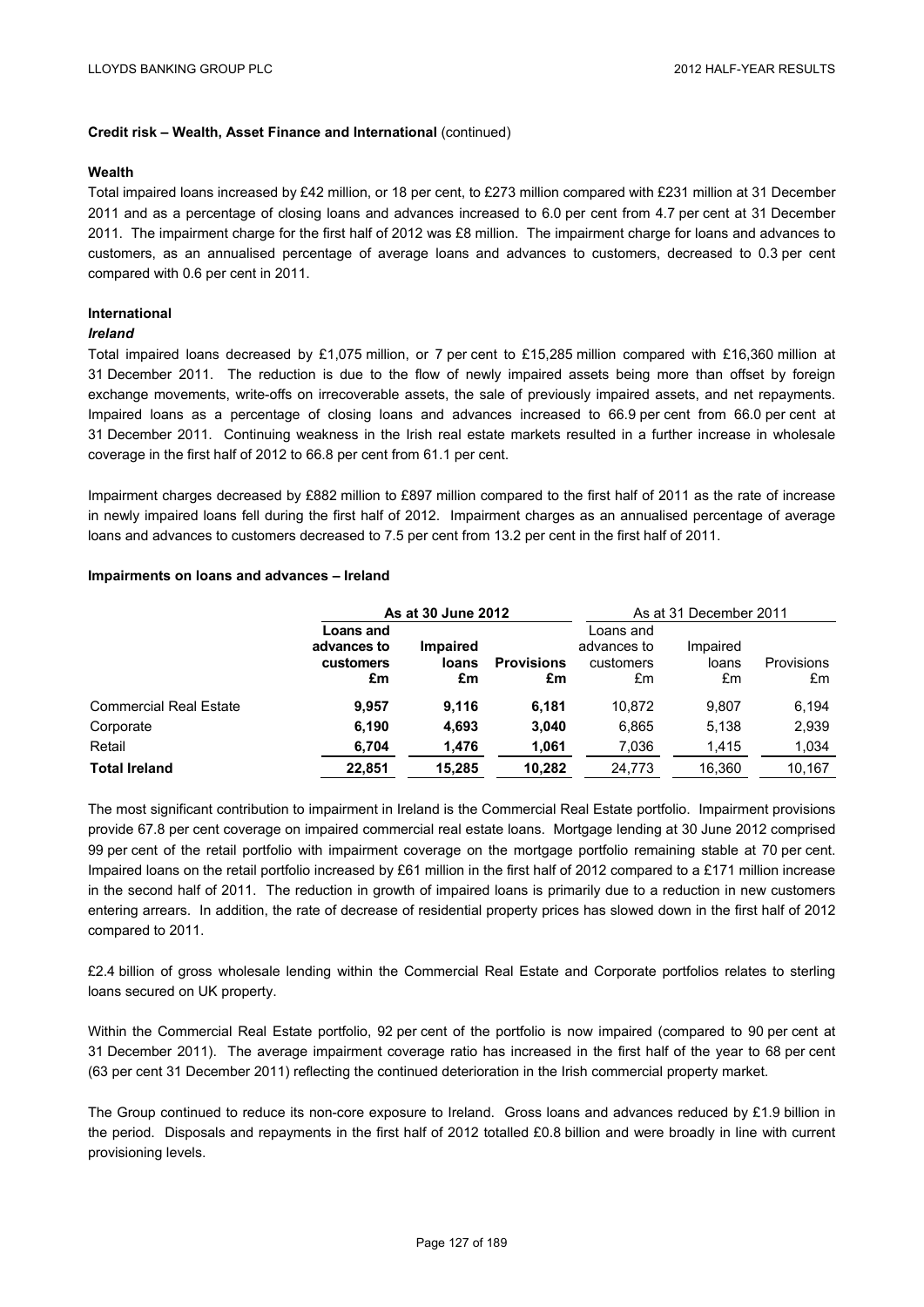#### *Australia*

Total impaired loans decreased by £1,690 million, or 61 per cent to £1,090 million compared with £2,780 million at 31 December 2011. The decrease in impaired loans in the period is a result of impaired asset disposals and write-offs. Total impaired loans as a percentage of closing loans and advances decreased to 14.1 per cent from 28.5 per cent at 31 December 2011, reflecting the higher quality of the residual portfolio.

Impairment charges decreased by £383 million to £203 million compared to the first half of 2011 and decreased by £245 million compared to the second half of 2011. Impairment charges as an annualised percentage of average loans and advances to customers decreased to 4.5 per cent from 8.8 per cent in first half of 2011.

Significant progress has been made in de-risking the portfolio through asset sales and run-off. The successful disposal of an £0.8 billion (gross) portfolio of impaired Australasian real estate loans in the first half of 2012 contributed to an almost total exit of distressed real estate lending, from a peak of £2.2 billion in December 2010. The residual Business Support book is now credit stable with good impairment coverage. Although exposure to real estate has reduced materially, historical experience has shown that downside risks remain in this portfolio.

### *Wholesale Europe*

Total impaired loans increased by £200 million, or 20 per cent to £1,178 million compared with £978 million at 31 December 2011. The increase in impaired loans is largely attributable to a small number of exposures. Total impaired loans as a percentage of closing loans and advances increased to 21.8 per cent from 15.4 per cent at 31 December 2011.

Impairment charges remained flat at £111 million compared to the first half of 2011. Further deterioration in European real estate markets during the first half of 2012, which resulted in additional impairment being taken on already impaired assets, was offset by a higher level of releases in this period compared to the first half of 2011. Due to the reducing balance sheet, impairment charges as an annualised percentage of average loans and advances to customers increased to 4.0 per cent compared to 3.1 per cent in 2011.

Core assets relate to global international customers with a UK linkage, and are generally made up of major corporate (which are predominantly investment grade) and project finance customers. The real estate book is mainly classified non-core and is subject to close monitoring. The Group was successful in reducing its real estate exposure during the first half of 2012, with disposals and repayments of £156 million. Disposal values in the period were broadly in line with current provisioning levels.

### *Other International*

Total impaired loans increased by £5 million to £432 million compared with £427 million at 31 December 2011 and as a percentage of closing loans and advances increased to 4.4 per cent from 4.0 per cent at 31 December 2011. Impaired loans predominantly relate to a limited number of corporate exposures and the Spanish mortgage business. We have maintained a high level of impairment coverage on the retail mortgage portfolios in Spain and the Netherlands, against a backdrop of falling house prices. Impairment charges decreased by £17 million to £24 million compared to the first half of 2011.

### **Asset Finance**

This relates to asset-backed funding to a wide portfolio of UK-based personal, commercial and corporate customers, primarily in relation to motor vehicles. Despite the background of challenging economic conditions, arrears levels across the portfolio have continued to reduce and first half 2012 impairments are well below the level of 2011. Recent growth in new car sales, and strong used vehicle values, are helping to underpin the sector and the positive performance of Asset Finance, supported by strong credit quality controls in the business.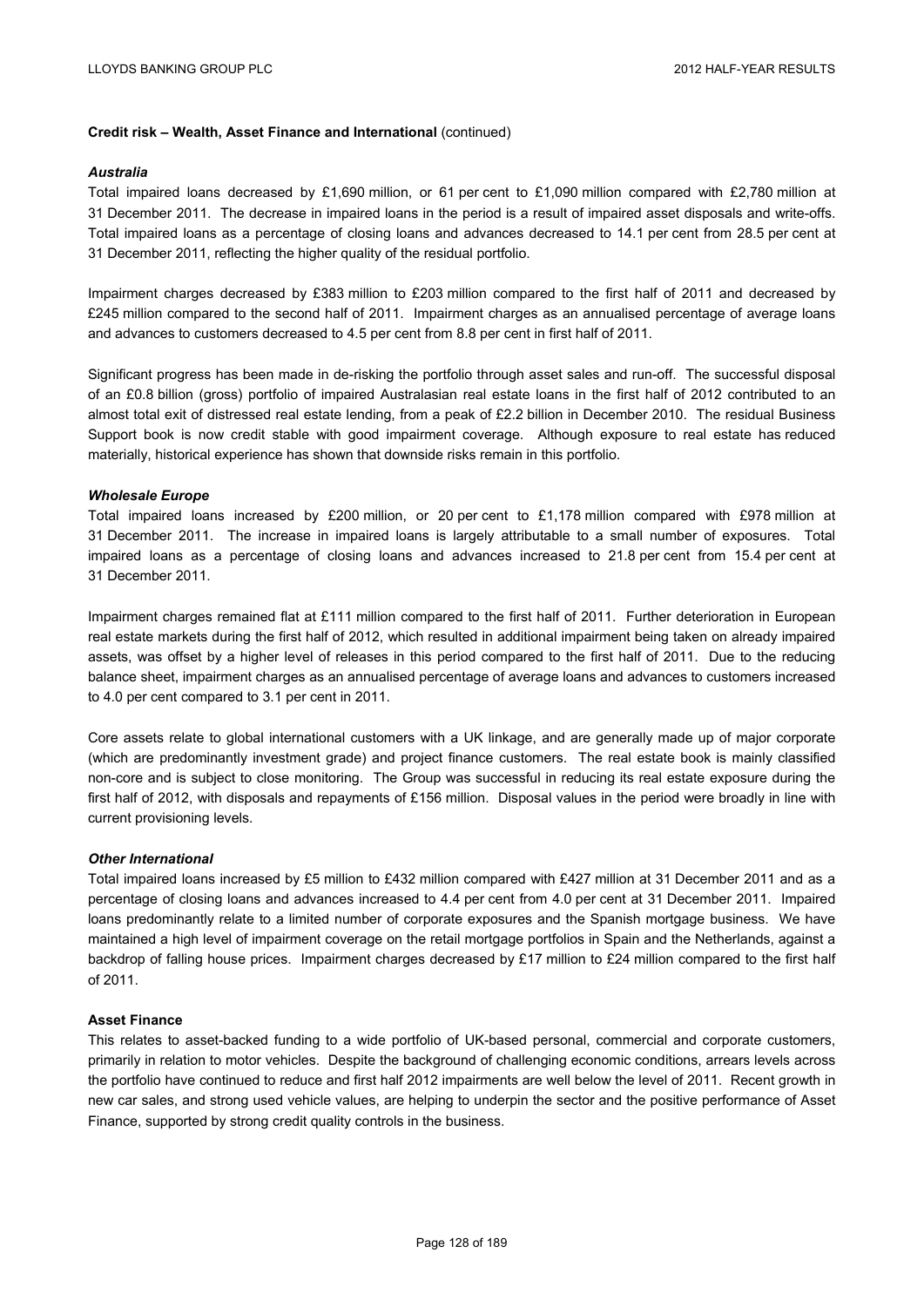### **Exposures to Eurozone countries**

The following section summarises the Group's direct exposure to Eurozone countries as at 30 June 2012. The exposures comprise on-balance sheet exposures based on their balance sheet carrying values and off-balance sheet exposures, and are based on the country of domicile of the counterparty unless otherwise indicated.

The Group manages its exposures to individual countries through authorised country limits which take into account economic, financial, political and social factors. In addition, the Group manages its direct risks to the selected countries by establishing and monitoring risk limits for individual banks, financial institutions, corporates and individuals. Indirect risk is taken into account where it is determined that counterparties have material direct exposure to selected countries.

The Group has established a Eurozone Instability Steering Group in order to monitor developments within the Eurozone, carry out stress testing through detailed scenario analysis and complete appropriate due diligence on the Group's exposures. The following table summarises the Group's Eurozone exposures:

|                          |           | <b>Financial</b>    |              | <b>Asset</b> |           |                 |                  |              |
|--------------------------|-----------|---------------------|--------------|--------------|-----------|-----------------|------------------|--------------|
|                          | Sovereign | <b>Institutions</b> |              | backed       |           |                 | <b>Insurance</b> |              |
| At 30 June 2012          | debt      | <b>Banks</b>        | <b>Other</b> | securities   | Corporate | <b>Personal</b> | assets           | <b>Total</b> |
|                          | £m        | £m                  | £m           | £m           | £m        | £m              | £m               | £m           |
| Ireland                  |           | 204                 | 691          | 344          | 7,603     | 5,410           | 111              | 14,363       |
| Spain                    | 31        | 1,261               |              | 206          | 2,545     | 1,566           | 22               | 5,631        |
| Portugal                 |           | 102                 |              | 226          | 245       | 10              |                  | 583          |
| Italy                    | 9         | 225                 | 2            | 11           | 115       |                 | 32               | 394          |
| Greece                   |           |                     |              |              | 353       |                 |                  | 353          |
|                          | 40        | 1,792               | 693          | 787          | 10,861    | 6,986           | 165              | 21,324       |
| <b>Other Eurozone</b>    |           |                     |              |              |           |                 |                  |              |
| exposures (see page 136) | 30,924    | 3,016               | 1,079        | 506          | 12,217    | 6,184           | 5,069            | 58,995       |
| <b>Total Eurozone</b>    |           |                     |              |              |           |                 |                  |              |
| exposures                | 30,964    | 4,808               | 1,772        | 1,293        | 23,078    | 13,170          | 5,234            | 80,319       |
| At 31 December 2011      |           |                     |              |              |           |                 |                  |              |
| Ireland                  |           | 207                 | 272          | 376          | 8,894     | 6,027           | 68               | 15,844       |
| Spain                    | 52        | 1,692               | 7            | 375          | 2,955     | 1,649           | 39               | 6,769        |
| Portugal                 |           | 142                 | 8            | 341          | 309       | 11              |                  | 811          |
| Italy                    | 16        | 433                 | 17           | 39           | 152       |                 | 47               | 704          |
| Greece                   |           |                     |              | 55           | 431       |                 |                  | 486          |
|                          | 68        | 2,474               | 304          | 1,186        | 12,741    | 7,687           | 154              | 24,614       |
| Other Eurozone           |           |                     |              |              |           |                 |                  |              |
| exposures (see page 136) | 10,755    | 4,254               | 874          | 1,404        | 15,542    | 6,522           | 4,836            | 44,187       |
| <b>Total Eurozone</b>    |           |                     |              |              |           |                 |                  |              |
| exposures                | 10,823    | 6,728               | 1,178        | 2,590        | 28,283    | 14,209          | 4,990            | 68,801       |

The Group has included certain amounts on a net basis to better reflect the overall risk to which the Group is exposed. Derivative balances are included within exposures to financial institutions or corporates, as appropriate, at fair value adjusted for master netting agreements at obligor level and net of cash collateral in line with legal agreements. Exposures in respect of reverse repurchase agreements are included on a gross IFRS basis and are disclosed based on the counterparty rather than the collateral (repos and stock lending are excluded); reverse repurchase exposures are not, therefore, reduced as a result of collateral held. Exposures to central clearing counterparties are shown net.

For multi-country asset backed securities exposures, the Group has reported exposures based on the largest country exposure. The country of exposure for asset backed securities is based on the location of the underlying assets not on the domicile of the issuer, which are predominantly residential mortgages.

In the first quarter, the Group drew €13.5 billion (the sterling equivalent of which at the date of drawdown was £11.2 billion) under the European Central Bank's Long-Term Refinancing Operation facility for an initial term of three years, to part fund a pool of non-core euro denominated assets.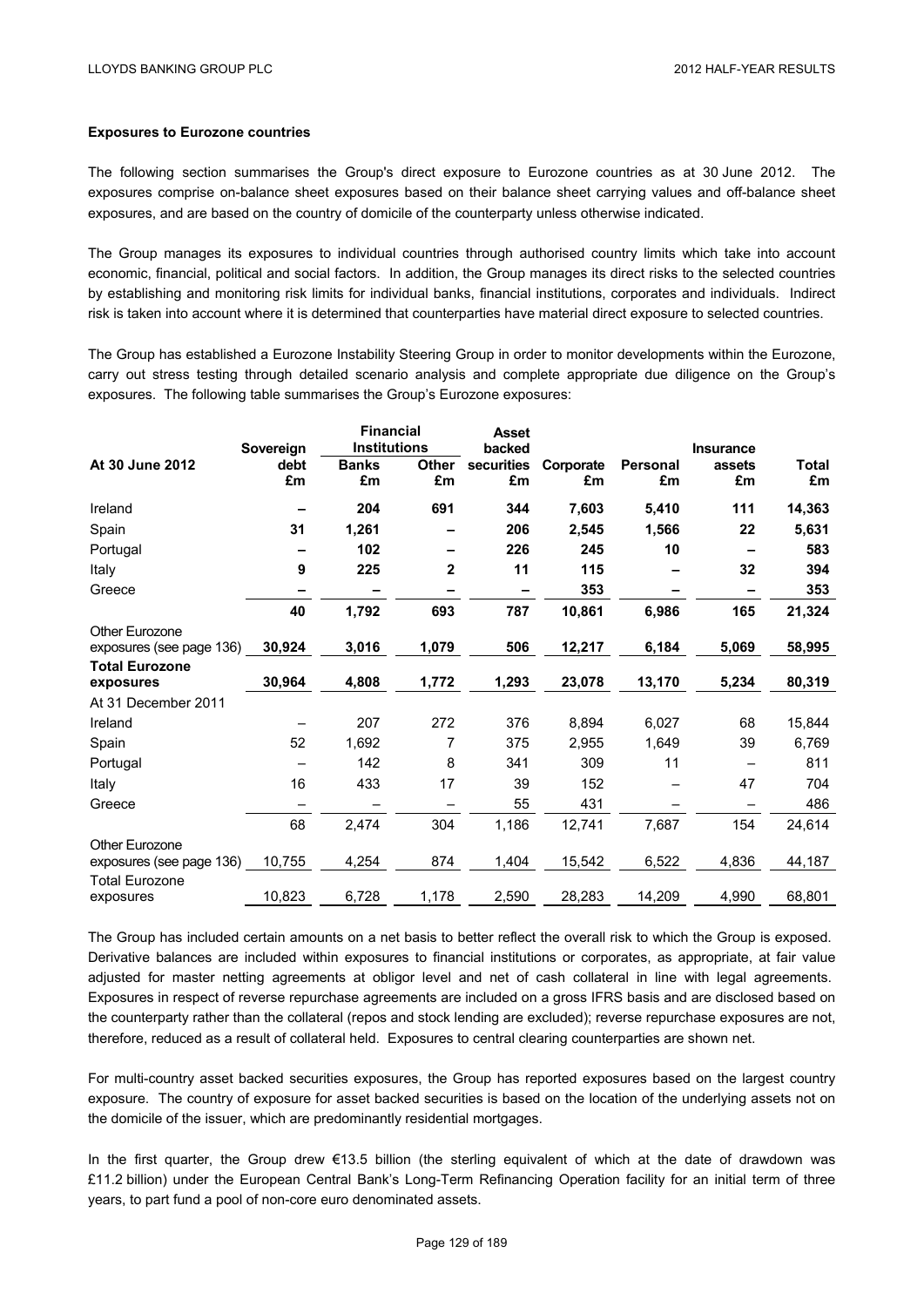#### *Exposures to Ireland, Spain, Portugal, Italy and Greece*

The Group continues to have minimal exposure, in aggregate, which could be considered to be direct recourse to the sovereign risk of the selected countries. Derivatives with sovereigns and sovereign referenced credit default swaps are insignificant. Included within exposures to banks, and treated as available-for-sale assets, are covered bonds of £1.4 billion (31 December 2011: £1.7 billion). The covered bonds are ultimately secured on a pool of mortgage assets in the countries concerned and benefit from over-collateralisation, with an overall weighted maturity of approximately four years. Exposures to other financial institutions relate primarily to balances held within insurance companies and funds. No impairments are held against these exposures.

At 30 June 2012, the Group's total gross derivative asset exposure to counterparties registered in the above countries was £816 million (31 December 2011: £982 million), offset by derivative liabilities of £314 million (31 December 2011: £338 million) and cash collateral held of £167 million (31 December 2011: £191 million).

Assets held by the Insurance business are shareholder assets and are held outside the with-profits and unit-linked funds. Approximately £96 million (31 December 2011: £127 million) of these exposures relate to direct investments where the issuer is resident in Spain, Italy or Ireland and the credit rating is consistent with the tight credit criteria defined under the appropriate investment mandate. The remaining exposures relate to interests in two funds domiciled in Ireland and administered by Scottish Widows Investment Partnership (the Global Liquidity Fund and the Short-Term Fund) where in line with the investment mandates, cash is invested in the money markets. For these funds, the exposure is analysed on a look through basis to the underlying assets held and the Insurance business's pro rata share of these assets rather than treating all the holding the fund as exposure to Ireland. Within the above exposures there are no sovereign exposures.

The Group continued to reduce its exposure to these countries and exposures have been proactively managed down in line with its risk appetite. The Group's total exposure has reduced 13 per cent from £24,614 million to £21,324 million.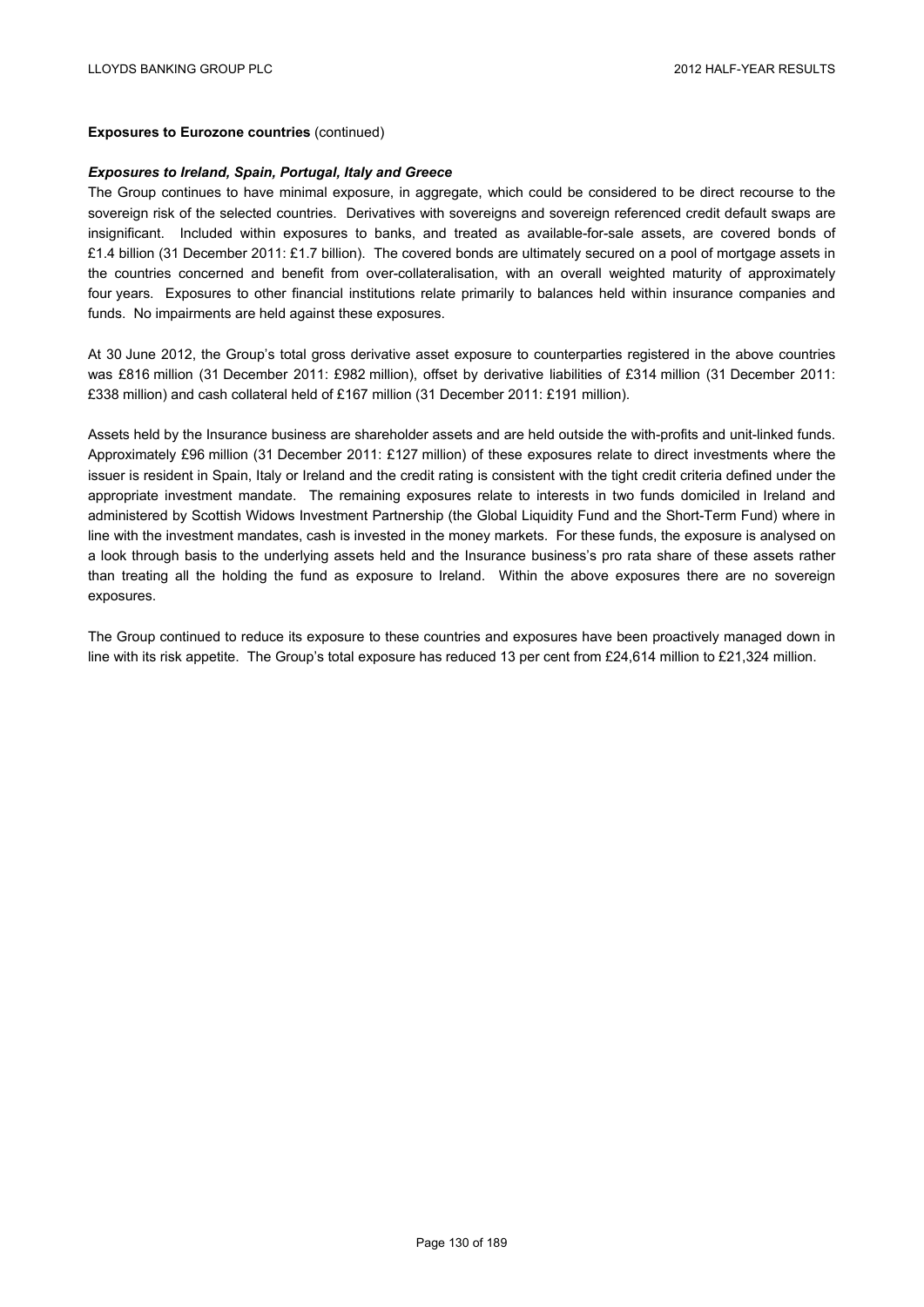### *Ireland*

|                                                                                         | As at   | As at  |
|-----------------------------------------------------------------------------------------|---------|--------|
|                                                                                         | 30 June | 31 Dec |
|                                                                                         | 2012    | 2011   |
|                                                                                         | £m      | £m     |
| Sovereign debt                                                                          |         |        |
| Financial institutions - banks                                                          |         |        |
| Amortised cost                                                                          | 48      | 46     |
| Net trading assets                                                                      | 8       |        |
| Available-for-sale (gross of AFS reserve: £188 million; 2011: £193 million)             | 147     | 136    |
| Derivatives (gross asset exposure of £196 million; 2011: £216 million)                  | 1       | 25     |
|                                                                                         | 204     | 207    |
| Financial institutions - other                                                          |         |        |
| Amortised cost                                                                          | 686     | 255    |
| Net trading assets                                                                      | 1       | 5      |
| Derivatives (gross asset exposure of £5 million; 2011: £12 million)                     | 4       | 12     |
|                                                                                         | 691     | 272    |
| Asset backed securities                                                                 |         |        |
| Amortised cost                                                                          | 212     | 221    |
| Available-for-sale (gross of AFS reserve: £216 million; 2011: £268 million)             | 132     | 155    |
|                                                                                         | 344     | 376    |
| Corporate                                                                               |         |        |
| Amortised cost (gross of impairment allowances: £14,515 million; 2011: £15,910 million) | 6,725   | 7,949  |
| Derivatives (gross asset exposure of £39 million; 2011: £32 million)                    | 39      | 31     |
| Off balance sheet exposures                                                             | 839     | 914    |
|                                                                                         | 7,603   | 8,894  |
| Personal                                                                                |         |        |
| Amortised cost (gross of impairment allowances: £6,721 million; 2011: £7,061 million)   | 5,410   | 6,027  |
| Insurance assets                                                                        | 111     | 68     |
| <b>Total</b>                                                                            | 14,363  | 15,844 |

The Group has exposures to a structured vehicle incorporated in Ireland. In accordance with the reporting protocol outlined above, the exposures classified as Bonds have been reported on the basis of the underlying country of risk, while other exposures have been reported against the country of registration of the structured vehicle.

The movement in the period within exposures to financial institutions is primarily due to reverse repurchase transactions secured primarily on UK gilts.

See page 127 for further details on Irish corporate and personal exposures. The off-balance sheet exposures to corporates are principally undrawn facilities.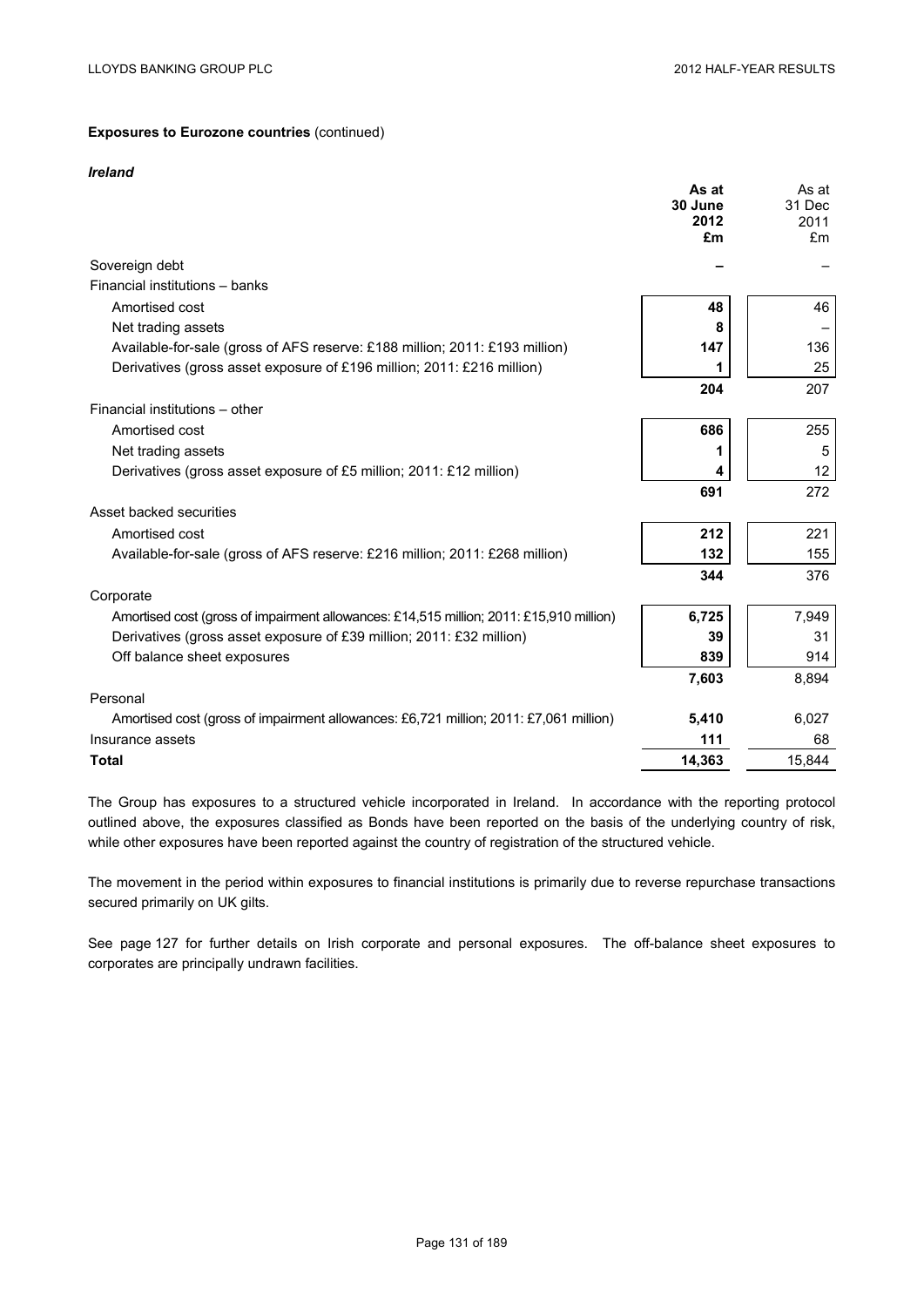| ۰, | . . |  |
|----|-----|--|

|                                                                                       | As at   | As at          |
|---------------------------------------------------------------------------------------|---------|----------------|
|                                                                                       | 30 June | 31 Dec         |
|                                                                                       | 2012    | 2011           |
|                                                                                       | £m      | £m             |
| Sovereign debt                                                                        |         |                |
| Direct sovereign exposures                                                            | 10      | 17             |
| Central bank balances                                                                 | 21      | 35             |
|                                                                                       | 31      | 52             |
| Financial institutions - banks                                                        |         |                |
| Amortised cost                                                                        | 36      | 33             |
| Available-for-sale (gross of AFS reserve: £1,554 million; 2011: £1,848 million)       | 1,191   | 1,548          |
| Net trading assets                                                                    | 17      | 59             |
| Derivatives (gross asset exposure of £196 million; 2011: £175 million)                | 17      | 52             |
|                                                                                       | 1,261   | 1,692          |
| Financial institutions - other                                                        |         |                |
| Net trading assets                                                                    |         | $\overline{7}$ |
|                                                                                       |         |                |
| Asset backed securities                                                               |         |                |
| Amortised cost                                                                        | 108     | 211            |
| Available-for-sale (gross of AFS reserve: £123 million; 2011: £213 million)           | 98      | 164            |
|                                                                                       | 206     | 375            |
| Corporate                                                                             |         |                |
| Amortised cost (gross of impairment allowances: £1,786 million; 2011: £2,192 million) | 1,614   | 2,043          |
| Net trading assets                                                                    | 6       | 20             |
| Derivatives (gross asset exposure of £186 million; 2011: £174 million)                | 179     | 167            |
| Off balance sheet exposures                                                           | 746     | 725            |
|                                                                                       | 2,545   | 2,955          |
| Personal                                                                              |         |                |
| Amortised cost (gross of impairment allowances: £1,590 million; 2011: £1,685 million) | 1,518   | 1,615          |
| Off balance sheet exposures                                                           | 48      | 34             |
|                                                                                       | 1,566   | 1,649          |
| Insurance assets                                                                      | 22      | 39             |
| <b>Total</b>                                                                          | 5,631   | 6,769          |
|                                                                                       |         |                |

Included within exposures to banks, and treated as available-for-sale assets are covered bonds of £1.2 billion (31 December 2011: £1.4 billion), which are ultimately secured on a pool of mortgage assets in the countries concerned and benefit from over-collateralisation and have an overall weighted maturity of approximately four years. The Group has credit default swap positions referenced to banking groups domiciled in Spain (net short of £6 million), which are included in the balances detailed above, and unutilised and uncommitted money market lines and repo facilities of approximately £0.3 billion (31 December 2011: £1.1 billion) in respect of Spanish banks. Bank limits have been closely monitored with amounts and tenors reduced where appropriate.

The corporate exposure in Spain is mainly local lending (84 per cent of the total Spanish exposures) comprising corporate loans and project finance facilities (77 per cent) and commercial real estate portfolio (23 per cent).

Personal exposures within Spain are predominantly secured residential mortgages, where about half of the borrowers are expatriates. Impaired lending represented 7 per cent (31 December 2011: 6 per cent) of the portfolio, with a coverage ratio of 63 per cent (31 December 2011: 49 per cent).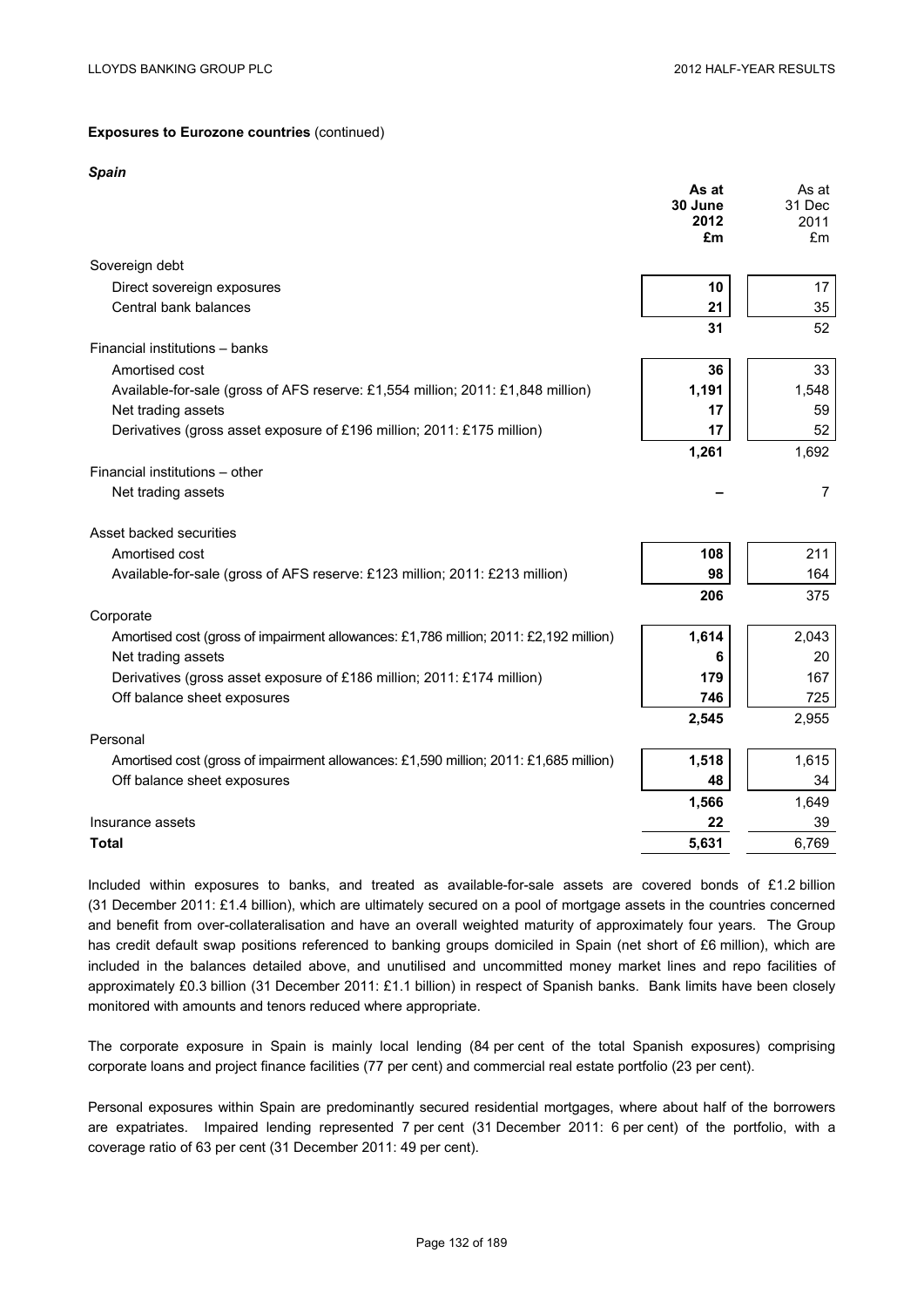# *Portugal*

|                                                                                  | As at           | As at          |
|----------------------------------------------------------------------------------|-----------------|----------------|
|                                                                                  | 30 June<br>2012 | 31 Dec<br>2011 |
|                                                                                  | £m              | £m             |
| Sovereign debt                                                                   |                 |                |
| Financial institutions - banks                                                   |                 |                |
| Amortised cost                                                                   | 30              | 17             |
| Available-for-sale (gross of AFS reserve: £95 million; 2011: £198 million)       | 71              | 124            |
| Derivatives (gross asset exposure of £7 million; 2011: £7 million)               |                 | 1              |
|                                                                                  | 102             | 142            |
| Financial institutions - other                                                   |                 |                |
| Net trading assets                                                               |                 | 8              |
| Asset backed securities                                                          |                 |                |
| Amortised cost                                                                   | 122             | 208            |
| Available-for-sale (gross of AFS reserve: £174 million; 2011: £219 million)      | 104             | 133            |
|                                                                                  | 226             | 341            |
| Corporate                                                                        |                 |                |
| Amortised cost (gross of impairment allowances £114 million; 2011: £125 million) | 90              | 100            |
| Derivatives (gross asset exposure of £12 million; 2011: £2 million)              | 13              | 13             |
| Off balance sheet exposures                                                      | 142             | 196            |
|                                                                                  | 245             | 309            |
| Personal                                                                         | 10              | 11             |
| Insurance assets                                                                 |                 |                |
| <b>Total</b>                                                                     | 583             | 811            |
|                                                                                  |                 |                |

Exposures comprise lending to corporates, including a small amount of commercial real estate exposure.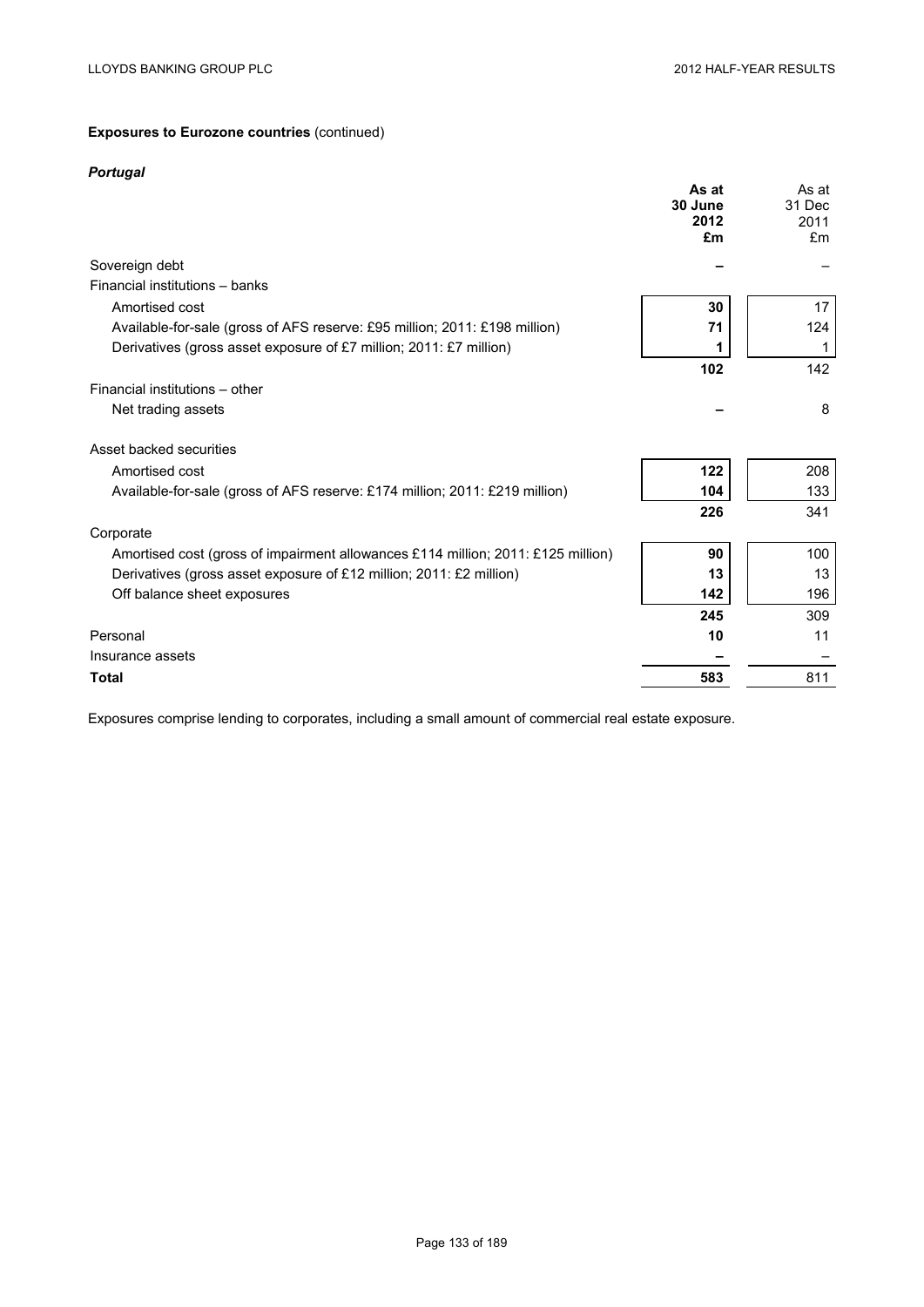| e a           |
|---------------|
| ×<br>. .<br>× |

| 2011<br>2012<br>£m<br>£m<br>Sovereign debt<br>9<br>16<br>Direct sovereign exposures<br>Financial institutions - banks<br>72<br>41<br>Amortised cost<br>52<br>Available-for-sale (gross of AFS reserve: £61 million; 2011: £196 million)<br>180<br>Net trading assets<br>78<br>188<br>Derivatives (gross asset exposure of £116 million; 2011: £91 million)<br>23<br>24<br>433<br>225<br>Financial institutions - other<br>$\mathbf{2}$<br>Net trading assets<br>17<br>26<br>Amortised cost<br>Available-for-sale (gross of AFS reserve: £12 million; 2011: £14 million)<br>11<br>13<br>11<br>39<br>Corporate<br>Amortised cost (gross of impairment allowances: £52 million; 2011: £69 million)<br>51<br>86<br>Net trading assets<br>17<br>4<br>Derivatives (gross asset exposure of £44 million)<br>44<br>36<br>Off balance sheet exposures<br>13<br>16<br>115<br>152<br>Personal<br>32<br>Insurance assets<br>47<br>394<br>704<br>Total |                         | As at   | As at  |
|-------------------------------------------------------------------------------------------------------------------------------------------------------------------------------------------------------------------------------------------------------------------------------------------------------------------------------------------------------------------------------------------------------------------------------------------------------------------------------------------------------------------------------------------------------------------------------------------------------------------------------------------------------------------------------------------------------------------------------------------------------------------------------------------------------------------------------------------------------------------------------------------------------------------------------------------|-------------------------|---------|--------|
|                                                                                                                                                                                                                                                                                                                                                                                                                                                                                                                                                                                                                                                                                                                                                                                                                                                                                                                                           |                         | 30 June | 31 Dec |
|                                                                                                                                                                                                                                                                                                                                                                                                                                                                                                                                                                                                                                                                                                                                                                                                                                                                                                                                           |                         |         |        |
|                                                                                                                                                                                                                                                                                                                                                                                                                                                                                                                                                                                                                                                                                                                                                                                                                                                                                                                                           |                         |         |        |
|                                                                                                                                                                                                                                                                                                                                                                                                                                                                                                                                                                                                                                                                                                                                                                                                                                                                                                                                           |                         |         |        |
|                                                                                                                                                                                                                                                                                                                                                                                                                                                                                                                                                                                                                                                                                                                                                                                                                                                                                                                                           |                         |         |        |
|                                                                                                                                                                                                                                                                                                                                                                                                                                                                                                                                                                                                                                                                                                                                                                                                                                                                                                                                           |                         |         |        |
|                                                                                                                                                                                                                                                                                                                                                                                                                                                                                                                                                                                                                                                                                                                                                                                                                                                                                                                                           |                         |         |        |
|                                                                                                                                                                                                                                                                                                                                                                                                                                                                                                                                                                                                                                                                                                                                                                                                                                                                                                                                           |                         |         |        |
|                                                                                                                                                                                                                                                                                                                                                                                                                                                                                                                                                                                                                                                                                                                                                                                                                                                                                                                                           |                         |         |        |
|                                                                                                                                                                                                                                                                                                                                                                                                                                                                                                                                                                                                                                                                                                                                                                                                                                                                                                                                           |                         |         |        |
|                                                                                                                                                                                                                                                                                                                                                                                                                                                                                                                                                                                                                                                                                                                                                                                                                                                                                                                                           |                         |         |        |
|                                                                                                                                                                                                                                                                                                                                                                                                                                                                                                                                                                                                                                                                                                                                                                                                                                                                                                                                           |                         |         |        |
|                                                                                                                                                                                                                                                                                                                                                                                                                                                                                                                                                                                                                                                                                                                                                                                                                                                                                                                                           |                         |         |        |
|                                                                                                                                                                                                                                                                                                                                                                                                                                                                                                                                                                                                                                                                                                                                                                                                                                                                                                                                           | Asset backed securities |         |        |
|                                                                                                                                                                                                                                                                                                                                                                                                                                                                                                                                                                                                                                                                                                                                                                                                                                                                                                                                           |                         |         |        |
|                                                                                                                                                                                                                                                                                                                                                                                                                                                                                                                                                                                                                                                                                                                                                                                                                                                                                                                                           |                         |         |        |
|                                                                                                                                                                                                                                                                                                                                                                                                                                                                                                                                                                                                                                                                                                                                                                                                                                                                                                                                           |                         |         |        |
|                                                                                                                                                                                                                                                                                                                                                                                                                                                                                                                                                                                                                                                                                                                                                                                                                                                                                                                                           |                         |         |        |
|                                                                                                                                                                                                                                                                                                                                                                                                                                                                                                                                                                                                                                                                                                                                                                                                                                                                                                                                           |                         |         |        |
|                                                                                                                                                                                                                                                                                                                                                                                                                                                                                                                                                                                                                                                                                                                                                                                                                                                                                                                                           |                         |         |        |
|                                                                                                                                                                                                                                                                                                                                                                                                                                                                                                                                                                                                                                                                                                                                                                                                                                                                                                                                           |                         |         |        |
|                                                                                                                                                                                                                                                                                                                                                                                                                                                                                                                                                                                                                                                                                                                                                                                                                                                                                                                                           |                         |         |        |
|                                                                                                                                                                                                                                                                                                                                                                                                                                                                                                                                                                                                                                                                                                                                                                                                                                                                                                                                           |                         |         |        |
|                                                                                                                                                                                                                                                                                                                                                                                                                                                                                                                                                                                                                                                                                                                                                                                                                                                                                                                                           |                         |         |        |
|                                                                                                                                                                                                                                                                                                                                                                                                                                                                                                                                                                                                                                                                                                                                                                                                                                                                                                                                           |                         |         |        |
|                                                                                                                                                                                                                                                                                                                                                                                                                                                                                                                                                                                                                                                                                                                                                                                                                                                                                                                                           |                         |         |        |

In addition to the above balances there are unutilised and uncommitted money market lines and repo facilities of approximately £0.2 billion (31 December 2011: £0.6 billion) predominantly in respect of Italian banks. Bank limits have been closely monitored with amounts and tenors reduced where appropriate.

Exposures comprise lending to corporates, including a small amount of commercial real estate exposure.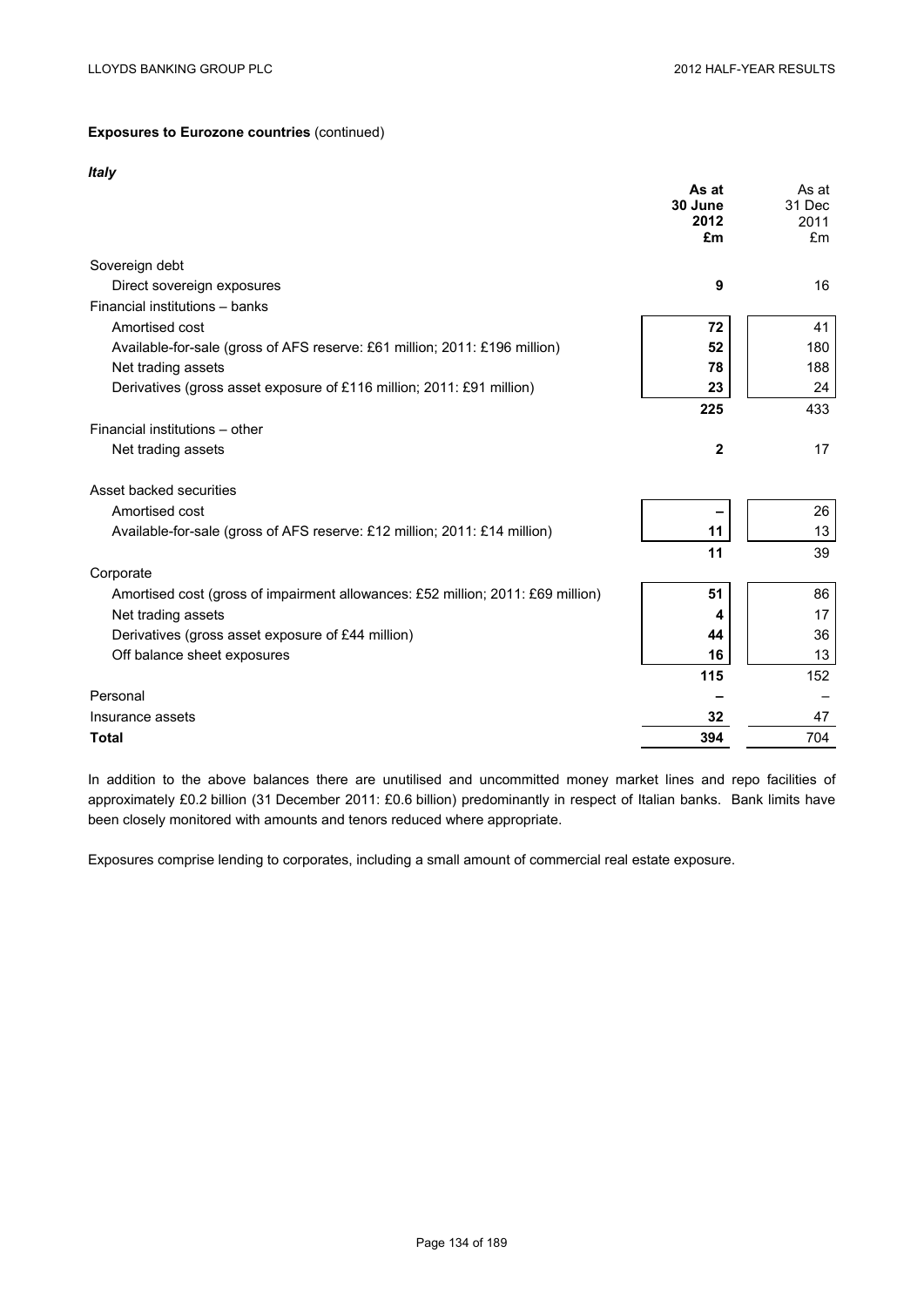## *Greece*

|                                                                                   | As at   | As at  |
|-----------------------------------------------------------------------------------|---------|--------|
|                                                                                   | 30 June | 31 Dec |
|                                                                                   | 2012    | 2011   |
|                                                                                   | £m      | £m     |
| Sovereign debt                                                                    |         |        |
| Financial institutions - banks                                                    |         |        |
| Financial institutions – other                                                    |         |        |
| Asset backed securities                                                           |         |        |
| Amortised cost                                                                    |         | 32     |
| Available-for-sale (gross of AFS reserve: 2011 of £44 million)                    |         | 23     |
|                                                                                   |         | 55     |
| Corporate                                                                         |         |        |
| Amortised cost (gross of impairment allowances: £356 million; 2011: £407 million) | 313     | 364    |
| Derivatives (gross asset exposure of £15 million; 2011: £19 million)              | 15      | 19     |
| Off balance sheet exposures                                                       | 25      | 48     |
|                                                                                   | 353     | 431    |
| Personal                                                                          |         |        |
| Insurance assets                                                                  |         |        |
| Total                                                                             | 353     | 486    |

The exposures in Greece principally relate to shipping loans to Greek shipping companies where the assets are generally secured and the vessels operate in international waters; repayment is mainly dependent on international trade and the industry is less sensitive to the Greek economy.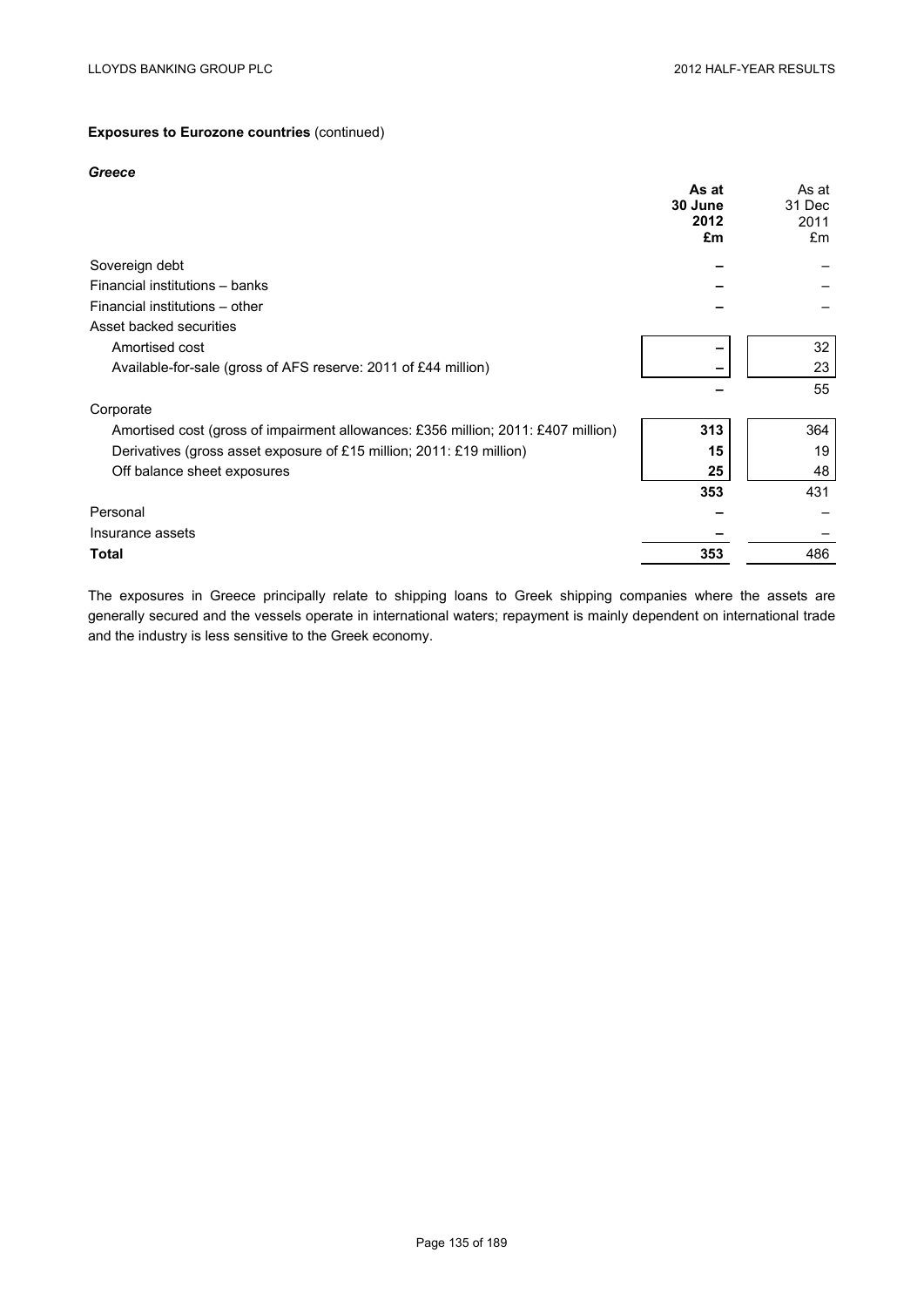### *Exposures to other Eurozone countries*

In addition to the exposures detailed above, the Group has the following exposures to sovereign, financial institutions, asset backed securities, corporates and personal customers in the following Eurozone countries:

|                     |                | <b>Financial</b> |              | <b>Asset</b> |                |                 |           |                  |
|---------------------|----------------|------------------|--------------|--------------|----------------|-----------------|-----------|------------------|
|                     | Sovereign      | institutions     |              | backed       |                |                 | Insurance |                  |
| At 30 June 2012     | debt           | <b>Banks</b>     | <b>Other</b> | securities   | Corporate      | <b>Personal</b> | assets    | <b>Total</b>     |
|                     | £m             | £m               | £m           | £m           | £m             | £m              | £m        | £m               |
| Netherlands         | 28,350         | 725              | 179          | 26           | 2,835          | 5,817           | 1,339     | 39,271           |
| France              | 202            | 1,072            | 50           | 104          | 3,383          | 348             | 1,798     | 6,957            |
| Germany             | 2,296          | 599              | 357          | 376          | 2,330          | 19              | 1,480     | 7,457            |
| Luxembourg          | 1              | 33               | 466          |              | 2,122          |                 | 113       | 2,735            |
| Belgium             | 73             | 410              | 25           |              | 1,007          |                 | 49        | 1,564            |
| Finland             |                | 81               |              |              | 31             |                 | 290       | 402              |
| Malta               |                | 2                |              |              | 287            |                 |           | 289              |
| Cyprus              |                | $\mathbf 2$      |              |              | 151            |                 |           | 153              |
| Austria             | $\mathbf 2$    | 46               | $\mathbf{2}$ |              | 69             |                 |           | 119              |
| Slovenia            |                | 46               |              |              |                |                 |           | 46               |
| Estonia             |                |                  |              |              | $\mathbf{2}$   |                 |           | $\boldsymbol{2}$ |
| Slovakia            |                |                  |              |              |                |                 |           |                  |
|                     | 30,924         | 3,016            | 1,079        | 506          | 12,217         | 6,184           | 5,069     | 58,995           |
| At 31 December 2011 |                |                  |              |              |                |                 |           |                  |
| Netherlands         | 9,594          | 712              | 173          | 176          | 4,105          | 6,226           | 960       | 21,946           |
| France              | 217            | 1,517            | 143          | 525          | 3,796          | 295             | 1,841     | 8,334            |
| Germany             | 859            | 1,291            | 100          | 703          | 2,532          | 1               | 1,263     | 6,749            |
| Luxembourg          | 5              | 4                | 442          |              | 2,828          |                 | 568       | 3,847            |
| Belgium             | 78             | 404              | 11           |              | 1,617          |                 | 57        | 2,167            |
| Finland             |                | 60               |              |              | 56             |                 | 147       | 263              |
| Malta               |                | $\overline{2}$   |              |              | 305            |                 |           | 307              |
| Cyprus              |                | 6                |              |              | 204            |                 |           | 210              |
| Austria             | $\overline{2}$ | 202              | 5            |              | 97             |                 |           | 306              |
| Slovenia            |                | 56               |              |              |                |                 |           | 56               |
| Estonia             |                |                  |              |              | $\overline{2}$ |                 |           | $\overline{2}$   |
| Slovakia            |                |                  |              |              |                |                 |           |                  |
|                     | 10,755         | 4,254            | 874          | 1,404        | 15,542         | 6,522           | 4,836     | 44,187           |

Total balances with other Eurozone countries have increased from £44,187 million to £58,995 million. This is due to an increase in sovereign debt balances held, which primarily relate to central bank balances held for regulatory liquidity purposes. Excluding sovereign debt, the remaining overall exposures have reduced by 16 per cent from £33,432 million to £28,071 million which is in line with the reduction in the Group's balance sheet. Derivatives with sovereigns and sovereign referenced credit default swaps are insignificant.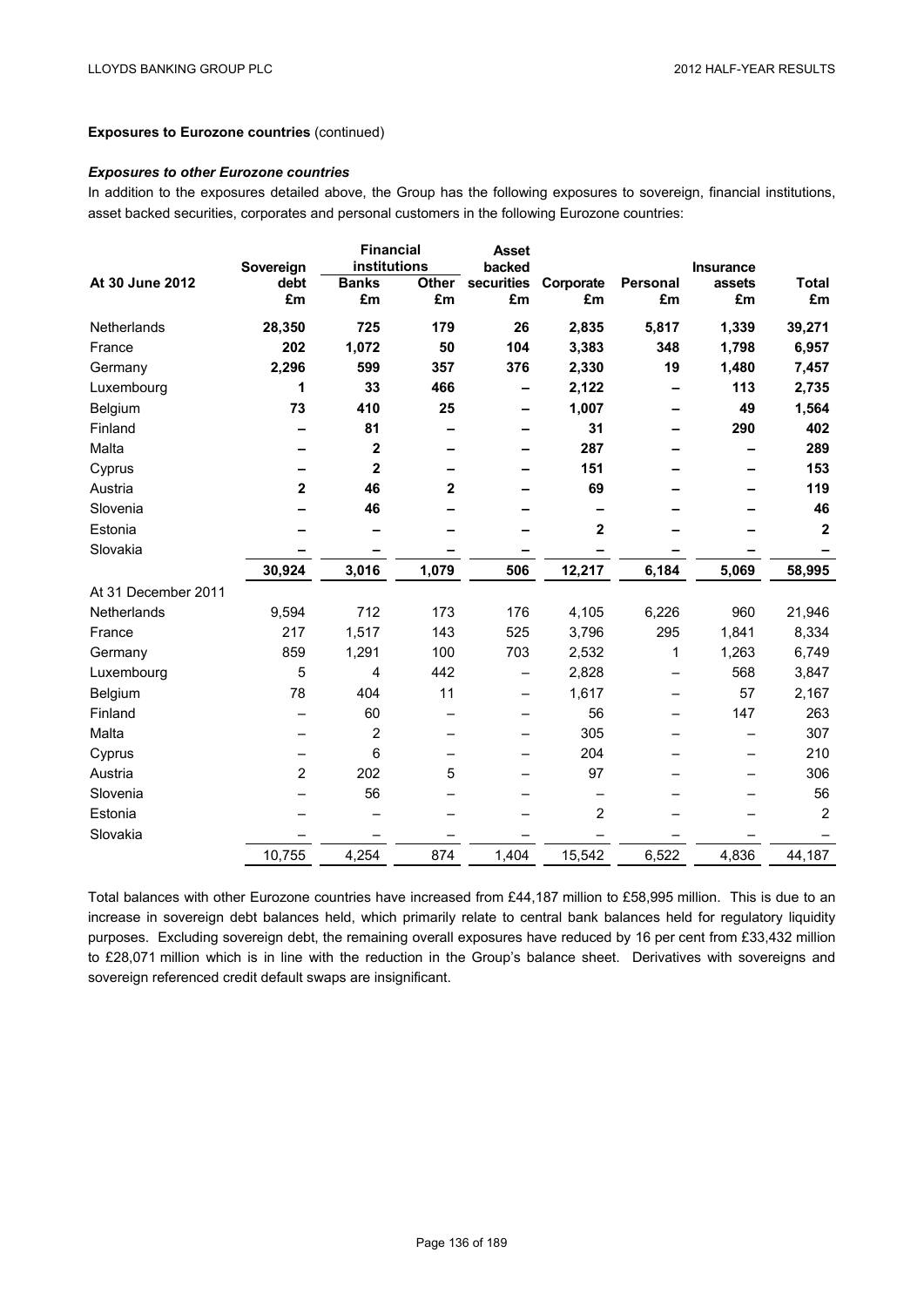# **Eurozone redenomination risk**

Redenomination risk arises from the uncertainty over how an exiting member state would deal with pre-incurred euro contracts and, in particular, whether it (or a competent European body) legislates to re-denominate such contracts into a post-euro currency. It is generally expected that an exiting member state would introduce a new national currency and determine an opening rate of exchange, which would then change when trading commences in the new currency, exposing the holders of the new currency to the risk of changes in the value of the new currency against the euro. In the case of a total dissolution of the Eurozone, the Euro would cease to be a valid currency, and all states would revert to their own currencies.

The Group has considered redenomination risk in respect of its exposures to Greece, Italy, Ireland, Portugal and Spain and in the event of a member exit believes that the risks can be broadly classified as follows:

- The Group is not significantly exposed to the impact of a Greek exit from the Euro as Greek-related exposures are predominantly ship finance facilities denominated in USD or GBP with contracts subject to English Law. The Group's exposures to Italy, Ireland, Portugal and Spain are considered to be at potential risk of redenomination. Redenomination of contracts depends on, amongst other things, the terms of relevant contracts, the contents of the legislation passed by the exiting member state, the governing law and jurisdiction of the contract and the nationality of the parties of the contracts.
- The Group has undertaken actions to mitigate redenomination risk for both assets and liabilities where possible, but it is not clear that such mitigation will be effective in the event of a member exit.
- The introduction of one or more new currencies would be likely to lead to significant operational issues for clearing and payment systems. The Group is working actively with central banks, regulators and with the main clearing and payment systems to better understand and mitigate the impact of these risks on the Group and its customers.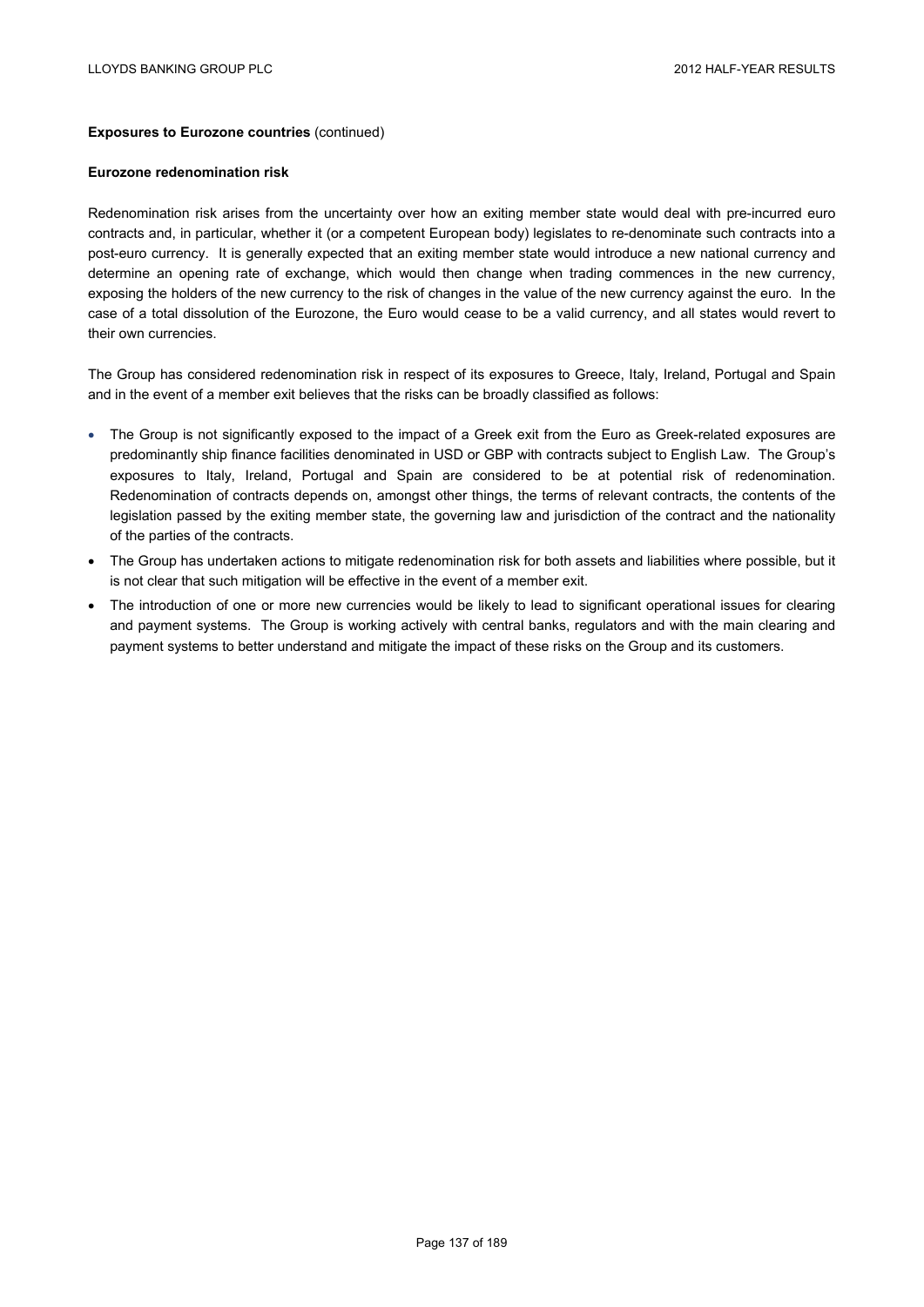### **Regulatory**

#### *Principal Risks*

Regulatory exposure is driven by the significant volume of current legislation and regulation within the UK and overseas with which the Group has to comply, along with new or proposed legislation and regulation which needs to be reviewed, assessed and embedded into day-to-day operational and business practices across the Group. This is particularly the case in the current market environment, which continues to witness high levels of government and regulatory intervention in the banking sector. Lloyds Banking Group faces increased political and regulatory scrutiny as a result of its size and systemic importance.

### **Independent Commission on Banking and White Paper on banking reform**

The Government appointed an Independent Commission on Banking (ICB) to review possible measures to reform the banking system and promote stability and competition. The ICB published its final report on the 12 September 2011 putting forward recommendations to require ring-fencing of the retail activities of banks from their investment banking activities and additional capital requirements beyond those required under current drafts of the Capital Requirements Directive IV. The report also makes recommendations in relation to the competitiveness of the UK banking market, including enhancing the competition remit of the new Financial Conduct Authority (FCA), implementing a new industrywide switching solution by September 2013, and improving transparency. The ICB, which following the final report completed its mandate, had the authority only to make recommendations, which the Government could choose to accept or reject.

The ICB specifically recommended in relation to the Group's European Commission mandated branch disposal (Project Verde), that to create a strong challenger in the UK banking market, the entity which results from the divestment should have, or have the capability to achieve, a share of the personal current account (PCA) market of at least 6 per cent (although this does not need to arise solely from the current accounts acquired from the Group) and a funding position at least as strong as its peers. The ICB did not specify a definitive timeframe for the divested entity to achieve a 6 per cent market share of PCAs but recommended that a market investigation should be carefully considered by competition authorities if 'a strong and effective challenger' has not resulted from the Group's divestment by 2015. The ICB did not recommend explicitly that the Group should increase the size of the Project Verde disposal agreed with the European Commission but recommended that the Government prioritise the emergence of a strong new challenger over reducing market concentration through a 'substantially enhanced' divestment by the Group.

The Government supported the recommendation that an entity with a larger share of the PCA market than the 4.6 per cent originally proposed might produce a more effective competitor. In relation to the Group's announcement that it was to pursue exclusive negotiations with The Co-operative Group, the Government commented that such a transaction would deliver a significant enhancement of the PCA market share, with the share divested by the Group combining with The Co-operative Group's existing share to create a competitor with approximately 7-8 per cent share of the PCA market. The Government also stated that the execution of the divestment is a commercial matter, and that it has no intention of using its shareholding to deliver an enhancement.

The Government published its response to the ICB recommendations on 19 December 2011 and a White Paper in June 2012. The Government has endorsed the ICB's proposals to ring-fence retail banking operations as part of a wider regulatory framework including capital and liquidity and effective macro- and micro-prudential supervision, which aims to remove any implicit tax-payers' guarantee for the ring-fenced entities. The White Paper suggests that a broader range of customers, products and geographies could be allowed inside the ring-fenced bank and recommends 2019 as an implementation deadline. The Government no longer considers it necessary to give authorities the power to impose a separate resolution buffer to ensure that banks have adequate loss-absorbing capacity. Given that the Group is predominantly a retail and commercial bank, it would expect to be less affected by the implementation of a retail ringfence, but believes it will be important for any transition period to be flexible in order to minimise any impact on economic growth, and for banks to implement the required structural changes.

The ICB also recommended that ring-fenced banks should hold a common equity capital base of at least 10 per cent and primary loss-absorbing capacity of at least 17 per cent to absorb the impact of potential losses or financial crises.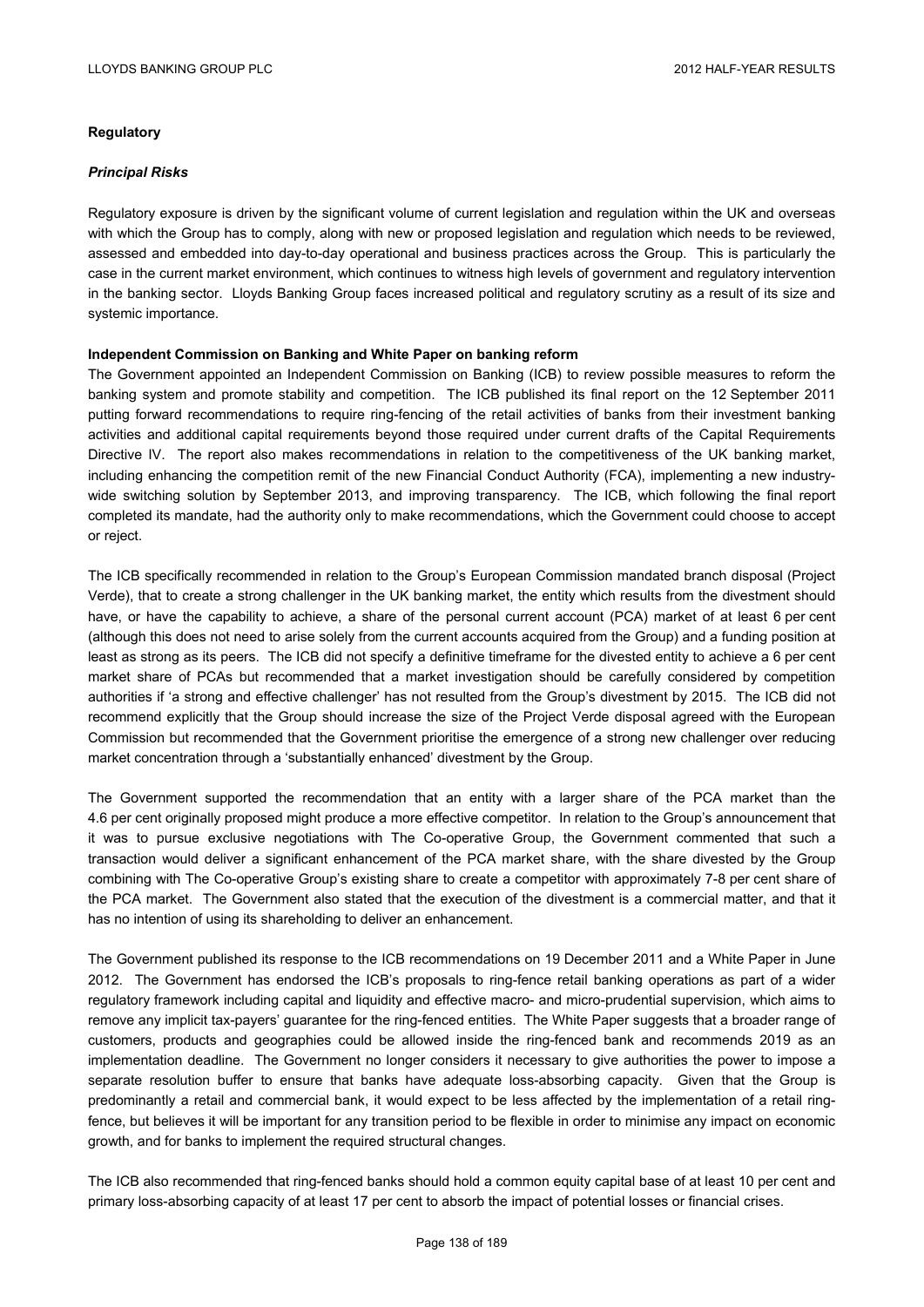### **Regulatory** (continued)

#### **New regulatory regime**

On 27 January 2012, the Government published the Financial Services Bill. The proposed new UK regulatory architecture will see the transition of regulatory and supervisory powers from the FSA to the new Financial Conduct Authority (FCA) and Prudential Regulation Authority (PRA). The PRA will be responsible for supervising banks, building societies and other large firms. The FCA will focus on consumer protection and market regulation. The Bill is also proposing new responsibilities and powers for the FCA. The most noteworthy are the proposed greater powers for the FCA in relation to competition and the proposal to widen its scope to include consumer credit. The Bill is expected to take effect in early 2013.

On 2 April 2012 the FSA introduced a new 'twin peaks' model and the intention is to move the FSA as close as possible to the new style of regulation outlined in the Bill. There will be two independent groups of supervisors for banks, insurers and major investment firms covering prudential and conduct. (All other firms (ie those not dual regulated) will be solely supervised by the conduct supervisors).

In addition, the European Banking Authority, the European Insurance and Occupational Pensions Authority and the European Securities and Markets Authority as new EU Supervisory Authorities are likely to have greater influence on regulatory matters across the EU.

### **Capital and liquidity**

Evolving capital and liquidity requirements continue to be a priority for the Group. The Basel Committee on Banking Supervision has put forward proposals for a reform package which changes the regulatory capital and liquidity standards, the definition of 'capital', introduces new definitions for the calculation of counterparty credit risk and leverage ratios, additional capital buffers and development of a global liquidity standard. Implementation of these changes is expected to be phased in between 2013 and 2021.

#### **Solvency II**

The Solvency II Directive will introduce enhanced capital adequacy and risk management requirements for insurers, with the ultimate aim of increasing policyholder protection. It is now expected to be implemented in January 2014. It sets out a harmonised, risk-based framework for managing insurance business and calculating capital requirements and also introduces improved disclosure and reporting requirements. It will give the regulators enhanced powers and responsibilities.

#### **Anti bribery**

The Bribery Act 2010 came fully into force on 1 July 2011. It enhances previous laws on bribery and is supported by some detailed guidance issued by the Ministry of Justice on the steps a business needs to take to embed 'adequate procedures' to prevent bribery. A company convicted of failing to have 'adequate procedures' to prevent bribery could receive an unlimited fine.

### **US regulation**

Significant regulatory initiatives from the US impacting the Group include the Dodd-Frank Act (which imposes specific requirements for systemic risk oversight, securities market conduct and oversight, bank capital standards, arrangements for the liquidation of failing systemically significant financial institutions and restrictions to the ability of banks to engage in proprietary trading activities known as the 'Volcker Rule'). Furthermore, under the so-called swap 'push-out' provisions of the Dodd-Frank Act, the derivatives activities of US banks and US branch offices of foreign banks will be restricted, which may necessitate a restructuring of how the Group conducts its derivatives activities. Entities that are swap dealers, security-based swap dealers, major swap participants or major security-based swap participants will be required to register with the SEC or the US Commodity Futures Trading Commission, or both, and will become subject to the requirements as to capital, margin, business conduct, recordkeeping and other requirements applicable to such entities. The Dodd-Frank Act also grants the SEC discretionary rule-making authority to impose a new fiduciary standard on brokers, dealers and investment advisers, and expands the extraterritorial jurisdiction of US courts over actions brought by the SEC or the United States with respect to violations of the antifraud provisions of the Securities Act of 1933, the Securities Exchange Act of 1934 and the Investment Advisers Act of 1940. The details of these regulations will depend on the final regulations ultimately adopted by various US regulatory authorities. In addition the Foreign Account Tax Compliance Act (FATCA) requires non-US financial institutions to enter into disclosure agreements with the US Treasury and all non-financial non-US entities to report and/or certify their ownership of US assets in foreign accounts or be subject to 30 per cent withholding tax.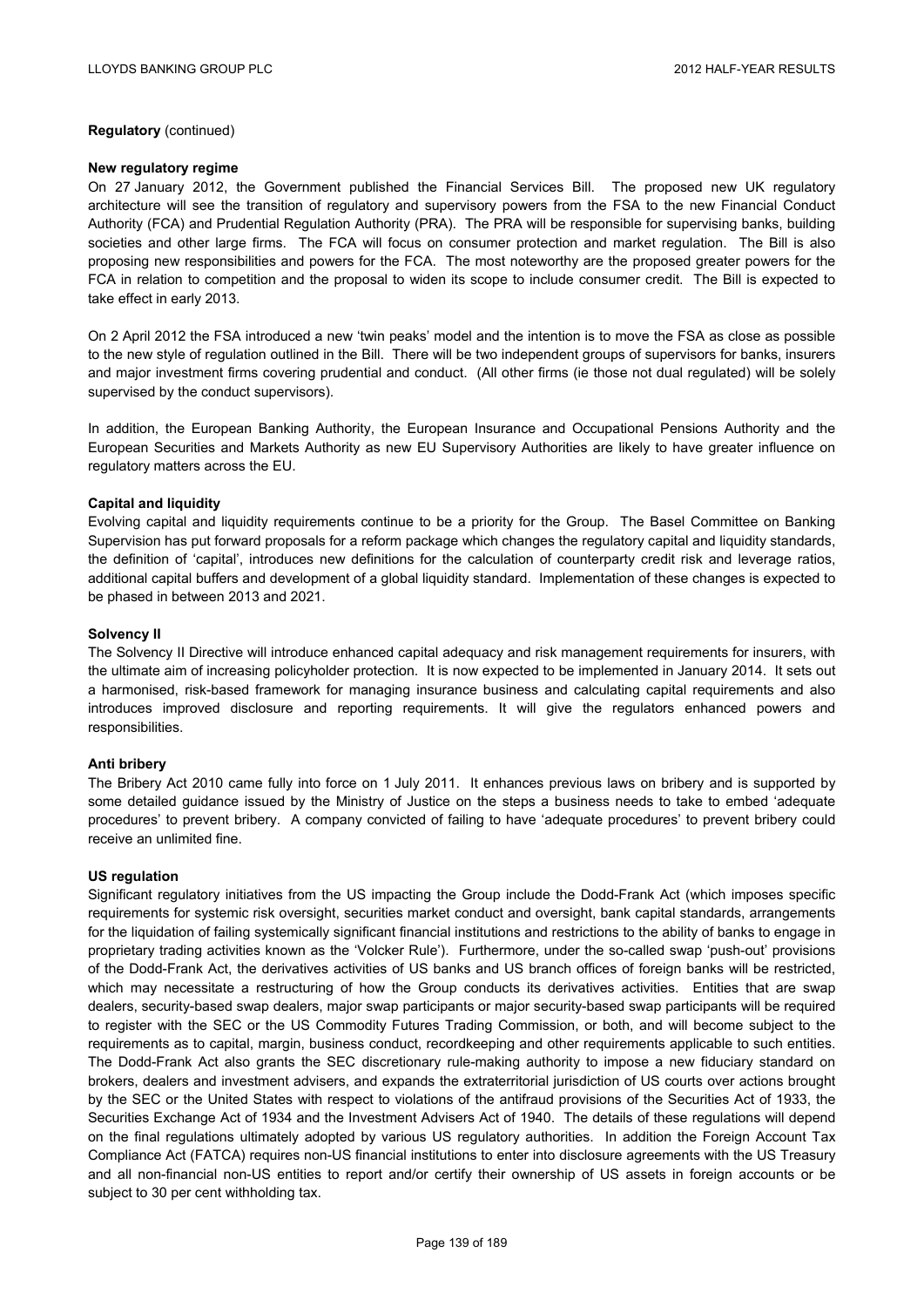## **Regulatory** (continued)

#### **European regulation**

At a European level, the pace of regulatory reform has increased with a number of new directives or changes to existing directives planned in the next 12 months including a revised Markets in Financial Instruments Directive, Transparency Directive, European Markets Infrastructure Regulations, Insurance Mediation Directive and a Fifth Undertakings in Collective Investments in Transferable Securities Directive as well as a proposed Directive regulating Packaged Retail Investment Products. Despite opposition from the UK Government, a proposed Financial Transaction Tax is a possibility for EU-wide implementation.

### *Mitigating actions*

### **Independent Commission on Banking and White Paper on banking reform**

We continue to play a constructive role in the debate with the Government and other stakeholders on all issues under consideration in relation to the ICB's recommendations. The Group is analysing the White Paper, on which the Government is consulting until September, and its possible impact on the industry and the Group. It will continue to work with HM Treasury and its regulators in the coming months as legislation develops. The Government's proposals on capital are consistent with the capital targets the Group set in its strategic review in 2011. Although much work remains to be done on the detail of the implementation of capital requirements and primary loss absorbing capacity, the Group is on track to achieve the levels the ICB recommends.

### **New regulatory regime**

The Group is continuing to work closely with the regulatory authorities and industry associations to ensure that it is able to identify and respond to regulatory changes and mitigate against risks to the Group and its stakeholders.

### **Capital and liquidity**

The Group is continuously assessing the impacts of regulatory developments which could have a material effect on the Group and is progressing its plans to implement regulatory changes and directives through change management programmes.

### **Solvency II**

The Group is continuing to progress its plans to achieve Solvency II compliance.

## **Anti bribery**

The Group operates a group-wide anti-bribery policy, applicable to all of its businesses, operations and employees, which incorporates the requirements of the UK Bribery Act 2010 and continues to enhance its internal compliance processes, including those associated with hospitality and colleague training. The Group has no appetite for bribery and explicitly prohibits the payment, offer, acceptance or request of a bribe, including 'facilitation payments'.

### **Regulation**

The Group is continuously assessing the impacts of regulatory developments which could have a material effect on the Group and is progressing with its plans to implement regulatory changes and directives, through change management programmes.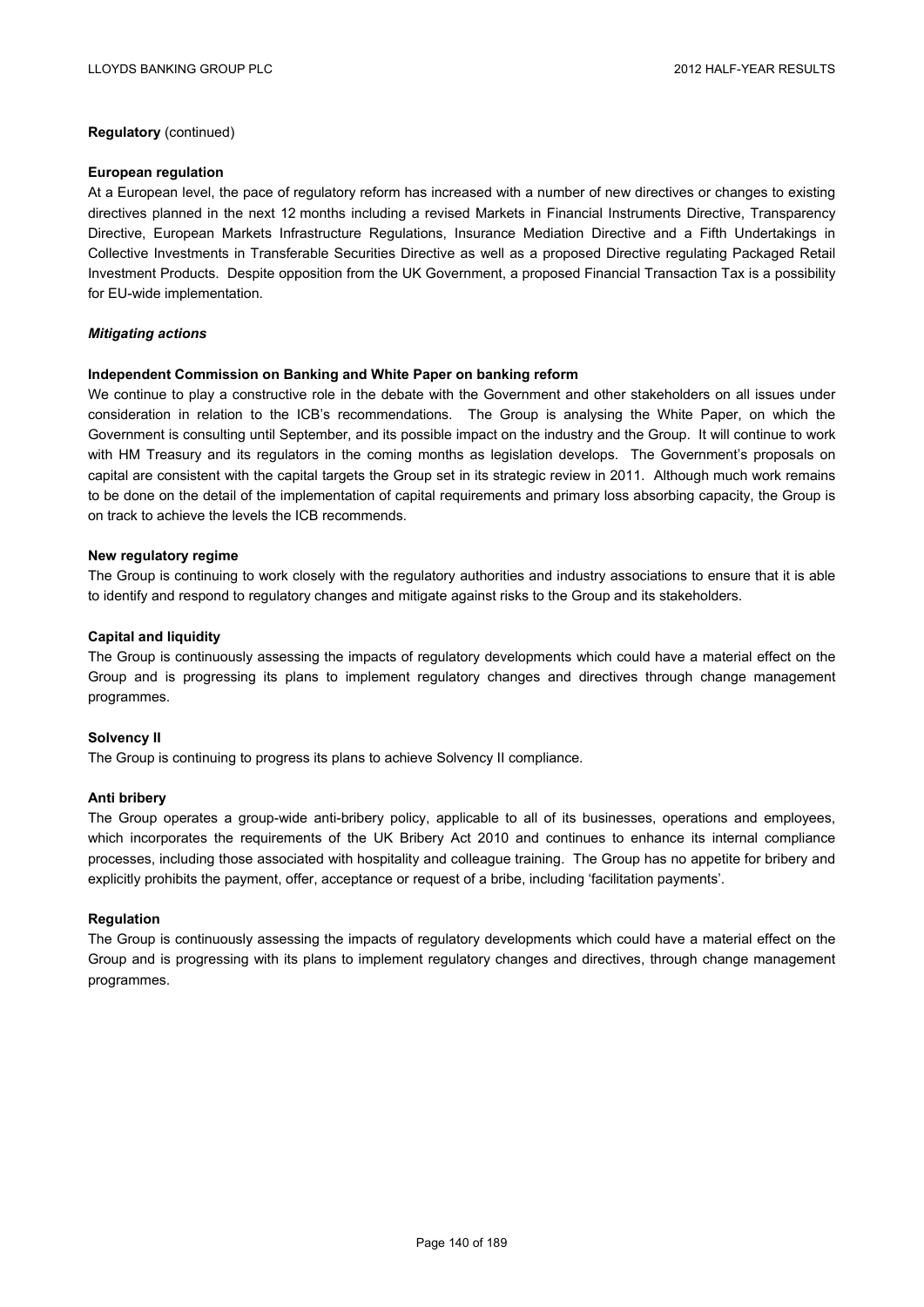## **Market risk**

#### *Principal risk*

There is a risk to the Group's banking income arising from the level of interest rates and the margin of interbank rates over central bank rates. A further banking risk arises from competitive pressures on product terms in existing loans and deposits, which sometimes restrict the Group in its ability to change interest rates applying to customers in response to changes in interbank and central bank rates.

Equity market movements and changes in credit spreads can also impact the Group's results.

- The main equity market risks arise in the life assurance companies and staff pension schemes.
- Credit spread risk arises in the life assurance companies, pension schemes and banking businesses.

Continuing concerns about the fiscal position in Eurozone countries resulted in increased credit spreads in the areas affected, and fears of contagion affected the euro and widened spreads between central bank and interbank rates.

### *Mitigating actions*

The Group takes many mitigating actions with respect to these principal risks, key examples include:

Market risk is managed within a Board approved framework using a range of metrics to monitor the Group's profile against its stated appetite and potential market conditions.

High level market risk exposure is reported regularly to appropriate committees for monitoring and oversight by senior management. They also make recommendations to the Group Chief Executive concerning overall market risk appetite and market risk policy.

The following market risk measures are used for risk reporting and setting risk appetite limits and triggers:

- a 1-day 95 per cent Value at Risk (VaR) is used for short term liquid positions;
- a 1-year 95 per cent VaR is used for pensions market risk; and
- 1 in 20 year Stresses are used for other market risks.

Interest rate risk arising from the different repricing characteristics of the Group's non-trading assets and liabilities, and from the mismatch between interest rate insensitive assets and interest rate sensitive liabilities, is managed centrally. Matching assets and liabilities are offset against each other and interest rate swaps are also used to manage the residual exposure to within the Non-Traded Market Risk Appetite.

The Group continues to liaise with defined benefit pension scheme trustees with regard to appropriately de-risking their portfolio.

The Group's trading activity is small relative to our peers and is not considered to be a principal risk. The average 95 per cent 1-day trading Value at Risk (VaR) was £7.9 million for the half-year to 30 June 2012 (£6 million for the year to 31 December 2011).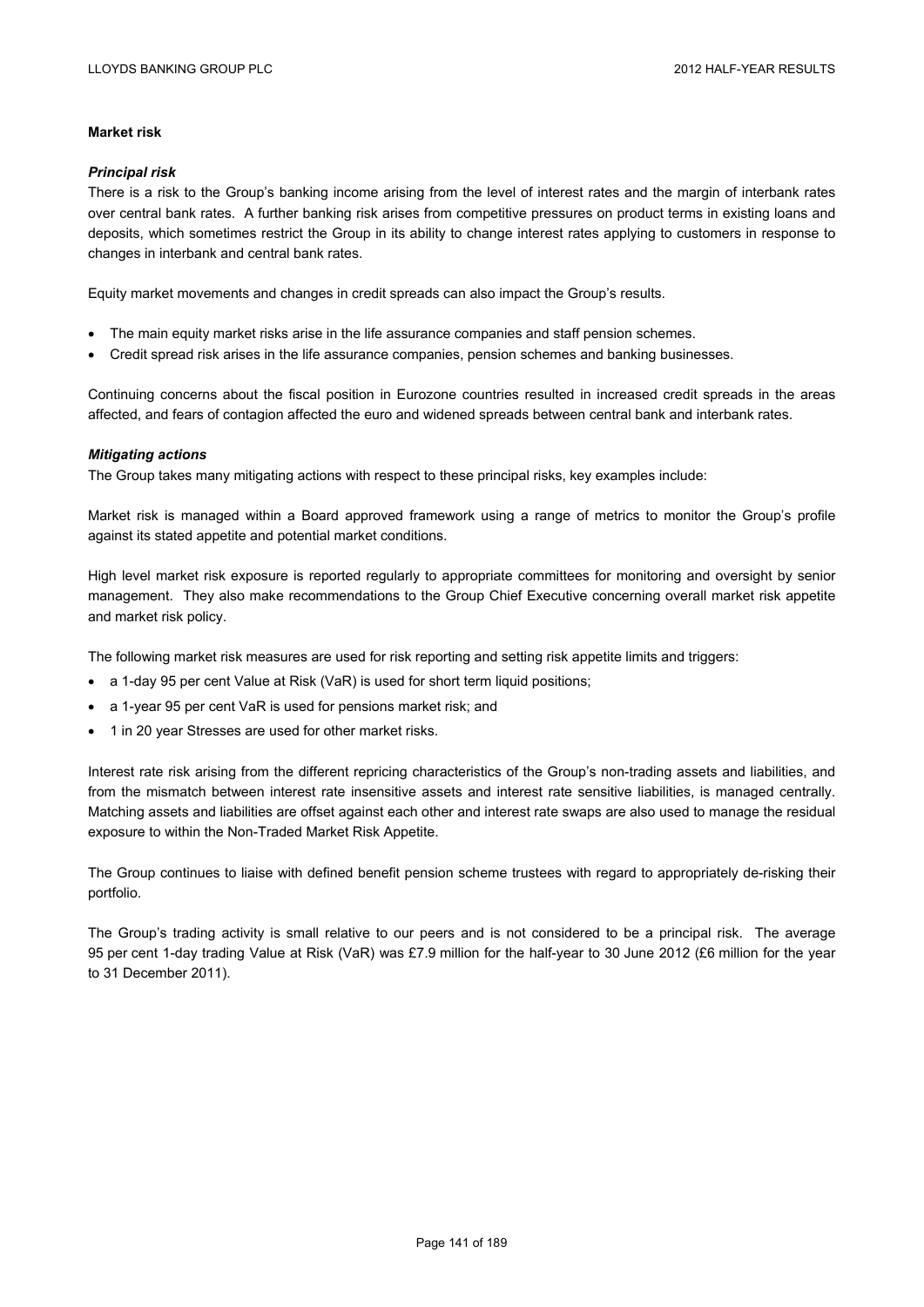### **Customer treatment**

#### *Principal risk*

Customer treatment and how the Group manages its customer relationships affect all aspects of the Group's operations and are closely aligned with achievement of the Group's strategic vision to be the best bank for customers. As a provider of a wide range of financial services products across different brands and numerous distribution channels to an extremely broad and varied customer base, we face significant conduct risks, such as: products or services not meeting the needs of our customers; sales processes which could result in selling products to customers which do not meet their needs; and failure to deal with a customer's complaint effectively where we have got it wrong and not met customer expectations.

There remains a high level of scrutiny regarding the treatment of customers by financial institutions from regulatory bodies, the press, and politicians. The FSA in particular continues to drive focus on conduct of business activities through its supervision activity.

There is a risk that certain aspects of the Group's business may be determined by regulatory bodies or the courts as not being conducted in accordance with applicable laws or regulations, or fair and reasonable treatment in their opinion. The Group may also be liable for damages to third parties harmed by the conduct of its business.

#### *Mitigating actions*

The Group takes many mitigating actions with respect to these principal risks, key examples include:

The Group's Conduct Risk Strategy and supporting framework have been designed to support our vision and strategic aim to put the customer at the heart of everything we do. We have developed and implemented a framework to enable us to deliver the right outcomes for our customers, which is supported by policies and standards in key areas, including product governance, sales, responsible lending, customers in financial difficulties, claims and complaints handling.

The Group actively engages with the regulatory bodies and other stakeholders in developing its understanding of current customer treatment concerns.

#### **People risk**

#### *Principal risk*

The quality and effectiveness of the Group's people are fundamental to its success. Consequently, the Group's management of material people risks is critical to its capacity to deliver against its long-term strategic objectives. Over the next six months the Group's ability to manage people risks successfully may continue to be affected by the following key drivers:

- the Group's continuing structural consolidation and the sale of part of our branch network under Project Verde may result in disruption to our ability to lead and manage our people effectively;
- the continually changing, more rigorous regulatory environment, may impact our people strategy, remuneration practices and retention; and
- macroeconomic conditions and negative media attention on the banking sector may impact retention, colleague sentiment and engagement.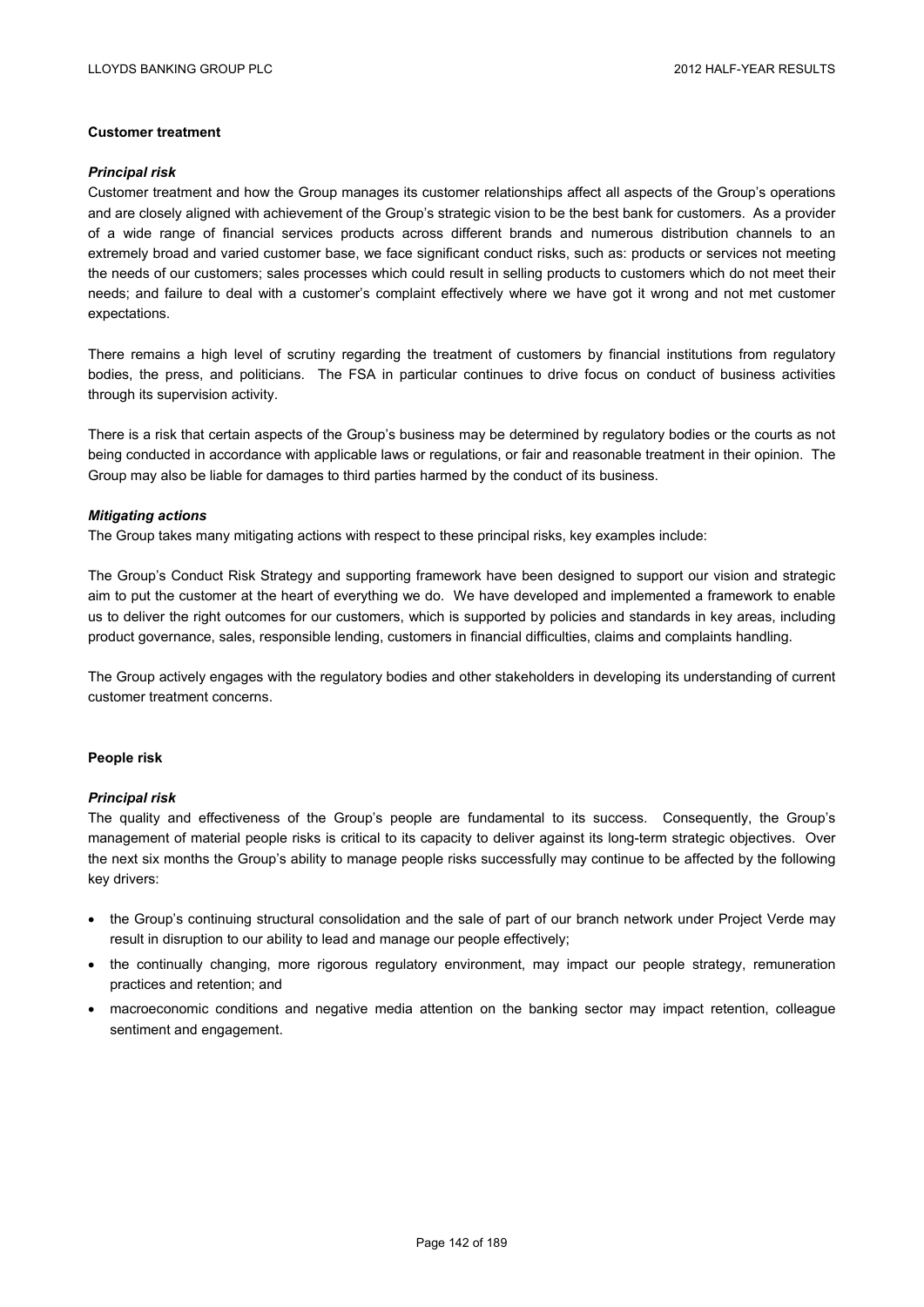## **People risk** (continued)

#### *Mitigating actions*

The Group takes many mitigating actions with respect to this principal risk, key examples include:

- Focusing on leadership and colleague engagement, through delivery of strategies to attract, retain and develop high calibre staff together with implementation of rigorous succession planning;
- Maintaining focus on people risk management across the Group;
- Ensuring compliance with legal and regulatory requirements related to Approved Persons and the FSA Remuneration Code, and embedding compliant and appropriate colleague behaviours in line with Group policies, values and people risk priorities; and
- Strengthening risk management culture and capability across the Group, together with further embedding of risk objectives in the colleague performance and reward process, which drives the best possible outcomes for customers and colleagues.

#### **Insurance risk**

#### *Principal risk*

The major sources of insurance risk are within the insurance businesses and the Group's defined benefit staff pension schemes (pension schemes). Insurance risk is inherent in the insurance business and can be affected by customer behaviour. Insurance risks accepted relate primarily to mortality, longevity, morbidity, persistency, expenses, property and unemployment. The primary insurance risk carried by the Group's pension schemes is related to longevity.

Insurance risk within the insurance businesses has the potential to significantly impact the earnings and capital position of the Insurance division of the Group. For the Group's pension schemes, insurance risk could significantly increase the cost of pension provision and impact the balance sheet of the Group.

#### *Mitigating actions*

The Group takes many mitigating actions with respect to these principal risks, key examples include:

- Insurance risk is reported regularly to appropriate committees and boards.
- Actuarial assumptions are reviewed in line with experience and in-depth reviews are conducted regularly. Longevity assumptions for the Group's pension schemes are reviewed annually together with other IFRS assumptions. Expert judgement is required.
- Insurance risk is primarily controlled via the following processes:
	- Underwriting (the process to ensure that new insurance proposals are properly assessed);
	- Pricing-to-risk (new insurance proposals are priced to cover the underlying risks inherent within the products);
	- Claims management;
	- Product design;
	- Policy wording;
	- Product management; and
	- The use of reinsurance or other risk mitigation techniques.

In addition, exposure limits by risk type are derived from the business planning process and used as a control mechanism to ensure risks are taken within solvency risk appetite.

At all times, close attention is paid to the adequacy of reserves, solvency management and regulatory requirements.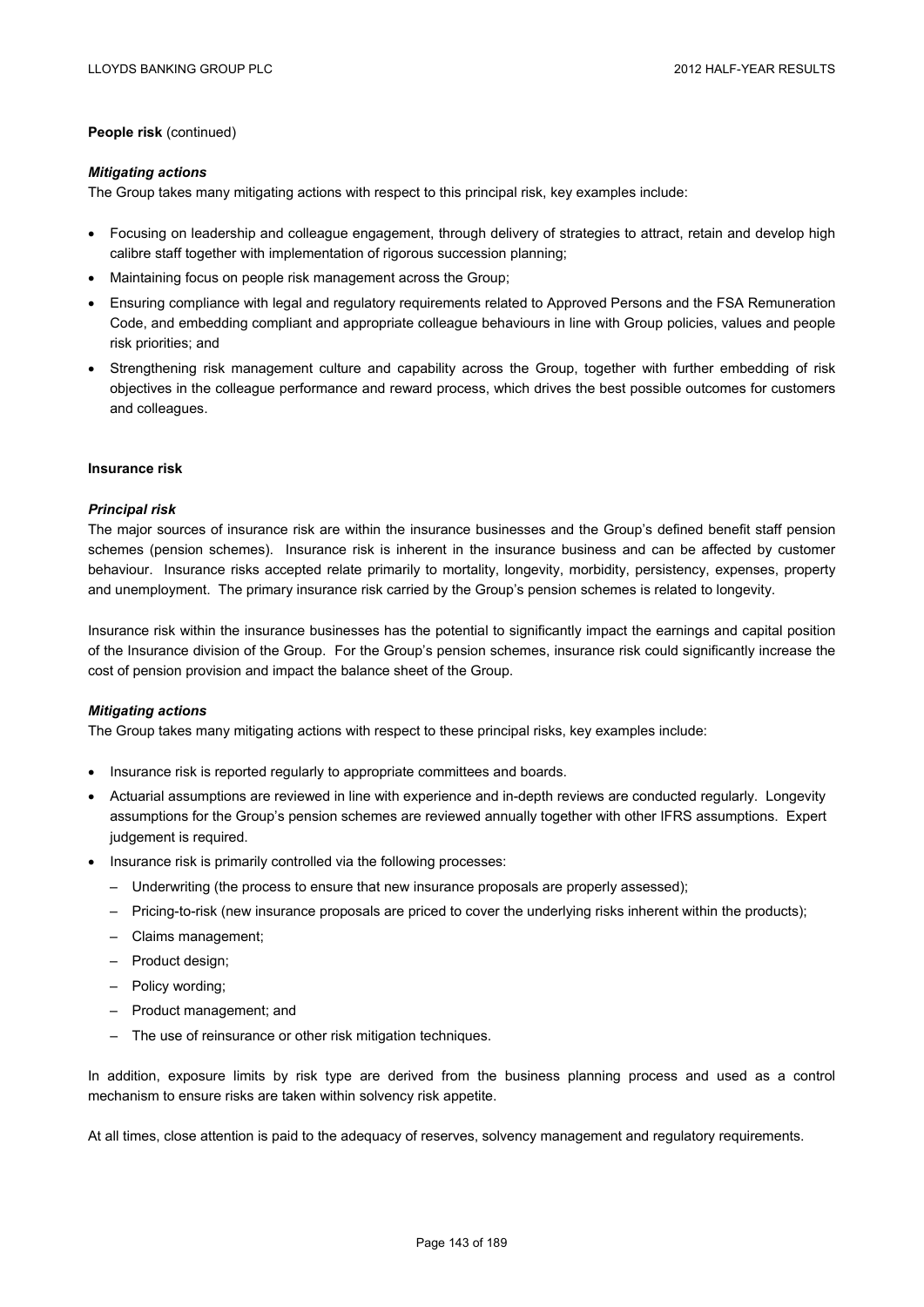### **State funding and state aid**

HM Treasury currently holds 39.2 per cent of the Group's ordinary share capital. United Kingdom Financial Investments Limited (UKFI) as manager of HM Treasury's shareholding continues to operate in line with the framework document between UKFI and HM Treasury managing the investment in the Group on a commercial basis without interference in day-to-day management decisions. There is a risk that a change in Government priorities could result in the framework agreement currently in place being replaced leading to interference in the operations of the Group, although there have been no indications that the Government intends to change the existing operating arrangements.

The Group made a number of undertakings to HM Treasury arising from the capital and funding support, including the provision of additional lending to certain mortgage and business sectors for the two years to 28 February 2011, and other matters relating to corporate governance and colleague remuneration. The lending commitments were subject to prudent commercial lending and pricing criteria, the availability of sufficient funding and sufficient demand from creditworthy customers. These lending commitments were delivered in full in the second year.

The subsequent agreement (known as Merlin) between five major UK banks (including the Group) and the Government in relation to gross business lending capacity in the 2011 calendar year was subject to a similar set of criteria. The Group delivered in full its share of the commitments by the five banks, both in respect of lending to SMEs and in respect of overall gross business lending. The Group has made a unilateral lending pledge for 2012 as part of its publicly announced SME charter.

In addition, the Group is subject to European state aid obligations in line with the Restructuring Plan agreed with HM Treasury and the EU College of Commissioners in November 2009, which is designed to support the long-term viability of the Group and remedy any distortion of competition and trade in the European Union (EU) arising from the state aid given to the Group. This has placed a number of requirements on the Group including an asset reduction target from a defined pool of assets by the end of 2014, known as Project Atlantic, and the disposal of certain portions of its Retail business by the end of November 2013, known as Project Verde. In June 2011 the Group issued an Information Memorandum to potential bidders, covering this retail banking business, which the European Commission confirmed met the requirements to commence the formal sale process for the sale no later than 30 November 2011. On 14 December 2011 the Group announced that, having reviewed the formal offers made, its preferred option was for a direct sale and that it was entering exclusive discussions with The Co-operative Group. On 19 July 2012 the Group announced that it has agreed non-binding heads of terms with The Co-operative Group for the Verde business. The Group will continue to work with the Co-operative to agree a sale and purchase agreement, with completion of the divestment expected by the end of November 2013. The Group continues to work closely with the FSA, EU Commission, HM Treasury and the Monitoring Trustee appointed by the EU Commission to ensure the successful implementation of the Restructuring Plan and will now seek formal approval for the terms of the divestment. The Group is also continuing to progress an Initial Public Offering (IPO) in parallel as a fall back option.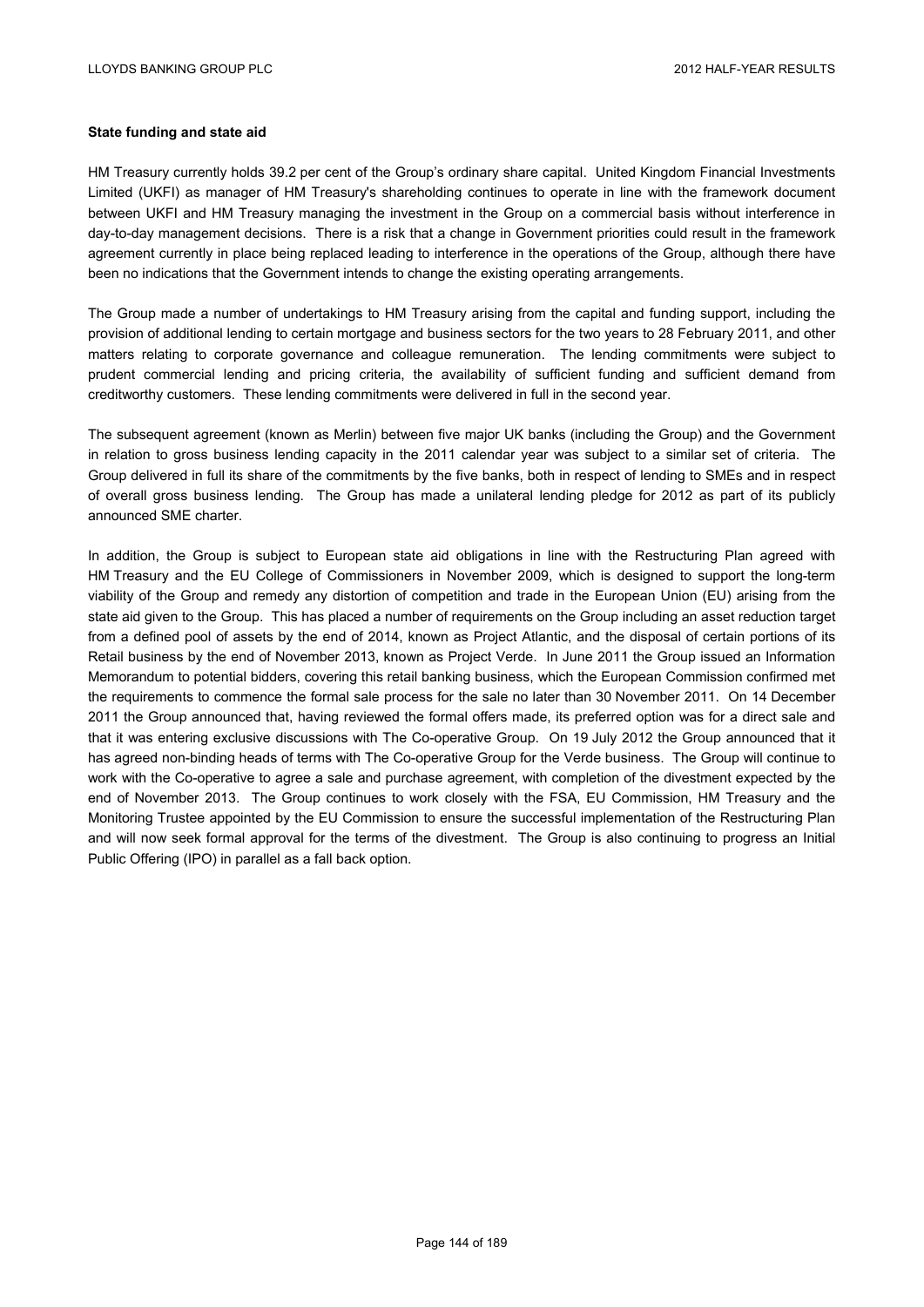THIS PAGE IS INTENTIONALLY LEFT BLANK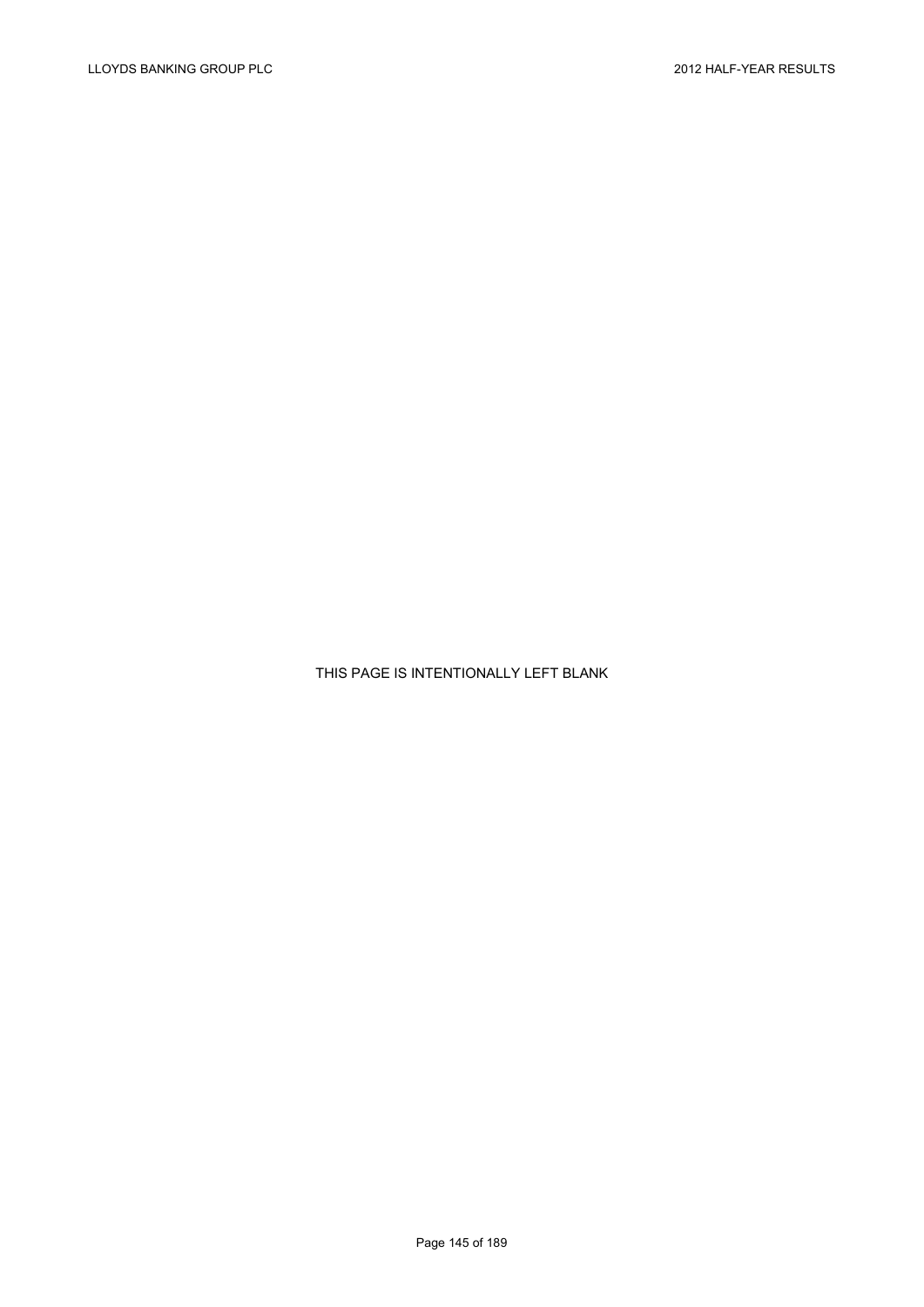# **STATUTORY INFORMATION**

|              |                                                                         | Page |
|--------------|-------------------------------------------------------------------------|------|
|              | Condensed consolidated half-year financial statements (unaudited)       |      |
|              | Consolidated income statement                                           | 147  |
|              | Consolidated statement of comprehensive income                          | 148  |
|              | Consolidated balance sheet                                              | 149  |
|              | Consolidated statement of changes in equity                             | 151  |
|              | Consolidated cash flow statement                                        | 154  |
| <b>Notes</b> |                                                                         |      |
| 1            | Accounting policies, presentation and estimates                         | 155  |
| 2            | Segmental analysis                                                      | 157  |
| 3            | Other income                                                            | 163  |
| 4            | Operating expenses                                                      | 164  |
| 5            | Impairment                                                              | 165  |
| 6            | Taxation                                                                | 165  |
| 7            | Loss per share                                                          | 166  |
| 8            | Trading and other financial assets at fair value through profit or loss | 166  |
| 9            | Derivative financial instruments                                        | 167  |
| 10           | Loans and advances to customers                                         | 168  |
| 11           | Allowance for impairment losses on loans and receivables                | 168  |
| 12           | Securitisations and covered bonds                                       | 169  |
| 13           | Debt securities classified as loans and receivables                     | 170  |
| 14           | Available-for-sale financial assets                                     | 170  |
| 15           | Credit market exposures                                                 | 171  |
| 16           | Customer deposits                                                       | 172  |
| 17           | Debt securities in issue                                                | 173  |
| 18           | Subordinated liabilities                                                | 173  |
| 19           | Share capital                                                           | 174  |
| 20           | Reserves                                                                | 174  |
| 21           | Provisions for liabilities and charges                                  | 175  |
| 22           | Contingent liabilities and commitments                                  | 177  |
| 23           | Capital ratios                                                          | 180  |
| 24           | Related party transactions                                              | 183  |
| 25           | Events after the balance sheet date                                     | 184  |
| 26           | Future accounting developments                                          | 185  |
| 27           | Other information                                                       | 186  |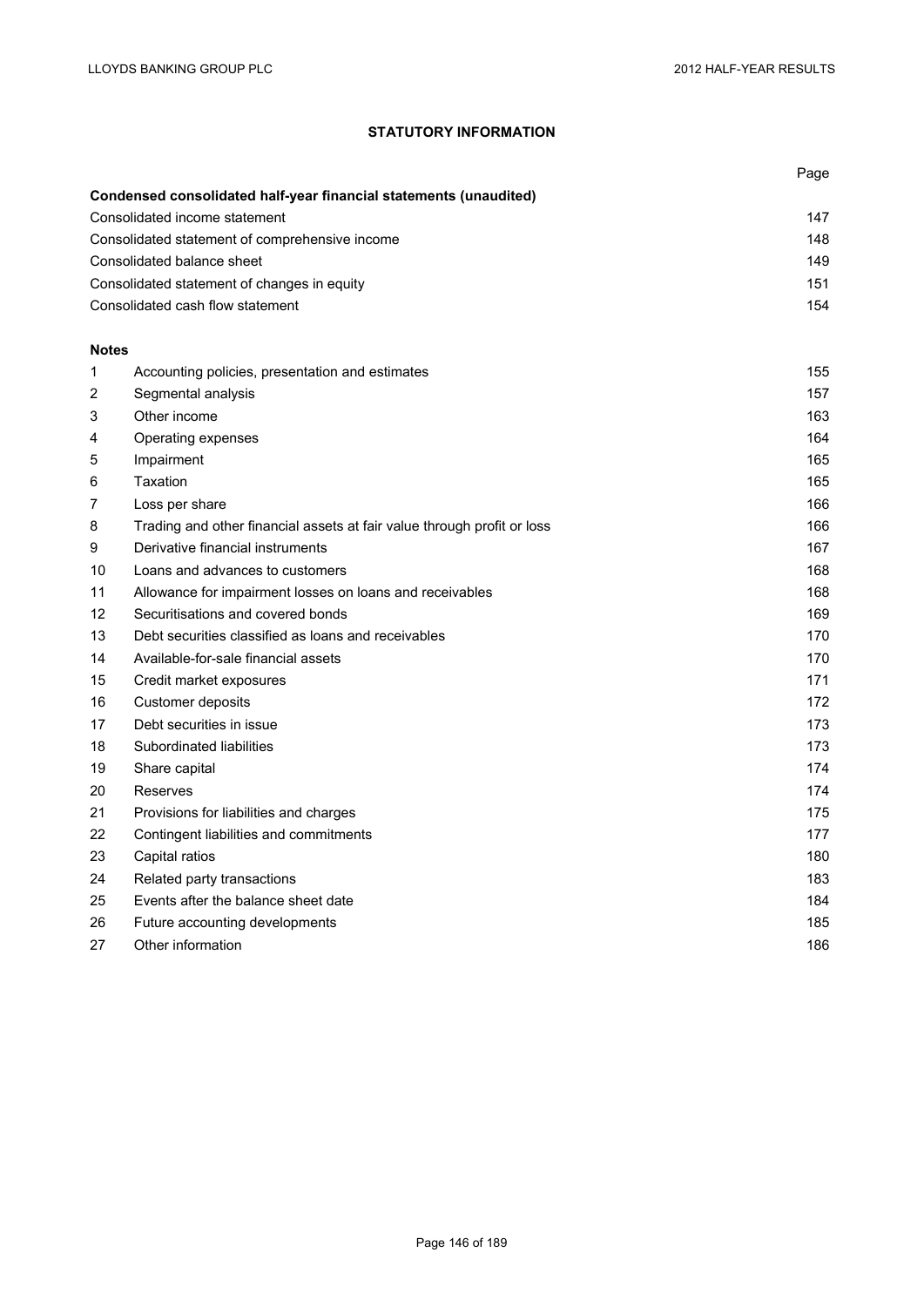### **CONSOLIDATED INCOME STATEMENT**

|                                                  |             | Half-year         | Half-year         | Half-year         |
|--------------------------------------------------|-------------|-------------------|-------------------|-------------------|
|                                                  |             | to 30 June        | to 30 June        | to 31 Dec         |
|                                                  | <b>Note</b> | 2012<br>£ million | 2011<br>£ million | 2011<br>£ million |
|                                                  |             |                   |                   |                   |
| Interest and similar income                      |             | 12,734            | 13,437            | 12,879            |
| Interest and similar expense                     |             | (8,076)           | (7, 448)          | (6, 170)          |
| Net interest income                              |             | 4,658             | 5,989             | 6,709             |
| Fee and commission income                        |             | 2,394             | 2,465             | 2,470             |
| Fee and commission expense                       |             | (748)             | (690)             | (701)             |
| Net fee and commission income <sup>1</sup>       |             | 1,646             | 1,775             | 1,769             |
| Net trading income                               |             | 4,105             | 3,118             | (3, 486)          |
| Insurance premium income                         |             | 4,183             | 4,125             | 4,045             |
| Other operating income                           |             | 1,661             | 1,522             | 1,277             |
| Other income                                     | 3           | 11,595            | 10,540            | 3,605             |
| <b>Total income</b>                              |             | 16,253            | 16,529            | 10,314            |
| Insurance claims <sup>1</sup>                    |             | (7, 288)          | (5,661)           | (380)             |
| Total income, net of insurance claims            |             | 8,965             | 10,868            | 9,934             |
| Payment protection insurance provision           |             | (1,075)           | (3,200)           |                   |
| Other operating expenses                         |             | (5,601)           | (6, 428)          | (6,622)           |
| <b>Total operating expenses</b>                  | 4           | (6, 676)          | (9,628)           | (6,622)           |
| <b>Trading surplus</b>                           |             | 2,289             | 1,240             | 3,312             |
| Impairment                                       | 5           | (2,728)           | (4, 491)          | (3,603)           |
| Loss before tax                                  |             | (439)             | (3,251)           | (291)             |
| Taxation                                         | 6           | (202)             | 973               | (145)             |
| Loss for the period                              |             | (641)             | (2, 278)          | (436)             |
|                                                  |             |                   |                   |                   |
| Profit attributable to non-controlling interests |             | 35                | 27                | 46                |
| Loss attributable to equity shareholders         |             | (676)             | (2, 305)          | (482)             |
| Loss for the period                              |             | (641)             | (2, 278)          | (436)             |
| Basic loss per share                             | 7           | (1.0)p            | (3.4)p            | (0.7)p            |
| Diluted loss per share                           | 7           | (1.0)p            | (3.4)p            | (0.7)p            |

 $1$  See note 3.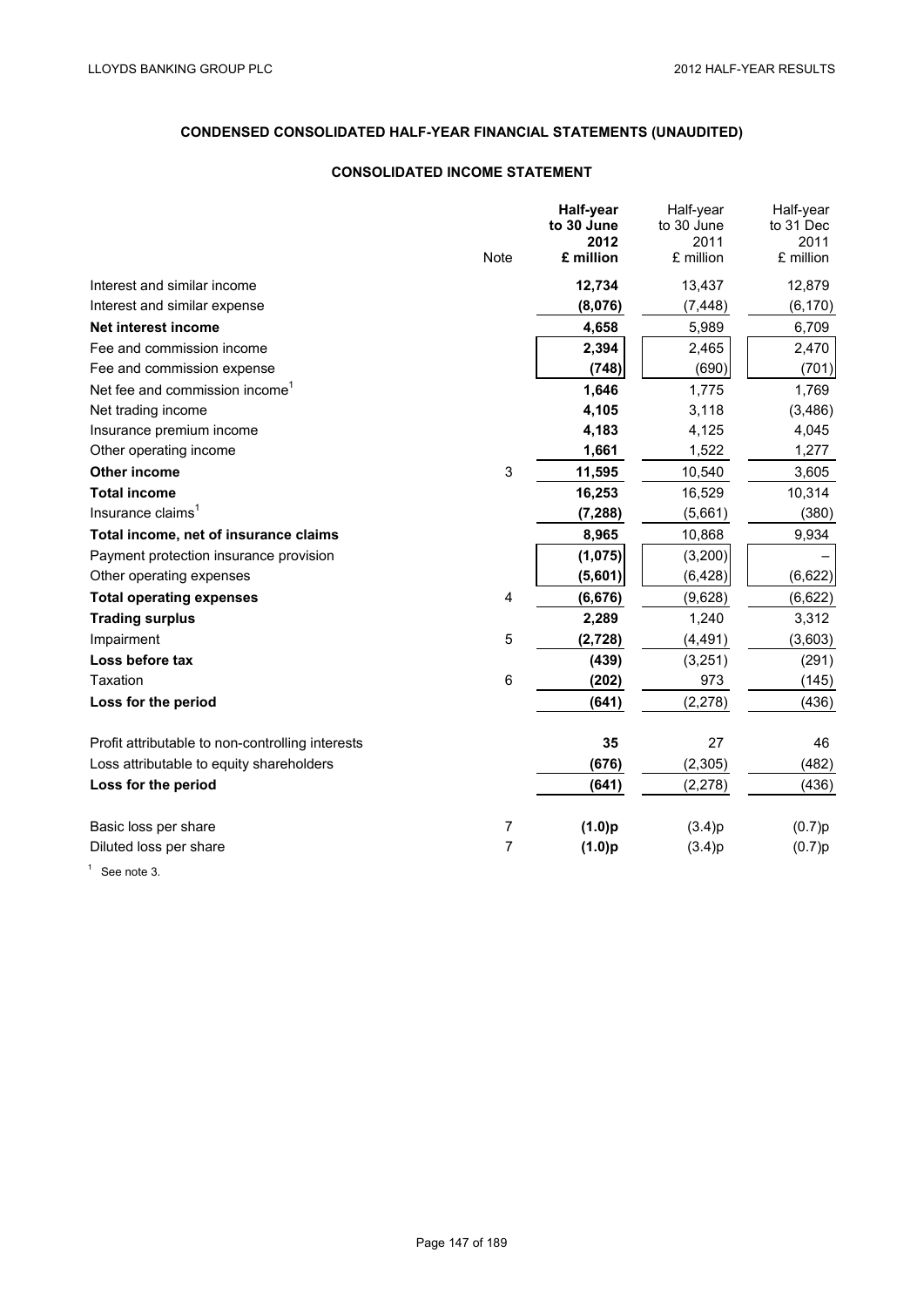## **CONSOLIDATED STATEMENT OF COMPREHENSIVE INCOME**

|                                                                                        | Half-year<br>to 30 June<br>2012<br>£ million | Half-vear<br>to 30 June<br>2011<br>£ million | Half-year<br>to 31 Dec<br>2011<br>£ million |
|----------------------------------------------------------------------------------------|----------------------------------------------|----------------------------------------------|---------------------------------------------|
| Loss for the period                                                                    | (641)                                        | (2,278)                                      | (436)                                       |
| Other comprehensive income                                                             |                                              |                                              |                                             |
| Movements in revaluation reserve in respect of available-for-sale<br>financial assets: |                                              |                                              |                                             |
| Change in fair value                                                                   | 668                                          | 437                                          | 2,166                                       |
| Income statement transfers in respect of disposals                                     | (792)                                        | 52                                           | (395)                                       |
| Income statement transfers in respect of impairment                                    | 28                                           | 29                                           | 51                                          |
| Other income statement transfers                                                       | 70                                           | 25                                           | (180)                                       |
| Taxation                                                                               | 42                                           | (123)                                        | (452)                                       |
|                                                                                        | 16                                           | 420                                          | 1,190                                       |
| Movements in cash flow hedging reserve:                                                |                                              |                                              |                                             |
| Effective portion of changes in fair value                                             | 128                                          | 516                                          | 400                                         |
| Net income statement transfers                                                         | 238                                          | 103                                          | (33)                                        |
| Taxation                                                                               | (83)                                         | (176)                                        | (94)                                        |
|                                                                                        | 283                                          | 443                                          | 273                                         |
| Currency translation differences (tax: nil)                                            | (20)                                         | (77)                                         | (7)                                         |
| Other comprehensive income for the period, net of tax                                  | 279                                          | 786                                          | 1,456                                       |
| Total comprehensive income for the period                                              | (362)                                        | (1, 492)                                     | 1,020                                       |
| Total comprehensive income attributable to non-controlling interests                   | 34                                           | 25                                           | 47                                          |
| Total comprehensive income attributable to equity shareholders                         | (396)                                        | (1, 517)                                     | 973                                         |
| Total comprehensive income for the period                                              | (362)                                        | (1, 492)                                     | 1,020                                       |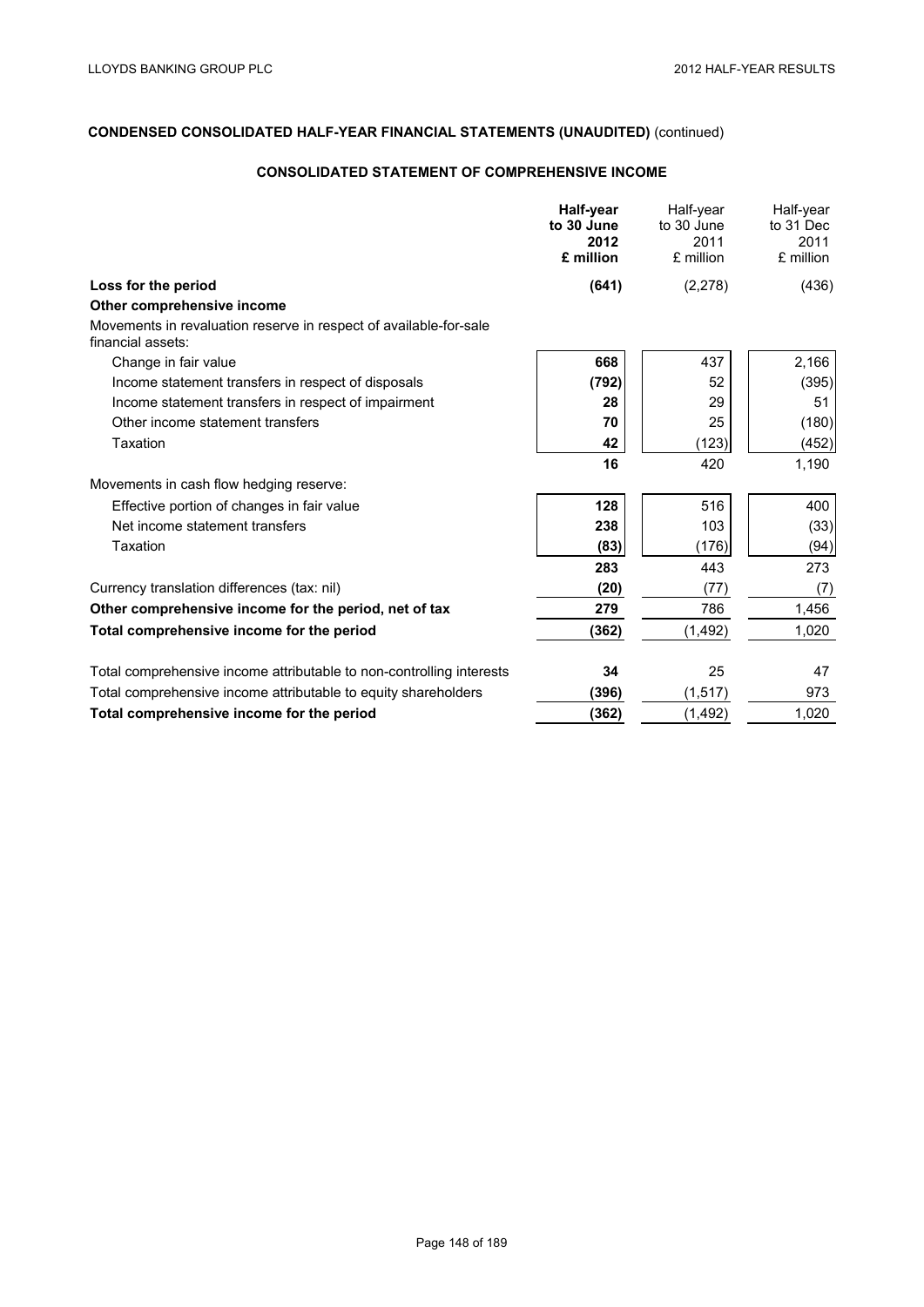## **CONSOLIDATED BALANCE SHEET**

|                                                                         |             | As at<br>30 June  | As at<br>31 Dec   |
|-------------------------------------------------------------------------|-------------|-------------------|-------------------|
| <b>Assets</b>                                                           | <b>Note</b> | 2012<br>£ million | 2011<br>£ million |
| Cash and balances at central banks                                      |             | 87,590            | 60,722            |
| Items in course of collection from banks                                |             | 1,454             | 1,408             |
| Trading and other financial assets at fair value through profit or loss | 8           | 145,626           | 139,510           |
| Derivative financial instruments                                        | 9           | 58,347            | 66,013            |
| Loans and receivables:                                                  |             |                   |                   |
| Loans and advances to banks                                             |             | 31,779            | 32,606            |
| Loans and advances to customers                                         | 10          | 534,445           | 565,638           |
| Debt securities                                                         | 13          | 6,429             | 12,470            |
|                                                                         |             | 572,653           | 610,714           |
| Available-for-sale financial assets                                     | 14          | 32,810            | 37,406            |
| Held-to-maturity investments                                            |             | 10,933            | 8,098             |
| Investment properties                                                   |             | 5,749             | 6,122             |
| Goodwill                                                                |             | 2,016             | 2,016             |
| Value of in-force business                                              |             | 6,615             | 6,638             |
| Other intangible assets                                                 |             | 3,025             | 3,196             |
| Tangible fixed assets                                                   |             | 7,646             | 7,673             |
| Current tax recoverable                                                 |             | 512               | 434               |
| Deferred tax assets                                                     |             | 4,229             | 4,496             |
| Retirement benefit assets                                               |             | 1,740             | 1,338             |
| Other assets                                                            |             | 20,426            | 14,762            |
| <b>Total assets</b>                                                     |             | 961,371           | 970,546           |
|                                                                         |             |                   |                   |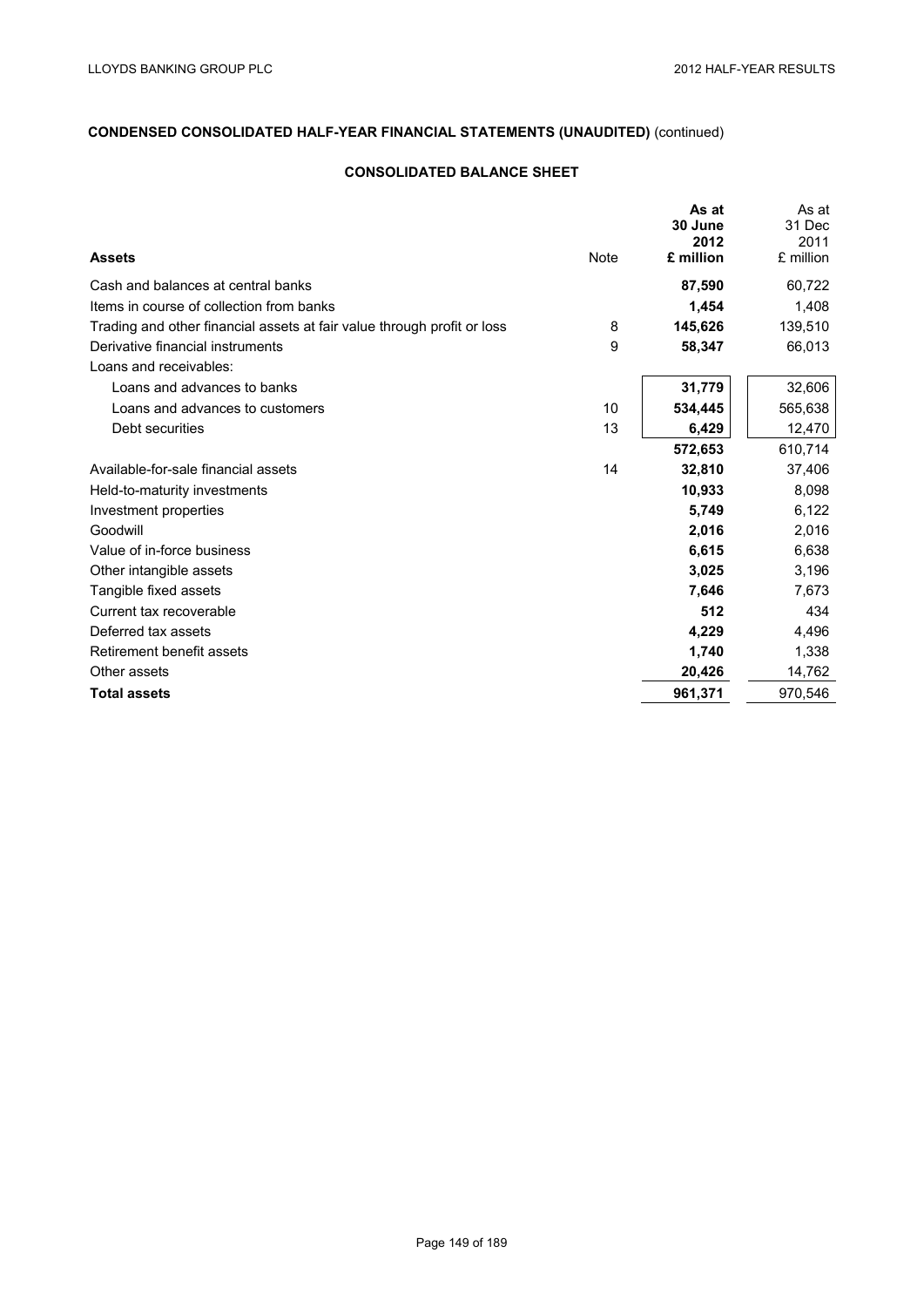## **CONSOLIDATED BALANCE SHEET** (continued)

|                                                                              |             | As at           | As at<br>31 Dec |
|------------------------------------------------------------------------------|-------------|-----------------|-----------------|
|                                                                              |             | 30 June<br>2012 | 2011            |
| <b>Equity and liabilities</b>                                                | <b>Note</b> | £ million       | £ million       |
| <b>Liabilities</b>                                                           |             |                 |                 |
| Deposits from banks                                                          |             | 44,895          | 39,810          |
| Customer deposits                                                            | 16          | 423,238         | 413,906         |
| Items in course of transmission to banks                                     |             | 1,258           | 844             |
| Trading and other financial liabilities at fair value through profit or loss |             | 37,424          | 24,955          |
| Derivative financial instruments                                             | 9           | 50,153          | 58,212          |
| Notes in circulation                                                         |             | 1,090           | 1,145           |
| Debt securities in issue                                                     | 17          | 150,513         | 185,059         |
| Liabilities arising from insurance contracts and                             |             |                 |                 |
| participating investment contracts                                           |             | 79,990          | 78,991          |
| Liabilities arising from non-participating investment contracts              |             | 50,940          | 49,636          |
| Unallocated surplus within insurance businesses                              |             | 269             | 300             |
| <b>Other liabilities</b>                                                     |             | 37,080          | 32,041          |
| Retirement benefit obligations                                               |             | 327             | 381             |
| <b>Current tax liabilities</b>                                               |             | 99              | 103             |
| Deferred tax liabilities                                                     |             | 270             | 314             |
| Other provisions                                                             |             | 2,444           | 3,166           |
| Subordinated liabilities                                                     | 18          | 34,752          | 35,089          |
| <b>Total liabilities</b>                                                     |             | 914,742         | 923,952         |
| <b>Equity</b>                                                                |             |                 |                 |
| Share capital                                                                | 19          | 7,042           | 6,881           |
| Share premium account                                                        | 20          | 16,872          | 16,541          |
| Other reserves                                                               | 20          | 14,098          | 13,818          |
| Retained profits                                                             | 20          | 7,925           | 8,680           |
| Shareholders' equity                                                         |             | 45,937          | 45,920          |
| Non-controlling interests                                                    |             | 692             | 674             |
| <b>Total equity</b>                                                          |             | 46,629          | 46,594          |
| <b>Total equity and liabilities</b>                                          |             | 961,371         | 970,546         |
|                                                                              |             |                 |                 |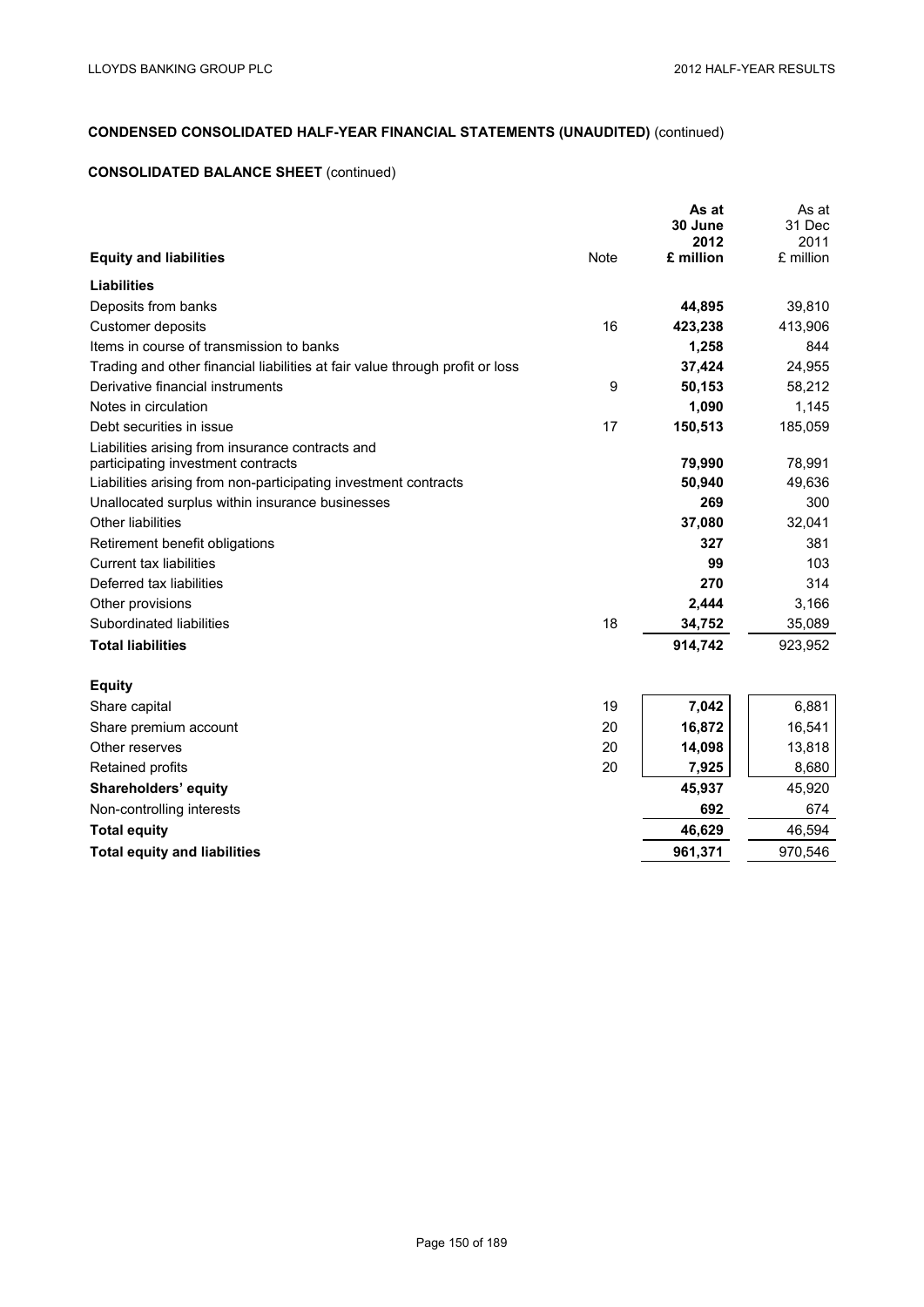|                                                                                                      |                                                     | Attributable to equity shareholders   |                                         |                           |                                               |                    |
|------------------------------------------------------------------------------------------------------|-----------------------------------------------------|---------------------------------------|-----------------------------------------|---------------------------|-----------------------------------------------|--------------------|
|                                                                                                      | <b>Share</b><br>capital and<br>premium<br>£ million | <b>Other</b><br>reserves<br>£ million | <b>Retained</b><br>profits<br>£ million | <b>Total</b><br>£ million | Non-<br>controlling<br>interests<br>£ million | Total<br>£ million |
| Balance at 1 January 2012                                                                            | 23,422                                              | 13,818                                | 8,680                                   | 45,920                    | 674                                           | 46,594             |
| <b>Comprehensive income</b>                                                                          |                                                     |                                       |                                         |                           |                                               |                    |
| (Loss) profit for the period                                                                         |                                                     |                                       | (676)                                   | (676)                     | 35                                            | (641)              |
| Other comprehensive income                                                                           |                                                     |                                       |                                         |                           |                                               |                    |
| Movements in revaluation reserve in<br>respect of available-for-sale<br>financial assets, net of tax |                                                     | 17                                    |                                         | 17                        | (1)                                           | 16                 |
| Movements in cash flow hedging<br>reserve, net of tax                                                |                                                     | 283                                   |                                         | 283                       |                                               | 283                |
| Currency translation differences<br>(tax: nil)                                                       |                                                     | (20)                                  |                                         | (20)                      |                                               | (20)               |
| Total other comprehensive income                                                                     |                                                     | 280                                   |                                         | 280                       | (1)                                           | 279                |
| <b>Total comprehensive income</b>                                                                    |                                                     | 280                                   | (676)                                   | (396)                     | 34                                            | (362)              |
| <b>Transactions with owners</b>                                                                      |                                                     |                                       |                                         |                           |                                               |                    |
| <b>Dividends</b>                                                                                     |                                                     |                                       |                                         |                           | (23)                                          | (23)               |
| Issue of ordinary shares                                                                             | 492                                                 |                                       |                                         | 492                       |                                               | 492                |
| Movement in treasury shares                                                                          |                                                     | $\overline{\phantom{0}}$              | (273)                                   | (273)                     |                                               | (273)              |
| Value of employee services:                                                                          |                                                     |                                       |                                         |                           |                                               |                    |
| Share option schemes                                                                                 |                                                     | -                                     | 48                                      | 48                        |                                               | 48                 |
| Other employee award schemes                                                                         |                                                     | -                                     | 146                                     | 146                       |                                               | 146                |
| Change in non-controlling interests                                                                  |                                                     |                                       |                                         |                           | 7                                             | 7                  |
| <b>Total transactions with owners</b>                                                                | 492                                                 |                                       | (79)                                    | 413                       | (16)                                          | 397                |
| Balance at 30 June 2012                                                                              | 23,914                                              | 14,098                                | 7,925                                   | 45,937                    | 692                                           | 46,629             |

## **CONSOLIDATED STATEMENT OF CHANGES IN EQUITY**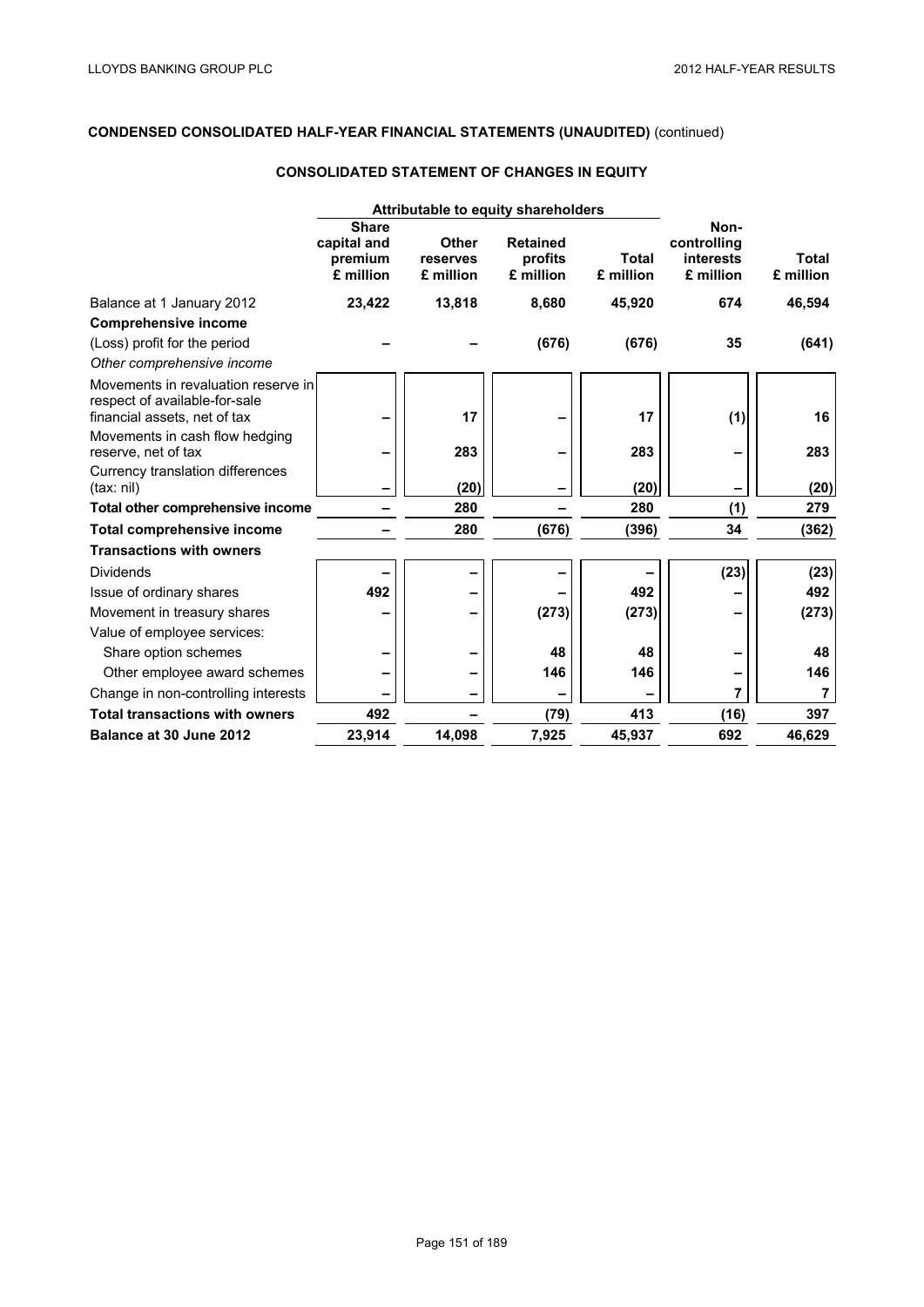## **CONSOLIDATED STATEMENT OF CHANGES IN EQUITY** (continued)

|                                                                                                                                        |                                              | Attributable to equity shareholders |                                  |                    |                                               |                    |
|----------------------------------------------------------------------------------------------------------------------------------------|----------------------------------------------|-------------------------------------|----------------------------------|--------------------|-----------------------------------------------|--------------------|
|                                                                                                                                        | Share<br>capital and<br>premium<br>£ million | Other<br>reserves<br>£ million      | Retained<br>profits<br>£ million | Total<br>£ million | Non-<br>controlling<br>interests<br>£ million | Total<br>£ million |
| Balance at 1 January 2011                                                                                                              | 23,106                                       | 11,575                              | 11,380                           | 46,061             | 841                                           | 46,902             |
| Comprehensive income                                                                                                                   |                                              |                                     |                                  |                    |                                               |                    |
| (Loss) profit for the period                                                                                                           |                                              |                                     | (2,305)                          | (2, 305)           | 27                                            | (2, 278)           |
| Other comprehensive income                                                                                                             |                                              |                                     |                                  |                    |                                               |                    |
| Movements in revaluation reserve in<br>respect of available-for-sale<br>financial assets, net of tax<br>Movements in cash flow hedging |                                              | 422                                 |                                  | 422                | (2)                                           | 420                |
| reserve, net of tax                                                                                                                    |                                              | 443                                 |                                  | 443                |                                               | 443                |
| Currency translation differences<br>(tax: nil)                                                                                         |                                              | (77)                                |                                  | (77)               |                                               | (77)               |
| Total other comprehensive income                                                                                                       |                                              | 788                                 |                                  | 788                | (2)                                           | 786                |
| Total comprehensive income                                                                                                             |                                              | 788                                 | (2, 305)                         | (1, 517)           | 25                                            | (1, 492)           |
| Transactions with owners                                                                                                               |                                              |                                     |                                  |                    |                                               |                    |
| <b>Dividends</b>                                                                                                                       |                                              | -                                   |                                  |                    | (22)                                          | (22)               |
| Issue of ordinary shares                                                                                                               | 316                                          |                                     |                                  | 316                |                                               | 316                |
| Movement in treasury shares                                                                                                            |                                              |                                     | (282)                            | (282)              |                                               | (282)              |
| Value of employee services:                                                                                                            |                                              |                                     |                                  |                    |                                               |                    |
| Share option schemes                                                                                                                   |                                              |                                     | 146                              | 146                |                                               | 146                |
| Other employee award schemes                                                                                                           |                                              |                                     | 185                              | 185                |                                               | 185                |
| Change in non-controlling interests                                                                                                    |                                              |                                     |                                  |                    | (207)                                         | (207)              |
| Total transactions with owners                                                                                                         | 316                                          |                                     | 49                               | 365                | (229)                                         | 136                |
| Balance at 30 June 2011                                                                                                                | 23,422                                       | 12,363                              | 9,124                            | 44,909             | 637                                           | 45,546             |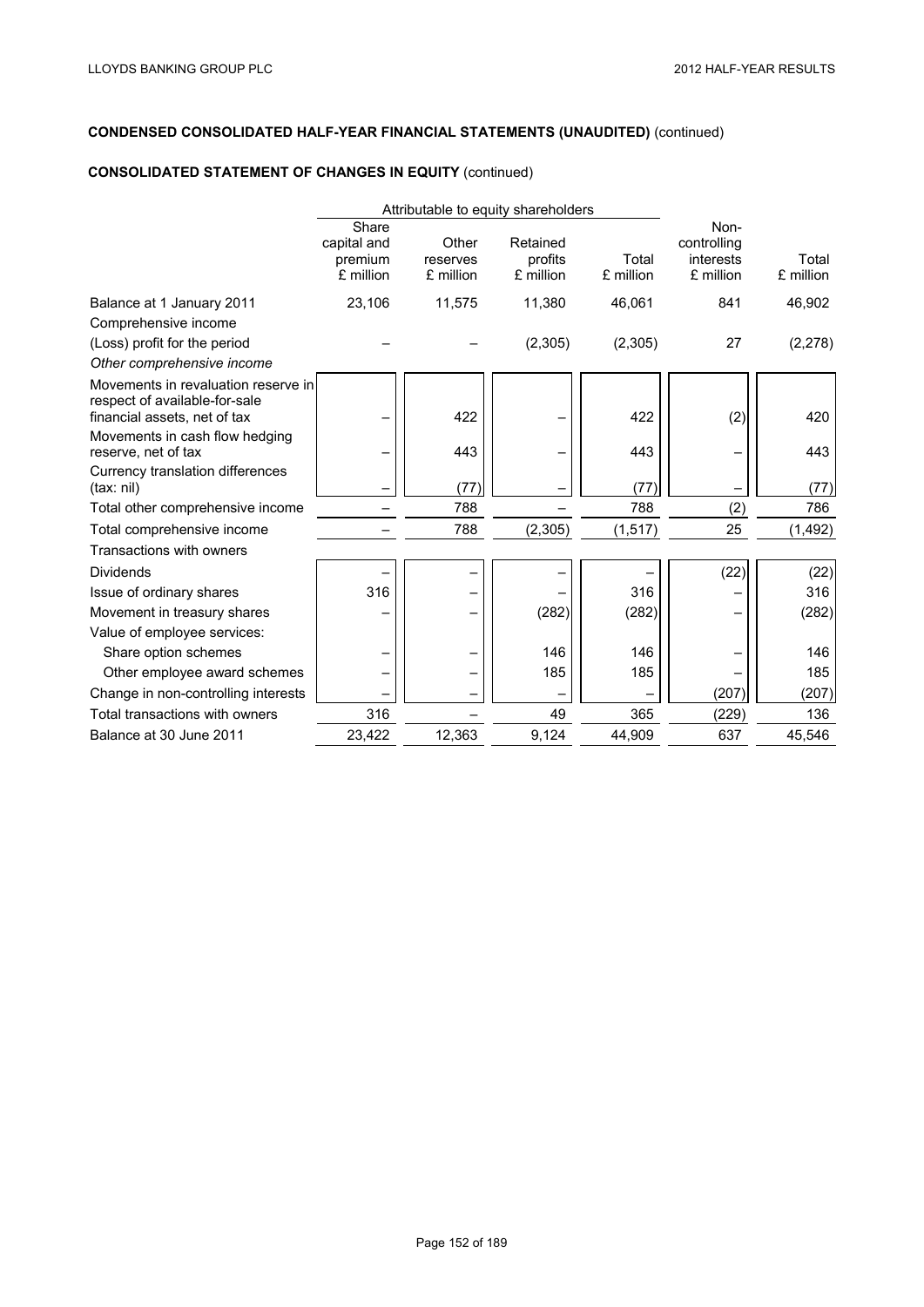## **CONSOLIDATED STATEMENT OF CHANGES IN EQUITY** (continued)

|                                                                                                      |                                              | Attributable to equity shareholders |                                  |                    |                                               |                    |
|------------------------------------------------------------------------------------------------------|----------------------------------------------|-------------------------------------|----------------------------------|--------------------|-----------------------------------------------|--------------------|
|                                                                                                      | Share<br>capital and<br>premium<br>£ million | Other<br>reserves<br>£ million      | Retained<br>profits<br>£ million | Total<br>£ million | Non-<br>controlling<br>interests<br>£ million | Total<br>£ million |
| Balance at 1 July 2011                                                                               | 23,422                                       | 12,363                              | 9,124                            | 44,909             | 637                                           | 45,546             |
| Comprehensive income                                                                                 |                                              |                                     |                                  |                    |                                               |                    |
| (Loss) profit for the period                                                                         |                                              |                                     | (482)                            | (482)              | 46                                            | (436)              |
| Other comprehensive income                                                                           |                                              |                                     |                                  |                    |                                               |                    |
| Movements in revaluation reserve in<br>respect of available-for-sale<br>financial assets, net of tax |                                              | 1,189                               |                                  | 1,189              |                                               | 1,190              |
| Movements in cash flow hedging<br>reserve, net of tax                                                |                                              | 273                                 |                                  | 273                |                                               | 273                |
| Currency translation differences<br>(tax: nil)                                                       |                                              | (7)                                 |                                  | (7)                |                                               | (7)                |
| Total other comprehensive income                                                                     |                                              | 1,455                               |                                  | 1,455              |                                               | 1,456              |
| Total comprehensive income                                                                           |                                              | 1,455                               | (482)                            | 973                | 47                                            | 1,020              |
| Transactions with owners                                                                             |                                              |                                     |                                  |                    |                                               |                    |
| <b>Dividends</b>                                                                                     |                                              |                                     |                                  |                    | (28)                                          | (28)               |
| Movement in treasury shares                                                                          |                                              |                                     | 6                                | 6                  |                                               | 6                  |
| Value of employee services:                                                                          |                                              |                                     |                                  |                    |                                               |                    |
| Share option schemes                                                                                 |                                              |                                     | (21)                             | (21)               |                                               | (21)               |
| Other employee award schemes                                                                         |                                              |                                     | 53                               | 53                 |                                               | 53                 |
| Change in non-controlling interests                                                                  |                                              |                                     |                                  |                    | 18                                            | 18                 |
| Total transactions with owners                                                                       |                                              |                                     | 38                               | 38                 | (10)                                          | 28                 |
| Balance at 31 December 2011                                                                          | 23,422                                       | 13,818                              | 8,680                            | 45,920             | 674                                           | 46,594             |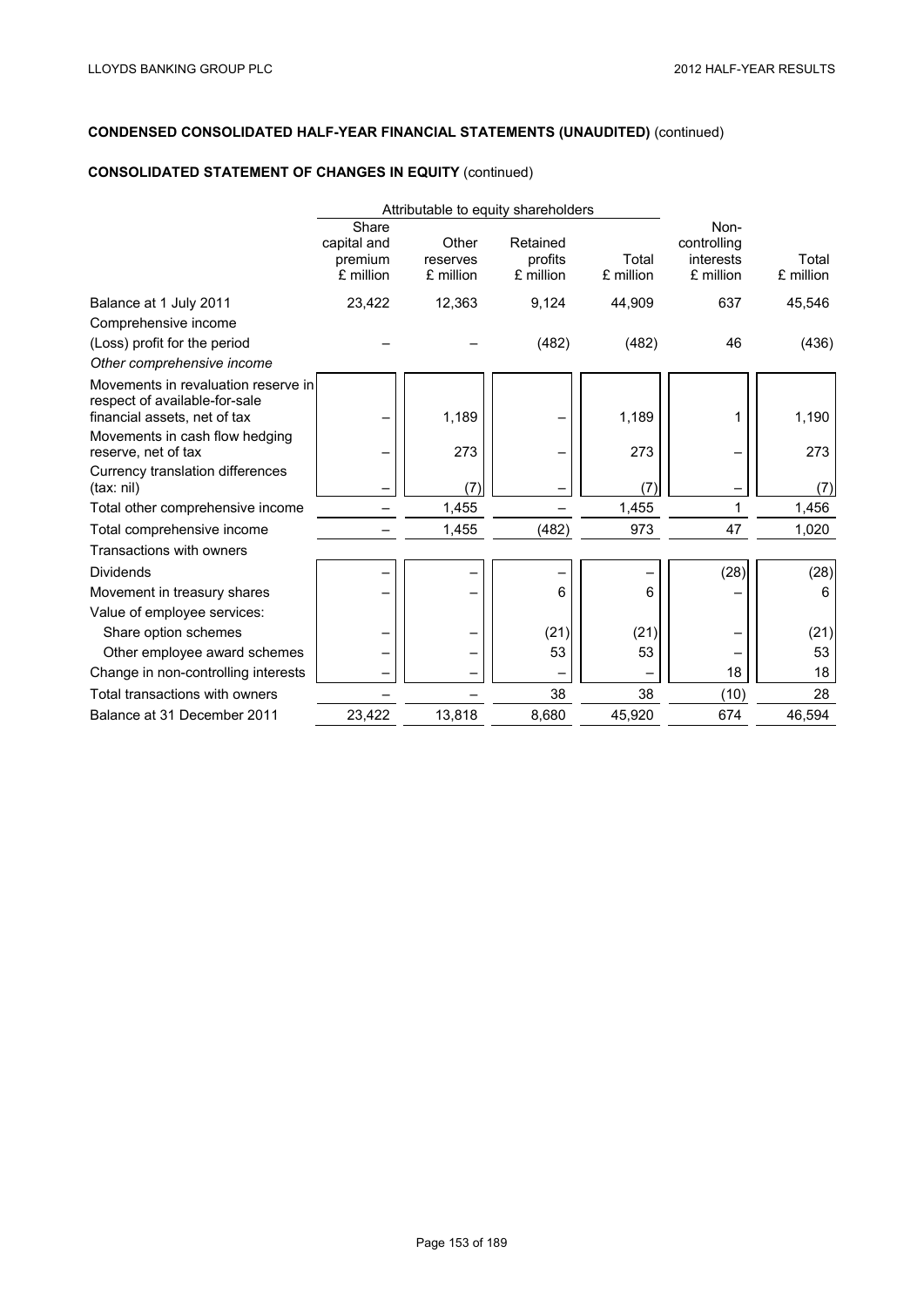## **CONSOLIDATED CASH FLOW STATEMENT**

|                                                               | Half-year<br>to 30 June<br>2012 | Half-year<br>to 30 June<br>2011 | Half-year<br>to 31 Dec<br>2011 |
|---------------------------------------------------------------|---------------------------------|---------------------------------|--------------------------------|
|                                                               | £ million                       | £ million                       | £ million                      |
| Loss before tax                                               | (439)                           | (3,251)                         | (291)                          |
| Adjustments for:                                              |                                 |                                 |                                |
| Change in operating assets                                    | 29,831                          | 19,532                          | 24,565                         |
| Change in operating liabilities                               | (8, 543)                        | (12, 712)                       | (6, 475)                       |
| Non-cash and other items                                      | 1,838                           | 5,443                           | (6, 782)                       |
| Tax paid                                                      | (94)                            | (74)                            | (62)                           |
| Net cash provided by operating activities                     | 22,593                          | 8,938                           | 10,955                         |
| Cash flows from investing activities                          |                                 |                                 |                                |
| Purchase of financial assets                                  | (12, 284)                       | (14, 196)                       | (14, 799)                      |
| Proceeds from sale and maturity of financial assets           | 14,238                          | 24,390                          | 12,133                         |
| Purchase of fixed assets                                      | (1, 416)                        | (1, 354)                        | (1,741)                        |
| Proceeds from sale of fixed assets                            | 1,022                           | 713                             | 1,501                          |
| Acquisition of businesses, net of cash acquired               | (10)                            | (8)                             | (5)                            |
| Disposal of businesses, net of cash disposed                  | 5                               | 238                             | 60                             |
| Net cash provided by (used in) investing activities           | 1,555                           | 9,783                           | (2,851)                        |
| Cash flows from financing activities                          |                                 |                                 |                                |
| Dividends paid to non-controlling interests                   | (23)                            | (22)                            | (28)                           |
| Interest paid on subordinated liabilities                     | (888)                           | (1, 230)                        | (896)                          |
| Repayment of subordinated liabilities                         | (15)                            | (924)                           | (150)                          |
| Change in non-controlling interests                           | 7                               | (10)                            | 18                             |
| Net cash used in financing activities                         | (919)                           | (2, 186)                        | (1,056)                        |
| Effects of exchange rate changes on cash and cash equivalents | (10)                            | 10                              | (4)                            |
| Change in cash and cash equivalents                           | 23,219                          | 16,545                          | 7,044                          |
| Cash and cash equivalents at beginning of period              | 85,889                          | 62,300                          | 78,845                         |
| Cash and cash equivalents at end of period                    | 109,108                         | 78,845                          | 85,889                         |

Cash and cash equivalents comprise cash and balances at central banks (excluding mandatory deposits) and amounts due from banks with a maturity of less than three months.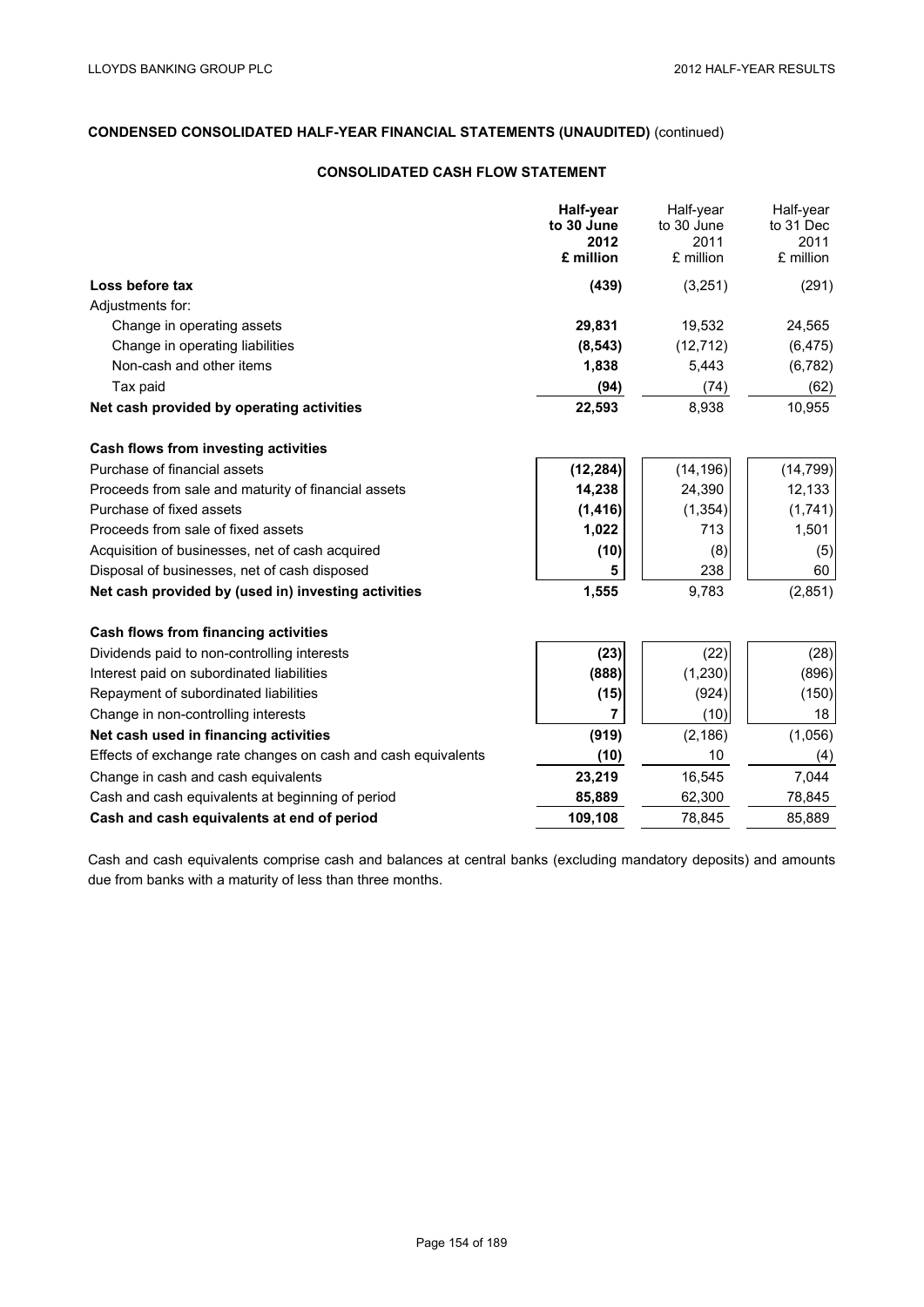### **1. Accounting policies, presentation and estimates**

These condensed consolidated half-year financial statements as at and for the period to 30 June 2012 have been prepared in accordance with the Disclosure and Transparency Rules of the Financial Services Authority (FSA) and with International Accounting Standard 34 (IAS 34), *Interim Financial Reporting* as adopted by the European Union and comprise the results of Lloyds Banking Group plc (the Company) together with its subsidiaries (the Group). They do not include all of the information required for full annual financial statements and should be read in conjunction with the Group's consolidated financial statements as at and for the year ended 31 December 2011 which were prepared in accordance with International Financial Reporting Standards (IFRS) as adopted by the European Union. Copies of the 2011 annual report and accounts are available on the Group's website and are available upon request from Investor Relations, Lloyds Banking Group plc, 25 Gresham Street, London EC2V 7HN.

The British Bankers' Association's Code for Financial Reporting Disclosure (the Disclosure Code) sets out disclosure principles together with supporting guidance in respect of the financial statements of UK banks. The Group has adopted the Disclosure Code and these condensed consolidated half-year financial statements have been prepared in compliance with the Disclosure Code's principles. Terminology used in these condensed consolidated half-year financial statements is consistent with that used in the Group's 2011 annual report and accounts where a glossary of terms can be found.

The directors consider that it is appropriate to continue to adopt the going concern basis in preparing the condensed consolidated half-year financial statements. In reaching this assessment, the directors have considered projections for the Group's capital and funding position and have had regard to the factors set out in Principal risks and uncertainties: Liquidity and funding on page 93.

The Group had previously included annual management charges on non-participating investment contracts within insurance claims; during the second half of 2011, in light of developing industry practice, the Group changed its treatment and these amounts (half-year to 30 June 2012: £331 million; half-year to 30 June 2011: £312 million; half-year to 31 December 2011: £294 million) are now included within net fee and commission income.

As the Group's share of results of joint ventures and associates is no longer significant, this is now included within other operating income and the related asset reported within other assets; comparatives have been re-presented on a consistent basis.

#### *Accounting policies*

The accounting policies are consistent with those applied by the Group in its 2011 annual report and accounts.

In accordance with IAS 34, the Group's income tax expense for the half-year to 30 June 2012 is based on the best estimate of the weighted-average annual income tax rate expected for the full financial year. The tax effects of one-off items are not included in the weighted-average annual income tax rate, but are recognised in the relevant period.

In accordance with IAS 19 *Employee Benefits* and the Group's normal practice, the valuation of the Group's pension schemes will be formally updated at the year end. No adjustment has been made to the valuation at 30 June 2012.

#### *Critical accounting estimates and judgements*

The preparation of the Group's financial statements requires management to make judgements, estimates and assumptions that impact the application of accounting policies and the reported amounts of assets, liabilities, income and expenses. Due to the inherent uncertainty in making estimates, actual results reported in future periods may include amounts which differ from those estimates. Estimates, judgements and assumptions are continually evaluated and are based on historical experience and other factors, including expectations of future events that are believed to be reasonable under the circumstances. There have been no significant changes in the basis upon which estimates have been determined, compared to that applied at 31 December 2011.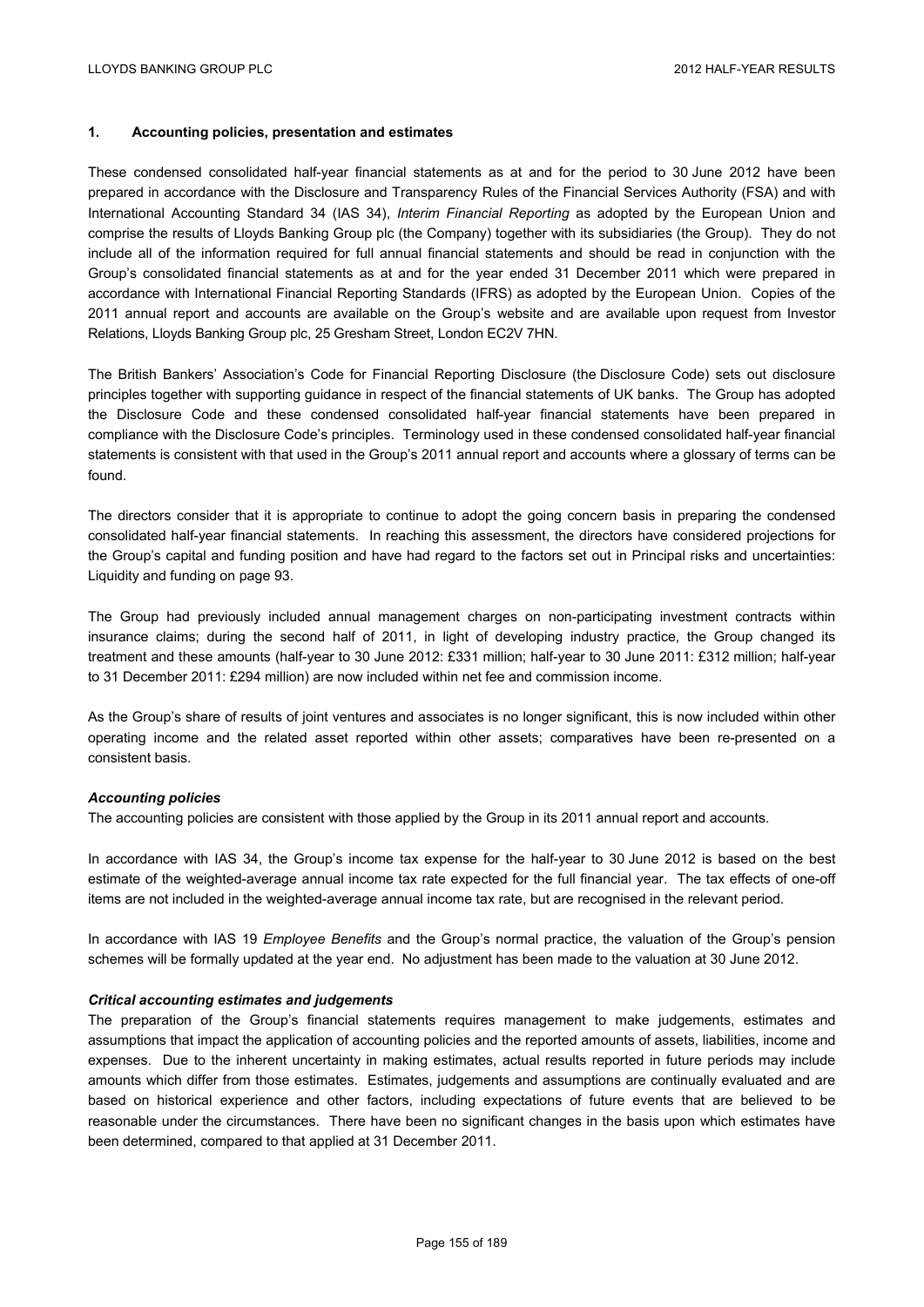### **1. Accounting policies, presentation and estimates** (continued)

#### *Payment protection insurance*

During 2011 and the first half of 2012, the Group has charged a total provision of £4,275 million in respect of payment protection insurance (PPI) policies as a result of discussions with the FSA and a judgment handed down by the UK High Court (see note 21 for more information). The provision represents management's best estimate of the anticipated costs of related customer contact and/or redress, including administration expenses. However, there are still a number of uncertainties as to the eventual costs from any such contact and/or redress given the inherent difficulties in assessing the impact of detailed implementation of the FSA Policy Statement of 10 August 2010.

The provision requires significant judgement by management in determining appropriate assumptions, which include the level of complaints, uphold rates, proactive contact and response rates, Financial Ombudsman Service (FOS) referral and uphold rates as well as redress costs for each of the many different populations of customers identified by the Group in its analyses used to determine the best estimate of the anticipated costs of redress. Following an increase in the volume of complaints received, the Group decided to increase the provision by £1,075 million in the first half of 2012. Going forward, if the level of policies complained about was one percentage point higher (lower) than estimated for all policies open within the last seven years then the provision would increase (decrease) by approximately £40 million. There are a large number of inter-dependent assumptions underpinning the provision; this sensitivity assumes that all assumptions, other than the level of complaints, remain constant.

The Group will re-evaluate the assumptions underlying its analysis at each reporting date as more information becomes available. As noted above, there is inherent uncertainty in making estimates; actual results in future periods may differ from the amount provided.

#### *New accounting pronouncements*

The Group has adopted the following new standards and amendments to standards which became effective for financial years beginning on or after 1 January 2012. Neither of these standards or amendments to standards has had a material impact on these financial statements.

*Disclosures – Transfers of Financial Assets (Amendments to IFRS 7*)

 This amendment to IFRS 7 requires disclosures in respect of all transferred financial assets that are not derecognised in their entirety and transferred assets that are derecognised in their entirety but with which there is continuing involvement. Where appropriate, these disclosures will be made in the Group's financial statements for the year ended 31 December 2012.

 *Deferred Tax: Recovery of Underlying Assets (Amendment to IAS 12)*  Introduces a rebuttable presumption that investment property measured at fair value is recovered entirely through sale and that deferred tax in respect of such investment property is recognised on that basis. Although this Amendment has not yet been endorsed by the EU, the Group's existing practices are consistent with this Amendment.

Details of those IFRS pronouncements which will be relevant to the Group but which will not be effective at 31 December 2012 and which have not been applied in preparing these financial statements are given in note 26.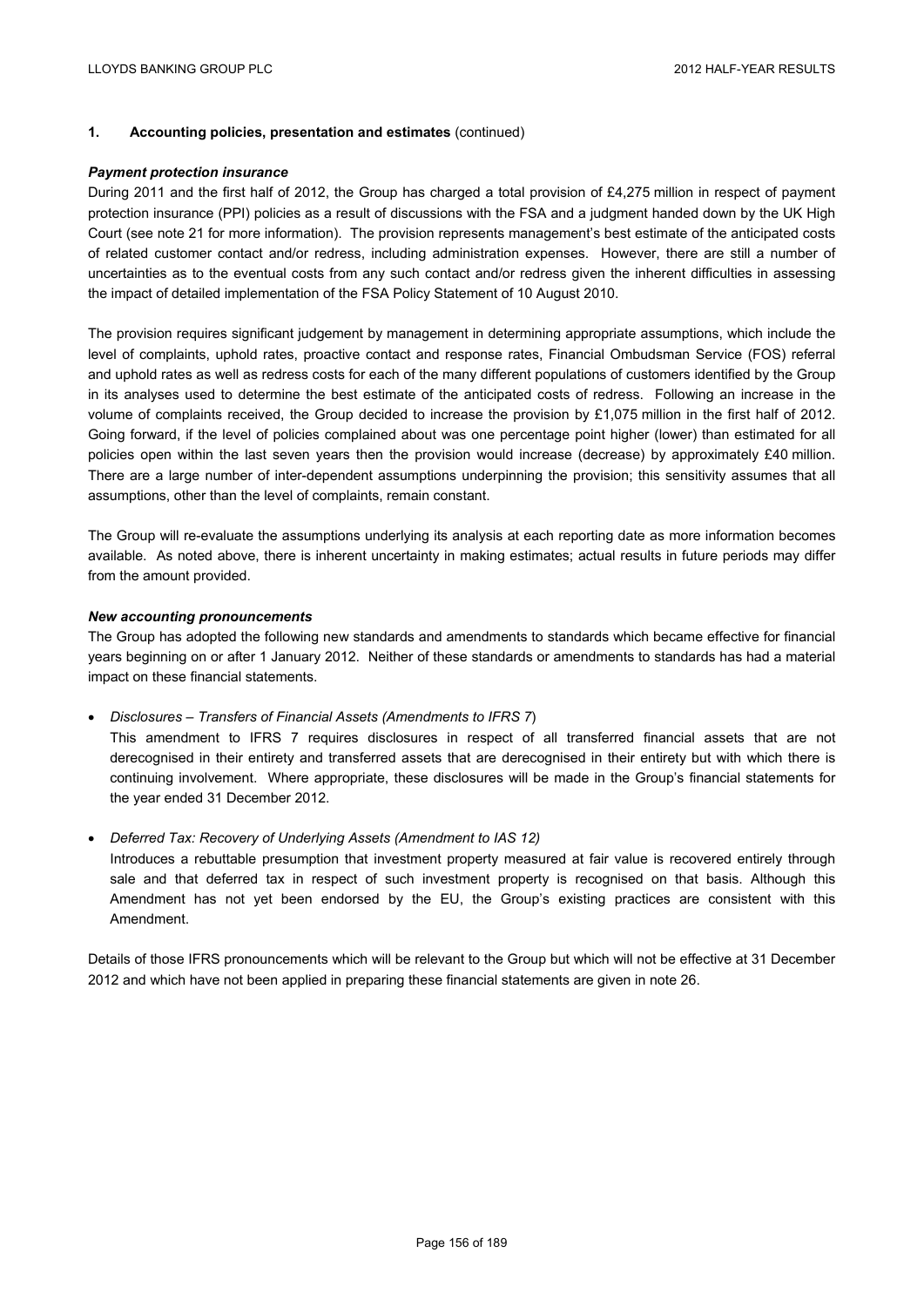## **2. Segmental analysis**

Lloyds Banking Group provides a wide range of banking and financial services in the UK and in certain locations overseas.

The Group Executive Committee (GEC) has been determined to be the chief operating decision maker for the Group. The Group's operating segments reflect its organisational and management structures. GEC reviews the Group's internal reporting based around these segments in order to assess performance and allocate resources. This assessment includes a consideration of each segment's net interest revenue and consequently the total interest income and expense for all reportable segments is presented on a net basis. The segments are differentiated by the type of products provided, by whether the customers are individuals or corporate entities and by the geographical location of the customer.

The segmental results and comparatives are presented on a management basis, the basis reviewed by the chief operating decision maker. Previously the results of the Group's segments had been reviewed on a combined businesses basis and the Group's segmental analysis was presented accordingly. Profit on the management basis now presented is equivalent to profit before tax on a combined businesses basis. However, the effects of asset sales, volatile items and liability management are shown on a separate line in the management basis income statements whereas they were previously included in the relevant line items on a combined business basis; in addition the results of asset sales are now reported net of the related fair value unwind whereas this was previously included on the separate fair value unwind line.

The Group's activities are organised into five financial reporting segments: Retail; Wholesale; Commercial; Wealth, Asset Finance and International; and Insurance. The Asset Finance business unit, previously reported within Wholesale, is now reported within the Wealth, Asset Finance and International segment; comparatives have been restated accordingly. The Asset Finance business recorded a management basis profit before tax of £171 million in the half-year to 30 June 2012 (half-year to 30 June 2011: £149 million; half-year to 31 December 2011: £126 million). Asset sales now include sales of centrally held government bonds, following an increase in activity in the first half of 2012; comparatives have been restated accordingly.

During the third quarter of 2011, the Group implemented a new approach to its allocation methodologies for funding costs and capital that ensures that the cost of funding is more fully reflected in each segment's results. The new methodology is designed to ensure that funding costs are allocated to the segments and that the allocation is more directly related to the size and behavioural duration of asset portfolios, with a similar approach applied to recognise the value to the business from the Group's growing deposit base. Comparative figures for the half-year to 30 June 2011 have been restated. The impact of this restatement on the half-year to 30 June 2011 was to reduce net interest income and profit before tax in Retail by £293 million, in Wholesale by £230 million, in Commercial by £15 million and in Wealth, Asset Finance and International by £58 million; and to increase net interest income and profit before tax in Insurance by £117 million and in Central items by £479 million.

Retail offers a broad range of retail financial service products in the UK, including current accounts, savings, personal loans, credit cards and mortgages. It is also a major general insurance and bancassurance distributor, selling a wide range of long-term savings, investment and general insurance products.

Wholesale serves businesses with turnover above £15 million with a range of propositions segmented according to customer need. Wholesale comprises Wholesale Banking and Markets and Wholesale Business Support Unit.

Commercial serves in excess of a million small and medium-sized enterprises and community organisations with a turnover of up to £15 million. Customers extend from start-up enterprises to established corporations, and are supported with a range of propositions aligned to customer needs. Commercial comprises Commercial Banking and Commercial Finance, the invoice discounting and factoring business.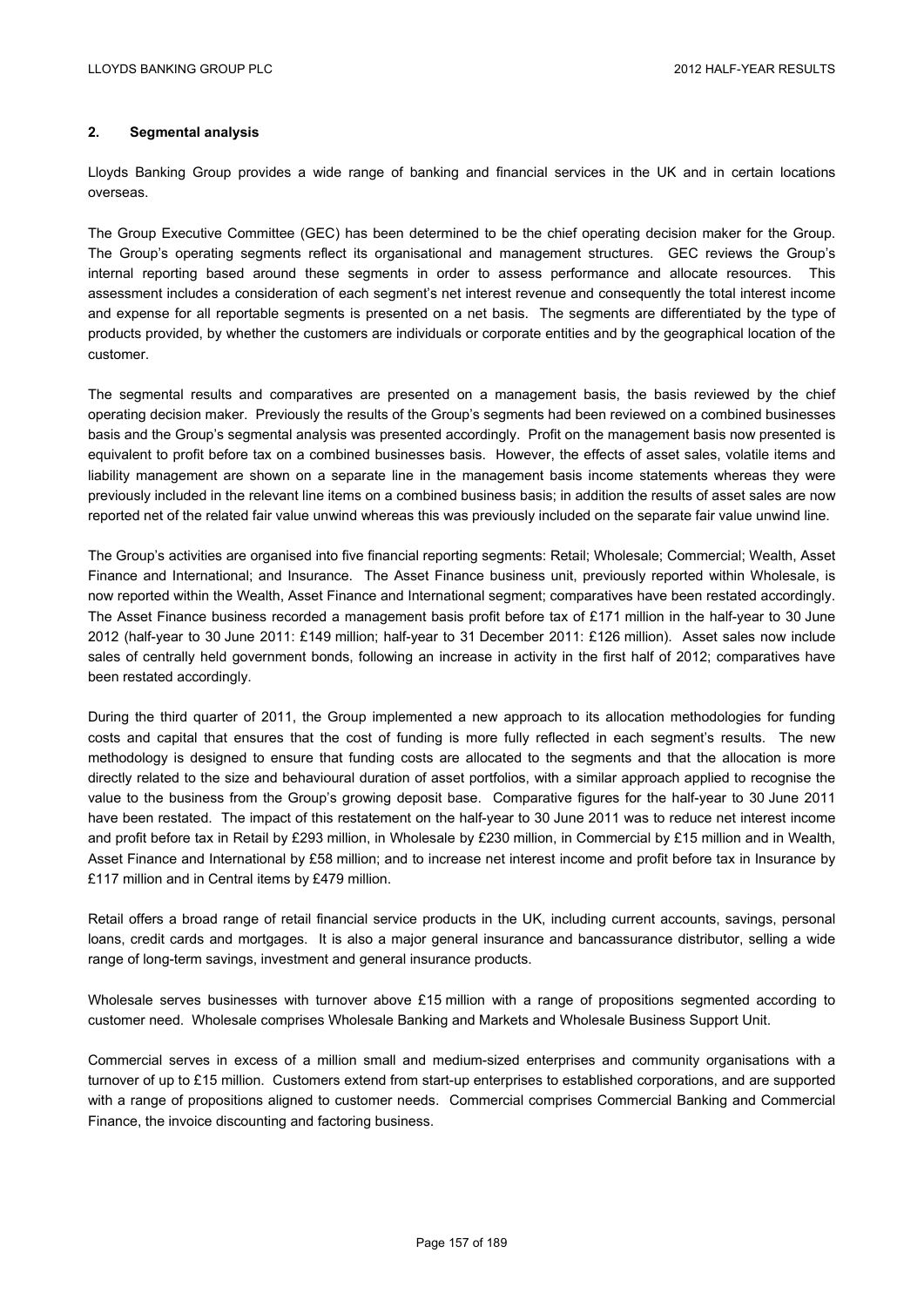Wealth, Asset Finance and International gives increased focus and momentum to the Group's private banking and asset management activities, closely co-ordinates the management of its international businesses and now also encompasses the Asset Finance business in the UK. Wealth comprises the Group's private banking, wealth and asset management businesses in the UK and overseas. International comprises corporate, commercial, asset finance and retail businesses, principally in Australia and Continental Europe.

Insurance provides long-term savings, investment and protection products distributed through bancassurance, intermediary and direct channels in the UK. It is also a distributor of home insurance in the UK with products sold through the retail branch network, direct channels and strategic corporate partners. The business consists of Life, Pensions and Investments UK; Life Pensions and Investments Europe; and General Insurance.

Other includes the costs of managing the Group's technology platforms, branch and head office property estate, operations (including payments, banking operations and collections) and procurement services, the costs of which are predominantly recharged to the other divisions. It also reflects other items not recharged to the divisions, including hedge ineffectiveness, UK bank levy, Financial Services Compensation Scheme costs, gains on liability management, volatile items such as hedge accounting managed centrally, and other gains from the structural hedging of interest rate risk.

Inter-segment services are generally recharged at cost, with the exception of the internal commission arrangements between the UK branch and other distribution networks and the insurance product manufacturing businesses within the Group, where a profit margin is also charged. Inter-segment lending and deposits are generally entered into at market rates, except that non-interest bearing balances are priced at a rate that reflects the external yield that could be earned on such funds.

For the majority of those derivative contracts entered into by business units for risk management purposes, the business unit recognises the net interest income or expense on an accrual accounting basis and transfers the remainder of the fair value of the derivative to the central group segment where the resulting accounting volatility is managed where possible through the establishment of hedge accounting relationships. Any change in fair value of the hedged instrument attributable to the hedged risk is also recorded within the central group segment. This allocation of the fair value of the derivative and change in fair value of the hedged instrument attributable to the hedged risk avoids accounting asymmetry in segmental results and records volatility in the central group segment where it is managed.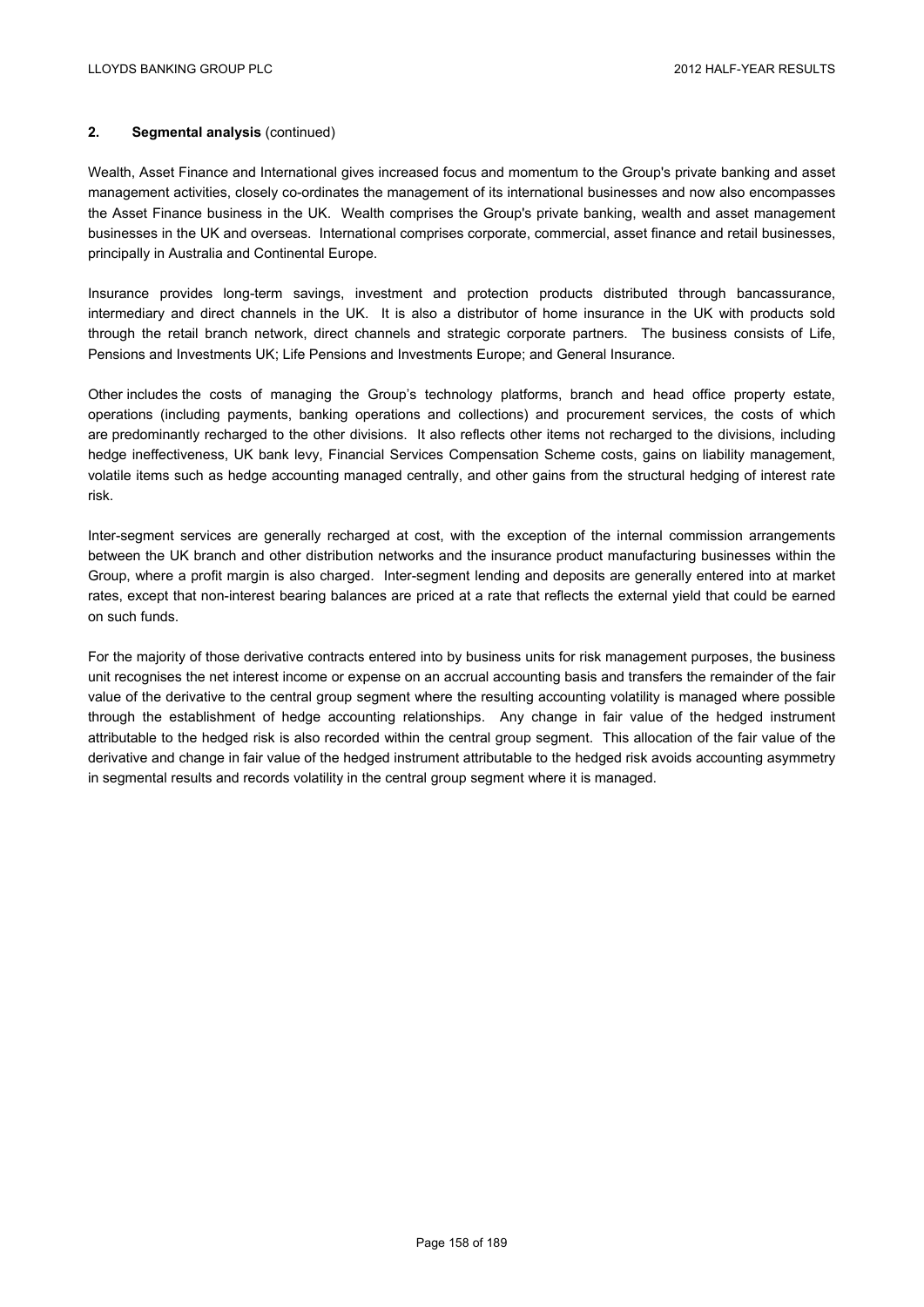|                                               |              |              | <b>Underlying</b> |              |                      |                 |               |
|-----------------------------------------------|--------------|--------------|-------------------|--------------|----------------------|-----------------|---------------|
|                                               |              |              |                   | <b>Total</b> | Manage-              |                 |               |
|                                               |              |              |                   | income,      | ment                 |                 |               |
|                                               | <b>Net</b>   |              |                   | net of       | profit               |                 | Inter-        |
|                                               | interest     | <b>Other</b> | <b>Insurance</b>  | insurance    | (loss)<br>before tax | <b>External</b> | segment       |
| Half-year to 30 June 2012                     | income<br>£m | income<br>£m | claims<br>£m      | claims<br>£m | £m                   | revenue<br>£m   | revenue<br>£m |
| Retail                                        | 3,490        | 766          |                   | 4,256        | 1,650                | 5,392           | (1, 136)      |
| Wholesale                                     | 554          | 1,261        |                   | 1,815        | 399                  | 1,385           | 430           |
| Commercial                                    | 587          | 210          |                   | 797          | 271                  | 668             | 129           |
| Wealth, Asset Finance and                     |              |              |                   |              |                      |                 |               |
| International                                 | 448          | 1,031        |                   | 1,479        | (1,064)              | 1,826           | (347)         |
| Insurance                                     | (37)         | 1,156        | (233)             | 886          | 481                  | 1,086           | (200)         |
| Other                                         | 173          | (160)        |                   | 13           | (572)                | (1, 111)        | 1,124         |
| Group                                         | 5,215        | 4,264        | (233)             | 9,246        | 1,165                | 9,246           |               |
| Reconciling items:                            |              |              |                   |              |                      |                 |               |
| Insurance grossing adjustment                 | (327)        | 7,468        | (7, 055)          | 86           |                      |                 |               |
| Asset sales, volatile items and               |              |              |                   |              |                      |                 |               |
| liability management <sup>1</sup>             | 80           | (136)        |                   | (56)         |                      |                 |               |
| Volatility arising in insurance               |              |              |                   |              |                      |                 |               |
| businesses                                    | $\mathbf{2}$ | (26)         |                   | (24)         | (24)                 |                 |               |
| Simplification costs                          |              |              |                   |              | (274)                |                 |               |
| EC mandated retail business<br>disposal costs |              |              |                   |              | (239)                |                 |               |
| Payment protection insurance                  |              |              |                   |              |                      |                 |               |
| provision                                     |              |              |                   |              | (1,075)              |                 |               |
| Past service pensions credit                  |              |              |                   |              | 250                  |                 |               |
| Amortisation of purchased                     |              |              |                   |              |                      |                 |               |
| intangibles                                   |              |              |                   |              | (242)                |                 |               |
| Fair value unwind                             | (312)        | 25           |                   | (287)        |                      |                 |               |
| Group – statutory                             | 4,658        | 11,595       | (7, 288)          | 8,965        | (439)                |                 |               |

 $<sup>1</sup>$  Includes (i) gains or losses on disposals of assets, including centrally held government bonds, which are not part of normal business</sup> operations; (ii) the net effect of banking volatility, changes in the fair value of the equity conversion feature of the Group's Enhanced Capital Notes and net derivative valuation adjustments; and (iii) the gains from liability management exercises.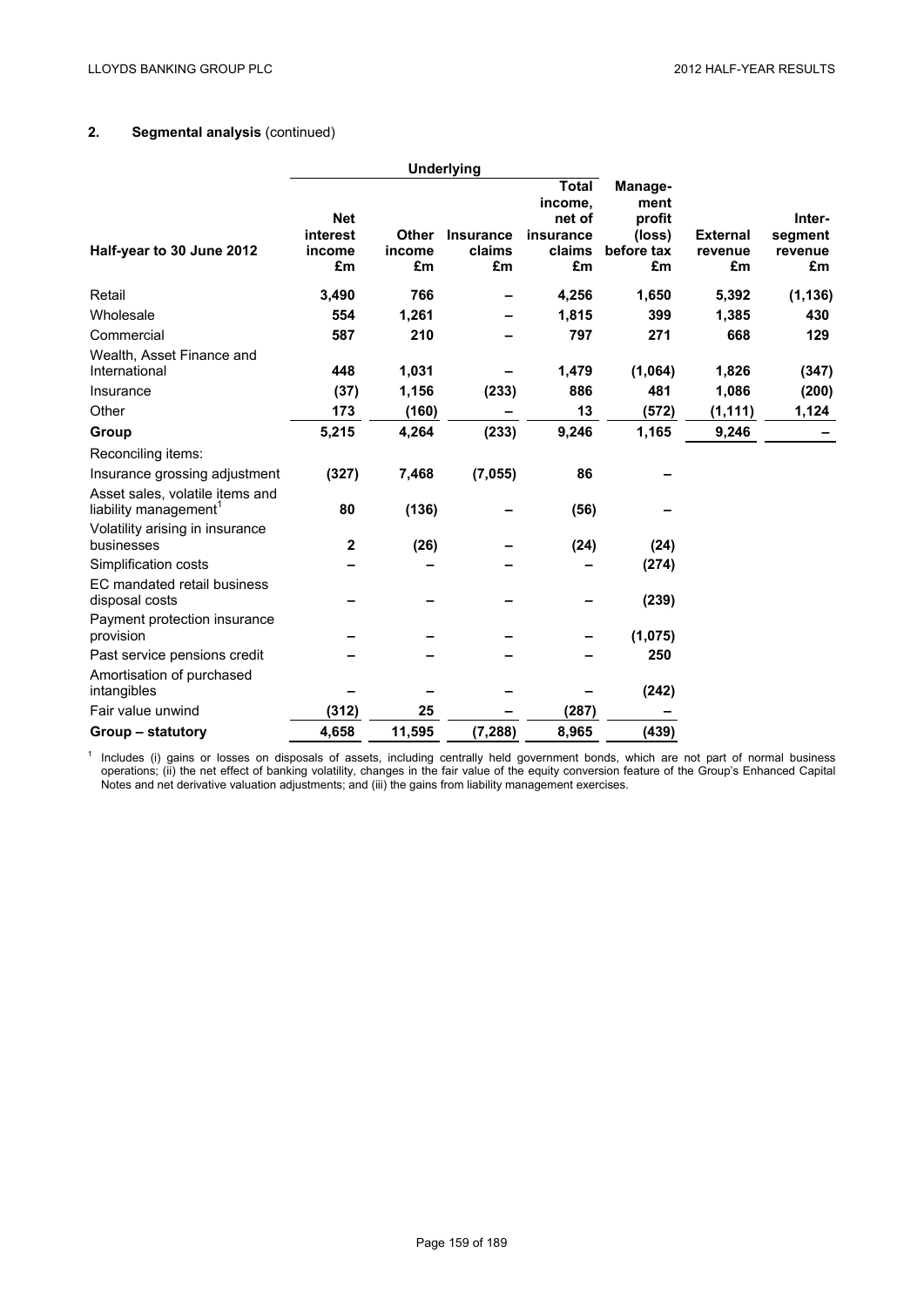|                                               |              |              | Underlying   |              |                  |               |               |
|-----------------------------------------------|--------------|--------------|--------------|--------------|------------------|---------------|---------------|
|                                               |              |              |              | Total        |                  |               |               |
|                                               |              |              |              | income,      | Manage-          |               |               |
|                                               | <b>Net</b>   |              |              | net of       | ment             |               | Inter-        |
|                                               | interest     | Other        | Insurance    | insurance    | profit (loss)    | External      | segment       |
| Half-year to 30 June 2011 <sup>1</sup>        | income<br>£m | income<br>£m | claims<br>£m | claims<br>£m | before tax<br>£m | revenue<br>£m | revenue<br>£m |
| Retail                                        | 3,870        | 846          |              | 4,716        | 1,907            | 6,321         | (1,605)       |
| Wholesale                                     | 969          | 1,387        |              | 2,356        | 1,060            | 1,150         | 1,206         |
| Commercial                                    | 634          | 208          |              | 842          | 237              | 665           | 177           |
| Wealth, Asset Finance and                     |              |              |              |              |                  |               |               |
| International                                 | 642          | 1,221        |              | 1,863        | (1,989)          | 2,083         | (220)         |
| Insurance                                     | (25)         | 1,319        | (198)        | 1,096        | 660              | 1,437         | (341)         |
| Other                                         | 265          | (35)         |              | 230          | (771)            | (553)         | 783           |
| Group                                         | 6,355        | 4,946        | (198)        | 11,103       | 1,104            | 11,103        |               |
| Reconciling items:                            |              |              |              |              |                  |               |               |
| Insurance grossing adjustment                 | (102)        | 5,644        | (5, 463)     | 79           |                  |               |               |
| Asset sales, volatile items and               |              |              |              |              |                  |               |               |
| liability management <sup>2</sup>             | 23           | (287)        |              | (264)        |                  |               |               |
| Volatility arising in insurance               |              |              |              |              |                  |               |               |
| businesses                                    | 10           | (187)        |              | (177)        | (177)            |               |               |
| Integration costs                             |              |              |              |              | (642)            |               |               |
| EC mandated retail business<br>disposal costs |              |              |              |              | (47)             |               |               |
| Payment protection insurance<br>provision     |              |              |              |              | (3,200)          |               |               |
| Amortisation of purchased                     |              |              |              |              |                  |               |               |
| intangibles                                   |              |              |              |              | (289)            |               |               |
| Fair value unwind                             | (297)        | 424          |              | 127          |                  |               |               |
| Group - statutory                             | 5,989        | 10,540       | (5,661)      | 10,868       | (3,251)          |               |               |

 $1$  Restated as explained on page 157.

 $2$  Includes (i) gains or losses on disposals of assets which are not part of normal business operations (following an increase in the sale of centrally held government bonds in the first half of 2012, related gains have been included within this line and comparative figures have been restated accordingly); (ii) the net effect of banking volatility, changes in the fair value of the equity conversion feature of the Group's Enhanced Capital Notes and net derivative valuation adjustments; and (iii) the gains from liability management exercises.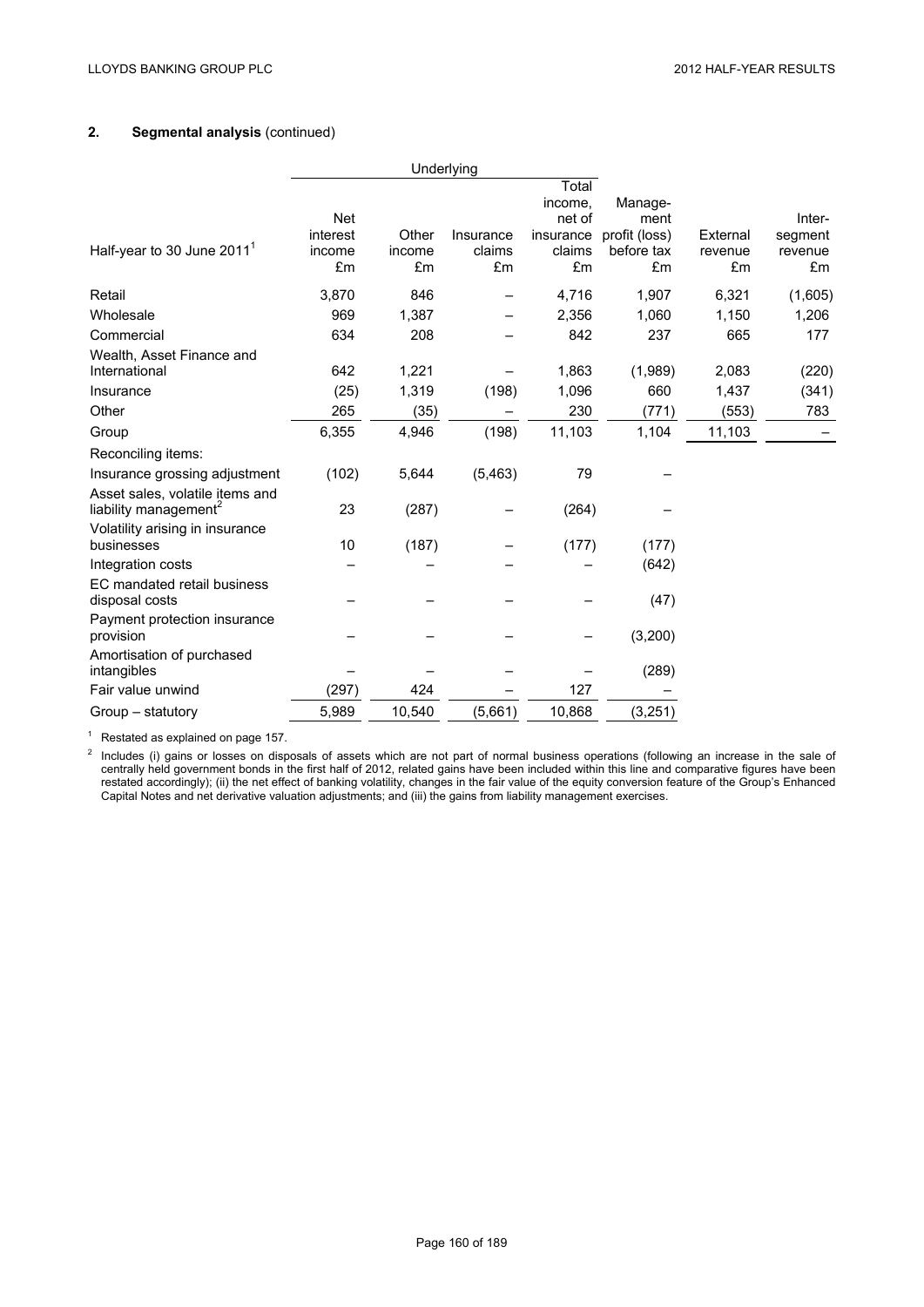|                                               |                    |                 | Underlying          |                     |                             |                     |                    |
|-----------------------------------------------|--------------------|-----------------|---------------------|---------------------|-----------------------------|---------------------|--------------------|
|                                               |                    |                 |                     | Total               |                             |                     |                    |
|                                               |                    |                 |                     | income,             | Manage-                     |                     |                    |
|                                               | <b>Net</b>         |                 |                     | net of              | ment                        |                     | Inter-             |
| Half-year to 31 December 2011 <sup>1</sup>    | interest<br>income | Other<br>income | Insurance<br>claims | insurance<br>claims | profit (loss)<br>before tax | External<br>revenue | segment<br>revenue |
|                                               | £m                 | £m              | £m                  | £m                  | £m                          | £m                  | £m                 |
| Retail                                        | 3,627              | 814             |                     | 4,441               | 1,729                       | 5,909               | (1, 468)           |
| Wholesale                                     | 791                | 899             |                     | 1,690               | (487)                       | 1,343               | 347                |
| Commercial                                    | 617                | 218             |                     | 835                 | 242                         | 578                 | 257                |
| Wealth, Asset Finance and                     |                    |                 |                     |                     |                             |                     |                    |
| International                                 | 542                | 1,103           |                     | 1,645               | (1,672)                     | 1,933               | (288)              |
| Insurance                                     | (42)               | 1,368           | (145)               | 1,181               | 762                         | 1,473               | (292)              |
| Other                                         | 320                | (169)           |                     | 151                 | 1,007                       | (1, 293)            | 1,444              |
| Group                                         | 5,855              | 4,233           | (145)               | 9,943               | 1,581                       | 9,943               |                    |
| Reconciling items:                            |                    |                 |                     |                     |                             |                     |                    |
| Insurance grossing adjustment                 | 438                | (114)           | (235)               | 89                  |                             |                     |                    |
| Effects of liability management,              |                    |                 |                     |                     |                             |                     |                    |
| volatile items and assets sales <sup>2</sup>  | 820                | 285             |                     | 1,105               |                             |                     |                    |
| Volatility arising in insurance<br>businesses | 9                  | (670)           |                     | (661)               | (661)                       |                     |                    |
| Integration and Simplification                |                    |                 |                     |                     |                             |                     |                    |
| costs                                         |                    |                 |                     |                     | (640)                       |                     |                    |
| EC mandated retail business                   |                    |                 |                     |                     |                             |                     |                    |
| disposal costs                                |                    |                 |                     |                     | (123)                       |                     |                    |
| Amortisation of purchased<br>intangibles      |                    |                 |                     |                     | (273)                       |                     |                    |
| Fair value unwind                             | (413)              | (129)           |                     | (542)               |                             |                     |                    |
| Provision in relation to German               |                    |                 |                     |                     |                             |                     |                    |
| insurance business litigation                 |                    |                 |                     |                     | (175)                       |                     |                    |
| Group - statutory                             | 6,709              | 3,605           | (380)               | 9,934               | (291)                       |                     |                    |

 $1$  Restated as explained on page 157.

 $2$  Includes (i) gains or losses on disposals of assets which are not part of normal business operations (following an increase in the sale of centrally held government bonds in the first half of 2012, related gains have been included within this line and comparative figures have been restated accordingly); (ii) the net effect of banking volatility, changes in the fair value of the equity conversion feature of the Group's Enhanced Capital Notes and net derivative valuation adjustments; and (iii) the gains from liability management exercises.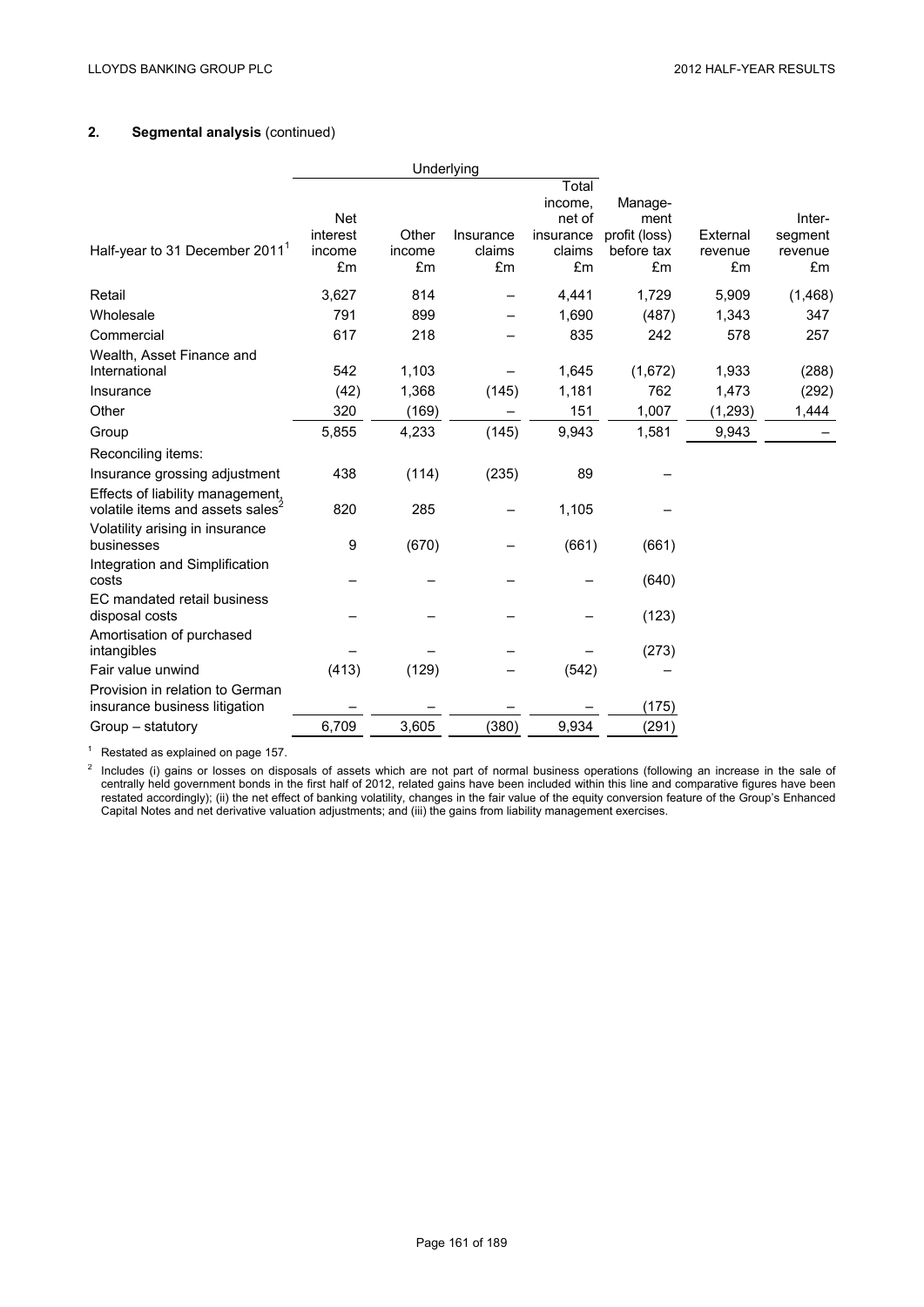| <b>Segment external assets</b>                          | As at<br>30 June<br>2012<br>£m | As at<br>31 Dec<br>$2011^1$<br>£m |
|---------------------------------------------------------|--------------------------------|-----------------------------------|
| Retail                                                  | 349,652                        | 356,295                           |
| Wholesale                                               | 305,466                        | 310,843                           |
| Commercial                                              | 29,603                         | 28,998                            |
| Wealth, Asset Finance and International                 | 82,342                         | 84,215                            |
| Insurance                                               | 140,742                        | 140,754                           |
| Other                                                   | 53,566                         | 49,441                            |
| <b>Total Group</b>                                      | 961,371                        | 970,546                           |
| <b>Segment customer deposits</b><br>Retail<br>Wholesale | 254,698<br>85,369              | 247,088<br>91,357                 |
| Commercial                                              | 33,484                         | 32,107                            |
| Wealth, Asset Finance and International                 | 49,666                         | 42,019                            |
| Other                                                   | 21                             | 1,335                             |
| <b>Total Group</b>                                      | 423,238                        | 413,906                           |
| <b>Segment external liabilities</b>                     |                                |                                   |
| Retail                                                  | 287,705                        | 279,162                           |
| Wholesale                                               | 240,551                        | 257,935                           |
| Commercial                                              | 33,756                         | 32,723                            |
| Wealth, Asset Finance and International                 | 88,285                         | 77,065                            |
| Insurance                                               | 128,854                        | 129,350                           |
| Other                                                   | 135,591                        | 147,717                           |
| <b>Total Group</b>                                      | 914,742                        | 923,952                           |

 $<sup>1</sup>$  Segment total external assets and segment external liabilities as at 31 December 2011 have been restated to reflect the transfer of Asset</sup> Finance from Wholesale to form part of Wealth, Asset Finance and International (see page 157).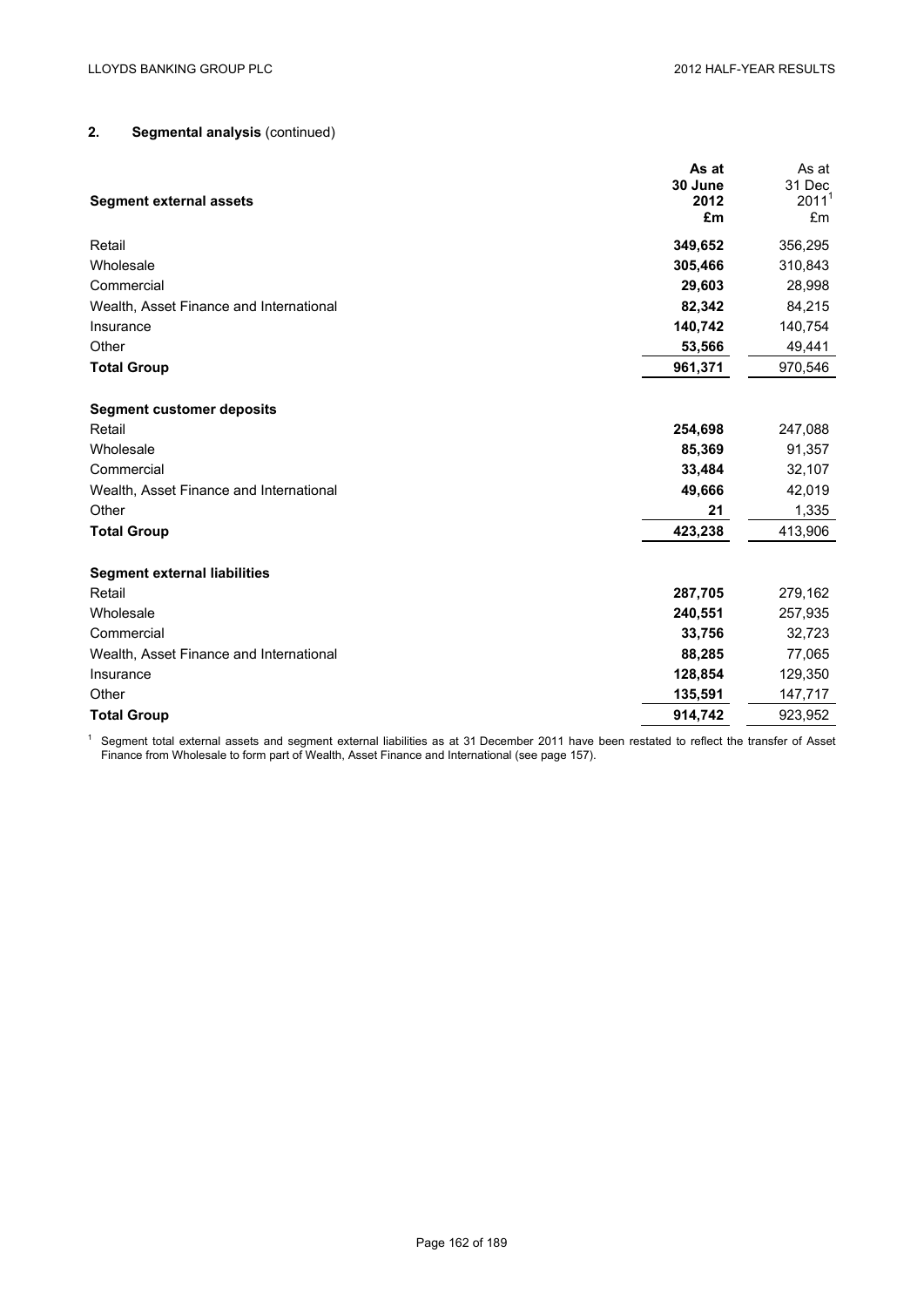#### **3. Other income**

|                                         | Half-year<br>to 30 June<br>2012<br>£m | Half-year<br>to 30 June<br>2011<br>£m | Half-year<br>to 31 Dec<br>2011<br>£m |
|-----------------------------------------|---------------------------------------|---------------------------------------|--------------------------------------|
| Fee and commission income:              |                                       |                                       |                                      |
| Current account fees                    | 512                                   | 530                                   | 523                                  |
| Credit and debit card fees              | 463                                   | 402                                   | 475                                  |
| Other fees and commissions <sup>1</sup> | 1,419                                 | 1,533                                 | 1,472                                |
|                                         | 2,394                                 | 2,465                                 | 2,470                                |
| Fee and commission expense              | (748)                                 | (690)                                 | (701)                                |
| Net fee and commission income           | 1,646                                 | 1,775                                 | 1,769                                |
| Net trading income                      | 4,105                                 | 3,118                                 | (3,486)                              |
| Insurance premium income                | 4,183                                 | 4,125                                 | 4,045                                |
| Liability management gains <sup>2</sup> | 59                                    |                                       | 599                                  |
| Other                                   | 1,602                                 | 1,522                                 | 678                                  |
| Other operating income                  | 1,661                                 | 1,522                                 | 1,277                                |
| <b>Total other income</b>               | 11,595                                | 10,540                                | 3,605                                |

In previous years the Group has included annual management charges on non-participating investment contracts within insurance claims. In light of developing industry practice, these amounts (half-year to 30 June 2012: £331 million; half-year to 30 June 2011: £312 million; half-year to 31 December 2011: £294 million) are now included within net fee and commission income.

<sup>2</sup> During February 2012, the Group completed the exchange of certain subordinated debt securities issued by the HBOS group for new subordinated debt securities issued by Lloyds TSB Bank plc by undertaking an exchange offer on certain securities which were eligible for call during 2012. This exchange resulted in a gain on the extinguishment of the existing securities of £59 million being the difference between the carrying amount of the securities extinguished and the fair value of the new securities issued together with related fees and costs; this gain has been recognised in other operating income (half-year to 30 June 2011: £nil; half-year to 31 December 2011: gain on a similar exchange of £599 million).

As part of the exchange, the Group announced that all decisions to exercise calls on those original securities that remained outstanding following the exchange offer would be made with reference to the prevailing regulatory, economic and market conditions at the time. These securities will not, therefore, be called at their first available call date which will lead to coupons continuing to be being paid until possibly the final redemption date of the securities. Consequently, the Group is required to adjust the carrying amount of these securities to reflect the revised estimated cash flows over their revised life and to recognise this change in carrying value in interest expense. Included within net interest income in the half-year to 30 June 2012 is a credit of £109 million in respect of the securities that remained outstanding following the exchange offer (half-year to 30 June 2011: £nil; half-year to 31 December 2011: gain following a similar adjustment to carrying value of £570 million).

In December 2011, the Group decided to defer payment of non-mandatory coupons on certain securities and, instead, settle them using an Alternative Coupon Satisfaction Mechanism on their contractual terms. This change in expected cash flows resulted in a gain of £126 million in net interest income in the half-year to 31 December 2011 from the recalculation of the carrying value of these securities.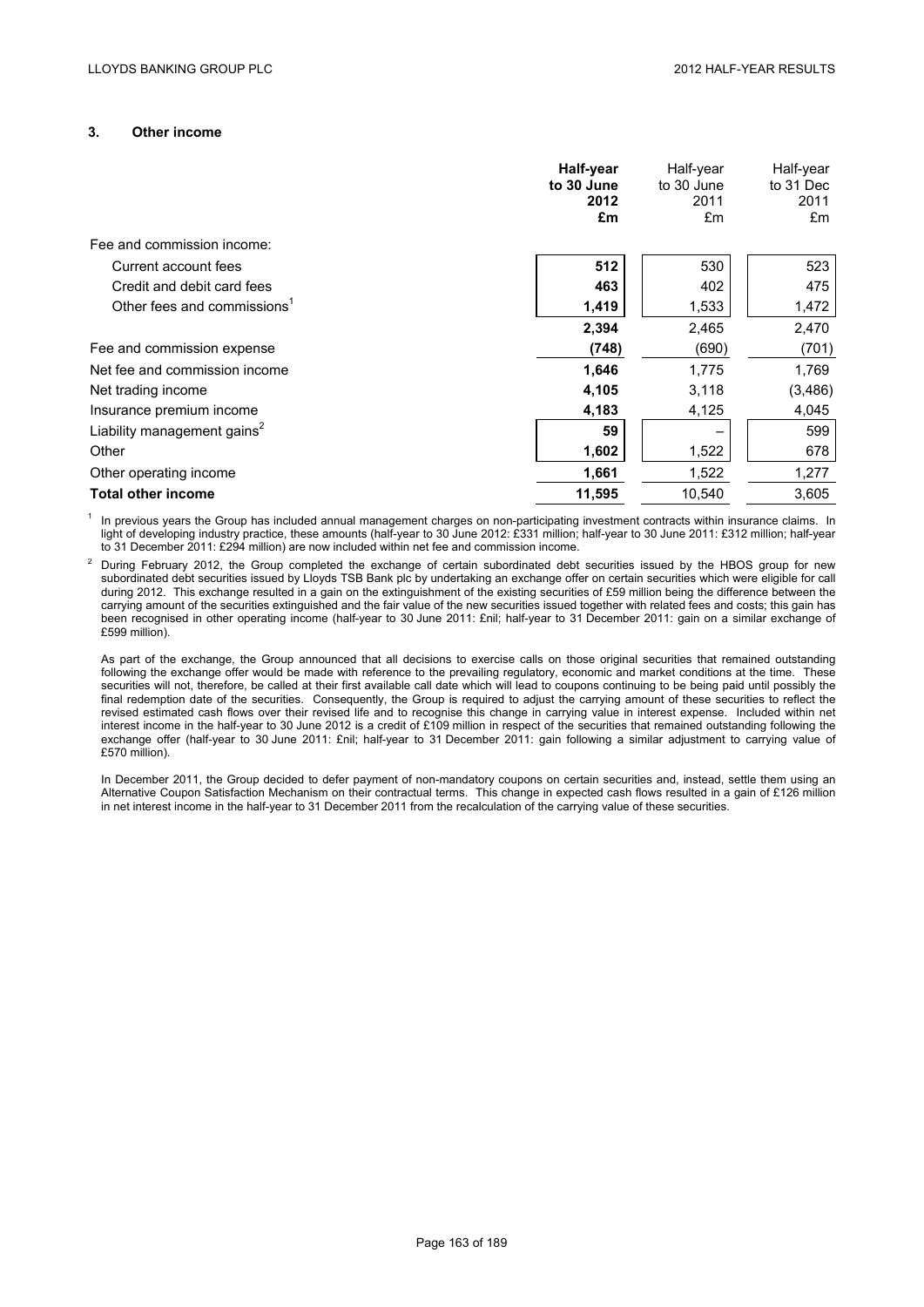## **4. Operating expenses**

|                                                               | Half-year<br>to 30 June<br>2012<br>£m | Half-year<br>to 30 June<br>2011<br>£m | Half-year<br>to 31 Dec<br>2011<br>£m |
|---------------------------------------------------------------|---------------------------------------|---------------------------------------|--------------------------------------|
| <b>Administrative expenses</b>                                |                                       |                                       |                                      |
| Staff costs:                                                  |                                       |                                       |                                      |
| Salaries                                                      | 2,008                                 | 2,294                                 | 1,851                                |
| Social security costs                                         | 211                                   | 214                                   | 218                                  |
| Pensions and other post-retirement benefit schemes:           |                                       |                                       |                                      |
| Past service credit <sup>1</sup>                              | (250)                                 |                                       |                                      |
| Other                                                         | 240                                   | 209                                   | 192                                  |
|                                                               | (10)                                  | 209                                   | 192                                  |
| Restructuring costs                                           | 164                                   | 15                                    | 109                                  |
| Other staff costs                                             | 356                                   | 439                                   | 625                                  |
|                                                               | 2,729                                 | 3,171                                 | 2,995                                |
| Premises and equipment:                                       |                                       |                                       |                                      |
| Rent and rates                                                | 248                                   | 282                                   | 265                                  |
| Hire of equipment                                             | 10                                    | 11                                    | 11                                   |
| Repairs and maintenance                                       | 80                                    | 93                                    | 95                                   |
| Other                                                         | 140                                   | 146                                   | 148                                  |
|                                                               | 478                                   | 532                                   | 519                                  |
| Other expenses:                                               |                                       |                                       |                                      |
| Communications and data processing                            | 505                                   | 530                                   | 424                                  |
| Advertising and promotion                                     | 156                                   | 210                                   | 188                                  |
| Professional fees                                             | 217                                   | 327                                   | 249                                  |
| Provision in relation to German insurance business litigation |                                       |                                       | 175                                  |
| UK bank levy                                                  |                                       |                                       | 189                                  |
| Other                                                         | 464                                   | 489                                   | 812                                  |
|                                                               | 1,342                                 | 1,556                                 | 2,037                                |
|                                                               | 4,549                                 | 5,259                                 | 5,551                                |
| Depreciation and amortisation                                 | 1,052                                 | 1,104                                 | 1,071                                |
| Impairment of tangible fixed assets                           |                                       | 65                                    |                                      |
| Total operating expenses, excluding payment protection        |                                       |                                       |                                      |
| insurance provision                                           | 5,601                                 | 6,428                                 | 6,622                                |
| Payment protection insurance provision (note 21)              | 1,075                                 | 3,200                                 |                                      |
| <b>Total operating expenses</b>                               | 6,676                                 | 9,628                                 | 6,622                                |

 $1$  Following a review of policy in respect of discretionary pension increases in relation to the Group's defined benefit pension schemes, increases in certain schemes are now linked to the Consumer Price Index rather than the Retail Price Index. The impact of this change is a reduction in the Group's defined benefit obligation of £258 million, recognised in the Group's income statement in the half-year to 30 June 2012, net of a charge of £8 million in respect of one of the Group's smaller schemes.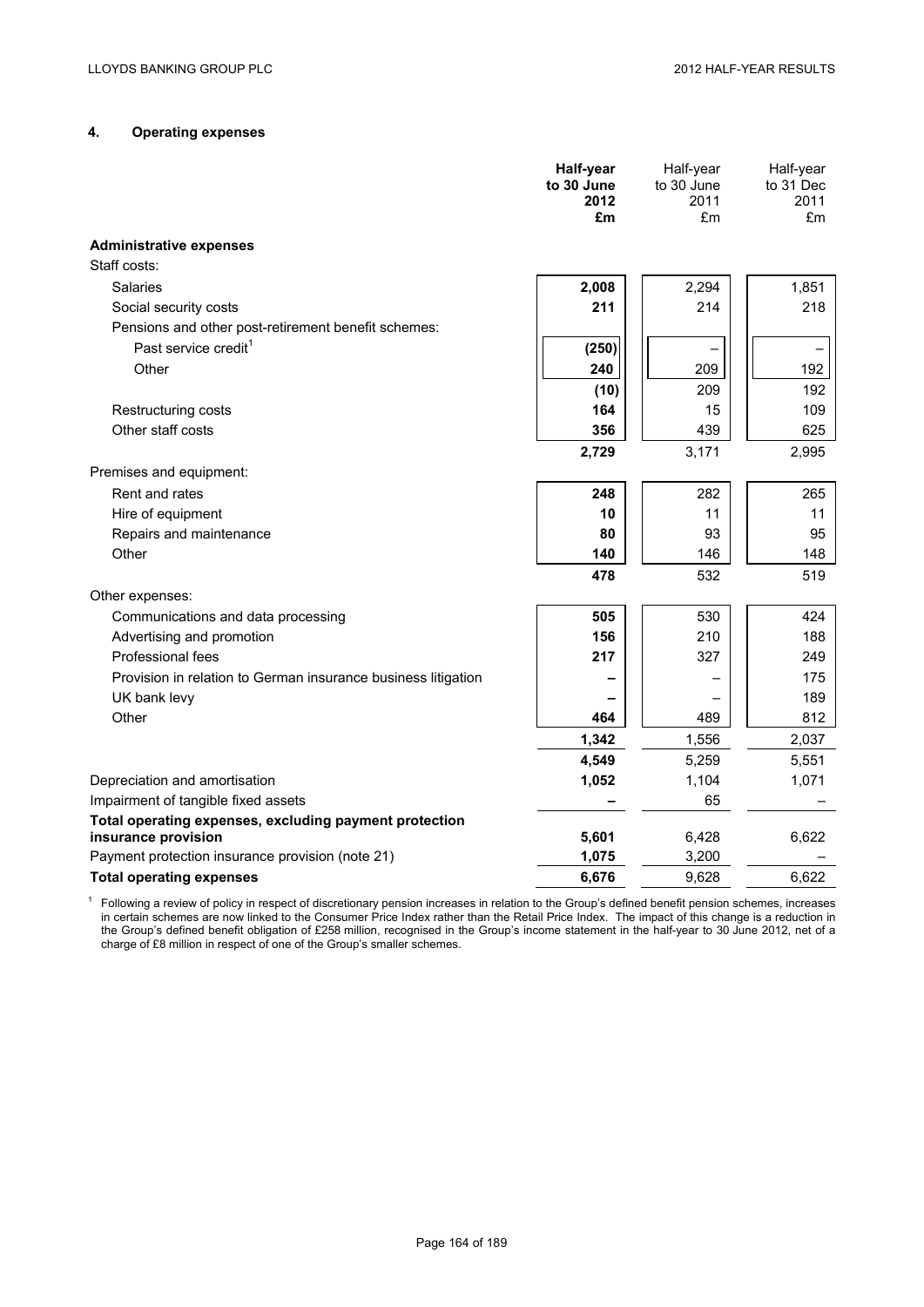### **5. Impairment**

|                                                      | Half-year<br>to 30 June<br>2012<br>£m | Half-year<br>to 30 June<br>2011<br>£m | Half-year<br>to 31 Dec<br>2011<br>£m |
|------------------------------------------------------|---------------------------------------|---------------------------------------|--------------------------------------|
| Impairment losses on loans and receivables:          |                                       |                                       |                                      |
| Loans and advances to customers                      | 2,672                                 | 4.441                                 | 3,579                                |
| Debt securities classified as loans and receivables  | 9                                     | 16                                    | 33                                   |
| Impairment losses on loans and receivables (note 11) | 2,681                                 | 4,457                                 | 3,612                                |
| Impairment of available-for-sale financial assets    | 28                                    | 32                                    | 48                                   |
| Other credit risk provisions                         | 19                                    |                                       | (57)                                 |
| Total impairment charged to the income statement     | 2,728                                 | 4,491                                 | 3,603                                |

### **6. Taxation**

A reconciliation of the tax credit that would result from applying the standard UK corporation tax rate to the loss before tax, to the actual tax (charge) credit, is given below:

|                                                                                                                                     | Half-year<br>to 30 June<br>2012<br>£m | Half-year<br>to 30 June<br>2011<br>£m | Half-year<br>to 31 Dec<br>2011<br>£m |
|-------------------------------------------------------------------------------------------------------------------------------------|---------------------------------------|---------------------------------------|--------------------------------------|
| Loss before tax                                                                                                                     | (439)                                 | (3,251)                               | (291)                                |
| Tax credit thereon at UK corporation tax rate of 24.5 per cent (2011:<br>$26.5$ per cent)<br>Factors affecting tax (charge) credit: | 108                                   | 862                                   | 77                                   |
| UK corporation tax rate change                                                                                                      | (120)                                 | (175)                                 | (229)                                |
| Disallowed and non-taxable items                                                                                                    | (20)                                  | 34                                    | 204                                  |
| Overseas tax rate differences                                                                                                       | 13                                    | 15                                    | 2                                    |
| Gains exempted or covered by capital losses                                                                                         | 32                                    | 51                                    | 55                                   |
| Policyholder tax                                                                                                                    | (258)                                 | 99                                    | (46)                                 |
| Tax losses where no deferred tax recognised                                                                                         | (25)                                  | (139)                                 | (122)                                |
| Deferred tax on losses not previously recognised                                                                                    |                                       | 287                                   | 45                                   |
| Adjustments in respect of previous years                                                                                            | 53                                    | (63)                                  | (143)                                |
| Effect of results of joint ventures and associates                                                                                  | 9                                     | 4                                     | 4                                    |
| Other items                                                                                                                         | 6                                     | (2)                                   | 8                                    |
| Tax (charge) credit                                                                                                                 | (202)                                 | 973                                   | (145)                                |

In accordance with IAS 34, the Group's income tax expense for the half-year to 30 June 2012 is based on the best estimate of the weighted-average annual income tax rate expected for the full financial year. A reduction in insurance deferred tax assets arising from a reassessment of recoverability has been reflected in the weighted-average annual income tax rate for the full year. The tax effects of one-off items are not included in the weighted-average annual income tax rate, but are recognised in the relevant period. The impact of the reduction in the main rate of corporation tax to 24 per cent that passed into legislation on 26 March 2012 on the Group's deferred tax asset was accounted for in the first half of 2012.

The Finance Act 2012 (the Act) was substantively enacted on 3 July 2012. The Act further reduces the rate of corporation tax to 23 per cent with effect from 1 April 2013. The Act also introduces a new regime for the taxation of life insurance companies which will take effect from 1 January 2013 which will result in the re-recognition of insurance deferred tax assets previously derecognised in 2011 and in the first half of 2012. Both of these changes will be accounted for in the second half of 2012.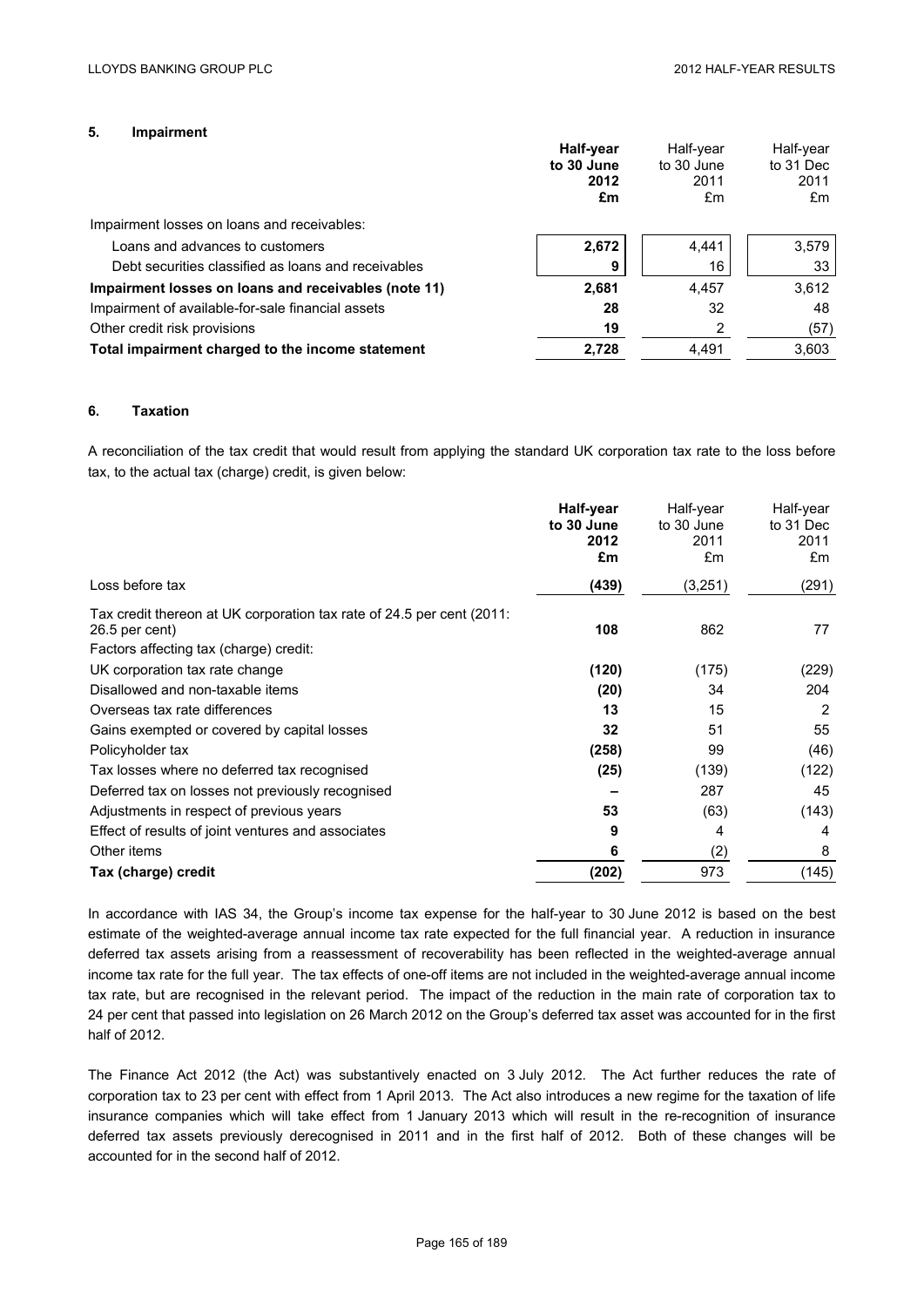## **6.** Taxation (continued)

The proposed further reduction in the rate of corporation tax by 1 per cent to 22 per cent by 1 April 2014 is expected to be enacted next year. The effect of this further change upon the Group's deferred tax balances and leasing business cannot be reliably quantified at this stage.

## **7. Loss per share**

|                                                     | Half-year<br>to 30 June<br>2012 | Half-vear<br>to 30 June<br>2011 | Half-year<br>to 31 Dec<br>2011 |
|-----------------------------------------------------|---------------------------------|---------------------------------|--------------------------------|
| <b>Basic</b>                                        |                                 |                                 |                                |
| Loss attributable to equity shareholders            | $£(676)$ m                      | £ $(2,305)$ m                   | $£(482)$ m                     |
| Weighted average number of ordinary shares in issue | 69,348m                         | 68.220m                         | 68,716m                        |
| Loss per share                                      | (1.0)p                          | (3.4)p                          | (0.7)p                         |
| <b>Fully diluted</b>                                |                                 |                                 |                                |
| Loss attributable to equity shareholders            | $£(676)$ m                      | £ $(2,305)$ m                   | £(482) $m$                     |
| Weighted average number of ordinary shares in issue | 69,348m                         | 68.220m                         | 68,716m                        |
| Loss per share                                      | $(1.0)$ p                       | (3.4)p                          | (0.7)p                         |

## **8. Trading and other financial assets at fair value through profit or loss**

|                                                                               | As at<br>30 June<br>2012<br>£m | As at<br>31 Dec<br>2011<br>£m |
|-------------------------------------------------------------------------------|--------------------------------|-------------------------------|
| Trading assets                                                                | 22,620                         | 18,056                        |
| Other financial assets at fair value through profit or loss:                  |                                |                               |
| Treasury and other bills                                                      | 57                             |                               |
| Loans and advances to customers                                               | 123                            | 124                           |
| Debt securities                                                               | 44,841                         | 45,593                        |
| Equity shares                                                                 | 77,985                         | 75,737                        |
|                                                                               | 123,006                        | 121,454                       |
| Total trading and other financial assets at fair value through profit or loss | 145,626                        | 139.510                       |

Included in the above is £120,086 million (31 December 2011: £118,890 million) of assets relating to the insurance businesses.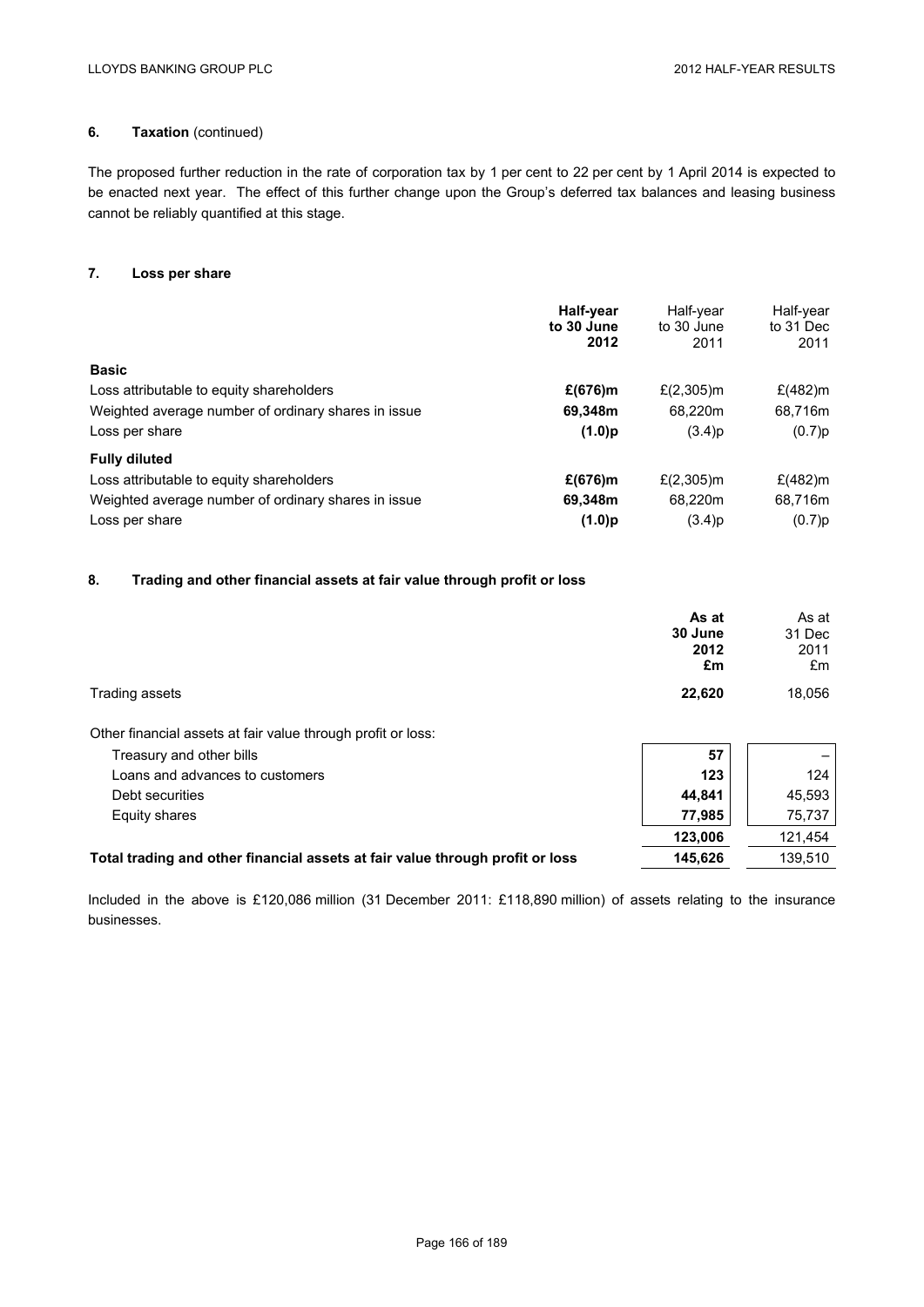### **9. Derivative financial instruments**

|                                                 | As at 30 June 2012             |                                     | As at 31 December 2011  |                              |
|-------------------------------------------------|--------------------------------|-------------------------------------|-------------------------|------------------------------|
|                                                 | <b>Fair value</b><br>of assets | <b>Fair value</b><br>of liabilities | Fair value<br>of assets | Fair value<br>of liabilities |
|                                                 | £m                             | £m                                  | £m                      | £m                           |
| Hedging                                         |                                |                                     |                         |                              |
| Derivatives designated as fair value hedges     | 7,395                          | 1,312                               | 7,428                   | 1,547                        |
| Derivatives designated as cash flow hedges      | 5,881                          | 4,784                               | 5,422                   | 5,698                        |
| Derivatives designated as net investment hedges |                                |                                     |                         |                              |
|                                                 | 13,276                         | 6,096                               | 12,850                  | 7,246                        |
| <b>Trading and other</b>                        |                                |                                     |                         |                              |
| Exchange rate contracts                         | 4,513                          | 4,165                               | 6,650                   | 5,423                        |
| Interest rate contracts                         | 37,160                         | 37,169                              | 43,086                  | 44,031                       |
| Credit derivatives                              | 184                            | 199                                 | 238                     | 328                          |
| Embedded equity conversion feature              | 1,020                          |                                     | 1,172                   |                              |
| Equity and other contracts                      | 2,194                          | 2,524                               | 2,017                   | 1,184                        |
|                                                 | 45,071                         | 44,057                              | 53,163                  | 50,966                       |
| Total recognised derivative assets/liabilities  | 58,347                         | 50,153                              | 66,013                  | 58,212                       |

The Group reduces exposure to credit risk by using master netting agreements and by obtaining cash collateral. Of the derivative assets of £58,347 million at 30 June 2012 (31 December 2011: £66,013 million), £42,589 million (31 December 2011: £46,618 million) are available for offset under master netting arrangements. These do not meet the criteria under IAS 32 to enable derivative assets to be presented net of these balances. Of the remaining derivative assets of £15,758 million (31 December 2011: £19,395 million), cash collateral of £4,115 million (31 December 2011: £5,269 million) was held and a further £3,061 million (31 December 2011: £7,875 million) was due from Organisation for Economic Co-operation and Development (OECD) banks.

The embedded equity conversion feature of £1,020 million (31 December 2011: £1,172 million) reflects the value of the equity conversion feature contained in the Enhanced Capital Notes issued by the Group in 2009; the loss of £152 million arising from the change in fair value in the half-year to 30 June 2012 (half-year to 30 June 2011: loss of £236 million; half-year to 31 December 2011: gain of £231 million) is included within net trading income.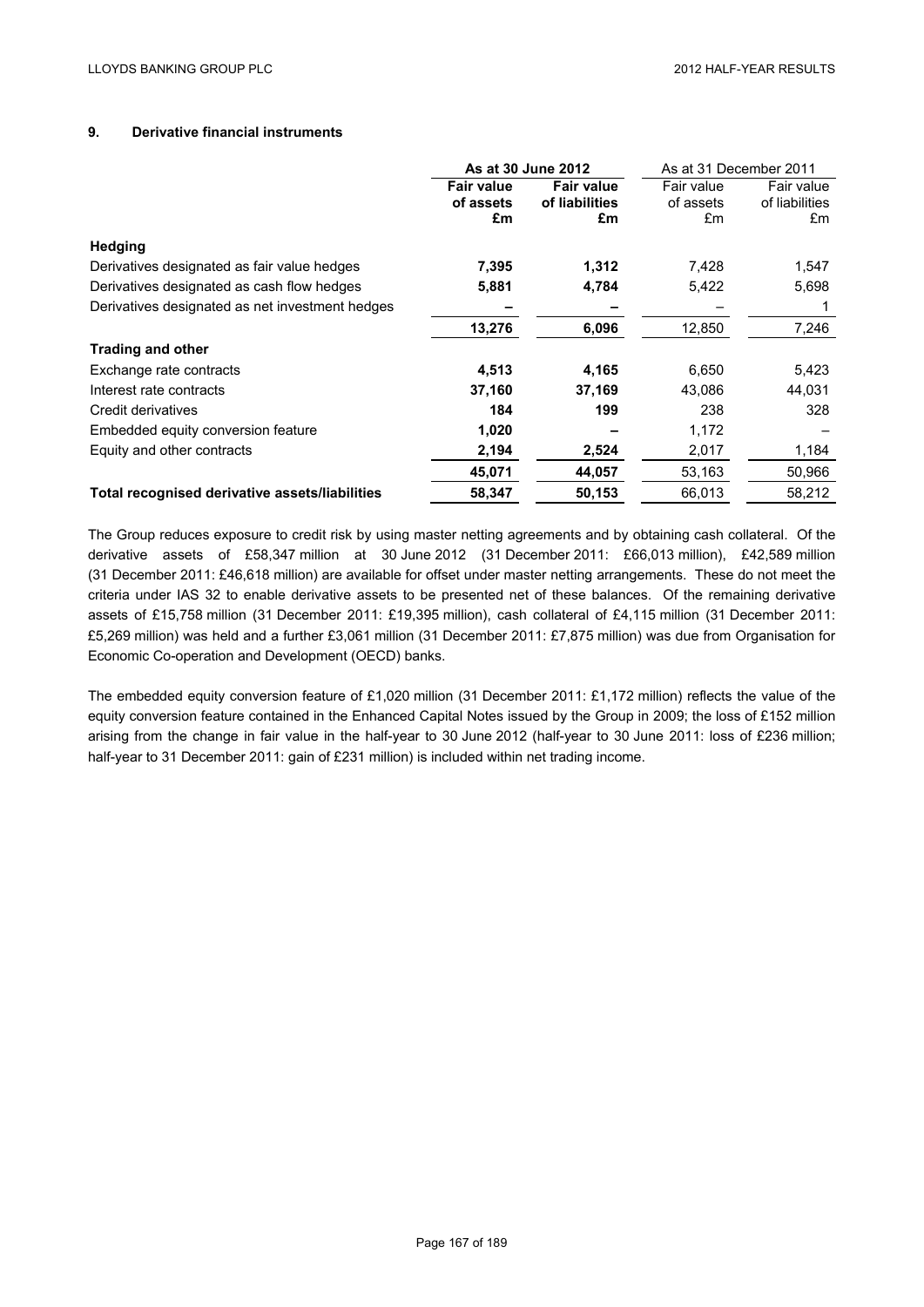## **10. Loans and advances to customers**

|                                                                 | As at<br>30 June<br>2012<br>£m | As at<br>31 Dec<br>2011<br>£m |
|-----------------------------------------------------------------|--------------------------------|-------------------------------|
| Agriculture, forestry and fishing                               | 5,415                          | 5,198                         |
| Energy and water supply                                         | 3,258                          | 4,013                         |
| Manufacturing                                                   | 9,550                          | 10,061                        |
| Construction                                                    | 8,970                          | 9,722                         |
| Transport, distribution and hotels                              | 30,043                         | 32,882                        |
| Postal and communications                                       | 1,799                          | 1,896                         |
| Property companies                                              | 59,583                         | 64,752                        |
| Financial, business and other services                          | 49,870                         | 64,046                        |
| Personal:                                                       |                                |                               |
| Mortgages                                                       | 341,407                        | 348,210                       |
| Other                                                           | 29,719                         | 30,014                        |
| Lease financing                                                 | 7,155                          | 7,800                         |
| Hire purchase                                                   | 5,584                          | 5,776                         |
|                                                                 | 552,353                        | 584,370                       |
| Allowance for impairment losses on loans and advances (note 11) | (17,908)                       | (18, 732)                     |
| Total loans and advances to customers                           | 534.445                        | 565,638                       |

Loans and advances to customers include advances securitised under the Group's securitisation and covered bond programmes. Further details are given in note 12.

## **11. Allowance for impairment losses on loans and receivables**

|                                                      | Half-year  | Half-year  | Half-year |
|------------------------------------------------------|------------|------------|-----------|
|                                                      | to 30 June | to 30 June | to 31 Dec |
|                                                      | 2012       | 2011       | 2011      |
|                                                      | £m         | £m         | £m        |
| Opening balance                                      | 19,022     | 18,951     | 19,557    |
| Exchange and other adjustments                       | (451)      | 693        | (1,060)   |
| Advances written off                                 | (3,202)    | (4, 555)   | (3,279)   |
| Recoveries of advances written off in previous years | 310        | 123        | 306       |
| Unwinding of discount                                | (201)      | (112)      | (114)     |
| Charge to the income statement (note 5)              | 2,681      | 4,457      | 3,612     |
| Balance at end of period                             | 18,159     | 19,557     | 19,022    |
| In respect of:                                       |            |            |           |
| Loans and advances to banks                          | 3          | 14         | 14        |
| Loans and advances to customers (note 10)            | 17,908     | 19,203     | 18,732    |
| Debt securities (note 13)                            | 248        | 340        | 276       |
| Balance at end of period                             | 18,159     | 19,557     | 19,022    |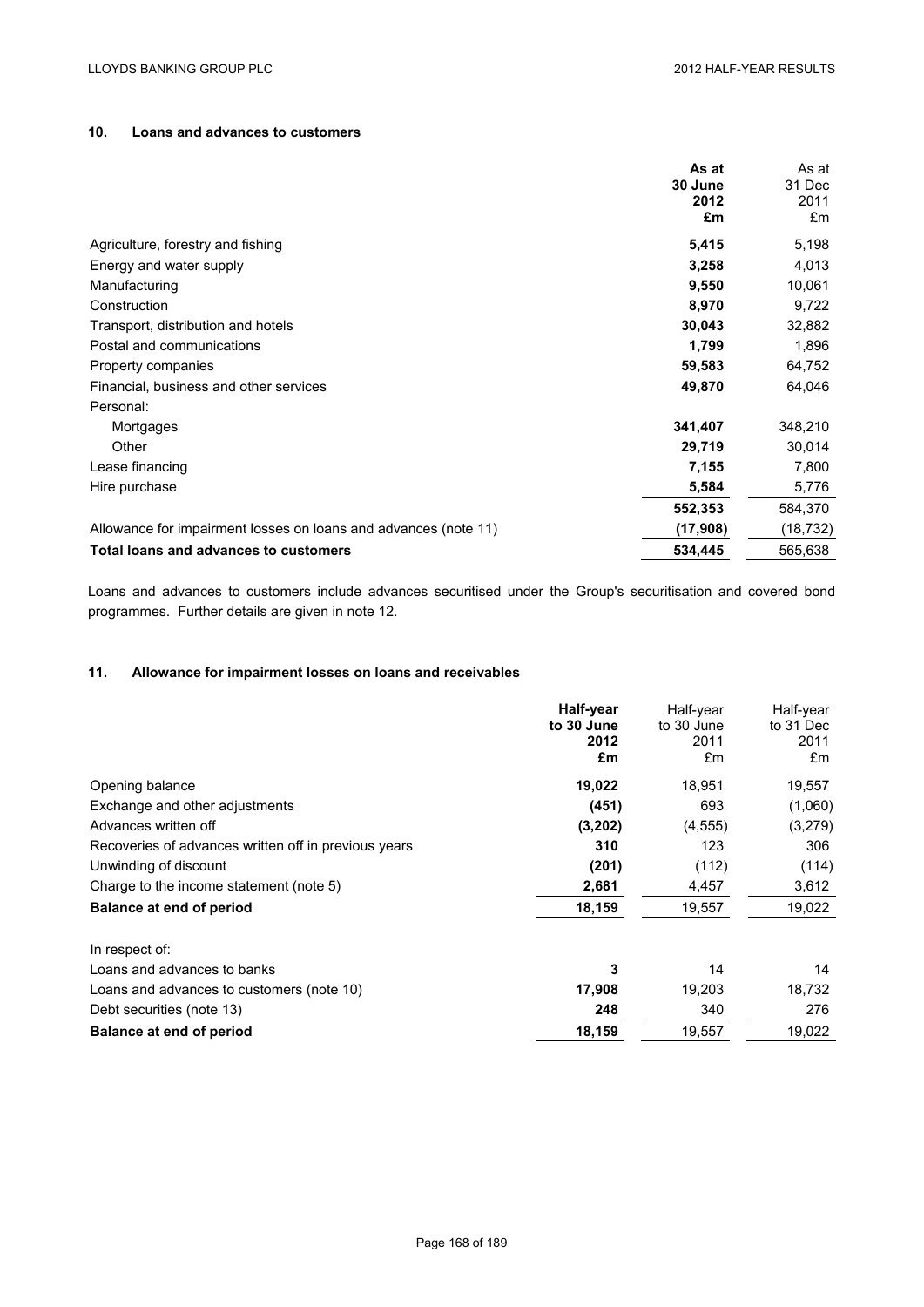## **12. Securitisations and covered bonds**

The Group's principal securitisation and covered bond programmes, together with the balances of the loans subject to these arrangements and the carrying value of the notes in issue, are listed in the table below.

|                                                  | As at 30 June 2012 |           | As at 31 December 2011 |           |
|--------------------------------------------------|--------------------|-----------|------------------------|-----------|
|                                                  | <b>Loans and</b>   |           | Loans and              |           |
|                                                  | advances           | Notes in  | advances               | Notes in  |
|                                                  | securitised        | issue     | securitised            | issue     |
| Securitisation programmes <sup>1</sup>           | £m                 | £m        | £m                     | £m        |
| UK residential mortgages                         | 85,996             | 62,270    | 129,764                | 94,080    |
| US residential mortgage-backed securities        | 204                | 204       | 398                    | 398       |
| Commercial loans                                 | 15,258             | 12,995    | 13,313                 | 11,342    |
| Irish residential mortgages                      | 5,207              | 3,562     | 5,497                  | 5,661     |
| Credit card receivables                          | 6,616              | 5,283     | 6,763                  | 4,810     |
| Dutch residential mortgages                      | 4,702              | 4,844     | 4,933                  | 4,777     |
| Personal loans                                   | 4,276              | 2,000     |                        |           |
| PPP/PFI and project finance loans                | 719                | 107       | 767                    | 110       |
| Motor vehicle loans                              | 3,019              | 2,459     | 3,124                  | 2,871     |
|                                                  | 125,997            | 93,724    | 164,559                | 124,049   |
| Less held by the Group                           |                    | (57,511)  |                        | (86, 637) |
| Total securitisation programmes (note 17)        |                    | 36,213    |                        | 37,412    |
| Covered bond programmes                          |                    |           |                        |           |
| Residential mortgage-backed                      | 91,411             | 58,714    | 91,023                 | 67,456    |
| Social housing loan-backed                       | 3,302              | 2,638     | 3,363                  | 2,605     |
|                                                  | 94,713             | 61,352    | 94,386                 | 70,061    |
| Less held by the Group                           |                    | (19, 223) |                        | (31, 865) |
| Total covered bond programmes (note 17)          |                    | 42,129    |                        | 38,196    |
| Total securitisation and covered bond programmes |                    | 78,342    |                        | 75,608    |

 $<sup>1</sup>$  Includes securitisations utilising a combination of external funding and credit default swaps.</sup>

#### *Securitisation programmes*

Loans and advances to customers and debt securities classified as loans and receivables include loans securitised under the Group's securitisation programmes, the majority of which have been sold by subsidiary companies to bankruptcy remote special purpose entities (SPEs). As the SPEs are funded by the issue of debt on terms whereby the majority of the risks and rewards of the portfolio are retained by the subsidiary, the SPEs are consolidated fully and all of these loans are retained on the Group's balance sheet, with the related notes in issue included within debt securities in issue. In addition to the SPEs detailed above, the Group sponsors three conduit programmes: Argento, Cancara and Grampian.

#### *Covered bond programmes*

Certain loans and advances to customers have been assigned to bankruptcy remote limited liability partnerships to provide security to issues of covered bonds by the Group. The Group retains all of the risks and rewards associated with these loans and the partnerships are consolidated fully with the loans retained on the Group's balance sheet and the related covered bonds in issue included within debt securities in issue.

Cash deposits of £11,872 million (31 December 2011: £20,435 million) held by the Group are restricted in use to repayment of the debt securities issued by the SPEs, the term advances relating to covered bonds and other legal obligations.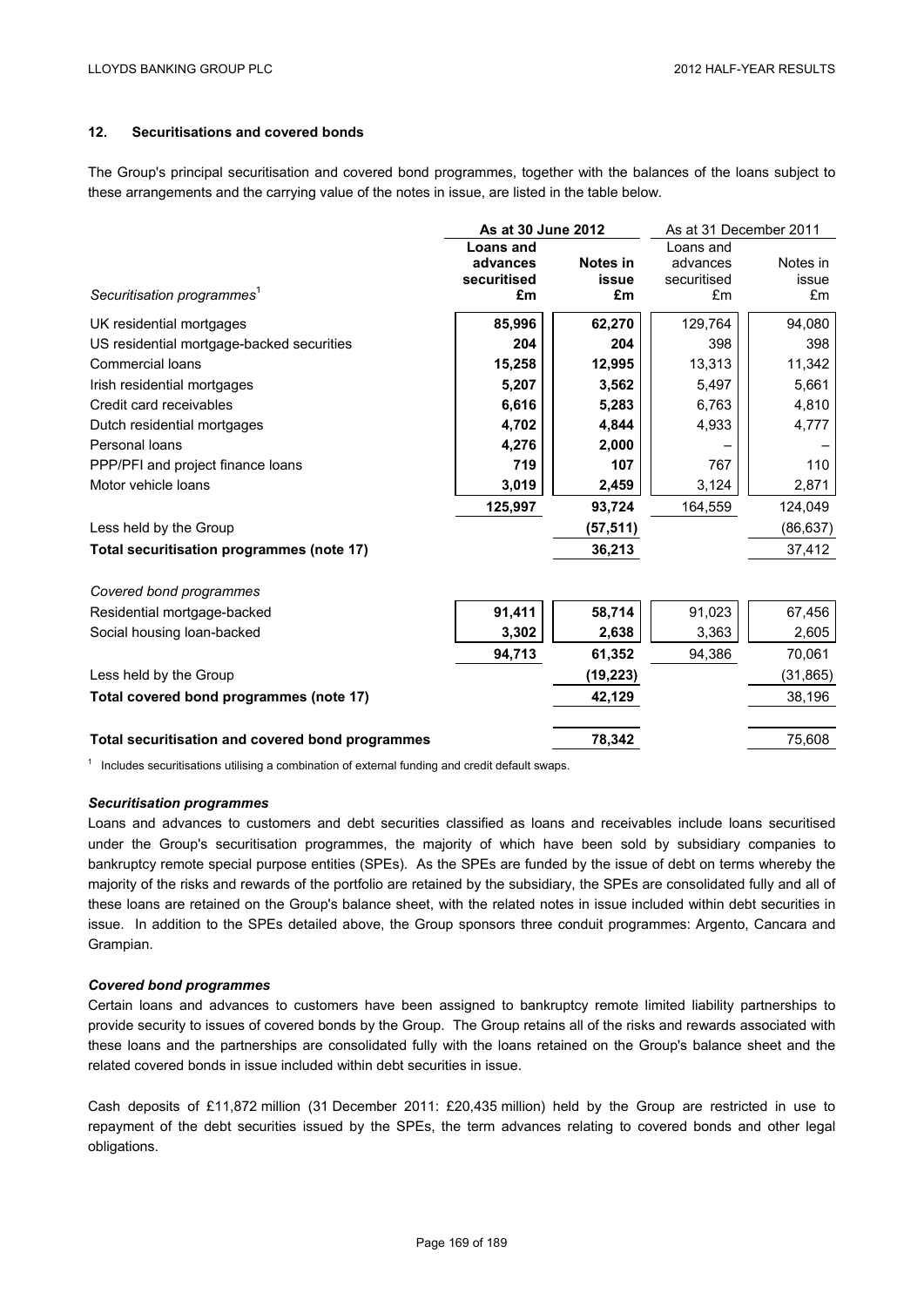## **13. Debt securities classified as loans and receivables**

Debt securities classified as loans and receivables comprise:

|                                           | As at   | As at  |
|-------------------------------------------|---------|--------|
|                                           | 30 June | 31 Dec |
|                                           | 2012    | 2011   |
|                                           | £m      | £m     |
| Asset-backed securities:                  |         |        |
| Mortgage-backed securities                | 5,265   | 7,179  |
| Other asset-backed securities             | 893     | 5,030  |
| Corporate and other debt securities       | 519     | 537    |
|                                           | 6,677   | 12,746 |
| Allowance for impairment losses (note 11) | (248)   | (276)  |
| <b>Total</b>                              | 6,429   | 12,470 |

### **14. Available-for-sale financial assets**

|                                                   | As at   | As at  |
|---------------------------------------------------|---------|--------|
|                                                   | 30 June | 31 Dec |
|                                                   | 2012    | 2011   |
|                                                   | £m      | £m     |
| Asset-backed securities                           | 1,838   | 2,867  |
| Other debt securities:                            |         |        |
| Bank and building society certificates of deposit | 303     | 366    |
| Government securities                             | 25,824  | 25,236 |
| Other public sector securities                    | 21      | 27     |
| Corporate and other debt securities               | 2,176   | 5,245  |
|                                                   | 28,324  | 30,874 |
| Equity shares                                     | 1,678   | 1,938  |
| Treasury and other bills                          | 970     | 1,727  |
| <b>Total</b>                                      | 32,810  | 37,406 |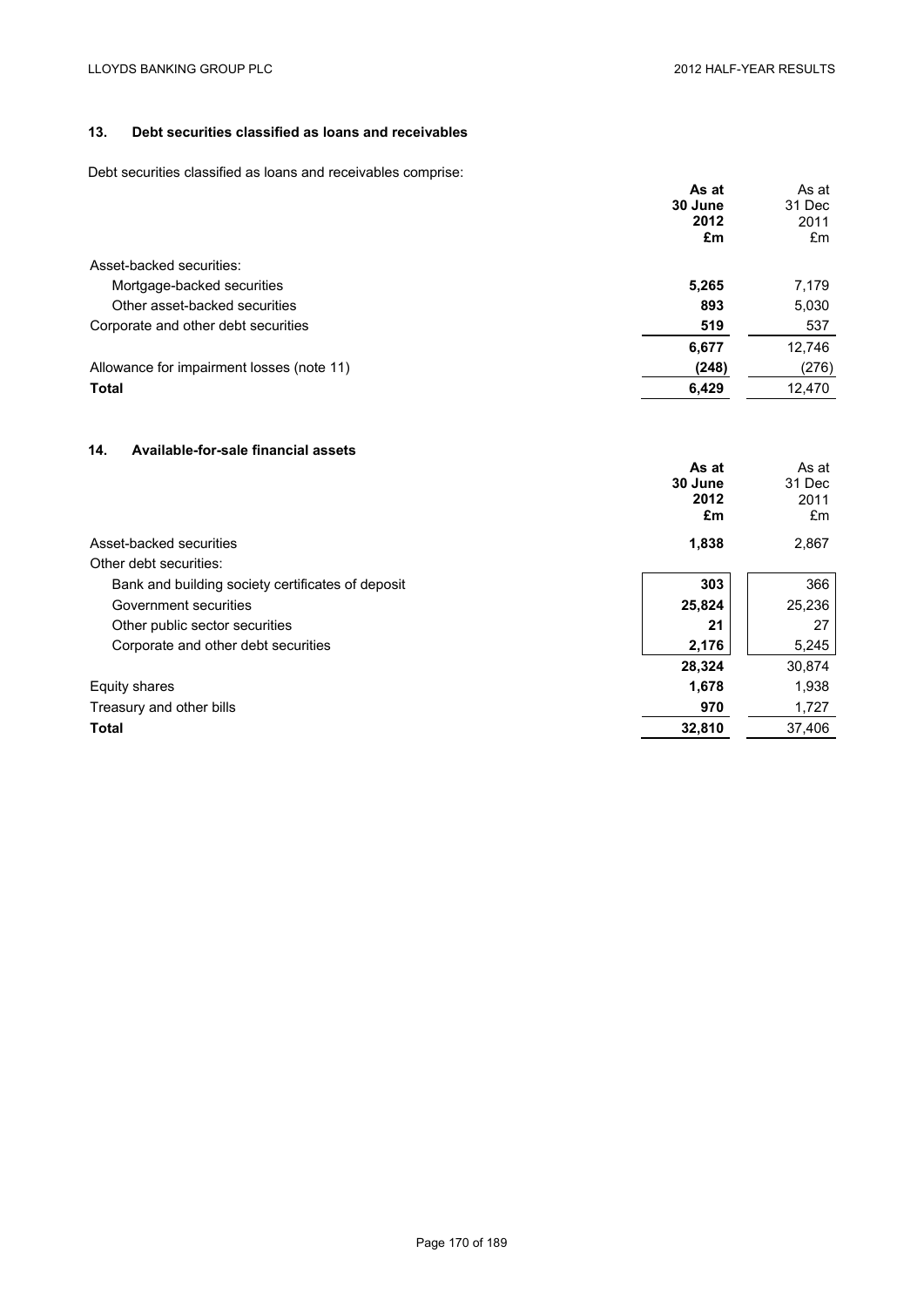**Net** 

Net

## **15. Credit market exposures**

The Group's credit market exposures primarily relate to asset-backed securities exposures held in the Wholesale division. An analysis of the carrying value of these exposures, which are classified as loans and receivables, availablefor-sale financial assets or trading and other financial assets at fair value through profit or loss depending on the nature of the investment, is set out below.

|                                                |                  |            |                | net        | <b>Net</b> |
|------------------------------------------------|------------------|------------|----------------|------------|------------|
|                                                |                  |            |                | exposure   | exposure   |
|                                                | <b>Loans and</b> | Available- |                | at 30 June | at 31 Dec  |
|                                                | receivables      | for-sale   | <b>Trading</b> | 2012       | 2011       |
|                                                | £m               | £m         | £m             | £m         | £m         |
| Mortgage-backed securities                     |                  |            |                |            |            |
| US residential                                 | 3,620            |            |                | 3,620      | 4,063      |
| Non-US residential                             | 1,079            | 851        | 118            | 2,048      | 3,125      |
| Commercial                                     | 471              | 312        |                | 783        | 1,788      |
|                                                | 5,170            | 1,163      | 118            | 6,451      | 8,976      |
| Collateralised debt obligations:               |                  |            |                |            |            |
| Collateralised loan obligations                | 377              | 62         | 91             | 530        | 1,162      |
| Other                                          | 118              | -          |                | 118        | 264        |
|                                                | 495              | 62         | 91             | 648        | 1,426      |
| Federal family education loan programme        |                  |            |                |            |            |
| student loans (FFELP)                          | 117              | 149        |                | 266        | 3,526      |
| Personal sector                                | 81               | 203        |                | 284        | 511        |
| Other asset-backed securities                  | 201              | 220        | 61             | 482        | 656        |
| Total uncovered asset-backed securities        | 6,064            | 1,797      | 270            | 8,131      | 15,095     |
| Negative basis $1$                             |                  |            |                |            | 186        |
| <b>Total Wholesale asset-backed securities</b> | 6,064            | 1,797      | 270            | 8,131      | 15,281     |
| Direct                                         |                  | 837        | 270            | 5,636      | 10,705     |
|                                                | 4,529            |            |                |            |            |
| Conduits                                       | 1,535            | 960        |                | 2,495      | 4,576      |
| <b>Total Wholesale asset-backed securities</b> | 6,064            | 1,797      | 270            | 8,131      | 15,281     |

 $1$  Negative basis means bonds held with separate matching credit default swap protection.

#### *Exposures to monolines*

At 30 June 2012, the Group had no direct exposure to sub-investment grade monolines on credit default swap (CDS) contracts. Its exposure to investment grade monolines through wrapped loans and receivables was £158 million (gross exposure: £243 million).

The exposure to monolines on wrapped loans and receivables and bonds is the internal assessment of amounts that will be recovered on interest and principal shortfalls.

In addition, the Group has £1,411 million (31 December 2011: £1,550 million) of monoline wrapped bonds and £148 million (31 December 2011: £274 million) of monoline wrapped liquidity commitments on which the Group currently places no reliance on the guarantor.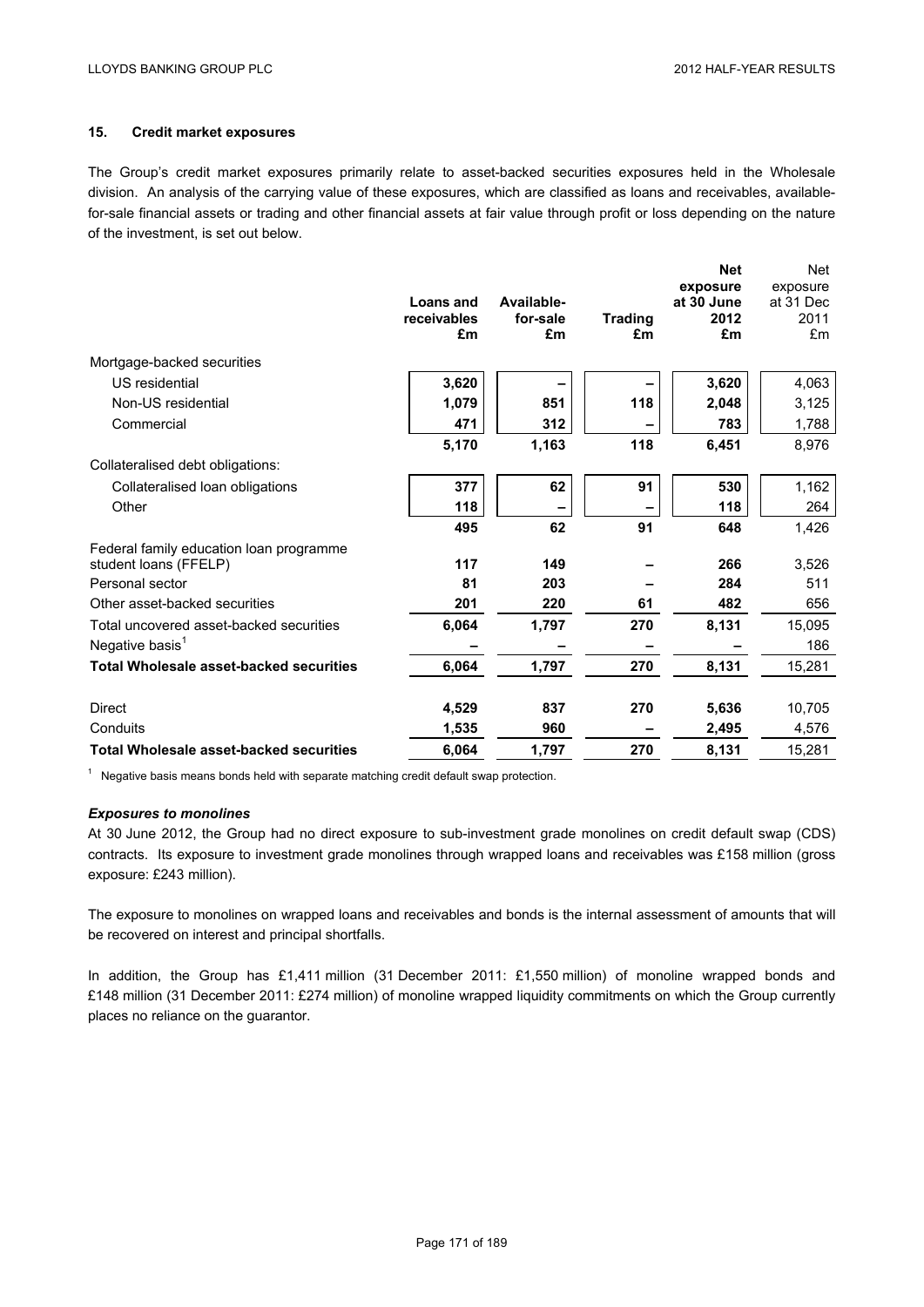## **15. Credit market exposures** (continued)

## *Credit ratings*

An analysis of external credit ratings as at 30 June 2012 of the Wholesale division's asset-backed security portfolio by asset class is provided below.

| <b>Asset class</b>               | <b>Net</b><br>exposure<br>£m | <b>AAA</b><br>£m | AA<br>£m | A<br>£m | <b>BBB</b><br>£m | <b>BB</b><br>£m | B<br>£m | <b>Below</b><br>в<br>£m |
|----------------------------------|------------------------------|------------------|----------|---------|------------------|-----------------|---------|-------------------------|
| Mortgage-backed securities       |                              |                  |          |         |                  |                 |         |                         |
| US residential:                  |                              |                  |          |         |                  |                 |         |                         |
| Prime                            | 705                          | 144              | 366      | 93      | 77               | 16              | 9       |                         |
| Alt-A                            | 2,915                        | 907              | 773      | 589     | 487              | 104             | 54      | 1                       |
| Sub-prime                        |                              |                  |          |         |                  |                 |         |                         |
|                                  | 3,620                        | 1,051            | 1,139    | 682     | 564              | 120             | 63      | 1                       |
| Non-US residential               | 2,048                        | 555              | 768      | 296     | 247              | 182             |         |                         |
| Commercial                       | 783                          | 23               | 33       | 547     | 121              | 38              | 21      |                         |
|                                  | 6,451                        | 1,629            | 1,940    | 1,525   | 932              | 340             | 84      | 1                       |
| Collateralised debt obligations: |                              |                  |          |         |                  |                 |         |                         |
| Collateralised loan              |                              |                  |          |         |                  |                 |         |                         |
| obligations                      | 530                          | 105              | 209      | 130     |                  | 42              | 16      | 28                      |
| Other                            | 118                          |                  |          |         | -                | 118             | -       |                         |
|                                  | 648                          | 105              | 209      | 130     |                  | 160             | 16      | 28                      |
| <b>FFELP</b>                     | 266                          | 150              | 96       | 20      |                  |                 |         |                         |
| Personal sector                  | 284                          | 168              | 115      |         |                  | 1               |         |                         |
| Other asset-backed securities    | 482                          | 96               | 49       | 94      | 104              | 139             |         |                         |
| Total as at 30 June 2012         | 8,131                        | 2,148            | 2,409    | 1,769   | 1,036            | 640             | 100     | 29                      |
| Total as at 31 Dec 2011          | 15,281                       | 6,974            | 3,643    | 2,320   | 1,529            | 770             | 16      | 29                      |

### **16. Customer deposits**

|                                       | As at<br>30 June<br>2012<br>£m | As at<br>31 Dec<br>2011<br>£m |
|---------------------------------------|--------------------------------|-------------------------------|
| Sterling:                             |                                |                               |
| Non-interest bearing current accounts | 27.924                         | 28,050                        |
| Interest bearing current accounts     | 66,299                         | 66,808                        |
| Savings and investment accounts       | 229,726                        | 222,776                       |
| Other customer deposits               | 56,382                         | 52,975                        |
| Total sterling                        | 380.331                        | 370.609                       |
| Currency                              | 42,907                         | 43,297                        |
| <b>Total</b>                          | 423.238                        | 413,906                       |

Included above are liabilities of £4,093 million (31 December 2011: £7,996 million) in respect of securities sold under repurchase agreements.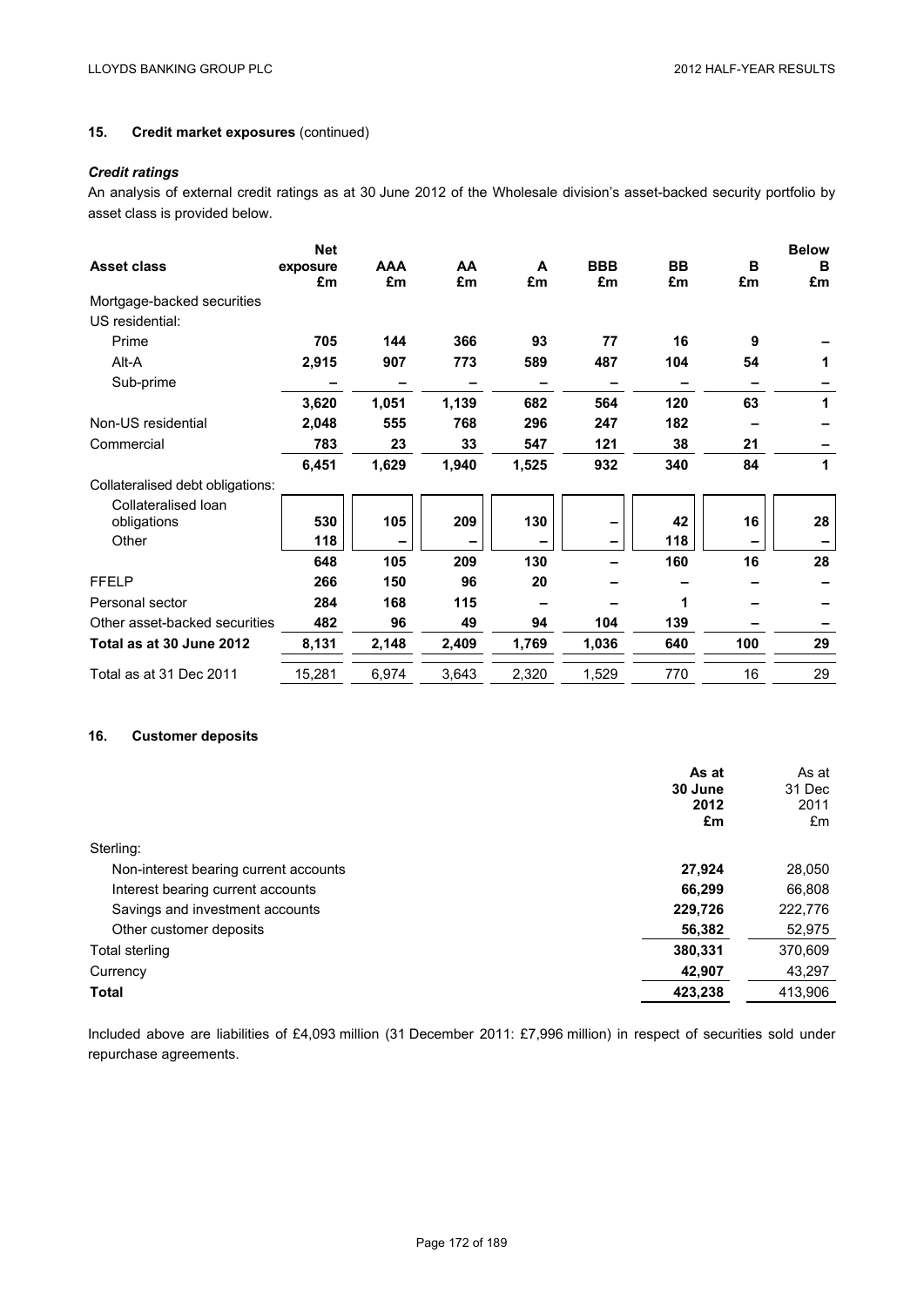**As at** 

As at

**£m**

## **17. Debt securities in issue**

|                                | As at 30 June 2012                                  |                               |             |                                                     | As at 31 December 2011        |             |
|--------------------------------|-----------------------------------------------------|-------------------------------|-------------|-----------------------------------------------------|-------------------------------|-------------|
|                                | At fair value<br>through<br>profit or<br>loss<br>£m | At<br>amortised<br>cost<br>£m | Total<br>£m | At fair value<br>through<br>profit or<br>loss<br>£m | At<br>amortised<br>cost<br>£m | Total<br>£m |
| Medium-term notes issued       | 6.428                                               | 46.944                        | 53,372      | 5.339                                               | 63,366                        | 68,705      |
| Covered bonds (note 12)        |                                                     | 42,129                        | 42,129      |                                                     | 38.196                        | 38,196      |
| Certificates of deposit        |                                                     | 17,386                        | 17,386      |                                                     | 27.994                        | 27,994      |
| Securitisation notes (note 12) | -                                                   | 36,213                        | 36,213      |                                                     | 37.412                        | 37,412      |
| Commercial paper               |                                                     | 7,841                         | 7,841       |                                                     | 18.091                        | 18,091      |
|                                | 6,428                                               | 150.513                       | 156,941     | 5,339                                               | 185.059                       | 190.398     |

## **18. Subordinated liabilities**

The Group's subordinated liabilities are comprised as follows:

|                                       | As at<br>30 June | As at<br>31 Dec |
|---------------------------------------|------------------|-----------------|
|                                       | 2012             | 2011            |
|                                       | £m               | £m              |
| Preference shares                     | 1,236            | 1,216           |
| Preferred securities                  | 4,553            | 4,893           |
| Undated subordinated liabilities      | 1.949            | 1,949           |
| <b>Enhanced Capital Notes</b>         | 9,001            | 9,085           |
| Dated subordinated liabilities        | 18,013           | 17,946          |
| <b>Total subordinated liabilities</b> | 34.752           | 35.089          |

The movement in subordinated liabilities during the period was as follows:

| At 30 June 2012                               | 34,752 |
|-----------------------------------------------|--------|
| Foreign exchange and other movements          | (257)  |
| Repurchases and redemptions during the period | (208)  |
| New issues during the period                  | 128    |
| At 1 January 2012                             | 35.089 |
|                                               |        |

During February 2012, the Group completed the exchange of certain subordinated debt securities issued by the HBOS group for new subordinated debt securities issued by Lloyds TSB Bank plc by undertaking an exchange offer on certain securities which were eligible for call during 2012. This exchange resulted in a gain on the extinguishment of the existing securities of £59 million being the difference between the carrying amount of the securities extinguished and the fair value of the new securities issued together with related fees and costs.

From 31 January 2010, the Group was prohibited under the terms of an agreement with the European Commission from paying discretionary coupons and dividends on hybrid capital securities issued by the Company and certain of its subsidiaries. This prohibition ended on 31 January 2012. Future coupons and dividends on hybrid capital securities will be paid subject to, and in accordance with, the terms of those securities.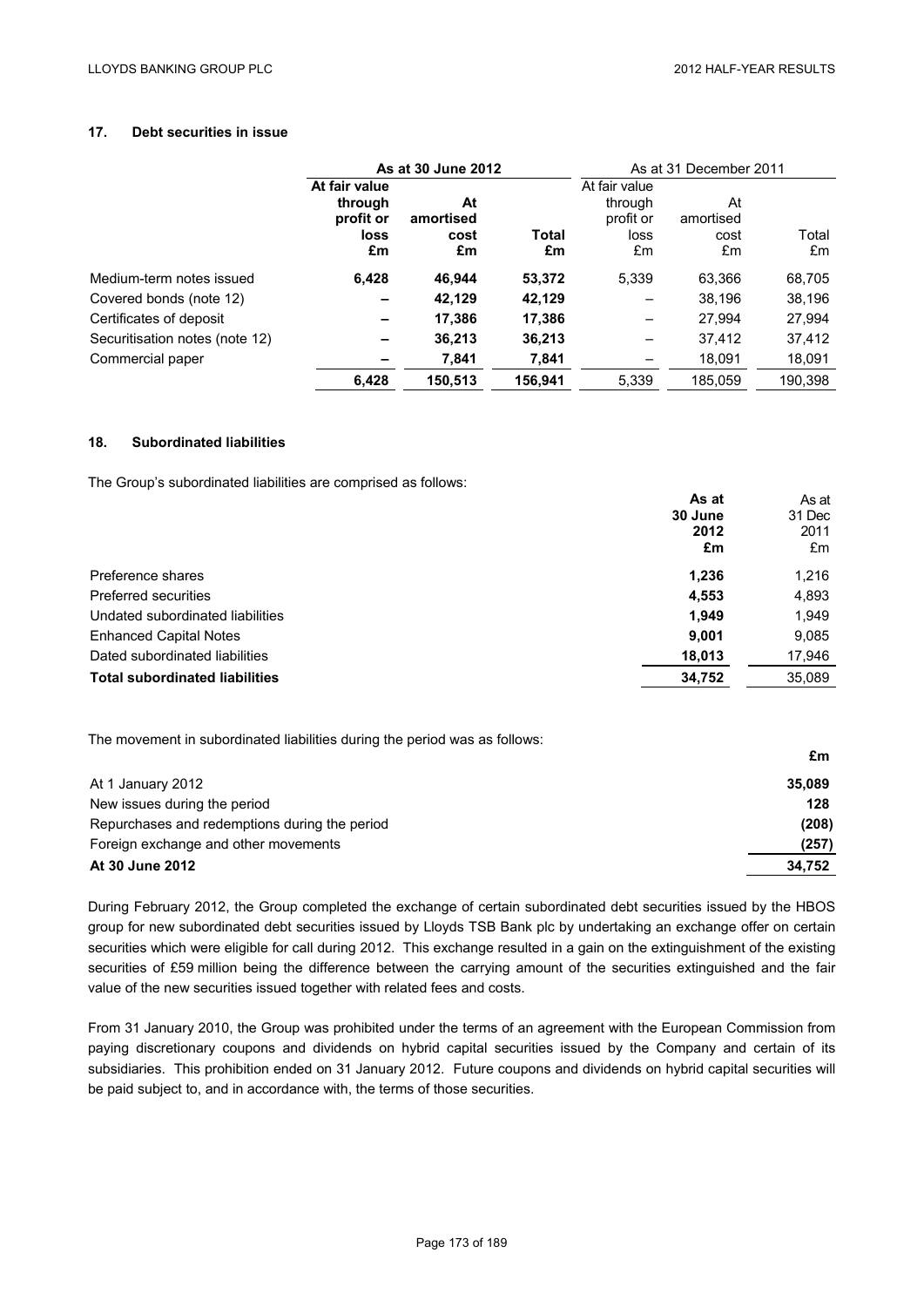## **19. Share capital**

Movements in share capital during the period were as follows:

|                                            | Number of<br>shares |       |
|--------------------------------------------|---------------------|-------|
|                                            | (million)           | £m    |
| Ordinary shares of 10p each                |                     |       |
| At 1 January 2012                          | 68,727              | 6,873 |
| Issued in the period (see below)           | 1,616               | 161   |
| At 30 June 2012                            | 70,343              | 7,034 |
| Limited voting ordinary shares of 10p each |                     |       |
| At 1 January and 30 June 2012              | 81                  | 8     |
| <b>Total share capital</b>                 |                     | 7,042 |

Of the shares issued in the period, 479 million shares were issued in settlement of the coupons on certain hybrid capital securities; the remaining 1,137 million shares issued were in respect of employee share schemes.

## **20. Reserves**

|                                                                      | <b>Other reserves</b> |            |                  |           |        |                 |
|----------------------------------------------------------------------|-----------------------|------------|------------------|-----------|--------|-----------------|
|                                                                      | <b>Share</b>          | Available- | <b>Cash flow</b> | Merger    |        | <b>Retained</b> |
|                                                                      | premium               | for-sale   | hedging          | and other | Total  | profits         |
|                                                                      | £m                    | £m         | £m               | £m        | £m     | £m              |
| At 1 January 2012                                                    | 16,541                | 1,326      | 325              | 12,167    | 13,818 | 8,680           |
| Issue of ordinary shares                                             | 331                   |            |                  |           |        |                 |
| Loss for the period                                                  |                       |            |                  |           |        | (676)           |
| Movement in treasury                                                 |                       |            |                  |           |        |                 |
| shares                                                               |                       |            |                  |           |        | (273)           |
| Value of employee<br>services:                                       |                       |            |                  |           |        |                 |
| Share option schemes                                                 |                       |            |                  |           |        | 48              |
| Other employee award                                                 |                       |            |                  |           |        |                 |
| schemes                                                              |                       |            |                  |           |        | 146             |
| Change in fair value of<br>available-for-sale assets<br>(net of tax) |                       | 562        |                  |           | 562    |                 |
| Change in fair value of<br>hedging derivatives<br>(net of tax)       |                       |            | 108              |           | 108    |                 |
| Transfers to income                                                  |                       |            |                  |           |        |                 |
| statement (net of tax)                                               |                       | (545)      | 175              |           | (370)  |                 |
| Exchange and other                                                   |                       |            |                  | (20)      | (20)   |                 |
| At 30 June 2012                                                      | 16,872                | 1,343      | 608              | 12,147    | 14,098 | 7,925           |
|                                                                      |                       |            |                  |           |        |                 |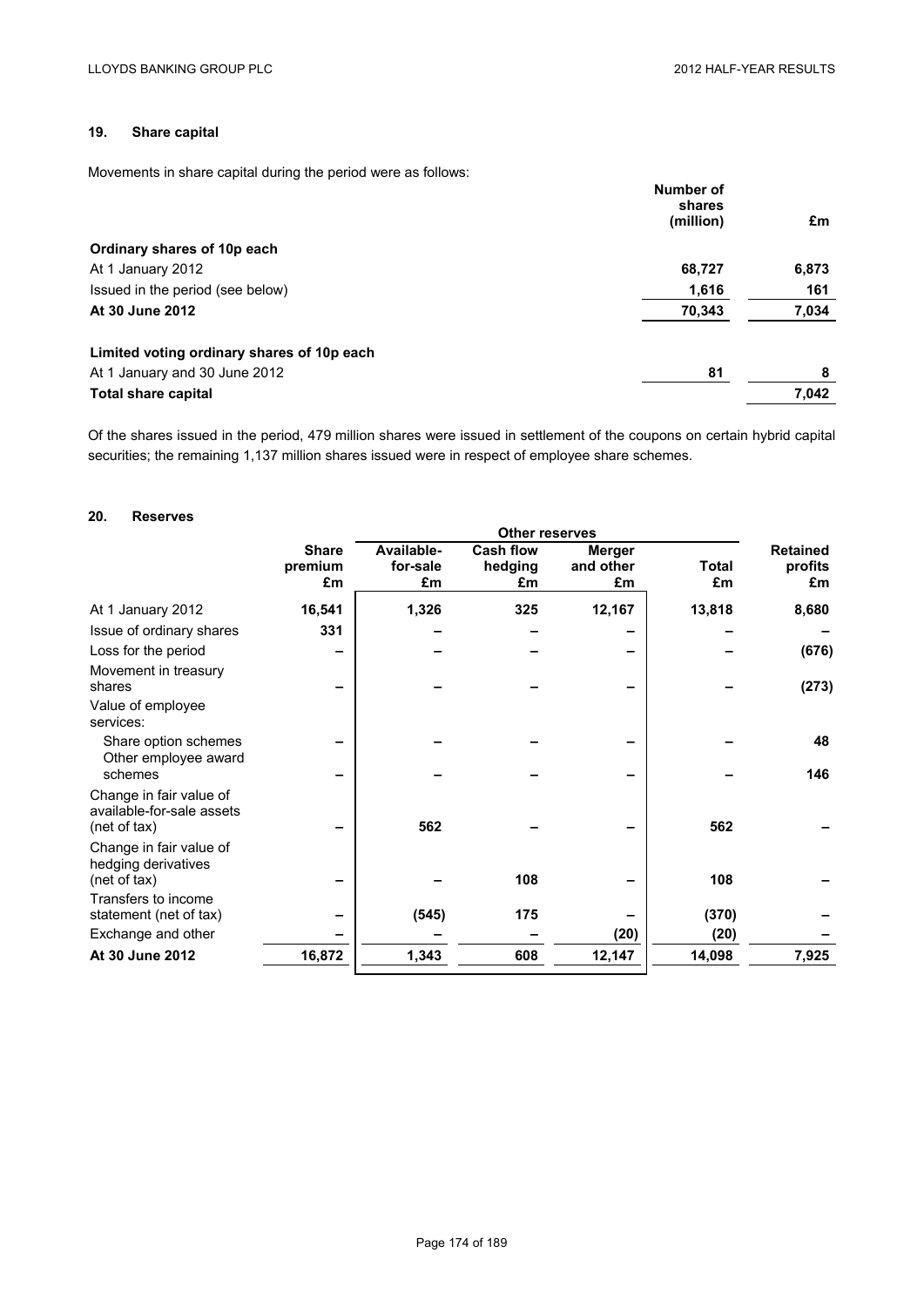## **21. Provisions for liabilities and charges**

#### *Payment protection insurance*

There has been extensive scrutiny of the Payment Protection Insurance (PPI) market in recent years. The FSA published its Policy Statement on 10 August 2010, setting out evidential provisions and guidance on the fair assessment of a complaint and the calculation of redress, as well as a requirement for firms to reassess historically rejected complaints which had to be implemented by 1 December 2010.

On 8 October 2010, the British Bankers' Association (BBA), the principal trade association for the UK banking and financial services sector, filed an application for permission to seek judicial review against the FSA and the FOS. The BBA sought an order quashing the FSA Policy Statement and an order quashing the decision of the FOS to determine PPI sales in accordance with the guidance published on its website in November 2008. On 20 April 2011 judgment was handed down by the High Court dismissing the BBA's application. On 9 May 2011, the BBA confirmed that the banks and the BBA did not intend to appeal the judgment.

After publication of the judgment, the Group entered into discussions with the FSA with a view to seeking clarity around the detailed implementation of the Policy Statement. As a result, and given the initial analysis that the Group conducted of compliance with applicable sales standards, which is continuing, the Group concluded that there are certain circumstances where customer contact and/or redress will be appropriate. Accordingly the Group made a provision in its income statement for the year ended 31 December 2011 of £3,200 million in respect of the anticipated costs of such contact and/or redress, including administration expenses. During 2012 there has been an increase in the volume of complaints being received, although other assumptions continue to be broadly in line with expectations. As a result the Group has increased its provision by a further £1,075 million during the first half of 2012 (of which £375 million was reflected in the first quarter) to cover the anticipated redress in relation to these increased volumes. This increases the total estimated cost of redress to £4,275 million; redress payments made and expenses incurred to the end of June 2012 amounted to £2,955 million. However, there are still a number of uncertainties as to the eventual costs from any such contact and/or redress given the inherent difficulties of assessing the impact of the detailed implementation of the Policy Statement for all PPI complaints, uncertainties around the ultimate emergence period for complaints, the availability of supporting evidence and the activities of claims management companies, all of which will significantly affect complaints volumes, uphold rates and redress costs.

#### *Litigation in relation to insurance branch business in Germany*

Clerical Medical Investment Group Limited (CMIG) has received a number of claims in the German courts, relating to policies issued by CMIG but sold by independent intermediaries in Germany, principally during the late 1990s and early 2000s. CMIG's strategy has included defending claims robustly and appealing against adverse judgments. In its accounts for the year ended 31 December 2011 the Group recognised a provision of £175 million with respect to this litigation.

On 11 July 2012 the Federal Court of Justice (FCJ), the highest civil court in Germany, considered five cases which had been appealed to it from regional Courts of Appeal. In some of those cases CMIG was the appellant, having lost at the Court of Appeal level. In some of those cases CMIG was the respondent, having been successful at the Court of Appeal level.

The FCJ decided to remand the five cases back to the respective Courts of Appeal, to enable further consideration of the facts in each case. The FCJ's detailed reasons for making these decisions will only be known once the FCJ's formal judgments (which are likely to include more detailed guidance with respect to key issues) are delivered with respect to each of these cases. On 25 July 2012 the FCJ handed down its judgment in one of these cases. The implications are currently being considered.

At the same time as making its decisions with respect to these five cases the FCJ issued a press release, (the Press Release) which includes comments by the FCJ on a range of issues relating to the five cases under appeal and other aspects of the relevant policies sold by CMIG, some of which comments are adverse to the position of CMIG. The FCJ's Press Release, and the comments included within it, have no legal effect, but may be reflected, in whole or in part, in the FCJ's guidance in due course.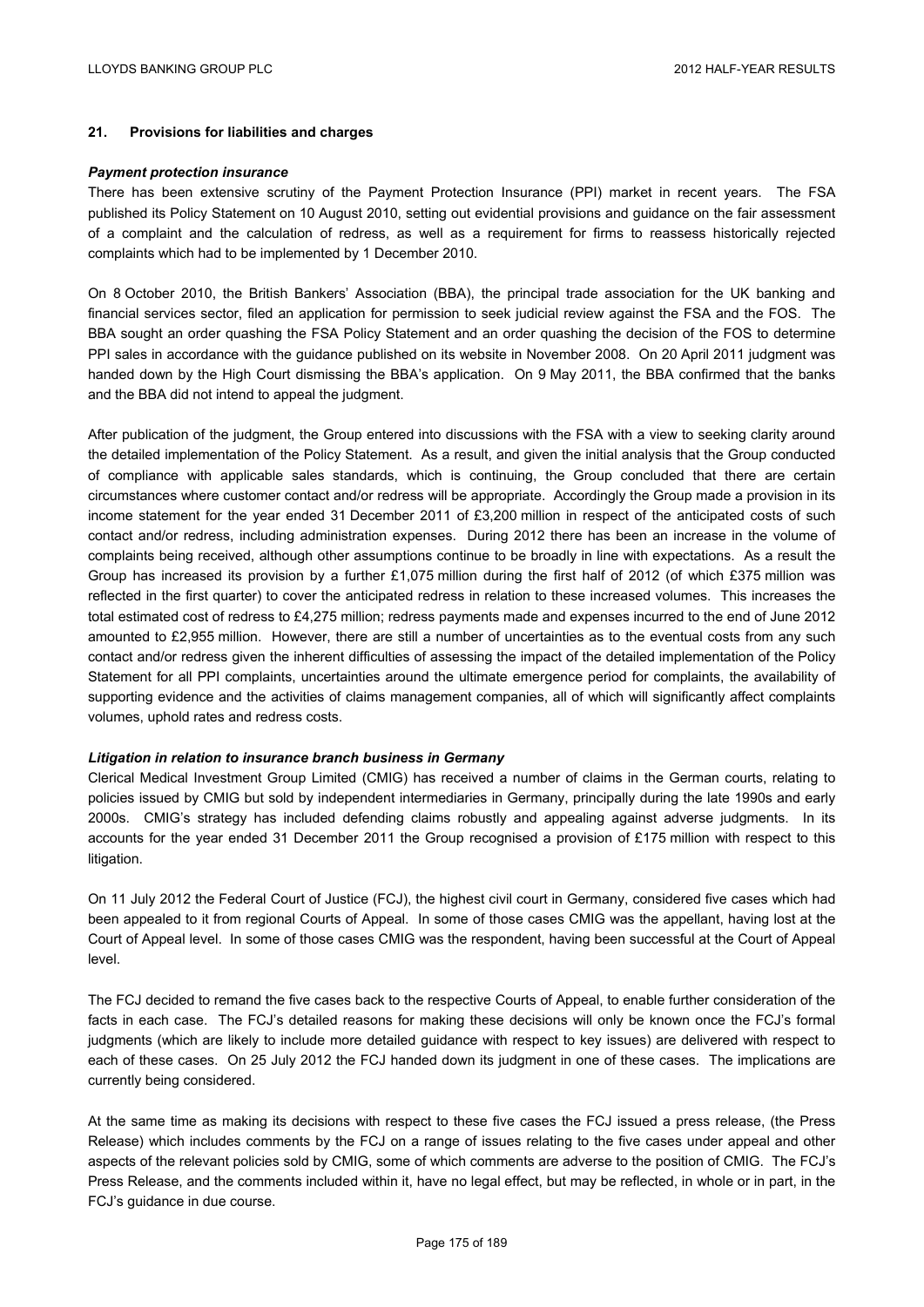### **21. Provisions for liabilities and charges** (continued)

The full impact of the FCJ's decisions in these cases, and the implications with respect to other claims facing CMIG, cannot be assessed until after the FCJ's more detailed guidance in each of these cases has been received and a consistent pattern has emerged with respect to the application of that guidance by the lower courts. Having regard to comments made by FCJ in its Press Release, it is believed likely that the facts of individual cases will need to be considered on a case by case basis by lower courts in Germany (and, potentially, through one or more further appeals to the FCJ), and that the full implications of the FCJ's decisions will thus only be capable of being assessed over time, once further clarity emerges from subsequent consideration of individual claims by lower courts and/or the FCJ. Depending upon the extent to which comments made by the FCJ in its Press Release are reflected in the guidance issued by the FCJ in these cases, there is a greater risk that the ultimate outcome of this litigation could be more unfavourable than previously assessed. However the financial effect, which could be significantly different to the provision, will only be known once there is further clarity with respect to a range of legal issues involved in these claims and/or all relevant claims have been resolved.

#### *Interest rate hedging products*

In June 2012, a number of banks, including Lloyds Banking Group, reached agreement with the FSA to carry out a thorough assessment of sales made since 1 December 2001 of interest rate hedging products to certain small and medium-sized businesses. The Group has also agreed that on conclusion of this review it will provide redress to any of these customers where appropriate. Not all customers will be owed redress, and the exact redress will vary from customer to customer.

The estimated cost of redress and related administration costs based upon the results of the work performed on the portfolio to date have been provided. This work is not yet complete and the results are still subject to the FSA review process; consequently the ultimate cost to the Group may vary. However, based on the analysis to date, the total cost is not expected to be material.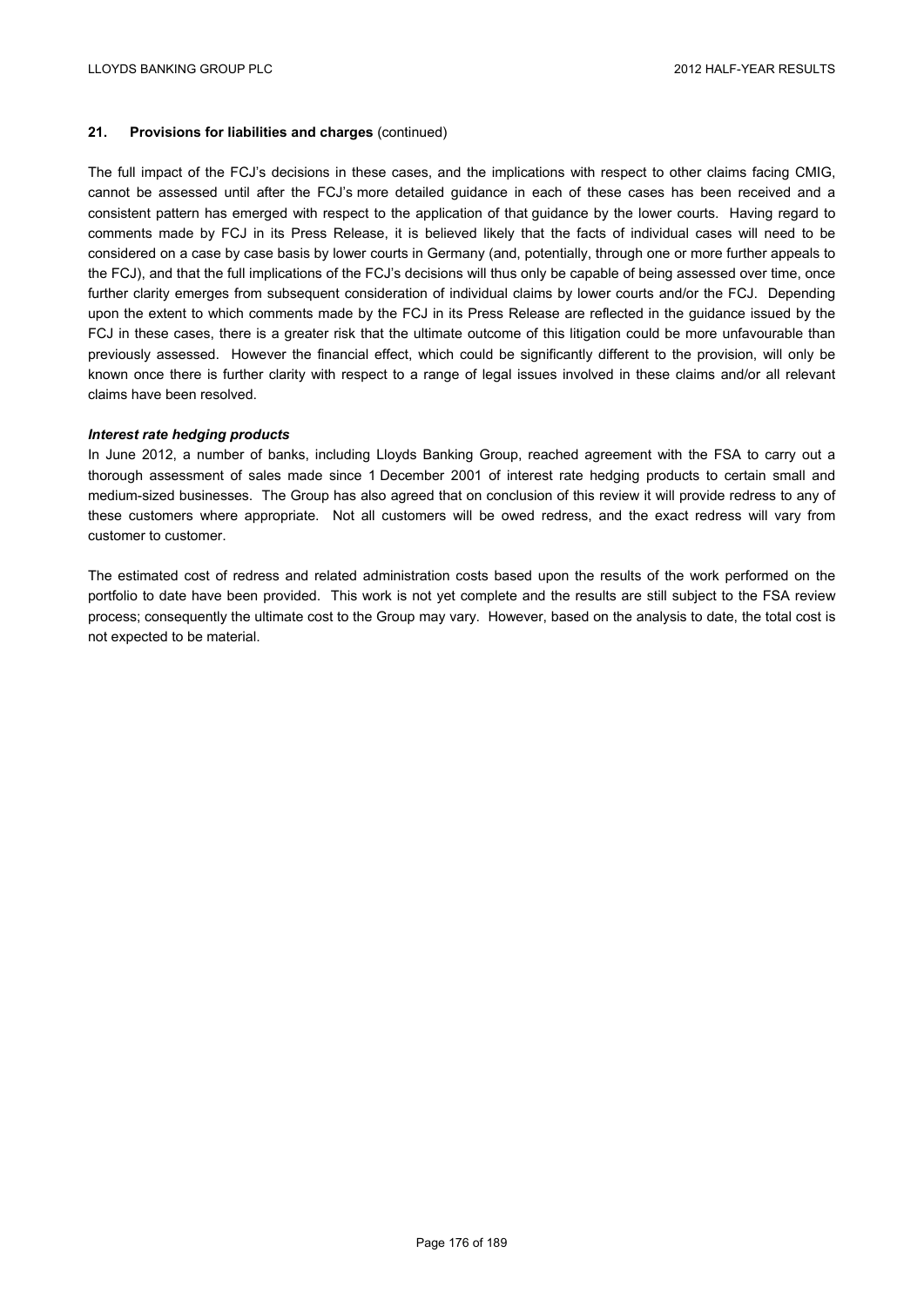## **22. Contingent liabilities and commitments**

#### *Interchange fees*

On 24 May 2012, the EU General Court upheld the European Commission's 2007 decision that an infringement of EU competition law had arisen from arrangements whereby MasterCard issuers charged a uniform fallback interchange fee (MIFs) in respect of cross border transactions in relation to the use of a MasterCard or Maestro branded payment card.

Following the judgment, MasterCard has announced its intention to appeal, and that it intends to continue to apply crossborder MIFs at the rate at which they were 'settled' prior to the judgment. It is possible that the Commission may seek to reduce this.

In parallel:

- (1) the European Commission is also considering introducing legislation to regulate interchange fees, following its 2012 Green Paper (Towards an integrated European market for cards, internet and mobile payments**)** consultation;
- (2) the European Commission is pursuing an investigation with a view to deciding whether arrangements adopted by VISA for the levying of the MIF in respect of cross-border payment transactions also infringe European Union competition laws. In this regard VISA reached an agreement (which expires in 2014) with the European Commission to reduce the level of interchange for cross-border debit card transactions to the interim levels agreed by MasterCard; and
- (3) now that the General Court judgment has been handed down, the Office of Fair Trading (OFT) may decide to renew its ongoing examination of whether the levels of interchange paid by retailers in respect of MasterCard and VISA credit cards, debit cards and charge cards in the UK infringe competition law. The OFT had placed the investigation on hold pending the outcome of the MasterCard appeal.

The ultimate impact of the investigations and any regulatory developments on Lloyds Banking Group can only be known at the conclusion of these investigations and any relevant appeal proceedings and once regulatory proposals are more certain.

#### *Interbank offered rate setting investigations*

Several government agencies in the UK, US and overseas, including the US Commodity Futures Trading Commission, the US SEC, the US Department of Justice and the FSA as well as the European Commission, are conducting investigations into submissions made by panel members to the bodies that set various interbank offered rates. Certain members of the Group, were (at the relevant times) and remain members of various panels whose members make submissions to these bodies including the BBA London interbank offered rates (LIBOR) panels. No member of the Group is or was a member of the European Banking Federation's Euribor panel. Certain members of the Group have received subpoenas and requests for information from certain government agencies and are co-operating with their investigations. In addition certain members of the Group have been named as defendants in private lawsuits, including purported class action suits in the US with regard to the setting of LIBOR. It is currently not possible to predict the scope and ultimate outcome of the various regulatory investigations or private lawsuits, including the timing and scale of the potential impact of any investigations and private lawsuits on the Group.

#### *Financial Services Compensation Scheme (FSCS)*

The FSCS is the UK's independent statutory compensation fund for customers of authorised financial services firms and pays compensation if a firm is unable to pay claims against it. The FSCS is funded by levies on the industry (and recoveries and borrowings where appropriate). The levies raised comprise both management expenses levies and, where necessary, compensation levies on authorised firms.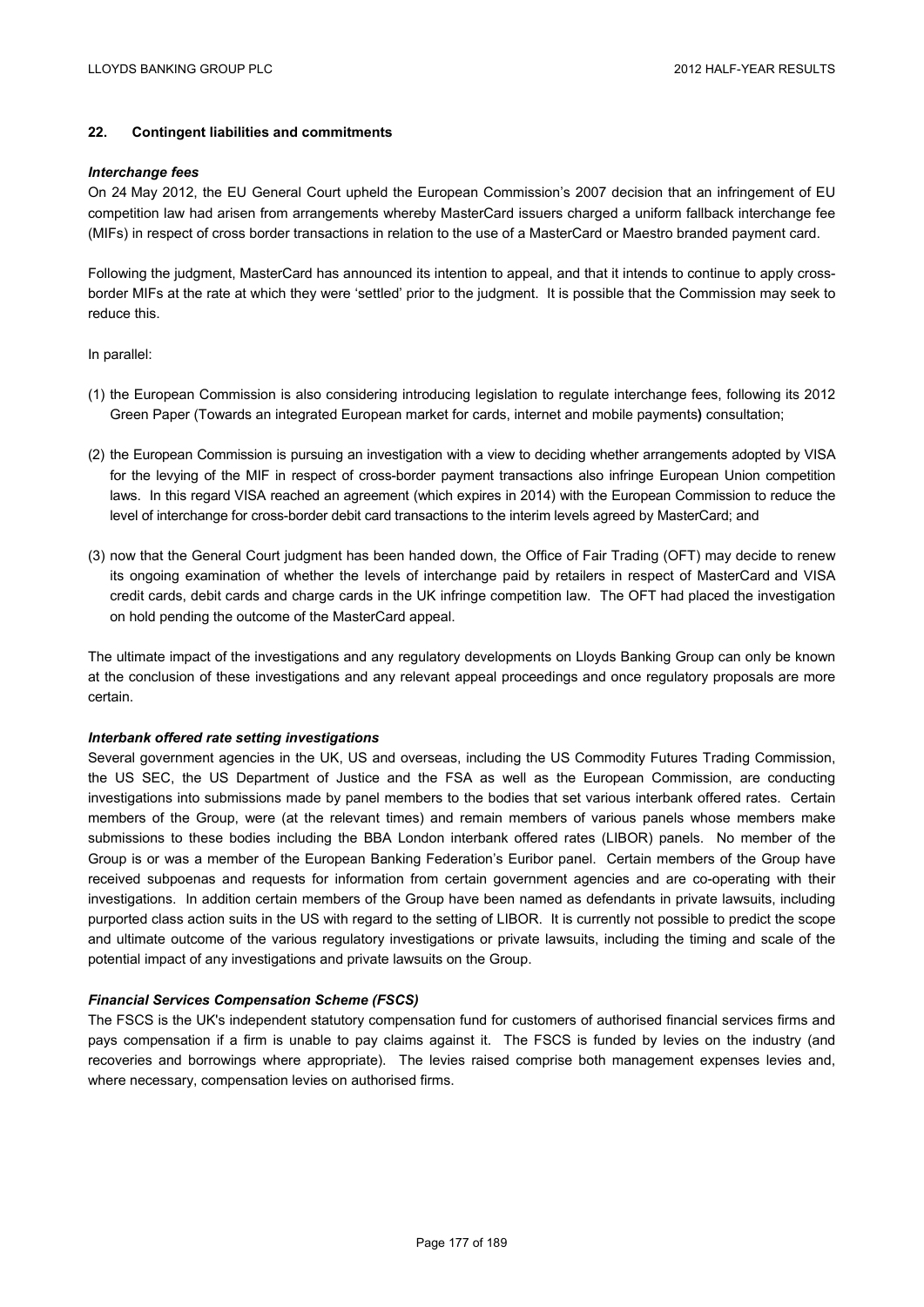# **22. Contingent liabilities and commitments** (continued)

Following the default of a number of deposit takers in 2008, the FSCS borrowed funds from HM Treasury to meet the compensation costs for customers of those firms. The interest rate on the borrowings with HM Treasury, which total circa £20 billion, increased from 12 month LIBOR plus 30 basis points to 12 month LIBOR plus 100 basis points on 1 April 2012. Whilst it is expected that the substantial majority of the principal will be repaid from funds the FSCS receives from asset sales, surplus cash flow or other recoveries in relation to the assets of the firms that defaulted, to the extent that there remains a shortfall, the FSCS will raise compensation levies on all deposit-taking participants. The amount of any future compensation levies payable by the Group also depends on a number of factors including participation in the market at 31 December, the level of protected deposits and the population of deposit-taking participants. As such, although the Group's share of such compensation levies could be significant, the Group has not recognised a provision in respect of them in these financial statements.

## *FSA investigation into Bank of Scotland*

In 2009, the FSA commenced a supervisory review into HBOS. The supervisory review was superseded when the FSA commenced an enforcement investigation into Bank of Scotland plc in relation to its Corporate division between 2006 and 2008. These proceedings have now concluded. The FSA published its Final Notice on 9 March 2012. No financial penalty was imposed on the Group or Bank of Scotland plc. The FSA has indicated that it intends to produce a report into HBOS. The scope and timing of such a report remain uncertain.

## *Shareholder complaints*

The Group and two former members of the Group's Board of Directors have been named as defendants in a purported securities class action pending in the United States District Court for the Southern District of New York. The complaint, dated 23 November 2011, asserts claims under the Securities Exchange Act of 1934 in connection with alleged material omissions from statements made in 2008 in connection with the acquisition of HBOS. No quantum is specified. The Group has applied to dismiss the complaint.

In addition, a UK-based shareholder action group has threatened multi-claimant claims on a similar basis against the Group and two former directors in the UK. No claim has yet been issued.

The Group considers that the claims are without merit and will defend them vigorously. The claims have not been quantified and it is not possible to estimate any potential financial impact on the Group at this early stage.

## *Employee disputes*

The Group is aware that a union representing a number of the Group's employees and former employees is seeking to challenge the cap on pensionable pay introduced by the Group in 2011 on the grounds that it is unlawful. This challenge is at a very early stage. The Group will resist the challenge should it be pursued.

## *Other regulatory matters*

In the course of its business, the Group is engaged in discussions with the FSA in relation to a range of conduct of business matters, including complaints handling, packaged bank accounts, savings accounts, product terms and conditions, interest only mortgages, sales processes and remuneration schemes. The Group is keen to ensure that regulatory concerns are understood and addressed. The ultimate impact on the Group of these discussions can only be known at the conclusion of such discussions.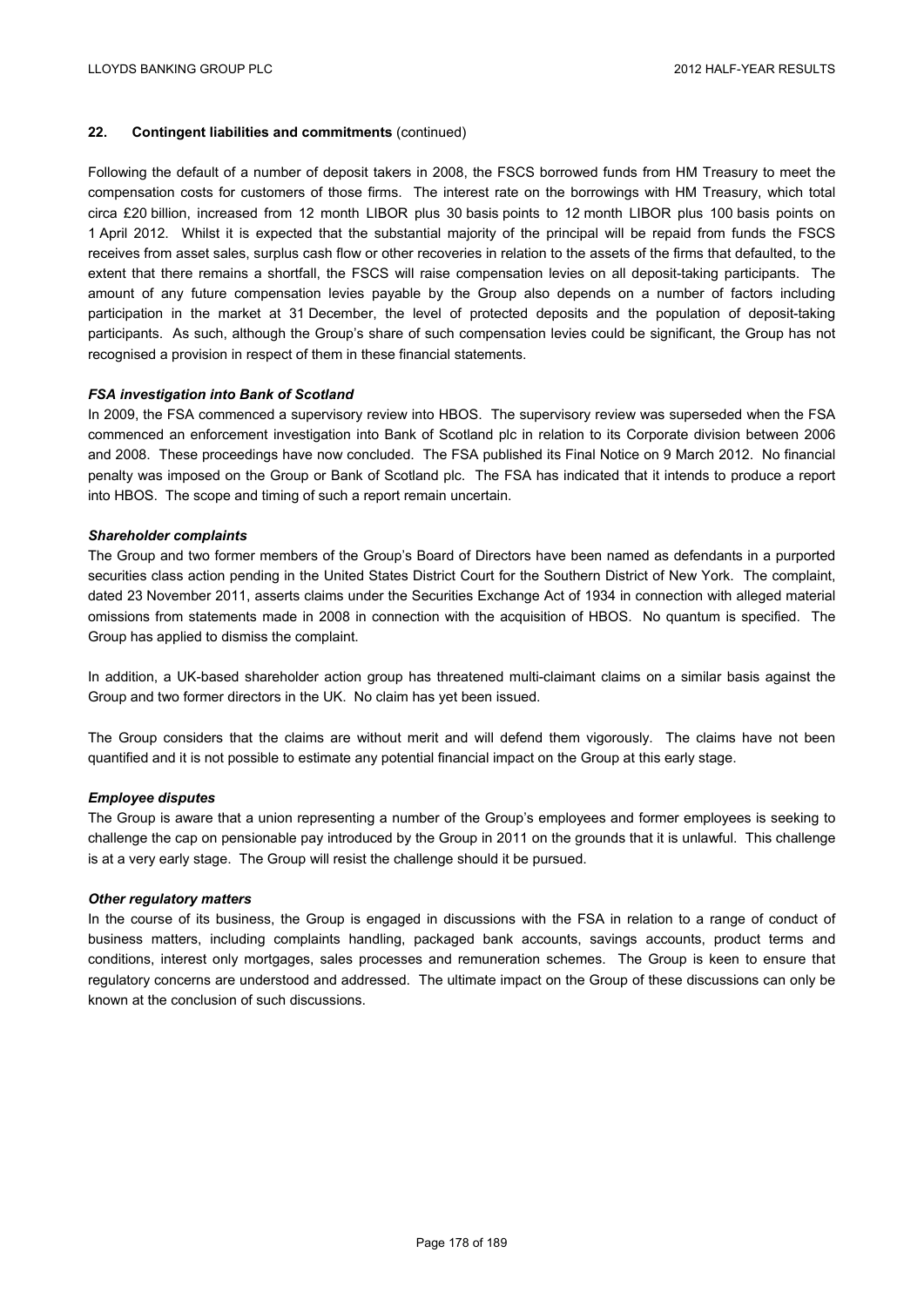# **22. Contingent liabilities and commitments** (continued)

## *Other legal actions and regulatory matters*

In addition, during the ordinary course of business the Group is subject to other threatened and actual legal proceedings (which may include class action lawsuits brought on behalf of customers, shareholders or other third parties), regulatory investigations, regulatory challenges and enforcement actions, both in the UK and overseas. All such material matters are periodically reassessed, with the assistance of external professional advisers where appropriate, to determine the likelihood of the Group incurring a liability. In those instances where it is concluded that it is more likely than not that a payment will be made, a provision is established to management's best estimate of the amount required to settle the obligation at the relevant balance sheet date. In some cases it will not be possible to form a view, either because the facts are unclear or because further time is needed properly to assess the merits of the case and no provisions are held against such matters. However the Group does not currently expect the final outcome of any such case to have a material adverse effect on its financial position.

## **Contingent liabilities and commitments arising from the banking business**

| £m<br><b>Contingent liabilities</b><br>122<br>Acceptances and endorsements<br>Other:<br>609<br>Other items serving as direct credit substitutes<br>Performance bonds and other transaction-related contingencies<br>2,425<br>3,034<br><b>Total contingent liabilities</b><br>3,156<br><b>Commitments</b><br>8<br>Documentary credits and other short-term trade-related transactions<br>Forward asset purchases and forward deposits placed<br>511<br>Undrawn formal standby facilities, credit lines and other commitments to lend:<br>Less than 1 year original maturity:<br>8,236<br>Mortgage offers made<br>Other commitments<br>55,218<br>63,454<br>1 year or over original maturity<br>39,915 |                          | As at<br>30 June | As at<br>31 Dec |
|-----------------------------------------------------------------------------------------------------------------------------------------------------------------------------------------------------------------------------------------------------------------------------------------------------------------------------------------------------------------------------------------------------------------------------------------------------------------------------------------------------------------------------------------------------------------------------------------------------------------------------------------------------------------------------------------------------|--------------------------|------------------|-----------------|
|                                                                                                                                                                                                                                                                                                                                                                                                                                                                                                                                                                                                                                                                                                     |                          | 2012             | 2011<br>£m      |
|                                                                                                                                                                                                                                                                                                                                                                                                                                                                                                                                                                                                                                                                                                     |                          |                  |                 |
|                                                                                                                                                                                                                                                                                                                                                                                                                                                                                                                                                                                                                                                                                                     |                          |                  | 81              |
|                                                                                                                                                                                                                                                                                                                                                                                                                                                                                                                                                                                                                                                                                                     |                          |                  |                 |
|                                                                                                                                                                                                                                                                                                                                                                                                                                                                                                                                                                                                                                                                                                     |                          |                  | 1,060           |
|                                                                                                                                                                                                                                                                                                                                                                                                                                                                                                                                                                                                                                                                                                     |                          |                  | 2,729           |
|                                                                                                                                                                                                                                                                                                                                                                                                                                                                                                                                                                                                                                                                                                     |                          |                  | 3,789           |
|                                                                                                                                                                                                                                                                                                                                                                                                                                                                                                                                                                                                                                                                                                     |                          |                  | 3,870           |
|                                                                                                                                                                                                                                                                                                                                                                                                                                                                                                                                                                                                                                                                                                     |                          |                  |                 |
|                                                                                                                                                                                                                                                                                                                                                                                                                                                                                                                                                                                                                                                                                                     |                          |                  | 105             |
|                                                                                                                                                                                                                                                                                                                                                                                                                                                                                                                                                                                                                                                                                                     |                          |                  | 596             |
|                                                                                                                                                                                                                                                                                                                                                                                                                                                                                                                                                                                                                                                                                                     |                          |                  |                 |
|                                                                                                                                                                                                                                                                                                                                                                                                                                                                                                                                                                                                                                                                                                     |                          |                  |                 |
|                                                                                                                                                                                                                                                                                                                                                                                                                                                                                                                                                                                                                                                                                                     |                          |                  | 7,383           |
|                                                                                                                                                                                                                                                                                                                                                                                                                                                                                                                                                                                                                                                                                                     |                          |                  | 56,527          |
|                                                                                                                                                                                                                                                                                                                                                                                                                                                                                                                                                                                                                                                                                                     |                          |                  | 63,910          |
|                                                                                                                                                                                                                                                                                                                                                                                                                                                                                                                                                                                                                                                                                                     |                          |                  | 40,972          |
|                                                                                                                                                                                                                                                                                                                                                                                                                                                                                                                                                                                                                                                                                                     | <b>Total commitments</b> | 103,888          | 105,583         |

Of the amounts shown above in respect of undrawn formal standby facilities, credit lines and other commitments to lend, £52,081 million (31 December 2011: £53,459 million) was irrevocable.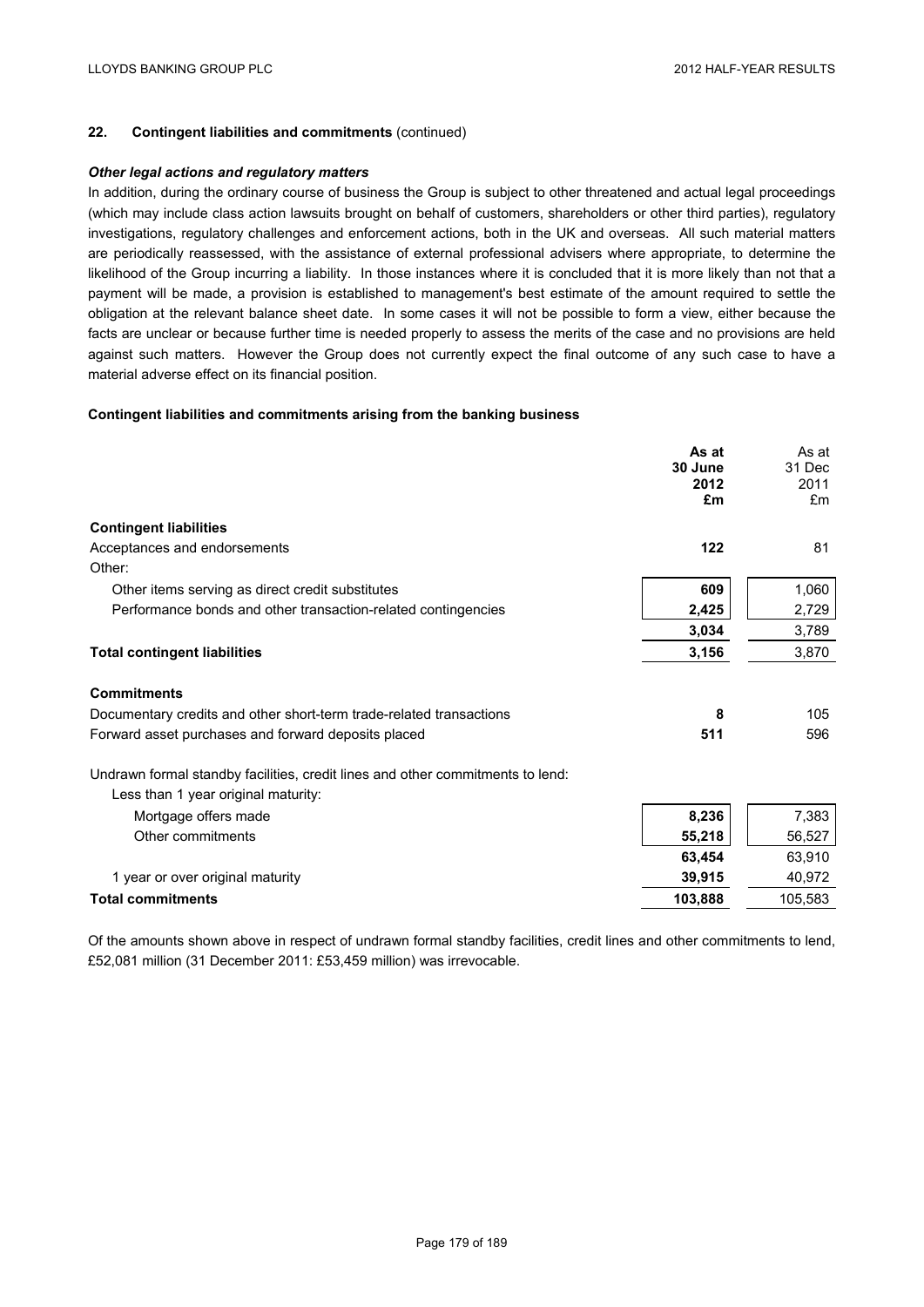# **23. Capital ratios Capital resources As at 30 June 2012**  As at 31 Dec 2011 **£m** £m **Core tier 1**  Shareholders' equity per balance sheet **45,937** 45,920 Non-controlling interests per balance sheet **692** 674 Regulatory adjustments to non-controlling interests **(595)** (577) Regulatory adjustments: Adjustment for own credit **19** (136) Defined benefit pension adjustment **(1,322)** (1,004) Unrealised reserve on available-for-sale debt securities **(999)** (940) Unrealised reserve on available-for-sale equity investments **(344)** (386) Cash flow hedging reserve **(608)** (325) Other items **(185)** (36) **42,595** 43,190 **Less: deductions from core tier 1**  Goodwill **(2,016)** (2,016) Intangible assets **(2,222)** (2,310) 50 per cent excess of expected losses over impairment **(755)** (720) 50 per cent of securitisation positions **(115)** (153) **Core tier 1 capital 37,487** 37,991 Non-controlling preference shares<sup>1</sup> **1,613 1,613** Preferred securities<sup>1</sup> 4,487 **Less: deductions from tier 1**  50 per cent of material holdings **(79)** (94) **Total tier 1 capital 43,997 43,196 43,997 Tier 2**  Undated subordinated debt **1,896** 1,859 Dated subordinated debt **20,793** 21,229 Unrealised gains on available-for-sale equity investments **344** 386 Eligible provisions **1,193** 1,259 **Less: deductions from tier 2**  50 per cent excess of expected losses over impairment **(755)** (720) 50 per cent of securitisation positions **(115)** (153) 50 per cent of material holdings **(79)** (94) **Total tier 2 capital 23,277** 23,766 **Supervisory deductions**  Unconsolidated investments – life **(10,483)** (10,107) – general insurance and other **(921)** (2,660) **Total supervisory deductions (11,404)** (12,767) **Total capital resources 55,069** 54,996 Risk-weighted assets2 **332,488** 352,341 Core tier 1 capital ratio2 **11.3%** 10.8% Tier 1 capital ratio2 **13.0%** 12.5% Total capital ratio<sup>2</sup>**16.6%** 15.6%

Covered by grandfathering provisions issued by the FSA.

<sup>2</sup> Not within the scope of PricewaterhouseCoopers LLP's review opinion as set out on page 188.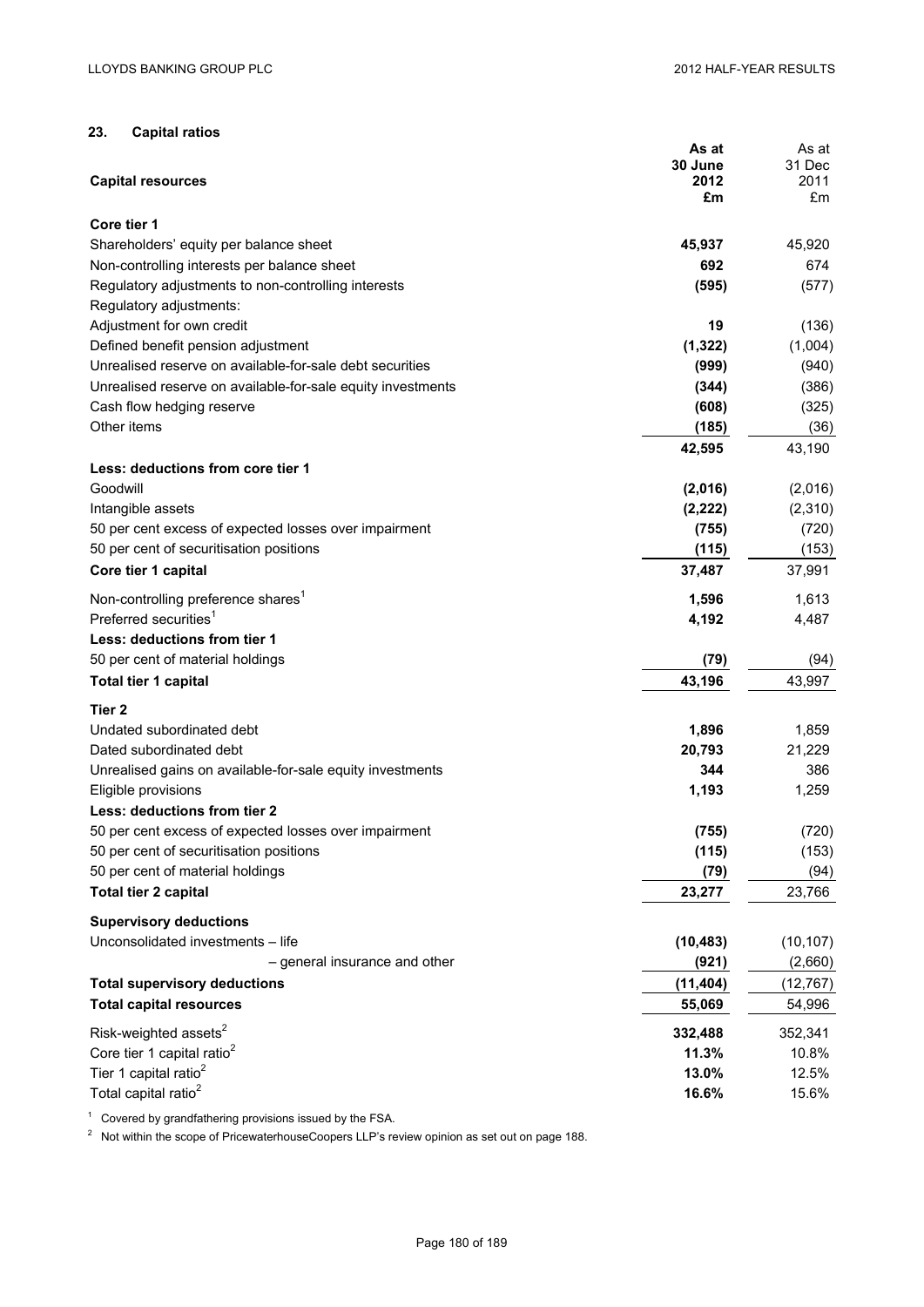## **23. Capital ratios** (continued)

|                                              | As at   | As at    |
|----------------------------------------------|---------|----------|
|                                              | 30 June | 31 Dec   |
| Risk-weighted assets <sup>1</sup>            | 2012    | $2011^2$ |
|                                              | £m      | £m       |
| Divisional analysis of risk-weighted assets: |         |          |
| Retail                                       | 100,202 | 103,237  |
| Wholesale                                    | 143,179 | 154,333  |
| Commercial                                   | 24,949  | 25,434   |
| Wealth, Asset Finance and International      | 51,501  | 56,711   |
| Group Operations and Central items           | 12,657  | 12,626   |
|                                              | 332,488 | 352,341  |
| Risk type analysis of risk-weighted assets:  |         |          |
| <b>Foundation IRB</b>                        | 85,445  | 90,450   |
| Retail IRB                                   | 95,755  | 98,823   |
| Other IRB                                    | 15,956  | 9,433    |
| IRB approach                                 | 197,156 | 198,706  |
| Standardised approach                        | 84,946  | 103,525  |
| Credit risk                                  | 282,102 | 302,231  |
| Operational risk                             | 30,589  | 30,589   |
| Market and counterparty risk                 | 19,797  | 19,521   |
| <b>Total risk-weighted assets</b>            | 332,488 | 352,341  |

 $1$  Not within the scope of PricewaterhouseCoopers LLP's review opinion as set out on page 188.

<sup>2</sup> Divisional analysis of risk-weighted assets as at 31 December 2011 has been restated to reflect the transfer of Asset Finance from Wholesale to form part of Wealth, Asset Finance and International (see page 157).

Risk-weighted assets reduced by £19,853 million to £332,488 million, a decrease of 6 per cent. This reflects riskweighted asset reductions across all divisions driven by a combination of balance sheet reductions of non-core assets, lower core lending balances and stronger management of risk.

Retail risk-weighted assets reduced by £3,035 million mainly due to lower lending volumes.

The reduction of Wholesale risk-weighted assets of £11,154 million primarily reflects further balance sheet reductions of non-core assets.

Risk-weighted assets within Wealth, Asset Finance and International have reduced by £5,210 million as a result of the run-down of non-core asset portfolios and foreign exchange movements.

During the first half of 2012 equity portfolios and investments previously measured on the standardised approach were transferred to the IRB approach (Other IRB). We anticipate moving some other portfolios that are currently measured on the standardised approach over to an IRB methodology, albeit predominantly from 2013.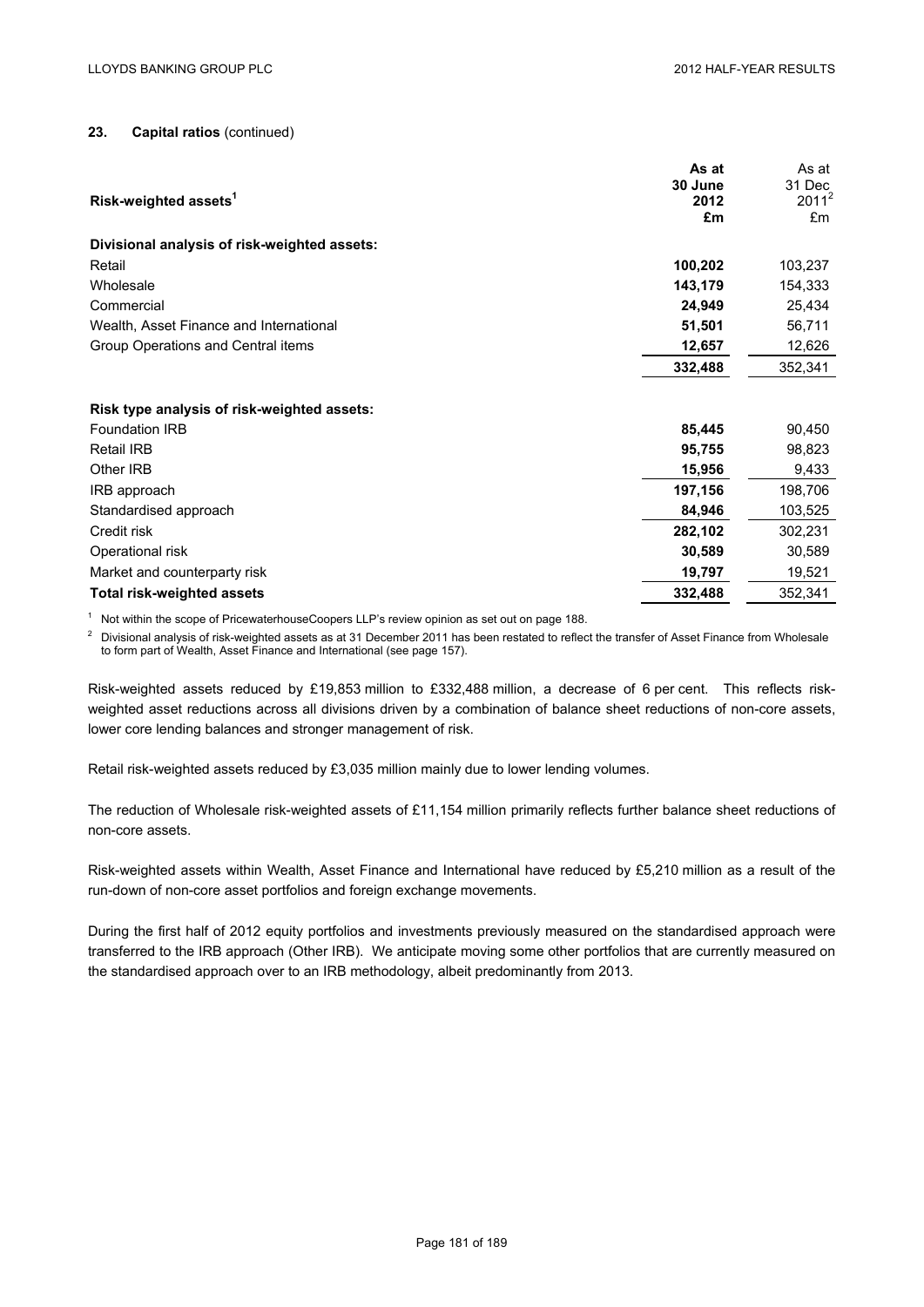# **23. Capital ratios** (continued)

#### **Core tier 1 capital**

Core tier 1 capital has reduced due to the attributable loss for the period and increased pension scheme asset balances, partially offset by shares issued in the period.

The movements in core tier 1 and total capital in the period are shown below:

|                                                                  | Core tier 1 | Total  |
|------------------------------------------------------------------|-------------|--------|
|                                                                  | £m          | £m     |
| At 1 January 2012                                                | 37,991      | 54,996 |
| Loss attributable to ordinary shareholders                       | (676)       | (676)  |
| Increase in regulatory post-retirement benefit adjustments       | (318)       | (318)  |
| Movement in adjustment for own credit                            | 155         | 155    |
| Decrease in goodwill and intangible assets deductions            | 88          | 88     |
| Increase in excess of expected losses over impairment allowances | (35)        | (70)   |
| Decrease in material holdings deduction                          |             | 30     |
| Decrease in eligible provisions                                  |             | (66)   |
| Decrease in supervisory deductions from total capital            |             | 1,363  |
| Decrease in tier 1 subordinated debt                             |             | (312)  |
| Decrease in dated subordinated debt                              |             | (436)  |
| Other movements                                                  | 282         | 315    |
| At 30 June 2012                                                  | 37,487      | 55,069 |

## **Tier 2 capital**

Tier 2 capital has decreased in the period by £489 million largely arising from a decrease in dated subordinated debt, principally due to amortisation and exchange movements.

## **Supervisory deductions**

Supervisory deductions principally consist of investments in subsidiary undertakings that are not within the banking group for regulatory purposes. These investments are primarily the Scottish Widows and Clerical Medical life and pensions businesses together with general insurance business. Also included within deductions for other unconsolidated investments at 31 December 2011 are investments in non-financial entities that are held by the Group's private equity (including venture capital) businesses. The main driver of the decrease in the period in supervisory deductions is the application of revised regulatory rules to these private equity investments, which are now risk-weighted rather than being deducted from total capital.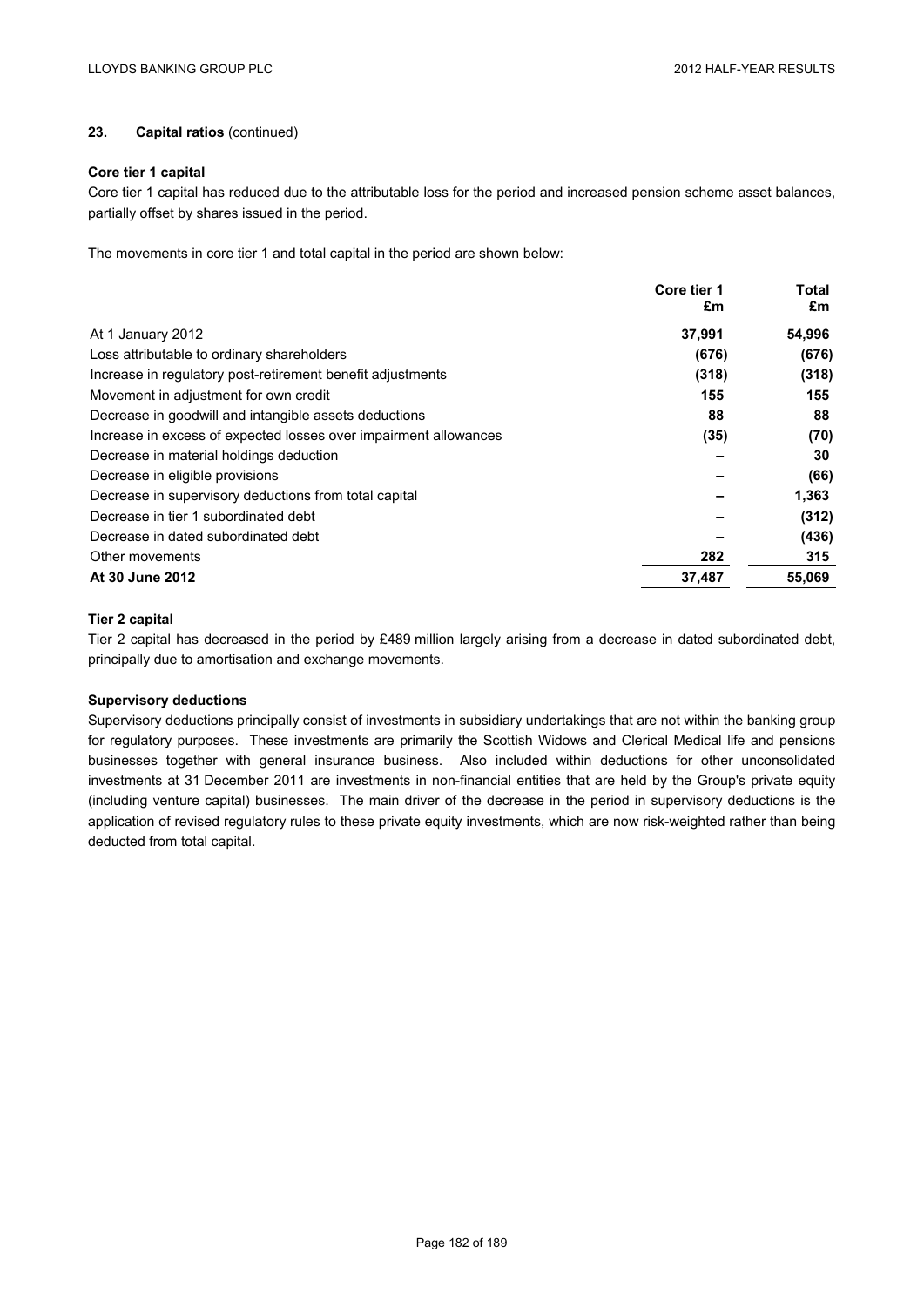# **24. Related party transactions**

#### **UK Government**

In January 2009, the UK Government through HM Treasury became a related party of the Company following its subscription for ordinary shares issued under a placing and open offer. As at 30 June 2012, HM Treasury held a 39.2 per cent (31 December 2011: 40.2 per cent) interest in the Company's ordinary share capital and consequently HM Treasury remained a related party of the Company during the half-year to 30 June 2012.

From 1 January 2011, in accordance with IAS 24, UK Government-controlled entities became related parties of the Group. The Group regards the Bank of England and entities controlled by the UK Government, including The Royal Bank of Scotland Group plc, Northern Rock (Asset Management) plc and Bradford & Bingley plc, as related parties.

The Group has participated in a number of schemes operated by the UK Government and central banks and made available to eligible banks and building societies.

#### *Credit guarantee scheme*

HM Treasury launched the Credit Guarantee Scheme in October 2008. The drawdown window for the Credit Guarantee Scheme closed for new issuance at the end of February 2010. At 30 June 2012, the Group had £4.9 billion of debt in issue under the Credit Guarantee Scheme (31 December 2011: £23.5 billion). During the half-year to 30 June 2012, fees of £51 million paid to HM Treasury in respect of guaranteed funding were included in the Group's income statement (half-year to 30 June 2011: £160 million).

## *National Loan Guarantee Scheme*

The Group is participating in the UK Government's National Loan Guarantee Scheme, which was launched on 20 March 2012. Through the scheme, the Group expects to provide eligible UK businesses with discounted funding over the next two years, subject to continuation of the scheme and its financial benefits, and based on the Group's existing lending criteria. Eligible businesses who take up the funding will benefit from a 1 per cent discount on their funding rate for a certain period of time.

## *Business Growth Fund*

In May 2011 the Group agreed, together with The Royal Bank of Scotland plc (and three other non-related parties), to commit up to £300 million of equity investment by subscribing for shares in the Business Growth Fund plc which is the company created to fulfil the role of the Business Growth Fund as set out in the British Bankers' Association's Business Taskforce Report of October 2010. As at 30 June 2012, the Group had invested £37 million (31 December 2011: £20 million) in the Business Growth Fund and carried the investment at a fair value of £33 million (31 December 2011: £16 million).

## *Big Society Capital*

In January 2012 the Group agreed, together with The Royal Bank of Scotland plc (and two other non-related parties), to commit up to £50 million each of equity investment into the Big Society Capital Fund. The Fund, which was created as part of the Project Merlin arrangements, is a UK social investment fund. The Fund was officially launched on 3 April 2012 and the Group had invested £8 million in the Fund by the end of June 2012.

#### *Central bank facilities*

In the ordinary course of business, the Group may from time to time access market-wide facilities provided by central banks.

## *Other government-related entities*

There were no significant transactions with other UK Government-controlled entities (including UK Governmentcontrolled banks) during the period that were not made in the ordinary course of business or that were unusual in their nature or conditions.

## **Other related party transactions**

Other related party transactions for the half-year to 30 June 2012 are similar in nature to those for the year ended 31 December 2011.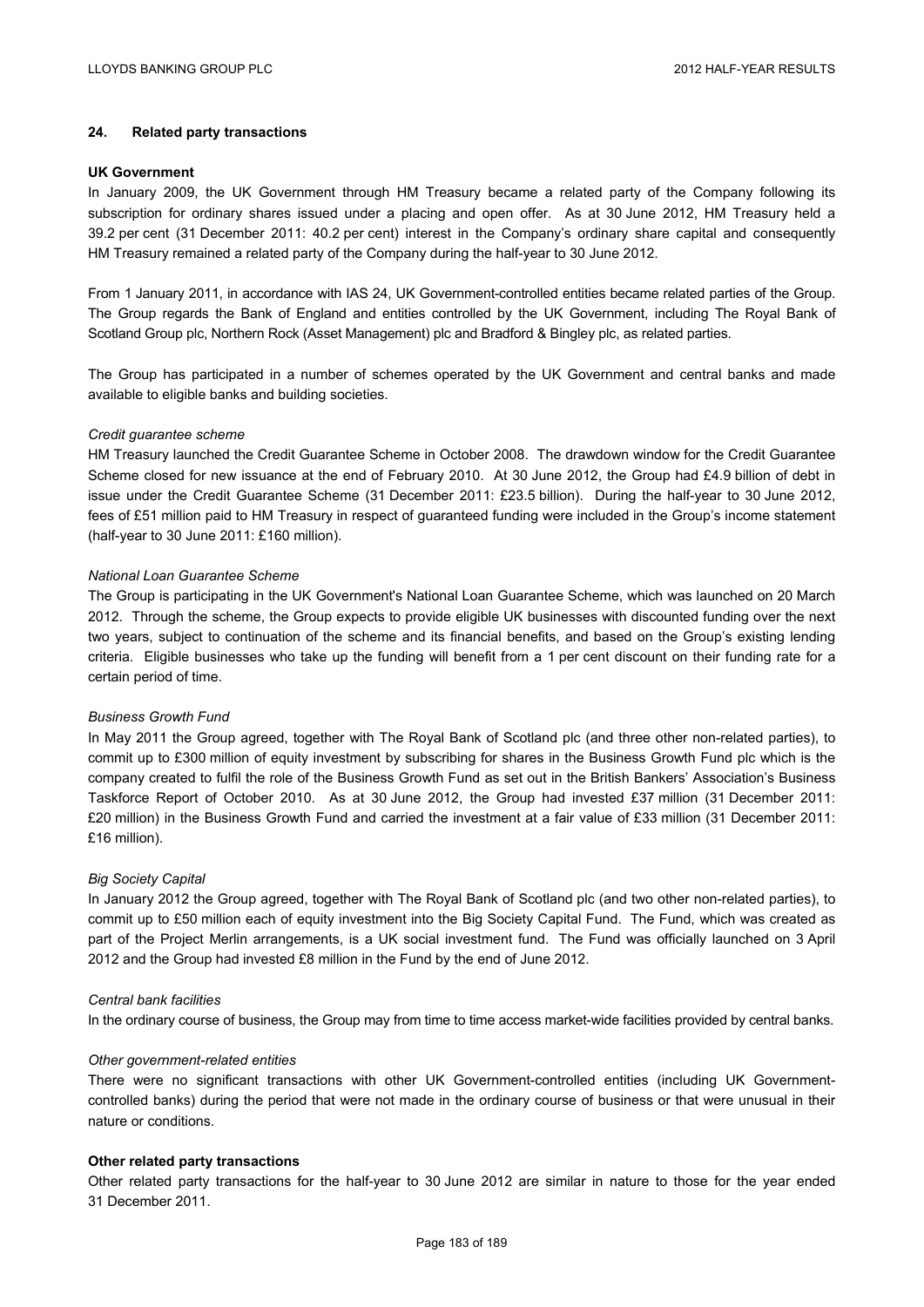# **25. Events after the balance sheet date**

#### **EC mandated retail and commercial business divestment (Project Verde)**

On 19 July 2012, the Group announced that it had agreed non-binding heads of terms with The Co-operative Group plc (Co-operative) for the EC mandated retail and commercial divestment known as Verde.

The transaction is expected to complete by the end of November 2013 and to result in the disposal of 632 branches, 4.8 million customers, including 3.1 million personal current account customers, and approximately £24 billion of assets. The Co-operative will also acquire the TSB and Cheltenham & Gloucester (C&G) brands from the Group.

Under the heads of terms:

- the Group will receive initial consideration of £350 million;
- the initial consideration will be funded through the sale by Co-operative of perpetual subordinated debt, underwritten by the Group;
- the Group will receive additional consideration of up to £400 million (on a present value basis) based on the performance of the Co-operative's combined banking business between completion and 2027;
- $\bullet$  the Verde business is expected to have £1.5 billion of equity capital at completion if a standardised capital model is used. This amount may be reduced by up to £300 million if the Verde business uses an Internal Ratings Based (IRB) model; and
- the Group intends to apply for an IRB approach to be adopted prior to completion.

The Group continues to work with the Co-operative to finalise a sale and purchase agreement and is having ongoing constructive discussions on the transaction with the relevant governmental and regulatory bodies.

The completion of the divestment is currently expected to be recognised in the Group's 2013 financial statements. The ultimate impact on the Group of this disposal can only be known once the sale and purchase agreement has been agreed and the transaction completed. The divestment is not expected to have a material effect on the ongoing future profitability of the Group.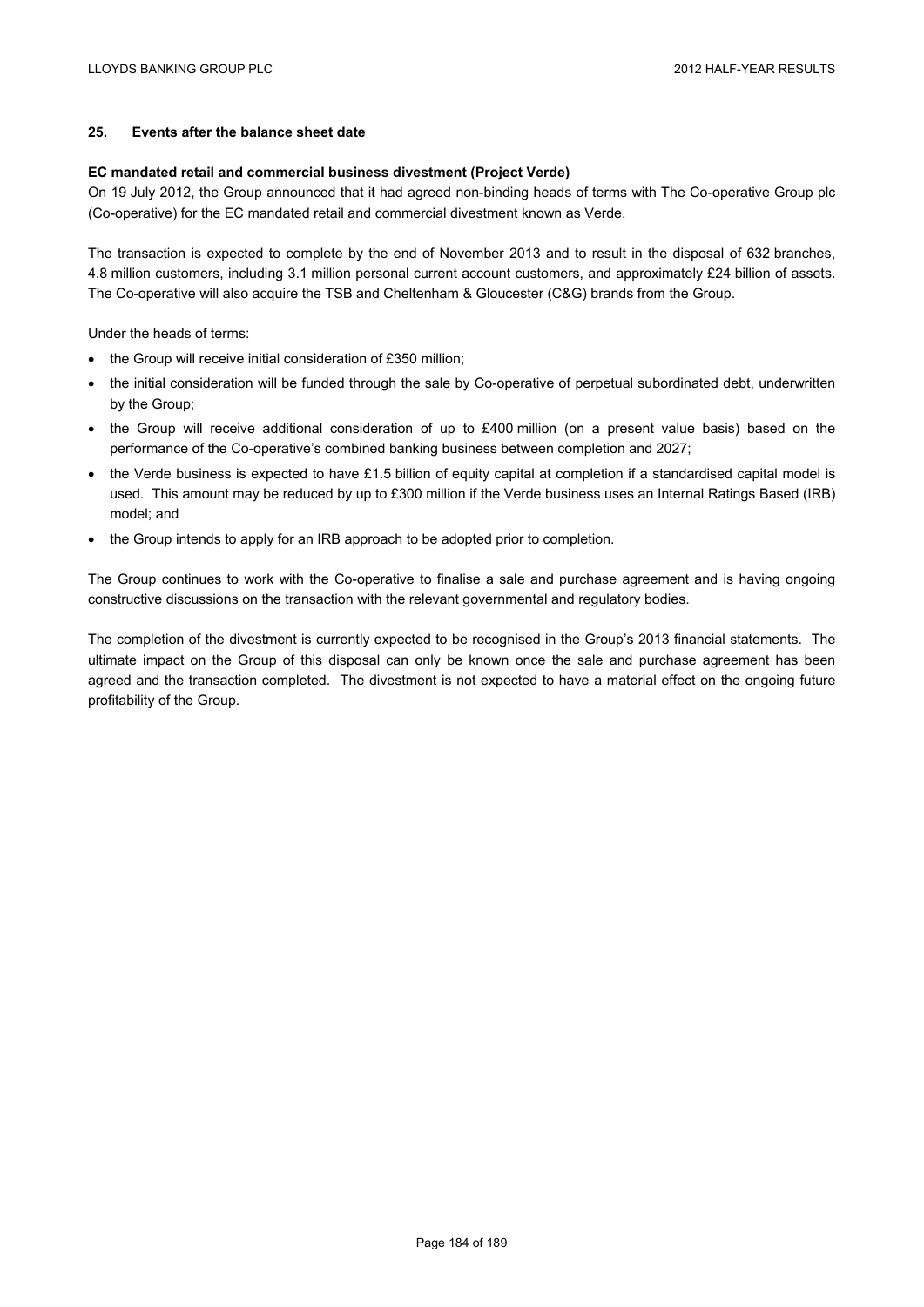# **26. Future accounting developments**

The following pronouncements may have a significant effect on the Group's financial statements but are not applicable for the year ending 31 December 2012 and have not been applied in preparing these financial statements. Save as disclosed below, the full impact of these accounting changes is being assessed by the Group.

| <b>Pronouncement</b>                                                                                                                                                    | Nature of change                                                                                                                                                                                                                                                                                                                                                                                                                                                                                                                                                                                                                                                                                                   | IASB effective date                                                    |
|-------------------------------------------------------------------------------------------------------------------------------------------------------------------------|--------------------------------------------------------------------------------------------------------------------------------------------------------------------------------------------------------------------------------------------------------------------------------------------------------------------------------------------------------------------------------------------------------------------------------------------------------------------------------------------------------------------------------------------------------------------------------------------------------------------------------------------------------------------------------------------------------------------|------------------------------------------------------------------------|
| Amendments to IAS 1<br><b>Presentation of Financial</b><br>Statements - 'Presentation of<br>Items of Other Comprehensive<br>Income'                                     | Requires entities to group items presented in other<br>comprehensive income on the basis of whether they are<br>potentially reclassified to profit or loss subsequently.                                                                                                                                                                                                                                                                                                                                                                                                                                                                                                                                           | Annual periods<br>beginning on or after<br>1 July 2012.                |
| Amendments to IFRS 7<br><b>Financial Instruments:</b><br>Disclosures –<br>'Disclosures-Offsetting<br><b>Financial Assets and Financial</b><br>Liabilities' <sup>1</sup> | Requires an entity to disclose information to enable users of<br>its financial statements to evaluate the effect or potential effect periods beginning on or<br>of netting arrangements on the entity's balance sheet.                                                                                                                                                                                                                                                                                                                                                                                                                                                                                             | Annual and interim<br>after 1 January 2013.                            |
| IFRS 10 Consolidated<br><b>Financial Statements</b>                                                                                                                     | Supersedes IAS 27 Consolidated and Separate Financial<br>Statements and SIC-12 Consolidation - Special Purpose<br>Entities and establishes principles for the preparation of<br>consolidated financial statements when an entity controls one<br>or more entities.                                                                                                                                                                                                                                                                                                                                                                                                                                                 | Annual periods<br>beginning on or after<br>1 January 2013.             |
| IFRS 12 Disclosure of<br>Interests in Other Entities <sup>1</sup>                                                                                                       | Requires an entity to disclose information that enables users<br>of financial statements to evaluate the nature of, and risks<br>associated with, its interests in other entities and the effects of 1 January 2013.<br>those interests on its financial position, financial performance<br>and cash flows.                                                                                                                                                                                                                                                                                                                                                                                                        | Annual periods<br>beginning on or after                                |
| IFRS 13 Fair Value<br>Measurement <sup>1</sup>                                                                                                                          | Defines fair value, sets out a framework for measuring fair<br>value and requires disclosures about fair value<br>measurements. It applies to IFRSs that require or permit fair<br>value measurements or disclosures about fair value<br>measurements.                                                                                                                                                                                                                                                                                                                                                                                                                                                             | Annual and interim<br>periods beginning on or<br>after 1 January 2013. |
| Amendments to IAS 19<br><b>Employee Benefits</b>                                                                                                                        | Prescribes the accounting and disclosure by employers for<br>employee benefits. Actuarial gains and losses<br>(remeasurements) in respect of defined benefit pension<br>schemes can no longer be deferred using the corridor<br>approach and must be recognised immediately in other<br>comprehensive income. At 31 December 2011, unrecognised<br>actuarial losses were approximately £550 million. The income<br>statement charge for 2011 would have been approximately<br>£200 million higher under the revised standard.                                                                                                                                                                                      | Annual periods<br>beginning on or after<br>1 January 2013.             |
| Amendments to IAS 32<br><b>Financial Instruments:</b><br>Presentation - 'Offsetting<br><b>Financial Assets and Financial</b><br>Liabilities'                            | Inserts application guidance to address inconsistencies<br>identified in applying the offsetting criteria used in the<br>standard. Some gross settlement systems may qualify for<br>offsetting where they exhibit certain characteristics akin to net<br>settlement.                                                                                                                                                                                                                                                                                                                                                                                                                                               | Annual periods<br>beginning on or after<br>1 January 2014.             |
| <b>IFRS 9 Financial</b><br>Instruments <sup>1,2</sup>                                                                                                                   | Replaces those parts of IAS 39 Financial Instruments:<br>Recognition and Measurement relating to the classification,<br>measurement and derecognition of financial assets and<br>liabilities. IFRS 9 requires financial assets to be classified into<br>two measurement categories, fair value and amortised cost,<br>on the basis of the objectives of the entity's business model for<br>managing its financial assets and the contractual cash flow<br>characteristics of the instruments and eliminates the available-<br>for-sale financial asset and held-to-maturity investment<br>categories in IAS 39. The requirements for financial liabilities<br>and derecognition are broadly unchanged from IAS 39. | Annual periods<br>beginning on or after<br>1 January 2015.             |

<sup>1</sup> As at 25 July 2012, these pronouncements are awaiting EU endorsement.

<sup>2</sup> IFRS 9 is the initial stage of the project to replace IAS 39. Future stages are expected to result in amendments to IFRS 9 to deal with changes to the impairment of financial assets measured at amortised cost and hedge accounting, as well as a reconsideration of classification and measurement. Until all stages of the replacement project are complete, it is not possible to determine the overall impact on the financial statements of the replacement of IAS 39.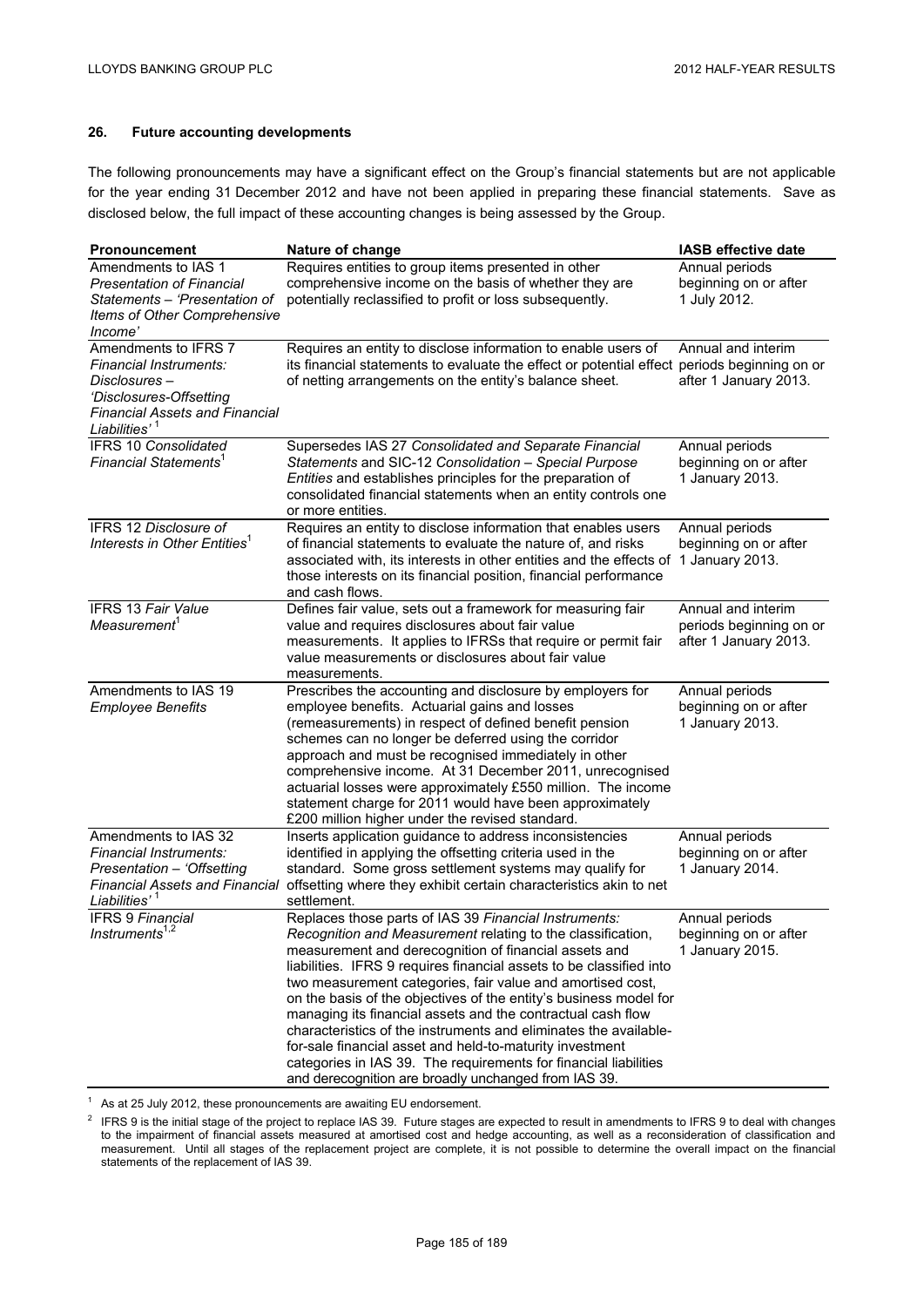# **27. Other information**

The financial information in these condensed consolidated half-year financial statements does not constitute statutory accounts within the meaning of section 434 of the Companies Act 2006. Statutory accounts for the year ended 31 December 2011 have been delivered to the Registrar of Companies. The auditors' report on those accounts was unqualified and did not include a statement under sections 498(2) (accounting records or returns inadequate or accounts not agreeing with records and returns) or 498(3) (failure to obtain necessary information and explanations) of the Companies Act 2006.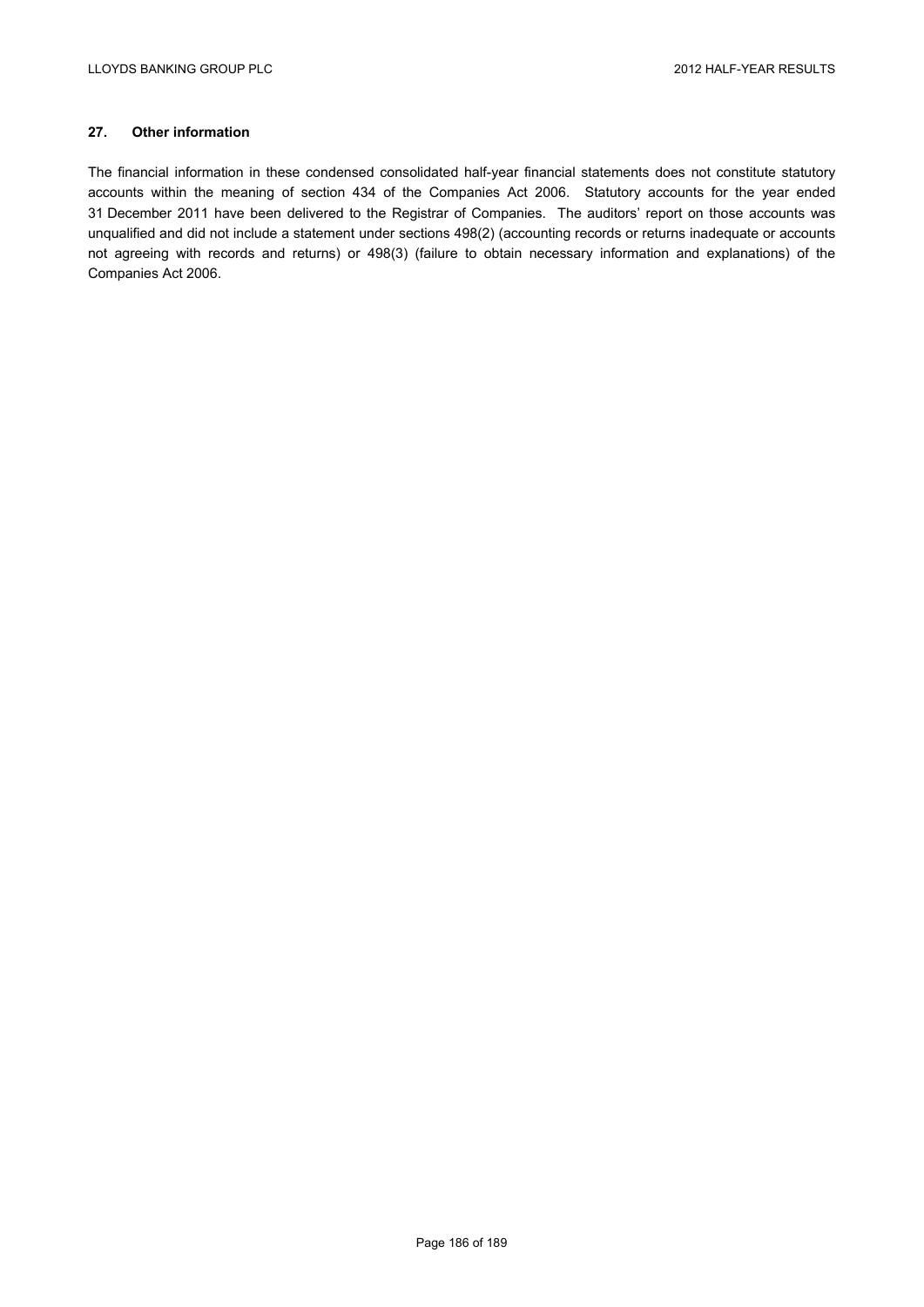# **STATEMENT OF DIRECTORS' RESPONSIBILITIES**

The directors listed below (being all the directors of Lloyds Banking Group plc) confirm that to the best of their knowledge these condensed consolidated half-year financial statements have been prepared in accordance with International Accounting Standard 34, *Interim Financial Reporting*, as adopted by the European Union, and that the half-year management report herein includes a fair review of the information required by DTR 4.2.7R and DTR 4.2.8R, namely:

- an indication of important events that have occurred during the six months ended 30 June 2012 and their impact on the condensed consolidated half-year financial statements, and a description of the principal risks and uncertainties for the remaining six months of the financial year; and
- material related party transactions in the six months ended 30 June 2012 and any material changes in the related party transactions described in the last annual report.

Signed on behalf of the board by

António Horta-Osório Group Chief Executive 25 July 2012

Lloyds Banking Group plc board of directors:

#### **Executive directors:**

António Horta-Osório (Group Chief Executive) George Culmer (Group Finance Director)

#### **Non-executive directors:**

Sir Winfried Bischoff (Chairman) David L Roberts (Deputy Chairman) Lord Blackwell Carolyn J Fairbairn Anita Frew T Timothy Ryan, Jr Martin A Scicluna Anthony Watson Sara V Weller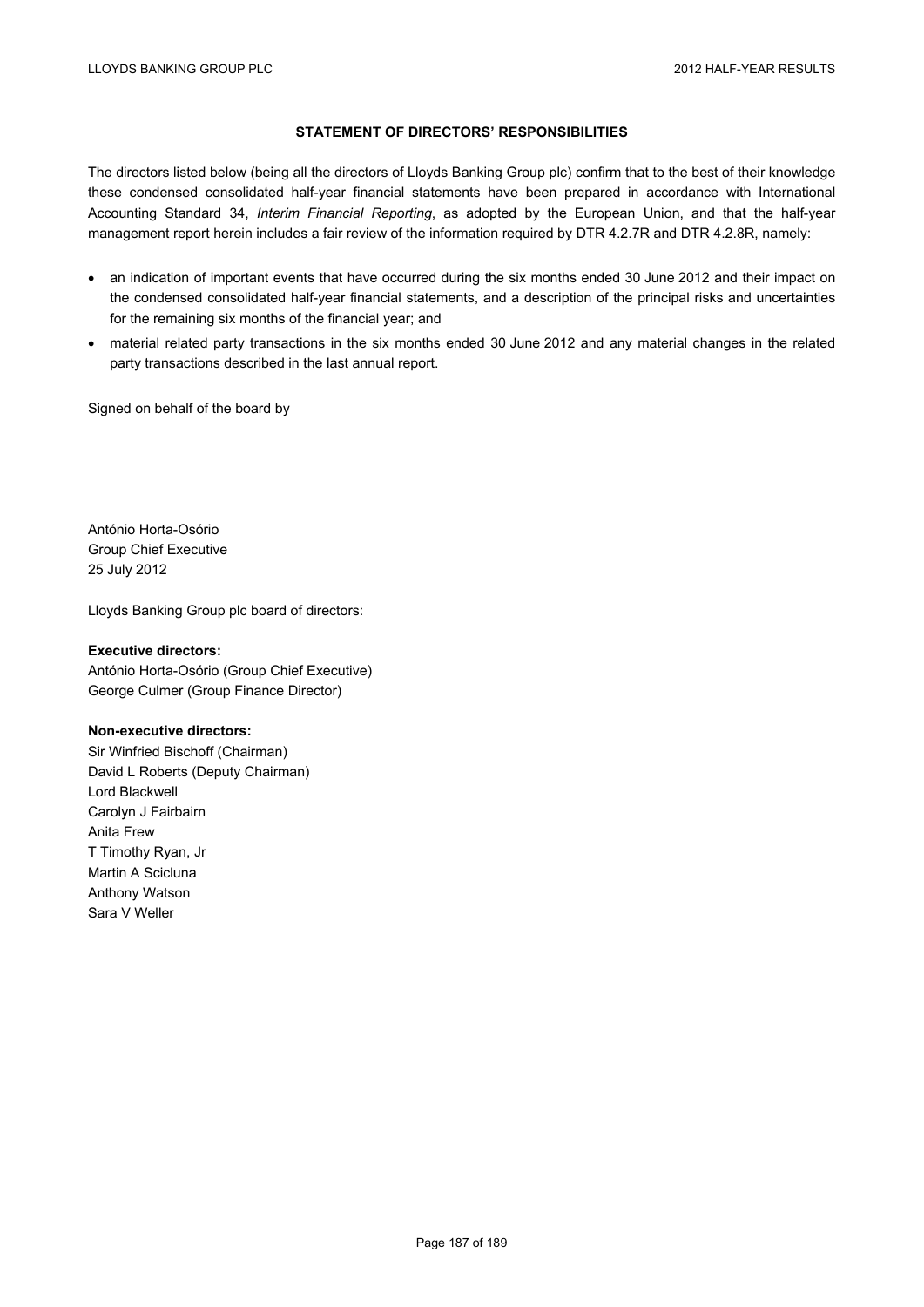# **INDEPENDENT REVIEW REPORT TO LLOYDS BANKING GROUP PLC**

#### **Introduction**

We have been engaged by the Company to review the condensed consolidated half-year financial statements in the halfyear results for the six months ended 30 June 2012, which comprise the consolidated income statement, consolidated statement of comprehensive income, consolidated balance sheet, consolidated statement of changes in equity, consolidated cash flow statement and related notes. We have read the other information contained in the half-year results and considered whether it contains any apparent misstatements or material inconsistencies with the information in the condensed consolidated half-year financial statements.

## **Directors' responsibilities**

The half-year results are the responsibility of, and have been approved by, the directors. The directors are responsible for preparing the half-year results in accordance with the Disclosure and Transparency Rules of the United Kingdom's Financial Services Authority.

As disclosed in note 1, the annual financial statements of the Group are prepared in accordance with International Financial Reporting Standards as adopted by the European Union. The condensed consolidated half-year financial statements included in the half-year results have been prepared in accordance with International Accounting Standard 34, *Interim Financial Reporting*, as adopted by the European Union.

## **Our responsibility**

Our responsibility is to express to the Company a conclusion on the condensed consolidated half-year financial statements in the half-year results based on our review. This report, including the conclusion, has been prepared for and only for the Company for the purpose of the Disclosure and Transparency Rules of the Financial Services Authority and for no other purpose. We do not, in producing this report, accept or assume responsibility for any other purpose or to any other person to whom this report is shown or into whose hands it may come save where expressly agreed by our prior consent in writing.

## **Scope of review**

We conducted our review in accordance with International Standard on Review Engagements (UK and Ireland) 2410, 'Review of Interim Financial Information Performed by the Independent Auditor of the Entity' issued by the Auditing Practices Board for use in the United Kingdom. A review of interim financial information consists of making enquiries, primarily of persons responsible for financial and accounting matters, and applying analytical and other review procedures. A review is substantially less in scope than an audit conducted in accordance with International Standards on Auditing (UK and Ireland) and consequently does not enable us to obtain assurance that we would become aware of all significant matters that might be identified in an audit. Accordingly, we do not express an audit opinion.

## **Conclusion**

Based on our review, nothing has come to our attention that causes us to believe that the condensed consolidated halfyear financial statements in the half-year results for the six months ended 30 June 2012 are not prepared, in all material respects, in accordance with International Accounting Standard 34 as adopted by the European Union and the Disclosure and Transparency Rules of the United Kingdom's Financial Services Authority.

PricewaterhouseCoopers LLP Chartered Accountants London 25 July 2012

Notes:

- a) The maintenance and integrity of the Lloyds Banking Group plc website is the responsibility of the Group directors; the work carried out by the auditors does not involve consideration of these matters and, accordingly, the auditors accept no responsibility for any changes that may have occurred to the financial statements since they were initially presented on the website.
- b) Legislation in the United Kingdom governing the preparation and dissemination of financial statements may differ from legislation in other jurisdictions.